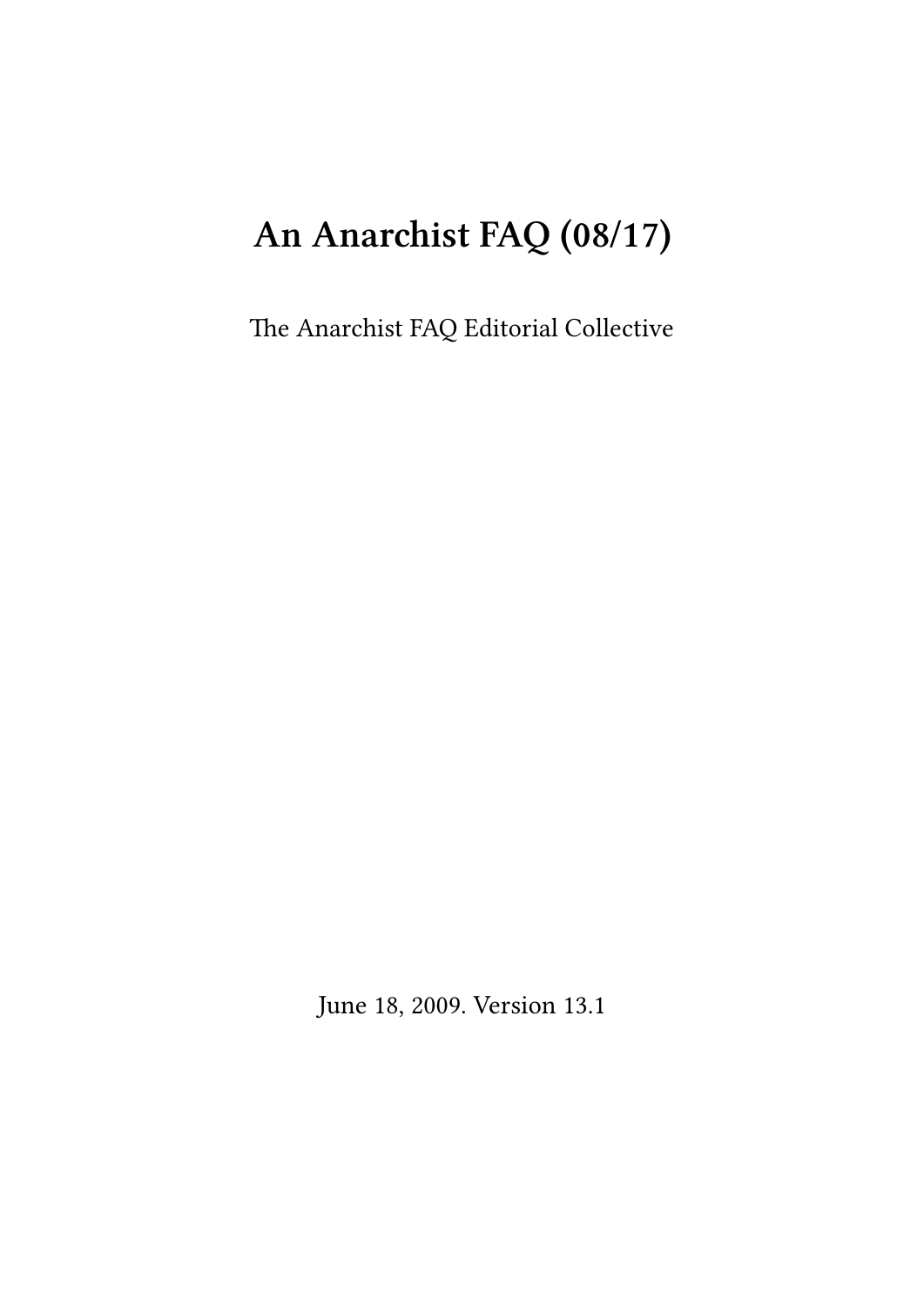### **Contents**

| Section G: Is individualist anarchism capitalistic?                            | $\overline{4}$ |
|--------------------------------------------------------------------------------|----------------|
| G.1 Are individualist anarchists anti-capitalist?                              | 12             |
| G.1.1 What about their support of the free market?                             | 22             |
| G.1.2 What about their support of "private property"?                          | 32             |
| G.1.3 What about their support for wage labour?                                | 38             |
| G.1.4 Why is the social context important in evaluating Individualist An-      |                |
|                                                                                | 50             |
| G.2 Why do individualist anarchists reject social anarchism?                   | 58             |
| G.2.1 Is communist-anarchism compulsory?                                       | 60             |
|                                                                                | 66             |
| G.2.3 Does communist-anarchism aim to destroy individuality?                   | 71             |
| G.2.4 What other reasons do individualists give for rejecting communist-       | 76             |
|                                                                                |                |
| G.2.5 Do most anarchists agree with the individualists on communist-           |                |
|                                                                                | 80             |
| G.3 Is "anarcho"-capitalism a new form of individualist anarchism?             | 83             |
| G.3.1 Is "anarcho"-capitalism American anarchism?                              | 90             |
| G.3.2 What are the differences between "anarcho"-capitalism and indi-          |                |
| vidualist anarchism?                                                           | 97             |
| G.3.3 What about "anarcho"-capitalists' support of "defence associations"? 105 |                |
| G.3.4 Why is individualist anarchist support for equality important?           | 112            |
| G.3.5 Would individualist anarchists have accepted "Austrian" economics? 114   |                |
| G.3.6 Would mutual banking simply cause inflation?                             | 119            |
| G.4 Why do social anarchists reject individualist anarchism?                   | 128            |
| G.4.1 Is wage labour consistent with anarchist principles?                     | 148            |
| G.4.2 Why do social anarchists think individualism is inconsistent anar-       |                |
|                                                                                | 158            |
| G.5 Benjamin Tucker: Capitalist or Anarchist?                                  | 168            |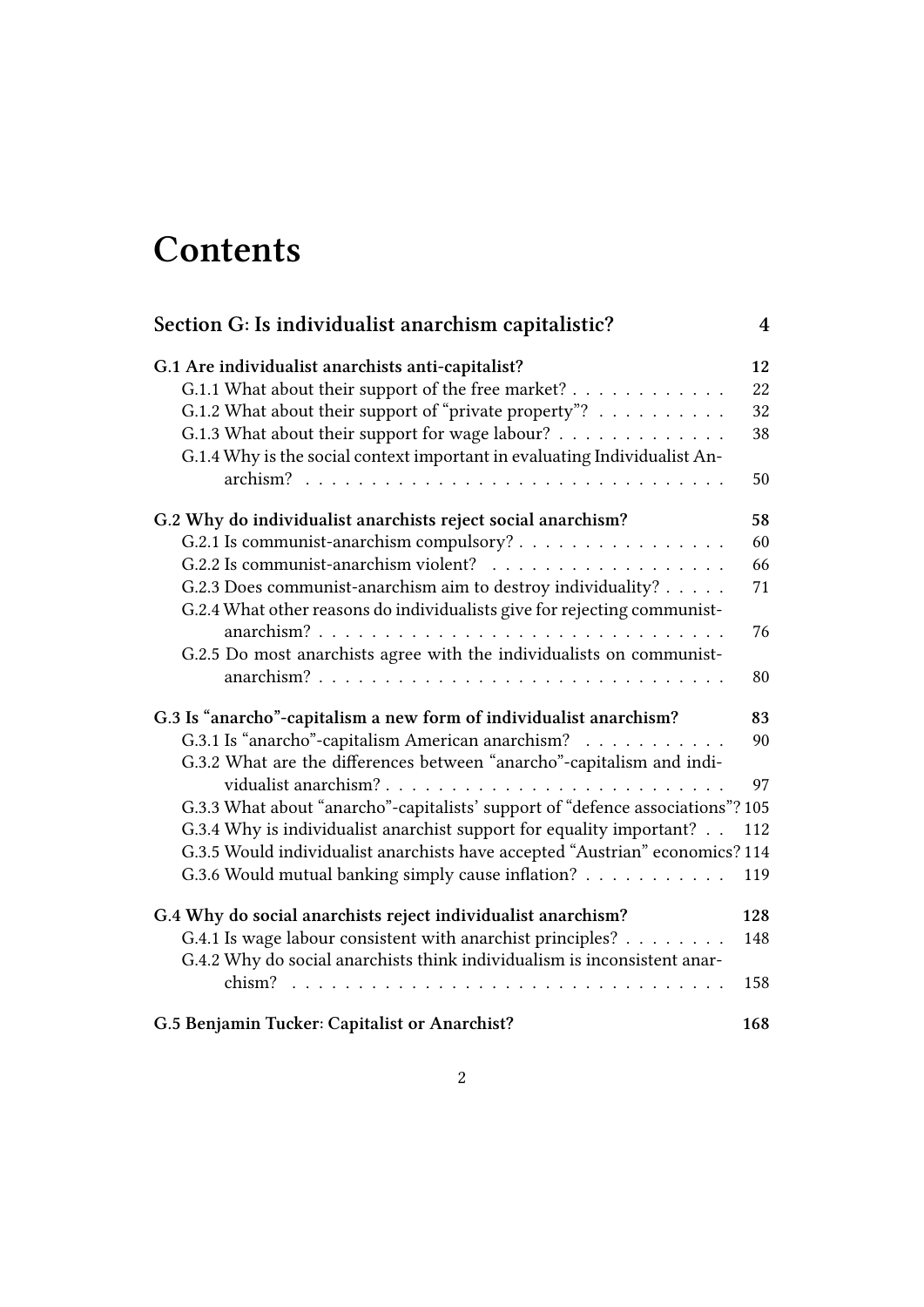| G.6 What are the ideas of Max Stirner?                              | 179 |
|---------------------------------------------------------------------|-----|
| G.7 Lysander Spooner: right-"libertarian" or libertarian socialist? | 191 |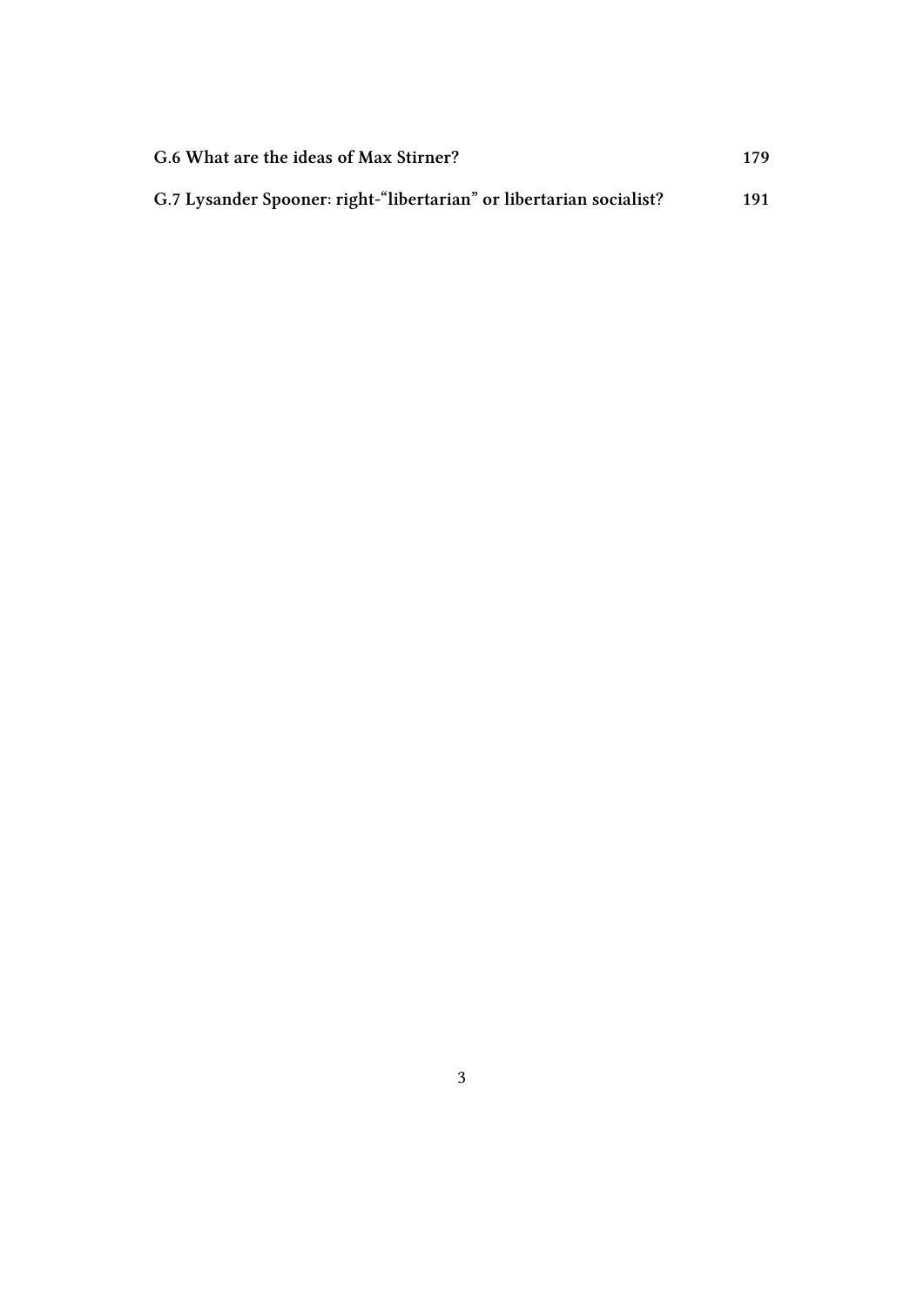## <span id="page-3-0"></span>**Section G: Is individualist anarchism capitalistic?**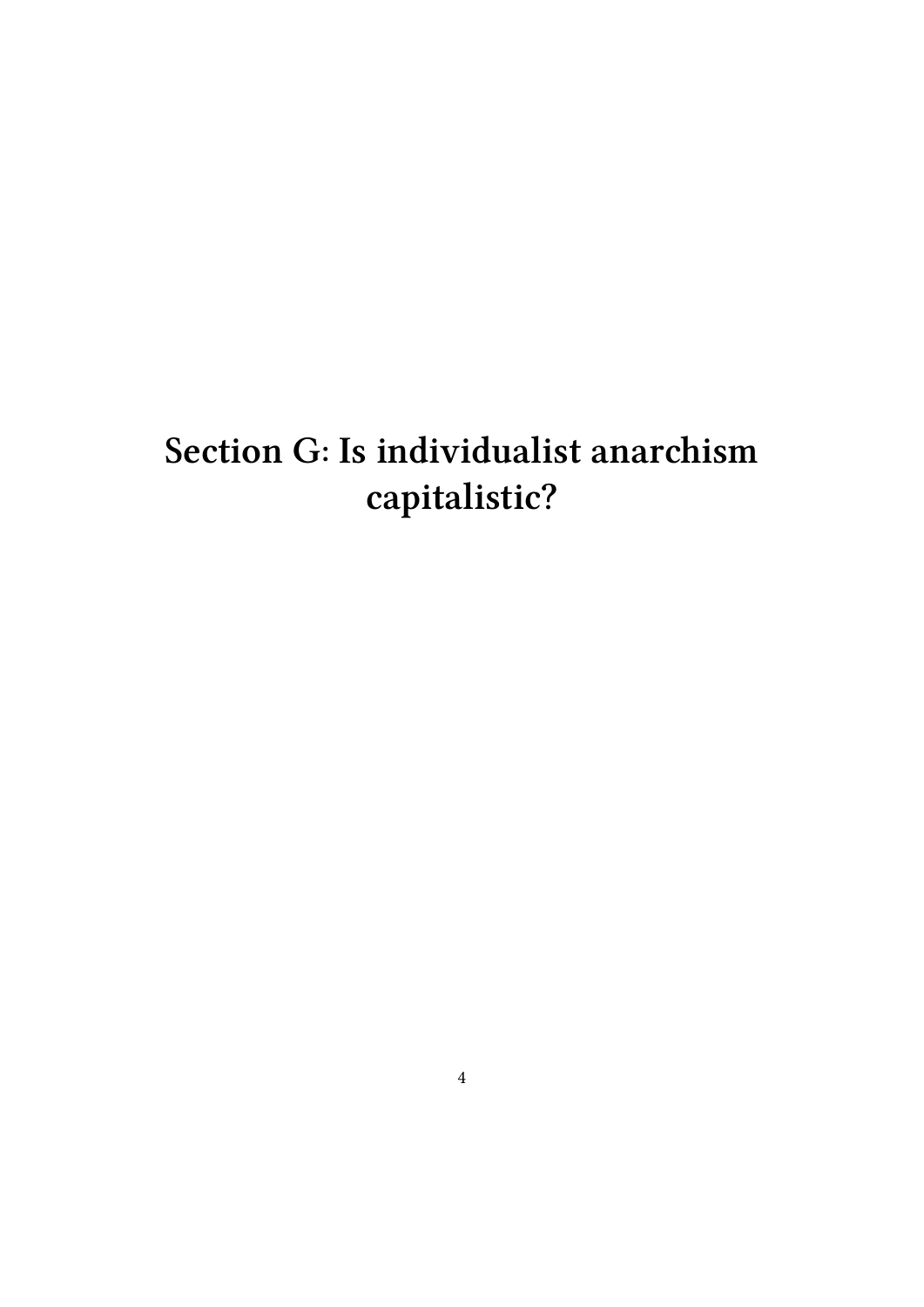The short answer is, no, it is not. While a diverse tendency, the individualist anarchists were opposed to the exploitation of labour, all forms of non-labour income (such as profits, interest and rent) as well as capitalist property rights (particularly in land). While aiming for a free market system, they considered laissez-faire capitalism to be based on various kinds of state enforced class monopoly which ensured that labour was subjected to rule, domination and exploitation by capital. As such it is deeply **anti**-capitalist and many individualist anarchists, including its leading figure Benjamin Tucker, explicitly called themselves socialists (indeed, Tucker often referred to his theory as *"Anarchistic-Socialism"*).

So, in this section of our anarchist FAQ we indicate why the individualist anarchists cannot be classified as "ancestors" of the bogus libertarians of the "anarcho" capitalist school. Rather, they must be classified as libertarian **socialists** due to their opposition to exploitation, critique of capitalist property rights and concern for equality, albeit being on the liberal wing of anarchist thought. Moreover, while all wanted to have an economy in which all incomes were based on labour, many also opposed wage labour, i.e. the situation where one person sells their labour to another rather than the product of that labour (a position which, we argue, their ideas logically imply). So while **some** of their ideas do overlap with those of the "anarcho"-capitalist school they are not capitalistic, no more than the overlap between their ideas and anarcho-communism makes them communistic.

In this context, the creation of "anarcho"-capitalism may be regarded as yet another tactic by capitalists to reinforce the public's perception that there are no viable alternatives to capitalism, i.e. by claiming that "even anarchism implies capitalism." In order to justify this claim, they have searched the history of anarchism in an effort to find some thread in the movement that can be used for this purpose. They think that with the individualist anarchists they have found such a thread. However, such an appropriation requires the systematic ignoring or dismissal of key aspects of individualist-anarchism (which, of course, the right-"libertarian" does). Somewhat ironically, this attempt by right-"libertarians" to exclude individualist anarchism from socialism parallels an earlier attempt by state socialists to do the same. Tucker furiously refuted such attempts in an article entitled *"Socialism and the Lexicographers"*, arguing that*"the Anarchistic Socialists are not to be stripped of one half of their title by the mere dictum of the last lexicographer."* [**Instead of a Book**, p. 365]

Nevertheless, in the individualists we find anarchism coming closest to "classical" liberalism and being influenced by the ideas of Herbert Spencer, a forefather of "libertarian" capitalism (of the minimal state variety). As Kropotkin summarised, their ideas were *"a combination of those of Proudhon with those of Herbert Spencer."* [**Anarchism**, p. 296] What the "anarcho"-capitalist is trying to is to ignore Proudhon's influence (i.e. the socialist aspect of their theories) which just leaves Spencer,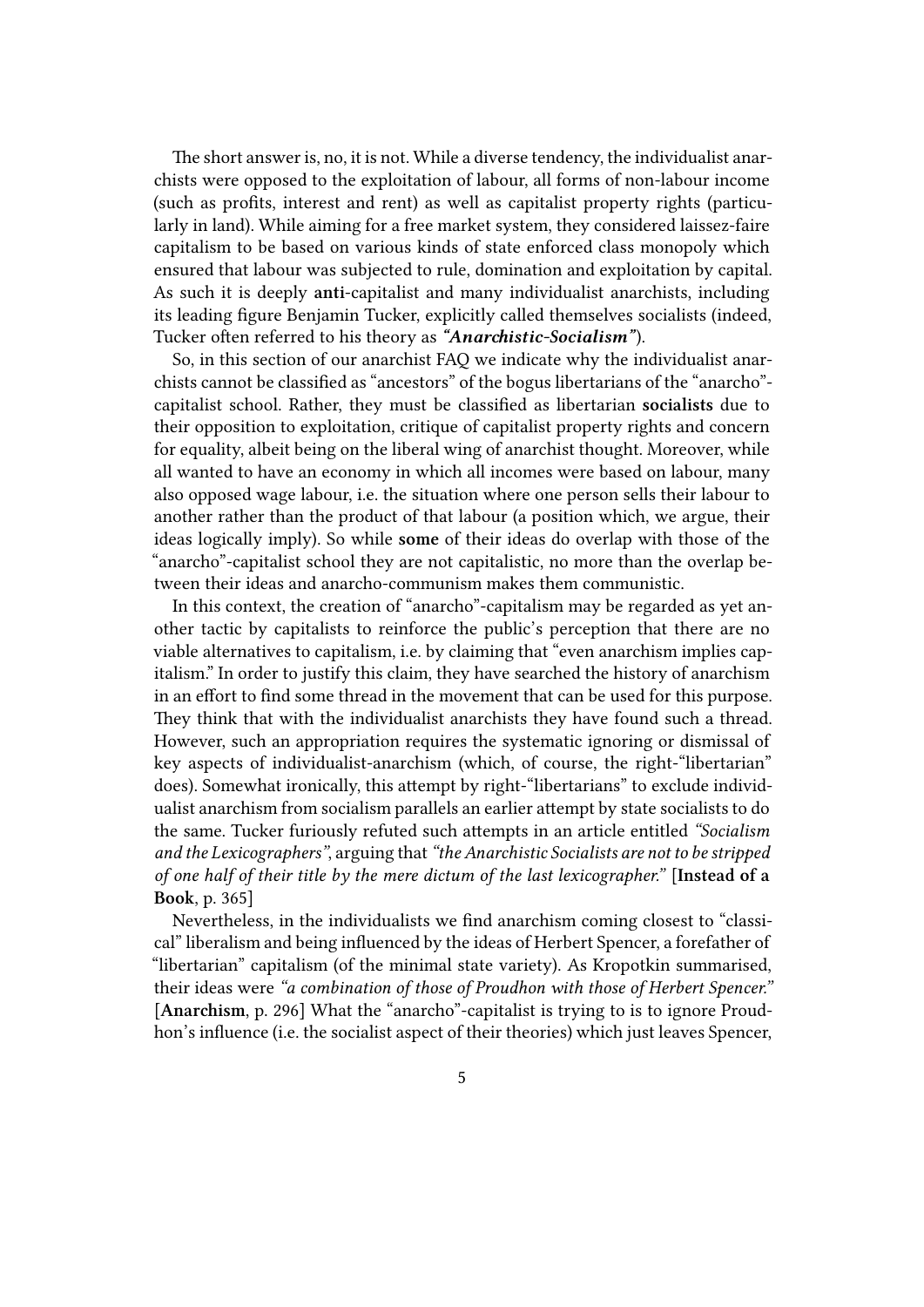who was a right-wing liberal. To reduce individualist anarchism so is to destroy what makes it a unique political theory and movement. While both Kropotkin and Tucker praised Spencer as a synthetic philosopher and social scientist, they were both painfully aware of the limitations in his socio-political ideas. Tucker considered his attacks on all forms of socialism (including Proudhon) as authoritarian as being, at best, misinformed or, at worse, dishonest. He also recognised the apologetic and limited nature of his attacks on state intervention, noting that *"amid his multitudinous illustrations … of the evils of legislation, he in every instance cites some law passed ostensibly at least to protect labour, alleviating suffering, or promote the people's welfare. But never once does he call attention to the far more deadly and deepseated evils growing out of the innumerable laws creating privilege and sustaining monopoly."* Unsurprisingly, he considered Spencer as a *"champion of the capitalistic class."* [quoted by James J. Martin, **Men Against the State**, p. 240] As we will discuss in section G.3, it is likely that he would have drawn the same conclusion about "anarcho"-capitalism.

This does not mean that the majority thread within the anarchist movement is uncritical of individualist anarchism. Far from it! Social anarchists have argued that this influence of non-anarchist ideas means that while its *"criticism of the State is very searching, and [its] defence of the rights of the individual very powerful,"* like Spencer it *"opens … the way for reconstituting under the heading of 'defence' all the functions of the State."* [Kropotkin, **Op. Cit.**, p. 297] This flows, social anarchists argue, from the impact of liberal principles and led some individualist anarchists like Benjamin Tucker to support contract theory in the name of freedom, without being aware of the authoritarian social relationships that could be implied by it, as can be seen under capitalism (other individualist anarchists were more aware of this contradiction as we will see). Therefore, social anarchists tend to think of individualist anarchism as an inconsistent form of anarchism, one which could become consistent by simply logically applying its own principles (see section G.4). On their part, many individualist anarchists simply denied that social anarchists where anarchists, a position other anarchists refute (see section G.2). As such, this section can also be considered, in part, as a continuation of the discussion begun in section A.3.

Few thinkers are completely consistent. Given Tucker's adamant anti-statism and anti-capitalism, it is likely that had he realised the authoritarian social relationships which contract theory tends to produce (and justify) when involving employing labour, he would have modified his views in such a way as to eliminate the contradiction (particularly as contracts involving wage labour directly contradicts his support for "occupancy and use"). It is understandable why he failed to do so, however, given the social context in which he lived and agitated. In Tucker's America, self-employment was still a possibility on a wide scale (in fact, for much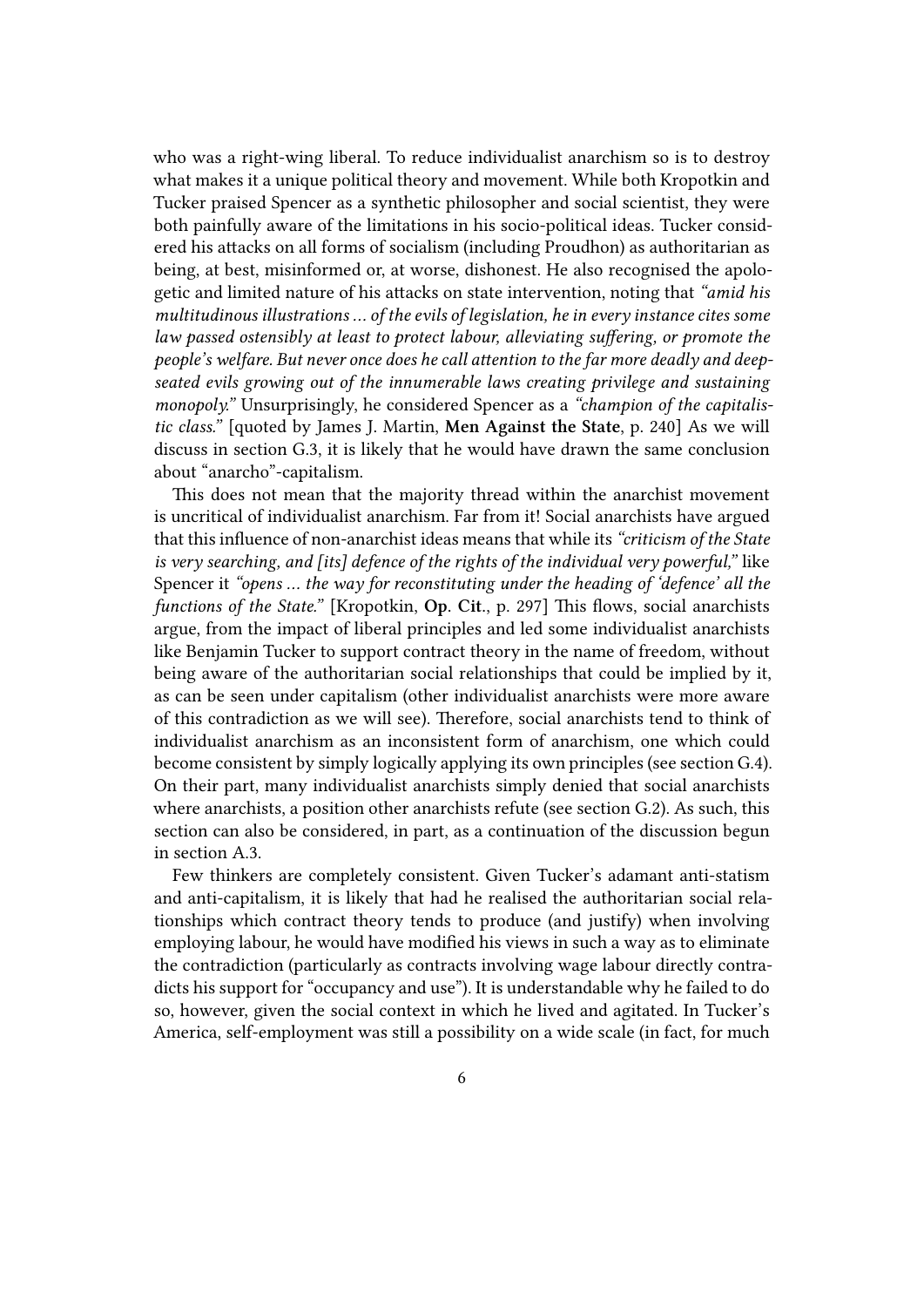of the nineteenth century it was the dominant form of economic activity). His reforms were aimed at making it easier for workers to gain access to both land and machinery, so allowing wage workers to become independent farmers or artisans. Unsurprisingly, therefore, he viewed individualist anarchism as a society of workers, not one of capitalists and workers. Moreover, as we will argue in section G.4.1, his love for freedom and opposition to usury logically implies artisan and cooperative labour — people selling the products of their labour, as opposed to the labour itself — which itself implies self-management in production (and society in general), not authoritarianism within the workplace (this was the conclusion of Proudhon as well as Kropotkin). Nevertheless, it is this inconsistency — the non-anarchist aspect of individualist anarchism — which right "libertarians" like Murray Rothbard select and concentrate on, ignoring the anti-capitalist context in which this aspect of individualist thought exists within. As David Wieck pointed out:

*"Out of the history of anarchist thought and action Rothbard has pulled forth a single thread, the thread of individualism, and defines that individualism in a way alien even to the spirit of a Max Stirner or a Benjamin Tucker, whose heritage I presume he would claim — to say nothing of how alien is his way to the spirit of Godwin, Proudhon, Bakunin, Kropotkin, Malatesta, and the historically anonymous persons who through their thoughts and action have tried to give anarchism a living meaning. Out of this thread Rothbard manufactures one more bourgeois ideology."* [**Anarchist Justice**, pp. 227–228]

It is with this in mind that we discuss the ideas of people like Tucker. As this section of the FAQ will indicate, even at its most liberal, individualist, extreme anarchism was fundamentally **anti**-capitalist. Any concepts which "anarcho" capitalism imports from the individualist tradition ignore both the theoretical underpinnings of their ideas as well as the social context of self-employment and artisan production within which those concepts arose, thus turning them into something radically different from what was intended by their originators. As we discuss in section G.1.4 the social context in which individualist anarchism developed is essential to understanding both its politics and its limitations (*"Anarchism in America is not a foreign importation but a product of the social conditions of this country and its historical traditions,"* although it is *"true that American anarchism was also influenced later by European ideas."* [Rudolf Rocker, **Pioneers of American Freedom**, p. 163]).

Saying that, it would be a mistake to suggest (as some writers have) that individualist anarchism can be viewed purely in American terms. While understanding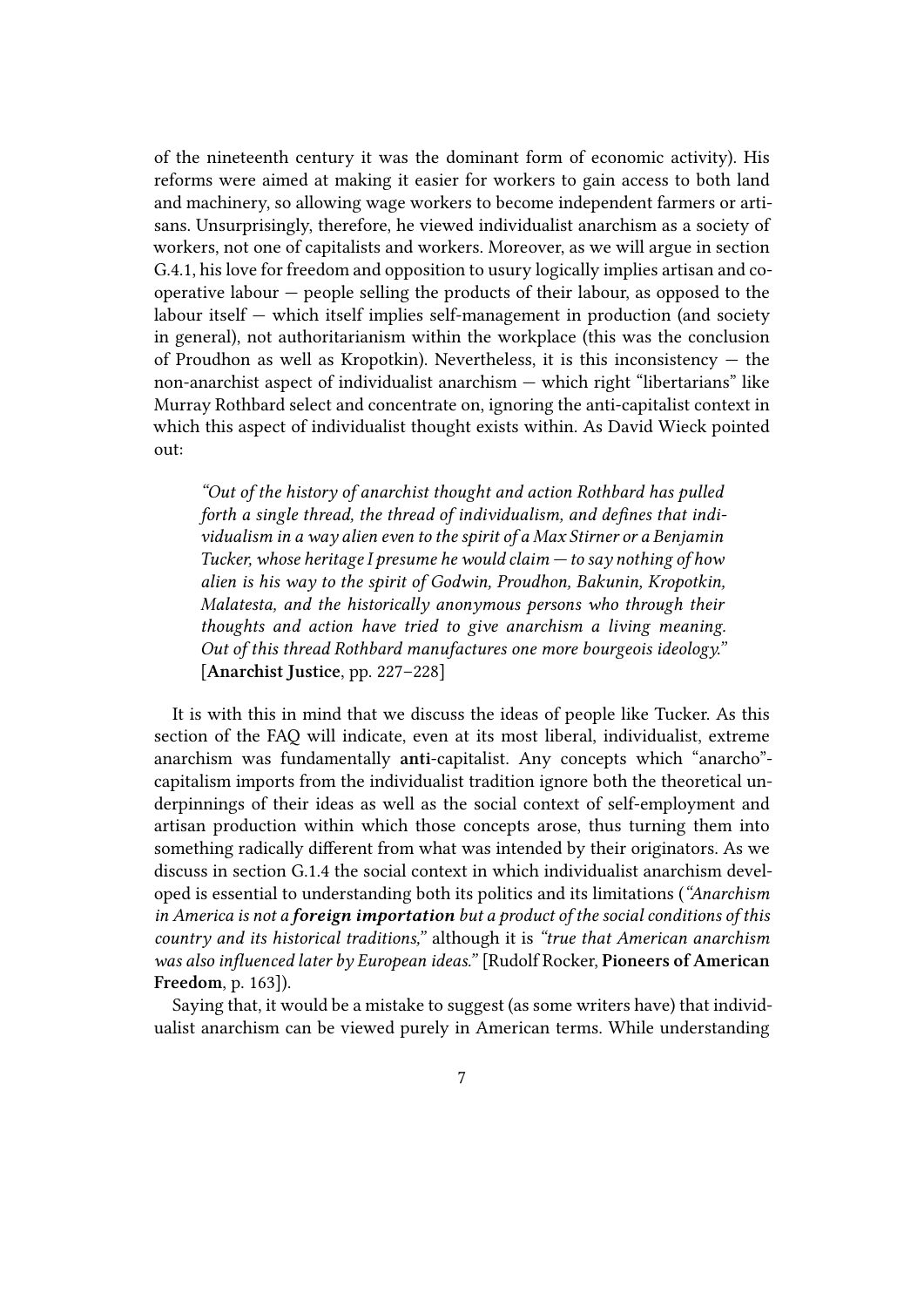the nature of American society and economy at the time is essential to understanding individualist anarchism, it would be false to imply that only individualist anarchism was the product of America conditions and subscribed to by Americans while social anarchism was imported from Europe by immigrants. After all, Albert and Lucy Parsons were both native-born Americans who became communistanarchists while Emma Goldman and Alexander Berkman only become anarchists once they had arrived in America. Native-born Voltairine de Cleyre moved from individualist to communist anarchism. Josiah Warren may have been born in Boston, but he developed his anarchism after his experiences in a experimental community set up by Welsh socialist Robert Owen (who, in turn, was inspired by William Godwin's ideas). While Warren and Proudhon may have developed their ideas independently, American libertarians became aware of Proudhon and other European socialists as radical journals had correspondents in France during the 1848 revolution and partial translations of radical writings from Europe appeared as quickly as they could be transmitted and translated. Individualist anarchists like William Greene and Tucker were heavily influenced by the ideas of Proudhon and so imported aspects of European anarchism into American individualist anarchism while the likes of the French individualist E. Armand brought aspects of American anarchism into the European movement. Similarly, both Spooner and Greene had been members of the First International while individualist anarchists Joseph Labadie and Dyer Lum where organisers of the **Knights of Labor** union along with Albert and Lucy Parsons. Lum later joined the anarcho-communist inspired **International Working People's Association** (IWPA) and edited its English language paper (the **Alarm**) when Parson was imprisoned awaiting execution. All forms of anarchism were, in other words, a combination of European and American influences, both in terms of ideas and in terms of social experiences and struggles, even organisations.

While red-baiting and cries of "Un-American" may incline some to stress the "native-born" aspect of individualist anarchism (particularly those seeking to appropriate that tendency for their own ends), both wings of the US movement had native-born and foreign members, aspects and influences (and, as Rocker noted, the *"so-called white civilisation of [the American] continent is the work of European immigrants."* [**Op. Cit.**, p. 163]). While both sides tended to denounce and attack the other (particularly after the Haymarket events), they had more in common than the likes of Benjamin Tucker and Johann Most would have been prepared to admit and each tendency, in its own way, reflected aspects of American society and the drastic transformation it was going through at the time. Moreover, it was changes in American society which lead to the steady rise of social anarchism and its eclipse of individualist anarchism from the 1880s onwards. While there has been a tendency to stress individualist tendency in accounts of Ameri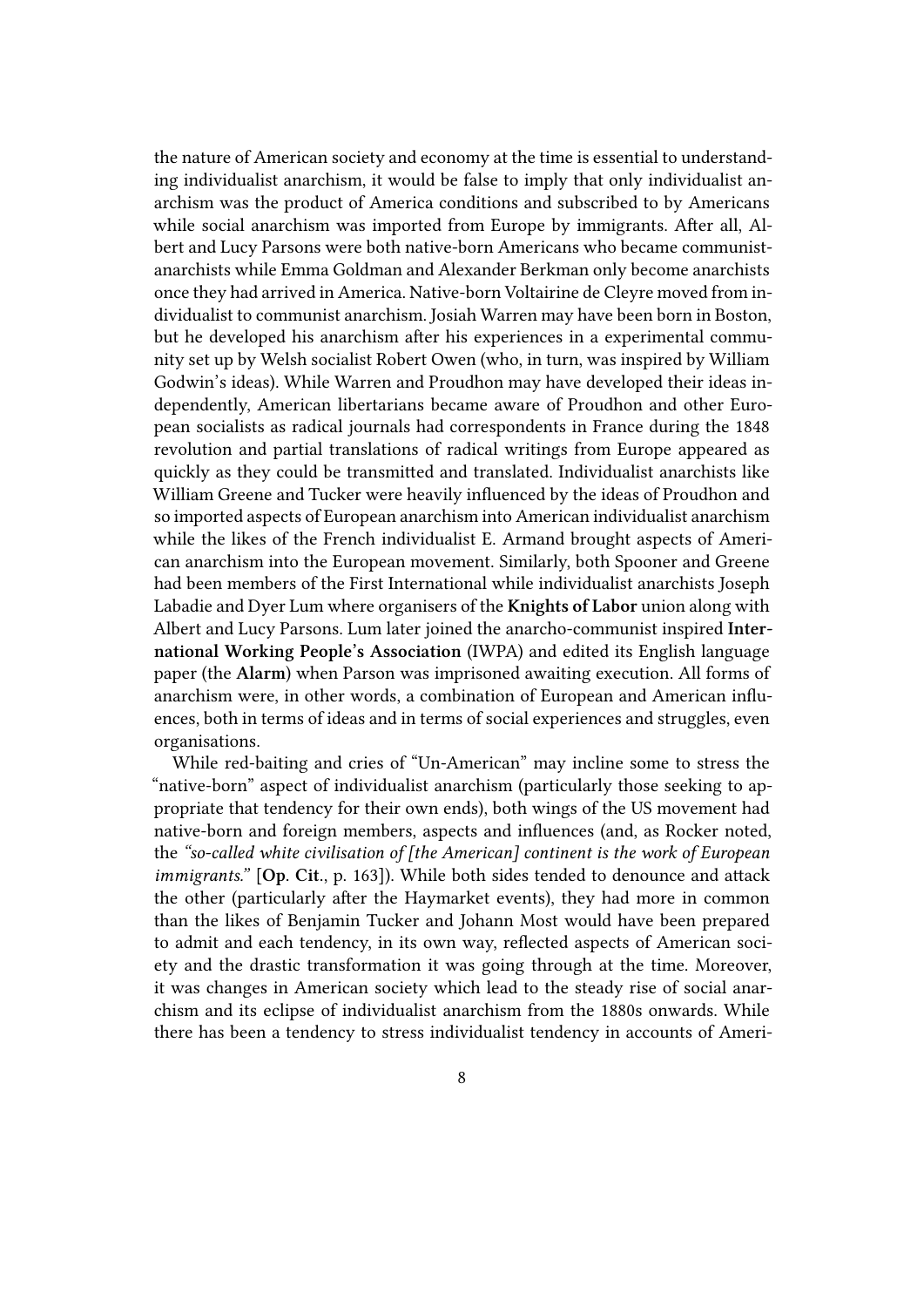can anarchism due to its unique characteristics, only those *"without a background in anarchist history"* would think *"that the individualist anarchists were the larger segment of the anarchist movement in the U.S. at the time. Nothing could be farther from the truth. The collectivist branch of anarchism was much stronger among radicals and workers during the late nineteenth century and early twentieth century than the individualist brand. Before the Civil War, the opposite would be true."* [Greg Hall, **Social Anarchism**, no. 30, pp. 90–91]

By the 1880s, social anarchism had probably exceeded the size of the "homegrown" individualists in the United States. The IWPA had some five thousand members at its peak with perhaps three times as many supporters. [Paul Avrich, **The Haymarket Tragedy**, p. 83] Its journals had an aggregate circulation of over 30,000. [George Woodcock, **Anarchism**, p. 395] In contrast, the leading individualist newspaper **Liberty** *"probably never had more than 600 to 1000 subscribers, but it was undoubtedly read by more than that."* [Charles H. Hamilton, *"Introduction"*, p. 1–19, **Benjamin R. Tucker and the Champions of Liberty**, Coughlin, Hamilton and Sullivan (eds.), p. 10] The repression after Haymarket took its toll and the progress of social anarchism was hindered for a decade. However, *"[b]y the turn of the century, the anarchist movement in America had become predominantly communist in orientation."* [Paul Avrich, **Anarchist Voices**, p. 5] As an added irony for those who stress the individualist nature of anarchism in America while dismissing social anarchism as a foreign import, the first American newspaper to use the name **"An-archist"** was published in Boston in 1881 by anarchists within the social revolutionary branch of the movement. [Paul Avrich, **The Haymarket Tragedy**, p. 57] Equally ironic, given the appropriation of the term by the American right, the first anarchist journal to use the term "libertarian" (**La Libertaire, Journal du Mouvement Social**) was published in New York between 1858 and 1861 by French communist-anarchist Joseph Déjacque. [Max Nettlau, **A Short History of Anarchism**, pp. 75–6]

All this is not to suggest that individualist anarchism does not have American roots nor that many of its ideas and visions were not significantly shaped by American social conditions and developments. Far from it! It is simply to stress that it did not develop in complete isolation of European anarchism during the latter half of the nineteenth century and that the social anarchism which overtook by the end of that century was also a product of American conditions (in this case, the transformation of a pre-capitalist society into a capitalist one). In other words, the rise of communist anarchism and the decline of individualist anarchism by the end of the nineteenth century reflected American society just as much as the development of the latter in the first place. Thus the rise of capitalism in America meant the rise of an anarchism more suitable to the social conditions and social relationships produced by that change. Unsurprisingly, therefore, individualist anarchism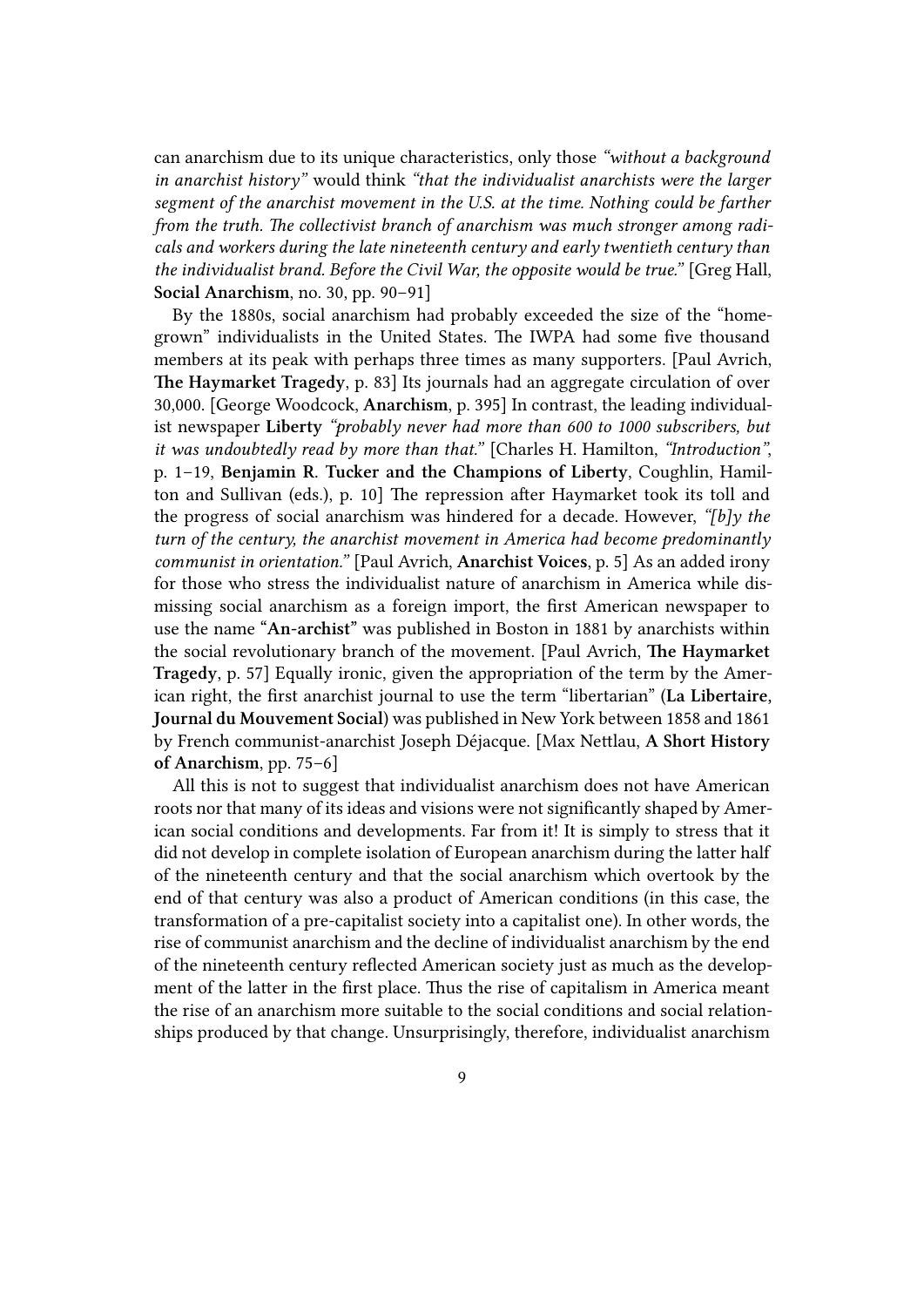remains the minority trend in American anarchism to this day with such comrades as Joe Peacott (see his pamphlet **Individualism Reconsidered**), Kevin Carson (see his book **Studies in Mutualist Political Economy**) and Shawn Wilbur (who has painstakingly placed many rare early individualist and mutualist anarchist works onto the internet) keeping its ideas alive.

So like social anarchism, individualist anarchism developed as a response to the rise of capitalism and the transformation of American society this produced. As one academic put it, the *"early anarchists, though staunchly individualistic, did not entertain a penchant for … capitalism. Rather, they saw themselves as socialists opposed to the state socialism of Karl Marx. The individualist anarchists saw no contradiction between their individualist stance and their rejection of capitalism."* She stresses that they were *"fervent anti-capitalists"* and thought that *"workers created value through their labour, a value appropriated by owners of businesses … The individualist anarchists blamed capitalism for creating inhumane working conditions and for increasing inequalities of wealth. Their self-avowed 'socialism' was rooted in their firm belief in equality, material as well as legal."* This, however, did not stop her asserting that *"contemporary anarcho-capitalists are descendants of nineteenthcentury individualist anarchists such as Josiah Warren, Lysander Spooner, and Benjamin Tucker."* [Susan Love Brown, pp. 99–128, *"The Free Market as Salvation from Government"*, **Meanings of the Market**, James G. Carrier (ed.), p. 104, p. 107, p. 104 and p. 103] Trust an academic to ignore the question of how related **are** two theories which differ on such a key issue as whether to be anti-capitalist or not!

Needless to say, some "anarcho"-capitalists are well aware of the fact that individualist anarchists were extremely hostile to capitalism while supporting the "free market." Unsurprisingly, they tend to downplay this opposition, often arguing that the anarchists who point out the anti-capitalist positions of the likes of Tucker and Spooner are quoting them out of context. The truth is different. In fact, it is the "anarcho"-capitalist who takes the ideas of the individualist anarchists from both the historical and theoretical context. This can be seen from the "anarcho"-capitalist dismissal of the individualist anarchists' "bad" economics as well as the nature of the free society wanted by them.

It is possible, no doubt, to trawl through the many issues of, say, **Liberty** or the works of individualist anarchism to find a few comments which may be used to bolster a claim that anarchism need not imply socialism. However, a few scattered comments here and there are hardly a firm basis to ignore the vast bulk of anarchist theory and its history as a movement. This is particularly the case when applying this criteria consistently would mean that communist anarchism, for example, would be excommunicated from anarchism simply because of the opinions of **some** individualist anarchists. Equally, it may be possible to cobble together all the non-anarchist positions of individualist anarchists and so construct an ideol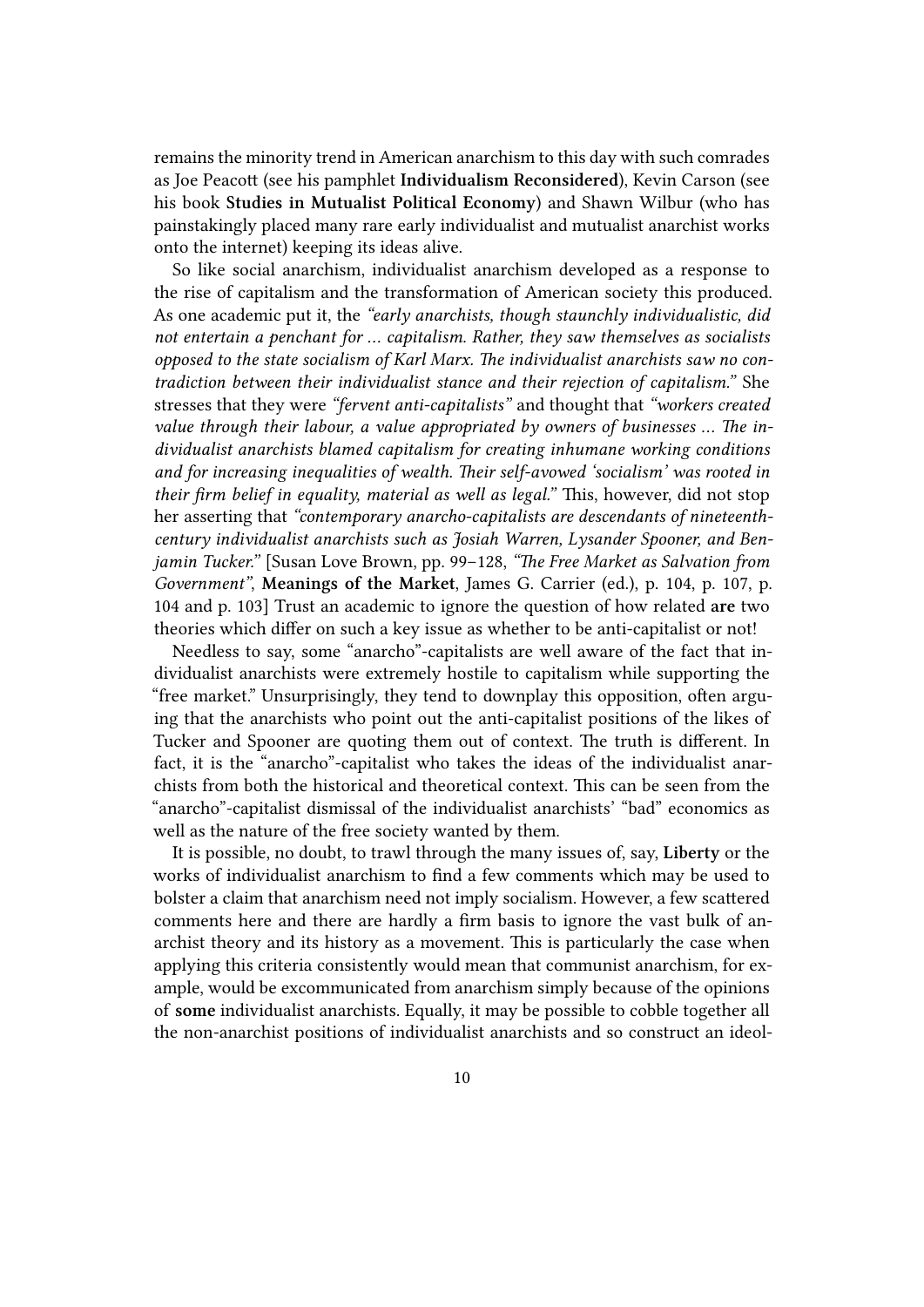ogy which justified wage labour, the land monopoly, usury, intellectual property rights, and so on but such an ideology would be nothing more than a mockery of individualist anarchism, distinctly at odds with its spirits and aims. It would only convince those ignorant of the anarchist tradition.

It is not a fitting tribute to the individualist anarchists that their ideas are today being associated with the capitalism that they so clearly despised and wished to abolish. As one modern day Individualist Anarchist argues:

*"It is time that anarchists recognise the valuable contributions of … individualist anarchist theory and take advantage of its ideas. It would be both futile and criminal to leave it to the capitalist libertarians, whose claims on Tucker and the others can be made only by ignoring the violent opposition they had to capitalist exploitation and monopolistic 'free enterprise' supported by the state."* [J.W. Baker, *"Native American Anarchism,"* pp. 43–62, **The Raven**, vol. 10, no. 1, pp. 61–2]

We hope that this section of the FAQ will go some way to explaining the ideas and contributions of individualist anarchism to a new generation of rebels. Given the diversity of individualist anarchism, it is hard to generalise about it (some are closer to classical liberalism than others, for example, while a few embraced revolutionary means of change such as Dyer Lum). However, we will do our best to draw out the common themes of the movement, indicating where certain people differed from others. Similarly, there are distinct differences between European and American forms of mutualism, regardless of how often Tucker invoked Proudhon's name to justify his own interpretations of anarchism and we will indicate these (these differences, we think, justify calling the American branch individualist anarchism rather than mutualism). We will also seek to show why social anarchism rejects individualist anarchism (and vice versa) as well as giving a critical evaluation of both positions. Given the diverse nature of individualist anarchism, we are sure that we will not cover all the positions and individuals associated with it but we hope to present enough to indicate why the likes of Tucker, Labadie, Yarros and Spooner deserve better than to be reduced to footnotes in books defending an even more extreme version of the capitalism they spent their lives fighting.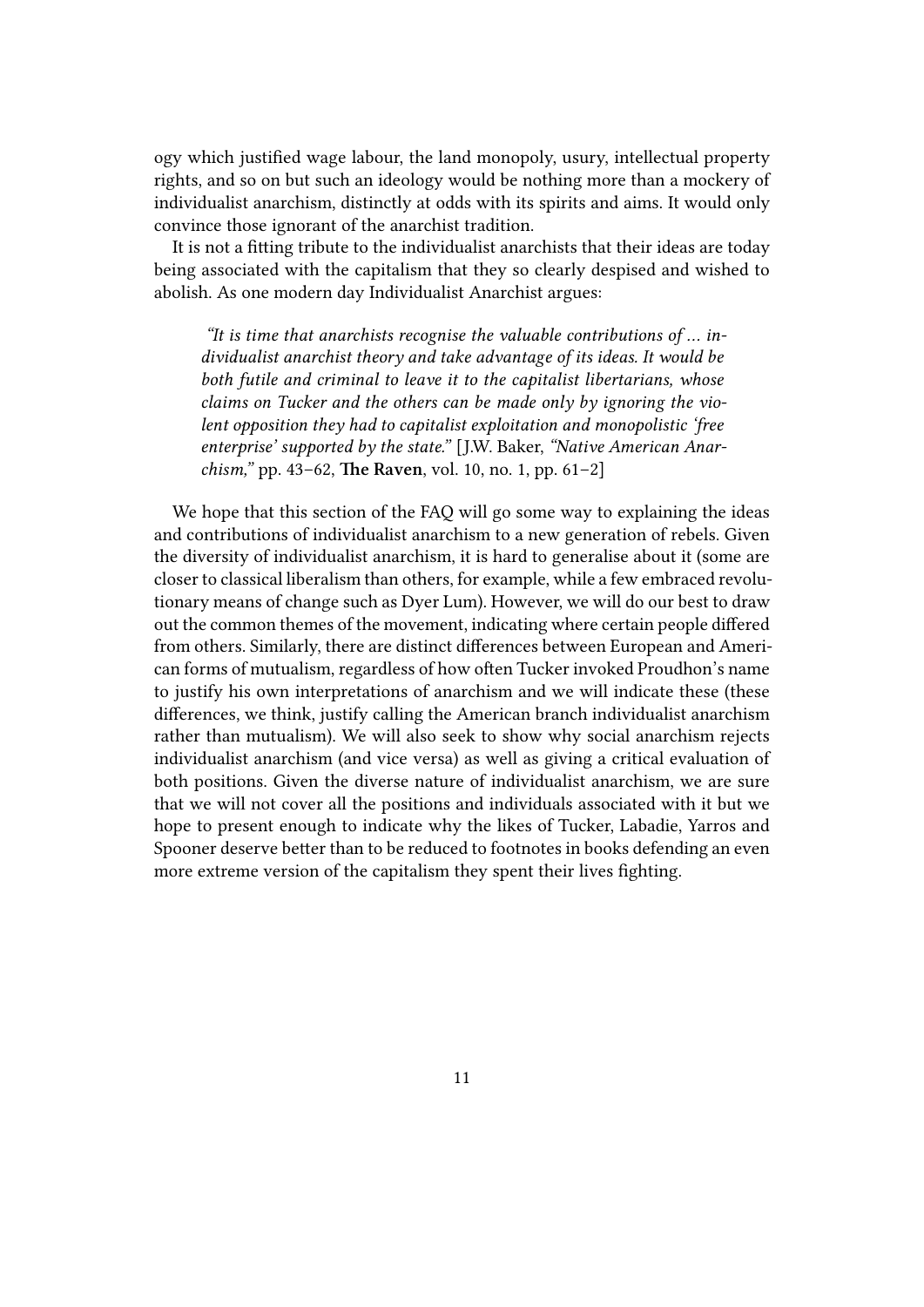## <span id="page-11-0"></span>**G.1 Are individualist anarchists anti-capitalist?**

To answer this question, it is necessary to first define what we mean by capitalism and socialism. While there is a tendency for supporters of capitalism (and a few socialists!) to equate it with the market and private property, this is not the case. It is possible to have both and not have capitalism (as we discuss in section G.1.1 and section G.1.2, respectively). Similarly, the notion that "socialism" means, by definition, state ownership and/or control, or that being employed by the state rather than by private capital is "socialism" is distinctly wrong. While some socialists have, undoubtedly, defined socialism in precisely such terms, socialism as a historic movement is much wider than that. As Proudhon put it, *"[m]odern Socialism was not founded as a sect or church; it has seen a number of different schools."* [**Selected Writings of Pierre-Joseph Proudhon**, p. 177]

As Proudhon, Bakunin, Kropotkin and Tucker all stressed, anarchism is one of those schools. For Kropotkin, anarchism was *"the no-government system of socialism."* [**Anarchism**, p. 46] Likewise, for Tucker, there were *"two schools of socialistic thought"*, one of which represented authority and the other liberty, namely *"State Socialism and Anarchism."* [**The Individualist Anarchists**, pp. 78–9] It was *"not Socialist Anarchism against Individualist Anarchism, but of Communist Socialism against Individualist Socialism."* [Tucker, **Liberty**, no. 129, p. 2] As one expert on Individualist Anarchism noted, Tucker *"looked upon anarchism as a branch of the general socialist movement."* [James J. Martin, **Men Against the State**, pp. 226– 7] Thus we find Individualist anarchist Victor Yarros, like Tucker, talking about *"the position and teachings of the Anarchistic Socialists"* when referring to his ideas. [**Liberty**, no. 98, p. 5]

Part of problem is that in the  $20<sup>th</sup>$  century, the statist school of socialism prevailed both within the labour movement (at least in English speaking countries or until fascism destroyed it in mainland Europe and elsewhere) and within the revolutionary movement (first as social democracy, then as Communism after the Russian Revolution). This lead, it should be noted, to anarchists not using the term "socialist" to describe their ideas as they did not want to be confused with either reformed capitalism (social democracy) or state capitalism (Leninism and Stalinism). As anarchism was understood as being inherently anti-capitalist, this did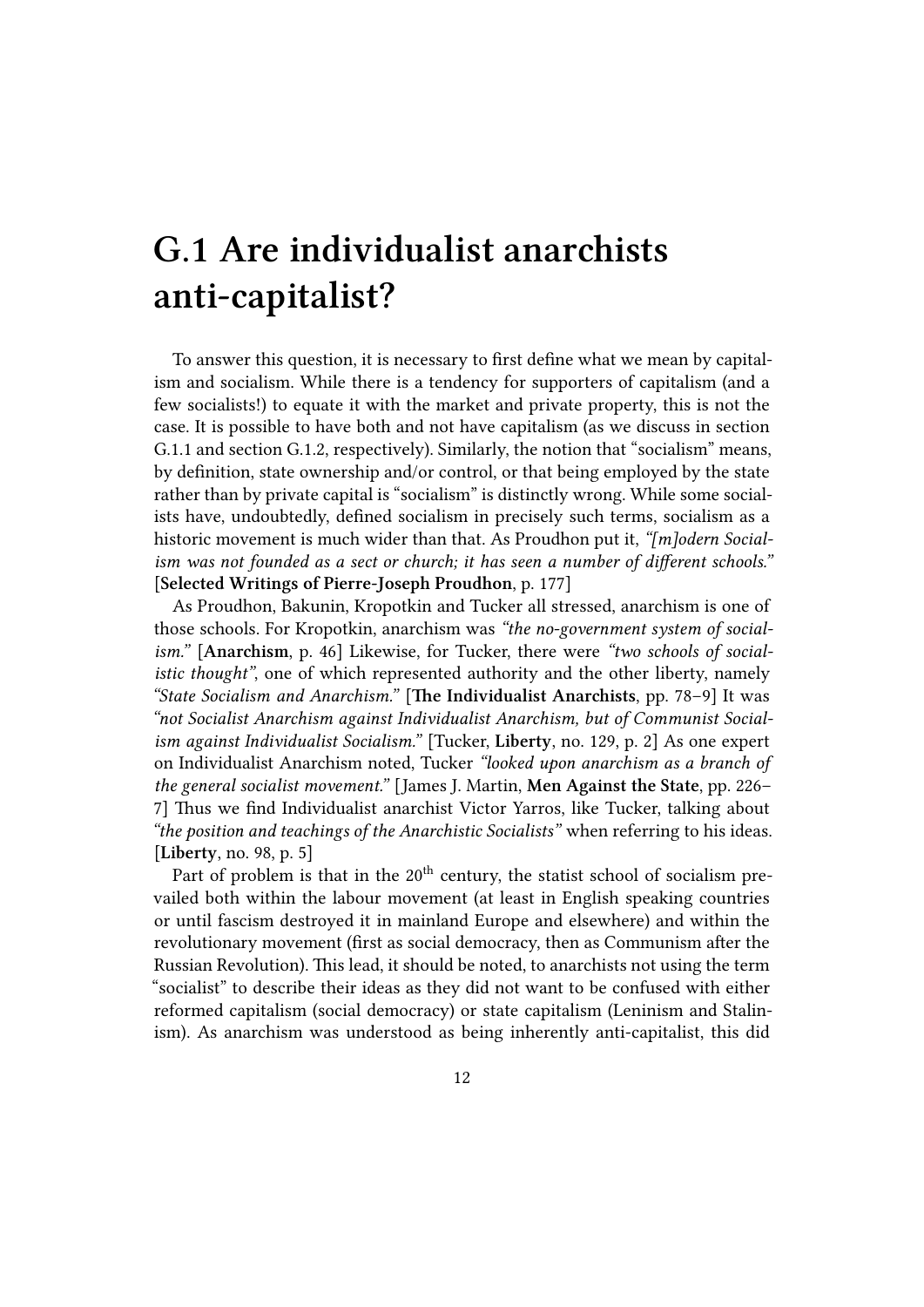not become an issue until certain right-wing liberals started calling themselves "anarcho"-capitalists (somewhat ironically, these liberals joined with the state socialists in trying to limit anarchism to anti-statism and denying their socialist credentials). Another part of the problem is that many, particularly those in America, derive their notion of what socialism is from right-wing sources who are more than happy to agree with the Stalinists that socialism **is** state ownership. This is case with right-"libertarians", who rarely study the history or ideas of socialism and instead take their lead from such fanatical anti-socialists as Ludwig von Mises and Murray Rothbard. Thus they equate socialism with social democracy or Leninism/Stalinism, i.e. with state ownership of the means of life, the turning of part or the whole working population into employees of the government or state regulation and the welfare state. In this they are often joined by social democrats and Marxists who seek to excommunicate all other kinds of socialism from the anti-capitalist movement.

All of which leads to some strange contradictions. If "socialism" **is** equated to state ownership then, clearly, the individualist anarchists are not socialists but, then, neither are the social anarchists! Thus if we assume that the prevailing socialism of the  $20<sup>th</sup>$  century defines what socialism is, then quite a few self-proclaimed socialists are not, in fact, socialists. This suggests that socialism cannot be limited to state socialism. Perhaps it would be easier to define "socialism" as restrictions on private property? If so, then, clearly, social anarchists are socialists but then, as we will prove, so are the individualist anarchists!

Of course, not all the individualist anarchists used the term "socialist" or "socialism" to describe their ideas although many did. Some called their ideas Mutualism and explicitly opposed socialism (William Greene being the most obvious example). However, at root the ideas were part of the wider socialist movement and, in fact, they followed Proudhon in this as he both proclaimed himself a socialist while also attacking it. The apparent contradiction is easily explained by noting there are two schools of socialism, state and libertarian. Thus it is possible to be both a (libertarian) socialist and condemn (state) socialist in the harshest terms.

So what, then, is socialism? Tucker stated that *"the bottom claim of Socialism"* was *"that labour should be put in possession of its own,"* that *"the natural wage of labour is its product"* and *"interest, rent, and profit … constitute the trinity of usury."* [**The Individualist Anarchists**, p. 78 and p. 80] This definition also found favour with Kropotkin who stated that socialism *"in its wide, generic, and true sense"* was an *"effort to abolish the exploitation of labour by capital."* [**Anarchism**, p. 169] For Kropotkin, anarchism was *"brought forth by the same critical and revolutionary protest which gave rise to Socialism in general"*, socialism aiming for *"the negation of Capitalism and of society based on the subjection of labour to capital."* Anarchism, unlike other socialists, extended this to oppose *"what constitutes the real strength*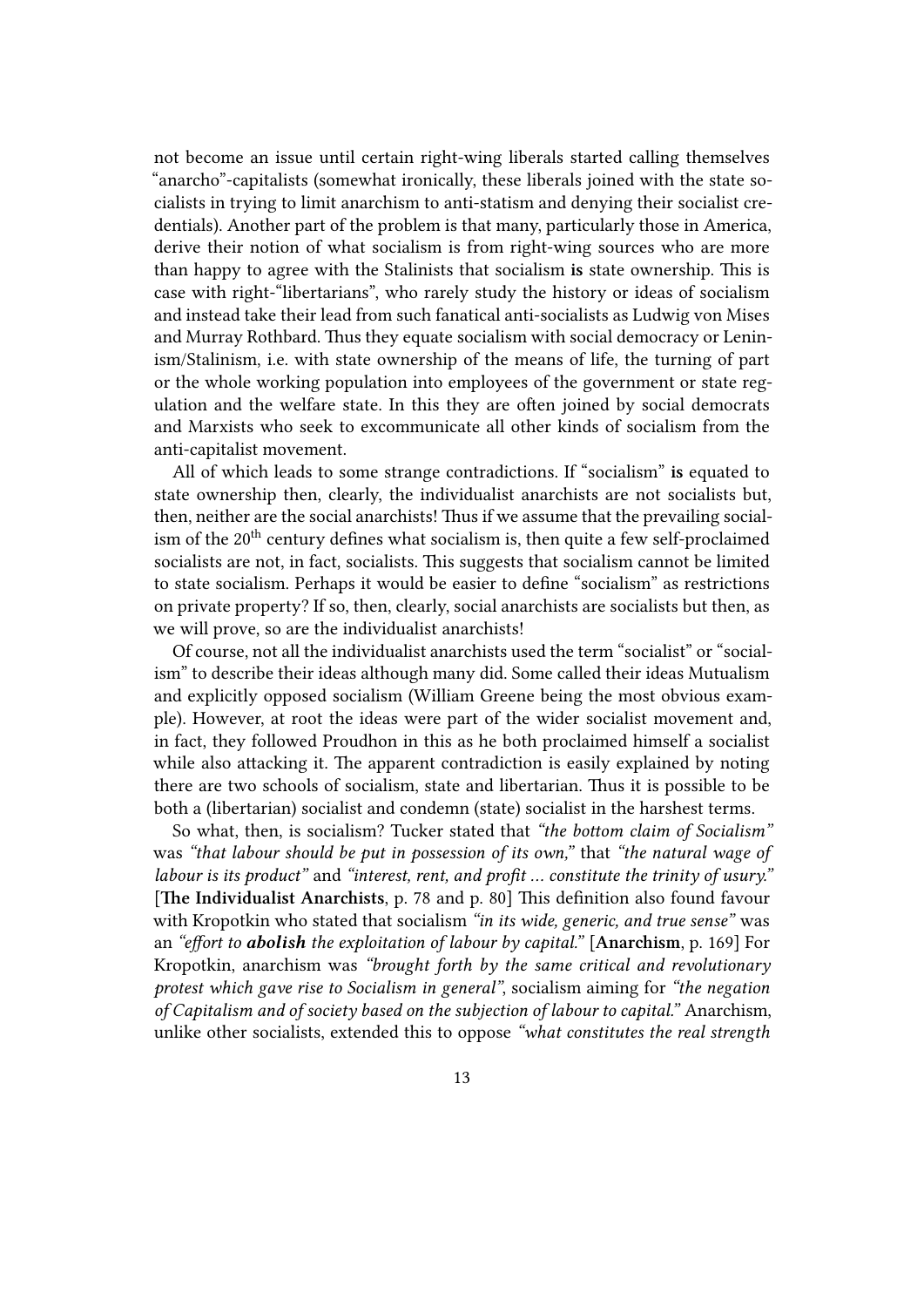*of Capitalism: the State and its principle supports."* [**Environment and Evolution**, p. 19] Tucker, similarly, argued that Individualist anarchism was a form of socialism and would result in the *"emancipation of the workingman from his present slavery to capital."* [**Instead of a Book**, p. 323]

The various schools of socialism present different solutions to this exploitation and subjection. From the nationalisation of capitalist property by the state socialists, to the socialisation of property by the libertarian communists, to the co-operatives of mutualism, to the free market of the individualist anarchists, all are seeking, in one way or the other, to ensure the end of the domination and exploitation of labour by capital. The disagreements between them all rest in whether their solutions achieve this aim and whether they will make life worth living and enjoyable (which also explains why individualist and social anarchists disagree so much!). For anarchists, state socialism is little more than state **capitalism**, with a state monopoly replacing capitalist monopolies and workers being exploited by one boss (the state) rather than many. So all anarchists would agree with Yarrows when he argued that *"[w]hile State Socialism removes the disease by killing the patient, no-State Socialism offers him the means of recovering strength, health, and vigour."* [**Liberty**, no. 98, p. 5]

So, why are the individualist anarchists anti-capitalists? There are two main reasons.

Firstly, the Individualist Anarchists opposed profits, interest and rent as forms of exploitation (they termed these non-labour incomes *"usury"*, but as Tucker stressed usury was *"but another name for the exploitation of labour."* [**Liberty**, no. 122, p. 4]). To use the words of Ezra Heywood, the Individualist Anarchists thought *"Interest is theft, Rent Robbery, and Profit Only Another Name for Plunder."* [quoted by Martin Blatt, *"Ezra Heywood & Benjamin Tucker,"*, pp. 28–43, **Benjamin R. Tucker and the Champions of Liberty**, Coughlin, Hamilton and Sullivan (eds.), p. 29] Non-labour incomes are merely *"different methods of levying tribute for the use of capital."* Their vision of the good society was one in which *"the usurer, the receiver of interest, rent and profit"* would not exist and Labour would *"secure its natural wage, its entire product."* [Tucker, **The Individualist Anarchists**, p. 80, p. 82 and p. 85] This would also apply to dividends, *"since no idle shareholders could continue in receipt of dividends were it not for the support of monopoly, it follows that these dividends are no part of the proper reward of ability."* [Tucker, **Liberty**, no. 282, p. 2]

In addition, as a means of social change, the individualists suggested that activists start *"inducing the people to steadily refuse the payment of rents and taxes."* [**Instead of a Book** pp. 299–300] These are hardly statements with which capitalists would agree. Tucker, as noted, also opposed interest, considering it usury (exploitation and a *"crime"*) pure and simple and one of the means by which work-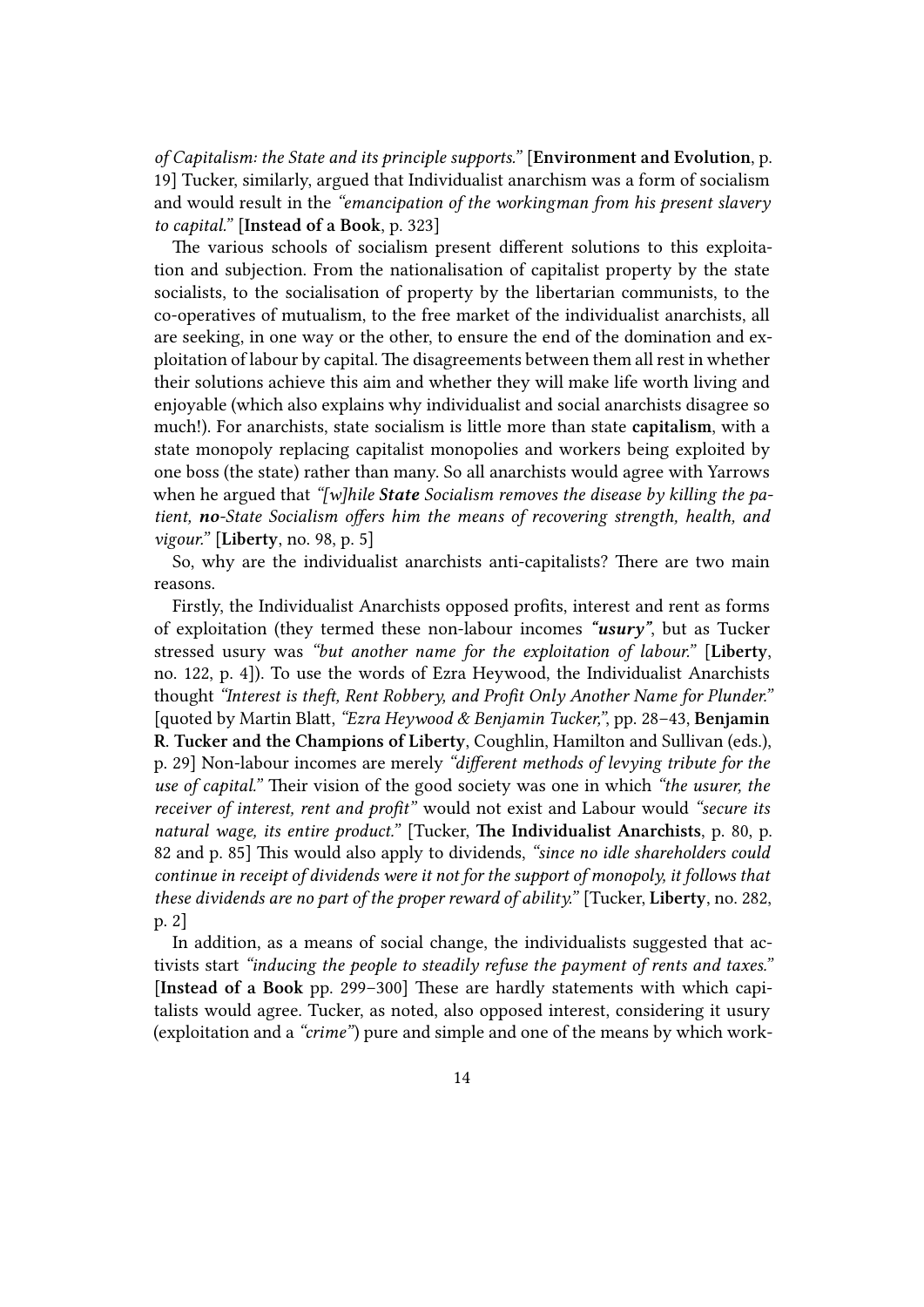ers were denied the full fruits of their labour. Indeed, he looked forward to the day when *"any person who charges more than cost for any product [will] … be regarded very much as we now regard a pickpocket."* This *"attitude of hostility to usury, in any form"* hardly fits into the capitalist mentality or belief system. [**Op. Cit.**, p. 155] Similarly, Ezra Heywood considered profit-taking *"an injustice which ranked second only to legalising titles to absolute ownership of land or raw-materials."* [James J. Martin, **Op. Cit.**, p. 111] Opposition to profits, rent or interest is hardly capitalistic — indeed, the reverse.

Thus the Individualist Anarchists, like the social anarchists, opposed the exploitation of labour and desired to see the end of capitalism by ensuring that labour would own what it produced. They desired a society in which there would no longer be capitalists and workers, only workers. The worker would receive the full product of his/her labour, so ending the exploitation of labour by capital. In Tucker's words, a free society would see *"each man reaping the fruits of his labour and no man able to live in idleness on an income from capital"* and so society would *"become a great hive of Anarchistic workers, prosperous and free individuals"* combining *"to carry on their production and distribution on the cost principle."* [**The Individualist Anarchists**, p. 276]

Secondly, the Individualist Anarchists favoured a new system of land ownership based on *"occupancy and use."* So, as well as this opposition to capitalist usury, the individualist anarchists also expressed opposition to capitalist ideas on property (particularly property in land). J.K. Ingalls, for example, considered that *"the private domination of the land"* originated in *"usurpation only, whether of the camp, the court or the market. Whenever such a domination excludes or deprives a single human being of his equal opportunity, it is a violation, not only of the public right, and of the social duty, but of the very principle of law and morals upon which property itself is based."* [quoted by Martin, **Op. Cit.**, p. 148f] As Martin comments, for Ingalls, *"[t]o reduce land to the status of a commodity was an act of usurpation, enabling a group to 'profit by its relation to production' without the expenditure of labour time."* [**Op. Cit.**, p. 148] These ideas are identical to Proudhon's and Ingalls continues in this Proudhonian *"occupancy and use"* vein when he argues that possession *"remains possession, and can never become property, in the sense of absolute dominion, except by positive statue [i.e. state action]. Labour can only claim occupancy, and can lay no claim to more than the usufruct."* Current property ownership in land were created by *"forceful and fraudulent taking"* of land, which *"could give no justification to the system."* [quoted by Martin, **Op. Cit.**, p. 149]

The capitalist system of land ownership was usually termed the *"land monopoly"*, which consisted of *"the enforcement by government of land titles which do not rest upon personal occupancy and cultivation."* Under anarchism, individuals would *"no longer be protected by their fellows in anything but personal occupancy*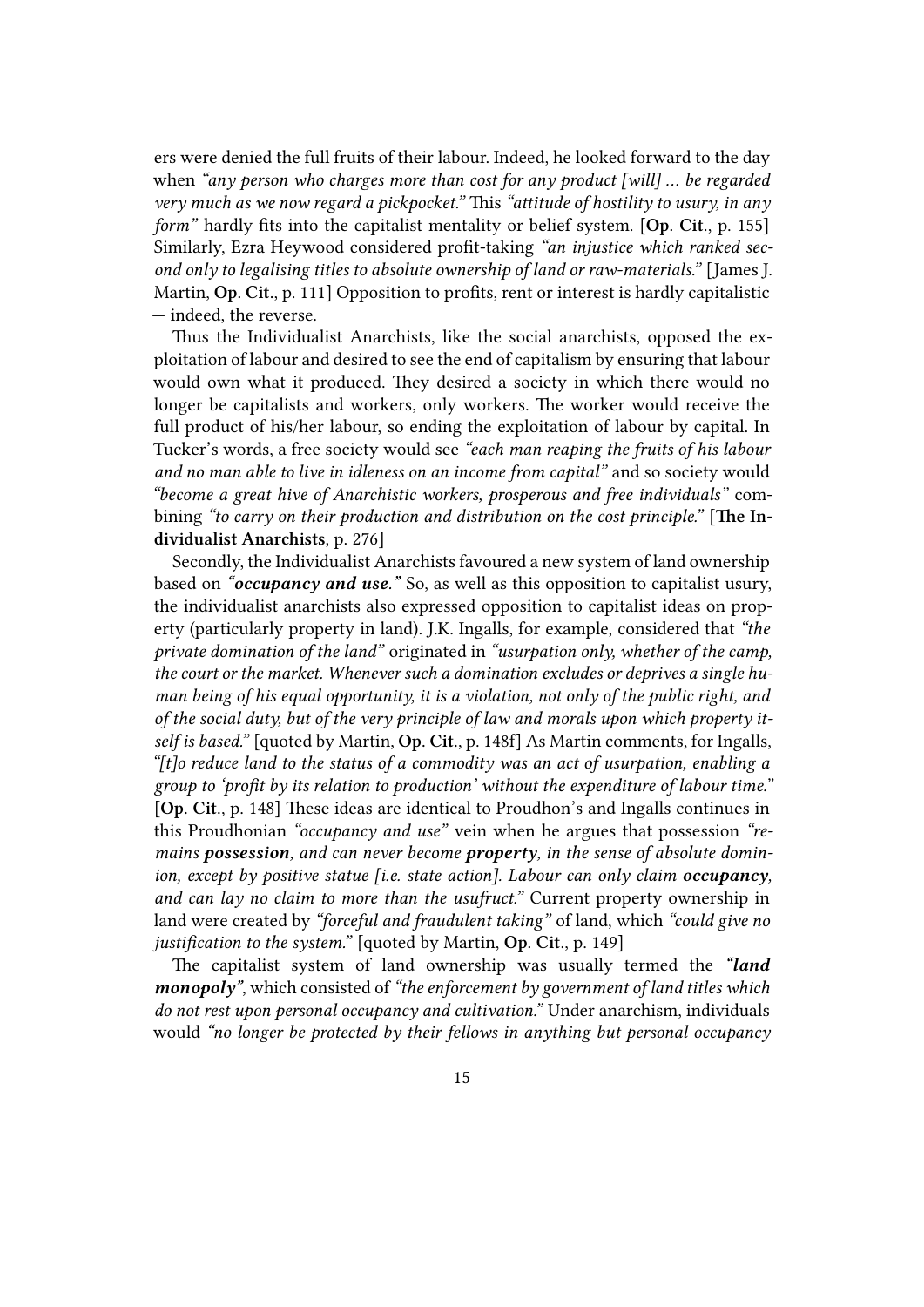*and cultivation of land"* and so *"ground rent would disappear."* [Tucker, **The Individualist Anarchists**, p. 85] This applied to what was on the land as well, such as housing:

*"If a man exerts himself by erecting a building on land which afterward, by the operation of the principle of occupancy and use, rightfully becomes another's, he must, upon demand of the subsequent occupant, remove from this land the results of his self-exertion, or, failing so to do, sacrifice his property therein."* [**Liberty**, no. 331, p. 4]

This would apply to both the land and what was on it. This meant that *"tenants would not be forced to pay … rent"* nor would landlords *"be allowed to seize their property."* This, as Tucker noted, was a complete rejection of the capitalist system of property rights and saw anarchism being dependent on *"the Anarchistic view that occupancy and use should condition and limit landholding becom[ing] the prevailing view."* [**The Individualist Anarchists**, p. 162 and p. 159] As Joseph Labadie put it, socialism includes any theory *"which has for its object the changing of the present status of property and the relations one person or class holds to another. In other words, any movement which has for its aim the changing of social relations, of companionships, of associations, of powers of one class over another class, is Socialism."* [our emphasis, **Liberty**, no. 158, p. 8] As such, both social and individualist anarchists are socialists as both aimed at changing the present status of property.

It should also be noted here that the individualist anarchist ideal that competition in banking would drive interest to approximately zero is their equivalent to the social anarchist principle of free access to the means of life. As the only cost involved would be an administration charge which covers the labour involved in running the mutual bank, all workers would have access to "capital" for (in effect) free. Combine this with "occupancy and use" in terms of land use and it can be seen that both individualist and social anarchists shared a common aim to make the means of life available to all without having to pay a tribute to an owner or be dependent on a ruling capitalist or landlord class.

For these reasons, the Individualist Anarchists are clearly anti-capitalist. While an Individualist Anarchy would be a market system, it would not be a capitalist one. As Tucker argued, the anarchists realised *"the fact that one class of men are dependent for their living upon the sale of their labour, while another class of men are relieved of the necessity of labour by being legally privileged to sell something that is not labour… And to such a state of things I am as much opposed as any one. But the minute you remove privilege… every man will be a labourer exchanging with fellow-labourers … What Anarchistic-Socialism aims to abolish is usury … it wants to deprive capital of its reward."* As noted above, the term *"usury,"* for Tucker, was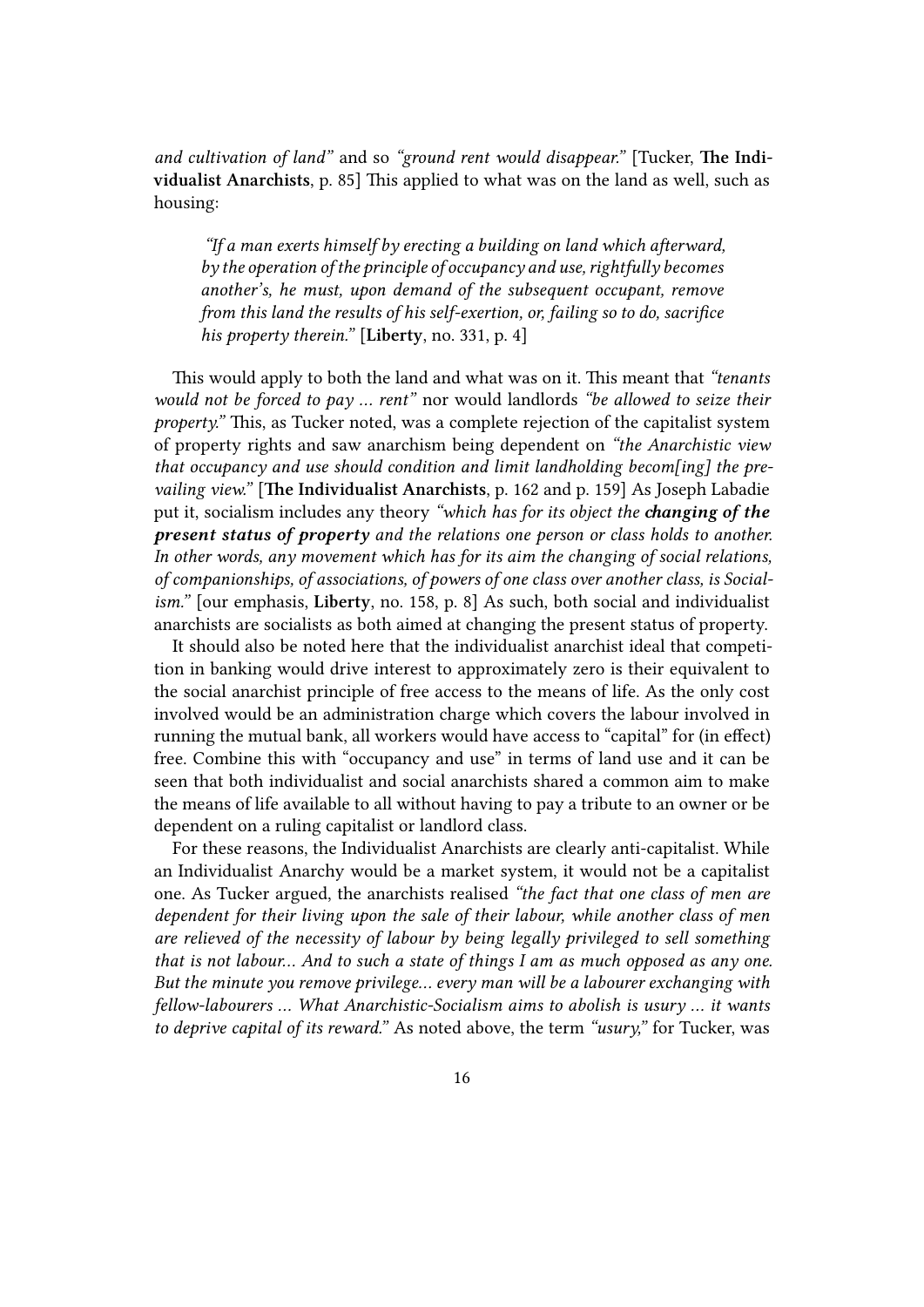simply a synonym for *"the exploitation of labour."* [**Instead of a Book**, p. 404 and p. 396]

The similarities with social anarchism are obvious. Like them, the individualist anarchists opposed capitalism because they saw that profit, rent and interest were all forms of exploitation. As communist-anarchist Alexander Berkman noted, *"[i]f the worker would get his due — that is, the things he produces or their equivalent where would the profits of the capitalist come from? If labour owned the wealth it produced, there would be no capitalism."* Like social anarchists they opposed usury, to have to pay purely for access/use for a resource. It ensured that a *"slice of their daily labour is taken from [the workers] for the privilege of using these factories"* [**What is Anarchism?**, p. 44 and p. 8] For Marx, abolishing interest and interest-bearing capital *"means the abolition of capital and of capitalist production itself."* [**Theories of Surplus Value**, vol. 3, p. 472] A position, incidentally, also held by Proudhon who maintained that *"reduction of interest rates to vanishing point is itself a revolutionary act, because it is destructive of capitalism."* [quoted by Edward Hyams, **Pierre-Joseph Proudhon: His Revolutionary Life, Mind and Works**, p. 188] Like many socialists, Individualist Anarchists used the term "interest" to cover all forms of surplus value: *"the use of money"* plus *"house-rent, dividends, or share of profits"* and having to *"pay a tax to somebody who owns the land." "In doing away with interest, the cause of inequality in material circumstances will be done away with."* [John Beverley Robinson, **The Individualist Anarchists**, pp. 144–5]

Given that Individualist Anarchism aimed to abolish interest along with rent and profit it would suggest that it is a socialist theory. Unsurprisingly, then, Tucker agreed with Marx's analysis on capitalism, namely that it lead to industry concentrating into the hands of a few and that it robbed workers of the fruits of the toil (for Francis Tandy it was a case of *"the Marxian theory of surplus value, upon which all Socialistic philosophy — whether State or Anarchistic — is necessarily based"* [**Op. Cit.**, no. 312, p. 3]). Tucker quoted a leading Marxist's analysis of capitalism and noted that *"Liberty endorses the whole of it, excepting a few phrases concerning the nationalisation of industry and the assumption of political power by working people."* However, he was at pains to argue that this analysis was first expounded by Proudhon, *"that the tendency and consequences of capitalistic production … were demonstrated to the world time and time again during the twenty years preceding the publication of 'Das Kapital'"* by the French anarchist. This included *"the historical persistence of class struggles in successive manifestations"* as well as *"the theory that labour is the source and measure of value." "Call Marx, then, the father of State socialism, if you will,"* argued Tucker, *"but we dispute his paternity of the general principles of economy on which all schools of socialism agree."* [**Liberty**, no. 35, p. 2]

This opposition to profits, rent and interest as forms of exploitation and property as a form of theft clearly makes individualist anarchism anti-capitalist and a form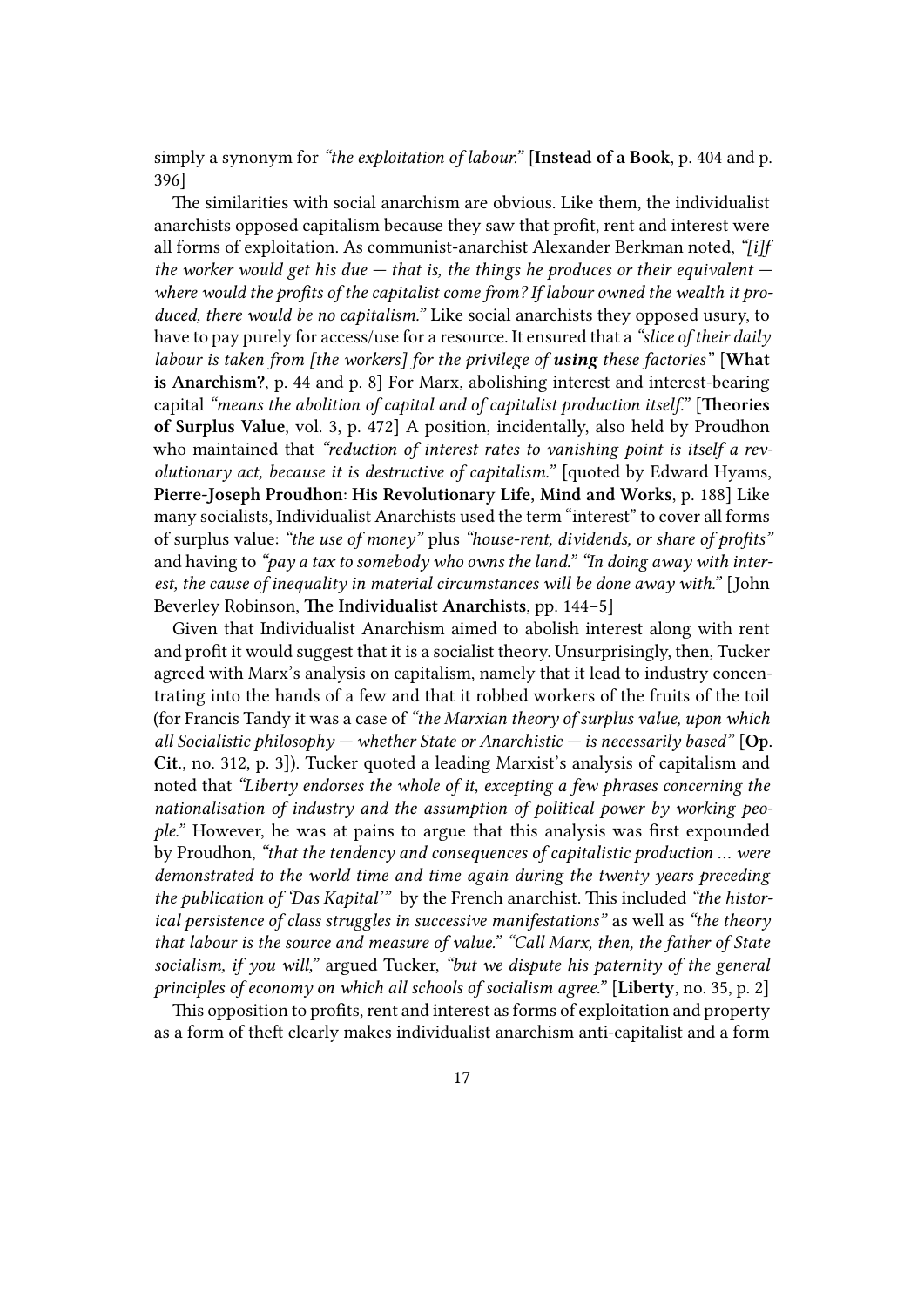of (libertarian) socialism. In addition, it also indicates well the common ground between the two threads of anarchism, in particular their common position to capitalism. The social anarchist Rudolf Rocker indicates well this common position when he argues:

*"it is difficult to reconcile personal freedom with the existing economic system. Without doubt the present inequality of economic interests and the resulting class conflicts in society are a continual danger to the freedom of the individual … [T]he undisturbed natural development of human personality is impossible in a system which has its root in the shameless exploitation of the great mass of the members of society. One cannot be free either politically or personally so long as one is in economic servitude of another and cannot escape from this condition. This was recognised by men like Godwin, Warren, Proudhon, Bakunin, [and women like Goldman and de Cleyre, we must add!] and many others who subsequently reached the conviction that the domination of man over man will not disappear until there is an end of the exploitation of man by man."* [**Nationalism and Culture**, p. 167]

There are other, related, reasons why the individualist anarchists must be considered left-wing libertarians rather than right-wing ones. Given their opposition to non-labour income, they saw their proposals as having egalitarian implications. As regards equality, we discover that they saw their ideas as promoting it. Thus we find Tucker arguing that that the *"happiness possible in any society that does not improve upon the present in the matter of distribution of wealth, can hardly be described as beatific."* He was clearly opposed to *"the inequitable distribution of wealth"* under capitalism and equally clearly saw his proposals as a means of reducing it substantially. The abolition of those class monopolies which create interest, rent and profit would reduce income and wealth inequalities substantially. However, there was *"one exception, and that a comparatively trivial one"*, namely economic rent (the natural differences between different bits of land and individual labour). This *"will probably remain with us always. Complete liberty will very much lessen it; of that I have no doubt … At the worst, it will be a small matter, no more worth consideration in comparison with the liberty than the slight disparity that will always exist in consequence of inequalities of skill."* [*"Why I am an Anarchist"*, pp. 132–6, **Man!**, M. Graham (ed.), pp. 135–6] Another individualist anarchist, John Beverley Robinson, agreed:

*"When privilege is abolished, and the worker retains all that he produces, then will come the powerful trend toward equality of material reward for*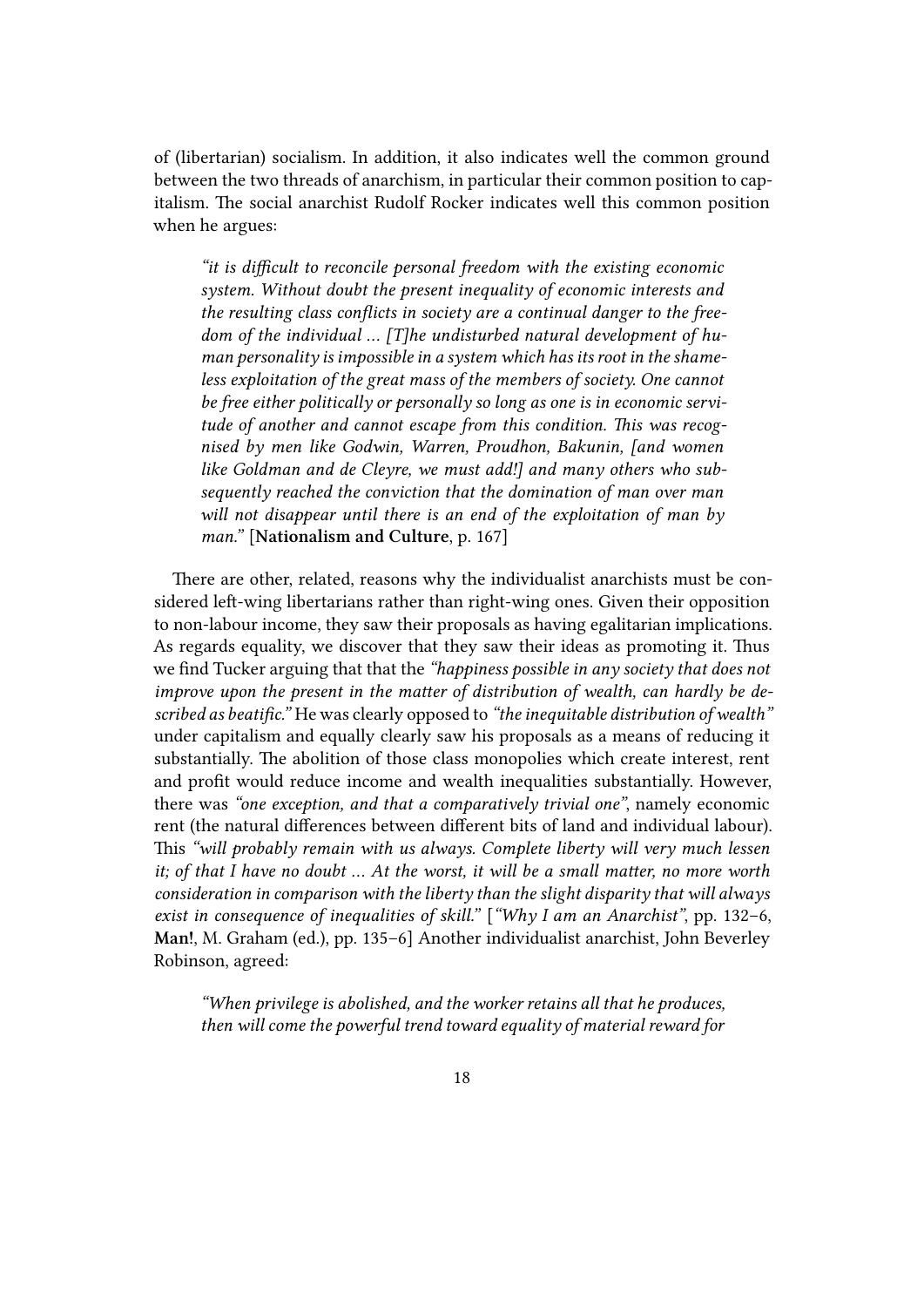*labour that will produce substantial financial and social equality, instead of the mere political equality that now exists."* [**Patterns of Anarchy**, pp. 278–9]

As did Lysander Spooner, who pointed out that the *"wheel of fortune, in the present state of things, is of such enormous diameter"* and *"those on its top are on so showy a height"* wjile *"those underneath it are in such a pit of debt, oppression, and despair."* He argued that under his system *"fortunes could hardly be represented by a wheel; for it would present no such height, no such depth, no such irregularity of motion as now. It should rather be represented by an extended surface, varied somewhat by inequalities, but still exhibiting a general level, affording a safe position for all, and creating no necessity, for either force or fraud, on the part of anyone to secure his standing."* Thus Individualist anarchism would create a condition *"neither of poverty, nor riches; but of moderate competency — such as will neither enervate him by luxury, nor disable him by destitution; but which will at once give him and opportunity to labour, (both mentally and physically) and stimulate him by offering him all the fruits of his labours."* [quoted by Stephan L. Newman, **Liberalism at Wit's End**, p. 72 and p. 73]

As one commentator on individualist anarchism, Wm. Gary Kline, correctly tsummarised:

*"Their proposals were designed to establish true equality of opportunity … and they expected this to result in a society without great wealth or poverty. In the absence of monopolistic factors which would distort competition, they expected a society of largely self-employed workmen with no significant disparity of wealth between any of them since all would be required to live at their own expense and not at the expense of exploited fellow human beings."* [**The Individualist Anarchists: A Critique of Liberalism**, pp. 103–4]

Hence, like social anarchists, the Individualist Anarchists saw their ideas as a means towards equality. By eliminating exploitation, inequality would soon decrease as wealth would no longer accumulate in the hands of the few (the owners). Rather, it would flow back into the hands of those who produced it (i.e. the workers). Until this occurred, society would see *"[o]n one side a dependent class of wage-workers and on the other a privileged class of wealth-monopolisers, each become more and more distinct from the other as capitalism advances."* This has *"resulted in a grouping and consolidation of wealth which grows apace by attracting all property, no matter by whom produced, into the hands of the privileged, and hence property becomes a social power, an economic force destructive of rights, a fertile source of*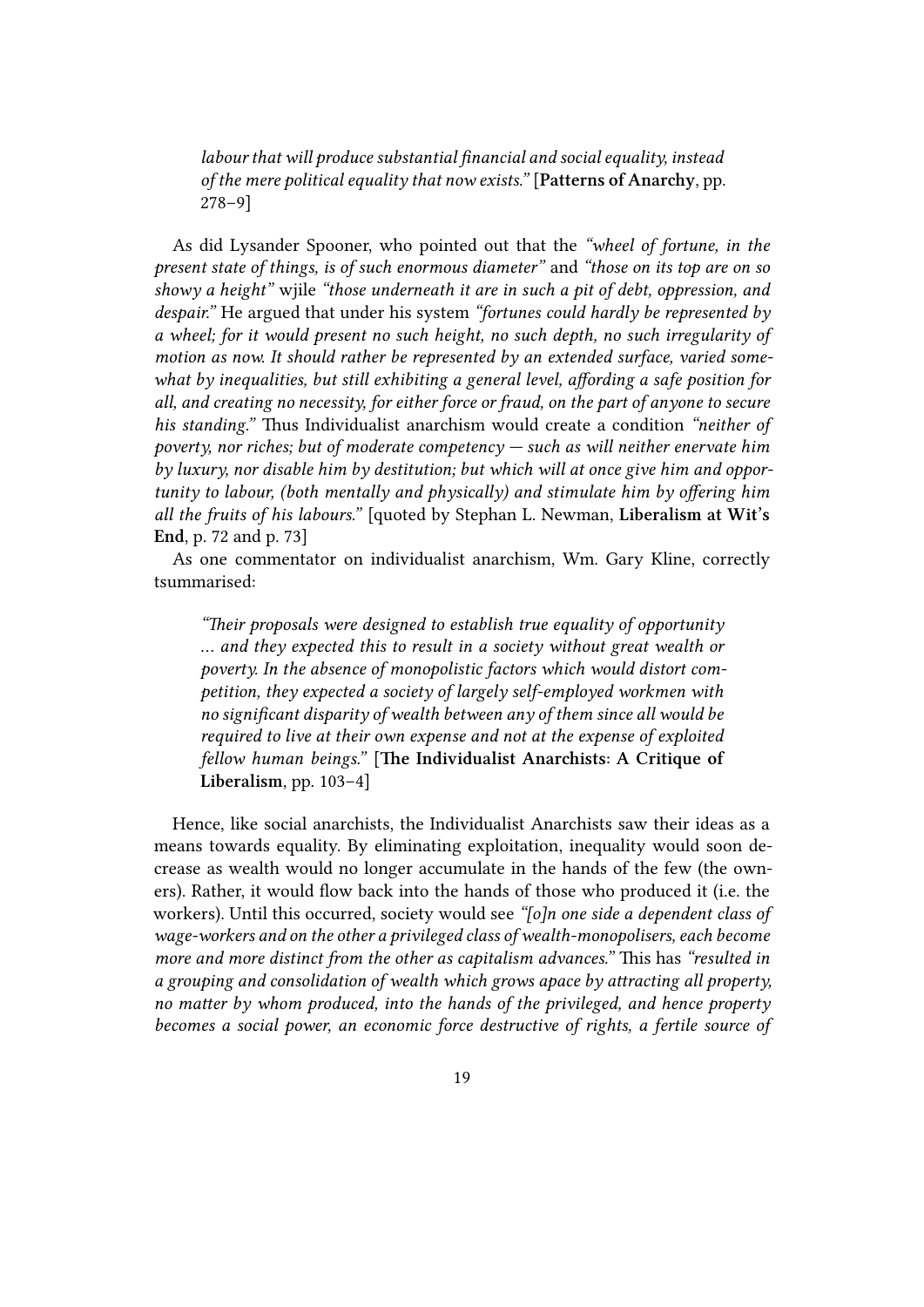*injustice, a means of enslaving the dispossessed."* [William Ballie, **The Individualist Anarchists**, p. 121]

Moreover, like the social anarchists, the Individualist Anarchists were aware that the state was not some neutral machine or one that exploited all classes purely for its own ends. They were aware that it was a vehicle of **class rule,** namely the rule of the capitalist class over the working class. Spooner thought that that *"holders of this monopoly [of the money supply] now rule and rob this nation; and the government, in all its branches, is simply their tool"* and that *"the employers of wage labour … are also the monopolists of money."* [Spooner, **A Letter to Grover Cleveland**, p. 42 and p. 48] Tucker recognised that*"capital had so manipulated legislation"* that they gained an advantage on the capitalist market which allowed them to exploit labour. [**The Individualist Anarchists**, pp. 82–3] He was quite clear that the state was a **capitalist** state, with *"Capitalists hav[ing] placed and kept on the statute books all sorts of prohibitions and taxes"* to ensure a "free market" skewed in favour of themselves. [**Instead of a Book**, p. 454] A.H. Simpson argued that the Individualist Anarchist *"knows very well that the present State … is simply the tool of the property-owning class."* [**The Individualist Anarchists**, p. 92] Thus both wings of the anarchist movement were united in their opposition to capitalist exploitation and their common recognition that the state was a tool of the capitalist class, used to allow them to exploit the working class.

Tucker, like other individualist anarchists, also supported labour unions, and although he opposed violence during strikes he recognised that it was caused by frustration due to an unjust system. Indeed, like social anarchists, he considered *"the labourer in these days [as] a soldier… His employer is … a member of an opposing army. The whole industrial and commercial world is in a state of internecine war, in which the proletaires are massed on one side and the proprietors on the other."* The cause of strikes rested in the fact that *"before … strikers violated the equal liberty of others, their own right to equality of liberty had been wantonly and continuously violated"* by the capitalists using the state, for the *"capitalists … in denying [a free market] to [the workers] are guilty of criminal invasion."* [**Instead of a Book**, p. 460 and p. 454]*"With our present economic system,"* Tucker stressed,*"almost every strike is just. For what is justice in production and distribution? That labour, which creates all, shall have all."* [**Liberty**, no. 19, p. 1]

Another important aspects of unions and strikes were that they represented both a growing class consciousness and the ability to change society. *"It is the power of the great unions to paralyse industry and ignore the government that has alarmed the political burglars,"* argued Victor Yarrows. This explained why unions and strikes were crushed by force as *"the State can have no rival, say the plutocrats, and the trades unions, with the sympathetic strike and boycott as weapons, are becoming too formidable."* Even defeated strikes were useful as they ensured that *"the strikers*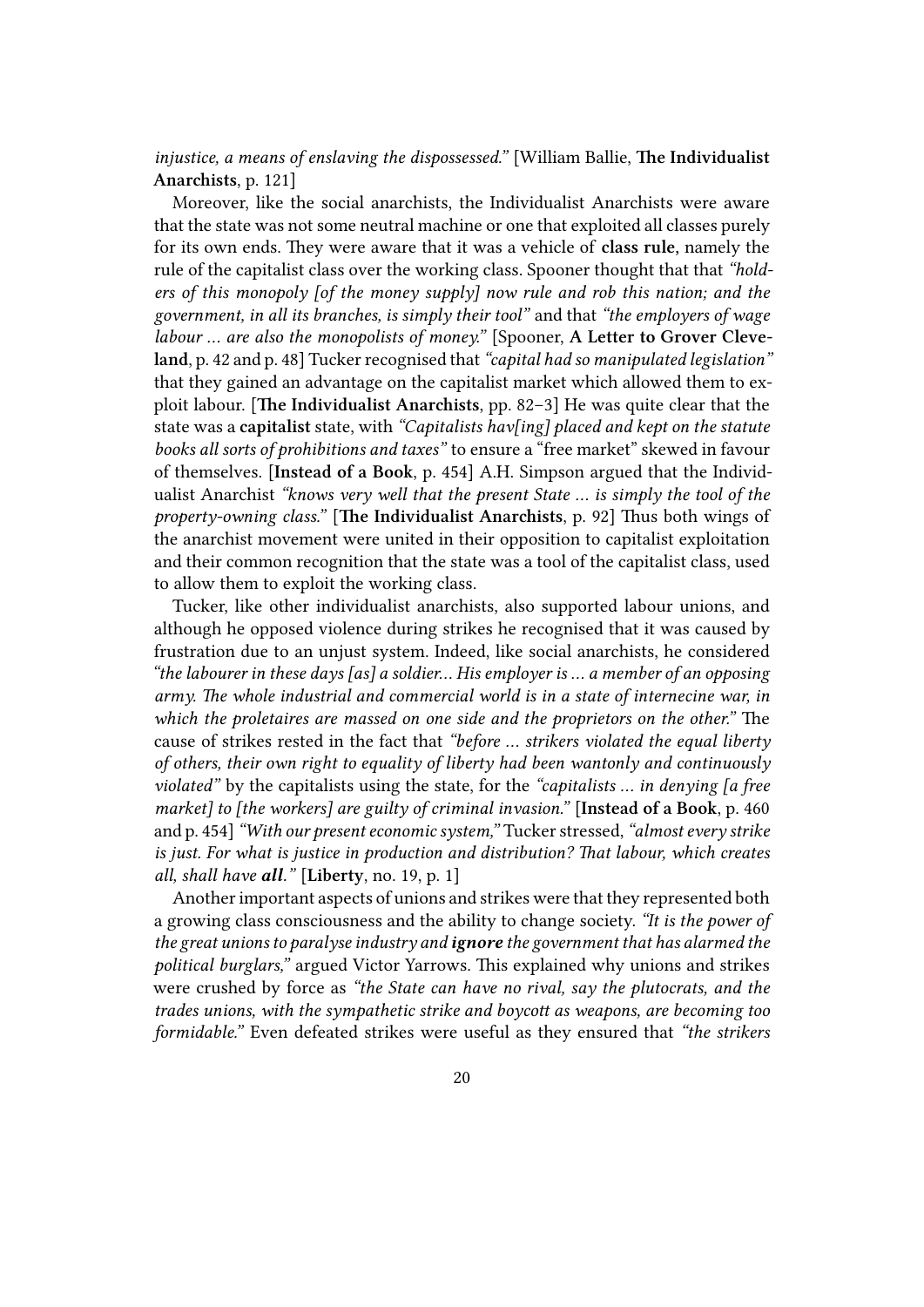*and their sympathisers will have acquired some additional knowledge of the essential nature of the beast, government, which plainly has no other purpose at present than to protect monopoly and put down all opposition to it." "There is such a thing as the solidarity of labour,"* Yarrows went on, *"and it is a healthy and encouraging sign that workmen recognise the need of mutual support and co-operation in their conflict with monopoly and its official and unofficial servants. Labour has to fight government as well as capital, 'law and order' as well as plutocracy. It cannot make the slightest movement against monopoly without colliding with some sort of 'authority', Federal, State, or municipal."* The problem was that the unions *"have no clear general aims and deal with results rather than causes."* [**Liberty**, no. 291, p. 3]

This analysis echoed Tucker's, who applauded the fact that *"[a]nother era of strikes apparently is upon us. In all trades and in all sections of the country labour is busy with its demands and its protests. Liberty rejoices in them. They give evidence of life and spirit and hope and growing intelligence. They show that the people are beginning to know their rights, and, knowing, dare to maintain them. Strikes, whenever and wherever inaugurated, deserve encouragement from all true friends of labour."* [**Op. Cit.**, no. 19, p. 1] Even failed strikes were useful, for they exposed *"the tremendous and dangerous power now wielded by capital."* [**Op. Cit.**, no. 39, p. 1] The *"capitalists and their tools, the legislatures, already begin to scent the impending dangers of trades-union socialism and initiatory steps are on foot in the legislatures of several states to construe labour combinations as conspiracies against commerce and industry, and suppress them by law."* [**Op. Cit.**, no. 22, p. 3]

Some individualist anarchists, like Dyer Lum and Joseph Labadie, were union organisers while Ezra Heywood *"scoffed at supporters of the status quo, who saw no evidence of the tyranny on the part of capital, and who brought up the matter of free contract with reference to labourers. This argument was no longer valid. Capital controlled land, machinery, steam power, waterfalls, ships, railways, and above all, money and public opinion, and was in a position to wait out recalcitrancy at its leisure."* [Martin, **Op. Cit.**, p. 107] For Lum, *"behind the capitalist … privilege stands as support"* and so social circumstances matter. *"Does liberty exist,"* he argued, *"where rent, interest, and profit hold the employee in economic subjection to the legalised possessor of the means of life? To plead for individual liberty under the present social conditions, to refuse to abate one jot of control that legalised capital has over individual labour, and to assert that the demand for restrictive or class legislation comes only from the voluntary associations of workmen [i.e., trade unions] is not alone the height of impudence, but a barefaced jugglery of words."* [**Liberty**, no. 101, p. 5]

Likewise, Tucker advocated and supported many other forms of non-violent direct action as well as workplace strikes, such as boycotts and rent strikes, seeing them as important means of radicalising the working class and creating an anar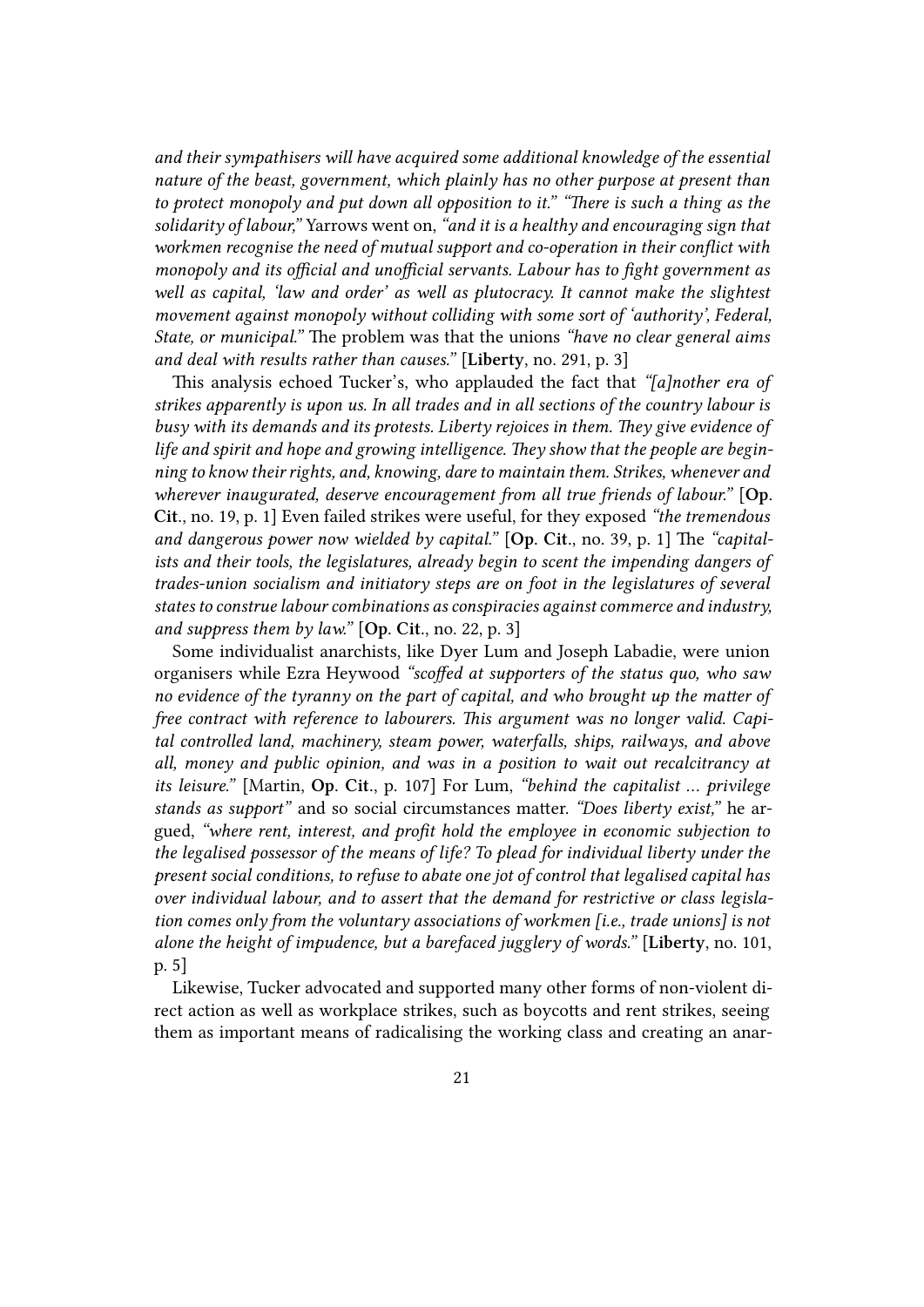chist society. However, like social anarchists the Individualist Anarchists did not consider labour struggle as an end in itself — they considered reforms (and discussion of a *"fair wage"* and *"harmony between capital and labour"*) as essentially *"conservative"* and would be satisfied with no less than *"the abolition of the monopoly privileges of capital and interest-taking, and the return to labour of the full value of its production."* [Victor Yarros, quoted by Martin, **Op. Cit.**, p. 206f]

Therefore, it is clear that both social and Individualist Anarchists share much in common, including an opposition to capitalism. The former may have been in favour of free exchange but between equally situated individuals. Only given a context of equality can free exchange be considered to benefit both parties equally and not generate growing inequalities which benefit the stronger of the parties involved which, in turn, skews the bargaining position of those involved in favour of the stronger (also see section F.3).

It is unsurprising, therefore, that the individualist anarchists considered themselves as socialists. Like Proudhon, they desired a (libertarian) socialist system based on the market but without exploitation and which rested on possession rather than capitalist private property. With Proudhon, only the ignorant or mischievous would suggest that such a system was capitalistic. The Individualist Anarchists, as can be seen, fit very easily into Kropotkin's comments that*"the anarchists, in common with all socialists … maintain that the now prevailing system of private ownership in land, and our capitalist production for the sake of profits, represent a monopoly which runs against both the principles of justice and the dictates of utility."* [**Anarchism**, p. 285] While they rejected the communist-anarchist solution to the social question, they knew that such a question existed and was rooted in the exploitation of labour and the prevailing system of property rights.

So why is Individualist Anarchism and Proudhon's mutualism socialist? Simply because they opposed the exploitation of labour by capital and proposed a means of ending it. The big debate between social and individualist anarchists is revolves around whether the other school can **really** achieve this common goal and whether its proposed solution would, in fact, secure meaningful individual liberty for all.

#### <span id="page-21-0"></span>**G.1.1 What about their support of the free market?**

Many, particularly on the "libertarian"-right, would dismiss claims that the Individualist Anarchists were socialists. By their support of the "free market" the Individualist Anarchists, they would claim, show themselves as really supporters of capitalism. Most, if not all, anarchists would reject this claim. Why is this the case?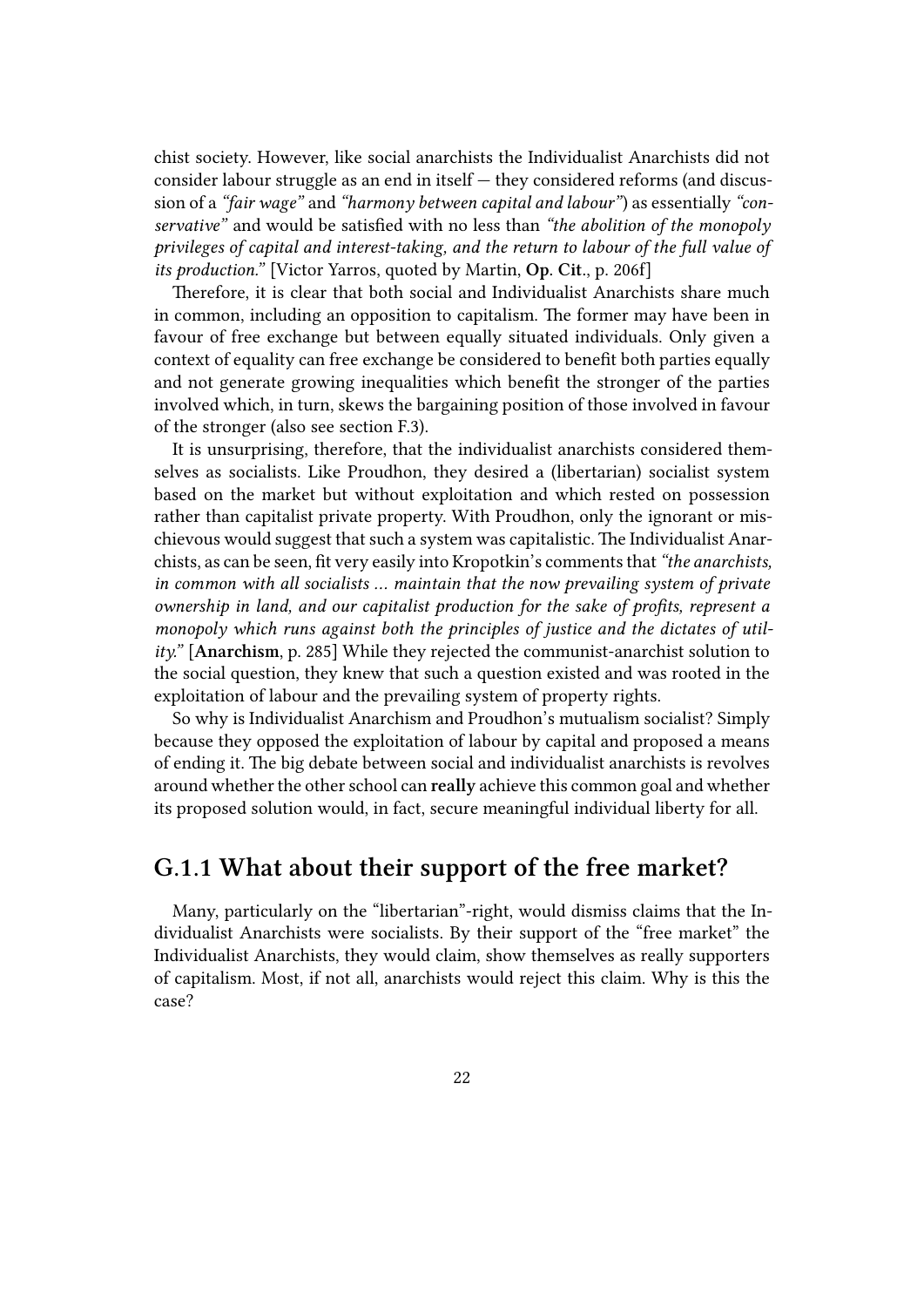This because such claims show an amazing ignorance of socialist ideas and history. The socialist movement has had a many schools, many of which, but not all, opposed the market and private property. Given that the right "libertarians" who make such claims are usually not well informed of the ideas they oppose (i.e. of socialism, particularly **libertarian** socialism) it is unsurprising they claim that the Individualist Anarchists are not socialists (of course the fact that many Individualist Anarchists argued they **were** socialists is ignored). Coming from a different tradition, it is unsurprising they are not aware of the fact that socialism is not monolithic. Hence we discover right-"libertarian" guru von Mises claiming that the *"essence of socialism is the entire elimination of the market."* [**Human Action**, p. 702] This would have come as something of a surprise to, say, Proudhon, who argued that *"[t]o suppress competition is to suppress liberty itself."* [**The General Idea of the Revolution**, p. 50] Similarly, it would have surprised Tucker, who called himself a socialist while supporting a freer market than von Mises ever dreamt of. As Tucker put it:

*"Liberty has always insisted that Individualism and Socialism are not antithetical terms; that, on the contrary, the most perfect Socialism is possible only on condition of the most perfect Individualism; and that Socialism includes, not only Collectivism and Communism, but also that school of Individualist Anarchism which conceives liberty as a means of destroying usury and the exploitation of labour."* [**Liberty**, no. 129, p. 2]

Hence we find Tucker calling his ideas both *"Anarchistic Socialism"* and *"Individualist Socialism"* while other individualist anarchists have used the terms *"free market anti-capitalism"* and *"free market socialism"* to describe the ideas.

The central fallacy of the argument that support for markets equals support for capitalism is that many self-proclaimed socialists are not opposed to the market. Indeed, some of the earliest socialists were market socialists (people like Thomas Hodgskin and William Thompson, although the former ended up rejecting socialism and the latter became a communal-socialist). Proudhon, as noted, was a well known supporter of market exchange. German sociologist Franz Oppenheimer expounded a similar vision to Proudhon and called himself a *"liberal socialist"* as he favoured a free market but recognised that capitalism was a system of exploitation. [*"Introduction"*, **The State**, p. vii] Today, market socialists like David Schweickart (see his **Against Capitalism** and **After Capitalism**) and David Miller (see his **Market, State, and community: theoretical foundations of market socialism**) are expounding a similar vision to Proudhon's, namely of a market economy based on co-operatives (albeit one which retains a state). Unfortunately, they rarely, if ever, acknowledge their debt to Proudhon (needless to say, their Leninist oppo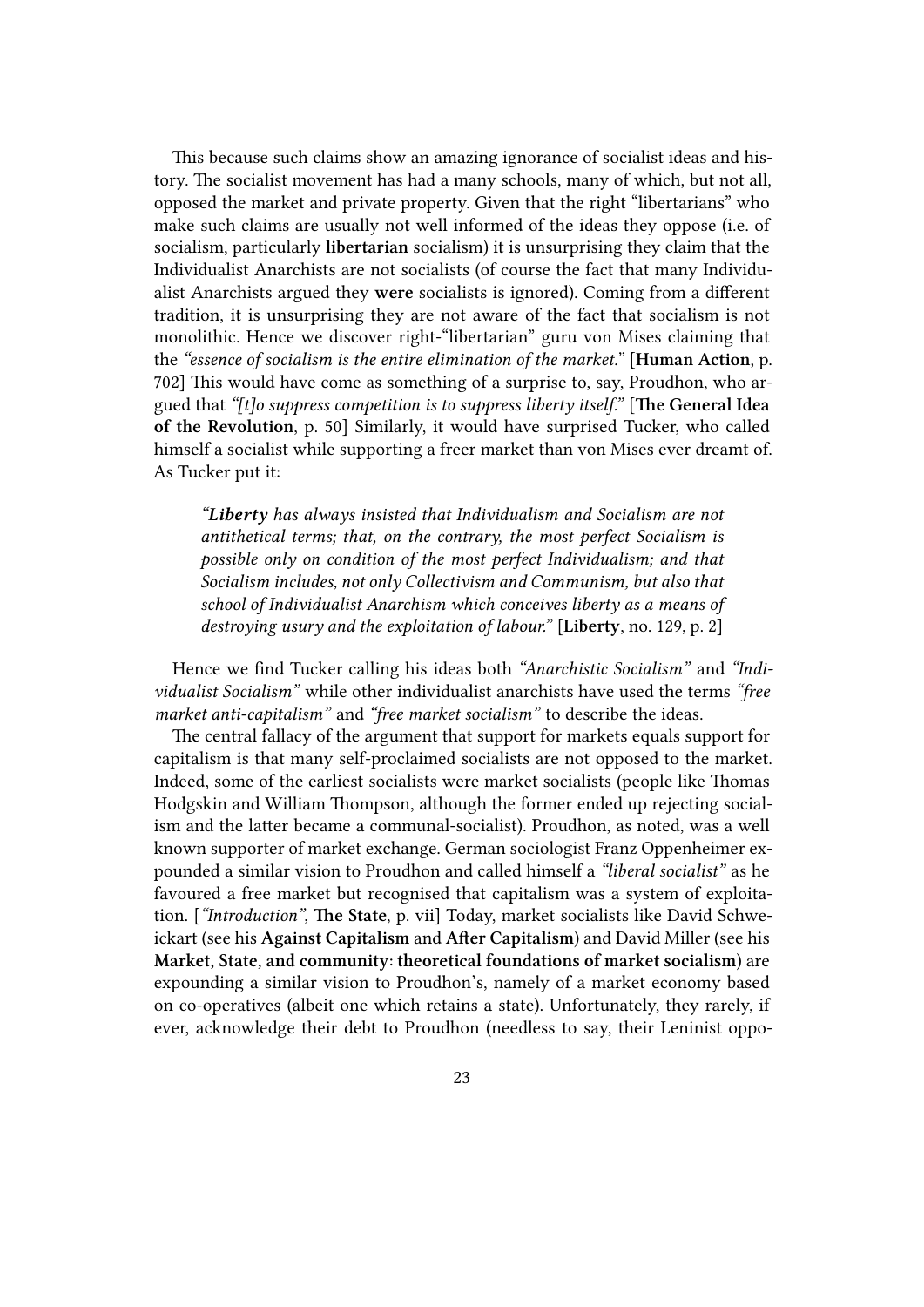nents do as, from their perspective, it damns the market socialists as not being real socialists).

It could, possibly, be argued that these self-proclaimed socialists did not, in fact, understand what socialism "really meant." For this to be the case, **other**, more obviously socialist, writers and thinkers would dismiss them as not being socialists. This, however, is not the case. Thus we find Karl Marx, for example, writing of *"the socialism of Proudhon."* [**Capital**, vol. 1, p. 161f] Engels talked about Proudhon being *"the Socialist of the small peasant and master-craftsman"* and of *"the Proudhon school of Socialism."* [Marx and Engels, **Selected Works**, p. 254 and p. 255] Bakunin talked about Proudhon's *"socialism, based on individual and collective liberty and upon the spontaneous action of free associations."* He considered his own ideas as *"Proudhonism widely developed and pushed right to these, its final consequences"* [**Michael Bakunin: Selected Writings**, p. 100 and p. 198] For Kropotkin, while Godwin was*"first theoriser of Socialism without government — that is to say, of Anarchism"* Proudhon was the second as he, *"without knowing Godwin's work, laid anew the foundations of Anarchism."* He lamented that *"many modern Socialists"* supported *"centralisation and the cult of authority"* and so *"have not yet reached the level of their two predecessors, Godwin and Proudhon."* [**Evolution and Environment**, pp. 26–7] These renown socialists did not consider Proudhon's position to be in any way anti-socialist (although, of course, being critical of whether it would work and its desirability if it did). Tucker, it should be noted, called Proudhon *"the father of the Anarchistic school of Socialism."* [**Instead of a Book**, p. 381] Little wonder, then, that the likes of Tucker considered themselves socialists and stated numerous times that they were.

Looking at Tucker and the Individualist anarchists we discover that other socialists considered them socialists. Rudolf Rocker stated that *"it is not difficult to discover certain fundamental principles which are common to all of them and which divide them from all other varieties of socialism. They all agree on the point that man be given the full reward of his labour and recognise in this right the economic basis of all personal liberty. They all regard the free competition of individual and social forces as something inherent in human nature … They answered the socialists of other schools who saw in free competition one of the destructive elements of capitalist society that the evil lies in the fact we have too little rather than too much competition, since the power of monopoly has made competition impossible."* [**Pioneers of American Freedom**, p. 160] Malatesta, likewise, saw many schools of socialism, including *"anarchist or authoritarian, mutualist or individualist."* [**Errico Malatesta: His Life and Ideas**, p. 95]

Adolph Fischer, one of the Haymarket Martyrs and contemporary of Tucker, argued that *"every anarchist is a socialist, but every socialist is not necessarily an anarchist. The anarchists are divided into two factions: the communistic anarchists and*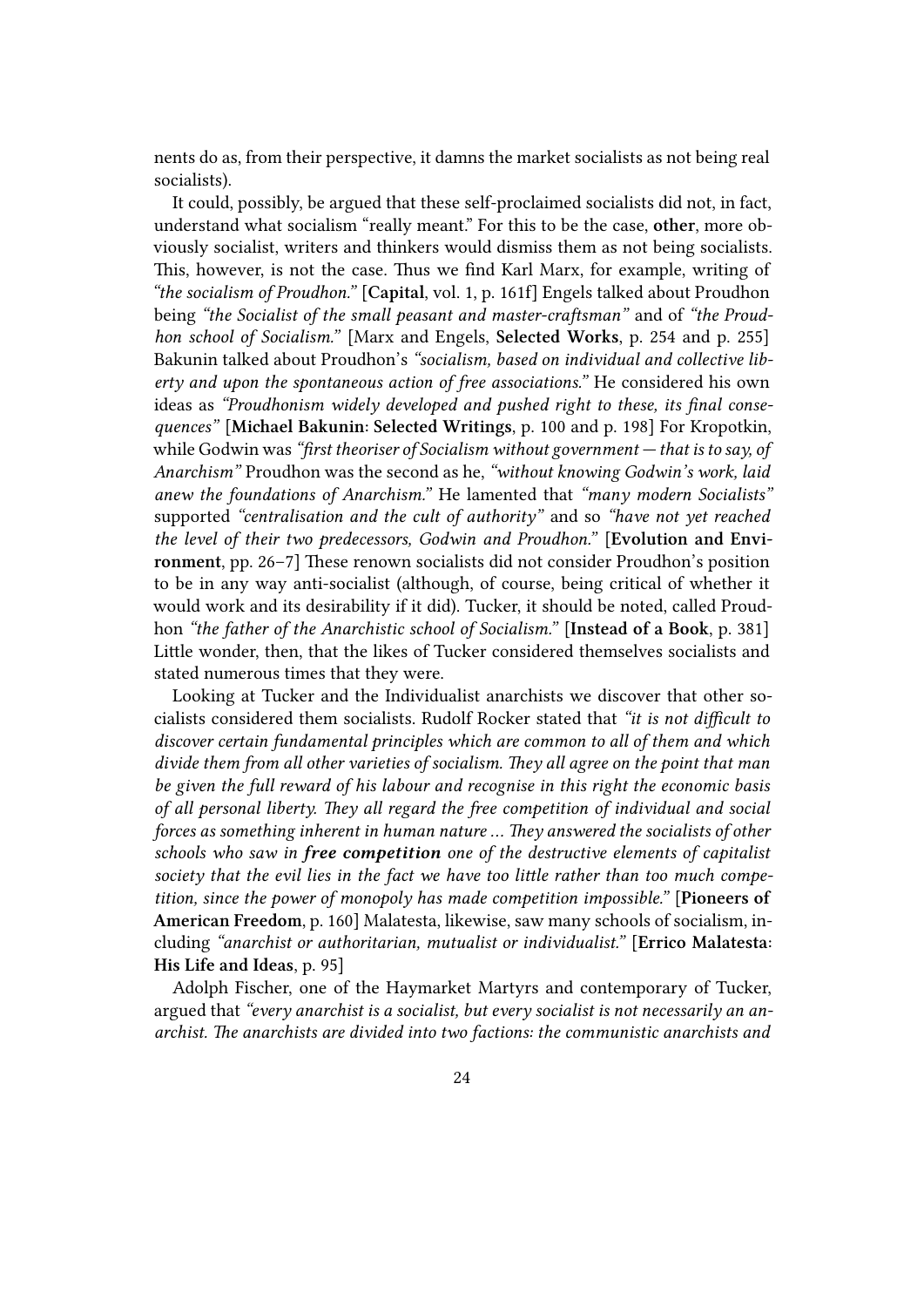*the Proudhon or middle-class anarchists."* The former *"advocate the communistic or co-operative method of production"* while the latter *"do not advocate the co-operative system of production, and the common ownership of the means of production, the products and the land."* [**The Autobiographies of the Haymarket Martyrs**, p. 81] However, while not being communists (i.e. aiming to eliminate the market), he obviously recognised the Individualists Anarchists as fellow socialists (we should point out that Proudhon **did** support co-operatives, but they did not carry this to communism as do most social anarchists — as is clear, Fischer means communism by the term *"co-operative system of production"* rather than co-operatives as they exist today and Proudhon supported — see section G.4.2).

Thus claims that the Individualist Anarchists were not "really" socialists because they supported a market system cannot be supported. The simple fact is that those who make this claim are, at best, ignorant of the socialist movement, its ideas and its history or, at worse, desire, like many Marxists, to write out of history competing socialist theories. For example, Leninist David McNally talks of the *"anarchosocialist Pierre-Joseph Proudhon"* and how Marx combated *"Proudhonian socialism"* before concluding that it was *"non-socialism"* because it has *"wage-labour and exploitation."* [**Against the Market**, p. 139 and p. 169] Of course, that this is not true (even in a Marxist sense) did not stop him asserting it. As one reviewer correctly points out, *"McNally is right that even in market socialism, market forces rule workers' lives"* and this is *"a serious objection. But it is not tantamount to capitalism or to wage labour"* and it *"does not have exploitation in Marx's sense (i.e., wrongful expropriation of surplus by non-producers)"* [Justin Schwartz, **The American Political Science Review**, Vol. 88, No. 4, p. 982] For Marx, as we noted in section C.2, commodity production only becomes capitalism when there is the exploitation of wage labour. This is the case with Proudhon as well, who differentiated between possession and private property and argued that co-operatives should replace capitalist firms. While their specific solutions may have differed (with Proudhon aiming for a market economy consisting of artisans, peasants and co-operatives while Marx aimed for communism, i.e. the abolition of money via state ownership of capital) their analysis of capitalism and private property were identical — which Tucker consistently noted (as regards the theory of surplus value, for example, he argued that *"Proudhon propounded and proved [it] long before Marx advanced it."* [**Liberty**, no. 92, p. 1])

As Tucker argued, *"the fact that State Socialism … has overshadowed other forms of Socialism gives it no right to a monopoly of the Socialistic idea."* [**Instead of a Book**, pp. 363–4] It is no surprise that the authoritarian left and "libertarian" right have united to define socialism in such a way as to eliminate anarchism from its ranks — they both have an interest in removing a theory which exposes the inadequacies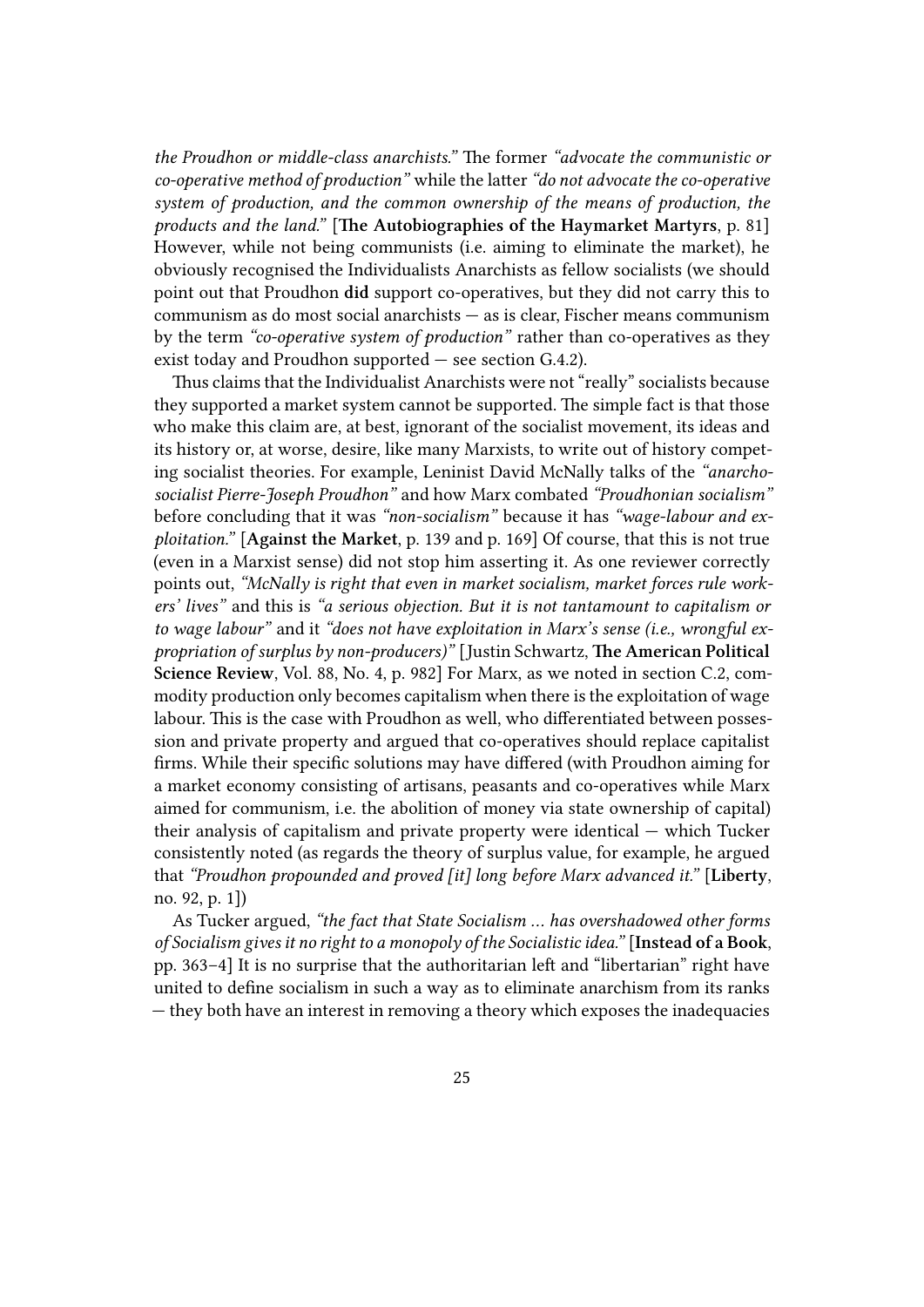of their dogmas, which explains how we can have both liberty **and** equality and have a decent, free and just society.

There is another fallacy at the heart of the claim that markets and socialism do not go together, namely that all markets are capitalist markets. So another part of the problem is that the same word often means different things to different people. Both Kropotkin and Lenin said they were "communists" and aimed for "communism." However, it does not mean that the society Kropotkin aimed for was the same as that desired by Lenin. Kropotkin's communism was decentralised, created and run from the bottom-up while Lenin's was fundamentally centralised and topdown. Similarly, both Tucker and the Social-Democrat (and leading Marxist) Karl Kautsky called themselves a "socialist" yet their ideas on what a socialist society would be like were extremely different. As J.W. Baker notes, *"Tucker considered himself a socialist … as the result of his struggle against 'usury and capitalism,' but anything that smelled of 'state socialism' was thoroughly rejected."* [*"Native American Anarchism,"* pp. 43–62, **The Raven**, vol. 10, no. 1, p. 60] This, of course, does not stop many "anarcho"-capitalists talking about "socialist" goals as if all socialists were Stalinists (or, at best, social democrats). In fact, "socialist anarchism" has included (and continues to include) advocates of truly free markets as well as advocates of a non-market socialism which has absolutely nothing in common with the state capitalist tyranny of Stalinism. Similarly, they accept a completely ahistorical definition of "capitalism," so ignoring the massive state violence and support by which that system was created and is maintained.

The same with terms like "property" and the "free market," by which the "anarcho"-capitalist assumes the individualist anarchist means the same thing as they do. We can take land as an example. The individualist anarchists argued for an *"occupancy and use"* system of "property" (see next section for details). Thus in their "free market," land would not be a commodity as it is under capitalism and so under individualist anarchism absentee landlords would be considered as aggressors (for under capitalism they use state coercion to back up their collection of rent against the actual occupiers of property). Tucker argued that local defence associations should treat the occupier and user as the rightful owner, and defend them against the aggression of an absentee landlord who attempted to collect rent. An "anarcho"-capitalist would consider this as aggression **against** the landlord and a violation of "free market" principles. Such a system of "occupancy and use" would involve massive violations of what is considered normal in a capitalist "free market." Equally, a market system which was based on capitalist property rights in land would **not** be considered as genuinely free by the likes of Tucker.

This can be seen from Tucker's debates with supporters of laissez-faire capitalism such as Auberon Herbert (who, as discussed in section F.7.2, was an English minimal statist and sometimes called a forerunner of "anarcho"-capitalism). Tucker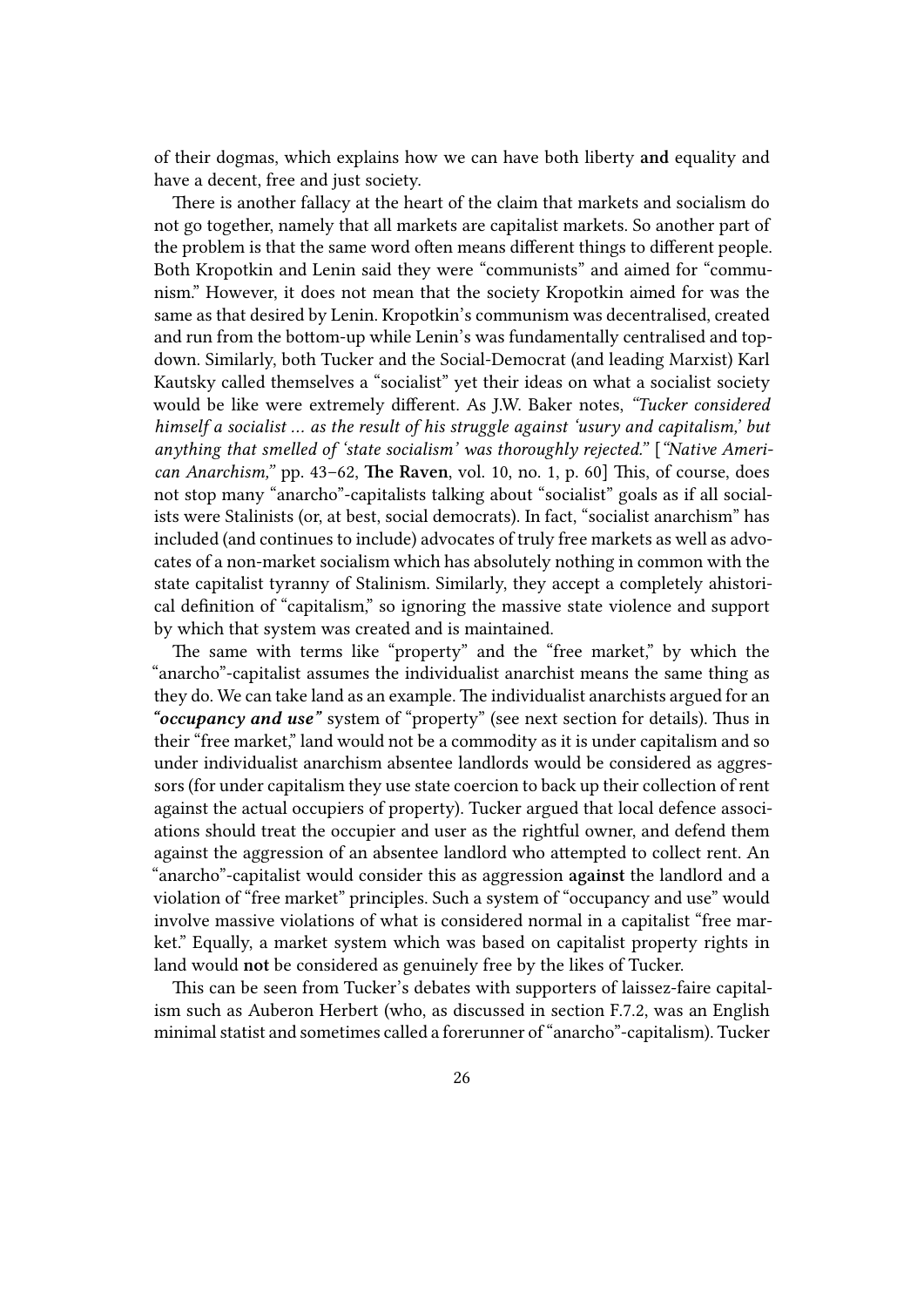quoted an English critic of Herbert, who noted that *"When we come to the question of the ethical basis of property, Mr. Herbert refers us to 'the open market'. But this is an evasion. The question is not whether we should be able to sell or acquire 'in the open market' anything which we rightfully possess, but how we come into rightful possession."* [**Liberty**, no. 172, p. 7] Tucker rejected the idea *"that a man should be allowed a title to as much of the earth as he, in the course of his life, with the aid of all the workmen that he can employ, may succeed in covering with buildings. It is occupancy and use that Anarchism regards as the basis of land ownership, … A man cannot be allowed, merely by putting labour, to the limit of his capacity and beyond the limit of his person use, into material of which there is a limited supply and the use of which is essential to the existence of other men, to withhold that material from other men's use; and any contract based upon or involving such withholding is as lacking in sanctity or legitimacy as a contract to deliver stolen goods."* [**Op. Cit.**, no. 331, p. 4]

In other words, an individualist anarchist would consider an "anarcho"-capitalist "free market" as nothing of the kind and vice versa. For the former, the individualist anarchist position on "property" would be considered as forms of regulation and restrictions on private property and so the "free market." The individualist anarchist would consider the "anarcho"-capitalist "free market" as another system of legally maintained privilege, with the free market distorted in favour of the wealthy. That capitalist property rights were being maintained by private police would not stop that regime being unfree. This can be seen when "anarcho"-capitalist Wendy McElroy states that *"radical individualism hindered itself … Perhaps most destructively, individualism clung to the labour theory of value and refused to incorporate the economic theories arising within other branches of individualist thought, theories such as marginal utility. Unable to embrace statism, the stagnant movement failed to adequately comprehend the logical alternative to the state — a free market."* [*"Benjamin Tucker, Liberty, and Individualist Anarchism"*, pp. 421–434, **The Independent Review**, vol. II, No. 3, p. 433] Therefore, rather than being a source of commonality, individualist anarchism and "anarcho"-capitalism actually differ quite considerably on what counts as a genuinely free market.

So it should be remembered that "anarcho"-capitalists at best agree with Tucker, Spooner, et al on fairly vague notions like the "free market." They do not bother to find out what the individualist anarchists meant by that term. Indeed, the "anarcho"-capitalist embrace of different economic theories means that they actually reject the reasoning that leads up to these nominal "agreements." It is the "anarcho"-capitalists who, by rejecting the underlying economics of the mutualists, are forced to take any "agreements" out of context. It also means that when faced with obviously anti-capitalist arguments and conclusions of the individualist anarchists, the "anarcho"-capitalist cannot explain them and are reduced to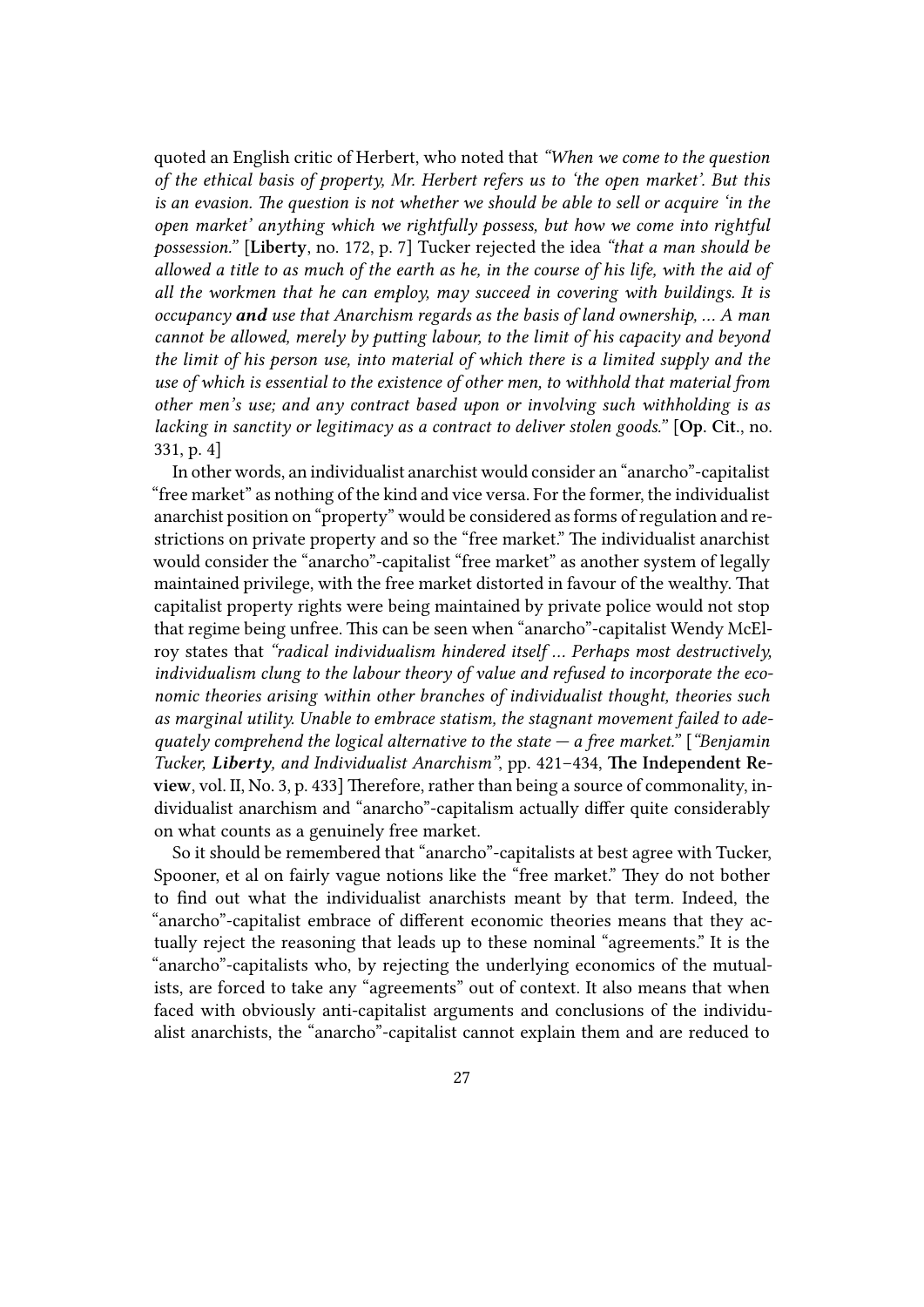arguing that the anti-capitalist concepts and opinions expressed by the likes of Tucker are somehow "out of context." In contrast, the anarchist can explain these so-called "out of context" concepts by placing them into the context of the ideas of the individualist anarchists and the society which shaped them.

The "anarcho"-capitalist usually admits that they totally disagree with many of the essential premises and conclusions of the individualist anarchist analyses (see next section). The most basic difference is that the individualist anarchists rooted their ideas in the labour theory of value while the "anarcho"-capitalists favour mainstream marginalist theory. It does not take much thought to realise that advocates of socialist theories and those of capitalist ones will naturally develop differing notions of what is and what should be happening within a given economic system. One difference that **has** in fact arisen is that the notion of what constitutes a "free market" has differed according to the theory of value applied. Many things can be attributed to the workings of a "free" market under a capitalist analysis that would be considered symptoms of economic unfreedom under most socialist driven analyses.

This can be seen if you look closely at the case of Tucker's comments that anarchism was simply *"consistent Manchesterianism."* If this is done then a simple example of this potential confusion can be found. Tucker argued that anarchists *"accused"* the Manchester men *"of being inconsistent,"* that while being in favour of laissez faire for *"the labourer in order to reduce his wages"* they did not believe *"in liberty to compete with the capitalist in order to reduce his usury."* [**The Individualist Anarchists**, p. 83] To be consistent in this case is to be something other — and more demanding in terms of what is accepted as "freedom" — than the average Manchesterian (i.e. a supporter of "free market" capitalism). By *"consistent Manchesterism"*, Tucker meant a laissez-faire system in which class monopolies did not exist, where capitalist private property in land and intellectual property did not exist. In other words, a free market purged of its capitalist aspects. Partisans of the capitalist theory see things differently, of course, feeling justified in calling many things "free" that anarchists would not accept, and seeing "constraint" in what the anarchists simply thought of as "consistency." This explains both his criticism of capitalism **and** state socialism:

*"The complaint of the Archist Socialists that the Anarchists are bourgeois is true to this extent and no further — that, great as is their detestation for a bourgeois society, they prefer its partial liberty to the complete slavery of State Socialism."* [*"Why I am an Anarchist"*, pp. 132–6, **Man!**, M. Graham (ed.), p. 136]

It should be clear that a "free market" will look somewhat different depending on your economic presuppositions. Ironically, this is something "anarcho"-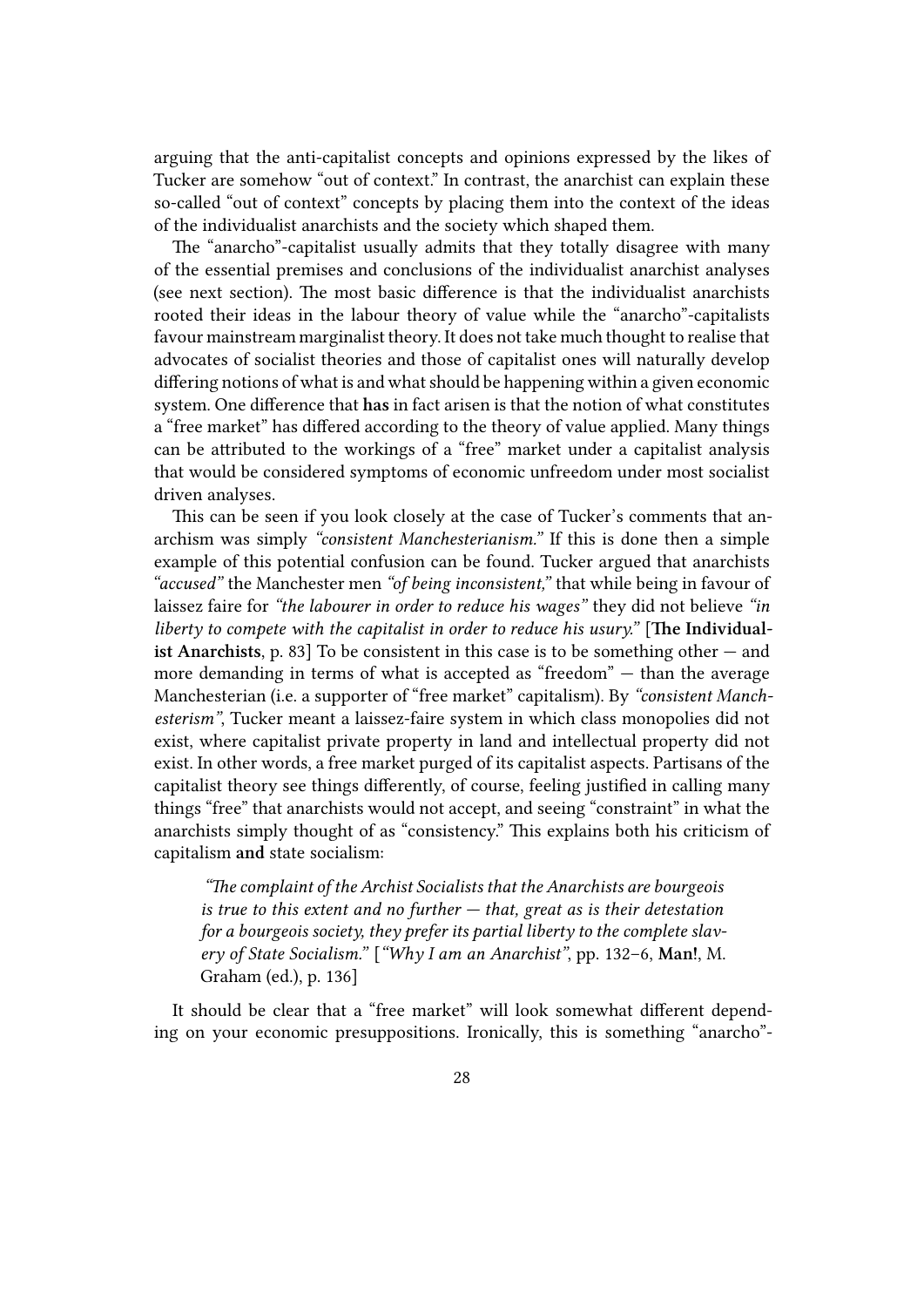capitalists implicitly acknowledge when they admit they do not agree with the likes of Spooner and Tucker on many of their key premises and conclusions (but that does not stop them claiming  $-$  despite all that  $-$  that their ideas are a modern version of individualist anarchism!). Moreover, the "anarcho"-capitalist simply dismisses all the reasoning that got Tucker there — that is like trying to justify a law citing Leviticus but then saying "but of course all that God stuff is just absurd." You cannot have it both ways. And, of course, the "anarcho"-capitalist support for non-labour based economics allow them to side-step (and so ignore) much of what anarchists — communists, collectivists, individualists, mutualists and syndicalists alike — consider authoritarian and coercive about "actually existing" capitalism. But the difference in economic analysis is critical. No matter what they are called, it is pretty clear that individualist anarchist standards for the freedom of markets are far more demanding than those associated with even the freest capitalist market system.

This is best seen from the development of individualist anarchism in the 20<sup>th</sup> century. As historian Charles A. Madison noted, it *"began to dwindle rapidly after 1900. Some of its former adherents joined the more aggressive communistic faction … many others began to favour the rising socialist movement as the only effective weapon against billion-dollar corporations."* [*"Benjamin R. Tucker: Individualist and Anarchist,"* pp. 444–67, **The New England Quarterly**, Vol. 16, No. 3, pp. p. 464] Other historians have noted the same. *"By 1908,"* argued Eunice Minette Schuster *"the industrial system had fastened its claws into American soil"* and while the *"Individualist Anarchists had attempted to destroy monopoly, privilege, and inequality, originating in the lack of opportunity"* the *"superior force of the system which they opposed … overwhelmed"* them. Tucker left America in 1908 and those who remained *"embraced either Anarchist-Communism as the result of governmental violence against the labourers and their cause, or abandoned the cause entirely."* [**Native American Anarchism**, p. 158, pp. 159–60 and p. 156] While individualist anarchism did not entirely disappear with the ending of **Liberty**, social anarchism became the dominant trend in America as it had elsewhere in the world.

As we note in section G.4, the apparent impossibility of mutual banking to eliminate corporations by economic competition was one of the reasons Voltairine de Cleyre pointed to for rejecting individualist anarchism in favour of communistanarchism. This problem was recognised by Tucker himself thirty years after **Liberty** had been founded. In the postscript to a 1911 edition of his famous essay *"State Socialism and Anarchism"*, he argued that when he wrote it 25 years earlier *"the denial of competition had not effected the enormous concentration of wealth that now so gravely threatens social order"* and so while a policy of mutual banking might have stopped and reversed the process of accumulation in the past, the way now was *"not so clear."* This was because the tremendous capitalisation of industry now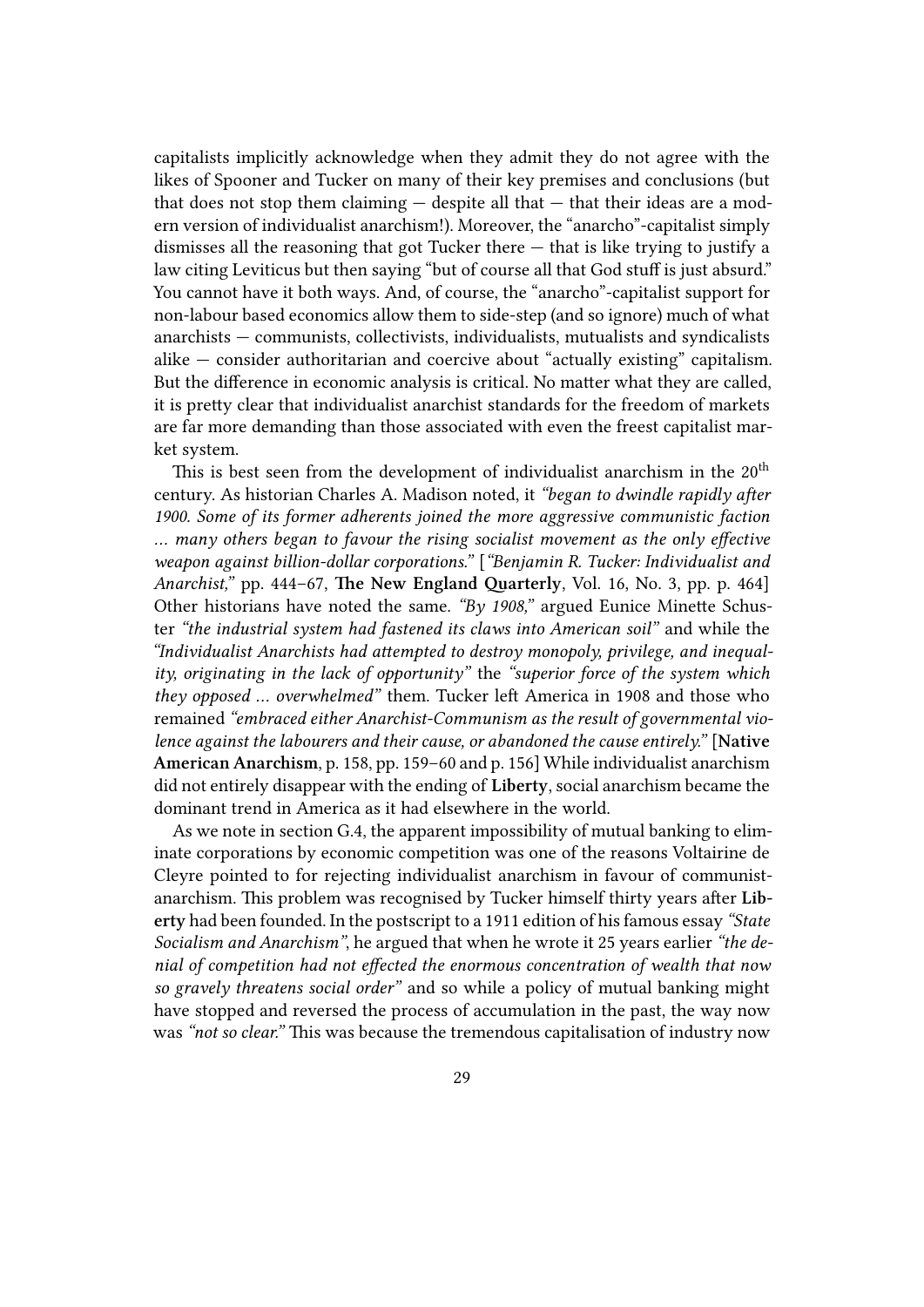made the money monopoly a convenience, but no longer a necessity. Admitted Tucker, the *"trust is now a monster which … even the freest competition, could it be instituted, would be unable to destroy"* as *"concentrated capital"* could set aside a sacrifice fund to bankrupt smaller competitors and continue the process of expansion of reserves. Thus the growth of economic power, producing as it does natural barriers to entry from the process of capitalist production and accumulation, had resulted in a situation where individualist anarchist solutions could no longer reform capitalism away. The centralisation of capital had *"passed for the moment beyond their reach."* The problem of the trusts, he argued, *"must be grappled with for a time solely by forces political or revolutionary,"* i.e., through confiscation either through the machinery of government *"or in denial of it."* Until this *"great levelling"* occurred, all individualist anarchists could do was to spread their ideas as those trying to *"hasten it by joining in the propaganda of State Socialism or revolution make a sad mistake indeed."* [quoted by James J. Martin, **Op. Cit.**, pp. 273–4]

In other words, the economic power of *"concentrated capital"* and *"enormous concentration of wealth"* placed an insurmountable obstacle to the realisation of anarchy. Which means that the abolition of usury and relative equality were considered **ends** rather than side effects for Tucker and if free competition could not achieve these then such a society would **not** be anarchist. If economic inequality was large enough, it meant anarchism was impossible as the rule of capital could be maintained by economic power alone without the need for extensive state intervention (this was, of course, the position of revolutionary anarchists like Bakunin, Most and Kropotkin in the 1870s and onwards whom Tucker dismissed as not being anarchists).

Victor Yarros is another example, an individualist anarchist and associate of Tucker, who by the 1920s had abandoned anarchism for social democracy, in part because he had become convinced that economic privilege could not be fought by economic means. As he put it, the most *"potent"* of the *"factors and forces [which] tended to undermine and discredit that movement"* was*"the amazing growth of trusts and syndicates, of holding companies and huge corporations, of chain banks and chain stores."* This *"gradually and insidiously shook the faith of many in the efficacy of mutual banks, co-operative associations of producers and consumers, and the competition of little fellows. Proudhon's plan for a bank of the people to make industrial loans without interest to workers' co-operatives, or other members, seemed remote and inapplicable to an age of mass production, mechanisation, continental and international markets."* [*"Philosophical Anarchism: Its Rise, Decline, and Eclipse"*, pp. 470–483, **The American Journal of Sociology**, vol. 41, no. 4, p. 481]

If the individualist anarchists shared the "anarcho"-capitalist position or even shared a common definition of "free markets" then the *"power of the trusts"* would simply not be an issue. This is because "anarcho"-capitalism does not acknowl-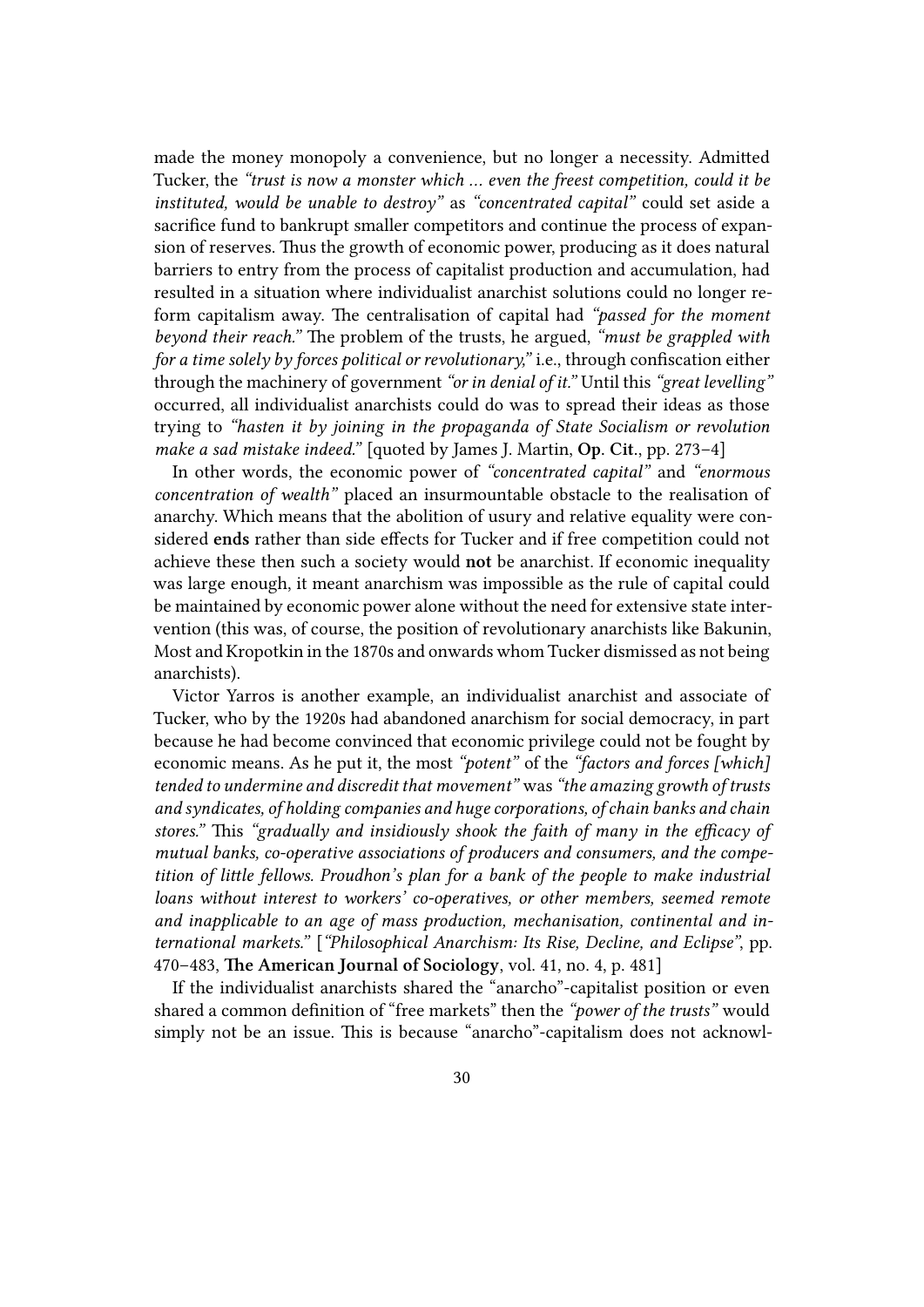edge the existence of such power, as, by definition, it does not exist in capitalism (although as noted in section F.1 Rothbard himself proved critics of this assertion right). Tucker's comments, therefore, indicate well how far individualist anarchism actually is from "anarcho"-capitalism.The "anarcho"-capitalist desires free markets no matter their result or the concentration of wealth existing at their introduction. As can be seen, Tucker saw the existence of concentrations of wealth as a problem and a hindrance towards anarchy. Thus Tucker was well aware of the dangers to individual liberty of inequalities of wealth and the economic power they produce. Equally, if Tucker supported the "free market" above all else then he would not have argued this point. Clearly, then, Tucker's support for the "free market" cannot be abstracted from his fundamental principles nor can it be equated with a "free market" based on capitalist property rights and massive inequalities in wealth (and so economic power). Thus individualist anarchist support for the free market does not mean support for a **capitalist** "free market."

In summary, the "free market" as sought by (say) Tucker would not be classed as a "free market" by right-wing "libertarians." So the term "free market" (and, of course, "socialism") can mean different things to different people. As such, it would be correct to state that **all** anarchists oppose the "free market" by definition as all anarchists oppose the **capitalist** "free market." And, just as correctly, "anarcho" capitalists would oppose the individualist anarchist "free market," arguing that it would be no such thing as it would be restrictive of property rights (**capitalist** property rights of course). For example, the question of resource use in an individualist society is totally different than in a capitalist "free market" as landlordism would not exist. This is a restriction on capitalist property rights and a violation of a capitalist "free market." So an individualist "free market" would not be considered so by right-wing "libertarians" due to the substantial differences in the rights on which it would be based (with no right to capitalist private property being the most important).

All this means that to go on and on about individualist anarchism and it support for a free market simply misses the point. No one denies that individualist anarchists were (and are) in favour of a "free market" but this did not mean they were not socialists nor that they wanted the same kind of "free market" desired by "anarcho"-capitalism or that has existed under capitalism. Of course, whether their economic system would actually result in the abolition of exploitation and oppression is another matter and it is on this issue which social anarchists disagree with individualist anarchism **not** whether they are socialists or not.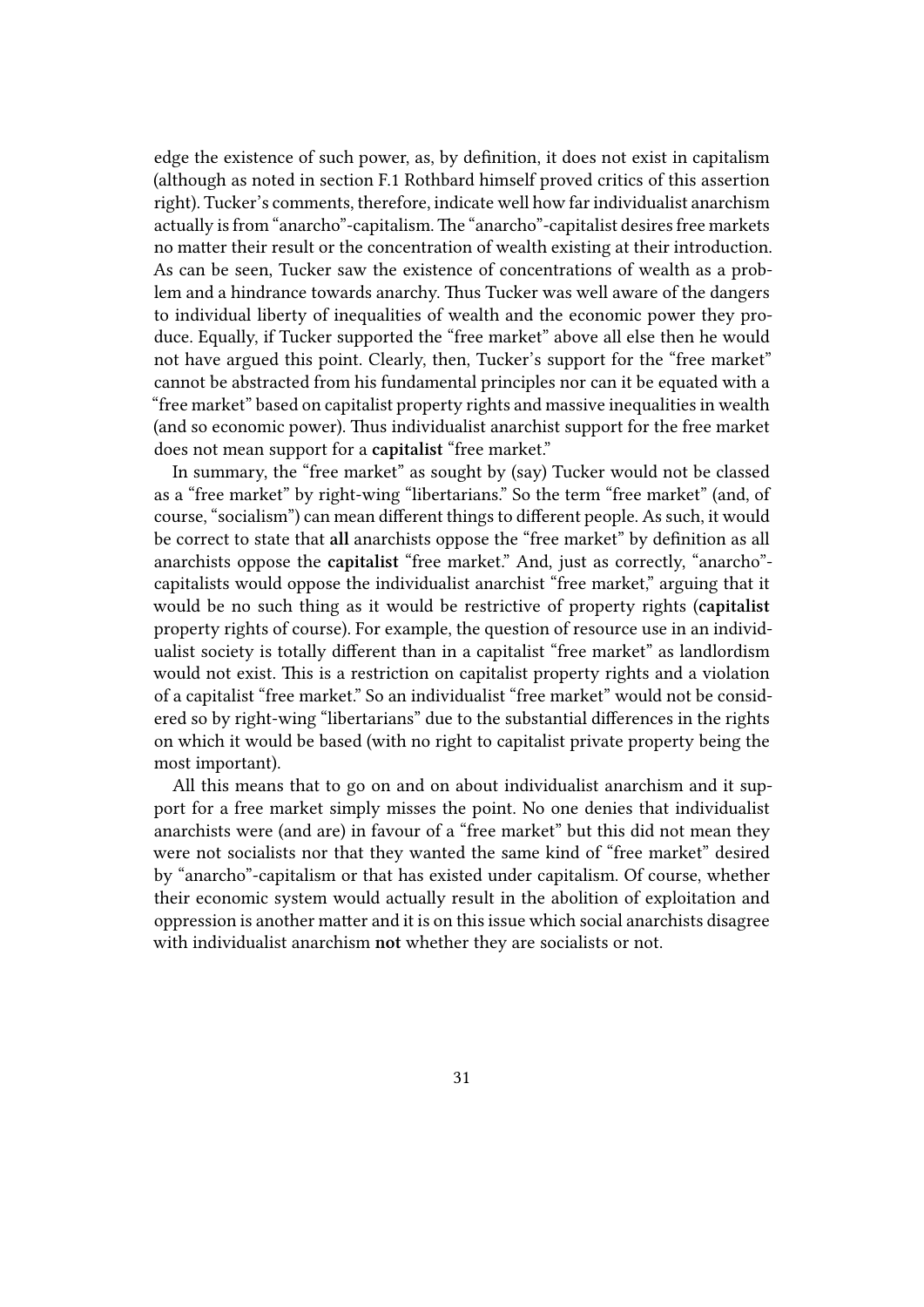#### <span id="page-31-0"></span>**G.1.2 What about their support of "private property"?**

The notion that because the Individualist Anarchists supported "private property" they supported capitalism is distinctly wrong. This is for two reasons. Firstly, private property is not the distinctive aspect of capitalism — exploitation of wage labour is. Secondly, and more importantly, what the Individualist Anarchists meant by "private property" (or "property") was distinctly different than what is meant by theorists on the "libertarian"-right or what is commonly accepted as "private property" under capitalism. Thus support of private property does not indicate a support for capitalism.

On the first issue, it is important to note that there are many different kinds of private property. If quoting Karl Marx is not **too** out of place:

*"Political economy confuses, on principle, two very different kinds of private property, one of which rests on the labour of the producer himself, and the other on the exploitation of the labour of others. It forgets that the latter is not only the direct antithesis of the former, but grows on the former's tomb and nowhere else.*

*"In Western Europe, the homeland of political economy, the process of primitive accumulation is more of less accomplished …*

*"It is otherwise in the colonies. There the capitalist regime constantly comes up against the obstacle presented by the producer, who, as owner of his own conditions of labour, employs that labour to enrich himself instead of the capitalist. The contradiction of these two diametrically opposed economic systems has its practical manifestation here in the struggle between them."* [**Capital**, vol. 1, p. 931]

So, under capitalism,*"property turns out to be the right, on the part of the capitalist, to appropriate the unpaid labour of others, or its product, and the impossibility, on the part of the worker, of appropriating his own product."* In other words, property is not viewed as being identical with capitalism. *"The historical conditions of [Capital's] existence are by no means given with the mere circulation of money and commodities. It arises only when the owner of the means of production and subsistence finds the free worker available on the market, as the seller of his own labour-power."* Thus wage-labour, for Marx, is the necessary pre-condition for capitalism, **not** "private property" as such as *"the means of production and subsistence, while they remain the property of the immediate producer, are not capital. They only become capital under circumstances in which they serve at the same time as means of exploitation of, and domination over, the worker."* [**Op. Cit.**, p. 730, p. 264 and p. 938]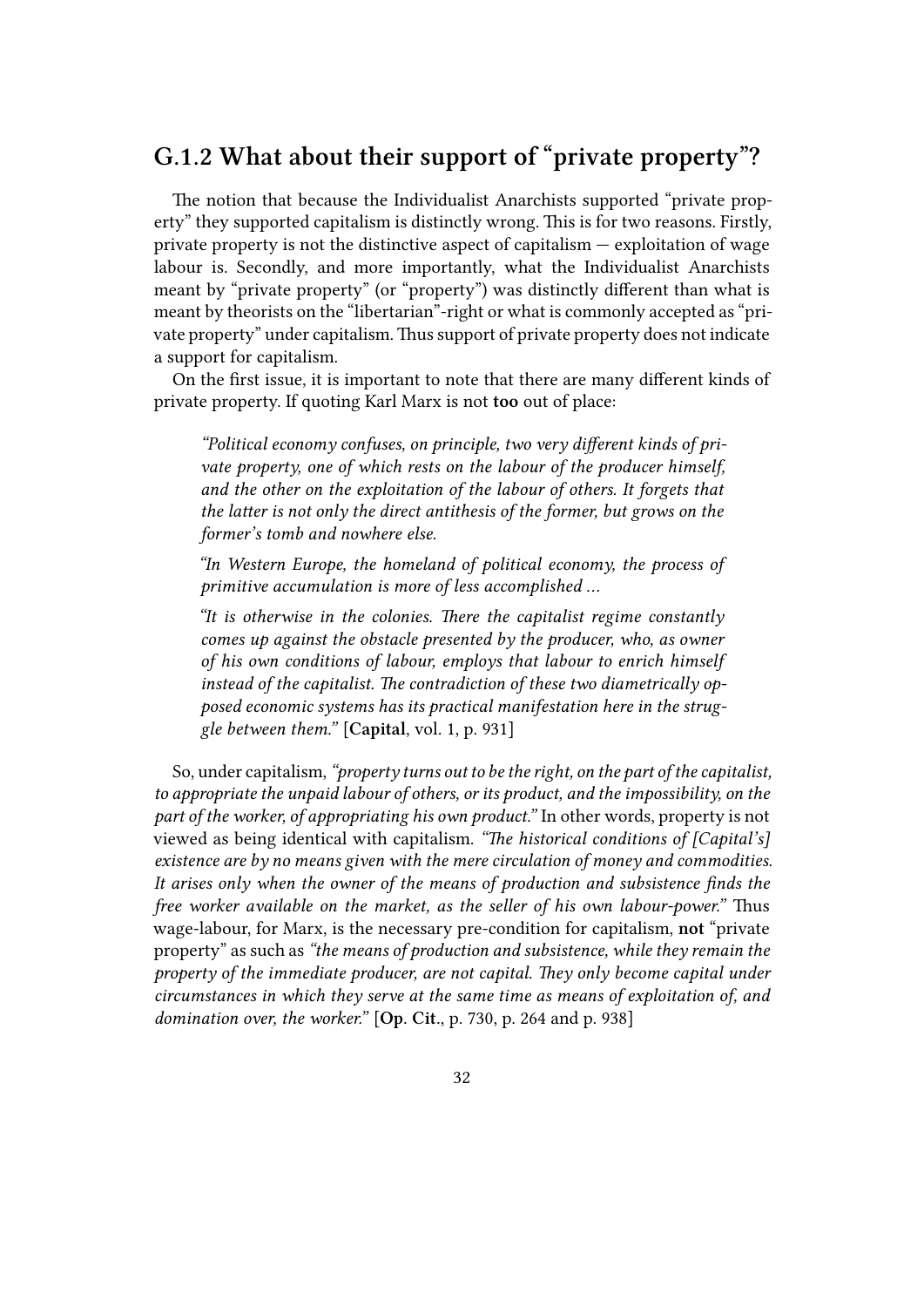For Engels, *"[b]efore capitalistic production"* industry was *"based upon the private property of the labourers in their means of production"*, i.e., *"the agriculture of the small peasant"* and *"the handicrafts organised in guilds."* Capitalism, he argued, was based on capitalists owning *"social means of production only workable by a collectivity of men"* and so they *"appropriated … the product of the labour of others."* Both, it should be noted, had also made this same distinction in the **Communist Manifesto**, stating that *"the distinguishing feature of Communism is not the abolition of property generally, but the abolition of bourgeois property."* Artisan and peasant property is *"a form that preceded the bourgeois form"* which there *"is no need to abolish"* as *"the development of industry has to a great extent already destroyed it."* This means that communism *"derives no man of the power to appropriate the products of society; all that it does is to deprive him of the power to subjugate the labour of others by means of such appropriation."* [Marx and Engels, **Selected Works**, p. 412, p. 413, p. 414, p. 47 and p. 49]

We quote Marx and Engels simply because as authorities on socialism go, they are ones that right-"libertarians" (or Marxists, for that matter) cannot ignore or dismiss. Needless to say, they are presenting an identical analysis to that of Proudhon in **What is Property?** and, significantly, Godwin in his **Political Justice** (although, of course, the conclusions drawn from this common critique of capitalism were radically different in the case of Proudhon). This is, it must be stressed, simply Proudhon's distinction between property and possession (see section B.3.1). The former is theft and despotism, the latter is liberty. In other words, for genuine anarchists, "property" is a *social relation* and that a key element of anarchist thinking (both social and individualist) was the need to redefine that relation in accord with standards of liberty and justice.

So what right-"libertarians" do when they point out that the individualist anarchists supported property is to misunderstand the socialist critique of capitalism. They, to paraphrase Marx, confuse two very different kinds of "property," one of which rests on the labour of the producers themselves and the other on the exploitation of the labour of others. They do not analyse the social relationships between people which the property in question generates and, instead, concentrate on **things** (i.e. property). Thus, rather than being interested in people and the relationships they create between themselves, the right-"libertarian" focuses on property (and, more often than not, just the word rather than what the word describes). This is a strange position for someone seeking liberty to take, as liberty is a product of social interaction (i.e. the relations we have and create with others) and not a product of things (property is not freedom as freedom is a relationship between people, not things). They confuse property with possession (and vice versa).

In pre-capitalist social environments, when property is directly owned by the producer, capitalist defences of private property can be used against it. Even John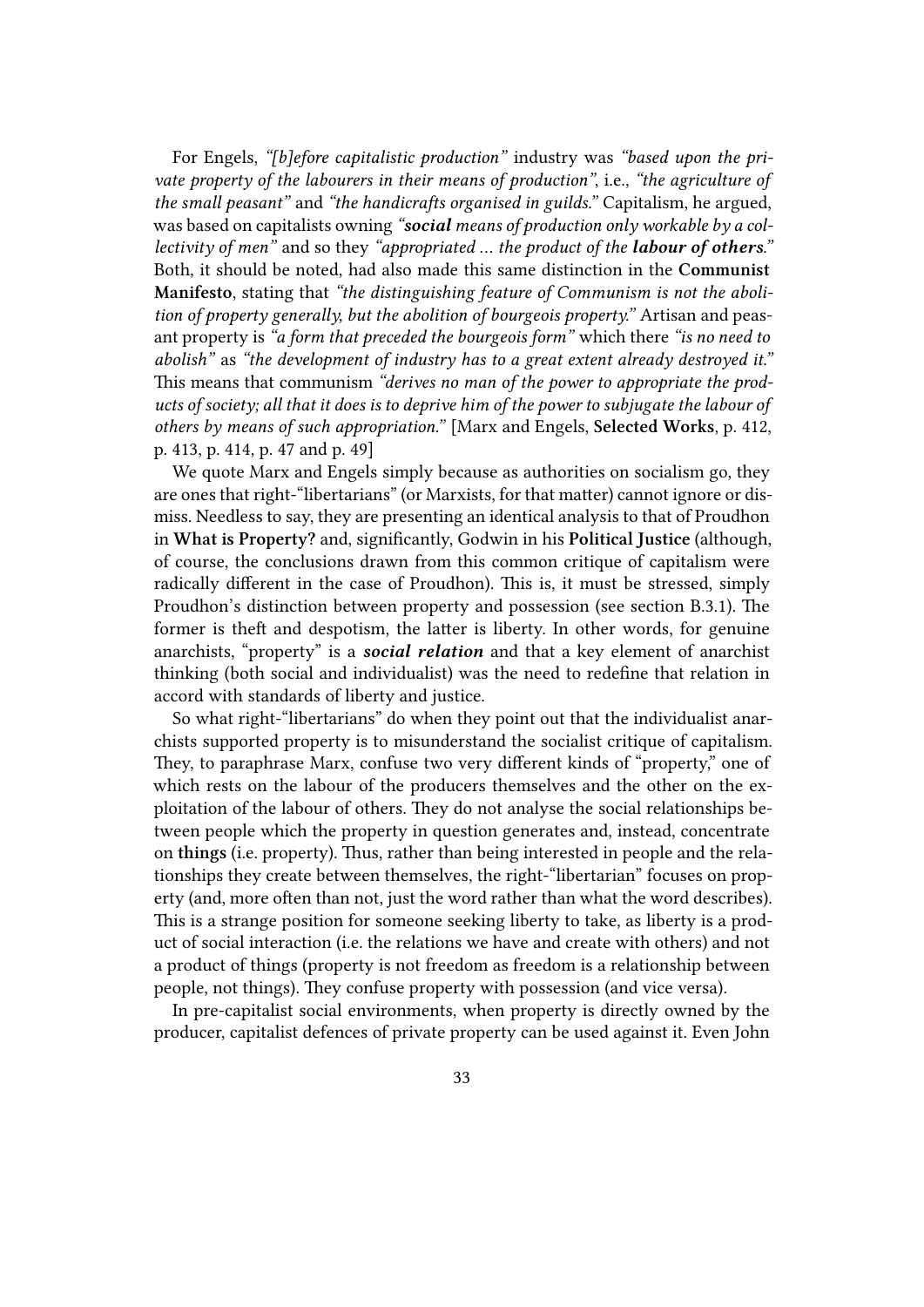Locke's arguments in favour of private property could be used against capitalism. As Murray Bookchin makes clear regarding pre-capitalist society:

*"Unknown in the 1640s, the non-bourgeois aspects of Locke's theories were very much in the air a century and a half later … [In an artisan/peasant society] a Lockean argument could be used as effectively against the merchants … to whom the farmers were indebted, as it could against the King [or the State]. Nor did the small proprietors of America ever quite lose sight of the view that attempts to seize their farmsteads and possessions for unpaid debts were a violation of their 'natural rights,' and from the 1770s until as late as the 1930s they took up arms to keep merchants and bankers from dispossessing them from land they or their ancestors had wrestled from 'nature' by virtue of their own labour. The notion that property was sacred was thus highly elastic: it could be used as effectively by pre-capitalist strata to hold on to their property as it could by capitalists strata to expand their holdings."* [**The Third Revolution**, vol. 1, pp. 187–8]

The individualist anarchists inherited this perspective on property and sought means of ending the transformation of American society from one where labourproperty predominated into one where capitalist private property (and so exploitation) predominated. Thus their opposition to state interference in the economy as the capitalists were using the state to advance this process (see section F.8.5).

So artisan and co-operative property is not capitalist. It does not generate relationships of exploitation and domination as the worker owns and controls their own means of production. It is, in effect, a form of socialism (a *"petit bourgeois"* form of socialism, to use the typical insulting Marxist phrase). Thus support for "private property" need not mean support for capitalism (as shown, for example, by the Individualist Anarchists). To claim otherwise is to ignore the essential insight of socialism and totally distort the socialist case against capitalism.

To summarise, from an anarchist (and Marxist) perspective capitalism is **not** defined by "property" as such. Rather, it is defined by private property, property which is turned into a means of exploiting the labour of those who use it. For most anarchists, this is done by means of wage labour and abolished by means of workers' associations and self-management (see next section for a discussion of individualist anarchism and wage labour). To use Proudhon's terminology, there is a fundamental difference between property and possession.

Secondly, and more importantly, what the Individualist Anarchists meant by "private property" (or "property") was distinctly different than what is meant by supporters of capitalism. Basically, the "libertarian" right exploit, for their own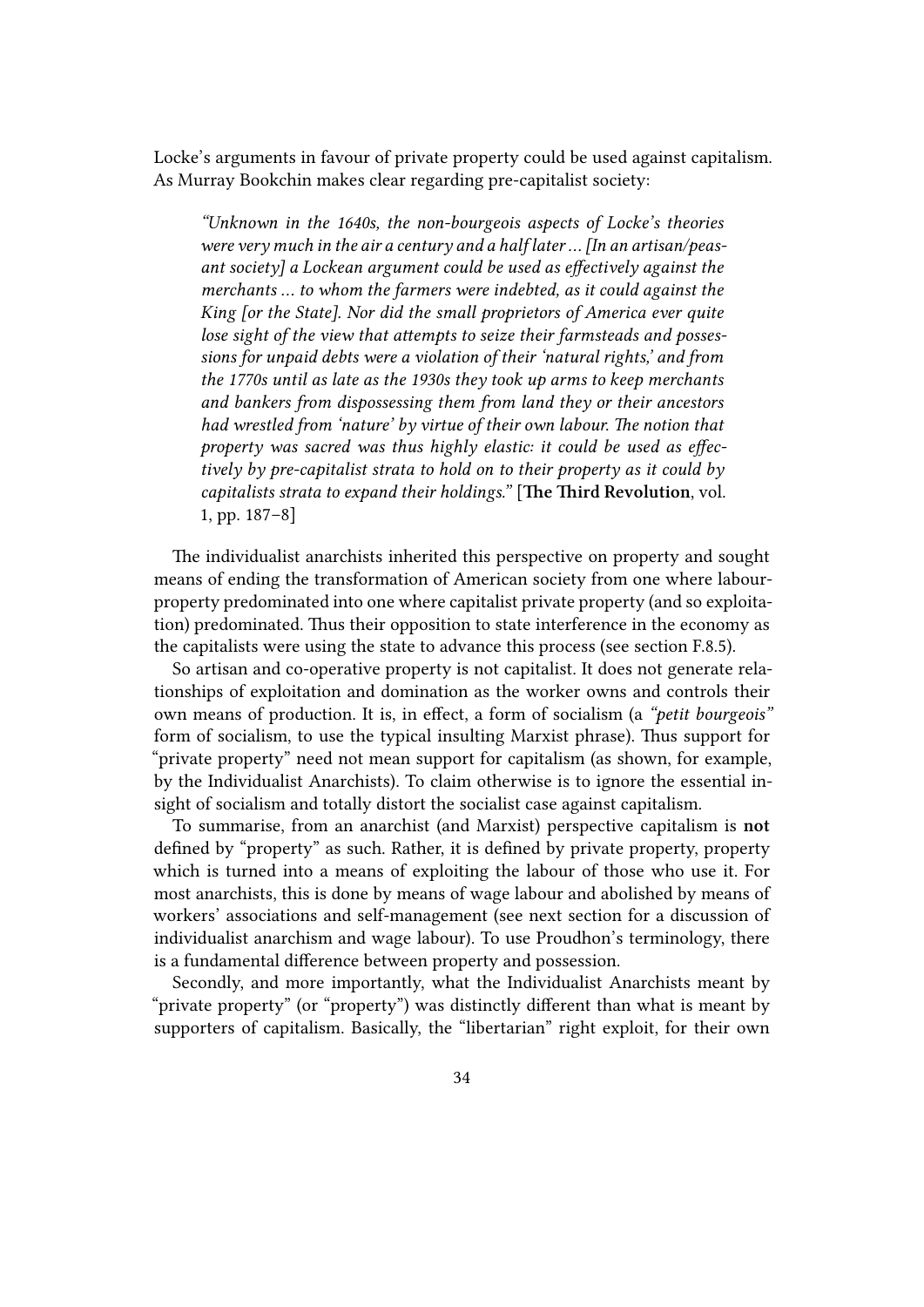ends, the confusion generated by the use of the word "property" by the likes of Tucker to describe a situation of "possession." Proudhon recognised this danger. He argued that *"it is proper to call different things by different names, if we keep the name 'property' for the former [individual possession], we must call the latter [the domain of property] robbery, repine, brigandage. If, on the contrary, we reserve the name 'property' for the latter, we must designate the former by the term possession or some other equivalent; otherwise we should be troubled with an unpleasant synonym."* [**What is Property?**, p. 373] Unfortunately Tucker, who translated this work, did not heed Proudhon's words of wisdom and called possession in an anarchist society by the word "property" (but then, neither did Proudhon in the latter part of his life!)

Looking at Tucker's arguments, it is clear that the last thing Tucker supported was capitalist property rights. For example, he argued that *"property, in the sense of individual possession, is liberty"* and contrasted this with capitalist property. [**Instead of a Book**, p. 394] That his ideas on "property" were somewhat different than that associated with right-"libertarian" thinkers is most clearly seen with regards to land. Here we discover him advocating *"occupancy and use"* and rejecting the "right" of land owners to bar the landless from any land they owned but did not **personally** use. Rent was *"due to that denial of liberty which takes the shape of land monopoly, vesting titles to land in individuals and associations which do not use it, and thereby compelling the non-owning users to pay tribute to the non-using owners as a condition of admission to the competitive market."* Anarchist opposition of rent did *"not mean simply the freeing of unoccupied land. It means the freeing of all land not occupied by the owner. In other words, it means land ownership limited by occupancy and use."* [Tucker, **The Individualist Anarchists**, p. 130 and p. 155] This would result in a *"system of occupying ownership … accompanied by no legal power to collect rent."* [**Instead of a Book**, p. 325]

A similar position was held by John Beverley Robinson. He argued that there *"are two kinds of land ownership, proprietorship or property, by which the owner is absolute lord of the land, to use it or to hold it out of use, as it may please him; and possession, by which he is secure in the tenure of land which he uses and occupies, but has no claim upon it at all if he ceases to use it."* Moreover,*"[a]ll that is necessary to do away with Rent is to away with absolute property in land."* [**Patterns of Anarchy**, p. 272] Joseph Labadie, likewise, stated that *"the two great sub-divisions of Socialists"* (anarchists and State Socialists) both *"agree that the resources of nature — land, mines, and so forth — should not be held as private property and subject to being held by the individual for speculative purposes, that use of these things shall be the only valid title, and that each person has an equal right to the use of all these things. They all agree that the present social system is one composed of a class of slaves and a class of masters, and that justice is impossible under such conditions."* [**What is Socialism?**]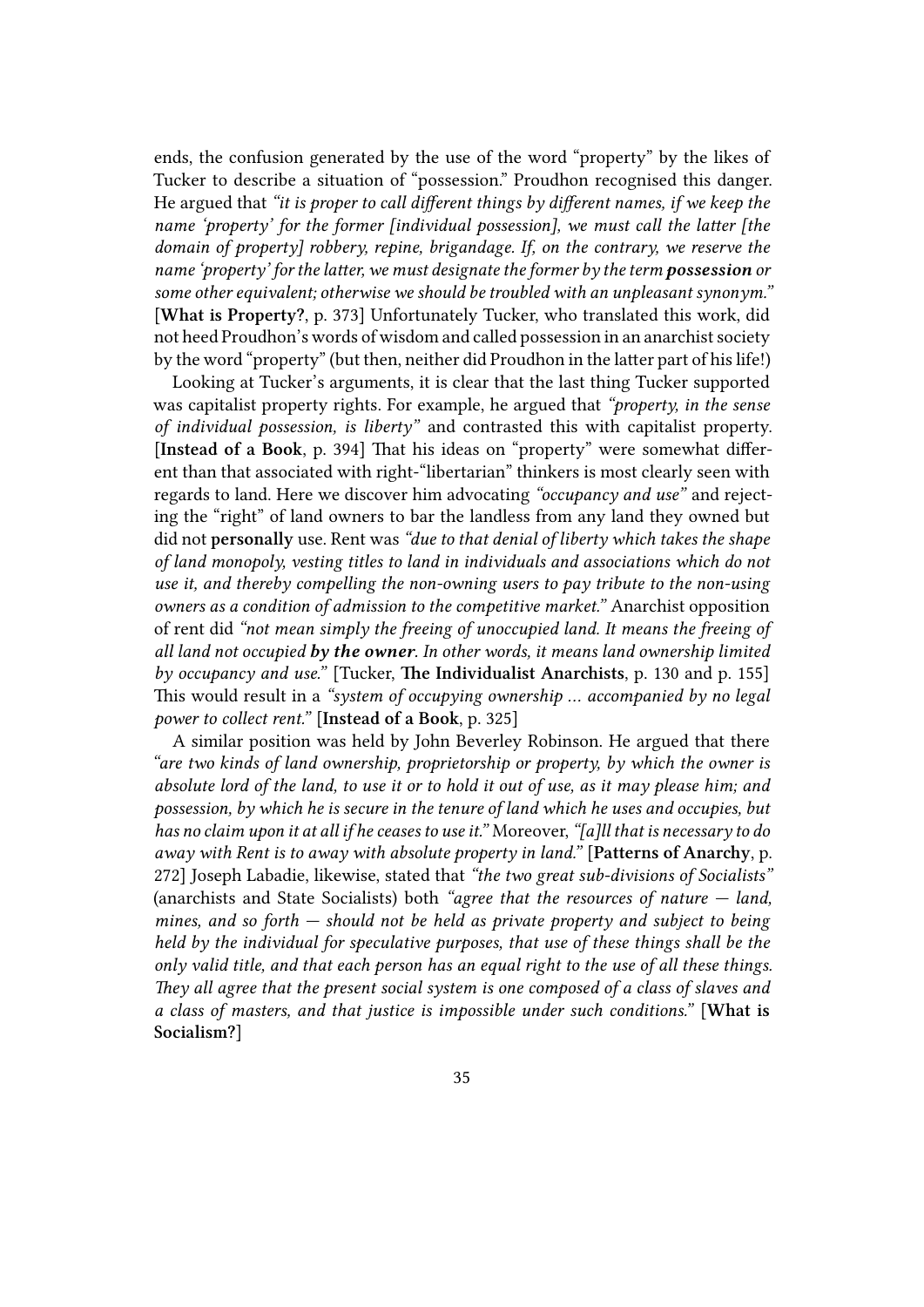Thus the Individualist Anarchists definition of "property" differed considerably from that of the capitalist definition. As they themselves acknowledge. Robinson argued that *"the only real remedy is a change of heart, through which land using will be recognised as proper and legitimate, but land holding will be regarded as robbery and piracy."* [**Op. Cit.**, p. 273] Tucker, likewise, indicated that his ideas on "property" were not the same as existing ones when he argued that *"the present system of land tenure should be changed to one of occupancy and use"* and that *"no advocate of occupancy-and-use tenure of land believes that it can be put in force, until as a theory it has been as generally … seen and accepted as the prevailing theory of ordinary private property."* [**Occupancy and Use verses the Single Tax**] Thus, for Tucker, anarchism is dependent on *"the Anarchistic view that occupancy and use should condition and limit landholding becom[ing] the prevailing view."* [**The Individualist Anarchists**, p. 159]

Based on this theory of "property" Tucker opposed landlords and rent, arguing that anarchy *"means the freeing of all land not occupied by the owner"* that is, *"land ownership limited by occupancy and use."* He extended this principle to housing, arguing that *"Anarchic associations"* would *"not collect your rent, and might not even evict your tenant"* and *"tenants would not be forced to pay you rent, nor would you be allowed to seize their property. The Anarchic Associations would look upon your tenants very much as they would look upon your guests."* [**Op. Cit.**, p. 155 and p. 162] In fact, individualist anarchism would *"accord the actual occupant and user of land the right to that which is upon the land, who left it there when abandoning the land."* [Tucker, **Liberty**, no. 350, p. 4]

In the case of land and housing, almost all Individualist Anarchists argued that the person who lives or works on it (even under lease) would be regarded *"as the occupant and user of the land on which the house stands, and as the owner of the house itself,"* that is they become *"the owner of both land and house as soon as he becomes the occupant."* [Tucker, **Occupancy and Use Versus the Single Tax**] For Tucker, occupancy and use was *"the Anarchistic solution of the land question"* as it allowed free access to land to all, to be *"enjoyed by the occupant without payment of tribute to a non-occupant."* This applied to what was on the land as well, for if A builds a house, and rents it to B, who lives or works in it under the lease then Tucker would *"regard B as the occupant and user of the land on which the house stands, and as the owner of the house itself."* [**Liberty**, no. 308, p. 4]

Needless to say, the individualist anarchists were just as opposed to that mainstay of modern capitalism, the corporation. For Greene corporations *"disarrange our social organisation, and make the just distribution of the products of labour impossible."* [quoted by Wm. Gary Kline, **The Individualist Anarchists: A Critique of Liberalism**, p. 94] While opposing state attempts to limit trusts (it did not get to the root of the problem which lay in class privilege), Tucker took it for granted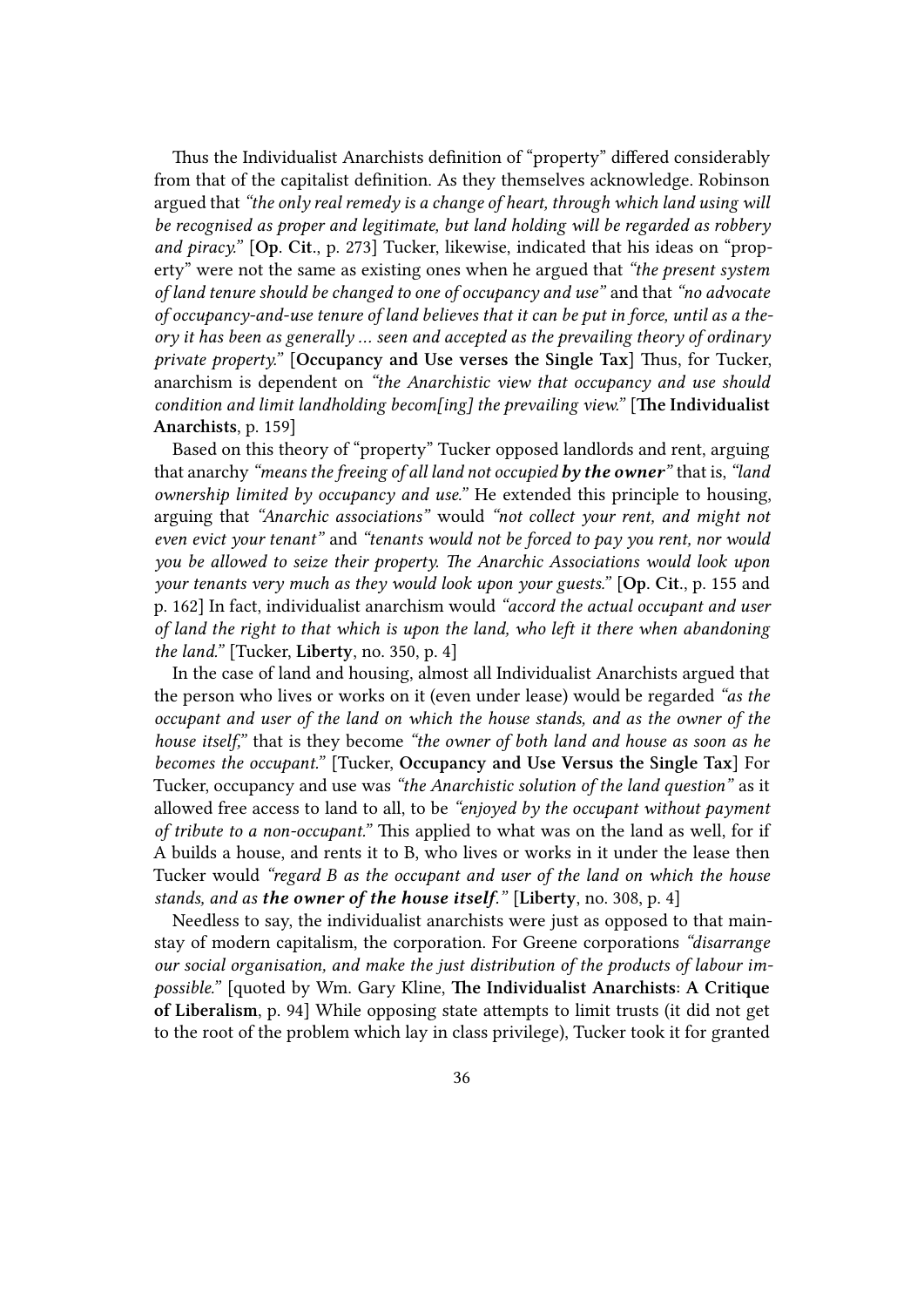that *"corporate privileges are in themselves a wrong."* [**The Individualist Anarchists**, p. 129] Given that "occupancy and use" applies to what is on the land, it logically follows that for those workplaces with absentee owners (i.e., owners who hire managers to run them) then these are abandoned by their owners. By the "occupancy and use" criteria, the land and what is on it reverts to those actually using them (i.e., the workers in question). Corporations and shareowners, in other words, are extremely unlikely to exist in individualist anarchism.

Hence to claim that the Individualist Anarchists supported capitalist property rights is false. As can be seen, they advocated a system which differed significantly to the current system, indeed they urged the restriction of property rights to a form of possession. Unfortunately, by generally using the term "property" to describe this new system of possession they generated exactly the confusion that Proudhon foretold. Sadly, right-"libertarians" use this confusion to promote the idea that the likes of Tucker supported capitalist property rights and so capitalism. As Tucker argued, *"[d]efining it with Proudhon as the sum total of legal privileges bestowed upon the holder wealth, [individualist anarchism] agrees with Proudhon that property is robbery. But using the word in the commoner acceptation, as denoting the labour's individual possession of his product or of his proportional share of the joint product of himself and others, [it] holds that property is liberty."* [**Liberty**, no. 122, p. 4]

If, as it is sometimes suggested, the difference between a right "libertarian" is that they despise the state because it hinders the freedom of property while left libertarians condemn it because it is a bastion of property, it is worthwhile to note two important facts. Firstly, that individualist anarchism condemns the state because it protects the land monopoly, i.e., capitalist property rights in land and what is on it, rather than a system of "occupancy and use." Secondly, that all schools of anarchist oppose capitalism because it is based on the exploitation of labour, an exploitation which the state protects. Hence de Cleyre: *"I wish a sharp distinction made between the legal institution of property, and property in the sense that what a man definitely produces by his own labour is his own."* The inequality and oppressions of capitalism are *"the inevitable result of the whole politico-economic lie that man can be free and the institution of property continue to exist."* [**Exquisite Rebel**, p. 297] Given this, given these bastions of property against which the both the individualist and social anarchists turn their fire, it is obvious that both schools are left libertarians.

For these reasons it is clear that just because the Individualist Anarchists supported (a form of) "property" does not mean they are capitalists. After all, as we note in the section G.2 communist-anarchists recognise the necessity of allowing individuals to own and work their own land and tools if they so desire yet no one claims that they support "private property." Equally, that many of the Individualist Anarchists used the term "property" to describe a system of possession (or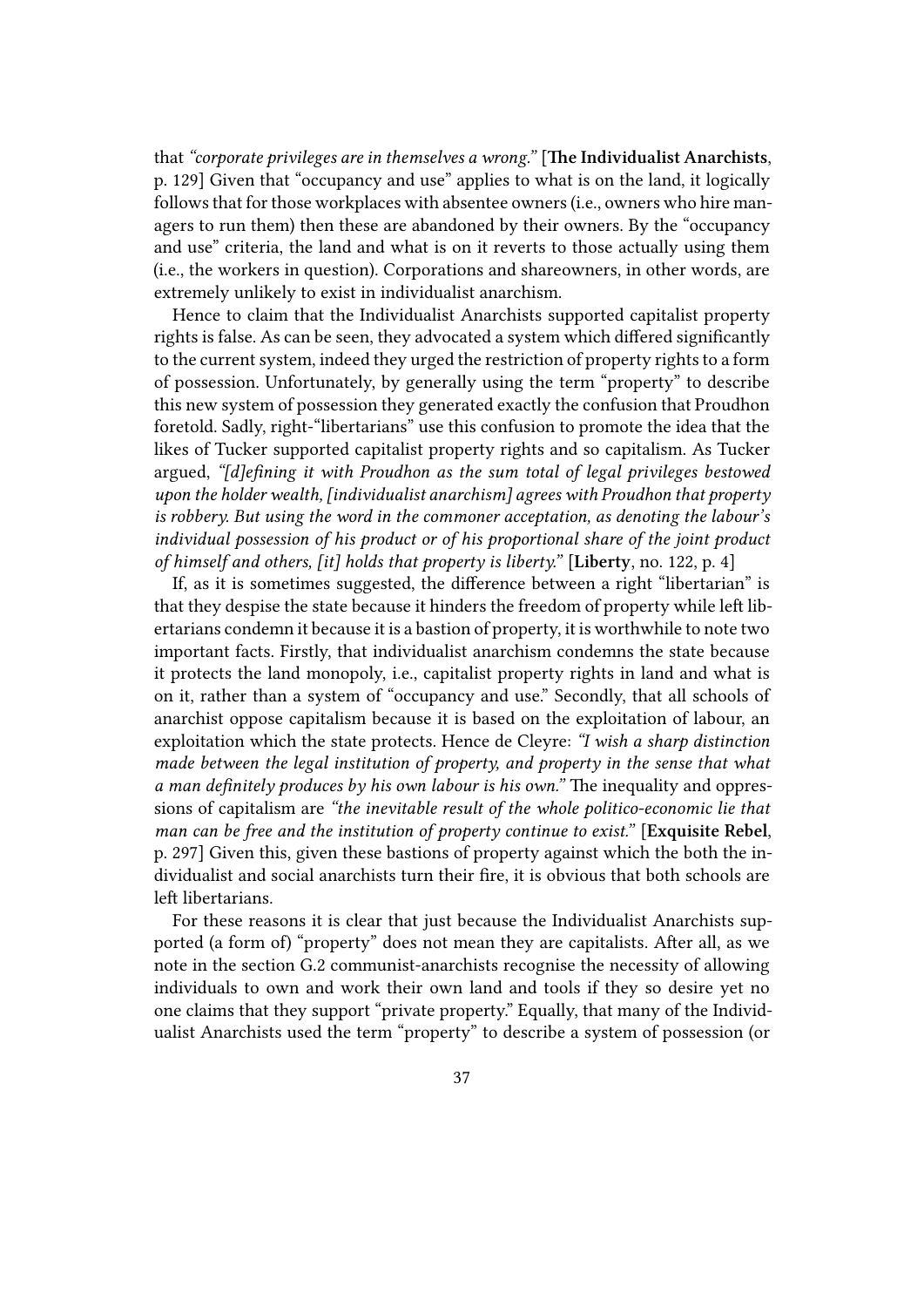*"occupancy-and-use"*) should not blind us to the non-capitalist nature of that "property." Once we move beyond looking at the words they used to what they meant by those words we clearly see that their ideas are distinctly different from those of supporters of capitalism. In fact, they share a basic commonality with social anarchism (*"Property will lose a certain attribute which sanctifies it now. The absolute ownership of it — 'the right to use or abuse' will be abolished — and possession, use, will be the only title."* [Albert R. Parsons, **Anarchism: Its Philosophy and Scientific Basis**, p. 173]). This should be unsurprising given the influence of Proudhon on both wings of the movement.

As Malatesta noted, recognising the *"the right of workers to the products of their own labour,"* demanding *"the abolition of interest"* and *"the division of land and the instruments of labour among those who wish to use them"* would be *"a socialist school different from [communist-anarchism], but it is still socialism."* It would be a *"mutualist"* socialism. [**At the Café**, p. 54 and p. 56] In other words, property need not be incompatible with socialism. It all depends on the type of property being advocated.

#### **G.1.3 What about their support for wage labour?**

As we have argued in section A.2.8 and elsewhere, a consistent anarchist must oppose wage labour as this is a form of hierarchical authority. While social anarchism has drawn this logical conclusion from anarchist principles, individualist anarchism has not. While many of its supporters have expressed opposition to wage labour along with other forms hierarchical organisation, some (like Tucker) did not. The question is whether supporting wage labour disqualifies them from the socialist movement or not.

Within individualist anarchism, there are two different positions on this matter. Some of them clearly opposed wage labour as inherently exploitative and saw their socio-economic ideas as a means of ending it. Others argued that it was not wage labour **as such** which was the problem and, as a consequence, they did not expect it to disappear under anarchy. So opposition to exploitation of labour was a universal thread in Individualist Anarchist thought, as it was in the social anarchist movement. However, opposition to wage slavery was a common, but not universal, thread within the individualist anarchist tradition. As we discuss in section G.4, this is one of the key reasons why social anarchists reject individualist anarchism, arguing that this makes it both inconsistent in terms of general anarchist principles as well in the principles of individualist anarchism.

Voltairine de Cleyre in her overview of anarchism put the difference in terms of individualist anarchism and mutualist anarchism. As she put it, the *"extreme indi-*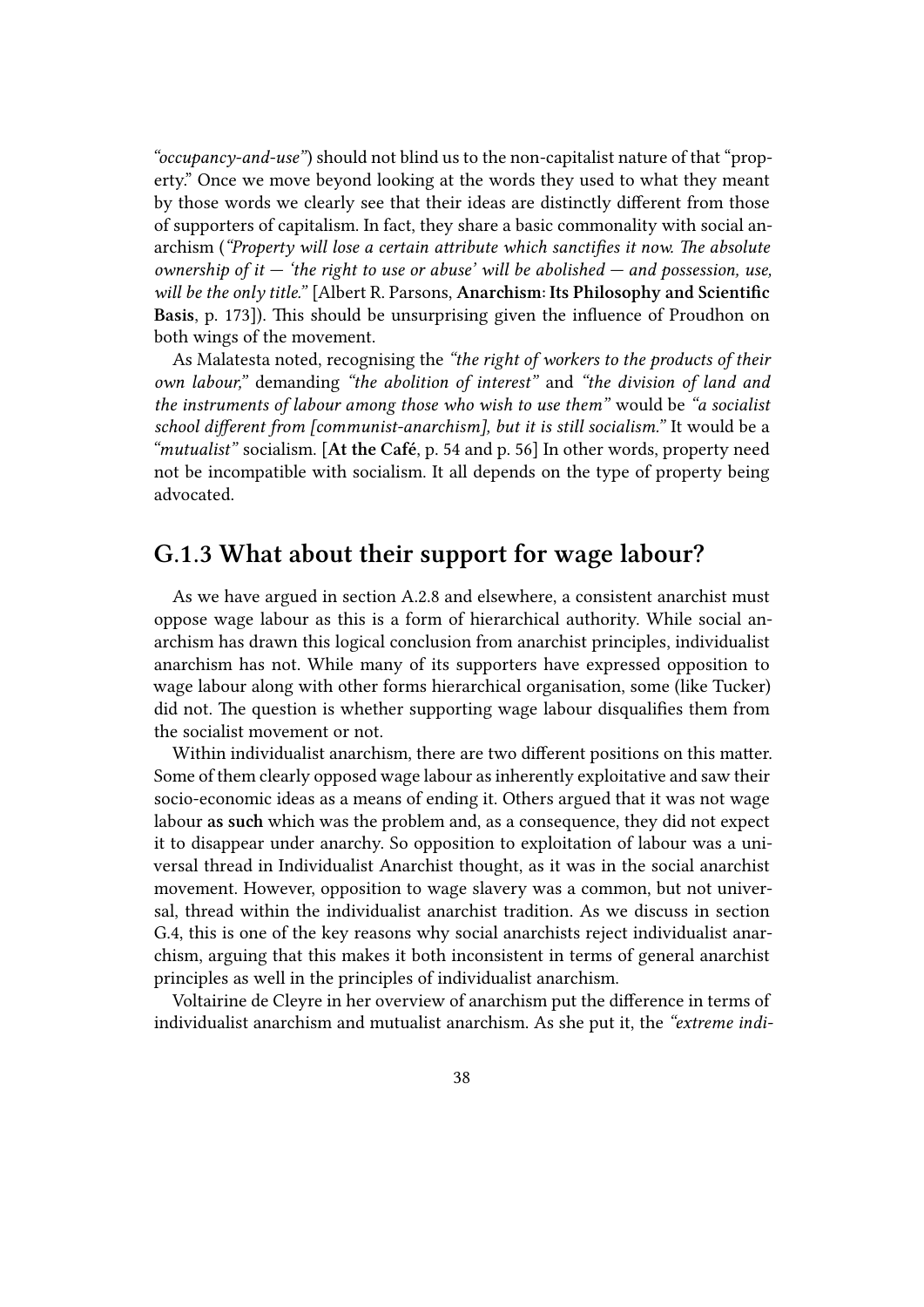*vidualists"* held that the *"essential institutions of Commercialism are in themselves good, and are rendered vicious merely by the interference by the State."* This meant *"the system of employer and employed, buying and selling, banking, and all the other essential institutions of Commercialism"* would exist under their form of anarchism. Two key differences were that property in land would be modified so that it could be *"held by individuals or companies for such time and in such allotments as they use only"* and that *"wages would rise to the full measure of the individual production, and forever remain there"* as*"bosses would be hunting for men rather than men bosses."* In other words, land would no longer owned as under capitalism and workers would no longer be exploited as profit, interest and rent could not exist and the worker would get the full product of his or her labour in wages. In contrast, mutualist anarchism *"is a modification of the program of Individualism, laying more emphasis upon organisation, co-operation and free federation of the workers. To these the trade union is the nucleus of the free co-operative group, which will obviate the necessity of an employer … The mutualist position on the land question is identical with that of the Individualists."* The *"material factor which accounts for such differences as there are between Individualists and Mutualists"* was due to the former being intellectual workers and so *"never know[ing] directly the oppressions of the large factory, nor mingled with workers' associations. The Mutualists had; consequently their leaning towards a greater Communism."* [*"Anarchism"*, **Exquisite Rebel**, p. 77 and p. 78]

Next, we must clarify what is meant by *"wage labour"* and the related term *"wages system."* They are not identical. Marx, for example, corrected the Gotha Programme's *"abolition of the wage system"* by saying *"it should read: system of wage labour"* (although that did not stop him demanding *"the ultimate abolition of the wages system"* elsewhere). [Marx and Engels, **Selected Works**, p. 324 and p. 226] The difference lies in whether there is communism (distribution according to need) or socialism (distribution according to work done), as in Marx's (in)famous difference between a lower and higher phase of communism. It is the difference between a distribution of goods based on deeds and one based on needs and Kropotkin famous polemic *"The collectivist Wages System"* rests on it. He argued that the wages system was based on *"renumeration to each according to the time spent in producing, while taking into account the productivity of his labour"*. In other words: *"To each according to his deeds."* [**The Conquest of Bread**, p. 162 and p. 167] Such a wages system could exist in different forms. Most obviously, and the focus of Kropotkin's critique, it could be a regime where the state owned the means of production and paid its subjects according to their labour (i.e., state socialism). It could also refer to a system of artisans, peasants and co-operatives which sold the product of their labour on a market or exchanged their goods with others based on labour-time notes (i.e., associational socialism).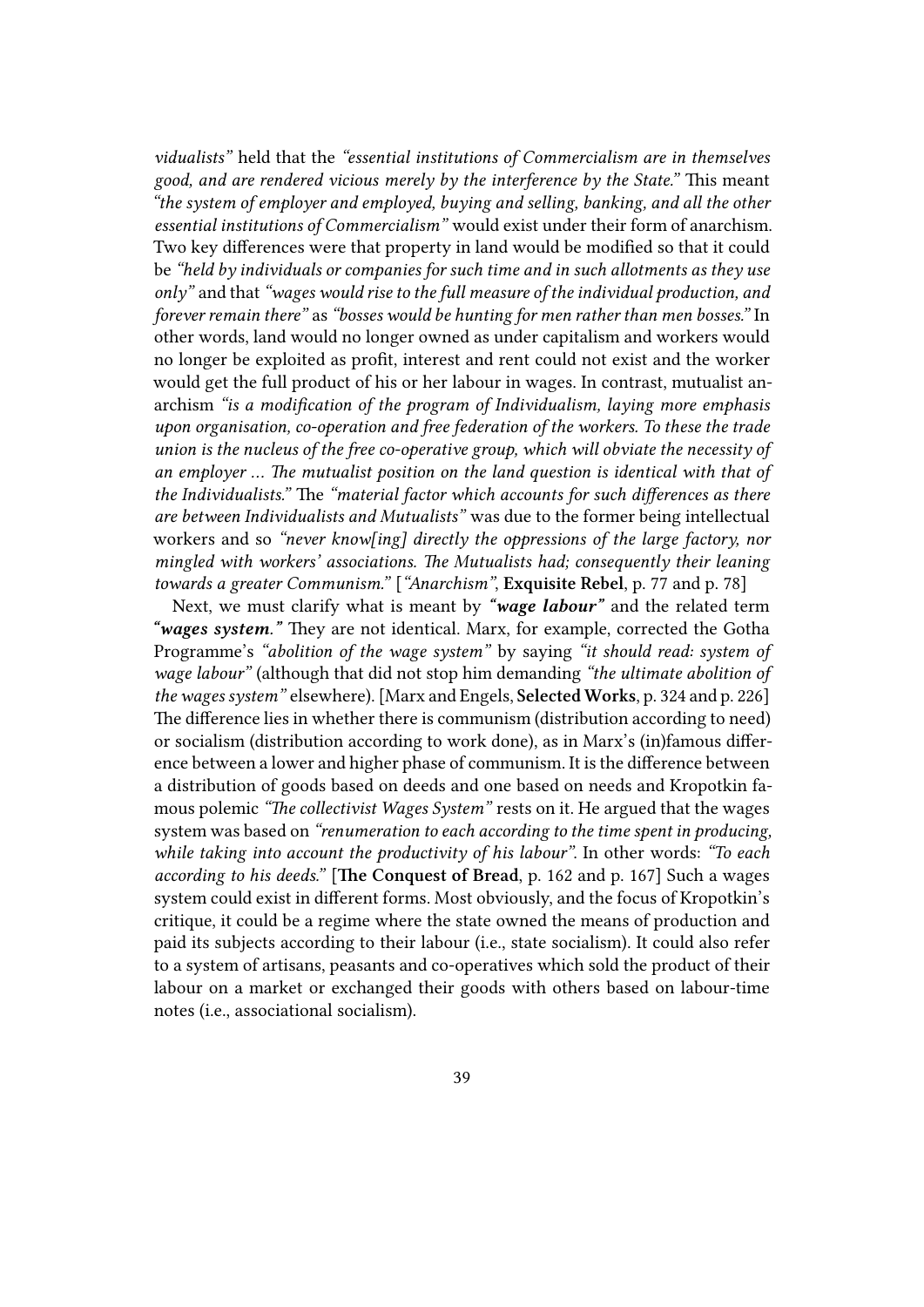This should not be confused with wage labour, in which a worker sells their labour to a boss. This results in a hierarchical social relationship being created in which the worker is the servant of the employer. The employer, as they own the labour of the worker, also keeps the product of said labour and as we argued in section C.2, this places the boss is in a position to get the worker to produce more than they get back in wages. In other words, wage labour is based on oppression and can result in exploitation as the bosses control both the production process (i.e., the labour of the workers) and the goods it produces. It is this which explains socialist opposition to wage labour  $-$  it is the means by which labour is exploited under capitalism (anarchist opposition to wage labour includes this but also extends it to include its denial of freedom to those subject to workplace hierarchy).

So for the purposes of this discussion *"wage labour"* refers to hierarchical social relationships **within** production while *"wages system"* refers to how goods are distributed once they are produced. Thus you can have a wages system without wage labour but not wage labour without a wages system. Communist-anarchists aim for the abolition of both wage labour and the wages system while mutualistanarchists only aim to get rid of the first one.

The problem is that the terms are sometimes mixed up, with "wages" and "wages system" being confused with "wage labour." This is the case with the nineteenth century American labour movement which tended to use the term "wages system" to refer to wage labour and the expression *"abolition of the wages system"* to refer to the aim of replacing capitalism with a market system based on producer co-operatives. This is reflected in certain translations of Proudhon. Discussing the *"workmen's associations"* founded in France during the 1848 revolution, Proudhon noted that *"the workmen, in order to dispense with middlemen … , capitalists, etc., … have had to work a little more, and get along with less wages."* So he considered workers associations as paying "wages" and so, obviously, meant by "wages" labour income, **not** wage labour. The term "wage labour" was translated as "wages system," so we find Proudhon arguing that the *"workmen's associations"* are *"a protest against the wage system"* and a *"denial of the rule of capitalists."* Proudhon's aim was *"Capitalistic and proprietary exploitation, stopped everywhere, the wage system abolished, equal and just exchange guaranteed."* [**The General Idea of the Revolution**, pp. 89–90, p. 98 and p. 281] This has been translated as*"Capitalist and landlord exploitation halted everywhere, wage-labour abolished."* [quoted by John Ehrenberg, **Proudhon and his Age**, p. 116]

We are sorry to belabour this point, but it is essential for understanding the anarchist position on wage labour and the differences between different schools of socialism. So before discussing the relation of individualist anarchism to wage labour we needed to clarify what is meant by the term, particularly as some people use the term wages to mean any kind of direct payment for labour and so wage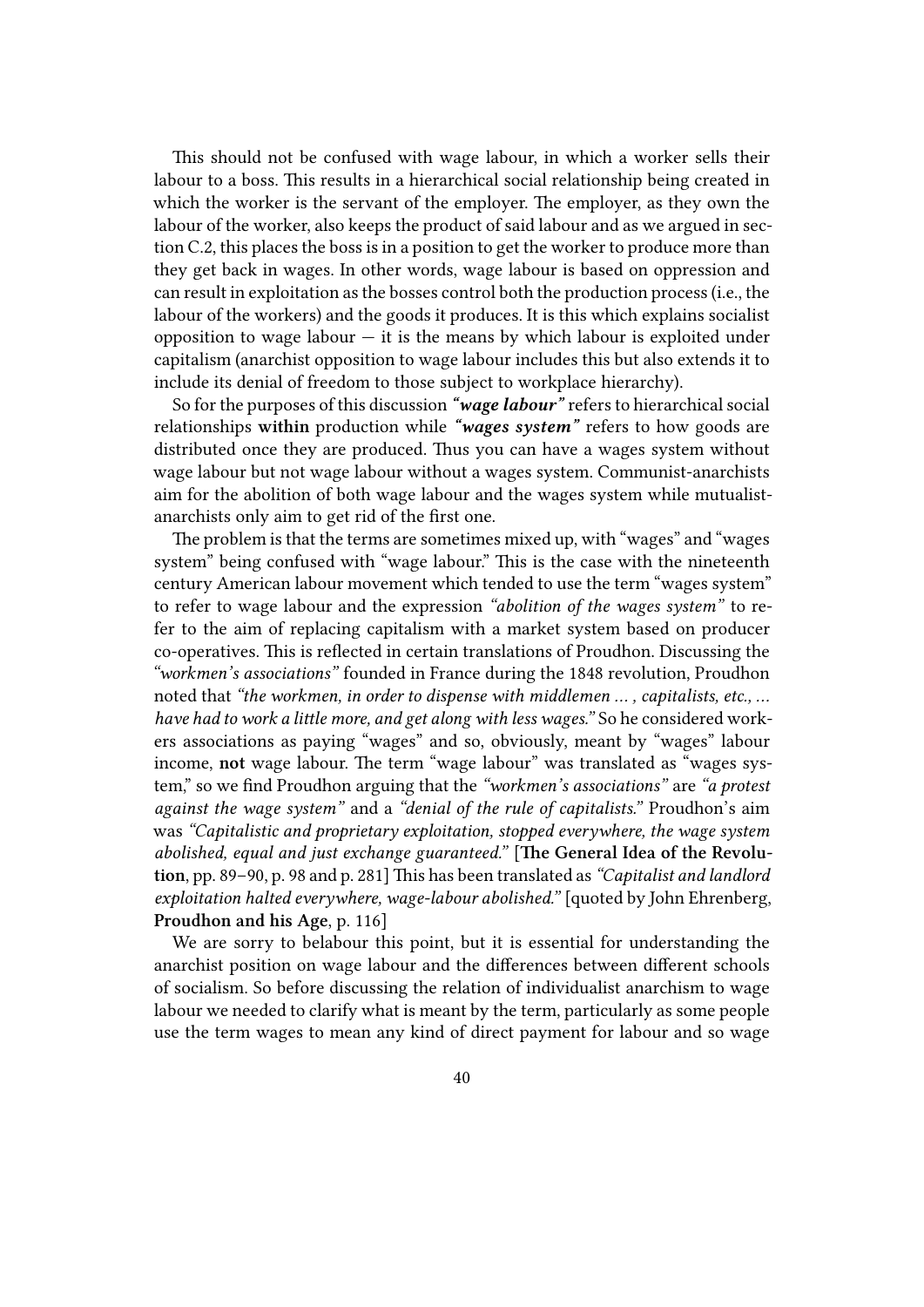labour is sometimes confused with the wages system. Similarly, the terms wage labour and wages systems are often used interchangeably when, in fact, they refer to different things and abolition the wages system can mean different things depending on who is using the expression.

So after this unfortunately essential diversion, we can now discuss the position of individualist anarchism on wage labour. Unfortunately, there is no consistent position on this issue within the tradition. Some follow social anarchism in arguing that a free society would see its end, others see no contradiction between their ideas and wage labour. We will discuss each in turn.

Joshua King Ingalls, for example, praised attempts to set up communities based on libertarian principles as *"a demonstration … that none need longer submit to the tyranny and exactions of the swindler and speculator in the products of others toil. The example would be speedily followed by others who would break away from the slavery of wages, and assert their independence of capital."* [*"Method of Transition for the Consideration of the True Friends of Human Rights and Human Progress,"* **Spirit of the Age**, Vol. I, No. 25, pp. 385–387] The *"present relation of 'Capital and Labor' is … really a mixed relation between contract and status; held by fiction of law as one of 'freedom of contract,' while it retains potentially all the essential features of serfdom. Industrially and economically, the relation is substantially the same as that which existed between the chattel and his owner, and the serf and his lord."* Ingalls pointed to *"the terrible fear of being 'out of a job,' which freedom of contract means to a wage-worker."* [*"Industrial Wars and Governmental Interference,"* **The Twentieth Century**, September 6, 1894, pp. 11–12] *"To reward capital,"* he argued, *"is a direct inversion of natural right, as the right of man must be acknowledged paramount to that of property … Any system, securing a premium to capital, however small, must result in the want, degradation and servitude of one class, and in bestowing unearned wealth and power upon another."* [*"Man and Property, their Rights and Relations,"* **Spirit of the Age**, vol. I, no. 8, pp. 114–116] Like Proudhon, he recognised that joint productive activity resulted in an output greater than that possible by the same number of people working in isolation, an output monopolised by those who owned the workplace or land in question:

*"That the operation of any wealth increasing enterprise is co-operative needs only stating … and its logic in division of the product of the conjoint labour, can only be frustrated by the fiction that the worker has contracted away his share of the increase by accepting wages. But, being dispossessed of his common right to land, and to opportunity to use the common materials and forces, he can make no equitable contract and cannot be lawfully thus concluded … The only pretence which prevents this distribution, is the plea that the worker in accepting wages, has tac-*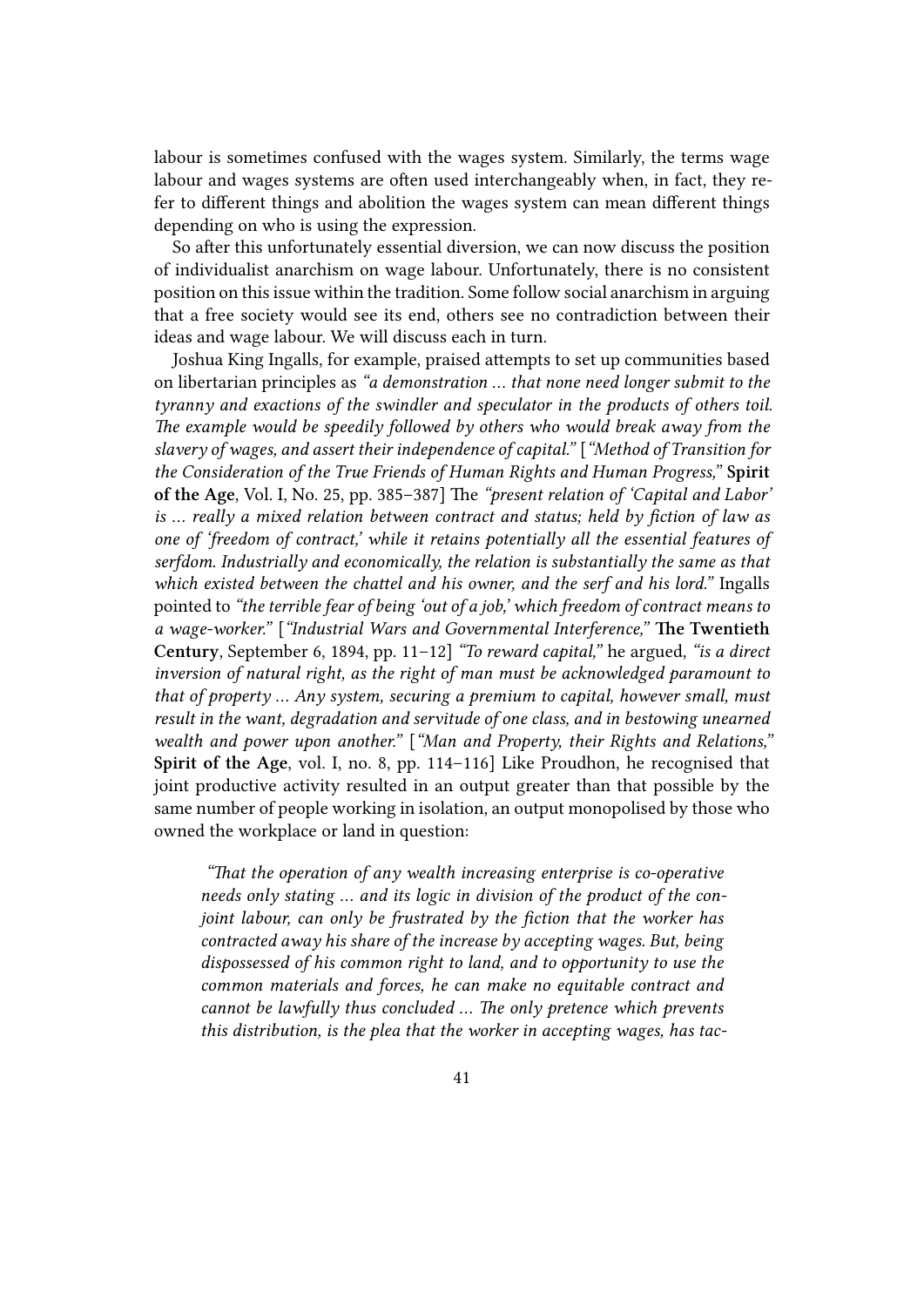*itly contracted away his share of the increase, has made a sale of his interest. Even this subterfuge fails logically however, whenever the operators reduce the rate of compensation without the full concurrence of the co-operative workers, and their just claim to joint ownership obtains again. It is altogether too late, to urge that this is a mere matter of exchange; so much money, so much labour-; and that the operator may lay off and take on whom he pleases. It never was, as economists teach, a matter of exchange, but one of co-operative endeavour."* [*"Industrial Wars and Governmental Interference,"* **The Twentieth Century**, September 6, 1894, pp. 11–12]

Unsurprisingly given this analysis he saw the need to replace wage labour (which he called *"false and immoral"*) with a better system: *"the adoption of honesty in our useful industries, and a reciprocal system of exchange, would unfold a grand and universal cooperative movement, seems so clear to me."* [*"The Wage Question"*, **The American Socialist**, Vol. 2, No. 38, p. 298] This would result in a boost to economic activity:

*"No one, say they, will do anything but for profits. But the man who works for wages has no profits; and is not only destitute of this stimulus, but his labour product is minus the profits of the capitalist, landlord, and forestaller. A rational economy would seem to require, that if any one received extra inducement to act, it should be that one who did the most labourious and repulsive work. It is thus seen, that while exorbitant profits afford an unnatural stimulus, in mere wages we have an inadequate motive to action."* [*"Labor, Wages, And Capital. Division Of Profits Scientifically Considered"*, **Brittan's Quarterly Journal**, No. I, pp. 66–79]

The land monopoly was *"the foundation of class dominion and of poverty and industrial subjection."* [quoted by Bowman N. Hall, *"Joshua K. Ingalls, American Individualist: Land Reformer, Opponent of Henry George and Advocate of Land Leasing, Now an Established Mode",* pp. 383–96, **American Journal of Economics and Sociology**, Vol. 39, No. 4, p. 387] Without access to land, people would have no option to sell their liberty to others and, as such, the abolition of slavery and wage labour were related:

*"The right to life involves the right to land to live and labour upon. Commercial ownership of land which enables one to exclude another from it, and thus enforces involuntary idleness, is as destructive of human freedom as ownership of the person, enforcing involuntary service … Liberation of the slaves would bring their labour in more direct competition*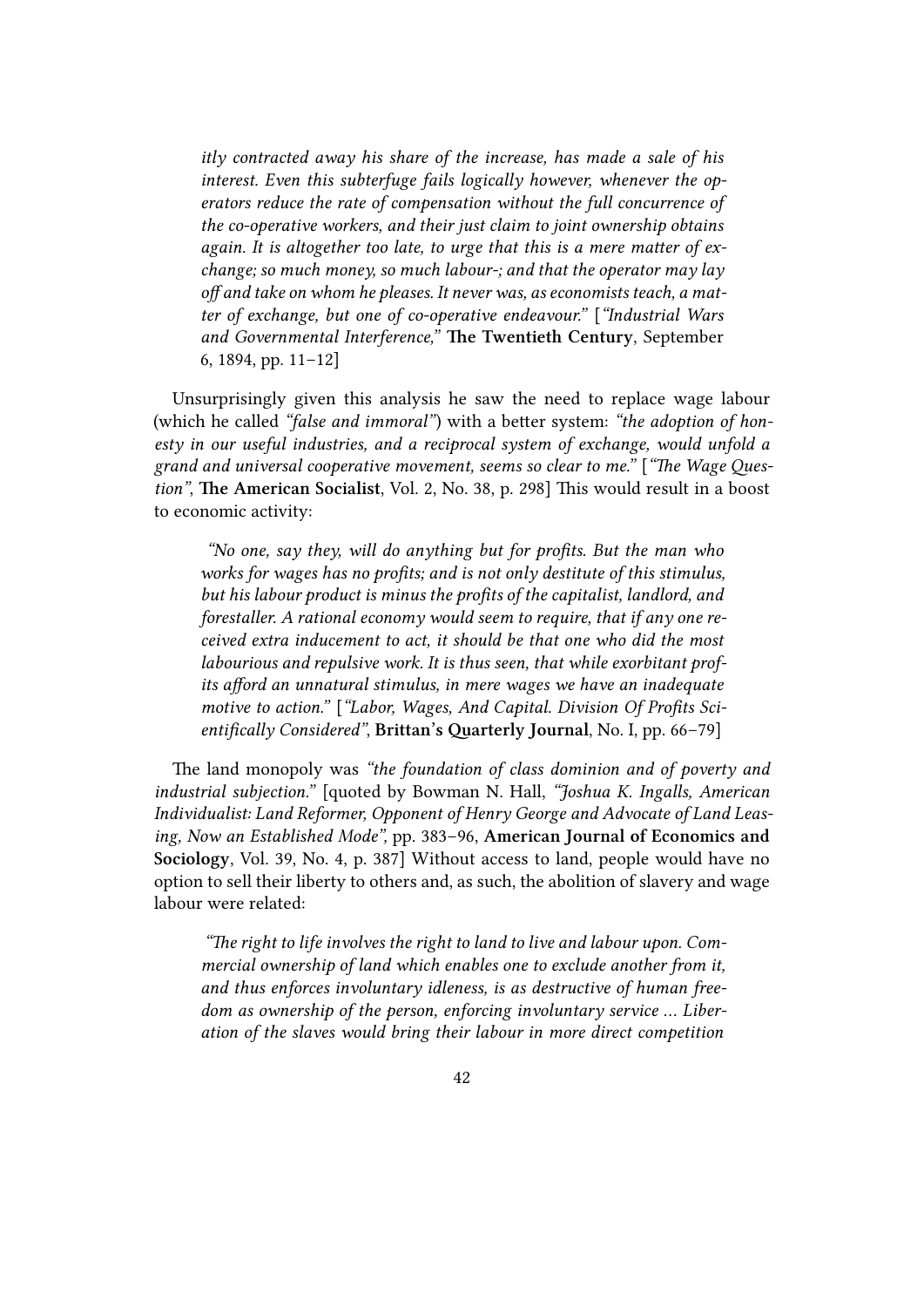*with our over-crowded and poorly paid wage-workers. I did not offer this as a reason against the abolition of chattel slavery, but as a reason why the friends of emancipation from chattel slavery should unite with the friends for the emancipation of the wage worker, by restoring him the right to land, for the production of the means of life … The real issue was between the rights of labour and the rights of ownership."* [quoted by Bowman N. Hall, **Op. Cit.**, p. 385]

This analysis was a common theme in pre-civil war libertarian circles. As historian James J. Martin noted, *"[t]o men like Warren and Evens chattel slavery was merely one side of a brutal situation, and although sympathetic with its opponents, refused to take part in the struggle [against slavery] unless it was extended to a wholesale attack on what they termed 'wage slavery' in the states where Negro slavery no longer existed."* [**Men Against the State**, p. 81] Such a view, we may add, was commonplace in radical working class journals and movements of the time. Thus we find George Henry Evans (who heavily influenced Individualist Anarchists like Warren and Ingalls with the ideas of land reform based on *"occupancy and use"*) writing:

*"I was formally, like yourself, sir, a very warm advocate of the abolition of (black) slavery. This was before I saw that there was white slavery. Since I saw this, I have materially changed my views as to the means of abolishing Negro slavery. I now see clearly, I think, that to give the landless black the privilege of changing masters now possessed by the landless white, would hardly be a benefit to him in exchange for his surety of support in sickness and old age, although he is in a favourable climate."* [quoted by Martin, **Op. Cit.**, p. 81f]

Ingalls, likewise, *"considered the only 'intelligent' strike [by workers as] one which would be directed against wage work altogether."* For Lysander Spooner, liberty meant that the worker was entitled to *"all the fruits of his own labour"* and argued that this *"might be feasible"* only when *"every man [was] own employer or work for himself in a direct way, since working for another resulted in a portion being diverted to the employer."* [Martin, **Op. Cit.**, p. 153 and p. 172] To quote Spooner:

*"When a man knows that he is to have all the fruits of his labour, he labours with more zeal, skill, and physical energy, than when he knows — as in the case of one labouring for wages — that a portion of the fruits of his labour are going to another… In order that each man may have the fruits of his own labour, it is important, as a general rule, that each*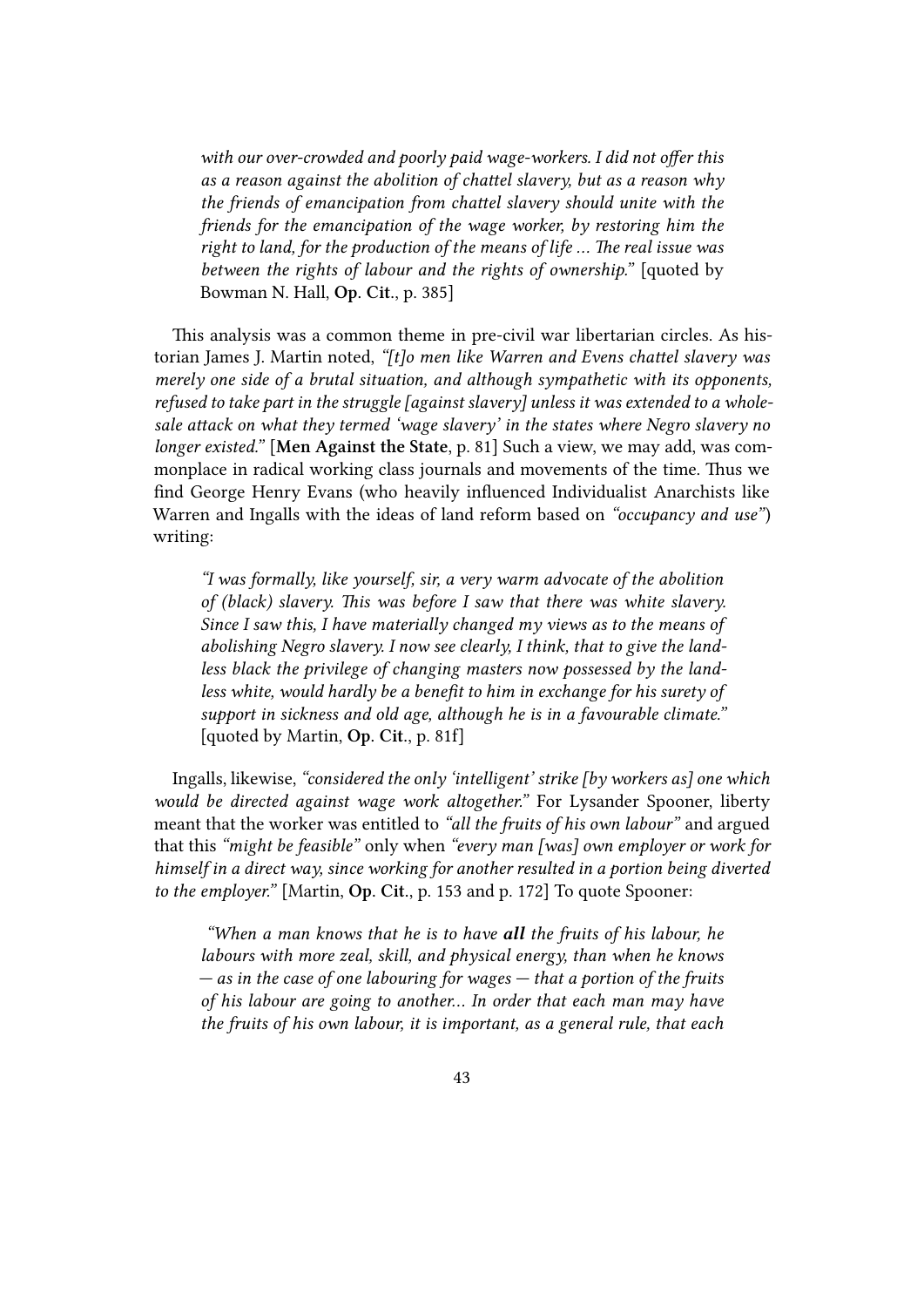*man should be his own employer, or work directly for himself, and not for another for wages; because, in the latter case, a part of the fruits of his labour go to his employer, instead of coming to himself … That each man may be his own employer, it is necessary that he have materials, or capital, upon which to bestow his labour."* [**Poverty: Its Illegal Causes and Legal Cure**, p. 8]

Wage labour had a negative impact on those subject to it in terms of their personal development. *"The mental independence of each individual would be greatly promoted by his pecuniary independence,"* Spooner argued.*"Freedom of thought, and the free utterance of thought, are, to a great degree, suppressed … by their dependence upon the will and favour of others, for that employment by which they must obtain their daily bread. They dare not investigate, or if they investigate, dare not freely avow and advocate those moral, social, religious, political, and economical truths, which alone calm rescue them from their degradation, lest they should thereby sacrifice their bread by stirring the jealousy of those out whom they are dependent, and who derive their power, wealth, and consequence from the ignorance and servitude of the poor."* [**Op. Cit.**, p. 54] As we argued in section B.1, all forms of hierarchy (including wage labour) distorts the personality and harms the individual psychologically.

Spooner argued that it was state restrictions on credit and money (the *"money monopoly*" based on banks requiring specie to operate) as the reason why people sell themselves to others on the labour market. As he put it, *"a monopoly of money … put[s] it wholly out of the power of the great body of wealth-producers to hire the capital needed for their industries; and thus compel them … — by the alternative of starvation — to sell their labour to the monopolists of money … [who] plunder all the producing classes in the prices of their labour."* Spooner was well aware that it was capitalists who ran the state (*"the employers of wage labour … are also the monopolists of money"*). In his ideal society, the *"amount of money capable of being furnished … is so great that every man, woman, and child… could get it, and go into business for himself, or herself — either singly, or in partnerships — and be under no necessity to act as a servant, or sell his or her labour to others. All the great establishments, of every kind, now in the hands of a few proprietors, but employing a great number of wage labourers, would be broken up; for few, or no persons, who could hire capital, and do business for themselves, would consent to labour for wages for another."* [**A Letter to Grover Cleveland**, p. 20, p. 48 and p. 41]

As Eunice Minette Schuster noted, Spooner's *"was a revolt against the industrial system"*, a *"return to pre-industrial society."* He *"would destroy the factory system, wage labour … by making every individual a small capitalist, an independent producer"* and *"turn the clock of time backwards, not forward."* This position seems to have been a common one, for *"the early American Individualists aimed to return*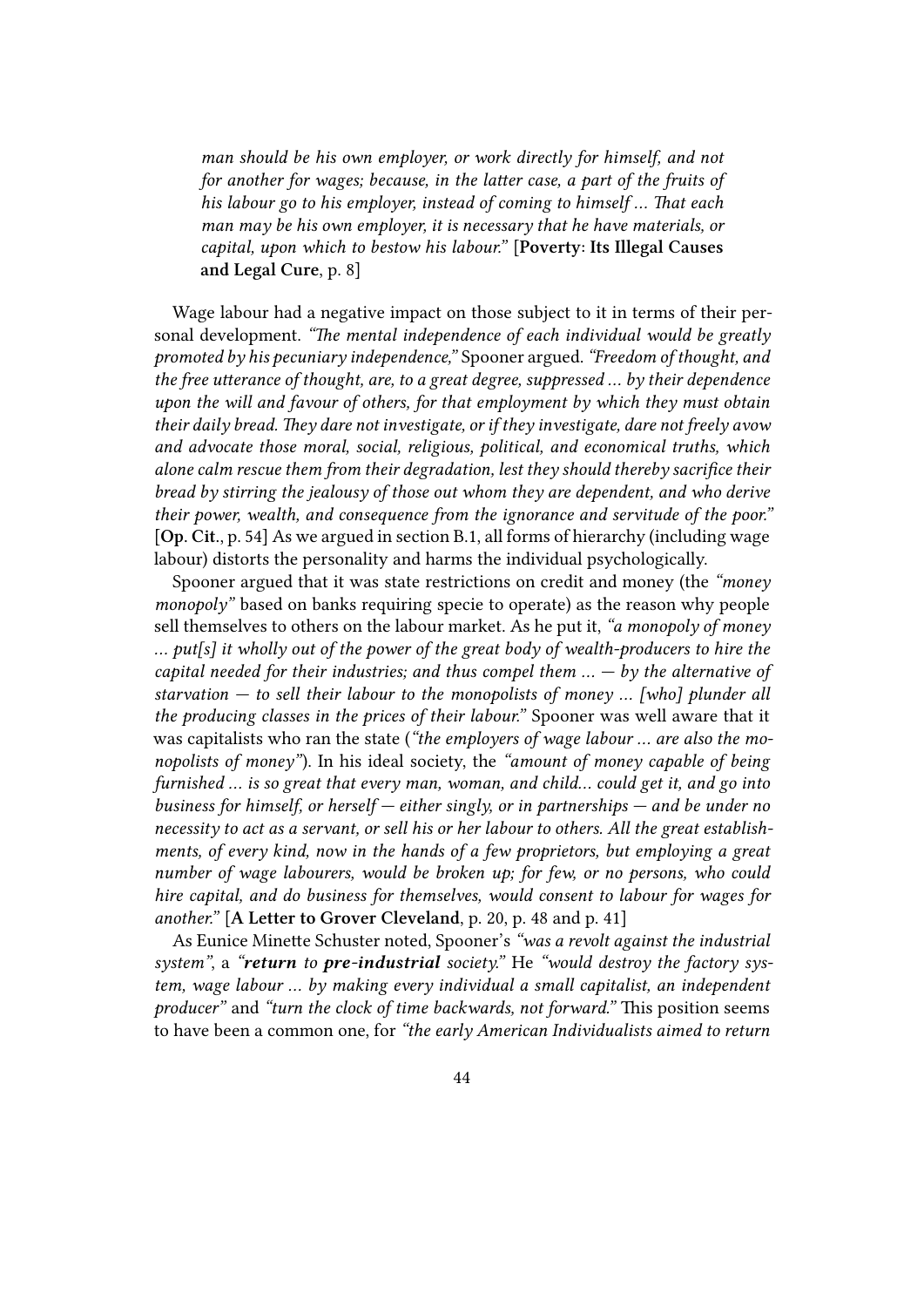*… to an economic system where everyone would be a small, independent proprietor."* [**Native American Anarchism**, p. 148, pp. 151–2 and p. 157] As another commentator on individualist anarchism also noted, *"the dominant vision of the future was obviously that of a relatively modest scale of production … underpinned by individual, self-employed workers"* and so the individualist anarchists*"expected a society of largely self-employed workmen with no significant disparity of wealth between any of them."* [Wm. Gary Kline **The Individualist Anarchists**, p. 95 and p. 104]

This is not to say that all the individualist anarchists ignored the rise of large scale industrial production. Far from it. Tucker, Greene and Lum all recognised that anarchism had to adjust to the industrial system and proposed different solutions for it. Greene and Lum followed Proudhon and advocated co-operative production while Tucker argued that mutual banks could result in a non-exploitative form of wage labour developing.

William Greene pronounced that *"[t]here is no device of the political economists so infernal as the one which ranks labour as a commodity, varying in value according to supply and demand … To speak of labour as merchandise is treason; for such speech denies the true dignity of man … Where labour is merchandise in fact … there man is merchandise also, whether in England or South Carolina."* This meant that, *"[c]onsidered from this point of view, the price of commodities is regulated not by the labour expended in their production, but by the distress and want of the labouring class. The greater the distress of the labourer, the more willing will he be to work for low wages, that is, the higher will be the price he is willing to give for the necessaries of life. When the wife and children of the labourer ask for bread, and he has none to give them, then, according to the political economists, is the community prosperous and happy; for then the rate of wages is low, and commodities command a high price in labour."* [**Mutual Banking**, pp. 49–50 and p. 49]

Greene's alternative was co-operation in production, consumption and exchange. *"The triple formula of practical mutualism"*, he argued, was *"the associated workshop"* for production, the *"protective union store"* for consumption and the *"the Mutual Bank"* for exchange. All three were required, for *"the Associated Workshop cannot exist for a single day without the Mutual Bank and the Protective Union Store."* Without mutual banking, the productive co-operatives would not survive as it would not gain access to credit or at a high rate (*"How do you advance the cause of labour by putting your associated neck under the heel of capital? Your talk about 'the emancipation of labour' is wind and vapour; labour cannot be emancipated by any such process."*) Thus the *"Associated Workshop ought to be an organisation of personal credit. For what is its aim and purpose? Is it not the emancipation of the labourer from all dependence upon capital and capitalists?"* [**Op. Cit.**, p. 37, p. 34, p. 35 and p. 34] The example of the Mondragon co-operative complex in the Basque country confirms the soundness of Greene's analysis.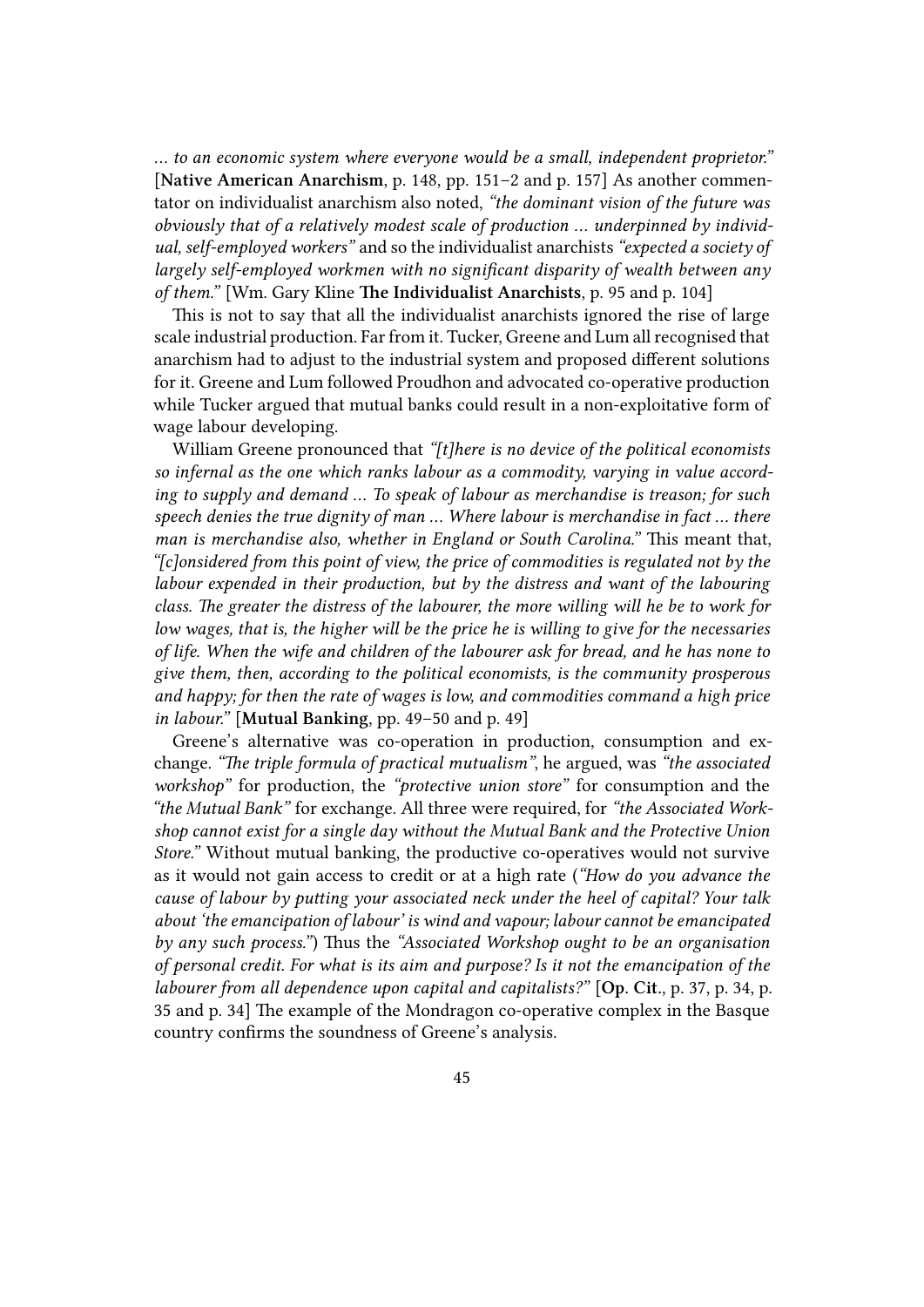Here we see a similar opposition to the commodification of labour (and so labourers) within capitalism that also marks social anarchist thought. As Rocker notes, Greene *"emphasised more strongly the principle of association than did Josiah Warren and more so than Spooner had done."* He had a *"strong sympathy for the principle of association. In fact, the theory of Mutualism is nothing less that cooperative labour based on the cost principle."* He also *"rejected … the designation of labour as a commodity"* and *"constantly endeavoured to introduce his ideas into the youthful labour movement … so as to prevent the social problem being regarded by labour as only a question of wages.*" [Pioneers of American Freedom, p. 108, p. 109, pp. 111–2 and p. 112] This support for producers' associations alongside mutual banks is identical to Proudhon's ideas — which is unsurprising as Greene was a declared follower of the French anarchist. Martin also indicates Greene's support for co-operation and associative labour and its relation to the wider labour movement:

*"Coming at a time when the labour and consumer groups were experimenting with 'associated workshops' and 'protective union stores,' Greene suggested that the mutual bank be incorporated into the movement, forming what he called 'complementary units of production, consumption, and exchange … the triple formula of practical mutualism.'"* [**Op. Cit.**, pp. 134–5]

Dyer Lum was another individualist anarchist who opposed wage labour and supported co-operative production. Like Greene, Lum took an active part in the labour movement and was a union organiser. As he put it, the Knights of Labor aimed to work for the *"abolishment of the wage-system"* as well as the right of life requiring the right to the means of living. Dyer, while rejecting their infatuation with political action, had *"the fullest sympathy"* for their aims and supported their economic measures. [**Liberty**, no. 82, p. 7] Unsurprisingly, as one historian notes, *"Lum began to develop an ideology that centred on the labour reformers' demand: 'The Wage System must go!'"* He joined *"the ideological path of labour reformers who turned to a radicalised laissez-faire explanation of wage slavery."* [Frank H. Brooks, *"Ideology, Strategy, and Organization: Dyer Lum and the American Anarchist Movement"*, pp. 57–83, **Labor History**, vol. 34, No. 1, p. 63 and p. 67] Like the communist-anarchists of the IWPA, for Lum trade unions were both the means of fighting capitalism and the way to abolish wage labour:

*"Anarchists in Chicago tended to be much more sympathetic to class organisation, specifically unions, because they had many contacts to local unions and the Knights of Labor. The issue was not resolved at the founding conference of the IWPA, but the Chicago anarchists did manage to*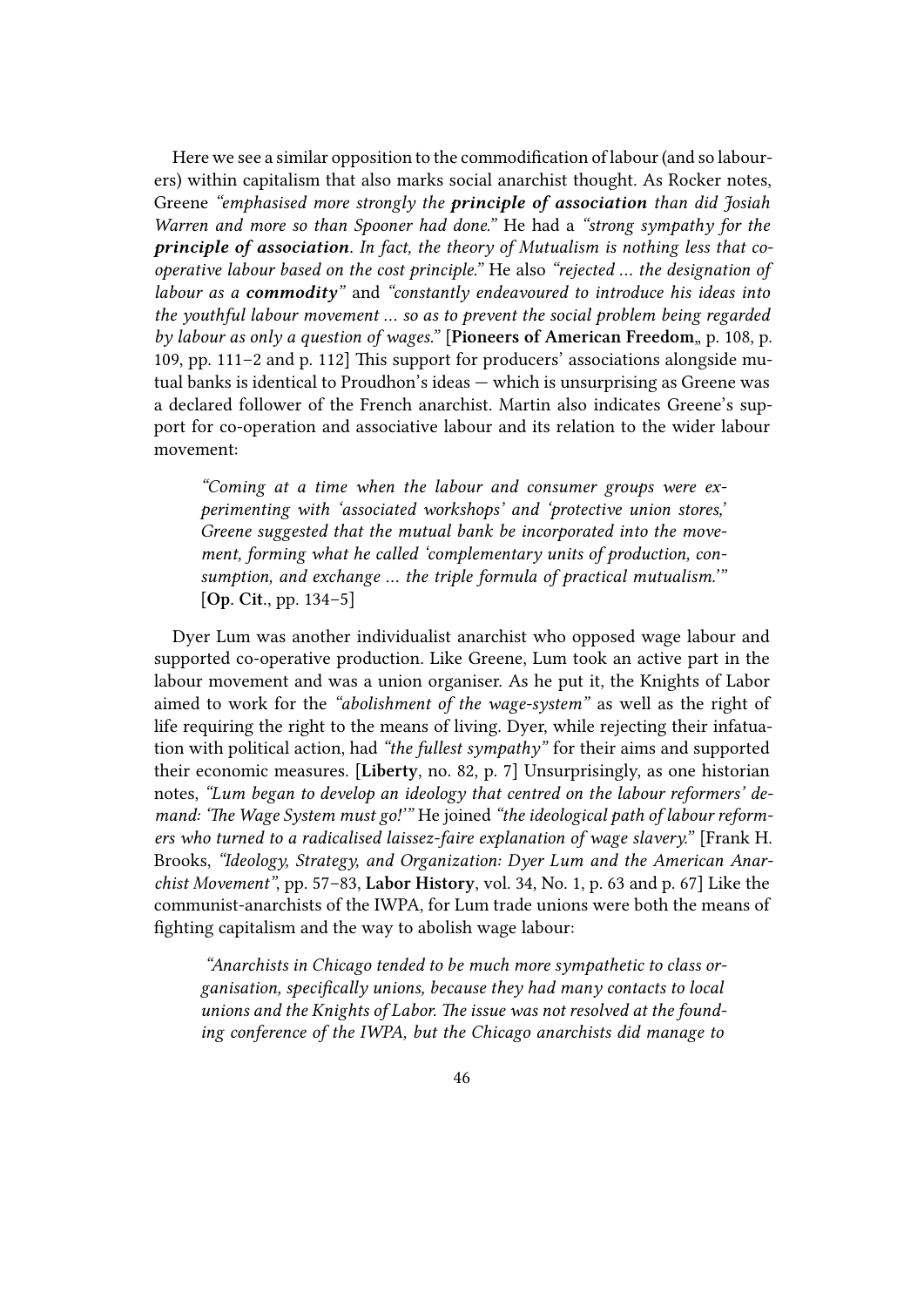*get a resolution passed stating that 'we view in trades unions based upon progressive principles — the abolition of the wages-system — the cornerstone of a better society structure than the present one.'*

*"Lum agreed wholeheartedly with this resolution, particularly the phrase 'abolition of the wages-system.' This phrase not only confirmed the ideological link between anarchism and labour reform, but also paralleled similar language in the declaration of principles of the Knights of Labor. By 1886, Lum had joined the Knights and he urged other anarchists, particularly individualists, to support their struggles. Lum continued to be involved with organised labour for the next seven years, seeing unions as a practical necessity in the struggle against class politics and state repression."* [Brooks, **Op. Cit.**, pp. 70–1]

However, *"[d]espite the similarity between the evolution of Lum's strategy and that of the revolutionary anti-statist socialists in the IWPA, his analysis of 'wage slavery' was considerably more individualistic."* [Brooks, **Op. Cit.**, p. 66] Lum saw it as resulting primarily from state interference in the economy which reduced the options available to working class people. With a genuine free market based on free land and free credit workers would work for themselves, either as independent producers or in co-operatives (*"where capital seeks labour … where authority dissolves under the genial glow of liberty, and necessity for wage-labour disappears."* [Dyer D. Lum, contained in Albert Parsons, **Anarchism**, p. 153]). Thus a key element of *"Lum's anarchism was his mutualist economics, an analysis of 'wage slavery' and a set of reforms that would 'abolish the wage system.'"* [Brooks, **Op. Cit.**, p. 71] Voltairine de Cleyre, in her individualist anarchist days, concurred with her mentor Lum, arguing for a *"complete international federation of labour, whose constituent groups shall take possession of land, mines, factories, all the instruments of production, issue their own certificates of exchange, and, in short, conduct their own industry without regulative interference from law-makers or employers."* [**The Voltairine de Cleyre Reader**, p. 6]

European individualist anarchists, it should be noted had a similar perspective. As mentioned in section A.3.1, Frenchman E. Armand argued that*"ownership of the means of production and free disposal of his produce"* was *"the quintessential guarantee of the autonomy of the individual"* but only as long as *"the proprietor does not transfer it to someone else or reply upon the services of someone else in operating it."* [*"Mini-Manual of the Anarchist Individualist"*, pp. 145–9, **Anarchism**, Robert Graham (ed.), p. 147] Another French individualist anarchist, Ernest Lesigne, argued that in a free society, *"there should be no more proletaires"* as *"everybody"* would be *"proprietor."* This would result in *"The land to the cultivator. The mine to the miner. The tool to the labourer. The product to the producer."* [quoted approvingly by Tucker,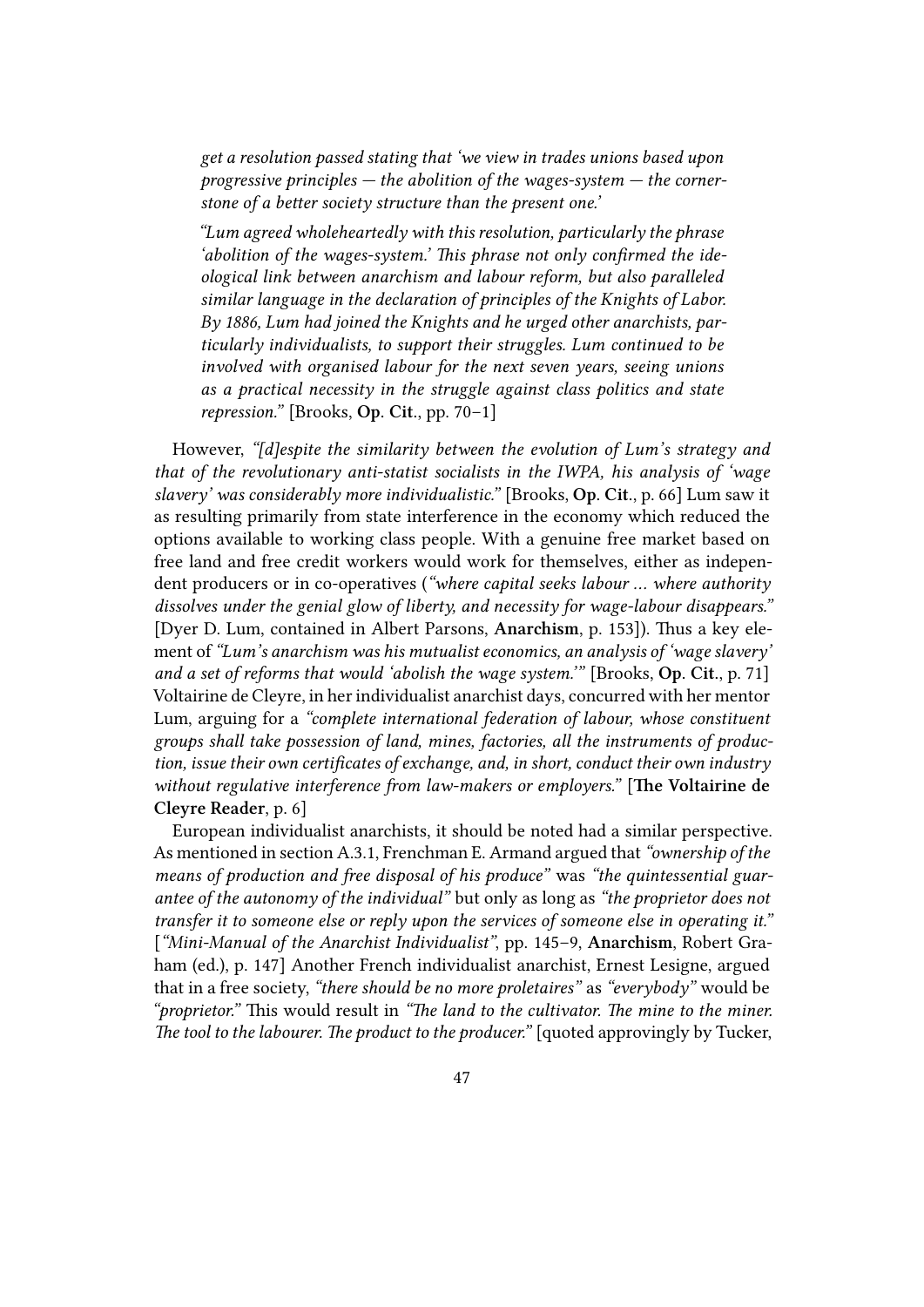**Instead of a Book**, p. 17 and p. 18] Lesigne considered *"co-operative production"* as *"a solution to the great problem of social economy, — the delivery of products to the consumer at cost"* and as a means of producers to *"receive the value of your product, of your effort, without having to deal with a mass of hucksters and exploiters."* [**The Individualist Anarchists**, p. 123]

In other words, many individualist anarchists envisioned a society without wage labour and, instead, based upon peasant, artisan and associated/co-operative labour (as in Proudhon's vision). In other words, a **non**-capitalist society or, more positively, a (libertarian) socialist one as the workers' own and control the means of production they use. Like social anarchists, they opposed capitalist exploitation, wage slavery and property rights. However, not all individualist anarchists held this position, a notable exception being Benjamin Tucker and many of his fellow contributors of **Liberty**. Tucker asserted against the common labour movement and social anarchist equation of capitalism with wage slavery that *"[w]ages is not slavery. Wages is a form of voluntary exchange, and voluntary exchange is a form of Liberty."* [**Liberty**, no. 3, p. 1]

The question how is, does this support of wage labour equate to support for capitalism? The answer to that depends on whether you see such a system as resulting in the exploitation of labour. If socialism is, to requote Kropotkin, *"understood in its wide, generic, and true sense"* as *"an effort to abolish the exploitation of labour by capital"* then even those Individualist Anarchists who support wage labour must be considered as socialists due to their opposition to usury. It is for this reason we discover Rudolf Rocker arguing that Stephan P. Andrews was *"one of the most versatile and significant exponents of libertarian socialism"* in the USA in spite of his belief that *"the specific cause of the economic evil [of capitalism] is founded not on the existence of the wage system"* but, rather, on the exploitation of labour, *"on the unjust compensation of the worker"* and the usury that *"deprives him of a part of his labour."* [**Op. Cit.**, p. 85 and pp. 77–8] His opposition to exploitation meant he was a socialist, an opposition which individualist anarchism was rooted in from its earliest days and the ideas of Josiah Warren:

*"The aim was to circumvent the exploitation inherent in capitalism, which Warren characterised as a sort of 'civilised cannibalism,' by exchanging goods on co-operative rather than supply and demand principles."* [J.W. Baker, *"Native American Anarchism,"* pp. 43–62, **The Raven**, vol. 10, no. 1, p. 51]

So should not be implied that the term socialist is restricted simply to those who oppose wage labour. It should be noted that for many socialists, wage labour is perfectly acceptable  $-$  as long as the state is the boss. As Tucker noted, State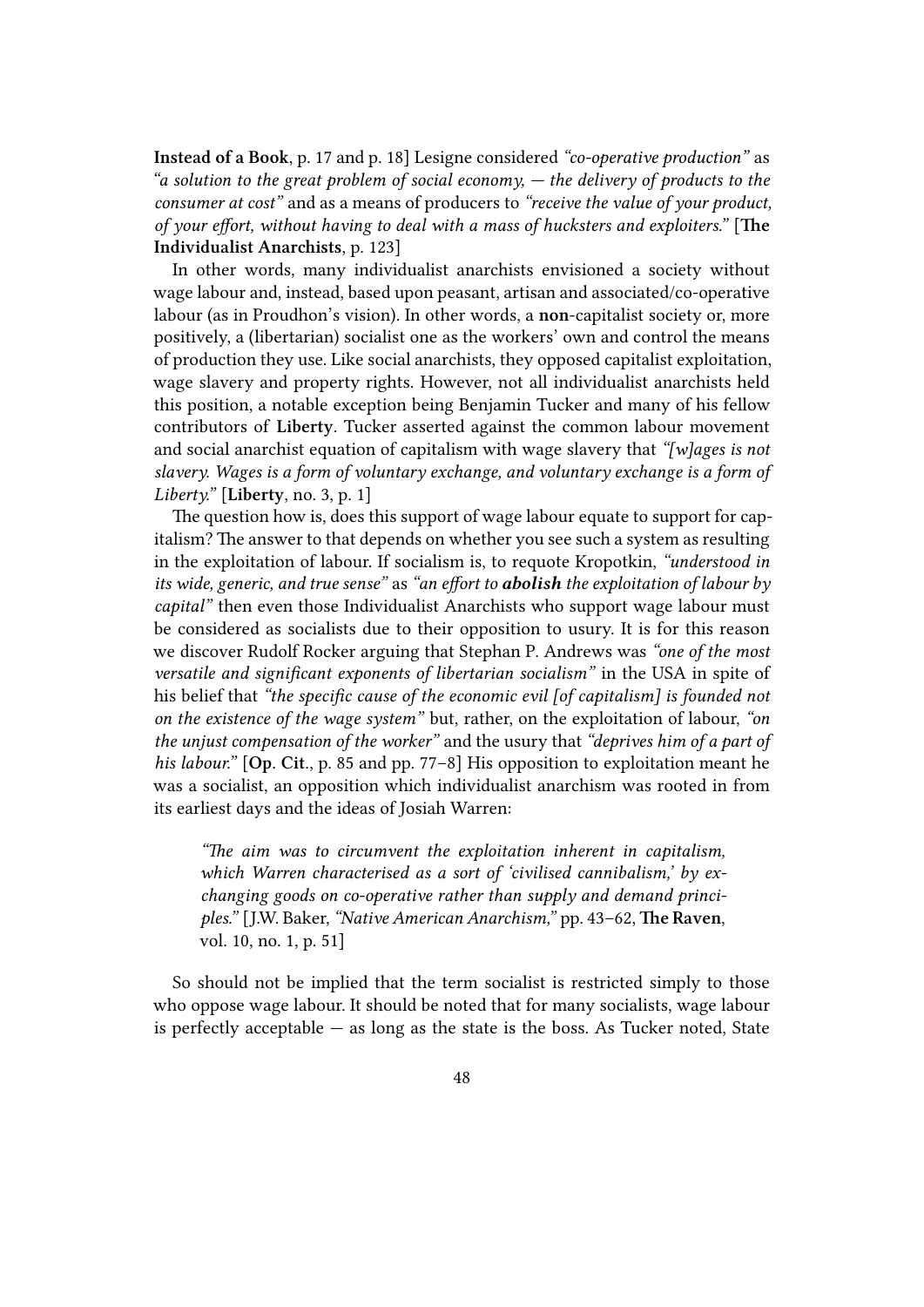Socialism's *"principle plank"* is *"the confiscation of all capital by the State"*, so stopping *"the liberty of those non-aggressive individuals who are thus prevented from carrying on business for themselves or assuming relations between themselves as employer and employee if they prefer, and who are obliged to become employees of the State against their will."* [**Instead of a Book**, p. 378] Of course, such a position is not a very good form of socialism which is why anarchists have tended to call such schemes state-capitalism (an analysis which was confirmed once the Soviet Union was created, incidentally). If state bureaucrats own and control the means of production, it would not come as too great a surprise if they, like private bosses, did so to maximise their incomes and minimise that of their employees.

Which explains why the vast majority of anarchists do not agree with Tucker's position. Individualist anarchists like Tucker considered it as a truism that in their society the exploitation of labour could not exist. Thus even if some workers did sell their liberty, they would still receive the full product of their labour. As Tucker put it, *"when interest, rent and profit disappear under the influence of free money, free land, and free trade, it will make no difference whether men work for themselves, or are employed, or employ others. In any case they can get nothing but that wage for their labour which free competition determines."* [**Op. Cit.**, p. 274] Whether this could actually happen when workers sell their liberty to an employer is, of course, where other anarchists disagree. The owner of a workplace does not own simply his (labour) share of the total product produced within it. He (and it usually is a he) owns everything produced while workers get their wages. The employer, therefore, has an interest in getting workers to produce as much as they can during the period they are employed. As the future price of the commodity is unknown, it is extremely unlikely that workers will be able to accurately predict it and so it is unlikely that their wages will always equal the cost price of the product. As such, the situation that an individual worker would get his "natural" wage would be unlikely and so they would be exploited by their employer. At best, it could be argued that in the long run wages will rise to that level but, as Keynes noted, in the long run we are all dead and Tucker did not say that the free market would end exploitation eventually. So individual ownership of large-scale workplaces would not, therefore, end exploitation.

In other words, if (as Tucker argued) individualist anarchism desires *"[n]ot to abolish wages, but to make every man dependent upon wages and to secure every man his whole wages"* then this, logically, can only occur under workers control. We discuss this in more detail in section G.4.1, where we also indicate how social anarchists consider Tucker's position to be in a basic contradiction to anarchist principles. Not only that, as well as being unlikely to ensure that labour received its full product, it also contradicts his own principle of *"occupancy and use"*. As such, while his support for non-exploitative wage labour does not exclude him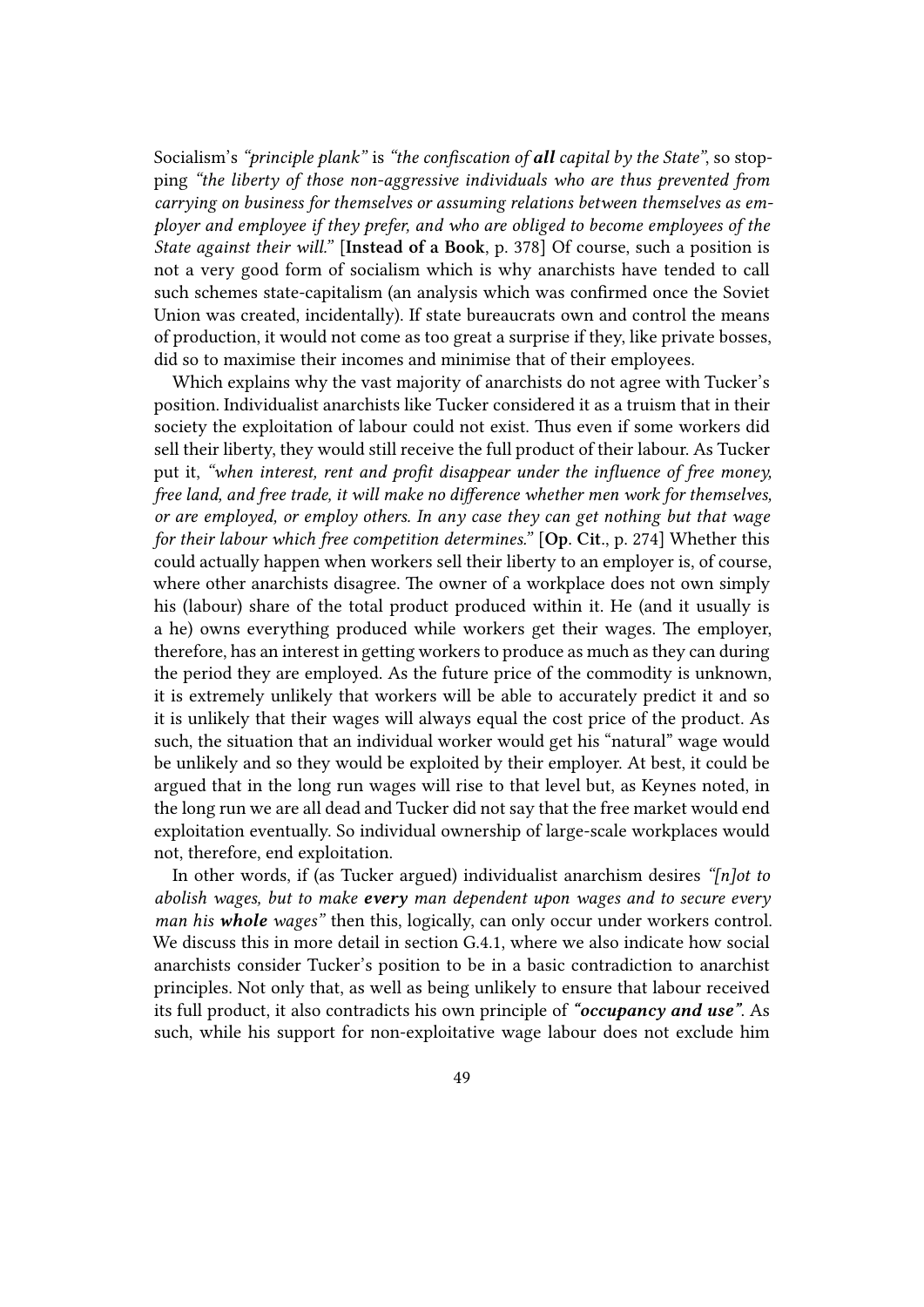from the socialist (and so anarchist) movement, it does suggest an inconsistent anarchism, one which can (fortunately) be easily made consistent by bringing it fully in line with its own stated ideals and principles.

Finally, we must note that there is a certain irony in this, given how keenly Tucker presented himself as a follower of Proudhon. This was because Proudhon agreed with Tucker's anarchist opponents, arguing continually that wage labour needed to be replaced by co-operative production to end exploitation and oppression in production. Proudhon and his followers, in the words of one historian, thought workers*"should be striving for the abolition of salaried labour and capitalist enterprise."* This was by means of co-operatives and their *"perspective was that of artisan labour … The manager/employer (patron) was a superfluous element in the production process who was able to deny the worker just compensation for his labour merely by possessing the capital that paid for the workshop, tools, and materials."* [Julian P. W. Archer, **The First International in France, 1864–1872**, p. 45] As Frank H. Brooks put it, *"Lum drew from the French anarchist Proudhon … a radical critique of classical political economy and … a set of positive reforms in land tenure and banking … Proudhon paralleled the native labour reform tradition in several ways. Besides suggesting reforms in land and money, Proudhon urged producer cooperation."* [**Op. Cit.**, p. 72] We discuss this aspect of Proudhon's ideas in section G.4.2.

So, to conclude, it can be seen that individualist anarchists hold two positions on wage labour. Some are closer to Proudhon and the mainstream anarchist tradition than others while a few veer extremely close to liberalism. While all are agreed that their system would end the exploitation of labour, some of them saw the possibility of a non-exploitative wage labour while others aimed for artisan and/or co-operative production to replace it. Suffice to say, while few social anarchists consider non-exploitative wage labour as being very likely it is the opposition to non-labour income which makes individualist anarchism socialist (albeit, an inconsistent and flawed version of libertarian socialism).

## **G.1.4 Why is the social context important in evaluating Individualist Anarchism?**

When reading the work of anarchists like Tucker and Warren, we must remember the social context of their ideas, namely the transformation of America from a pre-capitalist to a capitalist society. The individualist anarchists, like other socialists and reformers, viewed with horror the rise of capitalism and its imposition on an unsuspecting American population, supported and encouraged by state action (in the form of protection of private property in land, restricting money issuing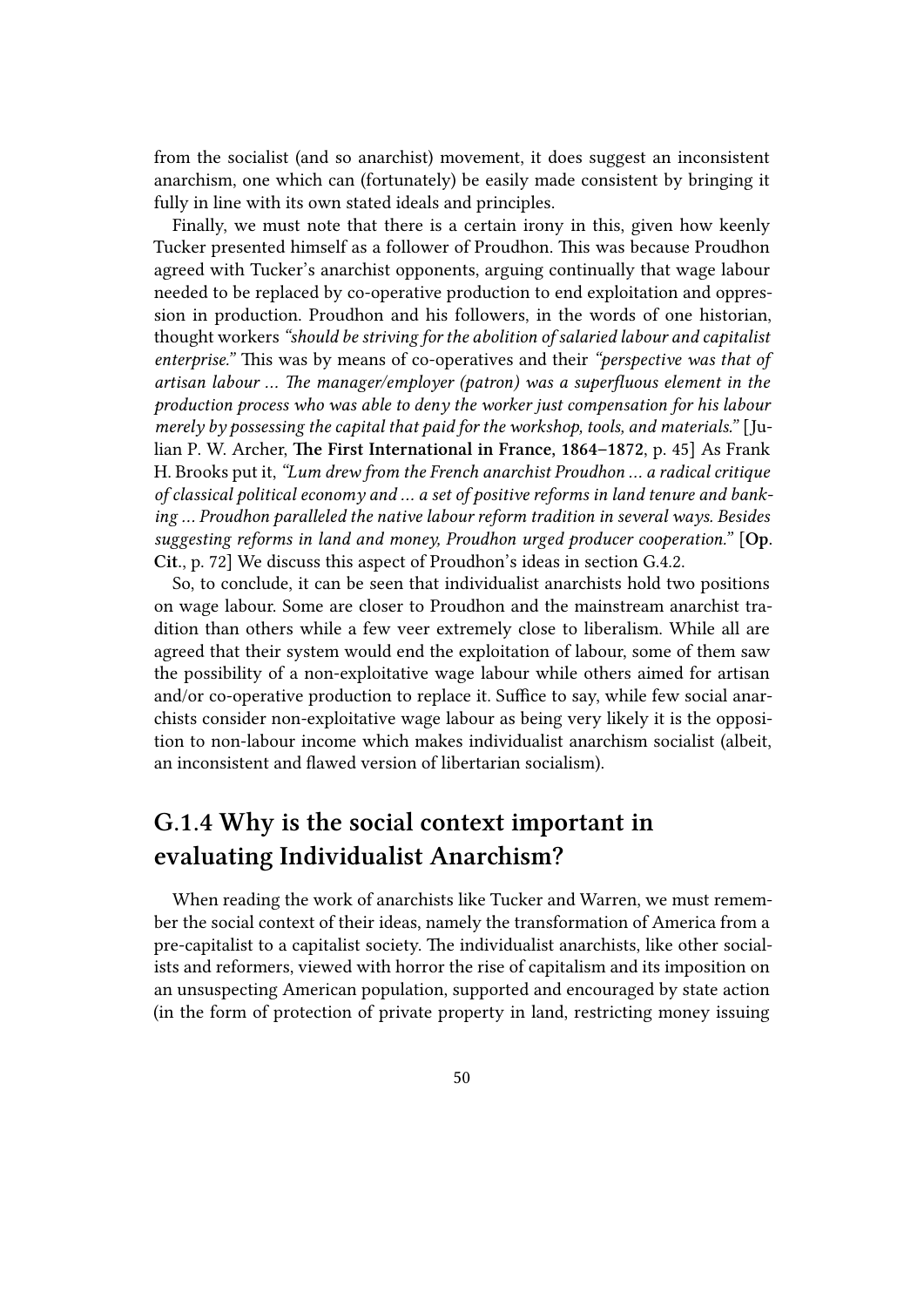to state approved banks using specie, government orders supporting capitalist industry, tariffs, suppression of unions and strikes, and so on). In other words, the individualist anarchists were a response to the social conditions and changes being inflicted on their country by a process of *"primitive accumulation"* (see section F.8).

The non-capitalist nature of the early USA can be seen from the early dominance of self-employment (artisan and peasant production). At the beginning of the 19<sup>th</sup> century, around 80% of the working (non-slave) male population were selfemployed. The great majority of Americans during this time were farmers working their own land, primarily for their own needs. Most of the rest were self-employed artisans, merchants, traders, and professionals. Other classes — employees (wage workers) and employers (capitalists) in the North, slaves and planters in the South — were relatively small. The great majority of Americans were independent and free from anybody's command — they owned and controlled their means of production. Thus early America was, essentially, a pre-capitalist society. However, by 1880, the year before Tucker started **Liberty**, the number of self-employed had fallen to approximately 33% of the working population. Now it is less than 10%. [Samuel Bowles and Herbert Gintis, **Schooling in Capitalist America**, p. 59] As the US Census described in 1900, until about 1850 *"the bulk of general manufacturing done in the United States was carried on in the shop and the household, by the labour of the family or individual proprietors, with apprentice assistants, as contrasted with the present system of factory labour, compensated by wages, and assisted by power."* [quoted by Jeremy Brecher and Tim Costello, **Common Sense for Hard Times**, p. 35] Thus the post-civil war period saw *"the factory system become general. This led to a large increase in the class of unskilled and semi-skilled labour with inferior bargaining power. Population shifted from the country to the city … It was this milieu that the anarchism of Warren-Proudhon wandered."* [Eunice Minette Schuster, **Native American Anarchism**, pp. 136–7]

It is **only** in this context that we can understand individualist anarchism, namely as a revolt against the destruction of working-class independence and the growth of capitalism, accompanied by the growth of two opposing classes, capitalists and proletarians. This transformation of society by the rise of capitalism explains the development of **both** schools of anarchism, social and individualist. *"American anarchism,"* Frank H. Brooks argues, *"like its European counterpart, is best seen as a nineteenth century development, an ideology that, like socialism generally, responded to the growth of industrial capitalism, republican government, and nationalism. Although this is clearest in the more collectivistic anarchist theories and movements of the late nineteenth century (Bakunin, Kropotkin, Malatesta, communist anarchism, anarcho-syndicalism), it also helps to explain anarchists of early- to mid-century such as Proudhon, Stirner and, in America, Warren. For all of these theorists, a primary*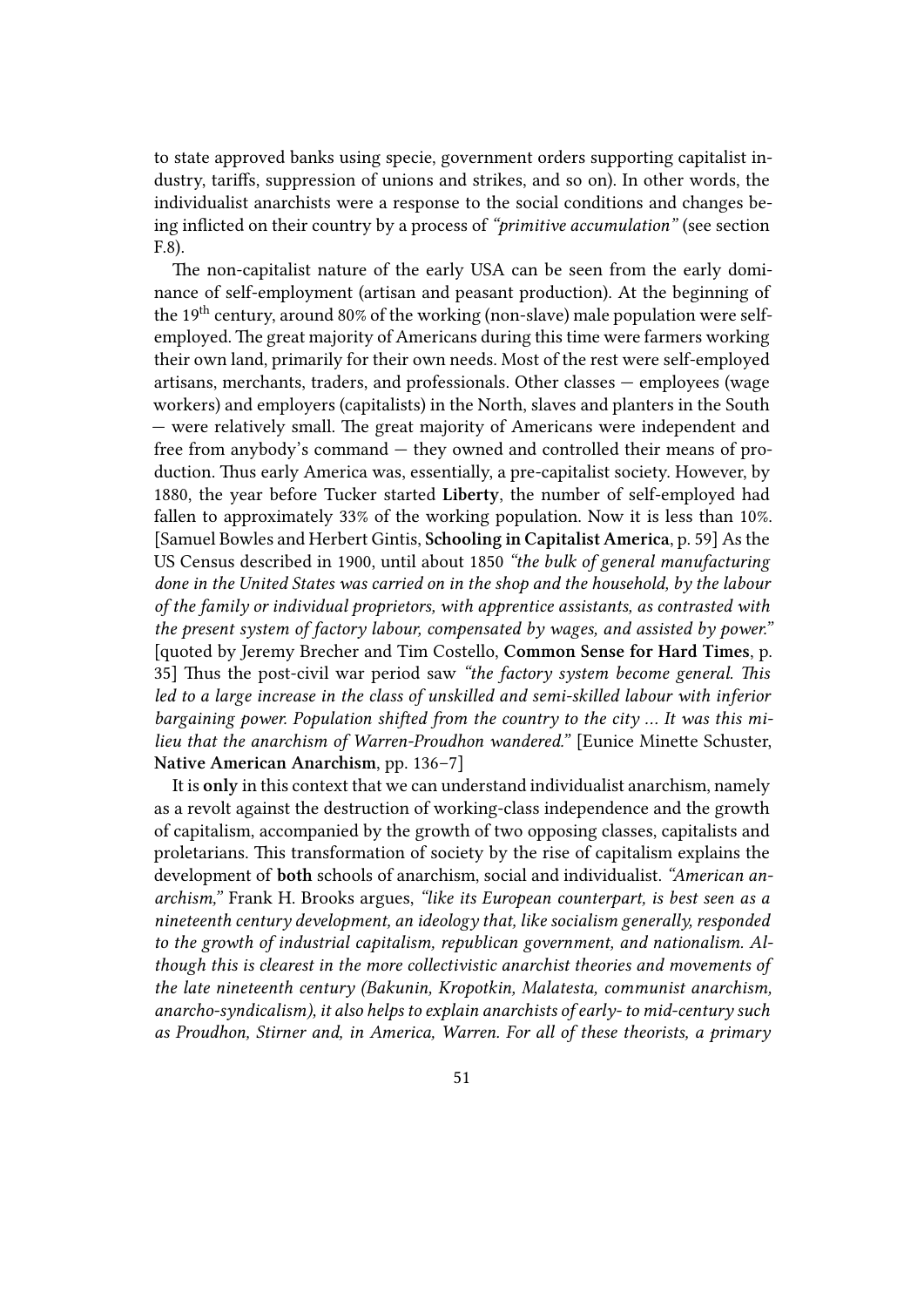*concern was the 'labour problem' — the increasing dependence and immiseration of manual workers in industrialising economies."* [*"Introduction"*,**The Individualist Anarchists**, p. 4]

The Individualist Anarchists cannot be viewed in isolation. They were part of a wider movement seeking to stop the capitalist transformation of America. As Bowles and Ginitis note, this*"process has been far from placid. Rather, it has involved extended struggles with sections of U.S. labour trying to counter and temper the effects of their reduction to the status of wage labour."* The rise of capitalism *"marked the transition to control of work by nonworkers"* and *"with the rise of entrepreneurial capital, groups of formerly independent workers were increasingly drawn into the wage-labour system. Working people's organisations advocated alternatives to this system; land reform, thought to allow all to become an independent producer, was a common demand. Worker co-operatives were a widespread and influential part of the labour movement as early as the 1840s … but failed because sufficient capital could not be raised."* [**Op. Cit.**, p. 59 and p. 62] It is no coincidence that the issues raised by the Individualist Anarchists (land reform via *"occupancy-and-use"*, increasing the supply of money via mutual banks and so on) reflect these alternatives raised by working class people and their organisations. Little wonder Tucker argued that:

*"Make capital free by organising credit on a mutual plan, and then these vacant lands will come into use … operatives will be able to buy axes and rakes and hoes, and then they will be independent of their employers, and then the labour problem will solved."* [**Instead of a Book**, p. 321]

Thus the Individualist Anarchists reflect the aspirations of working class people facing the transformation of an society from a pre-capitalist state into a capitalist one. Changing social conditions explain why Individualist Anarchism must be considered socialistic. As Murray Bookchin noted:

*"Th[e] growing shift from artisanal to an industrial economy gave rise to a gradual but major shift in socialism itself. For the artisan, socialism meant producers' co-operatives composed of men who worked together in small shared collectivist associations, although for master craftsmen it meant mutual aid societies that acknowledged their autonomy as private producers. For the industrial proletarian, by contrast, socialism came to mean the formation of a mass organisation that gave factory workers the collective power to expropriate a plant that no single worker could properly own. These distinctions led to two different interpretations of the 'social question' … The more progressive craftsmen of the nineteenth century had tried to form networks of co-operatives, based on individually or collectively owned shops, and a market knitted together by a*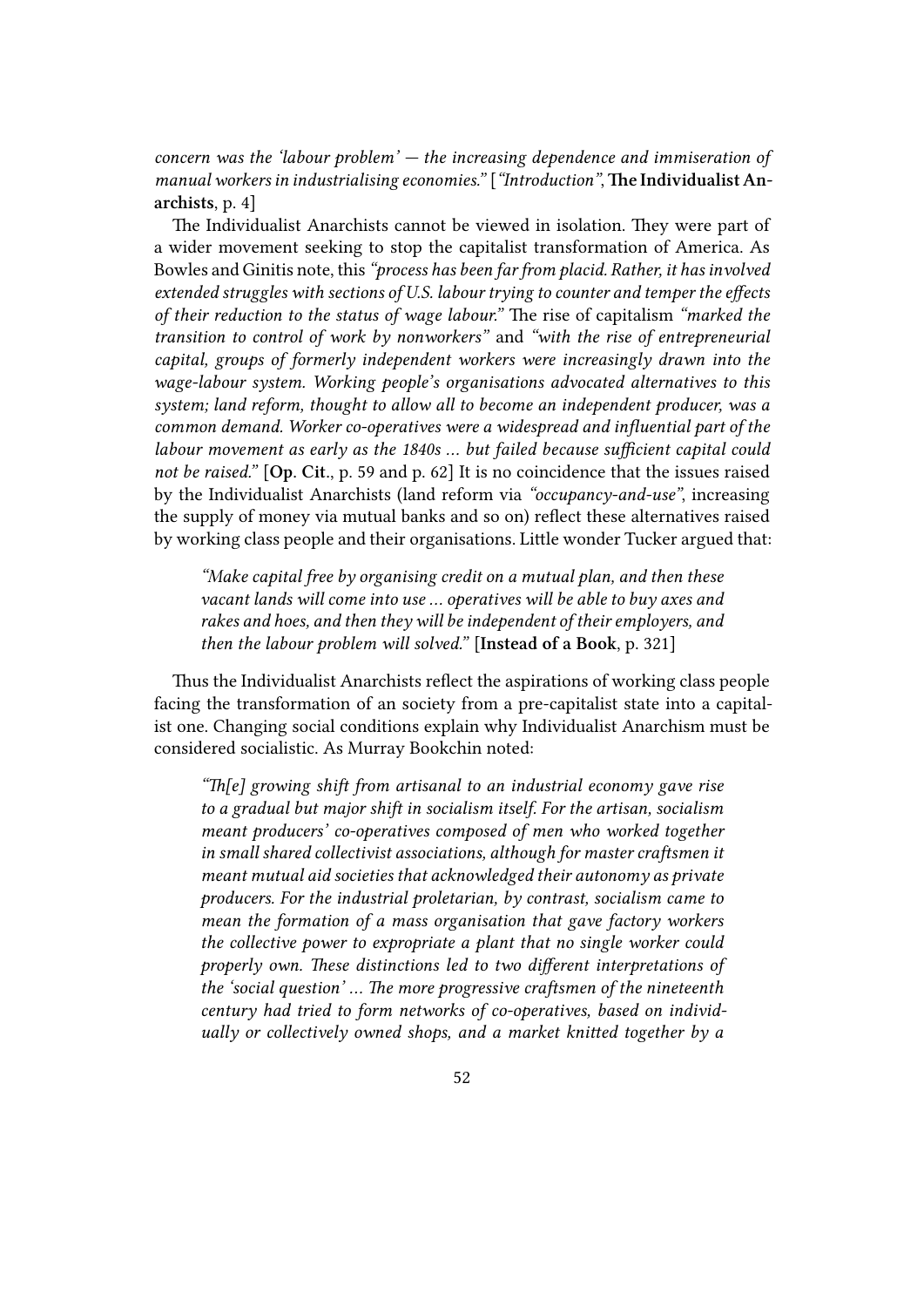*moral agreement to sell commodities according to a 'just price' or the amount of labour that was necessary to produce them. Presumably such small-scale ownership and shared moral precepts would abolish exploitation and greedy profit-taking. The class-conscious proletarian … thought in terms of the complete socialisation of the means of production, including land, and even of abolishing the market as such, distributing goods according to needs rather than labour … They advocated public ownership of the means of production, whether by the state or by the working class organised in trade unions."* [**The Third Revolution**, vol. 2, p. 262]

So, in this evolution of socialism we can place the various brands of anarchism. Individualist anarchism is clearly a form of artisanal socialism (which reflects its American roots) while communist anarchism and anarcho-syndicalism are forms of industrial (or proletarian) socialism (which reflects its roots in Europe). Proudhon's mutualism bridges these extremes, advocating as it does artisan socialism for small-scale industry and agriculture and co-operative associations for large-scale industry (which reflects the state of the French economy in the 1840s to 1860s). With the changing social conditions in the US, the anarchist movement changed too, as it had in Europe. Hence the rise of communist-anarchism in addition to the more native individualist tradition and the change in Individualist Anarchism itself:

*"Green emphasised more strongly the principle of association than did Josiah Warren and more so than Spooner had done. Here too Proudhon's influence asserts itself… In principle there is essentially no difference between Warren and Proudhon. The difference between them arises from a dissimilarity of their respective environments. Proudhon lived in a country where the sub-division of labour made co-operation in social production essential, while Warren had to deal with predominantly small individual producers. For this reason Proudhon emphasised the principle of association far more than Warren and his followers did, although Warren was by no means opposed to this view."* [Rudolf Rocker, **Pioneers of American Freedom**, p. 108]

As noted in section A.3, Voltairine de Cleyre subscribed to a similar analysis, as does another anarchist, Peter Sabatini, more recently:

*"The chronology of anarchism within the United States corresponds to what transpired in Europe and other locations. An organised anarchist movement imbued with a revolutionary collectivist, then communist, orientation came to fruition in the late 1870s. At that time, Chicago was a*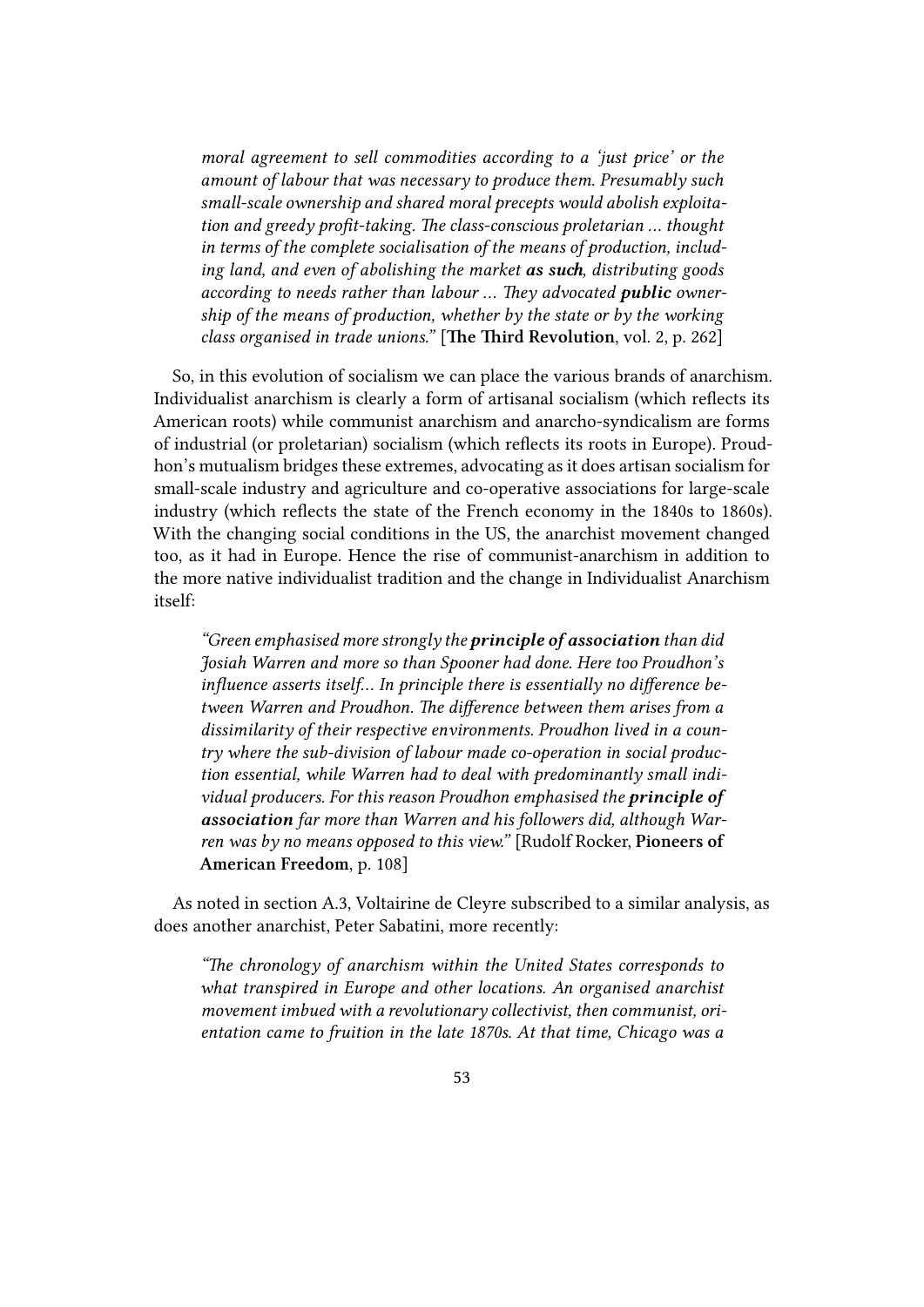*primary centre of anarchist activity within the USA, due in part to its large immigrant population…*

*"The Proudhonist anarchy that Tucker represented was largely superseded in Europe by revolutionary collectivism and anarcho-communism. The same changeover occurred in the US, although mainly among subgroups of working class immigrants who were settling in urban areas. For these recent immigrants caught up in tenuous circumstances within the vortex of emerging corporate capitalism, a revolutionary anarchy had greater relevancy than go slow mutualism."* [**Libertarianism: Bogus Anarchy**]

Murray Bookchin argued that the development of communist-anarchism *"made it possible for anarchists to adapt themselves to the new working class, the industrial proletariat, … This adaptation was all the more necessary because capitalism was now transforming not only European [and American] society but the very nature of the European [and American] labour movement itself."* [**Op. Cit.**, p. 259] In other words, there have been many schools of socialism, all influenced by the changing society around them. As Frank H. Brooks notes, *"before Marxists monopolised the term, socialism, was a broad concept, as indeed Marx's critique of the 'unscientific' varieties of socialism in the Communist Manifesto indicated. Thus, when Tucker claimed that the individualist anarchism advocated in the pages of Liberty was socialist, he was not engaged in obfuscation or rhetorical bravado."* [*"Libertarian Socialism"*, pp. 75–7, **The Individualist Anarchists**, p. 75]

Looking at the society in which their ideas developed (rather than ahistorically projecting modern ideas backward) we can see the socialist core of Individualist Anarchism. It was, in other words, an un-Marxian form of socialism (as was mutualism and communist-anarchism). Thus, to look at the Individualist Anarchists from the perspective of "modern socialism" (say, communist-anarchism or Marxism) means to miss the point. The social conditions which produced Individualist Anarchism were substantially different from those existing today (and those which produced communist-anarchism and Marxism) and so what was a possible solution to the *"social problem"* **then** may not be one suitable **now** (and, indeed, point to a different kind of socialism than that which developed later). Moreover, Europe in the 1870s was distinctly different than America (although, of course, the USA **was** catching up). For example, there was still vast tracks of unclaimed land (once the Native Americans had been removed, of course) available to workers. In the towns and cities, artisan production *"remained important … into the 1880s"* [David Montgomery, **The Fall of the House of Labour**, p. 52] Until the 1880s, the possibility of self-employment was a real one for many workers, a possibility being hindered by state action (for example, by forcing people to buy land via Homestead Acts,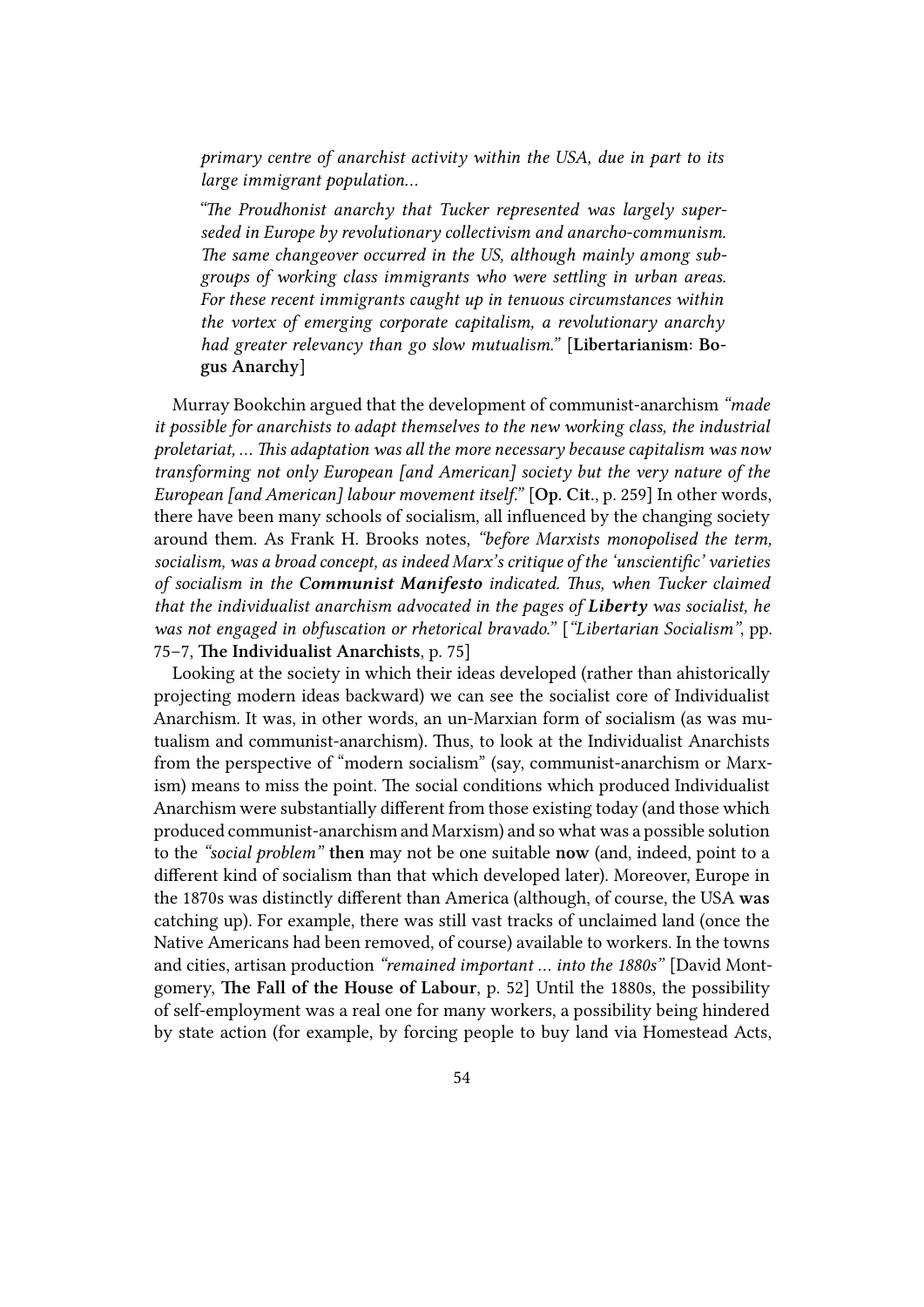restricting banking to those with specie, suppressing unions and strikes and so on — see section F.8.5). Little wonder that Individualist Anarchism was considered a real solution to the problems generated by the creation of capitalism in the USA and that, by the 1880s, Communist Anarchist became the dominant form of anarchism. By that time the transformation of America was nearing completion and self-employment was no longer a real solution for the majority of workers.

This social context is essential for understanding the thought of people like Greene, Spooner and Tucker. For example, as Stephen L. Newman points out, Spooner *"argues that every man ought to be his own employer, and he envisions a world of yeoman farmers and independent entrepreneurs."* [**Liberalism at Wit's End**, p. 72] This sort of society was in the process of being destroyed when Spooner was writing. Needless to say, the Individualist Anarchists did not think this transformation was unstoppable and proposed, like other sections of US labour, various solutions to problems society faced. Given the commonplace awareness in the population of artisan production and its advantages in terms of liberty, it is hardly surprising that the individualist anarchists supported "free market" solutions to social problems. For, given the era, this solution implied workers' control and the selling of the product of labour, not the labourer him/herself. Unsurprisingly, therefore, the *"greatest part [of Liberty's readers] proves to be of the professional/intellectual class: the remainder includes independent manufacturers and merchants, artisans and skilled workers … The anarchists' hard-core supporters were the socio-economic equivalents of Jefferson's yeoman-farmers and craftsworkers: a freeholder-artisanindependent merchant class allied with freethinking professionals and intellectuals. These groups — in Europe as well as in America — had socio-economic independence, and through their desire to maintain and improve their relatively free positions, had also the incentive to oppose the growing encroachments of the capitalist State."* [Morgan Edwards, *"Neither Bombs Nor Ballots: Liberty & the Strategy of Anarchism"*, pp. 65–91, **Benjamin R. Tucker and the Champions of Liberty**, Coughlin, Hamilton and Sullivan (eds.), p. 85]

Individualist anarchism is obviously an aspect of a struggle between the system of peasant and artisan production of early America and the state encouraged system of capitalism. Indeed, their analysis of the change in American society from one of mainly independent producers into one based mainly upon wage labour has many parallels with Karl Marx's analysis of *"primitive accumulation"* in the Americas and elsewhere presented in chapter 33 of **Capital** (*"The Modern Theory of Colonization"*). It is this process which Individualist Anarchism protested against, the use of the state to favour the rising capitalist class. So the social context the individualist anarchists lived in must be remembered. America at the times was a predominantly rural society and industry was not as developed as it is now wage labour would have been minimised. As Wm. Gary Kline argues: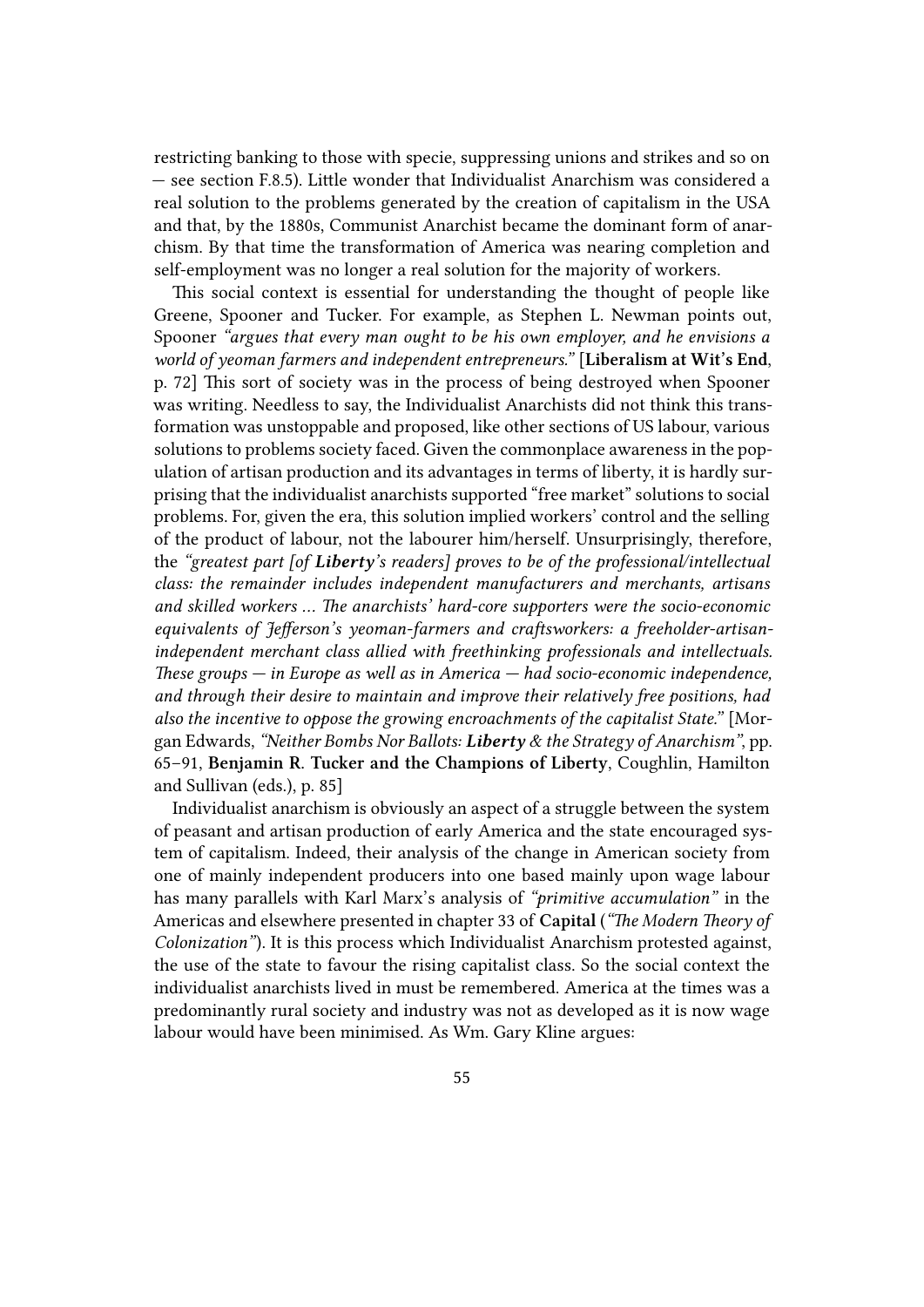*"Committed as they were to equality in the pursuit of property, the objective for the anarchist became the construction of a society providing equal access to those things necessary for creating wealth. The goal of the anarchists who extolled mutualism and the abolition of all monopolies was, then, a society where everyone willing to work would have the tools and raw materials necessary for production in a non-exploitative system … the dominant vision of the future society … [was] underpinned by individual, self-employed workers."* [**The Individualist Anarchists: A Critique of Liberalism**, p. 95]

This social context helps explain why some of the individualist anarchists were indifferent to the issue of wage labour, unlike most anarchists. A limited amount of wage labour within a predominantly self-employed economy does not make a given society capitalist any more than a small amount of governmental communities within an predominantly anarchist world would make it statist. As Marx put it, in such socities *"the separation of the worker from the conditions of labour and from the soil … does not yet exist, or only sporadically, or on too limited a scale … Where, amongst such curious characters, is the 'field of abstinence' for the capitalists? … Today's wage-labourer is tomorrow's independent peasant or artisan, working for himself. He vanishes from the labour-market — but not into the workhouse."* There is a *"constant transformation of wage-labourers into independent producers, who work for themselves instead of for capital"* and so *"the degree of exploitation of the wagelabourer remain[s] indecently low."* In addition, the *"wage-labourer also loses, along with the relation of dependence, the feeling of dependence on the abstemious capitalist."* [**Op. Cit.**, pp. 935–6] Within such a social context, the anti-libertarian aspects of wage labour are minimised and so could be overlooked by otherwise sharp critics of authoritarianism as Tucker and Andrews.

Therefore Rocker was correct when he argued that Individualist Anarchism was *"above all … rooted in the peculiar social conditions of America which differed fundamentally from those of Europe."* [**Op. Cit.**, p. 155] As these conditions changed, the viability of Individualist Anarchism's solution to the social problem decreased (as acknowledged by Tucker in 1911, for example — see section G.1.1). Individualist Anarchism, argued Morgan Edwards, *"appears to have dwindled into political insignificance largely because of the erosion of its political-economic base, rather than from a simple failure of strategy. With the impetus of the Civil War, capitalism and the State had too great a head start on the centralisation of economic and political life for the anarchists to catch up. This centralisation reduced the independence of the intellectual/professional and merchant artisan group that were the mainstay of the Liberty circle."* [**Op. Cit.**, pp. 85–6] While many of the individualist anarchists adjusted their own ideas to changing social circumstances, as can be seen by Greene's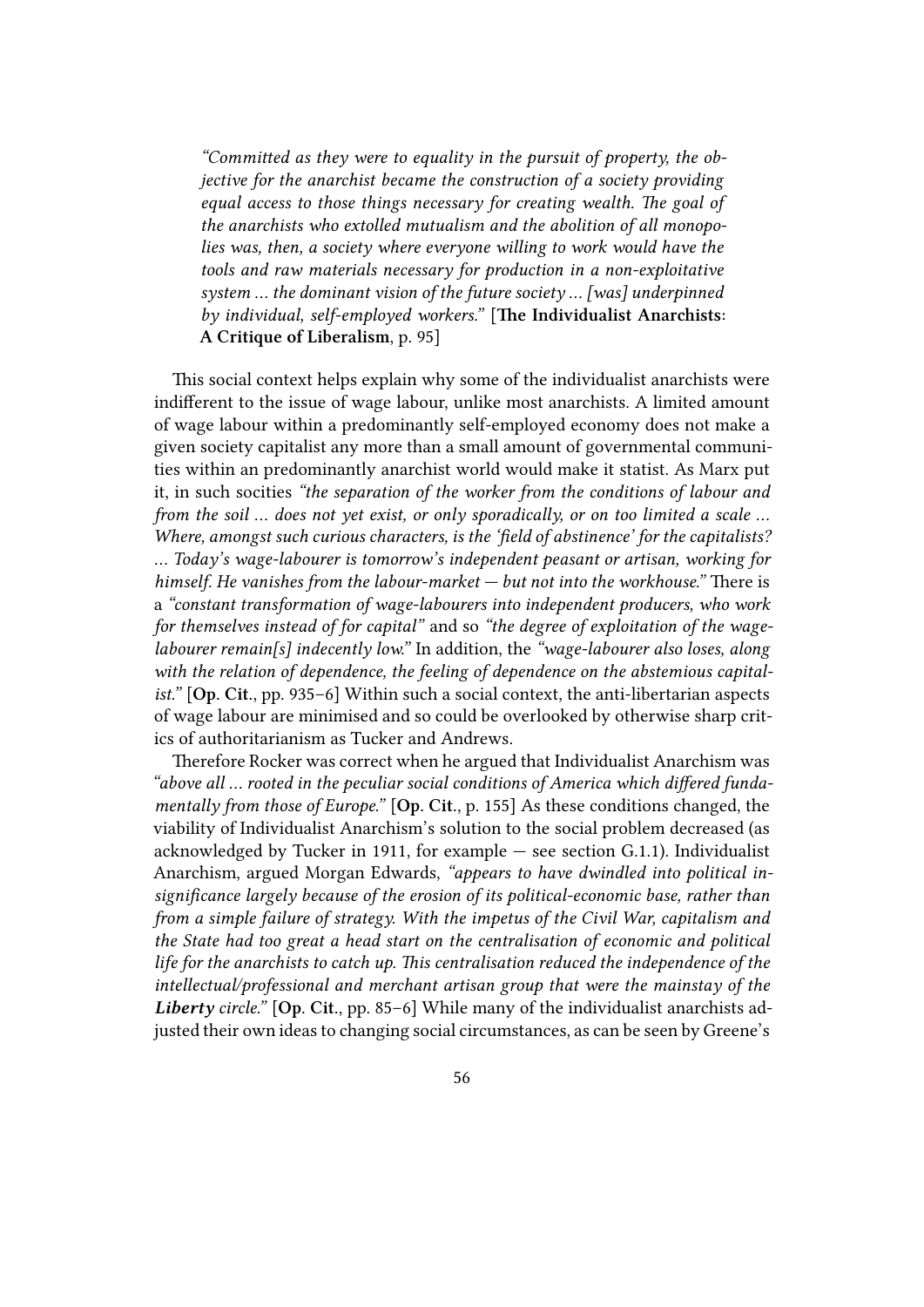support for co-operatives (*"the principle of association"*) as the only means of ending exploitation of labour by capital, the main forum of the movement (**Liberty**) did not consistently subscribe to this position nor did their support for union struggles play a major role in their strategy. Faced with another form of anarchism which supported both, unsurprisingly communist-anarchism replaced it as the dominant form of anarchism by the start of the  $20<sup>th</sup>$  century in America.

If these social conditions are not taken into account then the ideas of the likes of Tucker and Spooner will be distorted beyond recognition. Similarly, by ignoring the changing nature of socialism in the face of a changing society and economy, the obvious socialistic aspects of their ideas will be lost. Ultimately, to analyse the Individualist Anarchists in an a-historic manner means to distort their ideas and ideals. Moreover, to apply those ideas in a non-artisan economy without the intention of radically transforming the socio-economic nature of that society towards one based on artisan production one would mean to create a society distinctly different than one they envisioned (see section G.3 for further discussion).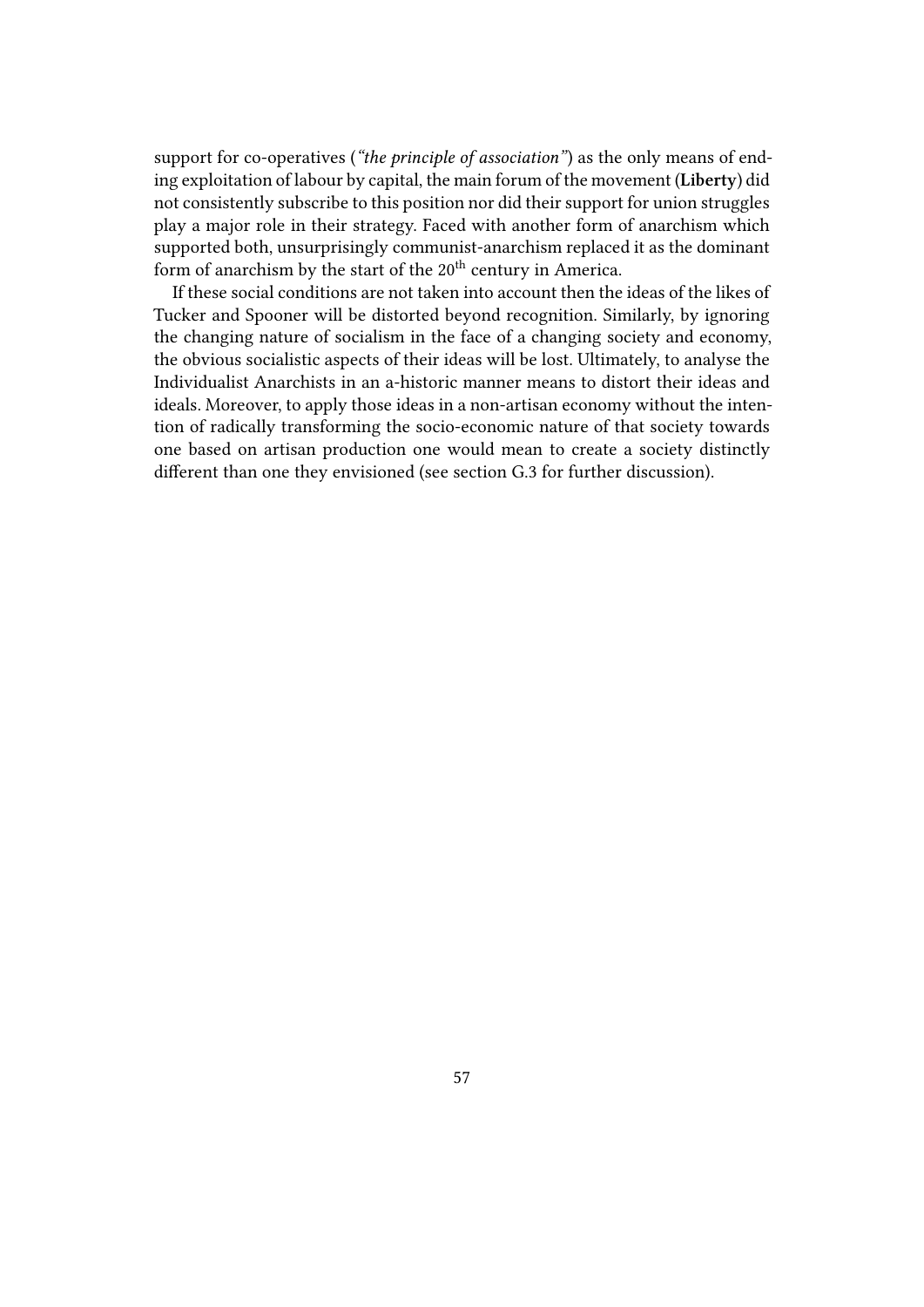# **G.2 Why do individualist anarchists reject social anarchism?**

As noted in the last section, the individualist anarchists considered themselves as anti-capitalists and many called themselves mutualists and socialists. It may be objected that they opposed the more obviously socialist types of anarchism like communist-anarchism and, as a consequence, should be considered as supporters of capitalism.This is not the case as can be seen from **why** they rejected communistanarchism. The key thing to remember is that capitalism does not equal the market. So while the individualist anarchists advocated a market economy, it *"is evident from their writings that they rejected both capitalism and communism — as did Proudhon."* [Brian Morris, *"Global Anti-Capitalism"*, pp. 170–6, **Anarchist Studies**, vol. 14, no. 2, p. 175]

It should noted that while Tucker came to excommunicate non-individualist forms of anarchism from the movement, his initial comments on the likes of Bakunin and Kropotkin were very favourable. He reprinted articles by Kropotkin from his paper **La Revolte**, for example, and discussed *"the Anarchistic philosophy, as developed by the great Proudhon and actively propagated by the heroic Bakunin and his successors on both sides of the Atlantic."* [**Liberty**, no. 26, p. 3] After the rise of the IWPA in the early 1880s and the Haymarket police riot of 1886, Tucker changed his position. Now it was a case that the *"Anarchistic social ideal"* was *"utterly inconsistent with that of those Communists who falsely call themselves Anarchists while at the same time advocating a regime of Archism fully as despotic as that of the State Socialists themselves."* For Tucker, real anarchists did not advocate, like communist anarchists, *"forcible expropriation"* nor *"force as a revolutionary agent and authority as a safeguard of the new social order."* [**The Individualist Anarchists**, pp. 88–9] As will become clear, Tucker's summation of communist-anarchism leaves a lot to be desired. However, even after the break between individualist and communist anarchism in America, Tucker saw that both had things in common as both were socialists:

*"To be sure, there is a certain and very sincere comradeship that must exist between all honest antagonists of the exploitation of labour, but the*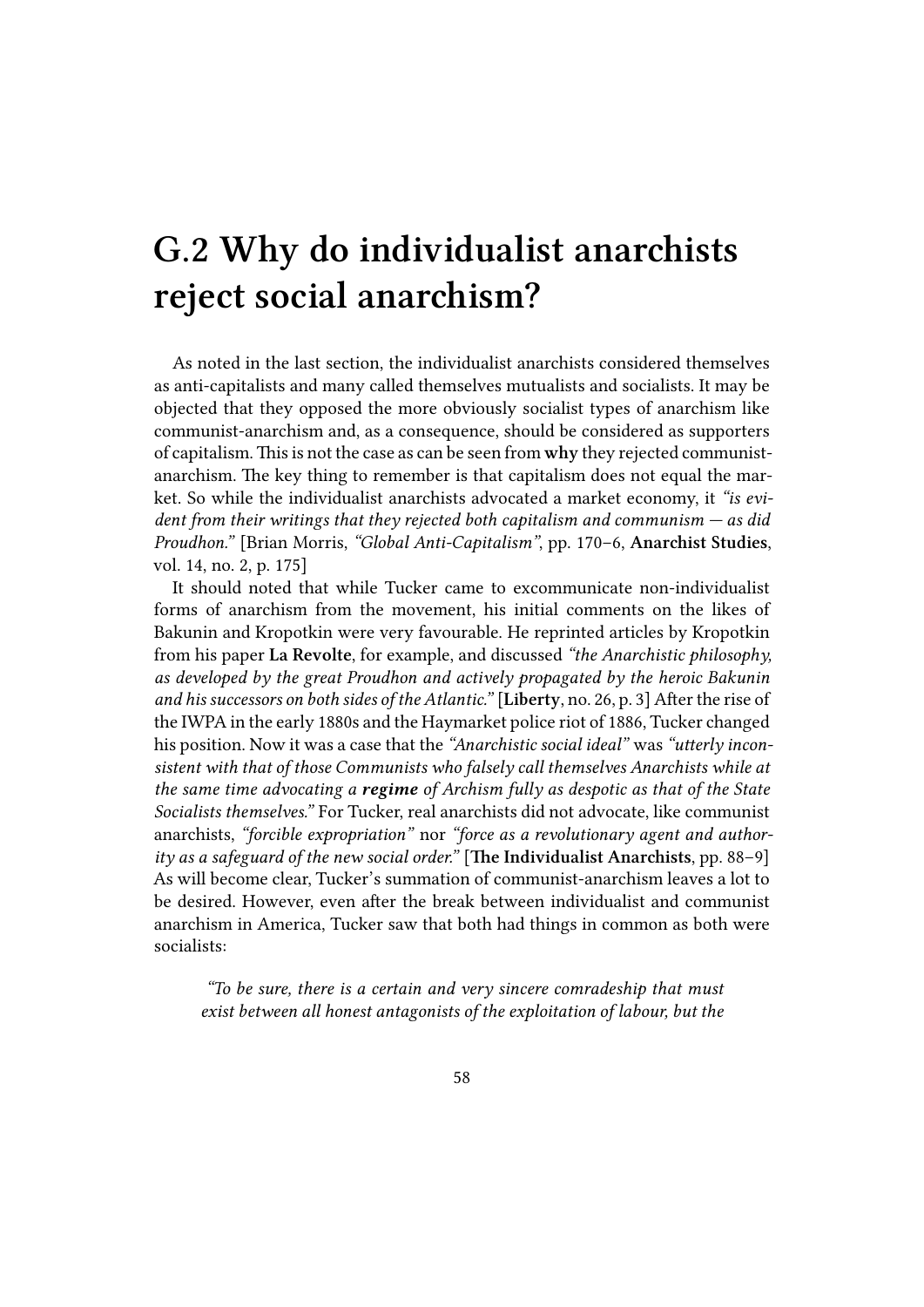*word comrade cannot gloss over the vital difference between so-called Communist-Anarchism and Anarchism proper."* [**Liberty**, no. 172, p. 1]

Social anarchists would agree with Tucker in part, namely the need not to gloss over vital differences between anarchist schools but most reject Tucker's attempts to exclude other tendencies from *"Anarchism proper."* Instead, they would agree with Kropotkin and, while disagreeing with certain aspects of the theory, refuse to excommunicate him from the anarchist movement. As we discuss in section G.2.5, few anarchists agreed with Tucker's sectarianism at the time and communistanarchism was, and remains, the dominant tendency within anarchism.

It is these disagreements to which we now turn. It should be stressed, though, that the individualist anarchists, while tending to excommunicate social anarchism, also had many inclusive moments and so it makes these objections often seem petty and silly. Yes, there was certainly pettiness involved and it worked both ways and there was a certain amount of tit-for-tat, just as there is now (although to a much lesser degree these days). Anarchist-communist opposition to what some of them sadly called *"bourgeois anarchism"* was a fact, as was individualist anarchist opposition to communist-anarchism. Yet this should not blind us to what both schools had in common. However, if it were not for some opponents of anarchism (particularly those seeking to confuse libertarian ideas with propertarian ones) dragging these (mostly resolved) disagreements back into the light of day this section would be a lot shorter. As it is, covering these disagreements and showing how they could be resolved is a useful task  $-$  if only to show how individualist and communist anarchism are not as alien as some make out.

There were four main objections made to communist-anarchism by the individualists. Firstly, that communist-anarchism was compulsory and any compulsory system could not be anarchist. Secondly, that a revolution would be imposing anarchism and so contradicted its principles. Thirdly, that distribution by need was based on altruism and, consequently, unlikely to succeed. Fourthly, that the communist-anarchists are determining how a free society would be organised which is authoritarian. Needless to say, communist-anarchists rejected these claims as being false and while we have already sketched these arguments, objections and replies in section A.3.1 it is worthwhile to repeat (and expand on) them here as these disagreements are sometimes highlighted by those who fail to stress what both schools have in common and, consequently, distort the debates and issues involved.

We will discuss these objections in the following sections.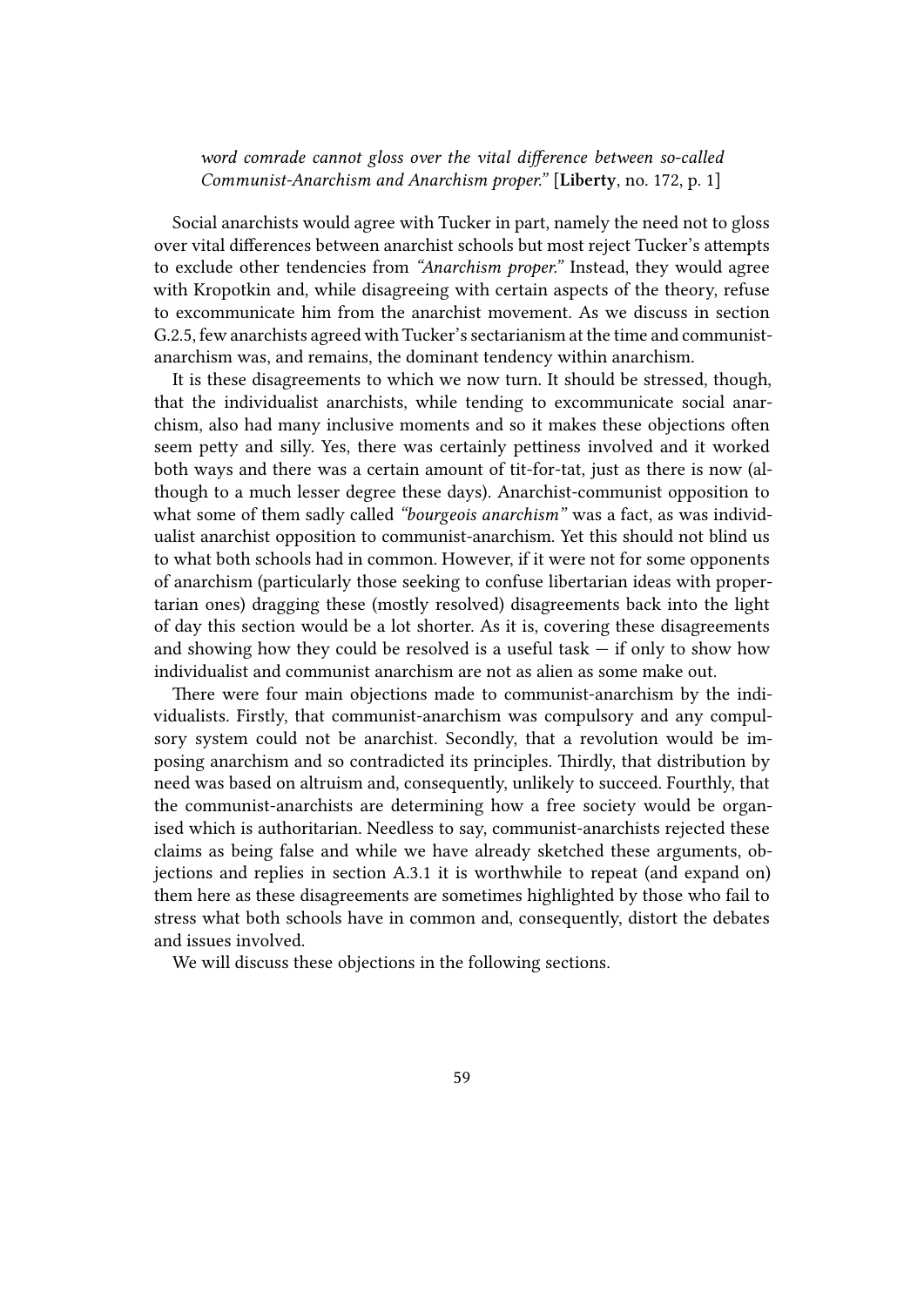### **G.2.1 Is communist-anarchism compulsory?**

Some individualist anarchists argued that communist-anarchists wanted to force everyone to be communists and, as such, this proved they were not anarchists. This objection is, ironically, both the most serious **and** the easiest to refute. As Tucker noted, *"to eliminate the compulsory element from Communism is to remove, in the view of every man who values liberty above aught else, the chief objection to it."* [**Liberty**, no. 122, p. 5] For Henry Appleton, there was *"a class of ranting enthusiasts who falsely call themselves Anarchists"* who advocated both violence and *"levelling"*. *"All Communism,"* he asserted, *"under whatever guise, is the natural enemy of Anarchism and a Communist sailing under the flag of Anarchism is as false a figure as could be invented."* Yet, ironically, A. H. Simpson disproved that particular claim for while attacking communism he ended by stating his*"argument applies only to aggressive Communists"* and that *"[v]oluntary Communism can exist and, if successful, flourish under Anarchy."* So, apparently, **some** kinds of communism are compatible with anarchism after all! Victor Yarrows, likewise, pointed to *"two different schools"* of communists, those who support *"voluntary Communism, which they intend to reach by the Anarchistic method"* and those who *"plot the forcible suppression of the entire system"* of private property. Only the former was *"voluntary or Anarchistic Communism."* [**The Individualist Anarchists**, pp. 89–90, p. 94, p. 95 and p. 96]

This, it should be noted, is more than enough to disprove any claims that genuine anarchists cannot be communists.

So, the question is whether communist-anarchists are in favour of forcing people to be communists. If their communism is based on voluntary association then, according to the Individualist Anarchists themselves, it is a form of anarchism. Unsurprisingly, we discover that communist-anarchists have long argued that their communism was voluntary in nature and that working people who did not desire to be communists would be free not to be.

This position can be found in Kropotkin, from his earliest writings to his last. Thus we discover him arguing that an anarchist revolution *"would take care not to touch the holding of the peasant who cultivates it himself … without wage labour. But we would expropriate all land that was not cultivated by the hands of those who at present possess the land."* This was compatible with communism because libertarian communists aimed at *"the complete expropriation of all those who have the means of exploiting human beings; the return to the community of the nation of everything that in the hands of anyone can be used to exploit others."* Following Proudhon's analysis, private property was different from individual possession and as long as *"social wealth remains in the hands of the few who possess it today"* there would be exploitation. Instead, the aim was to see such social wealth currently monopolised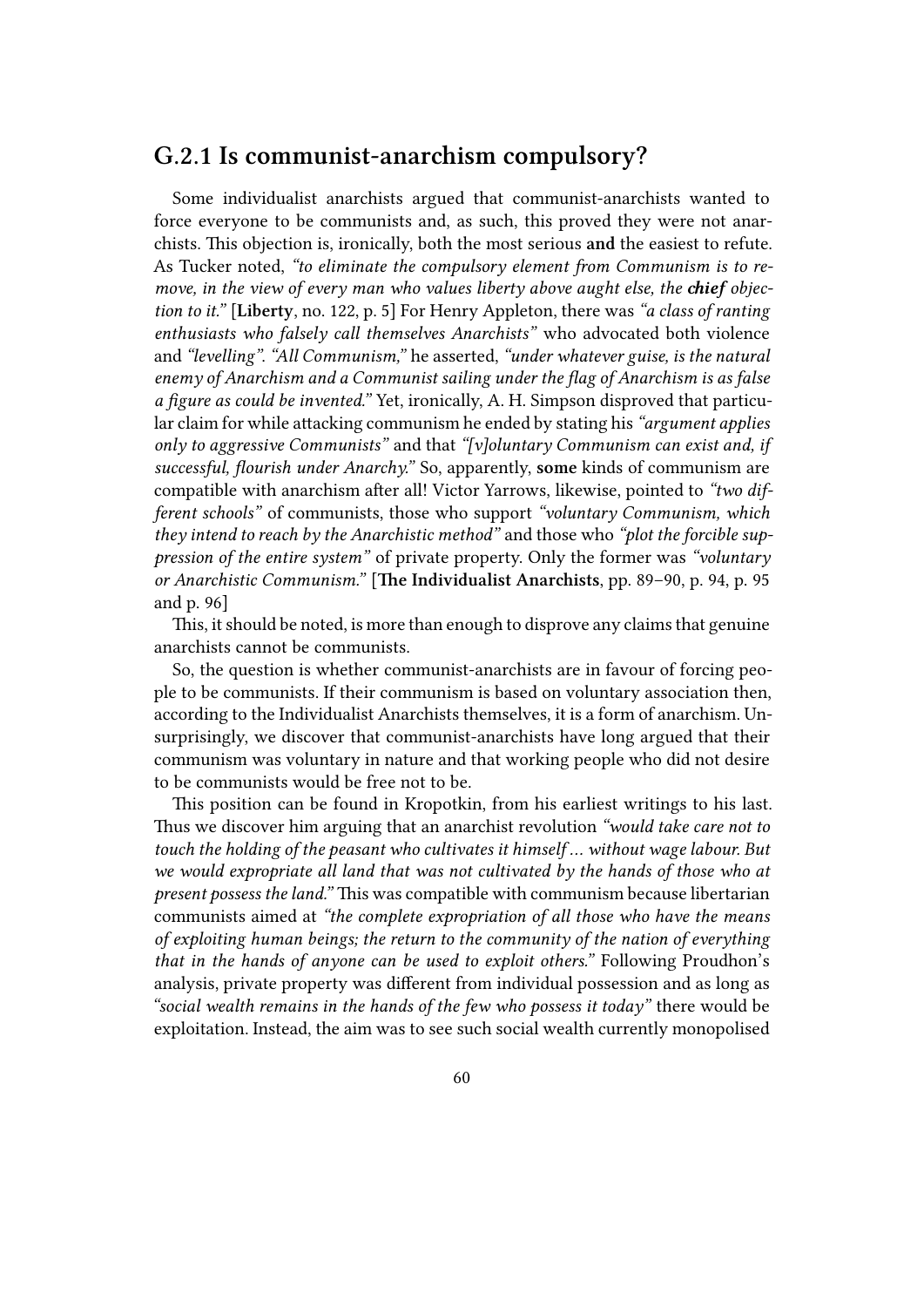by the capitalist class *"being placed, on the day of the revolution, at the free disposition of all the workers."* This would *"create the situation where each person may live by working freely, without being forced to sell his work and his liberty to others."* [**Words of a Rebel**, p. 214, pp. 207–8, p. 207 and p. 208] If someone desired to work outside of the commune, then that was perfectly compatible with this aim.

This position was followed in later works. The *"scope of Expropriation,"* Kropotkin argued was clear and would only *"apply to everything that enables any man — be he financier, mill-owner, or landlord — to appropriate the product of others' toil."* Thus only those forms of property based on wage labour would be expropriated. In terms of housing, the same general rule applies (*"the expropriation of dwellings contains the whole social revolution"*). Kropotkin explicitly discusses the man who *"by dint of privation has contrived to buy a house just large enough to hold his family. And we are going to deprive him of his hard-earned happiness, to turn him into the street! Certainly not … Let him work in his little garden, too."* Anarchist-communism *"will make the lodger understand that he need not pay his former landlord any more rent. Stay where you are, but rent free."* [**The Conquest of Bread**, p. 61, p. 95, pp. 95–6 and p. 96]

Which, incidentally, was **exactly** the same position as Tucker (see section G.1.2) and so Kropotkin's analysis of the land monopoly was identical:

*"when we see a peasant who is in possession of just the amount of land he can cultivate, we do not think it reasonable to turn him off his little farm. He exploits nobody, and nobody would have the right to interfere with his work. But if he possesses under the capitalist law more than he can cultivate himself, we consider that we must not give him the right of keeping that soil for himself, leaving it uncultivated when it might be cultivated by others, or of making others cultivate it for his benefit."* [**Act for Yourselves**, p. 104]

For Kropotkin, communism *"must be the work of all, a natural growth, a product of the constructive genius of the great mass. Communism cannot be imposed from above; it could not live even for a few months if the constant and daily co-operation of all did not uphold it. It must be free."* [**Anarchism**, p. 140]

Malatesta agreed. Anarchism, he stressed, *"cannot be imposed, both on moral grounds in regard to freedom, as well as because it is impossible to apply 'willy nilly' a regime of justice for all. It cannot be imposed on a minority by a majority. Neither can it be imposed by a majority on one or more minorities."* Thus *"anarchists who call themselves communists"* do so *"not because they wish to impose their particular way of seeing things on others"* but because *"they are convinced, until proved wrong, that the more human beings are joined in brotherhood, and the more closely they cooperate in their efforts for the benefit of all concerned, the greater is the well-being*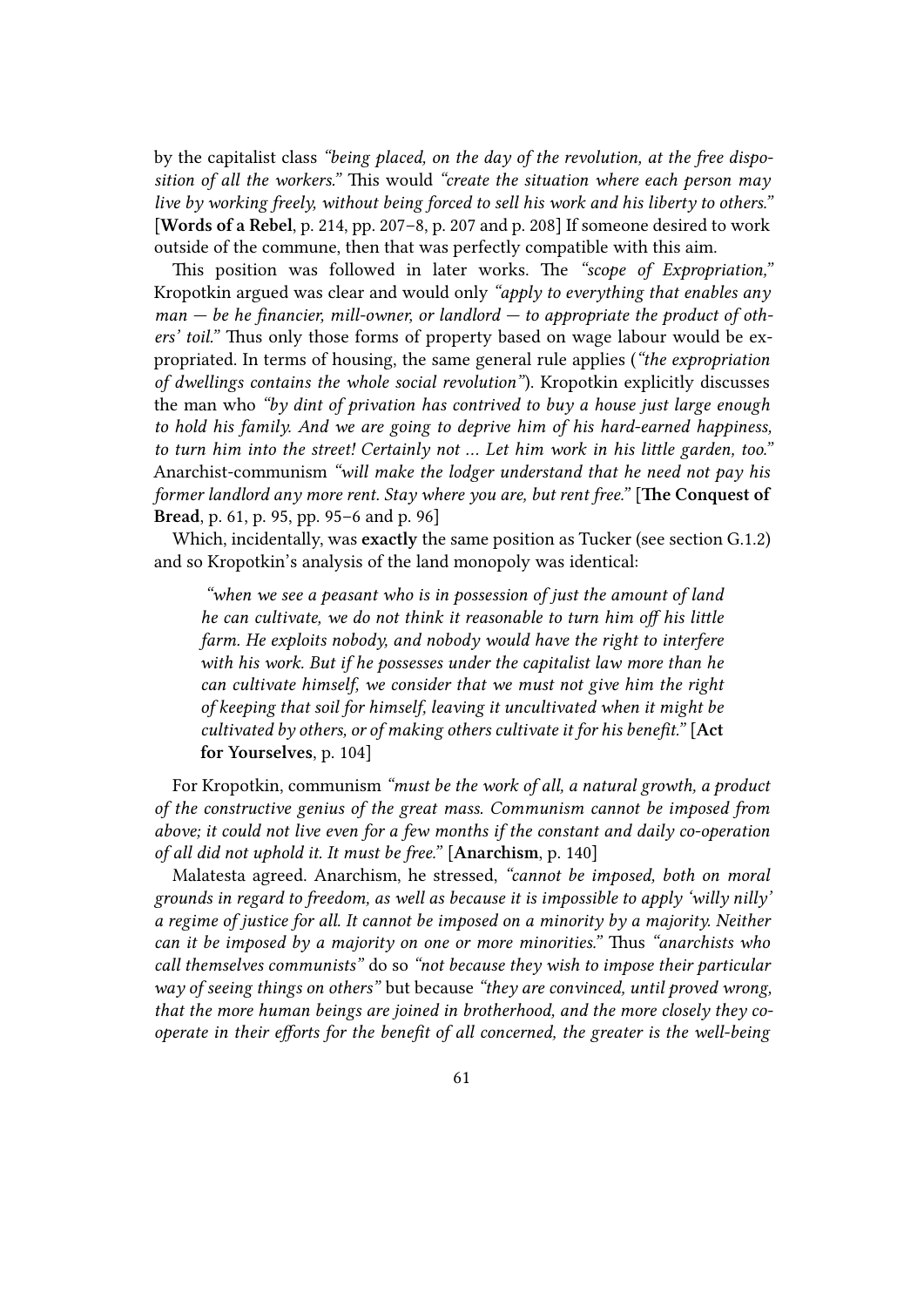*and freedom which each can enjoy." Imposed communism,"* he stressed, *"would be the most detestable tyranny that the human mind could conceive. And free and voluntary communism is ironical if one has not the right and the possibility to live in a different regime, collectivist, mutualist, individualist — as one wishes, always on condition that there is no oppression or exploitation of others."* He agreed with Tucker that *"State communism, which is authoritarian and imposed, is the most hateful tyranny that has ever afflicted, tormented and handicapped mankind."* [**Errico Malatesta: His Life and Ideas**, p. 21, p. 34, p. 103 and p. 34]

Therefore, arguing that the land and machinery should be common property does **not** preclude individuals possessing it independently of communes as both are rooted in individual possession (or "occupancy and use") rather than private property. The key anarchist difference between property and possession explains any perceived contradiction in the communist position. Thus we find Kropotkin arguing that a communist-anarchist society is one *"without having the soil, the machinery, the capital in short, in the hands of private owners. We all believe that free organisations of workers would be able to carry on production on the farm and on the factory, as well, and probably much better, than it is conducted now under the individual ownership of the capitalist."* The commune *"shall take into possession of all the soil, the dwelling-houses, the manufactures, the mines and the means of communication."* [**Act for Yourselves**, p. 103 and p. 104]

This in no way contradicts his argument that the individuals will not be forced to join a commune. This is because the aim of anarchist-communism is, to quote another of Kropotkin's works, to place *"the product reaped or manufactured at the disposal of all, leaving to each the liberty to consume them as he pleases in his own home."* [**The Place of Anarchism in the Evolution of Socialist Thought**, p. 7] Thus individual ownership meant individual ownership of resources used by others rather than individual possession of resources which individuals used. This can be seen from his comment that *"some poor fellow"* who *"has contrived to buy a house just large enough to hold his family"* would not be expropriated by the commune (*"by all means let him stay there"*) while also asserting *"[w]ho, then, can appropriate for himself the tiniest plot of ground in such a city, without committing a flagrant injustice?"* [**Conquest of Bread**, p. 90]

Kropotkin's opposition to private appropriation of land can only be understood in context, namely from his discussion on the *"abolition of rent"* and the need for *"free dwellings"*, i.e. the end of landlordism. Kropotkin accepted that land could and would be occupied for personal use  $-$  after all, people need a place to live! In this he followed Proudhon, who also argued that *"Land cannot be appropriated"* (Chapter 3, part 1 of **What is Property?**). For the French anarchist, the land *"is limited in amount"* and so *"it ought not to be appropriated"* (*"let any living man dare change his right of territorial possession into the right of property, and I will declare war upon*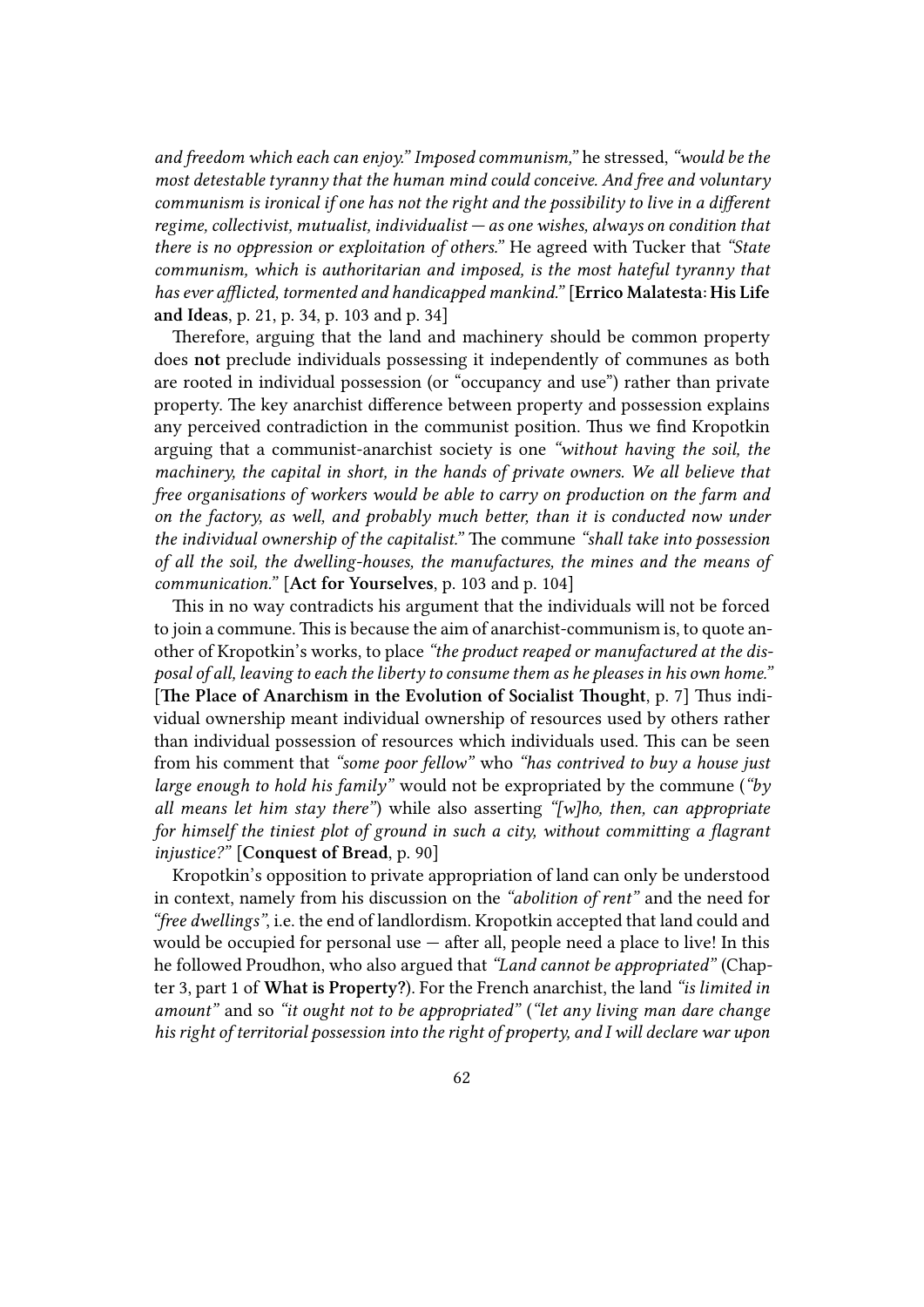*him, and wage it to the death!"*). This meant that *"the land is indispensable to our existence, — consequently a common thing, consequently insusceptible of appropriation."* Overall, *"labour has no inherent power to appropriate natural wealth."* [**What is Property?**, p. 106, p. 107 and p. 116] Proudhon, it is well known, supported the use of land (and other resources) for personal use. How, then, can he argue that the *"land cannot be appropriated"*? Is Proudhon subject to the same contradiction as Kropotkin? Of course not, once we take into account the fundamental difference between private property and possession, appropriation and use which underlies both individualist **and** communist anarchism. As Malatesta argued:

*"Communism is a free agreement: who doesn't accept it or maintain it remains outside of it … Everyone has the right to land, to the instruments of production and all the advantages that human beings can enjoy in the state of civilisation that humanity has reached. If someone does not want to accept a communist life and the obligations that it supposes, it is their business. They and those of a like mind will come to an agreement … [They] will have the same rights as the communists over the natural wealth and accumulated products of previous generations … I have always spoken of free agreement, of free communism. How can there be liberty without a possible alternative?"* [our emphasis, **At the café**, pp. 69–70]

Compare this to individualist anarchist Stephen Byington's comment that *"[t]hose who wish to unite in the communistic enjoyment of their labour will be free* to do so; those who wish to hold the products of their labour as private property will *be equally free to do so."* [quoted by Wm. Gary Kline, **The Individualist Anarchists: A Critique of Liberalism**, p. 93] The similarities are as obvious as between Proudhon's and Kropotkin's arguments.

The same, it must be stressed, can be said of the *"Chicago Anarchists"* whom Tucker labelled as authoritarians. Thus we find Albert Parsons, for example, denouncing that kind of private property which allows exploitation to happen. The key problem was that *"the necessary means for the existence of all has been appropriated and monopolised by a few. The land, the implements of production and communication, the resources of life, are now held as private property, and its owners exact tribute from the propertyless"* (*"Wealth is power"*). The aim of communist-anarchism was to ensure the *"[f]ree access to the means of production [which] is the natural right of every man able and willing to work."* This implied that *"[a]ll organisation will be voluntary with the sacred right forever reserved for each individual 'to think and to rebel.'"* This meant that as far as the *"final outcome"* of social change was involved *"many disciples of anarchism believe [it] will be communism — the common*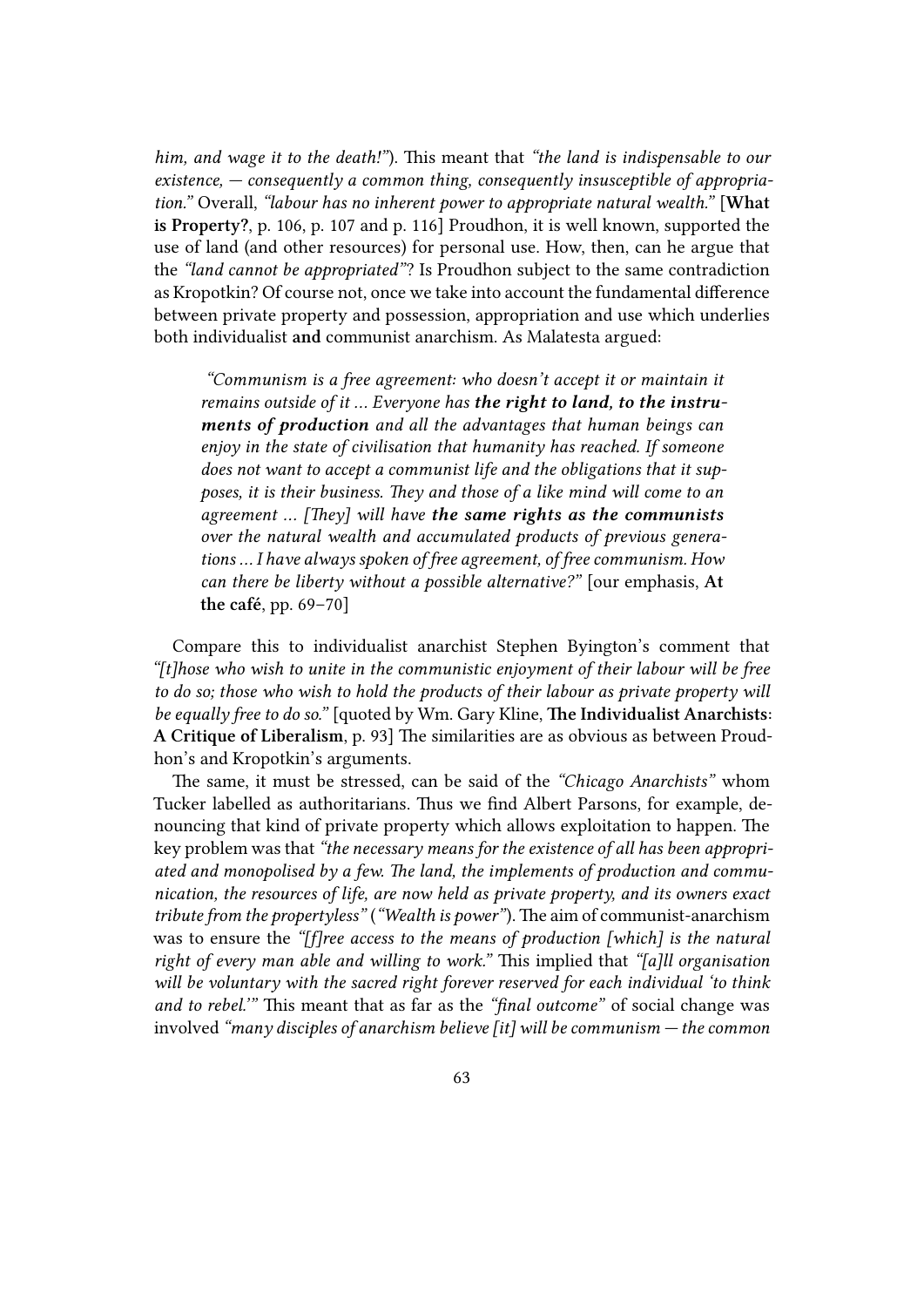*possession of the resources of life and the productions of united labour. No anarchist is compromised by this statement, who does not reason out the future outlook in this way."* [**Anarchism: Its Philosophy and Scientific Basis**, p. 97, p. 99, p. 96 ,p. 174 and pp. 174–5] This did not exclude mutualism or individualist anarchism:

*"Many expedients will be tried by which a just return may be awarded the worker for his exertions. The time check or labour certificate, which will be honoured at the store-houses hour for hour, will no doubt have its day. But the elaborate and complicated system of book-keeping this would necessitate, the impossibility of balancing one man's hour against another's with accuracy, and the difficulty in determining how much more one man owed natural resources, condition, and the studies and achievements of past generations, than did another, would, we believe, prevent this system from obtaining a thorough and permanent establishment. The mutual banking system … may be in operation in the future free society. Another system, more simple … appears the most acceptable and likely to prevail. Members of the groups … if honest producers … will be honoured in any other group they may visit, and given whatever is necessary for their welfare and comfort."* [**Op. Cit.**, p. 175]

As we discuss in section G.4, this was the same conclusion that Voltairine de Cleyre reached three decades later. This was rooted in a similar analysis of property as Proudhon and Tucker, namely *"possession"* or *"occupancy and use"*: *"The workshops will drop into the hands of the workers, the mines will fall to the miners, and the land and all other things will be controlled by those who posses and use them. There will be, there can then be no title to anything aside from its possession and use."* The likes of Parsons supported communism was not because of an opposition between "communism" and "occupancy and use" but rather, like Kropotkin, because of *"the utter impossibility of awarding to each an exact return for the amount of labour performed will render absolute communism a necessity sooner or later."* [**Op. Cit.**, p. 105 and p. 176] So while capitalism *"expropriates the masses for the benefit of the privileged class … socialism teaches how all may possess property … [and] establish a universal system of co-operation, and to render accessible to each and every member of the human family the achievements and benefits of civilisation which, under capitalism, are being monopolised by a privileged class."* [August Spies, contained in Parsons, **Op. Cit.**, pp. 63–4]

All of which indicates that Tucker did not really understand communistanarchism when he argued that communism is*"the force which compels the labourer to pool his product with the products of all and forbids him to sell his labour or his products."* [**Instead of a Book**, p. 400] Rather, communist-anarchists argue that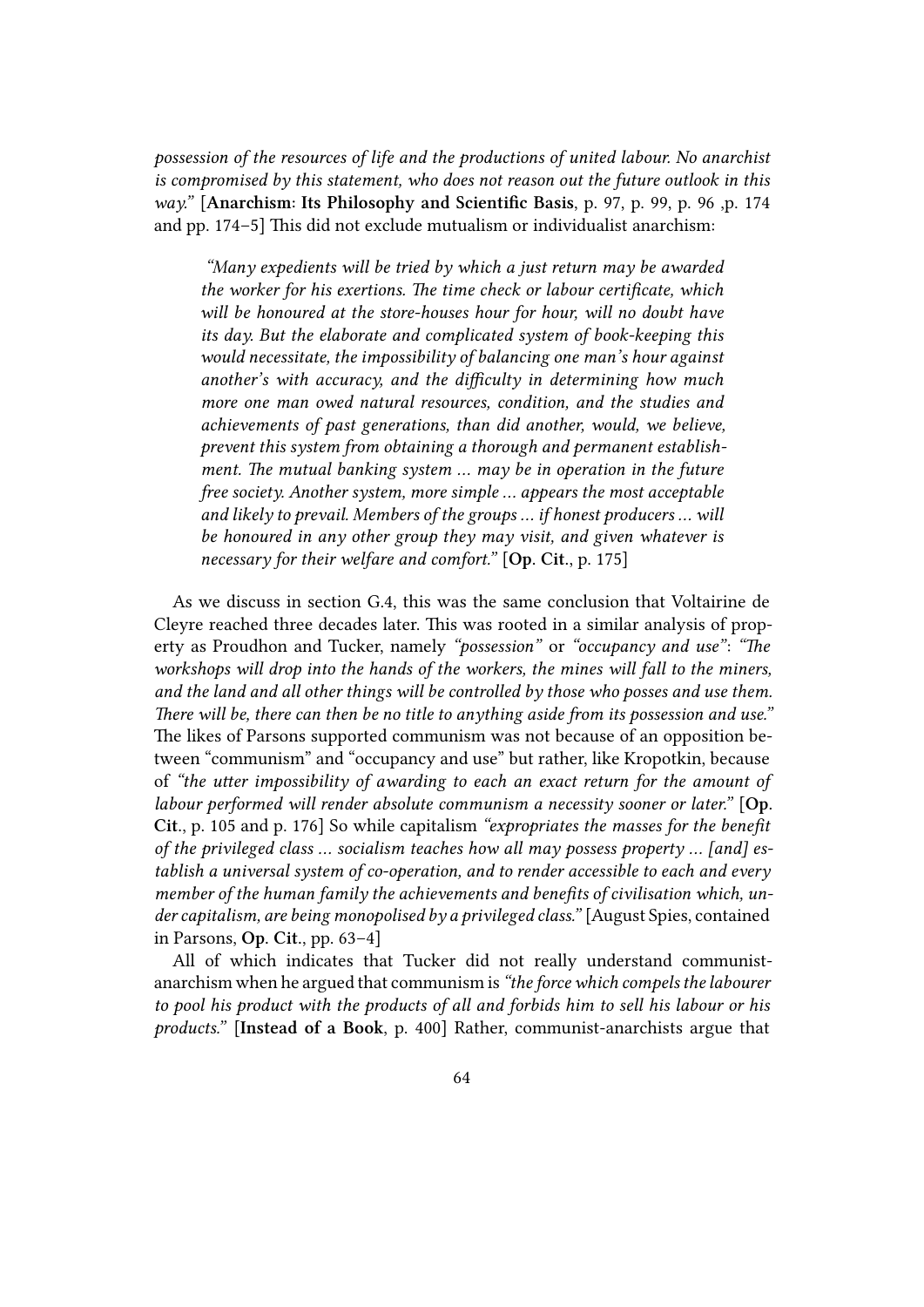communism must be free and voluntary. In other words, a communist-anarchist society would not "forbid" anything as those who are part of it must be in favour of communism for it to work. The option of remaining outside the communistanarchist society is there, as (to requote Kropotkin) expropriation would *"apply to everything that enables any man [or woman] … to appropriate the product of others' toil."* [**The Conquest of Bread**, p. 61] Thus communist-anarchism would "forbid" exactly what Individualist Anarchism would "forbid" — property, not possession (i.e. any form of "ownership" not based on "occupancy and use").

Tucker, at times, admits that this is the case. For example, he once noted that *"Kropotkin says, it is true, that he would allow the individual access to the land; but he proposes to strip him of capital entirely, and as he declares a few pages further on that without capital agriculture is impossible, it follows that such access is an empty privilege not at all equivalent to the liberty of individual production."* [quoted by George Woodcock and Ivan Avakumovic, **The Anarchist Prince**, p. 279] However, as two biographers of Kropotkin note, Tucker *"partly misinterprets his opponent, as when he suggests that the latter's idea of communist anarchism would prevent the individual from working on his own if he wished (a fact which Kropotkin always explicitly denied, since the basis of his theory was the voluntary principle)."* [Woodcock and Avakumovic, **Op. Cit.**, p. 280] To quote Kropotkin himself:

*"when we see a Sheffield cutler, or a Leeds clothier working with their own tools or handloom, we see no use in taking the tools or the handloom to give to another worker. The clothier or cutler exploit nobody. But when we see a factory whose owners claim to keep to themselves the instruments of labour used by 1,400 girls, and consequently exact from the labour of these girls … profit … we consider that the people … are fully entitled to take possession of that factory and to let the girls produce … for themselves and the rest of the community … and take what they need of house room, food and clothing in return."* [**Act for Yourselves**, p. 105]

So Kropotkin argued that a communist-anarchist revolution would **not** expropriate the tools of self-employed workers who exploited no-one. Malatesta also argued that in an anarchist society *"the peasant [is free] to cultivate his piece of land, alone if he wishes; free is the shoe maker to remain at his last or the blacksmith in his small forge."* Thus these two very famous communist-anarchists also supported "property" but they are recognised as obviously socialists. This apparent contradiction is resolved when it is understood that for communist-anarchists (like all anarchists) the abolition of property does not mean the end of possession and so *"would not harm the independent worker whose real title is possession and the work done"* unlike capitalist property. [Malatesta, **Op. Cit.**, p. 103] Compare this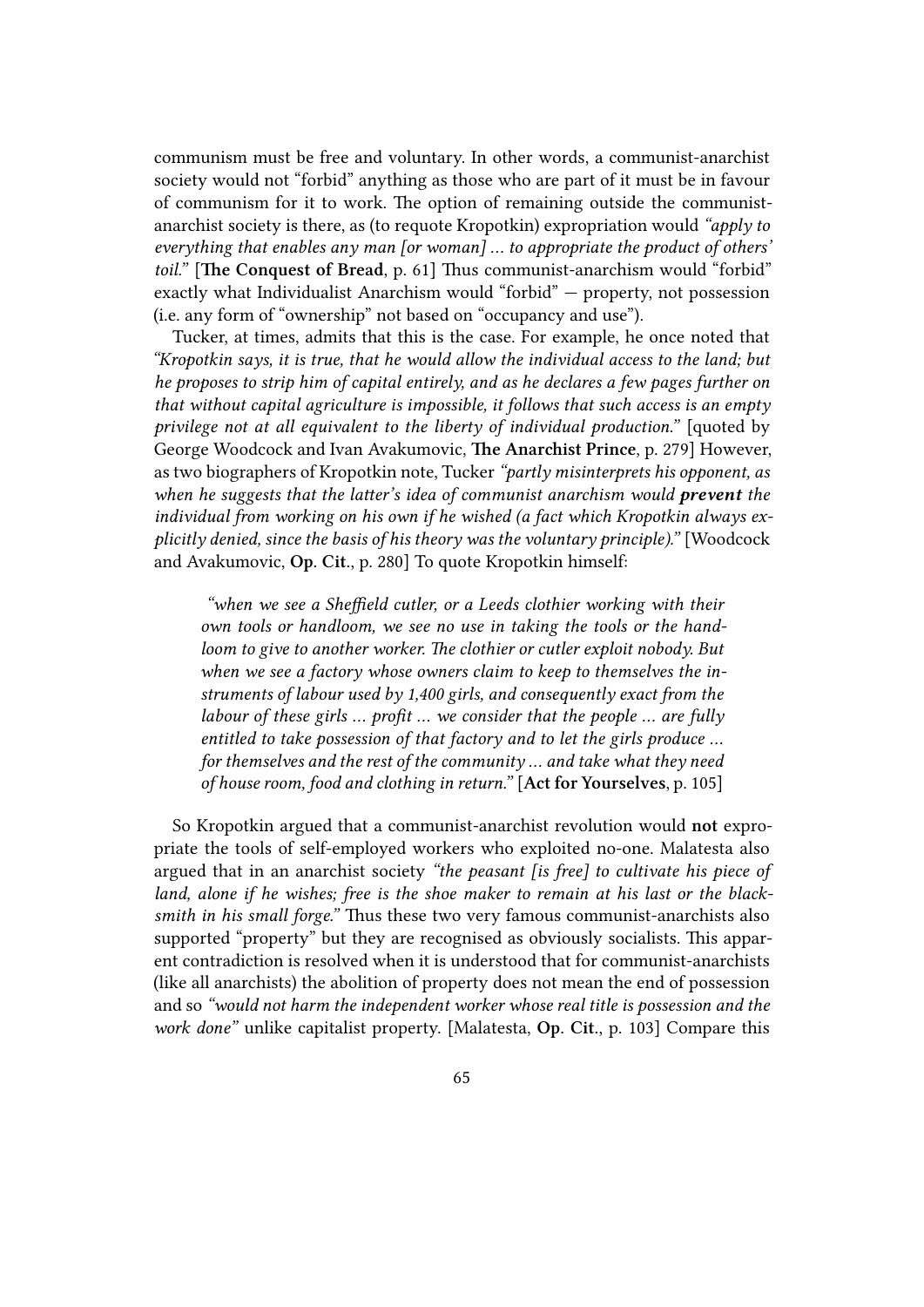with Yarros' comment that *"[s]mall owners would not suffer from the application of the 'personal use' principle, while large owners, who have come into possession of the landed property, or the capital with which they purchased the landed property, by means that equal liberty could not sanction, would have no principle to base any protest on."* [**Liberty**, no. 197, p. 2] In other words, **all** anarchists (as we argue in section B.3) oppose private property but support possession (we return to this issue in section I.6.2 as it is an all too common fallacy).

#### **G.2.2 Is communist-anarchism violent?**

Having shown that communist-anarchist is a valid form of anarchism even in terms of individualist anarchism in the last section, it is now necessary to discuss the issue of methods, i.e., the question of revolution and violence. This is related to the first objection, with Tucker arguing that *"their Communism is another State, while my voluntary cooperation is not a State at all. It is a very easy matter to tell who is an Anarchist and who is not. Do you believe in any form of imposition upon the human will by force?"* [**Liberty**, no. 94, p. 4] However, Tucker was well aware that the state imposed its will on others by force and so the question was whether revolution was the right means of ending its oppression.

To a large degree, discussion on the question of revolution was clouded by the fact it took place during the height of the *"propaganda by the deed"* period in anarchist history (see section A.2.18). As George Woodcock noted, a *"cult of violence … marked and marred"* the IWPA and alienated the individualist anarchists. [**Anarchism**, p. 393] Johann Most was the focus for much of this rhetoric (see Paul Avrich's **The Haymarket Tragedy**, particularly the chapter entitled *"Cult of Dynamite"*). However, the reason why talk of dynamite found an audience had nothing to do with anarchism but rather because of the violence regularly directed against striking workers and unions. As we discuss more fully in section G.3.1, strikes were habitually repressed by violence (by the state or by the employer's private police). The massive 1877 strike wave, for example, saw the **Chicago Times** urge the use of hand grenades against strikers while employers organised *"private guards and bands of uniformed vigilantes"* which *"roamed the streets, attacking and dispersing groups of workers.* Business leaders concluded that *"the chief lesson of the strike as the need for a stronger apparatus of repression"* and presented the city of Chicago with two Gatling guns to aid that task. *"The erection of government armouries in the centres of American cities dates from this period."* This repression and the vitriolic ruling class rhetoric used *"set a pattern for the future and fuelled the hatreds and passions without which the Haymarket tragedy would not have occurred."* [Paul Avrich, **The Haymarket Tragedy**, p. 33 and p. 35]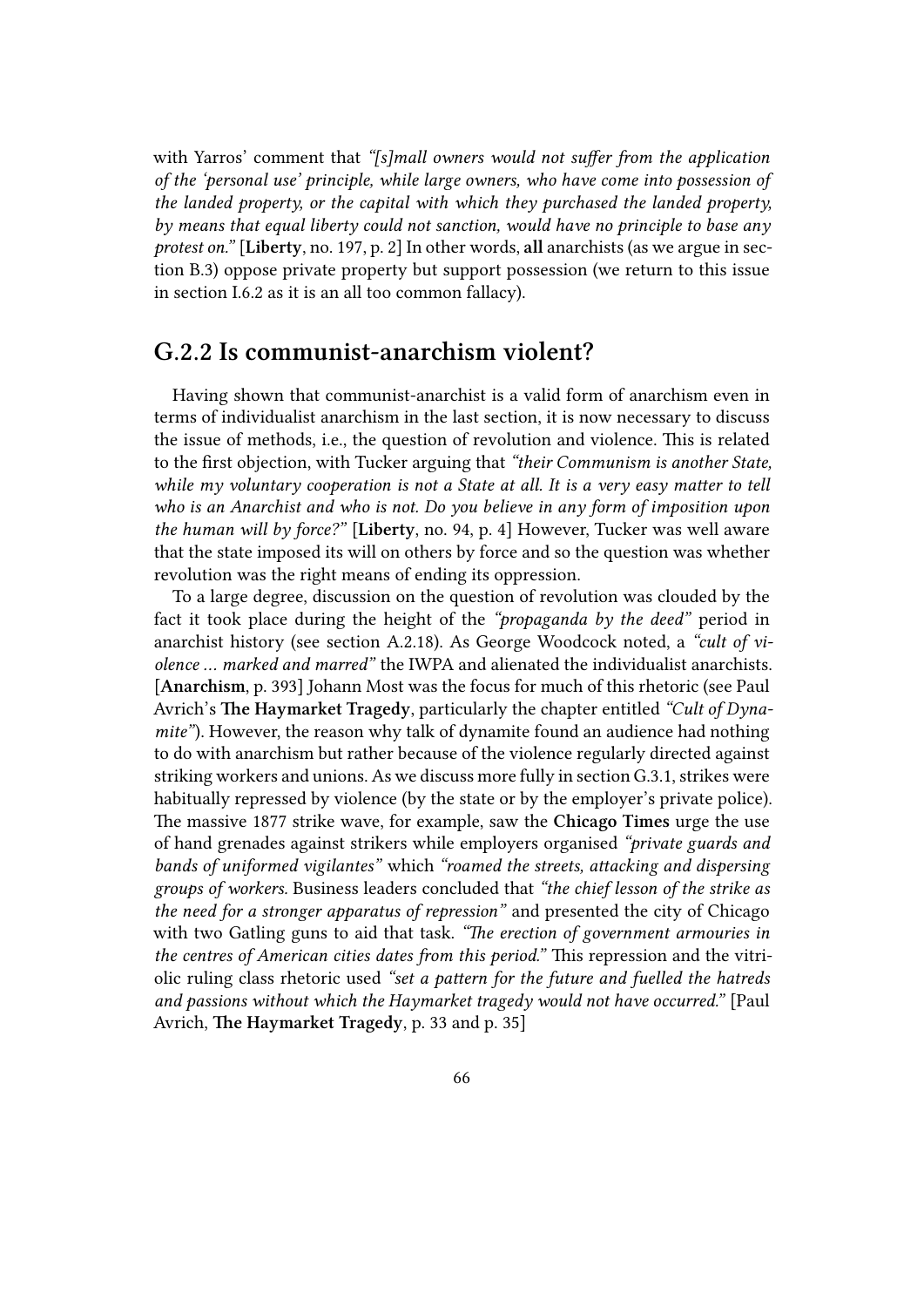Given this general infatuation with dynamite and violence which this state and employer violence provoked, the possibility for misunderstanding was more than likely (as well as giving the enemies of anarchism ample evidence to demonise it while allowing the violence of the system they support to be downplayed). Rather than seeing communist-anarchists as thinking a revolution was the product of mass struggle, it was easy to assume that by revolution they meant acts of violence or terrorism conducted by a few anarchists on behalf of everyone else (this false perspective is one which Marxists to this day tend to repeat when dismissing anarchism). In such a situation, it is easy to see why so many individualist anarchists thought that a small group of anarchists sought to impose communism by means of violence. However, this was not the case. According to Albert Parsons, the communist-anarchists argued that the working class *"will be driven to use [force] in self-defence, in self-preservation against those who are degrading, enslaving and destroying them."* [**The Autobiographies of the Haymarket Martyrs**, p. 46] As August Spies put it, *"[t]o charge us with an attempt to overthrow the present system on or about May 4th, and then establish anarchy, is too absurd a statement, I think, even for a political office-holder to make … Only mad men could have planned such a brilliant scheme."* Rather, *"we have predicted from the lessons history teaches, that the ruling classes of to-day would no more listen to the voice of reason than their predecessors; that they would attempt by brute force to stay the wheel of progress."* [contained in Parsons, **Anarchism: Its Philosophy and Scientific Basis**, p. 55] Subsequent events have proven that Spies and Parsons had a point!

Thus arguments about violence should not result in the assumption that the individualist anarchists were pacifists as the subject usually is not violence as such but rather assassinations and attempts of minorities to use violence to create "anarchy" by destroying the state on behalf of the general population. *"To brand the policy of terrorism and assassination as immoral is ridiculously weak,"* argued Tucker. *"Liberty does not assume to set any limit on the right of an invaded individual to choose his own methods of defence. The invader, whether an individual or a government forfeits all claim to consideration from the invaded. This truth is independent of the character of the invasion."* This meant that the *"right to resist oppression by violence is beyond doubt. But its exercise would be unwise unless the suppression of free thought, free speech, and a free press were enforced so stringently that all other means of throwing it off had become hopeless."* Ultimately, though, the *"days of armed revolution have gone by. It is too easily put down."* [**Instead of a Book**, p. 430, p. 439 and p. 440]

Except for a small group of hard-core insurrectionists, few social anarchists think that violence should be the first recourse in social struggle. The ultrarevolutionary rhetoric associated with the 1883–6 period is not feature of the anarchist movement in general and so lessons have been learned. As far as strategy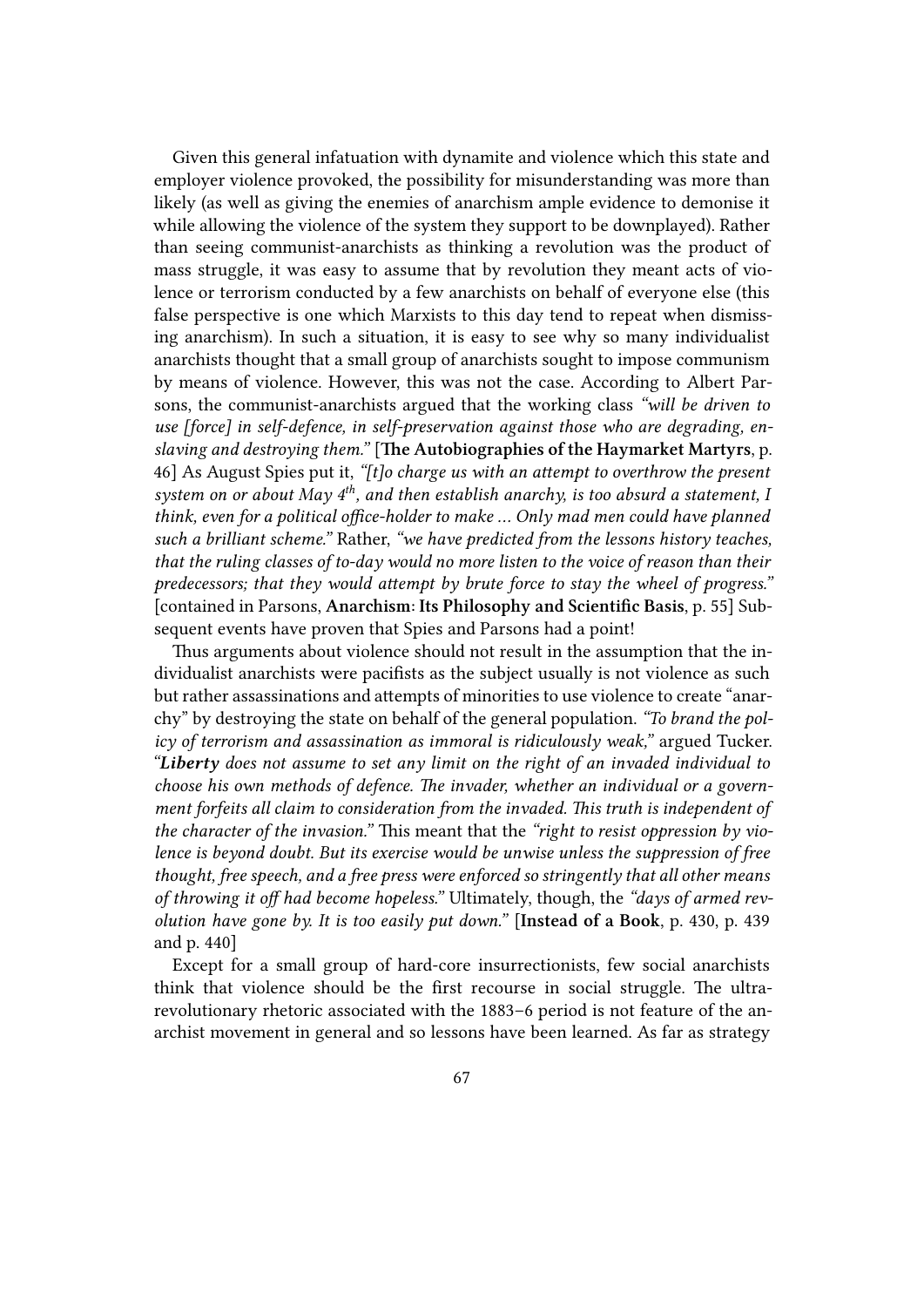goes, the tactics advocated by social anarchists involve the same ones that individualist anarchists support, namely refusal of obedience to all forms of authority. This would include workplace, rent and tax strikes, occupations, protests and such like. Violence has always been seen as the last option, to be used only in self-defence (or, sometimes, in revenge for greater acts of violence by oppressors). The problem is that any effective protest will result in the protesters coming into conflict with either the state or property owners. For example, a rent strike will see the agents of the property owner trying to evict tenants, as would a workers strike which occupied the workplace. Similarly, in the Seattle protests in 1999 the police used force against the non-violent protesters blocking the roads long before the Black Bloc started breaking windows (which is, in itself, non-violent as it was directed against corporate property, not people — unlike the police action). Unless the rebels simply did what they were told, then any non-violent protest could become violent but only because private property ultimately rests on state violence, a fact which becomes obvious when people refuse to acknowledge it and its privileges (*"There is only one law for the poor, to wit: Obey the rich."* [Parsons, **Op. Cit.**, p. 97]). Thus Adolph Fischer, one of the Haymarket Martyrs:

*"Would a peaceful solution of the social question be possible, the anarchists would be the first ones to rejoice over it.*

*"But is it not a fact that on occasion of almost every strike the minions of the institutions of private property — militia, police, deputy sheriffs; yes, even federal troops — are being called to the scenes of conflict between capital and labour, in order to protect the interests of capital? … What peaceful means should the toilers employ? There is, for example, the strike? If the ruling classes want to enforce the 'law' they can have every striker arrested and punished for 'intimidation' and conspiracy. A strike can only be successful if the striking workingmen prevent their places being occupied by others. But this prevention is a crime in the eyes of the law. Boycott? In several states the 'courts of justice' have decided that the boycott is a violation of the law, and in consequence thereof, a number of boycotts have had the pleasure of examining the inner construction of penitentiaries 'for 'conspiracy' against the interests of capital."* [**The Autobiographies of the Haymarket Martyrs**, pp. 85–6]

Some individualist anarchists did agree with this position. Dyer Lum, for example, *"supported revolutionary violence on practical and historical grounds. Practically speaking, Lum did not believe that 'wage slavery' could be ended by non-violence because capitalists would surely use force to resist."* [Frank H. Brooks, *"Ideology, Strategy, and Organization: Dyer Lum and the American Anarchist Movement"*, pp. 57–83,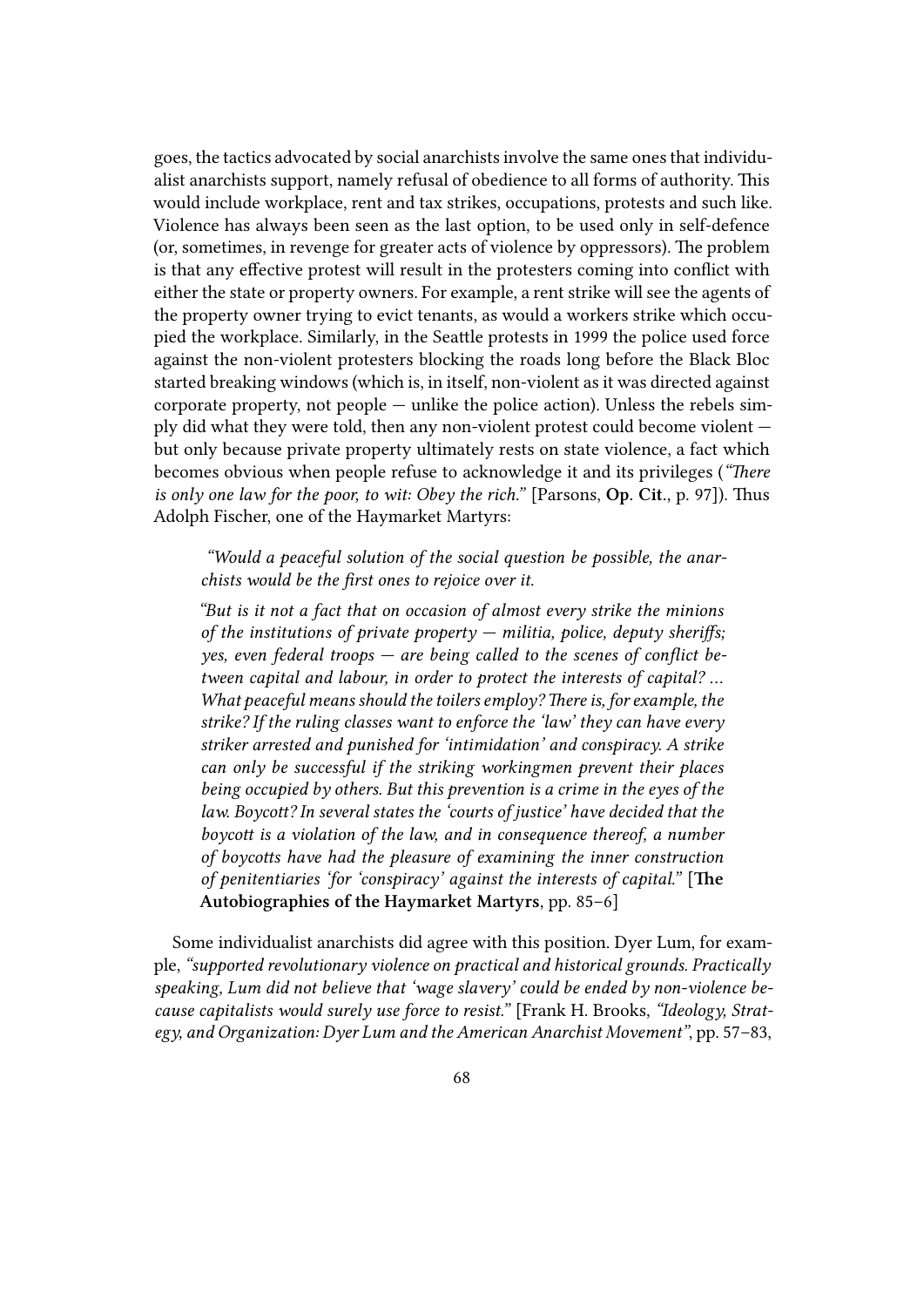**Labor History**, vol. 34, No. 1, p. 71] Spooner's rhetoric could be as violent sounding as Johann Most at his worse and he called upon the subjects of the British Empire to rise in revolt (see his pamphlet **Revolution**). Equally, many social anarchists are pacifists or believe that anarchism can come about by means of reform and not revolution. Thus the reform/revolution divide does not quite equal the individualist/ social anarchist divide, although it is fair to say that most individualist anarchists were and are reformists.

So, it must be stressed that most individualist anarchists did not oppose revolution **as such**. Rather they considered it as both unlikely to succeed and unnecessary. They rejected revolutionary expropriation *"not because we deem such expropriation unjust, invasive, criminal, but solely because we are we are convinced that there is a better, safer, and wiser way for labour to pursue with a view to emancipation."* With mutual banks, they argued, it became possible *"for labour to gradually lift itself into the position to command its full share of wealth, and absorb in the shape of wages all that is now alienated from it in the forms of profit, interest proper, and monopoly rent."* [Yarrows, **Liberty**, no. 171, p. 5] As such, their aims were the same as communistanarchism (namely to end exploitation of labour and the abolition of the state) but their means were different. Both, however, were well aware that the capitalism could not be ended by political action (i.e., voting). *"That the privileged class"*, argued William Bailie *"will submit to expropriation, even if demanded at the ballot-box, is a delusion possible only to him who knows not the actual situation confronting the people of this country."* [*"The Rule of the Monopolists"*, **Liberty**, no. 368, p. 4]

However, there was one area of life that was excluded from their opposition to expropriation: the land. As Yarros put it, *"the Anarchists' position on the land question, which involves the dispossession of present landlords and the entire abolition of the existing system of land tenure … They wish to expropriate the landlords, and allow the landless to settle on land which does not now belong to them."* This *"[o]ne exception … we are compelled to make"* involved *"believ[ing] that the landless will, individually and for the purpose of occupying ownership, take possession of the land not personally occupied and used by landlord, and will protect each other in the possession of such lands against any power hostile to them."* [**Op. Cit.**, no. 171, p. 4 and p. 5]

Yet as subsequent history has shown, landlords are just as likely to organise and support violent counter-revolutionary movements in the face of land reform as are industrial capitalists. Both sections of the capitalist class supported fascists like Mussolini, Franco and Pinochet in the face of even moderate attempts at expropriation by either reformist governments or the peasants themselves. So as the history of land reform shows, landlords are more than willing to turn to death squads and fascism to resist it. To suggest that squatting land would provoke less capitalist violence than, say, expropriating workplaces simply cannot be supported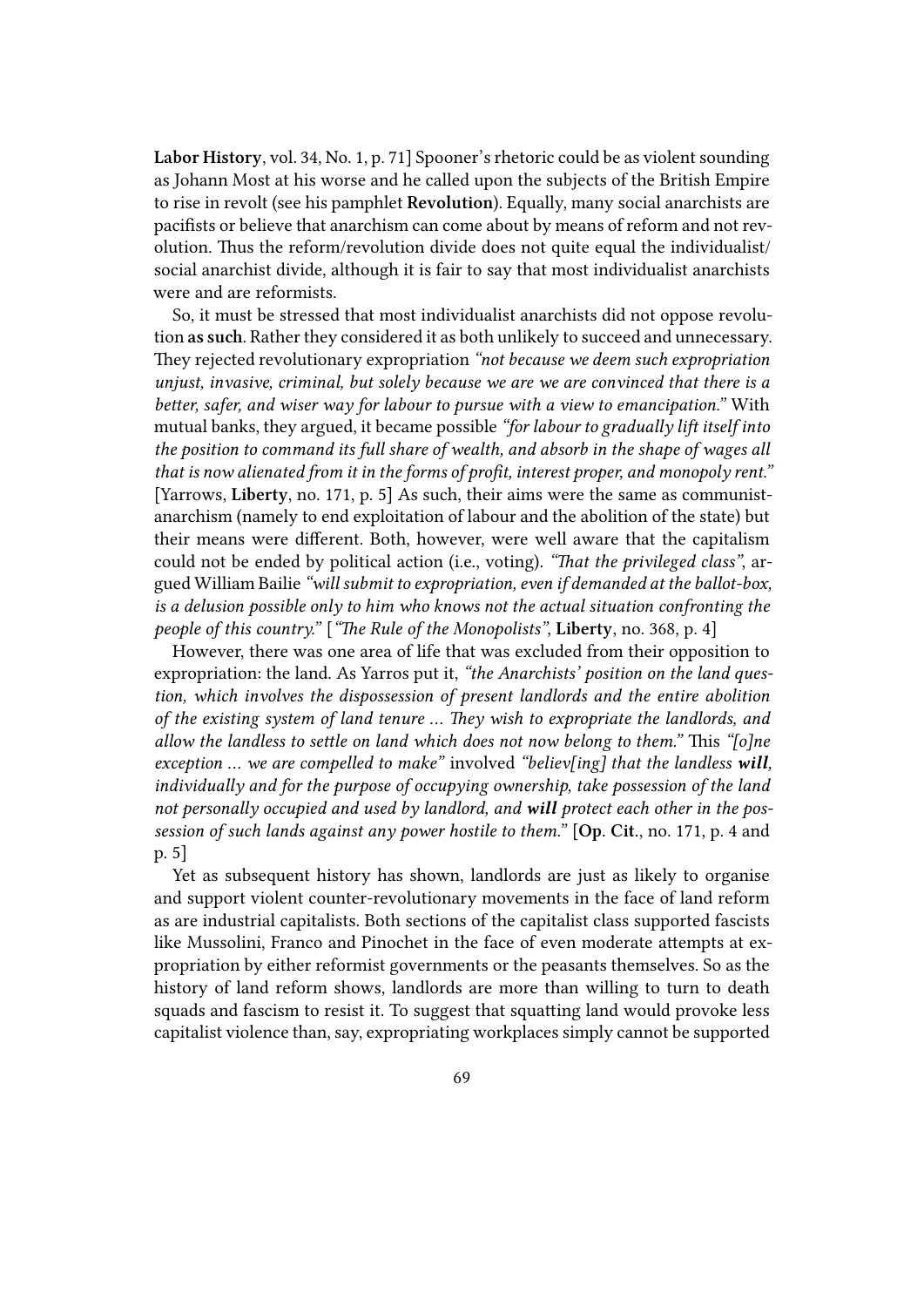in the light of  $20<sup>th</sup>$  century history. The choice, then, is simply to allow the landlords and capitalists to keep their property and try to but it back from them or use political or revolutionary means to expropriate them. Communist-anarchists thought that the mutual banks would not work and so supported expropriation by means of a mass revolt, a social revolution.

As such, communist-anarchists are not revolutionaries by choice but rather because they do not think capitalism can be reformed away nor that the ruling class will freely see their power, property and privileges taken from them. They reject the mutualist and individualist anarchist suggestion that mutual banks could provide enough credit to compete capitalism away and, even if it could, the state would simply outlaw it. This perspective does **not** imply, as many enemies of anarchist suggest, that social anarchists always seek to use violence but rather that we are aware that the state and capitalists will use violence against any effective protest. So, the methods social anarchists urge — strikes, occupations, protests, and so forth — are all inherently non-violent but resistance by the state and capitalist class to these acts of rebellion often results in violence (which is dutifully reported as violence by the rebels, not the powerful, in the media). That the capitalist class will use violence and force to maintain its position *"is demonstrated in every strike which threatens their power; by every lock-out, by every discharge; by every black-list."* [Parsons, **Anarchism: Its Philosophy and Scientific Basis**, p. 105] Ultimately, the workings of capitalism itself provokes resistance to it. Even if no anarchist participated in, or help organise, strikes and protests they would occur anyway and the state would inevitably intervene to defend "law and order" and "private property" as the history of every class system proves. So communist-anarchism does not produce the class war, the class war produces communist-anarchism.

In addition, Tucker thought that a violent revolution would not succeed for without an awareness of anarchist ideals in the general public, the old system would soon return. *"If government should be abruptly and entirely abolished tomorrow,"* he argued, *"there would probably ensue a series of physical conflicts about land and many other things, ending in reaction and a revival of the old tyranny."* [**Instead of a Book**, p. 329] Almost all revolutionary anarchists would agree with his analysis (see section A.2.16). Such anarchists have always seen revolution as the end of a long process of self-liberation and self-education through struggle. All anarchists reject the idea that all that was required was to eliminate the government, by whatever means, and the world would be made right. Rather, we have seen anarchism as a social movement which, like anarchy itself, requires the participation of the vast majority to be viable. Hence anarchist support for unions and strikes, for example, as a means of creating more awareness of anarchism and its solutions to the social question (see section J.1). This means that communist-anarchists do not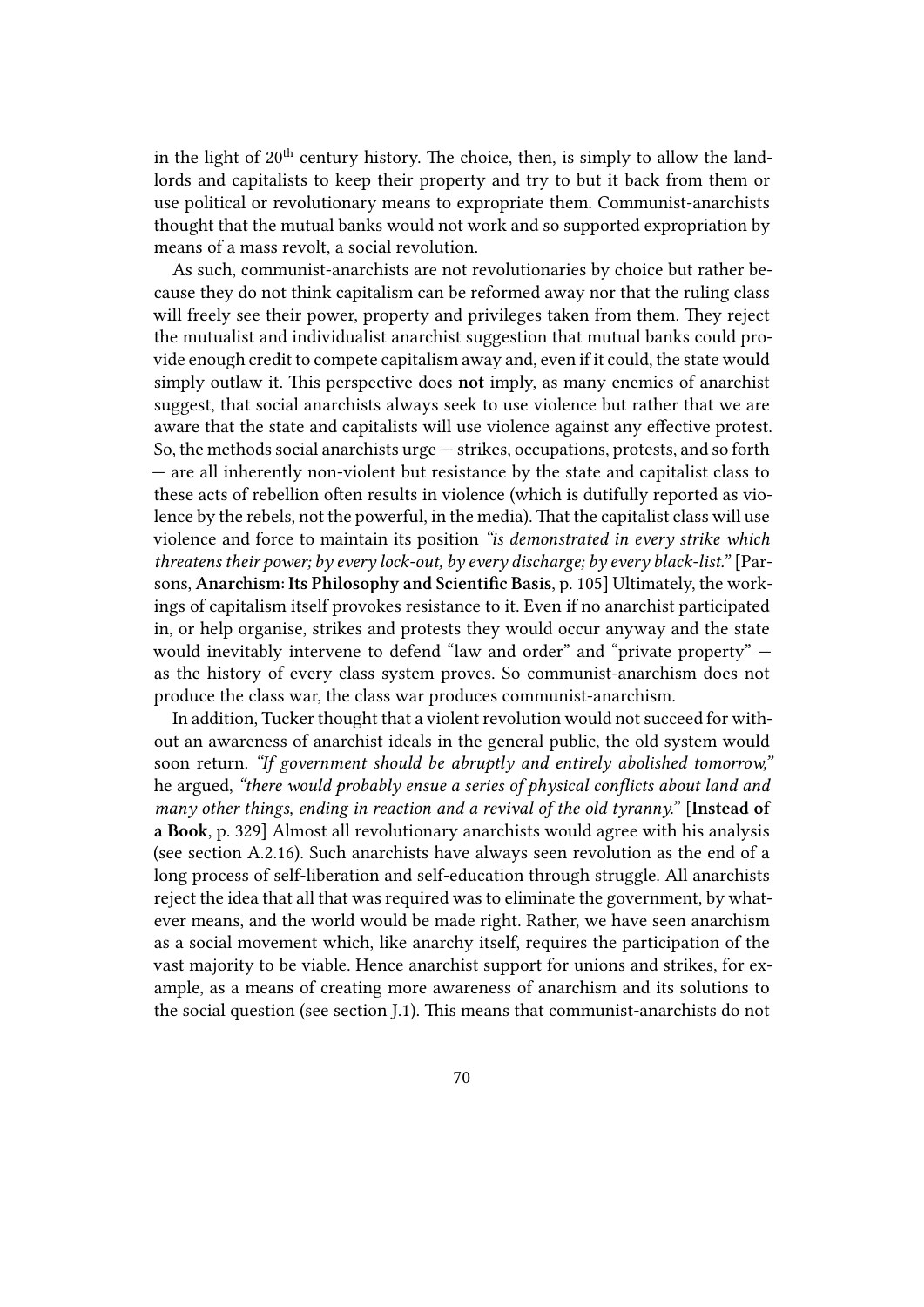see revolution as imposing anarchism, but rather as an act of self-liberation by a people sick of being ruled by others and act to free themselves of tyranny.

So, in summary, in terms of tactics there is significant overlap between the strategies advocated by both social and individualist anarchists. The key difference is that the former do not think that the latter's mutual banks make expropriation unnecessary while the individualist anarchists think that expropriation of capital would provoke the state into attacking and it would be unlikely that the rebels would win. Both, however, can agree that violence should only be used in selfdefence and that for most of the time it is not required as other forms of resistance are far more effective.

## **G.2.3 Does communist-anarchism aim to destroy individuality?**

Then there is the desirability of communism as such. A. H. Simpson argued that *"Anarchism is egoism; Communism is altruism"* and altruism in any form will involve *"the duty of the individual to sacrifice himself to God, the State, the community, the 'cause' of anything, superstition that always makes for tyranny. This idea, whether under Theocracy or Communism, will result in the same thing — always authority."* He did, though, argue that in a free society people who *"desire to have their individuality submerged in the crowd"* would be free to set up their own communes. [**The Individualist Anarchists**, p. 92 and p. 94] This flows from Joshua Warren's experiences on Robert Owen's co-operative community **New Harmony** and the conclusions he drew from its collapse. Warren essentially began the individualist anarchist tradition by concluding that any sort of collective emphasis was bound to fail because it prevented people from sufficiently addressing individual concerns, since supposed collective concerns would inevitably take their place. The failure of these communities was rooted in a failure to understand the need for individual self-government. Thus, for Warren, it *"seemed that the differences of opinion, tastes, and purposes increased just in proportion to the demand for conformity"* and so it *"appeared that it was nature's own inherent law of diversity that had conquered us … Our 'united interests' were directly at war with the individualities of persons and circumstances."* [quoted by George Woodcock, **Anarchism**, p. 390] Thus, property within the limits of occupancy and use, and within an economy dominated by the cost principle or some close equivalent, had to be a necessary protection for the individual from both the potential tyranny of the group (communism) and from inequalities in wealth (capitalism).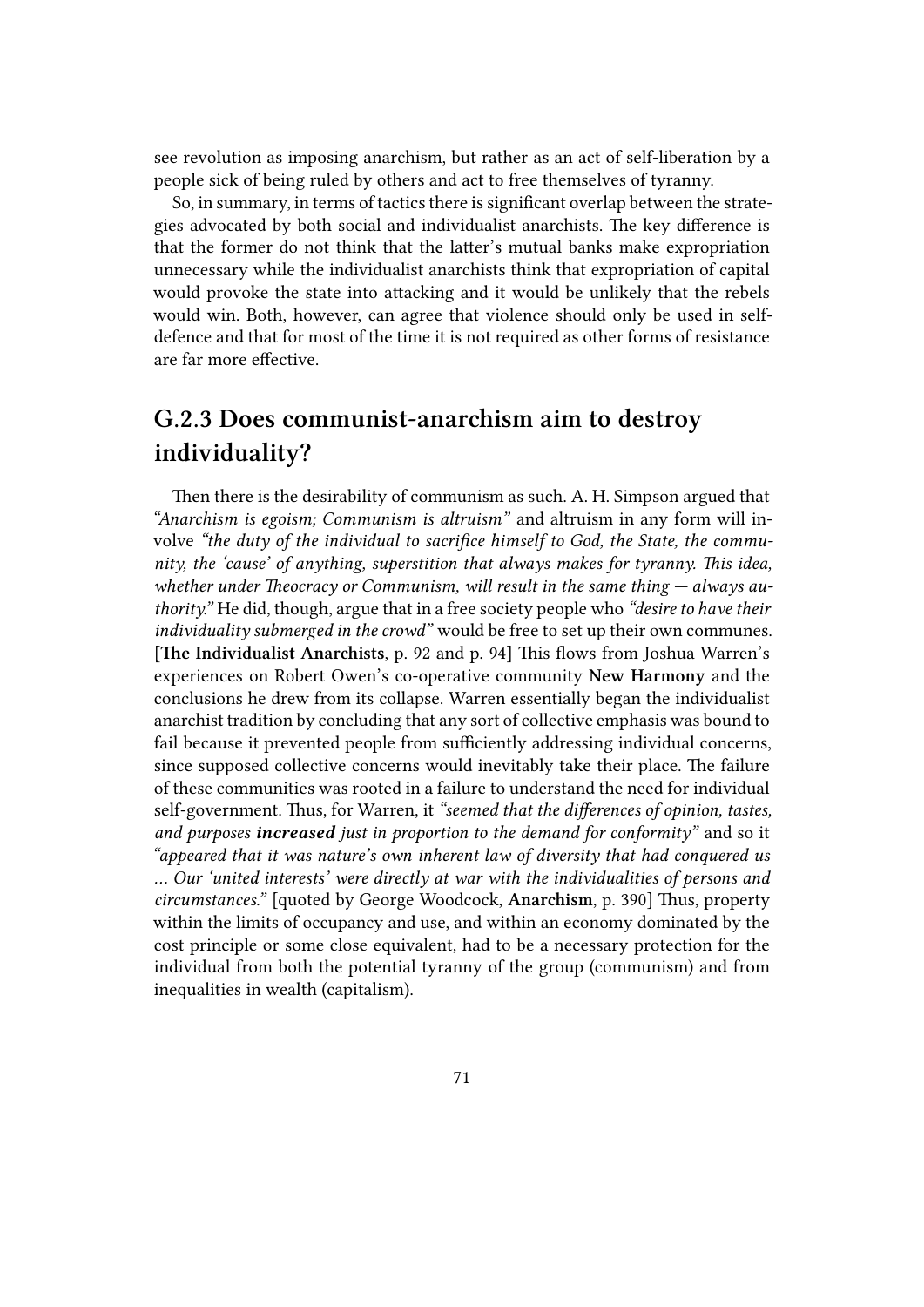In return, communist-anarchists would agree. *"Phalansteries,* argued Kropotkin, *"are repugnant to millions of human beings."* While most people feel *"the necessity of meeting his [or her] fellows for the pursue of common work … it is not so for the hours of leisure"* and such communities *"do not take this into account."* Thus a commune system does not imply communal living (although such arrangements *"can please some"*). Rather it was a case of *"isolated apartments … Isolation, alternating with time spent in society, is the normal desire of human nature."* [**The Conquest of Bread**, pp. 123–4] Kropotkin in his discussion on why intentional communities like that of Owen's failed repeated many of Warren's points and stressed that they were based on the authoritarian spirit and violated the need for individual liberty, isolation and diversity (see his **Small Communal Experiments and Why They Fail**). The aim of communist-anarchism is to create a communist society based on individual liberty and freely joined functional groups. It does not aim to burden individuals with communal issues beyond those required by said groupings. Thus self-managed communities involve managing only those affairs which truly rest in joint needs, with the interests of individuals and other groups only being discussed if they are harming others and other means of resolving disputes have failed. Whether this can actually happen, of course, will be discovered in a free society. If it did not, the communist-anarchists would be the first to seek alternative economic and social arrangements which guaranteed liberty.

It should also go without saying that no communist-anarchist sought a system by which individuals would have their personality destroyed. As Kropotkin stressed:

*"Anarchist Communism maintains that most valuable of all conquests — individual liberty — and moreover extends it and gives it a solid basis — economic liberty — without which political liberty is delusive; it does not ask the individual who has rejected god, god the king, and god the parliament, to give himself unto himself a god more terrible than any of the preceding — god the Community, or to abdicate upon its alter his independence, his will, his tastes, and to renew the vow of asceticism which he formally made before the crucified god. It says to him, on the contrary, 'No society is free so long as the individual is not so! Do not seek to modify society by imposing upon it an authority which shall make everything right; if you do you will fail … abolish the conditions which allow some to monopolise the fruit of labour of others.'"* [**The Place of Anarchism in Socialistic Evolution**, pp. 14–5]

Of course, denying that communist-anarchists seek such a regime is not the same as saying that such a regime would not be created by accident. Unsurprisingly, communist-anarchists have spent some time arguing that their system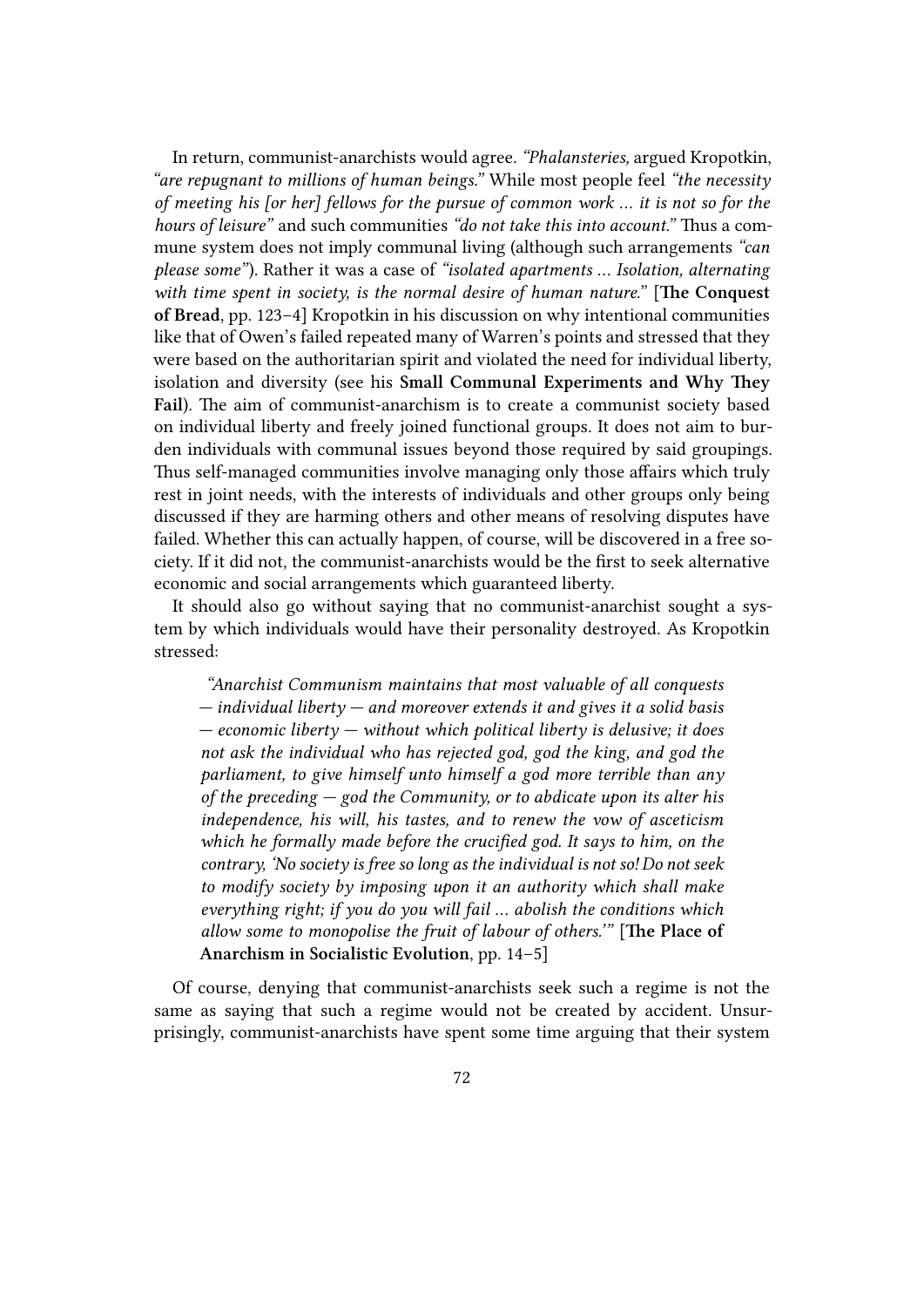would not be subject to such a degeneration as its members would be aware of the danger and act to stop it (see, for example, section I.5.6). The key to understanding communist-anarchism is to recognise that it is based on free access. It does not deny an individual (or even a group of individuals) the ability to work their own land or workplace, it simply denies them the ability to exclude others from it unless they agree to be their servant first. The sharing of the products of labour is considered as the means to reduce even more any authority in society as people can swap workplaces and communities with ease, without worrying about whether they can put food on their table or not.

Of course, there is slight irony to Simpson's diatribe against communism in that it implicitly assumes that private property is not a god and that individuals should respect it regardless of how it impacts on them and their liberty. Would it not be altruism of the worse kind if working class people did not simply take the land and capital they need to survive rather than sell their labour and liberty to its owners? So why exclude private property (even in a modified form) from individualist anarchist scorn? As we argue in section G.6 this was Max Stirner's position and, fundamentally, the communist-anarchist one too. Communist-anarchists oppose private property as it generates relationships of authority and these harm those subject to them and, as a consequence, they argue that it is in the **self**-interest of the individuals so oppressed to expropriate private property and share the whole world.

The issue of sharing and what it implied also caused some individualist anarchists to oppose it. Henry Appleton argued that *"all communism rests upon an artificial attempt to level things, as against a social development resting upon untrammelled individual sovereignty."* The *"true Anarchist … is opposed to all manner of artificial levelling machines. How pitiful the ignorance which accuses him of wanting to level everything, when the very integral thought of Anarchism is opposed to levelling!"* [**The Individualist Anarchists**, p. 89] However, as we have indicated in section A.2.5, all genuine anarchists, **including communist-anarchists**, are opposed to making or treating people as if they were identical. In fact, the goal of communist-anarchism has always been to ensure and protect the natural diversity of individuals by creating social conditions in which individuality can flourish. The fundamental principle of communism is the maxim *"from each according to their abilities, to each according to their needs."* There is nothing there about *"levelling"* or (which amounts to the same thing), *"equality of outcome."* To make an obvious point: *"If one person need medical treatment and another is more fortunate, they are not to be granted an equal amount of medical care, and the same is true of other human needs.* Hence Chomsky talks of the *"authentic left"* who recognise that individuals *"will differ in their aspirations, their abilities, and their personal goals"*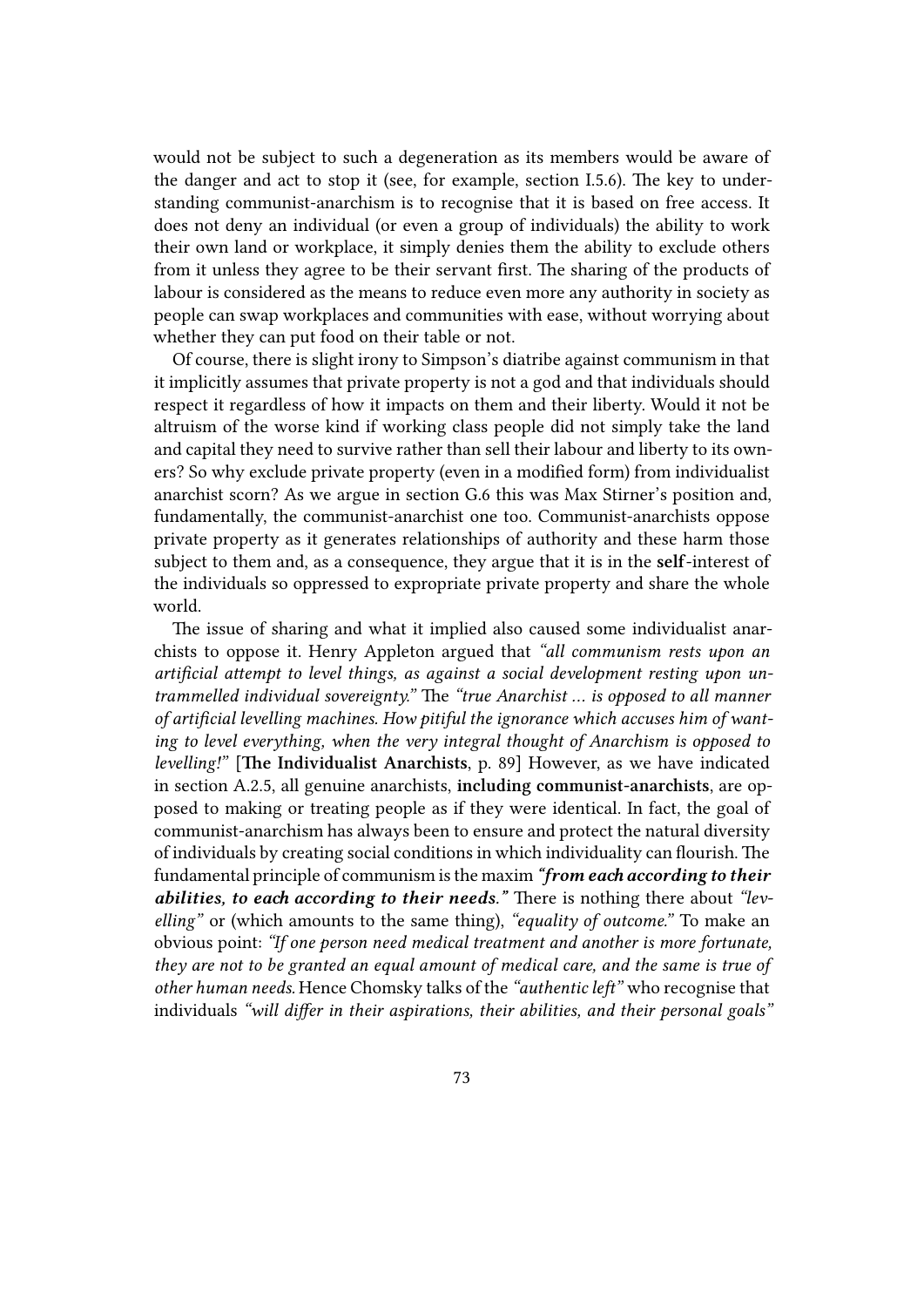and seek a society which allows that diversity to fully flourish. [**The Chomsky Reader**, p. 191 and p. 192] In the words of Rudolf Rocker:

*"a far greater degree of economic equality … would … be no guarantee against political and social oppression. Economic equality alone is not social liberation. It is just this which Marxism and all the other schools of authoritarian Socialism have never understood. Even in prison, in the cloister, or in the barracks one finds a fairly high degree of economic equality, as all the inmates are provided with the same dwelling, the same food, the same uniform, and the same tasks … [this was] the vilest despotism … the human being was merely the automation of a higher will, on whose decisions he had not the slightest influence. It was not without reason that Proudhon saw in a 'Socialism' without freedom the worst form of slavery. The urge for social justice can only develop properly and be effective, when it grows out of man's sense of personal freedom and is based on that. In other words Socialism will be free, or it will not be at all. In its recognition of this lies the genuine and profound justification for the existence of Anarchism."* [**Anarcho-Syndicalism**, p. 14]

Therefore, anarchists *"demand the abolition of all economic monopolies and the common ownership of the soil and all other means of production, the use of which must be available to all without distinction; for personal and social freedom is conceivable only on the basis of equal economic advantages for everybody.* [**Op. Cit.**, p. 11] As Kropotkin stressed, anarchists recognise that there are two types of communism, libertarian and authoritarian and *"our communism, is not that of the authoritarian school: it is anarchist communism, communism without government, free communism. It is a synthesis of the two chief aims pursued by humanity since the dawn of its history — economic freedom and political freedom."* It is based on *"everybody, contributing for the common well-being to the full extent of his [or her] capacities … enjoy[ing] also from the common stock of society to the fullest possible extent of his [or her] needs."* Thus it is rooted in individual tastes and diversity, on *"putting the wants of the individual above the valuation of the services he [or she] has rendered, or might render, to society."* Thus communism was *"the best basis for individual development and freedom"* and so *"the full expansion of man's faculties, the superior development of what is original in him, the greatest fruitfulness of intelligences, feeling and will."* It would ensure the *"most powerful development of individuality, of individual originality."* The *"most powerful development of individuality, of individual originality … can only be produced when the first needs of food and shelter are satisfied"* and this was why *"communism and anarchism"* are *"a necessary complement to one another."* [**Anarchism**, p. 61, p. 59, p. 60 and p. 141]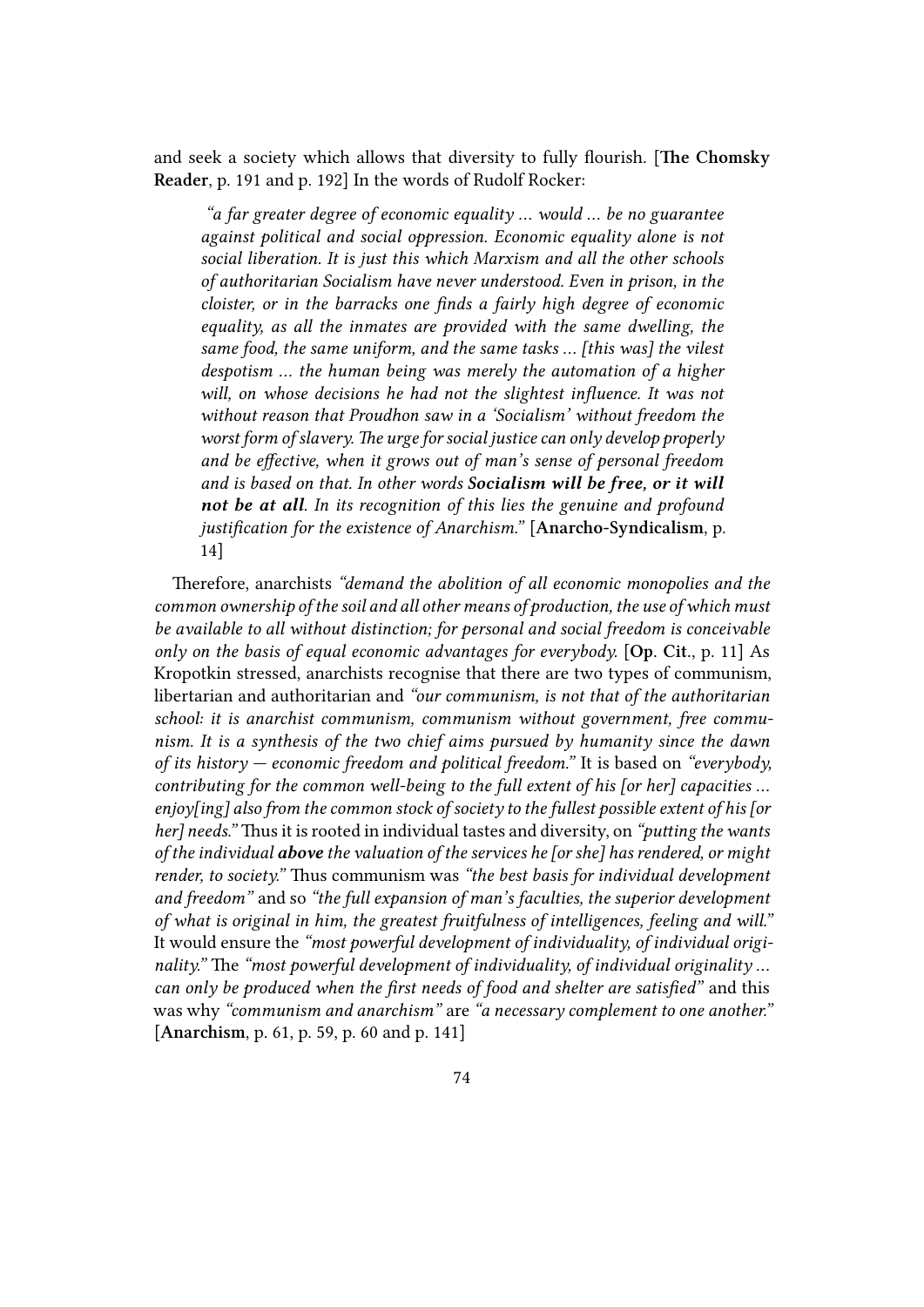So, communist-anarchists would actually agree with individualist anarchists like Simpson and oppose any notion of *"levelling"* (artificial or otherwise). The aim of libertarian communism is to increase diversity and individuality, **not** to end it by imposing an abstract equality of outcome or of consumption that would utter ignore individual tastes or preferences. Given that communist-anarchists like Kropotkin and Malatesta continually stressed this aspect of their ideas, Simpson was simply confusing libertarian and authoritarian forms of communism for polemical effect rather than presenting a true account of the issues at hand.

A firmer critique of communist-anarchism can be found when Tucker argued that *"Kropotkinian anarchism means the liberty to eat, but not to cook; to drink, but not to brew; to wear, but not to spin; to dwell, but not to build; to give, but not to sell or buy; to think, but not to print; to speak, but not to hire a hall; to dance, but not to pay the fiddler."* [quoted by George Woodcock and Ivan Avakumovic, **Op. Cit.**, p. 279] Yet even this contains a distortion, as it is clear that communist-anarchism is based on the assumption that members of a communist society **would** have to contribute (if physically able, of course) to the common resources in order to gain access to them. The notion that Kropotkin thought that a communist society would only take into account *"to each according to their needs"* while ignoring *"from each according to their abilities"* seems hard to square with his published arguments. While it is true that individual contributions would not be exactly determined, it is false to suggest that communist-anarchism ignores the obvious truism that in order to consume you first need to produce. Simply put, if someone seeks to live off the work of others in a free society those within it would be asked to leave and provide for themselves. By their actions, they have shown that they do not want to live in a communist commune and those who do wish to live as communists would feel no particular need to provide for those who do not (see section I.4.14).

This can be seen when Tucker quoted **Freedom** saying that *"in the transitional revolutionary period communities and individuals may be obliged in self-defence to make it their rule that 'He who will not work neither shall he eat.' It is not always possible for us to act up to our principles and … expediency may force us to confine our Communism to those who are willing to be our brothers and equals."* Somewhat incredibly, Tucker stated *"I am not quite clear as to the meaning of this, and would ask to be enlightened on the question whether those objectionable individuals are to be let alone to live in their own way, or whether the State Socialistic plan would be pursued in dealing with them."* [**Liberty**, no. 149, p. 1] Clearly, his anti-communism got in the way of any attempt to build bridges or acknowledge that communistanarchists had no desire (as noted above) to force people to be communists nor to have the "communism" of those unwilling (rather than unable) to contribute imposed on them!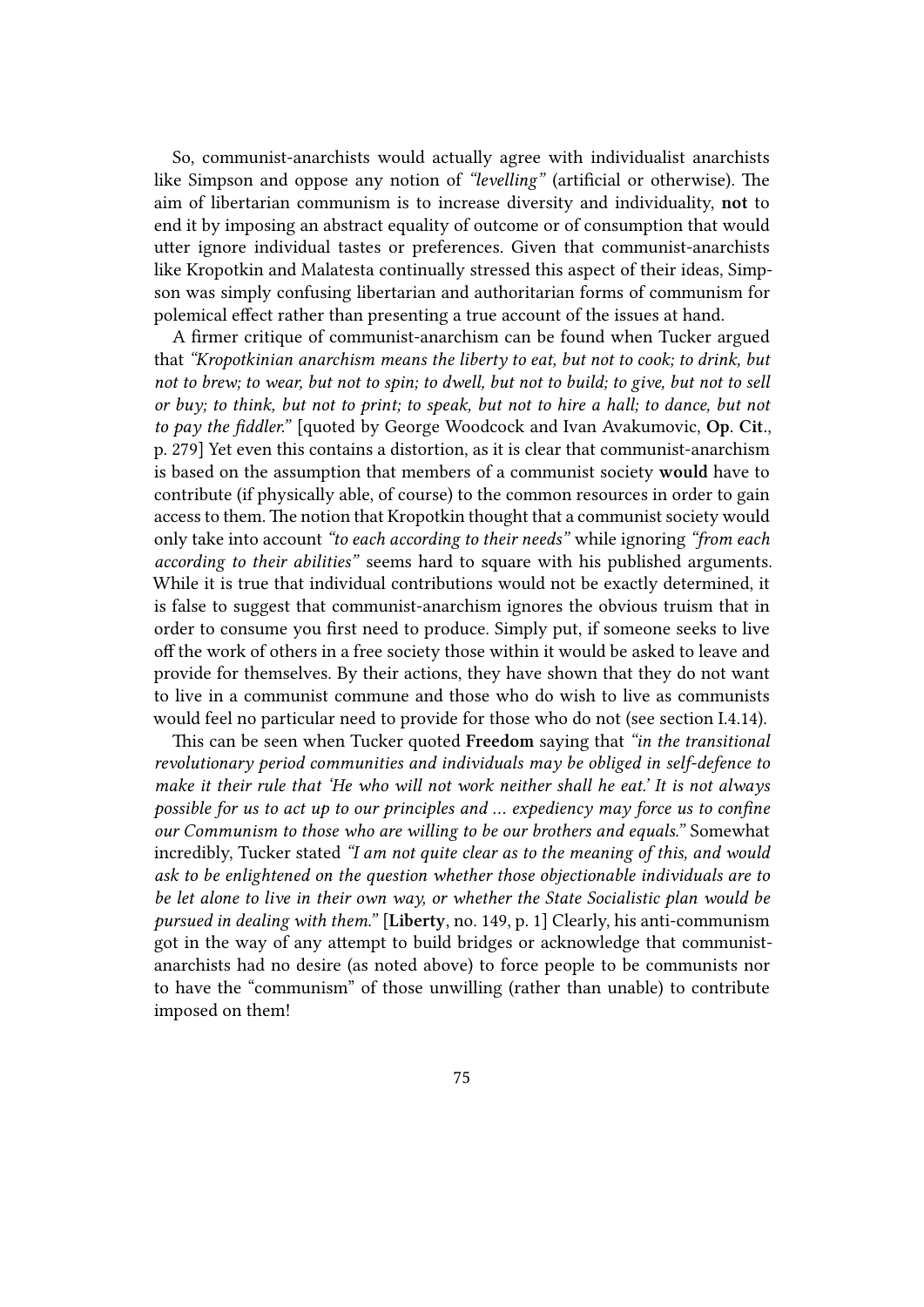## **G.2.4 What other reasons do individualists give for rejecting communist-anarchism?**

The other differences are not as major. Some individualist anarchists took umbrage because the communist-anarchists predicted that an anarchist society would take a communal form, so prescribing the future development of a free society in potentially authoritarian ways. As James Martin summarised, it was Tucker's *"belief that 'in all subsequent social co-operation no manner of organisation or combination whatsoever shall be binding upon any individual without his consent,' and to decide in advance upon a communal structure violated this maxim from the start."* [**Men Against the State**, p. 222] Others took umbrage because the communist-anarchists refused to spell out in sufficient detail exactly how their vision would work.

Communist-anarchists reply in four main ways. Firstly, the individualist anarchists themselves predicted roughly how they thought a free society would look and function, namely one on individual ownership of production based around mutual banks. Secondly, communist-anarchists presented any vision as one which was consistent with libertarian principles, i.e., their suggestions for a free society was based on thinking about the implication of anarchist principles in real life. There seemed little point in advocating anarchism if any future society would be marked by authority. To not discuss how a free society could work would result in authoritarian solutions being imposed (see section I.2.1). Thirdly, they were at pains to link the institutions of a free society to those already being generated within capitalism but in opposition to its hierarchical nature (see section I.2.3). Fourthly, presenting more than a sketch would be authoritarian as it is up to a free people to create their own society and solve their problems themselves (see section I.2).

Clearly, A. H. Simpson was wrong when he asserted that communist-anarchists argued thusly:*"Abolish private property by instituting compulsory Communism, and the State will go."* No communist-anarchist has ever argued for compulsory communism. Somewhat ironically, Simpson went on to argue that *"difference between Communism and Anarchy is plainly observable in their methods. Abolish the State … that bulwark of the robber system … says the Anarchist. Abolish private property, the source of all evil and injustice, parent of the State, says the Communist."* [**The Individualist Anarchists**, p. 92] Yet communist-anarchists do **not** subscribe to the position of abolishing private property first, **then** the state. As we note when refuting the opposite assertion by Marxists in section H.2.4, anarchists like Kropotkin and Malatesta followed Bakunin in arguing that **both** needed to be abolished at the same time. Kropotkin, for example, did not divide economic and political is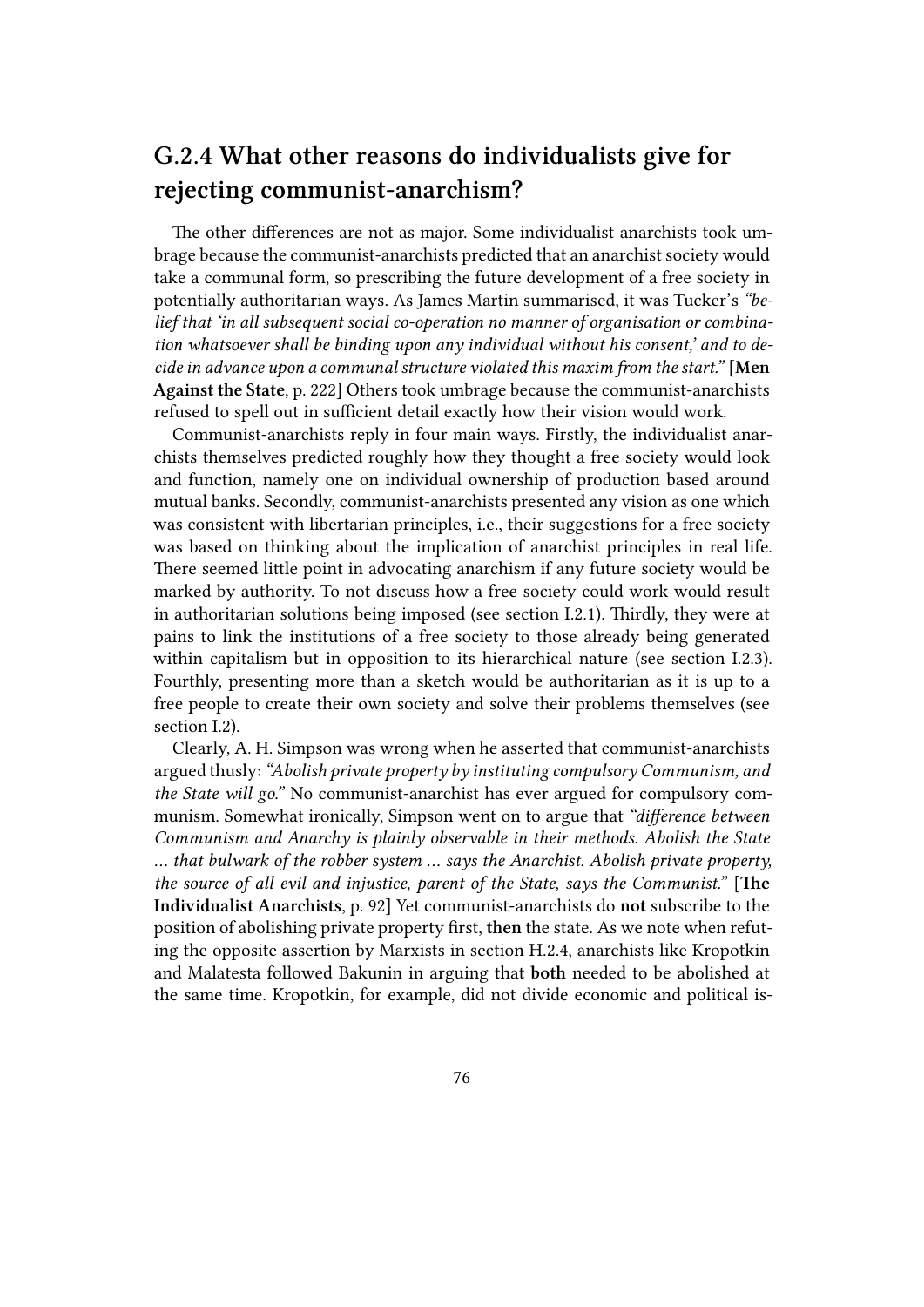sues, for him it was a case of *"the political and economic principles of Anarchism."* [**Anarchism**, p. 159]

This unity of economic and political aspects of anarchism exists within Individualist Anarchism too, but it is hidden by the unfortunately tendency of its supporters of discussing certain forms of private property as state enforced monopolies. So to a large degree many of the disagreements between the two schools of anarchism were rooted in semantics. Thus we find William Bailie arguing that the anarchist-communist *"assumption that rent and interest are due to private property is not proven"* as *"both rent and interest are the result of monopoly, of restricted individual liberty."* [**Liberty**, no. 261, p. 1] In other words, rent is caused because the state enforces property rights which the individualist anarchists disagree with. Thus when individualist anarchists argue they seek to get rid of the state, they **also** mean the end of capitalist property rights (particularly in land). That this can lead to confusion is obvious as, in the usual sense of the word, rent **is** caused by private property. The communists-anarchists, in contrast, generally used the term "private property" and "property" in the same way that Proudhon used it in 1840, namely property which allows its owner to exploit the labour of another. As such, they had no problem with those who laboured by themselves on their own property.

The lack of a market in communist-anarchism led some individualist anarchists like William Bailie to argue that it *"ignores the necessity for any machinery to adjust economic activities to their ends."* Either its supporters *"exalt a chaotic and unbalanced condition"* or they will produce an *"insufferable hierarchy."* [**The Individualist Anarchists**, p. 116] Thus, to use modern terms, either communist-anarchists embrace central planning or their system simply cannot produce goods to meet demand with over-production of unwanted goods and under-production of desired ones. Needless to say, communist-anarchists argue that it is possible to bring the demand and production of goods into line without requiring centralised planning (which would be inefficient and a dire threat to individual freedom — Kropotkin's arguments against state capitalism were proved right in Soviet Russia). It would require a system of horizontal links between self-managed workplaces and the transmission of appropriate information to make informed decisions (see section I for a discussion of some possibilities).

Another objection to communist-anarchism was raised by Proudhon during his debates with the state communists of his time who also raised the slogan *"from each according to their abilities, to each according to their needs."* For Proudhon, wages in the sense of payment for labour would still exist in a anarchist society. This was because of two main reasons. Firstly, rewarding labour for its actual work done would be a great incentive in ensuring that it was efficiently done and meet the consumers requirements. Secondly, he considered communism as being po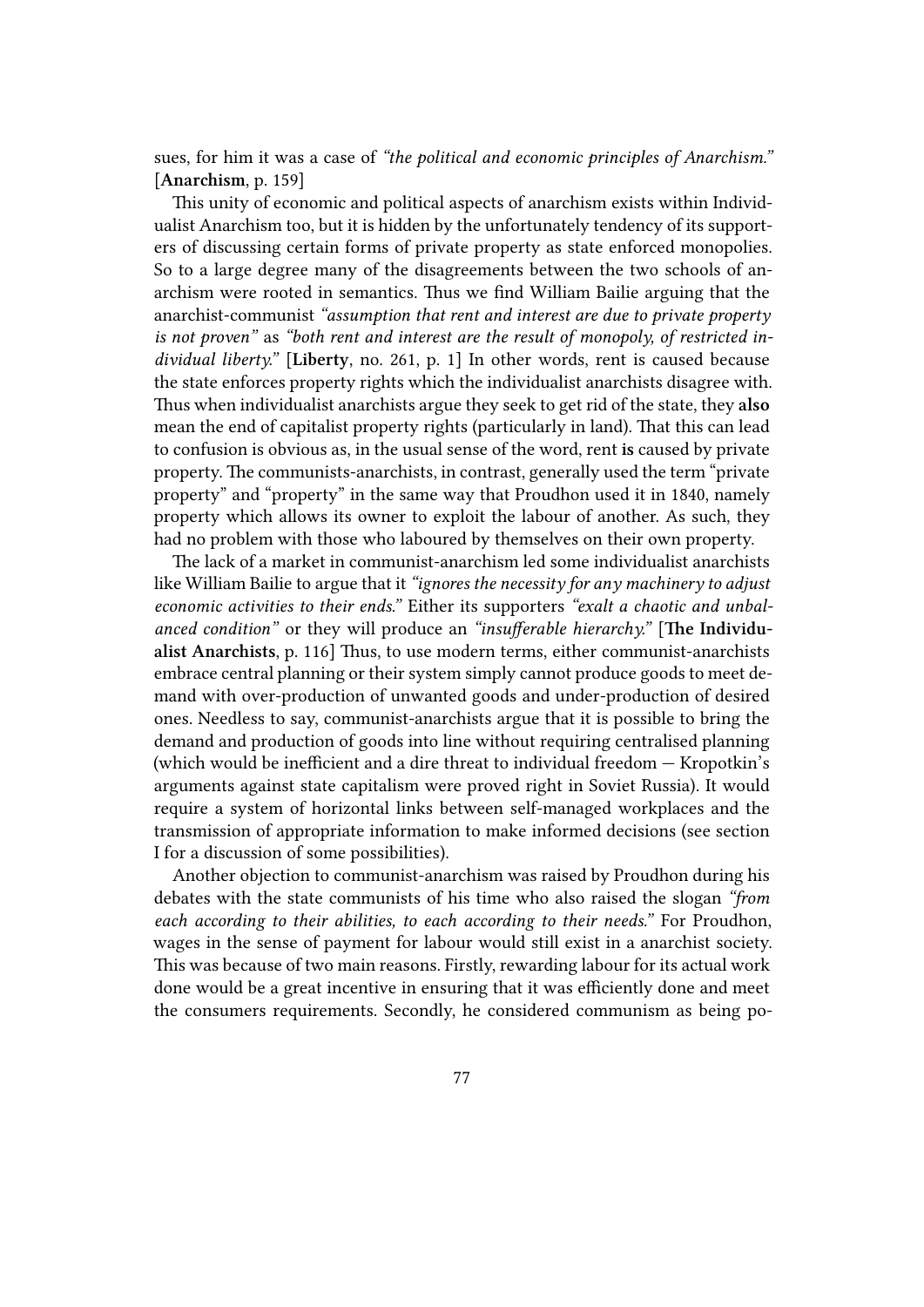tentially authoritarian in that society would determine what an individual should contribute and consume. As he put it:

*"Who then shall determine the capacity? who shall be the judge of the needs?*

*"You say that my capacity is 100: I maintain that it is only 90. You add that my needs are 90: I affirm that they are 100. There is a difference between us of twenty upon needs and capacity. It is, in other words, the well-known debate between demand and supply. Who shall judge between the society and me?*

*"If the society persists, despite my protests, I resign from it, and that is all there is to it. The society comes to an end from lack of associates.*

*"If, having recourse to force, the society undertakes to compel me; if it demands from me sacrifice and devotion, I say to it: Hypocrite! you promised to deliver me from being plundered by capital and power; and now, in the name of equality and fraternity, in your turn, you plunder me. Formerly, in order to rob me, they exaggerated my capacity and minimised my needs. They said that products cost me so little, that I needed so little to live! You are doing the same thing. What difference is there then between fraternity and the wage system?"* [**The General Idea of the Revolution**, pp. 96–7]

Yet even here Proudhon shows the libertarian communist solution to this possible problem, namely free association. If there were a conflict between individuals within a free commune in terms of their contributions and consumption then the individual is free to leave (and, conversely, the commune is free to expel an individual). Said individuals can seek another communist commune and join it or, conversely, work for themselves in their present location. Ultimately, free association means the freedom **not** to associate and libertarian communism is rooted in that truism. Thus, communist-anarchists would agree with the French anarchism when he *"conclude[d] that a single association can never include all the workmen in one industry, nor all industrial corporations, nor, a fortiori, a nation of 36 millions of men; therefore that the principle of association does not offer the required solution."* [**Op. Cit.**, p. 85] Like Proudhon, communist-anarchists base their anarchism on federations of associations and communes, with these federations and associations formed as and when they were required for joint activity. Thus the federation of communist communes and workplaces would play a similar role as Proudhon's *"agro-industrial federation,"* namely to end *"wage labour or economic servitude"* and *"to protect"* against *"capitalist and financial feudalism, both within*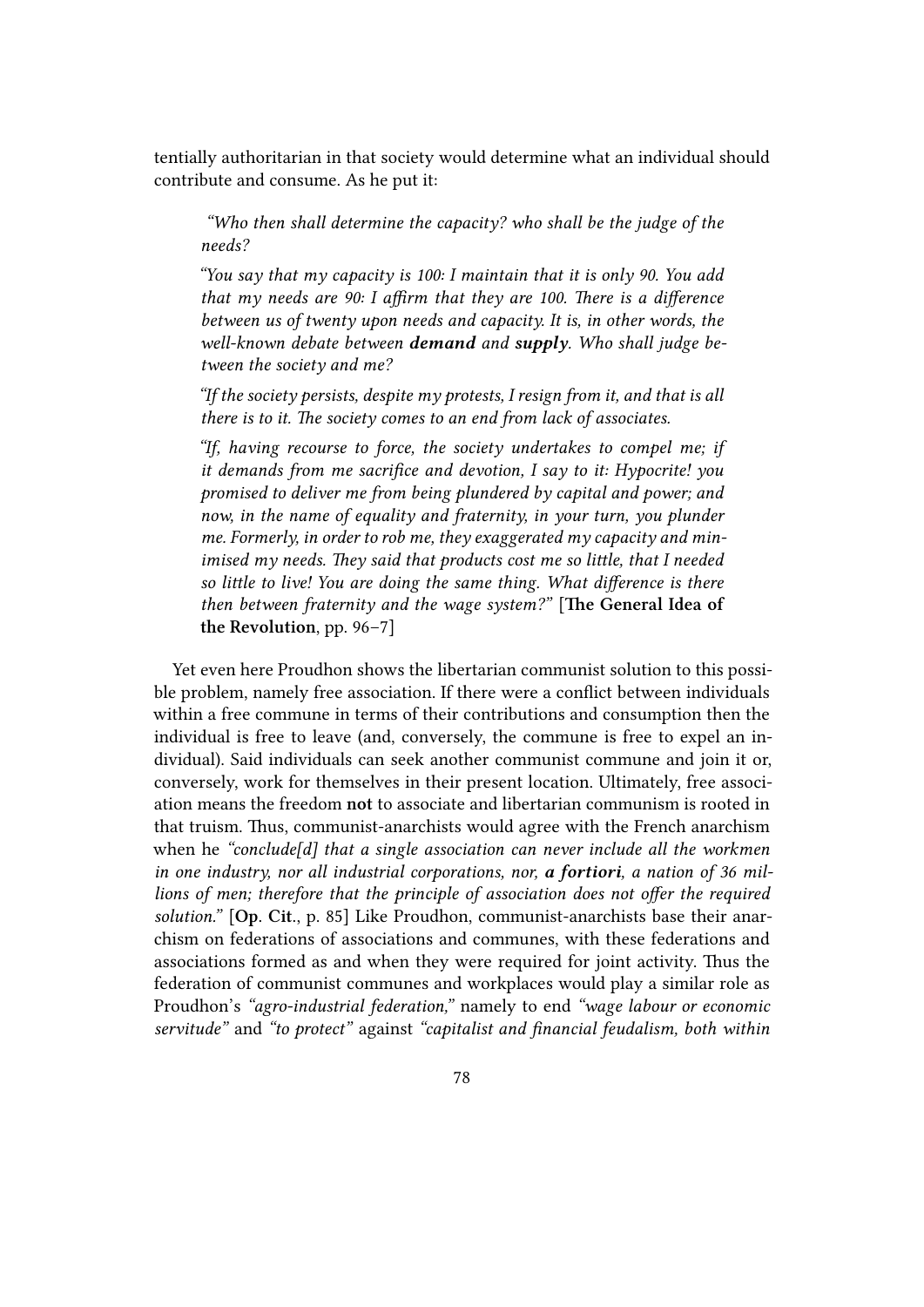*them and from the outside"* as well as ensuring *"increasing equality"* and the *"application of application on the largest possible scale of the principles of mutualism"* and *"economic solidarity."* [**The Principle of Federation**, p. 70 and p. 71]

The key difference, of course, between Proudhon's mutualism and Kropotkin's communism was (as latter stressed) that the former supported payment for labour in terms of money or labour-cheques while the latter argued that this would be a modification of the wages system rather than its total abolition. Yet by divorcing payment for labour from its consumption, Proudhon argued that communism, like monopoly, made it difficult to determine exactly the costs involved in producing goods. The French anarchist argued that there was no way of knowing the real cost of anything produced outside the market. This could be seen from monopolies within capitalism:

*"How much does the tobacco sold by the administration cost? How much is it worth? You can answer the first of these questions: you need only call at the first tobacco shop you see. But you can tell me nothing about the second, because you have no standard of comparison and are forbidden to verify by experiment the items of cost of administration… Therefore the tobacco business, made into a monopoly, necessarily costs society more than it brings in; it is an industry which, instead of subsisting by its own product, lives by subsidies."* [**System of Economical Contradictions**, pp. 232–3]

Communist-anarchists reply by noting that the price of something is not independent of the degree of monopoly of an industry and so natural barriers to competition can skew prices. Equally, competition can be a race to the bottom and that competitors can undermine their own working conditions and enjoyment of life in order to gain an advantage (or, more often, simply survive) on the market. As we argue in section I.1.3, markets have a tendency to undermine equality and solidarity and, over time, erode the basis of a free society.

As an aside, Proudhon's argument has obvious similarities with von Mises' much later attack on communism which is usually called the "socialist calculation argument" (see section I.1.1). As discussed in section I.1.2, von Mises' argument was question begging in the extreme and our critique of that applies equally to Proudhon's claims. As such, communist-anarchists argue that market prices usually do **not** reflect the real costs (in terms of their effects on individuals, society and the planet's ecology) — even those prices generated by non-capitalist markets. Moreover, due to Proudhon's opposition to rent and interest, his own argument could be turned against mutualism and individualist anarchism as followers of von Mises have done. Without rent and interest, they argue, there is no way of identifying how much land or credit is worth and so resource use will be inefficient. Of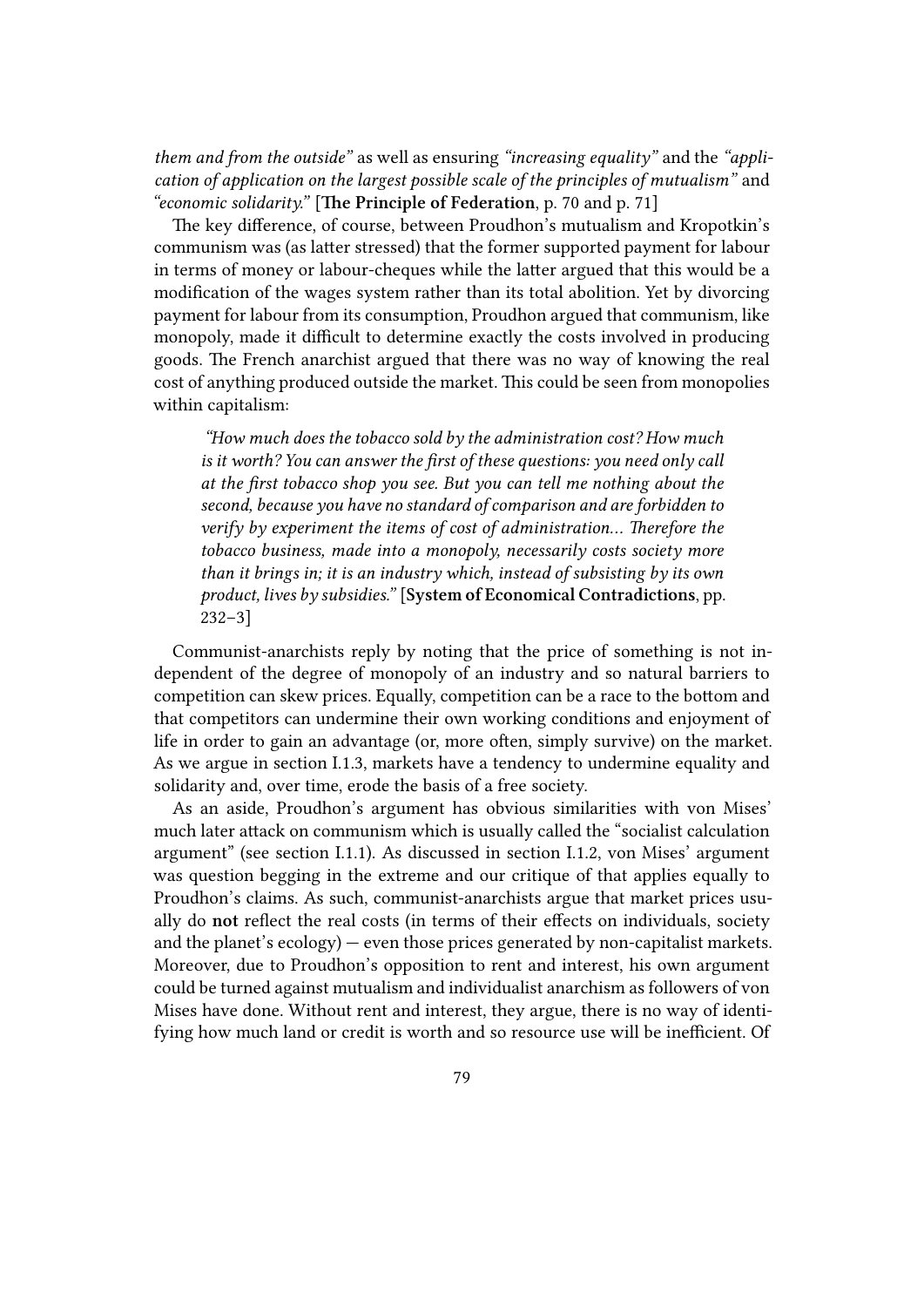course, this assumes that capitalist definitions of efficiency and "cost" are the only valid ones which is not the case. So, arguing that markets are required to correctly value goods and services is a two-edged sword, argue communist-anarchists.

One of the joys of Proudhon is that he provides material to critique both Kropotkin's communist-anarchism **and** Tucker's individualist anarchism for while opposed to communism he was equally opposed to wage labour, as we indicate in section G.4.2 (as such, those who quote Proudhon's attacks on communism but fail to note his attacks on wage slavery are extremely dishonest). Under mutualism, there would not be wage labour. Rather than employers paying wages to workers, workers would form co-operatives and pay themselves a share of the income they collectively produced. As Robert Graham put it, *"[t]hat both Tucker and Bakunin could claim Proudhon as their own illustrates the inherent ambiguity and elusiveness of his thought … With his death, that synthesis broke down into its conflicting parts."* [*"Introduction"*, Pierre-Joseph Proudhon, **The General idea of the Revolution**, p. xxxi] Social anarchism emphasised the self-management, associational and federalist aspects of Proudhon's ideas along with his critique of private property while individualist anarchism tended to stress his support for possession, "wages" (i.e., labour income), competition and markets.

### **G.2.5 Do most anarchists agree with the individualists on communist-anarchism?**

No, far from it. Most anarchists in the late nineteenth century recognised communist-anarchism as a genuine form of anarchism and it quickly replaced collectivist anarchism as the dominant tendency.

So few anarchists found the individualist solution to the social question or the attempts of some of them to excommunicate social anarchism from the movement convincing. Across the world, including in America itself, communist anarchism became the bulk of the movement (social anarchism is the *"mainstream of anarchist theory"* and in the *"historical anarchist movement"* where anarcho-communism and anarcho-syndicalism have been *"predominating."* [John Clark, **The Anarchist Moment**, p. 143]). That is still the situation to this day, with individualist anarchism being a small part of the movement (again, it mostly exists in America and, to an even lesser degree, Britain). Moreover, with the notable exception of Johann Most, most leading communist-anarchists refused to respond in kind and recognised individualist anarchism as a form of anarchism (usually one suited to conditions in pre-industrial America). Kropotkin, for example, included Individualist Anarchism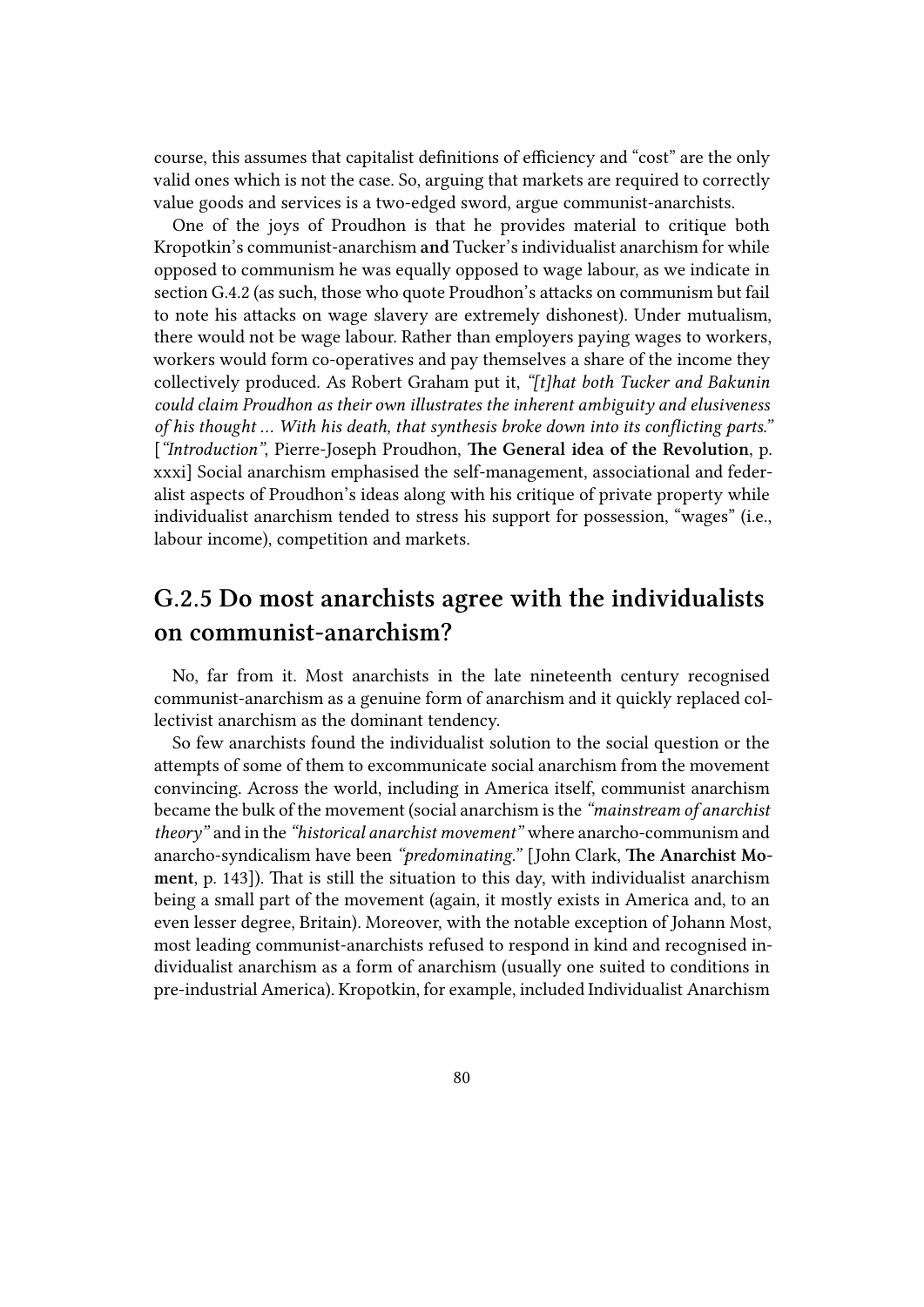in his 1911 account of Anarchism for the **Encyclopaedia Britannica** as well as his pamphlet **Modern Science and Anarchism**.

It should also be stressed that not all individualist anarchists followed Tucker's lead in refusing to call communist anarchism a form of anarchism. Joseph Labadie, Dyer Lum and Voltairine de Cleyre (when she was an individualist), for example, recognised the likes of Albert and Lucy Parsons, Kropotkin, Goldman and Berkman as fellow anarchists even if they disagreed with some of their methods and aspects of their preferred solution to the social problem. For Labadie, *"[o]ne may want liberty to advance the interests of Communism, another to further the cause of individualism"* and so nothing can *"stand in the way of uniting with other Anarchists who believe in Communism to get more liberty"* [**The Individualist Anarchists**, p. 260 and p. 262] Today, few (if any) individualist anarchists try to excommunicate other anarchists from the movement, thankfully leaving the diatribes and sectarianism of a few individuals in the nineteenth century where they belong.

Suffice to say, an account of anarchism which excluded social anarchism would be a very short work indeed and, unsurprisingly, all serious accounts of anarchism concentrate on social anarchism, its thinkers and its organisations. Which, unfortunately, ensures that the diversity and richness of individualist anarchism is somewhat lost, as are its social roots and context (which, in turn, allows some academics to confuse individualist anarchism with "anarcho"-capitalism based on a superficial analysis of words like "property" and "markets"). This predominance of social anarchism is reflected in the movements journals.

While some of its admirers stress that **Liberty** was the longest lasting American anarchist paper, in fact a social anarchist paper has that claim to fame. **Fraye Arbeter Shtime** (**The Free Voice of Labour**) was a Yiddish language anarchist periodical which was first published in 1890 and lasted until 1977. This was followed by the Italian anarchist paper **L'Adunata dei Refrattari** which was published between 1922 and 1971. So when James Martin stated that **Liberty** was *"the longest-lived of any radical periodical of economic or political nature in the nation's history"* in 1953 he was wrong. [**Men Against the State**, p. 208] In terms of the English language, the London based communist-anarchist journal **Freedom** has existed (in various forms) from 1886 and so beats any claim made for **Liberty** as being the longest lasting English language anarchist journal by several decades. The anarcho-syndicalist **Black Flag**, another British based journal, began publication in 1971 and was still being published over 30 years later. As far as the longest running US-based anarchist journal, that title now goes to the social anarchist magazine **Anarchy: A Journal of Desire Armed** which was founded in 1980 and is still going strong. This is, we stress, not to diminish **Liberty** and its achievement but simply to put it into the context of the wider movement and the fact that, outside of America, social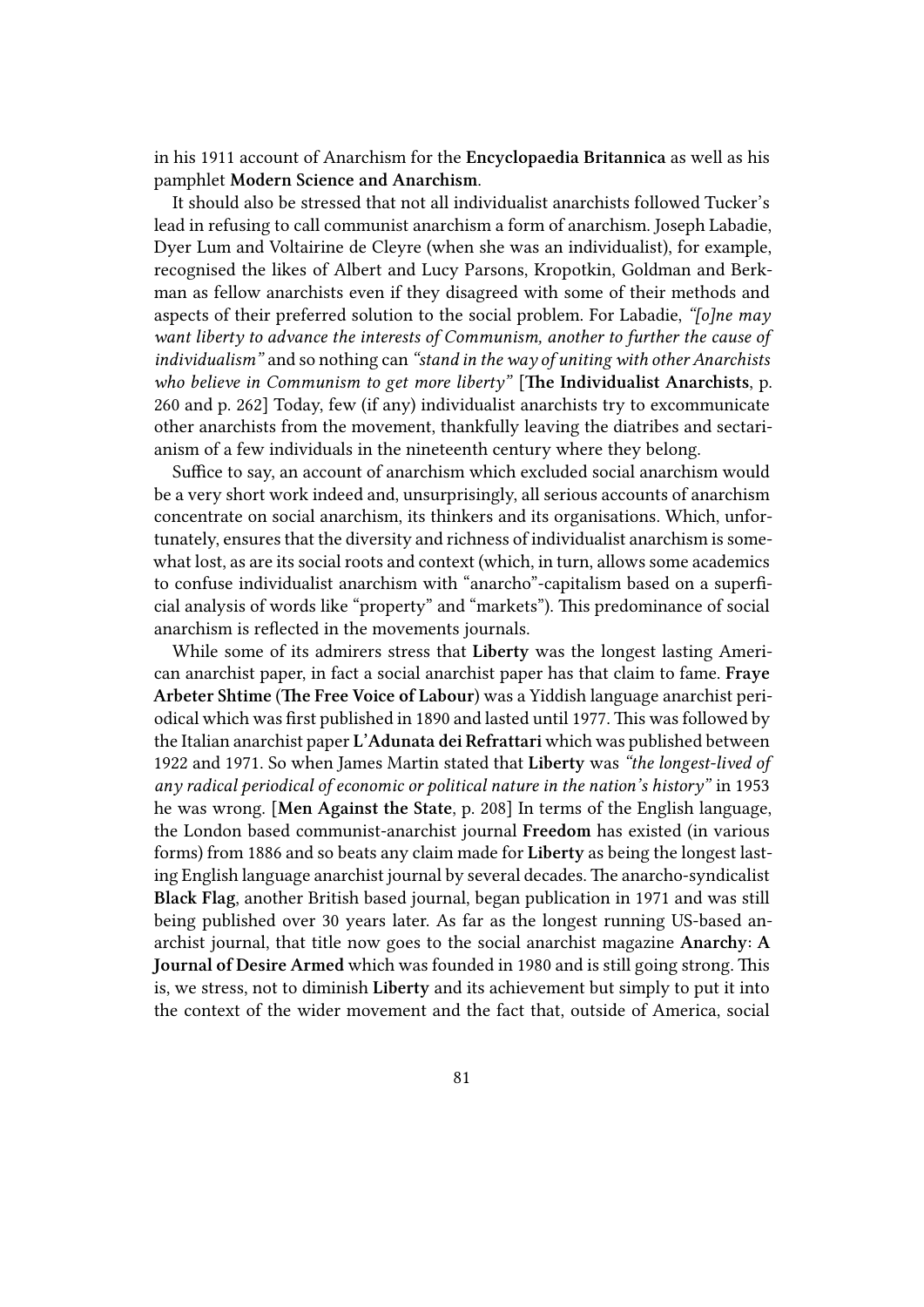anarchism **is** the anarchist movement (and even within America, social anarchism was and is the bulk of it).

In summary, then, while individualist anarchism opposed communistanarchism much of this opposition was rooted in misunderstandings and, at times, outright distortion. Once these are corrected, it becomes clear that both schools of anarchism share significant ideas in common. This is unsurprisingly, given the impact of Proudhon on both of them as well as their common concerns on the social question and participation in the labour and other popular movements. As both are (libertarian) socialists inspired by many of the same intellectual and social influences, this should come as no surprise. That a few individualist and communist anarchists tried to deny those common influences should not blind us to them or the fact that both schools of anarchism are compatible.

Ultimately, though, anarchism should be wide enough and generous enough to include both communist and individualist anarchism. Attempts to excommunicate one or the other seem petty given how much each has in common and, moreover, given that both are compatible with each other as both are rooted in similar perspectives on possession, capitalist property rights and voluntary association. Once the differences in terminology are understood, the differences are not impossible to reconcile.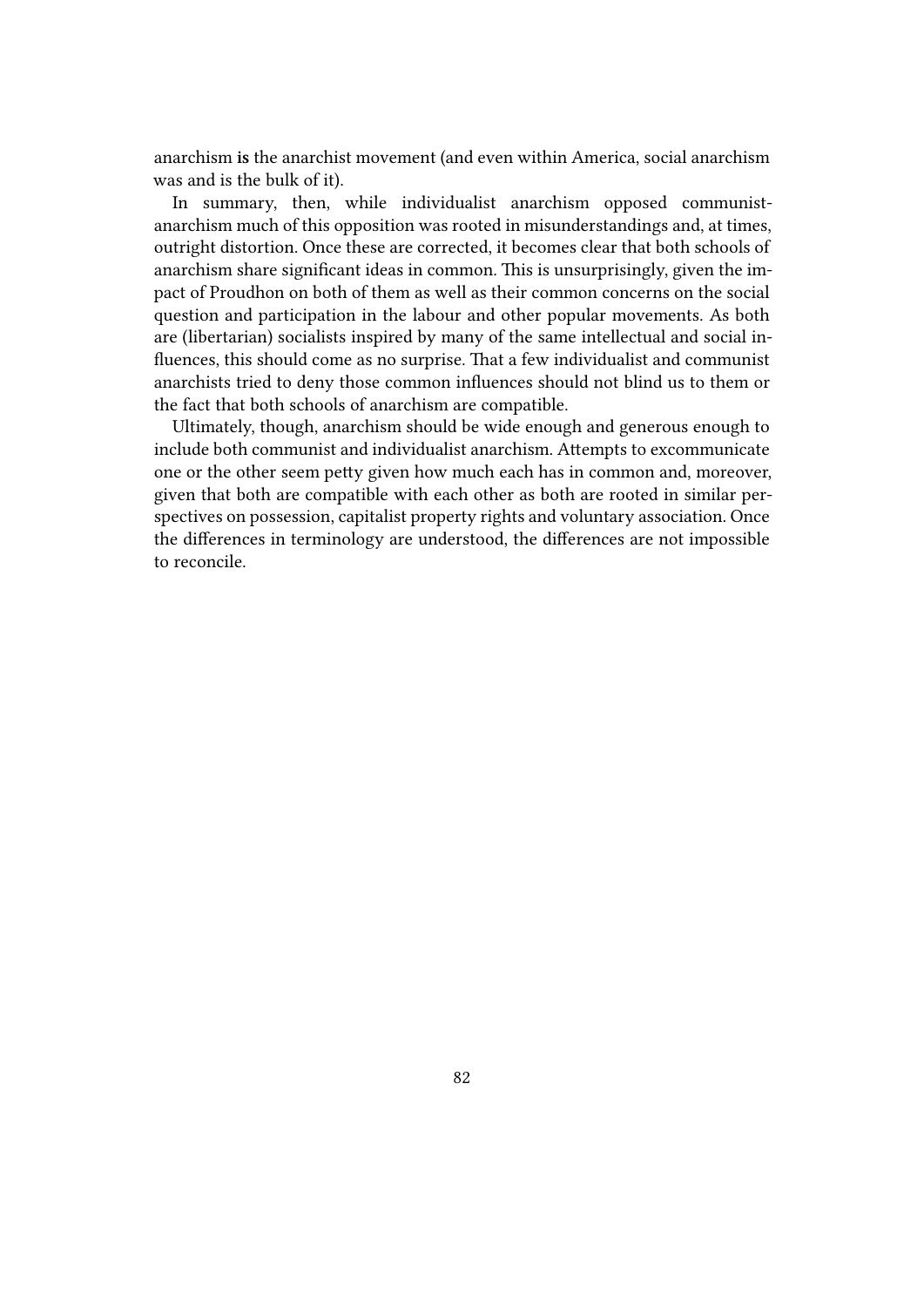# **G.3 Is "anarcho"-capitalism a new form of individualist anarchism?**

No. As Carole Pateman once pointed out, *"[t]here has always been a strong radical individualist tradition in the USA. Its adherents have been divided between those who drew anarchist, egalitarian conclusions, and those who reduced political life to the capitalist economy writ large, to a series of exchanges between unequally situated individuals."* [**The Problem of Political Obligation**, p. 205] What right-"libertarians" and "anarcho"-capitalists do is to confuse these two traditions, ignoring fundamental aspects of individualist anarchism in order to do so. Thus anarchist Peter Sabatini:

*"in those rare moments when [Murray] Rothbard (or any other [rightwing] Libertarian) does draw upon individualist anarchism, he is always highly selective about what he pulls out. Most of the doctrine's core principles, being decidedly anti-Libertarianism, are conveniently ignored, and so what remains is shrill anti-statism conjoined to a vacuous freedom in hackneyed defence of capitalism. In sum, the 'anarchy' of Libertarianism reduces to a liberal fraud."* [**Libertarianism: Bogus Anarchy**]

As class struggle anarchist Benjamin Franks notes individualist anarchism *"has similarities with, but is not identical to, anarcho-capitalism."* [**Rebel Alliances**, p. 44] For Colin Ward, while the *"mainstream"* of anarchist propaganda *"has been anarchist-communism"* there are *"several traditions of individualist anarchism"*, including that associated with Max Stirner and *"a remarkable series of 19th-century American figures"* who *"differed from free-market liberals in their absolute mistrust of American capitalism, and in their emphasis on mutualism."* Ward was careful to note that by the *"late 20th century the word 'libertarian' … was appropriated by a new group of American thinkers"* and so *"it is necessary to examine the modern individualist 'libertarian' response from the standpoint of the anarchist tradition."* It was found to be wanting, for while Rothbard was *"the most aware of the actual anarchist tradition among the anarcho-capitalist apologists"* he may have been *"aware of a tradition, but he is singularly unaware of the old proverb that freedom for the pike means death for the minnow."* The individualist anarchists were *"busy*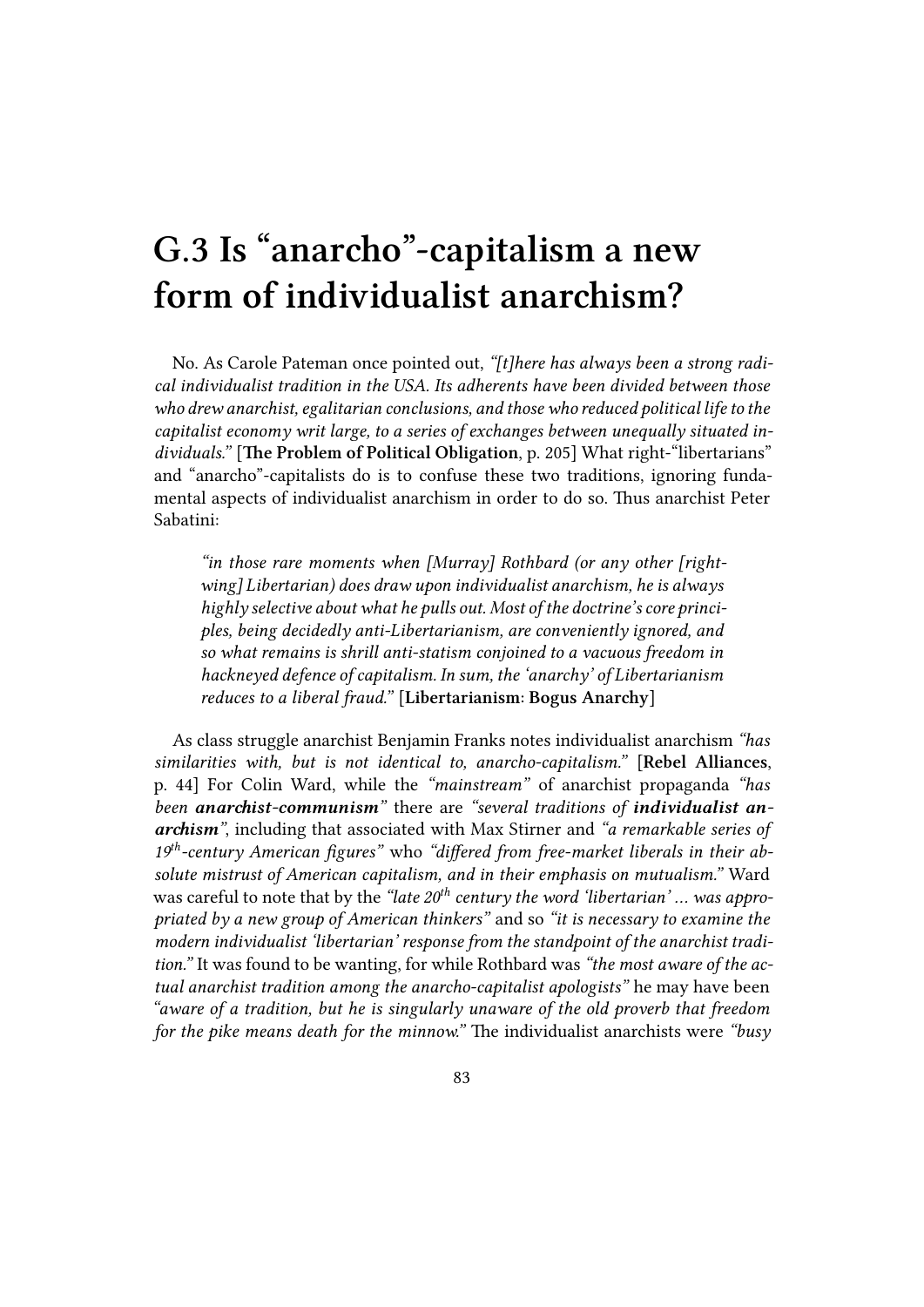*social inventors exploring the potential of autonomy."* The *"American 'libertarians' of the 20th century are academics rather than social activists, and their inventiveness seems to be limited to providing an ideology for untrammelled market capitalism."* [**Anarchism: A Short Introduction**, pp. 2–3, p. 62, p. 67, and p. 69]

In this section we will sketch these differences between the genuine libertarian ideas of Individualist Anarchism and the bogus "anarchism" of right-"libertarian" ideology. This discussion builds upon our general critique of "anarcho"-capitalism we presented in section F. However, here we will concentrate on presenting individualist anarchist analysis of "anarcho"-capitalist positions rather than, as before, mostly social anarchist ones (although, of course, there are significant overlaps and similarities). In this way, we can show the fundamental differences between the two theories for while there are often great differences between specific individualist anarchist thinkers all share a vision of a free society distinctly at odds with the capitalism of their time as well as the "pure" system of economic textbooks and right-"libertarian" dreams (which, ironically, so often reflects the  $19<sup>th</sup>$  century capitalism the individualist anarchists were fighting).

First it should be noted that some "anarcho"-capitalists shy away from the term, preferring such expressions as "market anarchist" or "individualist anarchist." This suggests that there is some link between their ideology and that of Tucker and his comrades. However, the founder of "anarcho"-capitalism, Murray Rothbard, refused that label for, while *"strongly tempted,"* he could not do so because *"Spooner and Tucker have in a sense pre-empted that name for their doctrine and that from that doctrine I have certain differences."* Somewhat incredibly Rothbard argued that on the whole politically *"these differences are minor,"* economically *"the differences are substantial, and this means that my view of the consequences of putting our more of less common system into practice is very far from theirs."* [*"The Spooner-Tucker Doctrine: An Economist's View"*, pp. 5–15, **Journal of Libertarian Studies**, vol. 20, no. 1, p. 7]

What an understatement! Individualist anarchists advocated an economic system in which there would have been very little inequality of wealth and so of power (and the accumulation of capital would have been minimal without profit, interest and rent). Removing this social and economic basis would result in **substantially** different political regimes. In other words, politics is not isolated from economics. As anarchist David Wieck put it, Rothbard *"writes of society as though some part of it (government) can be extracted and replaced by another arrangement while other things go on before, and he constructs a system of police and judicial power without any consideration of the influence of historical and economic context."* [**Anarchist Justice**, p. 227]

Unsurprisingly, the political differences he highlights **are** significant, namely *"the role of law and the jury system"* and *"the land question."* The former differ-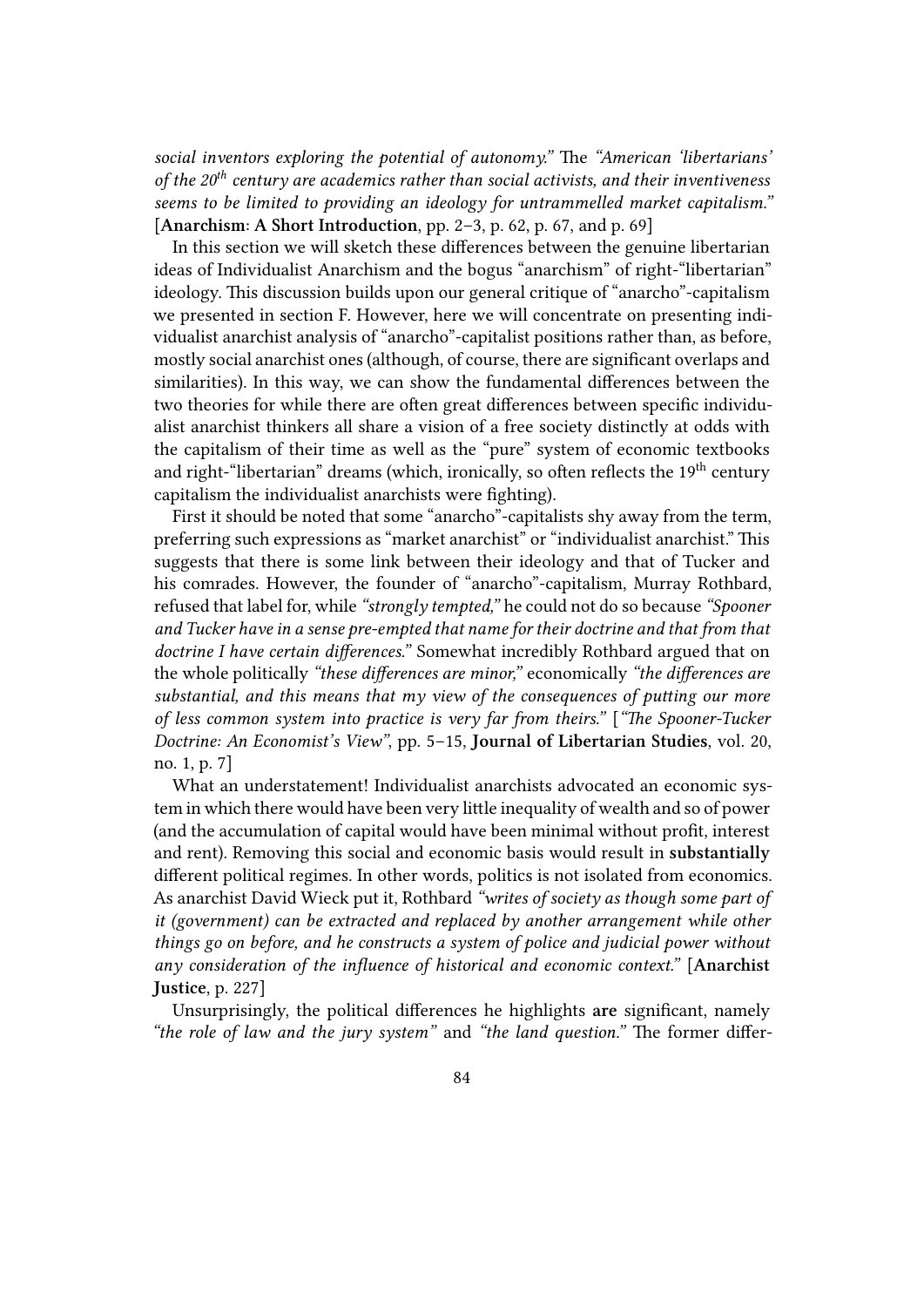ence relates to the fact that the individualist anarchists *"allow[ed] each individual free-market court, and more specifically, each free-market jury, totally free rein over judicial decision."* This horrified Rothbard. The reason is obvious, as it allows real people to judge the law as well as the facts, modifying the former as society changes and evolves. For Rothbard, the idea that ordinary people should have a say in the law is dismissed. Rather, *"it would not be a very difficult task for Libertarian lawyers and jurists to arrive at a rational and objective code of libertarian legal principles and procedures."* [**Op. Cit.**, pp. 7–8] Of course, the fact that *"lawyers"* and *"jurists"* may have a radically different idea of what is just than those subject to their laws is not raised by Rothbard, never mind answered. While Rothbard notes that juries may defend the people against the state, the notion that they may defend the people against the authority and power of the rich is not even raised. That is why the rich have tended to oppose juries as well as popular assemblies. Unsurprisingly, as we indicated in section F.6.1, Rothbard wanted laws to be made by judges, lawyers, jurists and other "libertarian" experts rather than jury judged and driven. In other words, to exclude the general population from any say in the law and how it changes. This hardly a *"minor"* difference! It is like a supporter of the state saying that it is a *"minor"* difference if you favour a dictatorship rather than a democratically elected government. As Tucker argued, *"it is precisely in the tempering of the rigidity of enforcement that one of the chief excellences of Anarchism consists … under Anarchism all rules and laws will be little more than suggestions for the guidance of juries, and that all disputes … will be submitted to juries which will judge not only the facts but the law, the justice of the law, its applicability to the given circumstances, and the penalty or damage to be inflicted because of its infraction … under Anarchism the law … will be regarded as just in proportion to its flexibility, instead of now in proportion to its rigidity."* [**The Individualist Anarchists**, pp. 160–1] In others, the law will evolve to take into account changing social circumstances and, as a consequence, public opinion on specific events and rights. Tucker's position is fundamentally **democratic** and evolutionary while Rothbard's is autocratic and fossilised.

This is particularly the case if you are proposing an economic system which is based on inequalities of wealth, power and influence and the means of accumulating more. As we note in section G.3.3, one of individualist anarchists that remained pointed this out and opposed Rothbard's arguments. As such, while Rothbard may have subscribed to a system of competing defence companies like Tucker, he expected them to operate in a substantially different legal system, enforcing different (capitalist) property rights and within a radically different socio-economic system. These differences are hardly *"minor"*. As such, to claim that "anarcho"-capitalism is simply individualist anarchism with "Austrian" economics shows an utter lack of understanding of what individualist anarchism stood and aimed for.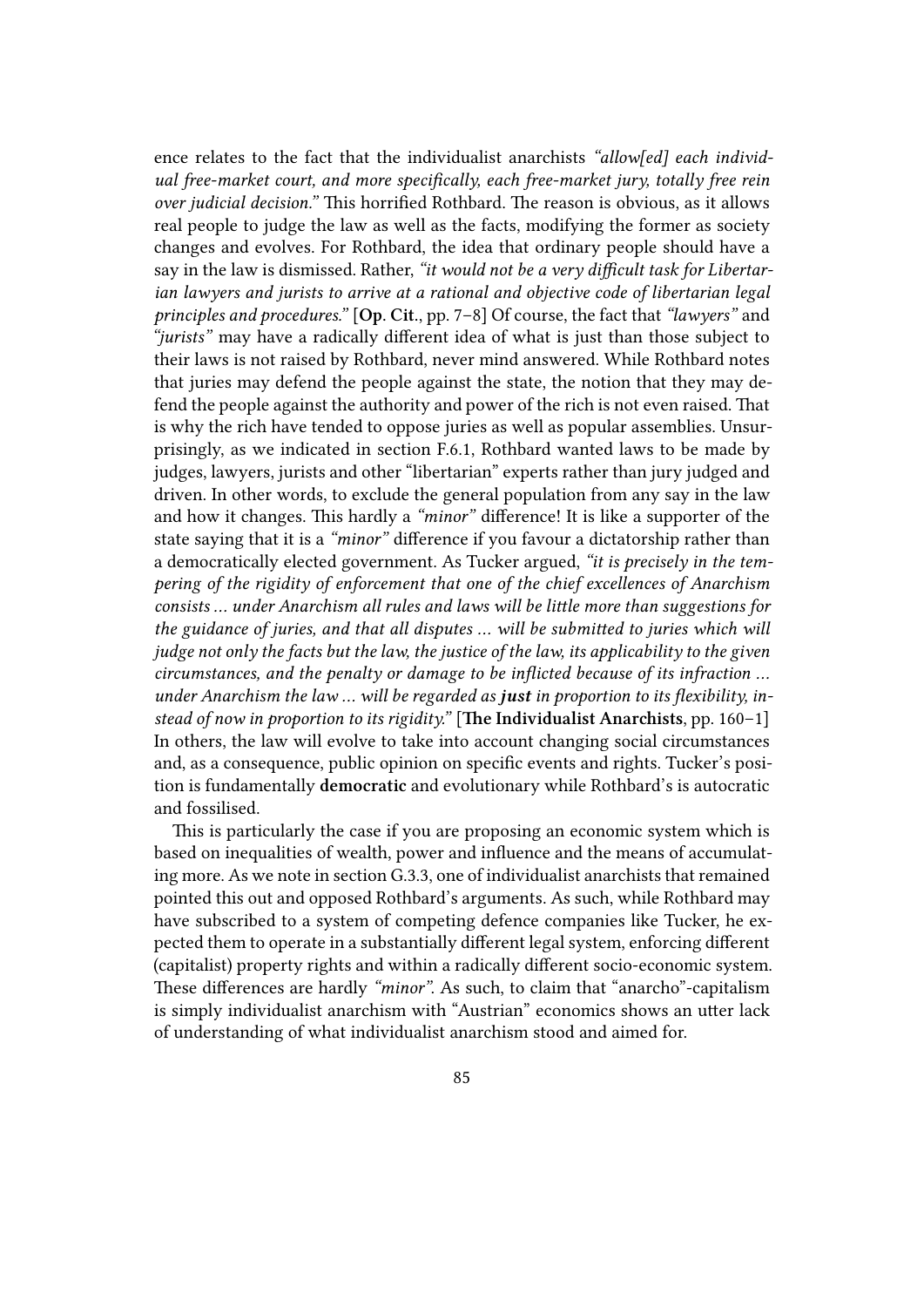On the land question, Rothbard opposed the individualist position of *"occupancy and use"* as it *"would automatically abolish all rent payments for land."* Which was precisely **why** the individualist anarchists advocated it! In a predominantly rural economy, as was the case during most of the  $19<sup>th</sup>$  century in America, this would result in a significant levelling of income and social power as well as bolstering the bargaining position of non-land workers by reducing the numbers forced onto the labour market (which, as we note in section F.8.5, was the rationale for the state enforcing the land monopoly in the first place). He bemoans that landlords cannot charge rent on their*"justly-acquired private property"* without noticing that is begging the question as anarchists deny that this is *"justly-acquired"* land in the first place. Unsurprising, Rothbard considered *"the proper theory of justice in landed property can be found in John Locke"*, ignoring the awkward fact that the first selfproclaimed anarchist book was written **precisely** to refute that kind of theory and expose its anti-libertarian implications. His argument simply shows how far from anarchism his ideology is. For Rothbard, it goes without saying that the landlord's *"freedom of contract"* tops the worker's freedom to control their own work and live and, of course, their right to life. [**Op. Cit.**, p. 8 and p. 9]

For anarchists, *"the land is indispensable to our existence, consequently a common thing, consequently insusceptible of appropriation."* [Proudhon, **What is Property?**, p. 107] Tucker looked forward to a time when capitalist property rights in land were ended and *"the Anarchistic view that occupancy and use should condition and limit landholding becomes the prevailing view."* This *"does not simply mean the freeing of unoccupied land. It means the freeing of all land not occupied by the owner"* and *"tenants would not be forced to pay you rent, nor would you be allowed to seize their property. The Anarchic associations would look upon your tenants very much as they would look upon your guests."* [**The Individualist Anarchists**, p. 159, p. 155 and p. 162] The ramifications of this position on land use are significant. At its most basic, what counts as force and coercion, and so state intervention, are fundamentally different due to the differing conceptions of property held by Tucker and Rothbard. If we apply, for example, the individualist anarchist position on land to the workplace, we would treat the workers in a factory as the rightful owners, on the basis of occupation and use; at the same time, we could treat the share owners and capitalists as aggressors for attempting to force their representatives as managers on those actually occupying and using the premises. The same applies to the landlord against the tenant farmer. Equally, the outcome of such differing property systems will be radically different  $-$  in terms of inequalities of wealth and so power (with having others working for them, it is unlikely that would-be capitalists or landlords would get rich). Rather than a *"minor"* difference, the question of land use fundamentally changes the nature of the society built upon it and whether it counts as genuinely libertarian or not.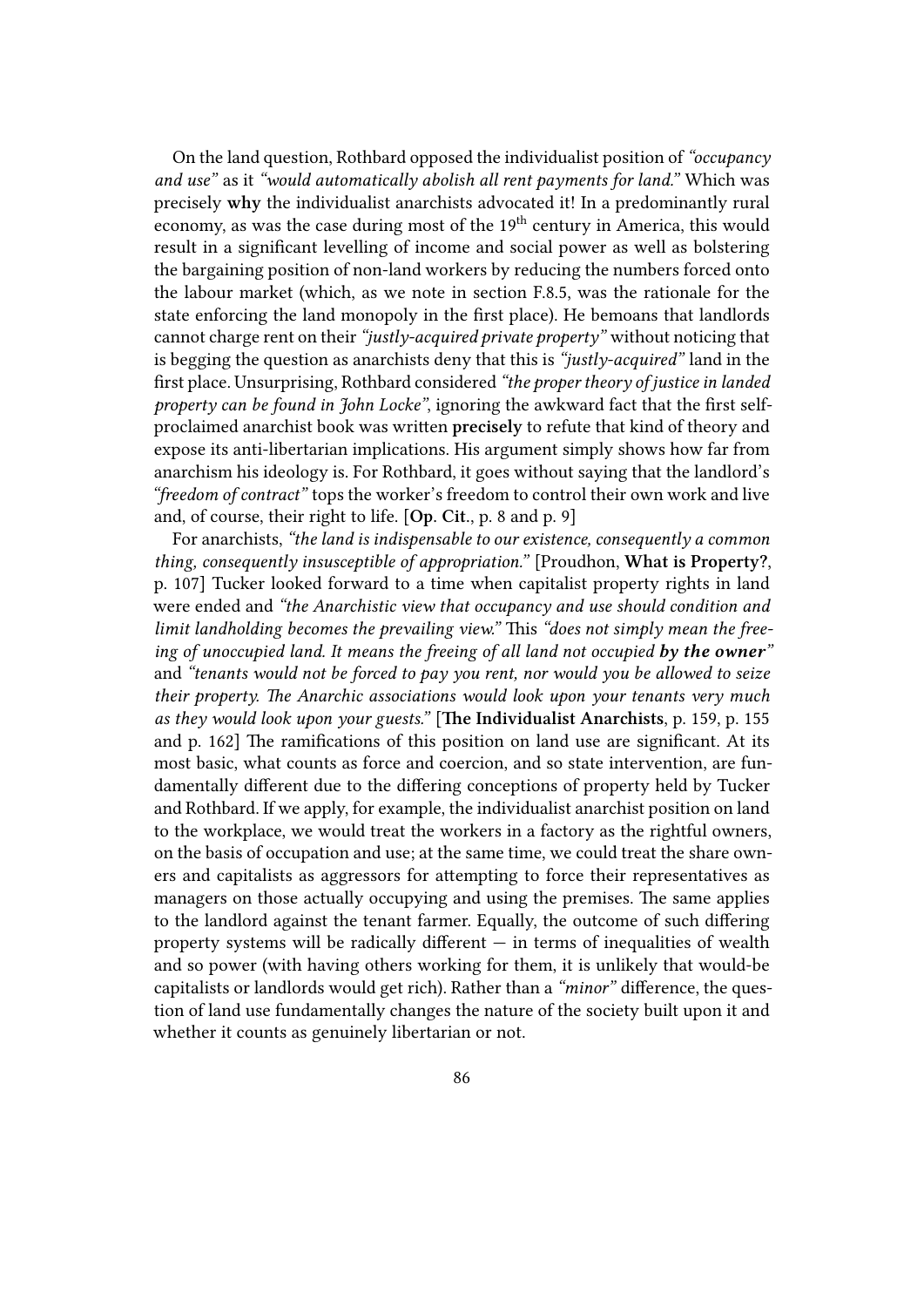Tucke was well aware of the implications of such differences. Supporting a scheme like Rothbard's meant *"departing from Anarchistic ground,"* it was *"Archism"* and, as he stressed in reply to one supporter of such property rights, it opened the door to other authoritarian positions: *"Archism in one point is taking him to Archism is another. Soon, if he is logical, he will be an Archist in all respects."* It was a *"fundamentally foolish"* position, because it *"starts with a basic proposition that must be looked upon by all consistent Anarchists as obvious nonsense." "What follows from this?"* asked Tucker. *"Evidently that a man may go to a piece of vacant land and fence it off; that he may then go to a second piece and fence that off; then to a third, and fence that off; then to a fourth, a fifth, a hundredth, a thousandth, fencing them all off; that, unable to fence off himself as many as he wishes, he may hire other men to do the fencing for him; and that then he may stand back and bar all other men from using these lands, or admit them as tenants at such rental as he may choose to extract."* It was *"a theory of landed property which all Anarchists agree in viewing as a denial of equal liberty."* It is *"utterly inconsistent with the Anarchistic doctrine of occupancy and use as the limit of property in land."* [**Liberty**, No. 180, p. 4 and p. 6] This was because of the dangers to liberty capitalist property rights in land implied:

*"I put the right of occupancy and use above the right of contract … principally by my interest in the right of contract. Without such a preference the theory of occupancy and use is utterly untenable; without it … it would be possible for an individual to acquire, and hold simultaneously, virtual titles to innumerable parcels of land, by the merest show of labour performed thereon … [This would lead to] the virtual ownership of the entire world by a small fraction of its inhabitants … [which would see] the right of contract, if not destroyed absolutely, would surely be impaired in an intolerable degree."* [**Op. Cit.**, no. 350, p. 4]

Clearly a position which Rothbard had no sympathy for, unlike landlords. Strange, though, that Rothbard did not consider the obvious liberty destroying effects of the monopolisation of land and natural resources as *"rational grounds"* for opposing landlords but, then, as we noted in section F.1 when it came to private property Rothbard simply could not see its state-like qualities  $-$  even when he pointed them out himself! For Rothbard, the individualist anarchist position involved a *"hobbling of land sites or of optimum use of land ownership and cultivation and such arbitrary misallocation of land injures all of society."* [Rothbard, **Op. Cit.**, p. 9] Obviously, those subject to the arbitrary authority of landlords and pay them rent are not part of *"society"* and it is a strange coincidence that the interests of landlords just happen to coincide so completely with that of *"all of society"*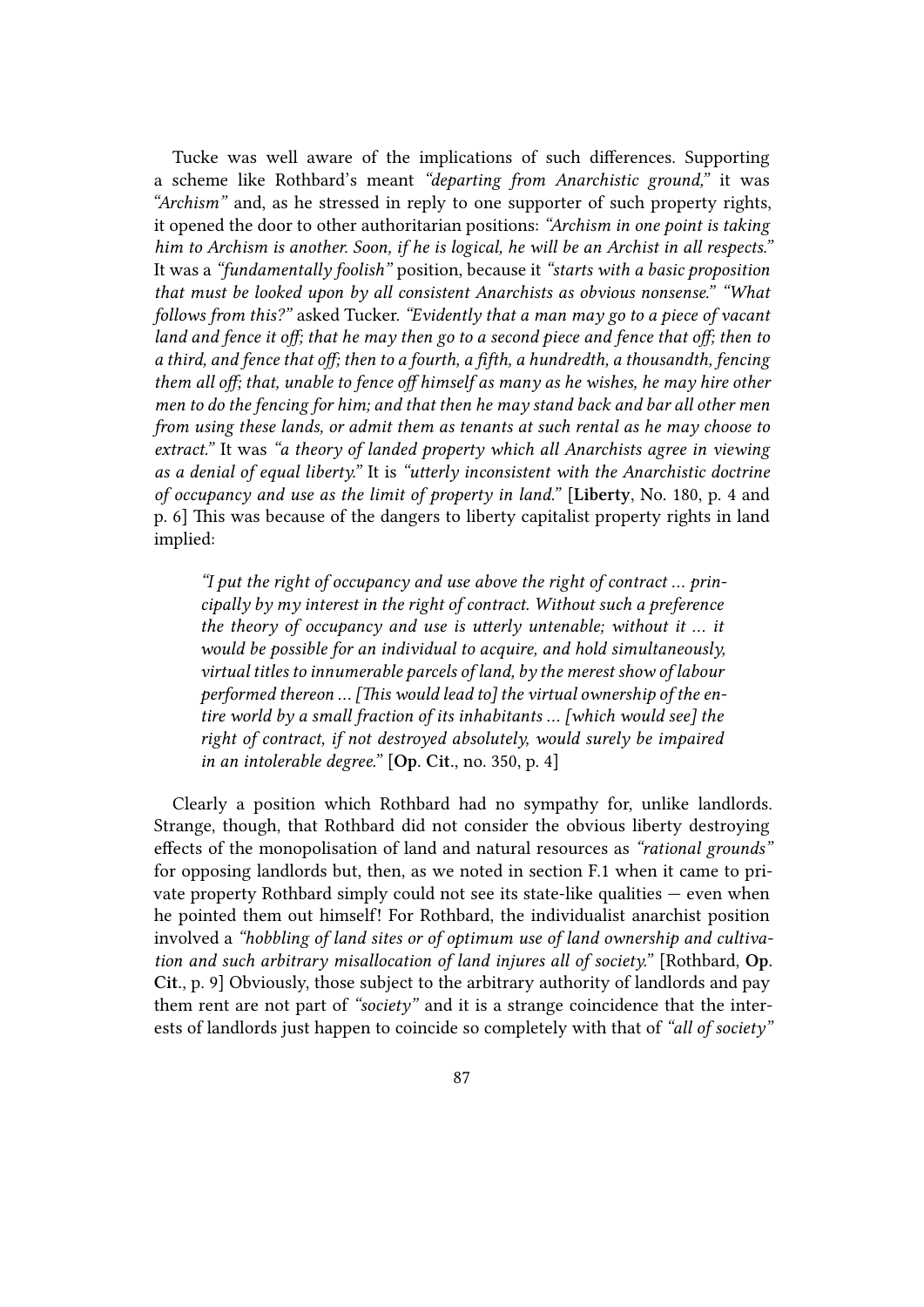(including their tenants?). And it would be churlish to remind Rothbard's readers that, as a methodological individualist, he was meant to think that there is no such thing as "society"  $-$  just individuals. And in terms of these individuals, he clearly favoured the landlords over their tenants and justifies this by appealing, like any crude collectivist, to an abstraction (*"society"*) to which the tenants must sacrifice themselves and their liberty. Tucker would not have been impressed.

For Rothbard, the nineteenth century saw *"the establishment in North America of a truly libertarian land system."* [**The Ethics of Liberty**, p. 73] In contrast, the Individualist Anarchists attacked that land system as the *"land monopoly"* and looked forward to a time when *"the libertarian principle to the tenure of land"* was actually applied [Tucker, **Liberty**, no. 350, p. 5] So given the central place that "occupancy and use" lies in individualist anarchism, it was extremely patronising for Rothbard to assert that *"it seems … a complete violation of the Spooner-Tucker 'law of equal liberty' to prevent the legitimate owner from selling his land to someone else."* [*"The Spooner-Tucker Doctrine: An Economist's View"*, **Op. Cit.**, p. 9] Particularly as Tucker had explicitly addressed this issue and indicated the logical and common sense basis for this so-called "violation" of their principles. Thus "occupancy and use" was*"the libertarian principle to the tenure of land"* because it stopped a class of all powerful landlords developing, ensuring a real equality of opportunity and liberty rather than the formal "liberty" associated with capitalism which, in practice, means selling your liberty to the rich.

Somewhat ironically, Rothbard bemoaned that it *"seems to be a highly unfortunate trait of libertarian and quasi-libertarian groups to spend the bulk of their time and energy emphasising their most fallacious or unlibertarian points."* [**Op. Cit.**, p. 14] He pointed to the followers of Henry George and their opposition to the current land holding system and the monetary views of the individualist anarchists as examples (see section G.3.6 for a critique of Rothbard's position on mutual banking). Of course, both groups would reply that Rothbard's positions were, in fact, both fallacious and unlibertarian in nature. As, indeed, did Tucker decades before Rothbard proclaimed his private statism a form of "anarchism." Yarros' critique of those who praised capitalism but ignored the state imposed restrictions that limited choice within it seems as applicable to Rothbard as it did Herbert Spencer:

*"A system is voluntary when it is voluntary all round … not when certain transactions, regarded from certain points of view, appear Voluntary. Are the circumstances which compel the labourer to accept unfair terms lawcreated, artificial, and subversive of equal liberty? That is the question, and an affirmative answer to it is tantamount to an admission that the present system is not voluntary in the true sense."* [**Liberty**, no. 184, p. 2]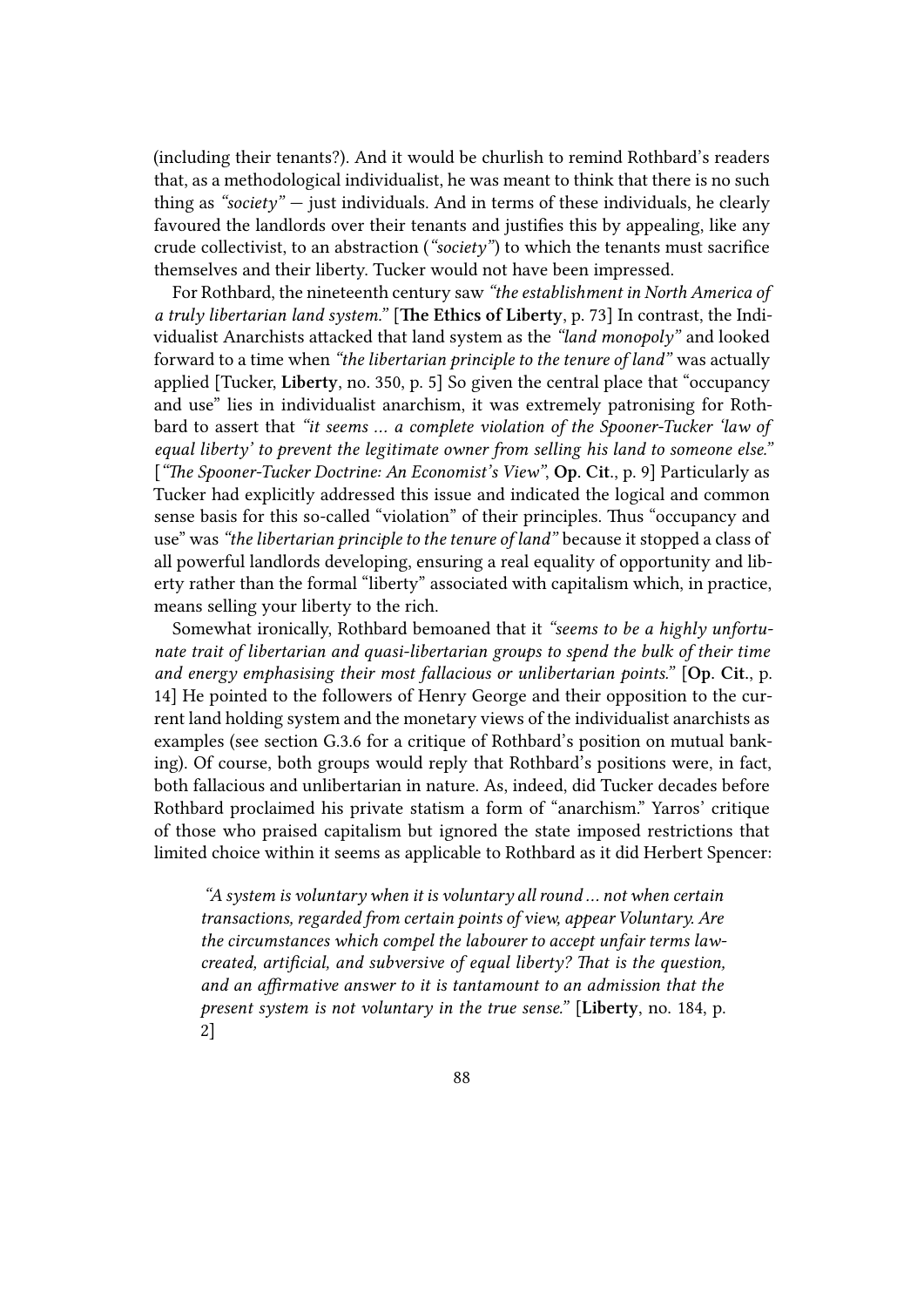So while "anarcho"-capitalists like Walter Block speculate on how starving families renting their children to wealthy paedophiles is acceptable *"on libertarian grounds"* it is doubtful that any individualist anarchist would be so blasé about such an evil. [*"Libertarianism vs. Objectivism: A Response to Peter Schwartz,"* pp. 39–62, **Reason Papers**, Vol. 26, Summer 2003, p. 20] Tucker, for example, was well aware that liberty without equality was little more than a bad joke. *"If,"* he argued, *"after the achievement of all industrial freedoms, economic rent should prove to be the cause of such inequalities in comfort that an effective majority found themselves at the point of starvation, they would undoubtedly cry, 'Liberty be damned!' and proceed to even up; and I think that at that stage of the game they would be great fools if they didn't. From this it will be seen that I am no[t] … a stickler for absolute equal liberty under all circumstances."* Needless to say, he considered this outcome as unlikely and was keen to *"[t]ry freedom first."* [**Liberty**, no. 267, p. 2 and p. 3]

The real question is why Rothbard considered this a **political** difference rather than an economic one. Unfortunately, he did not explain. Perhaps because of the underlying **socialist** perspective behind the anarchist position? Or perhaps the fact that feudalism and monarchism was based on the owner of the land being its ruler suggests a political aspect to propertarian ideology best left unexplored? Given that the idea of grounding rulership on land ownership receded during the Middle Ages, it may be unwise to note that under "anarcho"-capitalism the landlord and capitalist would, likewise, be sovereign over the land **and** those who used it? As we noted in section F.1, this is the conclusion that Rothbard does draw. As such, there **is** a political aspect to this difference, namely the difference between a libertarian social system and one rooted in authority.

Ultimately, *"the expropriation of the mass of the people from the soil forms the basis of the capitalist mode of production."* [Marx, **Capital**, vol. 1, p. 934] For there are *"two ways of oppressing men: either directly by brute force, by physical violence; or indirectly by denying them the means of life and this reducing them to a state of surrender."* In the second case, government is *"an organised instrument to ensure that dominion and privilege will be in the hands of those who … have cornered all the means of life, first and foremost the land, which they make use of to keep the people in bondage and to make them work for their benefit."* [Malatesta, **Anarchy**, p. 21] Privatising the coercive functions of said government hardly makes much difference.

As such, Rothbard was right to distance himself from the term individualist anarchism. It is a shame he did not do the same with anarchism as well!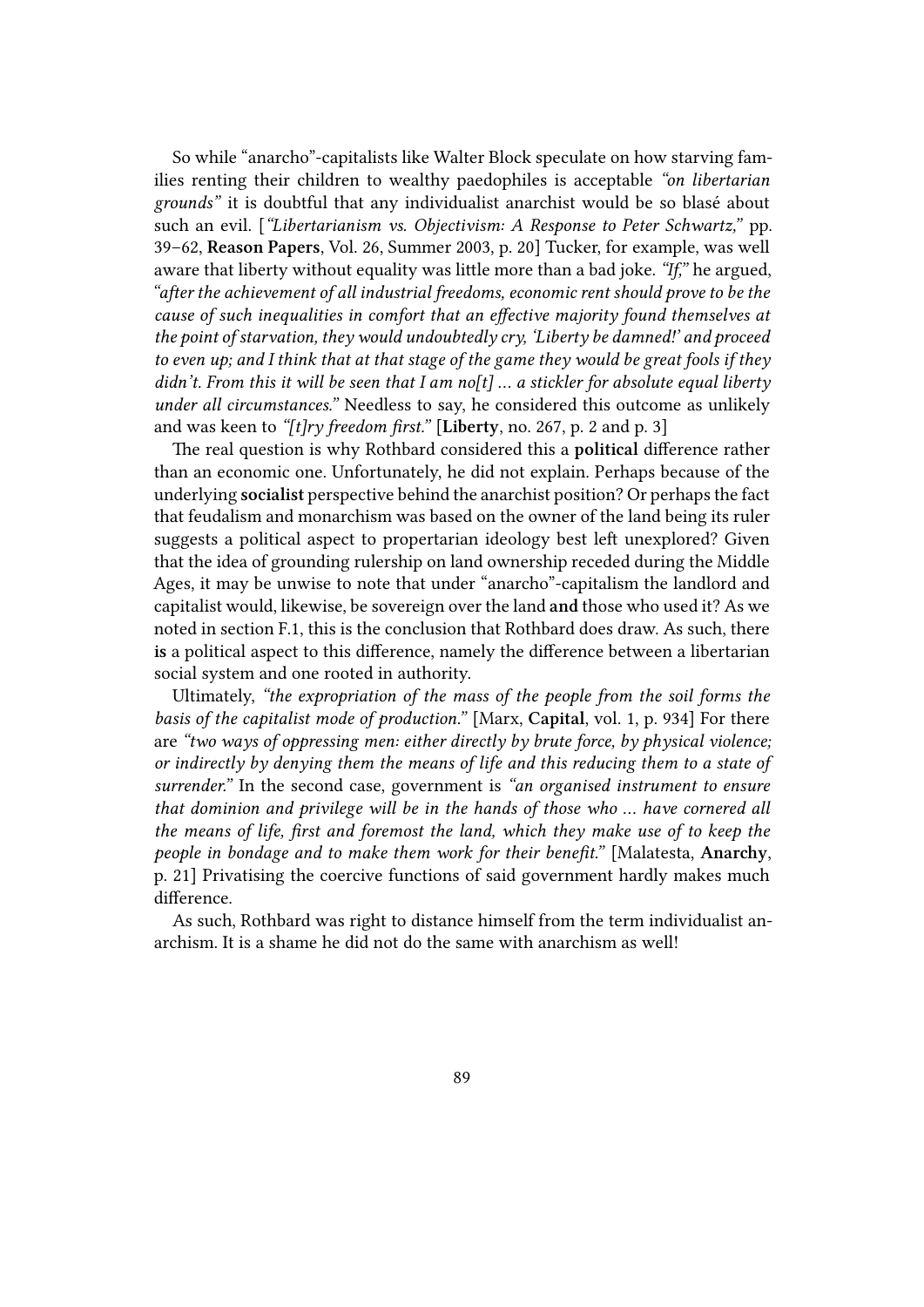#### **G.3.1 Is "anarcho"-capitalism American anarchism?**

Unlike Rothbard, some "anarcho"-capitalists are more than happy to proclaim themselves "individualist anarchists" and so suggest that their notions are identical, or nearly so, with the likes of Tucker, Ingalls and Labadie. As part of this, they tend to stress that individualist anarchism is uniquely American, an indigenous form of anarchism unlike social anarchism. To do so, however, means ignoring not only the many European influences on individualist anarchism itself (most notably, Proudhon) but also downplaying the realities of American capitalism which quickly made social anarchism the dominant form of Anarchism in America. Ironically, such a position is deeply contradictory as "anarcho"-capitalism itself is most heavily influenced by a European ideology, namely "Austrian" economics, which has lead its proponents to reject key aspects of the indigenous American anarchist tradition.

For example, "anarcho"-capitalist Wendy McElroy does this in a short essay provoked by the Seattle protests in 1999. While Canadian, her rampant American nationalism is at odds with the internationalism of the individualist anarchists, stating that after property destruction in Seattle which placed American anarchists back in the media social anarchism *"is not American anarchism. Individualist anarchism, the indigenous form of the political philosophy, stands in rigorous opposition to attacking the person or property of individuals."* Like an ideological protectionist, she argued that *"Left [sic!] anarchism (socialist and communist) are foreign imports that flooded the country like cheap goods during the 19th century."* [**Anarchism: Two Kinds**] Apparently Albert and Lucy Parsons were un-Americans, as was Voltairine de Cleyre who turned from individualist to communist anarchism. And best not mention the social conditions in America which quickly made communist-anarchism predominant in the movement or that individualist anarchists like Tucker proudly proclaimed their ideas socialist!

She argued that *"[m]any of these anarchists (especially those escaping Russia) introduced lamentable traits into American radicalism"* such as *"propaganda by deed"* as well as a class analysis which *"divided society into economic classes that were at war with each other."* Taking the issue of *"propaganda by the deed"* first, it should be noted that use of violence against person or property was hardly alien to American traditions. The Boston Tea Party was just as *"lamentable"* an attack on *"property of individuals"* as the window breaking at Seattle while the revolution and revolutionary war were hardly fought using pacifist methods or respecting the *"person or property of individuals"* who supported imperialist Britain. Similarly, the struggle against slavery was not conducted purely by meansQuakers would have supported (John Brown springs to mind), nor was (to use just one example) Shay's rebellion.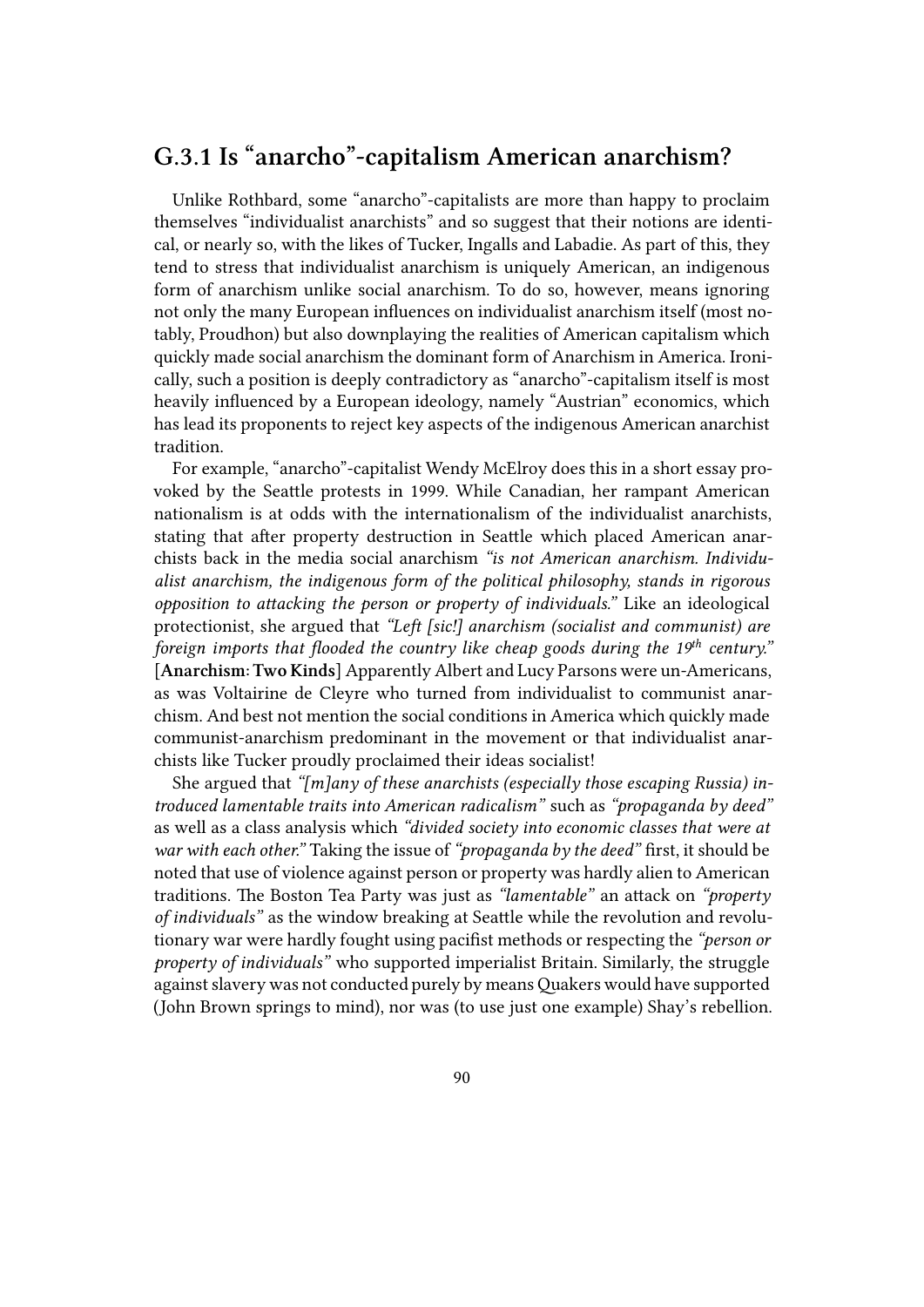So *"attacking the person or property of individuals"* was hardly alien to American radicalism and so was definitely **not** imported by *"foreign"* anarchists.

Of course, anarchism in American became associated with terrorism (or *"propaganda by the deed"*) due to the Haymarket events of 1886 and Berkman's assassination attempt against Frick during the Homestead strike. Significantly, McElroy makes no mention of the substantial state and employer violence which provoked many anarchists to advocate violence in self-defence. For example, the great strike of 1877 saw the police opened fire on strikers on July  $25<sup>th</sup>$ , killing five and injuring many more. *"For several days, meetings of workmen were broken up by the police, who again and again interfered with the rights of free speech and assembly."* The **Chicago Times** called for the use of hand grenades against strikers and state troops were called in, killing a dozen strikers. *"In two days of fighting, between 25 and 50 civilians had been killed, some 200 seriously injured, and between 300 and 400 arrested. Not a single policeman or soldier had lost his life."* This context explains why many workers, including those in reformist trade unions as well as anarchist groups like the IWPA, turned to armed self-defence ("violence"). The Haymarket meeting itself was organised in response to the police firing on strikers and killing at least two. The Haymarket bomb was thrown after the police tried to break-up a peaceful meeting by force: *"It is clear then that … it was the police and not the anarchists who were the perpetrators of the violence at the Haymarket."* All but one of the deaths and most of the injuries were caused by the police firing indiscriminately in the panic after the explosion. [Paul Avrich, **The Maymarket Tragedy**, pp. 32–4, p. 189, p. 210, and pp. 208–9] As for Berkman's assassination attempt, this was provoked by the employer's Pinkerton police opening fire on strikers, killing and wounding many. [Emma Goldman, **Living My Life**, vol. 1, p. 86]

In other words, it was **not** foreign anarchists or alien ideas which associated anarchism with violence but, rather, the reality of American capitalism. As historian Eugenia C. Delamotte puts it, *"the view that anarchism stood for violence … spread rapidly in the mainstream press from the 1870s"* because of *"the use of violence against strikers and demonstrators in the labour agitation that marked these decades — struggles for the eight-hour day, better wages, and the right to unionise, for example. Police, militia, and private security guards harassed, intimidated, bludgeoned, and shot workers routinely in conflicts that were just as routinely portrayed in the media as worker violence rather than state violence; labour activists were also subject to brutal attacks, threats of lynching, and many other forms of physical assault and intimidation … the question of how to respond to such violence became a critical issue in the 1870s, with the upswelling of labour agitation and attempts to suppress it violently."* [**Voltairine de Cleyre and the Revolution of the Mind**, pp. 51–2]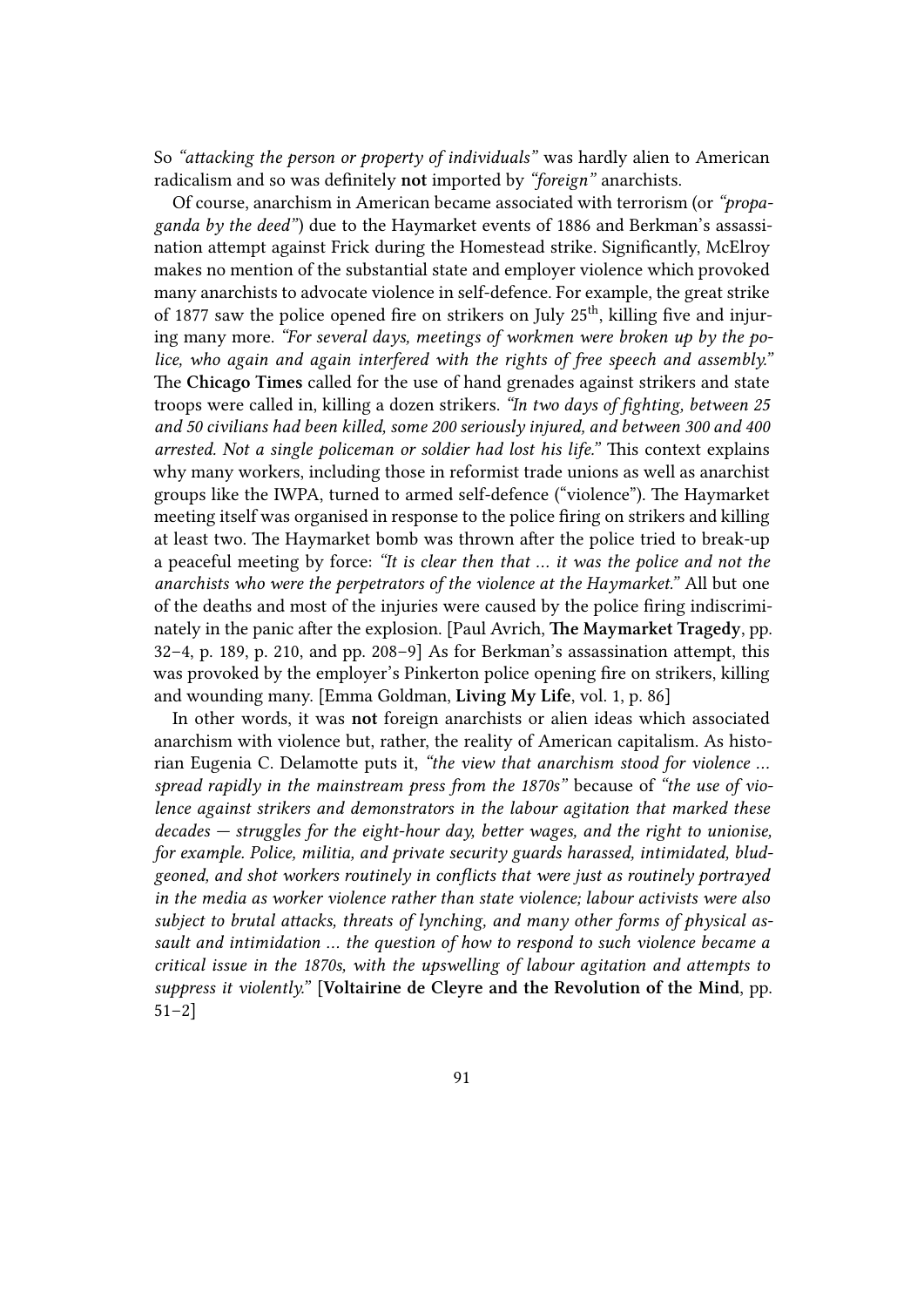Joseph Labadie, it should be noted, thought the *"Beastly police"* got what they deserved at Haymarket as they had attempted to break up a peaceful public meeting and such people should *"go at the peril of their lives. If it is necessary to use dynamite to protect the rights of free meeting, free press and free speech, then the sooner we learn its manufacture and use … the better it will be for the toilers of the world."* The radical paper he was involved in, the **Labor Leaf**, had previously argued that *"should trouble come, the capitalists will use the regular army and militia to shoot down those who are not satisfied. It won't be so if the people are equally ready."* Even reformist unions were arming themselves to protect themselves, with many workers applauding their attempts to organise union militias. As worker put it, *"[w]ith union men well armed and accustomed to military tactics, we could keep Pinkerton's men at a distance … Employers would think twice, too, before they attempted to use troops against us … Every union ought to have its company of sharpshooters."* [quoted by Richard Jules Oestreicher, **Solidarity and Fragmentation**, p. 200 and p. 135]

While the violent rhetoric of the Chicago anarchists was used at their trial and is remembered (in part because enemies of anarchism take great glee in repeating it), the state and employer violence which provoked it has been forgotten or ignored. Unless this is mentioned, a seriously distorted picture of both communistanarchism **and** capitalism are created. It is significant, of course, that while the **words** of the Martyrs are taken as evidence of anarchism's violent nature, the actual violence (up to and including murder) against strikers by state and private police apparently tells us nothing about the nature of the state or capitalist system (Ward Churchill presents an excellent summary such activities in his article *"From the Pinkertons to the PATRIOT Act: The Trajectory of Political Policing in the United States, 1870 to the Present"* [**CR: The New Centennial Review**, Vol. 4, No. 1, pp. 1–72]).

So, as can be seen, McElroy distorts the context of anarchist violence by utterly ignoring the far worse capitalist violence which provoked it. Like more obvious statists, she demonises the resistance to the oppressed while ignoring that of the oppressor. Equally, it should also be noted Tucker rejected violent methods to end class oppression not out of principle, but rather strategy as there *"was no doubt in his mind as to the righteousness of resistance to oppression by recourse to violence, but his concern now was with its expedience … he was absolutely convinced that the desired social revolution would be possible only through the utility of peaceful propaganda and passive resistance."* [James J. Martin, **Men Against the State**, p. 225] For Tucker *"as long as freedom of speech and of the press is not struck down, there should be no resort to physical force in the struggle against oppression."* [quoted by Morgan Edwards, *"Neither Bombs Nor Ballots: Liberty & the Strategy of Anarchism"*, pp. 65–91, **Benjamin R. Tucker and the Champions of Liberty**, Coughlin, Hamilton and Sullivan (eds.), p. 67] Nor should we forget that Spooner's rhetoric could be as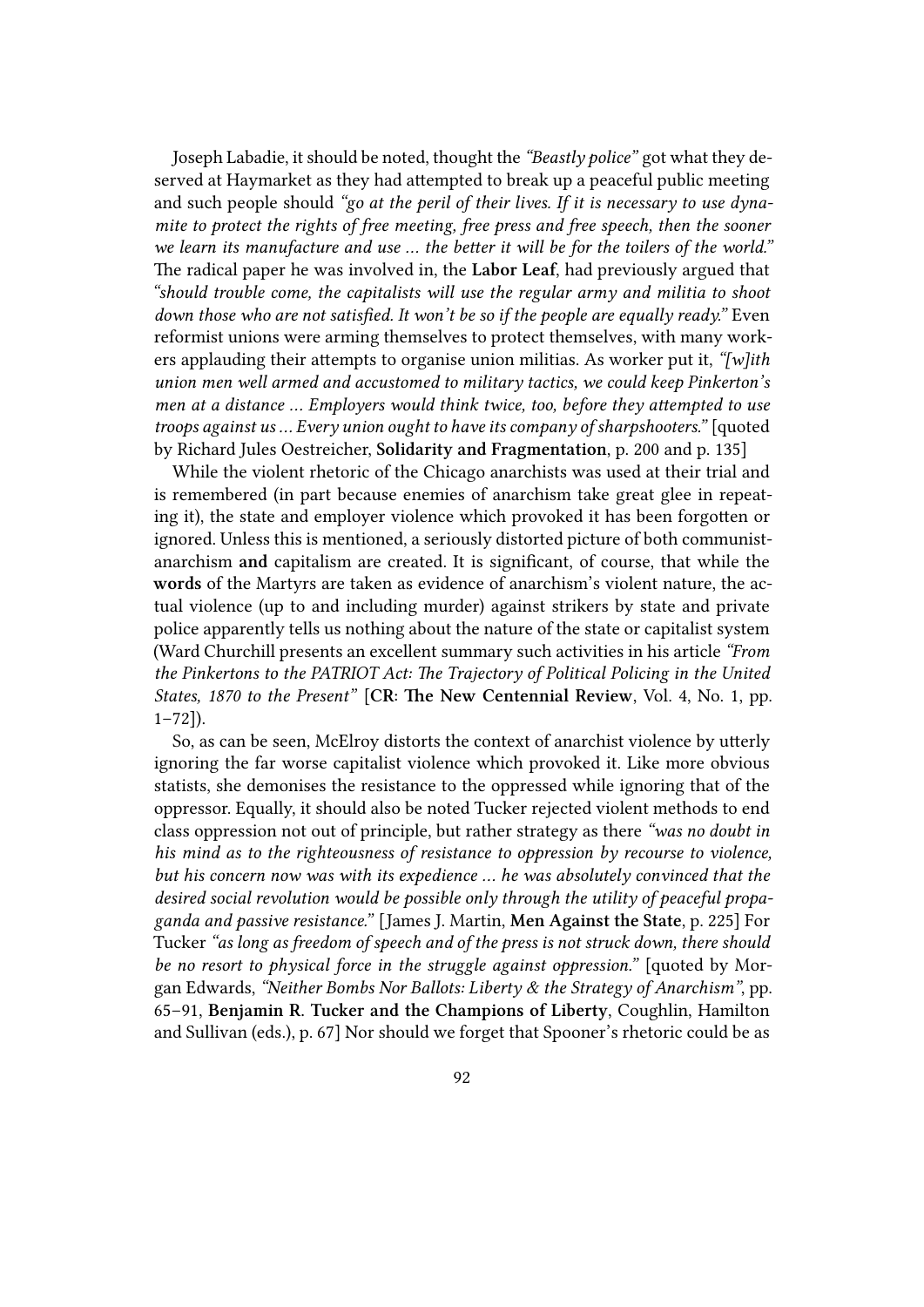blood-thirsty as Johann Most's at times and that American individualist anarchist Dyer Lum was an advocate of insurrection.

As far as class analysis does, which *"divided society into economic classes that were at war with each other"*, it can be seen that the "left" anarchists were simply acknowledging the reality of the situation  $-$  as did, it must be stressed, the individualist anarchists. As we noted in section G.1, the individualist anarchists were well aware that there was a class war going on, one in which the capitalist class used the state to ensure its position (the individualist anarchist *"knows very well that the present State is an historical development, that it is simply the tool of the propertyowning class; he knows that primitive accumulation began through robbery bold and daring, and that the freebooters then organised the State in its present form for their own self-preservation."* [A.H. Simpson, **The Individualist Anarchists**, p. 92]). Thus workers had a right to a genuinely free market for *"[i]f the man with labour to sell has not this free market, then his liberty is violated and his property virtually taken from him. Now, such a market has constantly been denied … to labourers of the entire civilised world. And the men who have denied it are … Capitalists … [who] have placed and kept on the statue-books all sorts of prohibitions and taxes designed to limit and effective in limiting the number of bidders for the labour of those who have labour to sell."* [**Instead of a Book**, p. 454] For Joshua King Ingalls, *"[i]n any question as between the worker and the holder of privilege, [the state] is certain to throw itself into the scale with the latter, for it is itself the source of privilege, the creator of class rule."* [quoted by Bowman N. Hall, *"Joshua K. Ingalls, American Individualist: Land Reformer, Opponent of Henry George and Advocate of Land Leasing, Now an Established Mode,"* pp. 383–96, **American Journal of Economics and Sociology**, Vol. 39, No. 4, p. 292] Ultimately, the state was *"a police force to regulate the people in the interests of the plutocracy."* [Ingalls, quoted by Martin, **Op. Cit.**, p. 152]

Discussing Henry Frick, manager of the Homestead steelworkers who was shot by Berkman for using violence against striking workers, Tucker noted that Frick did not *"aspire, as I do, to live in a society of mutually helpful equals"* but rather it was *"his determination to live in luxury produced by the toil and suffering of men whose necks are under his heel. He has deliberately chosen to live on terms of hostility with the greater part of the human race."* While opposing Berkman's act, Tucker believed that he was *"a man with whom I have much in common, — much more at any rate than with such a man as Frick."* Berkman *"would like to live on terms of equality with his fellows, doing his share of work for not more than his share of pay."* [**The Individualist Anarchists**, pp. 307–8] Clearly, Tucker was well aware of the class struggle and why, while not supporting such actions, violence occurred when fighting it.

As Victor Yarros summarised, for the individualist anarchists the *"State is the servant of the robbers, and it exists chiefly to prevent the expropriation of the rob-*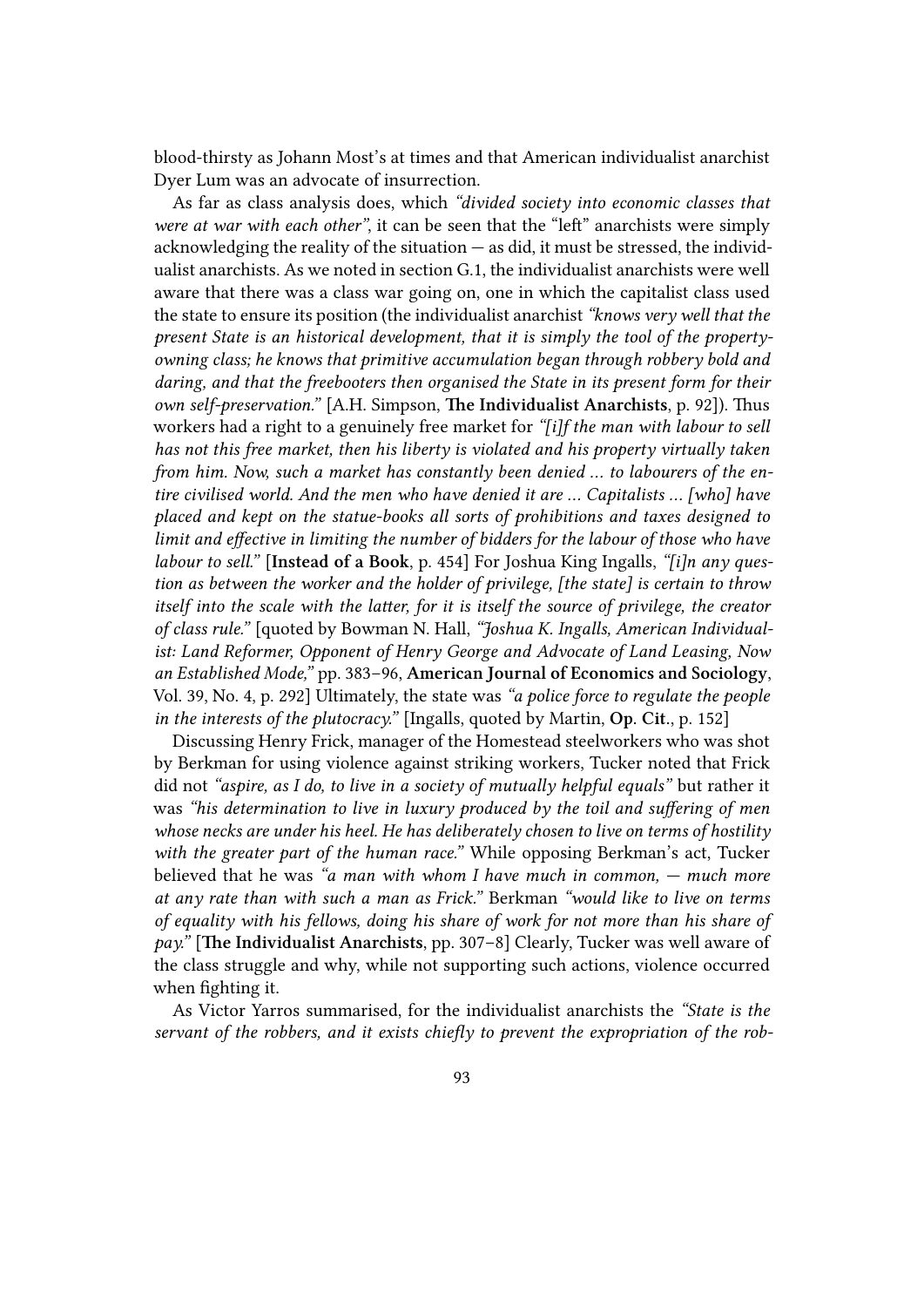*bers and the restoration of a free and fair field for legitimate competition and wholesome, effective voluntary cooperation."* [*"Philosophical Anarchism: Its Rise, Decline, and Eclipse"*, pp. 470–483, **The American Journal of Sociology**, vol. 41, no. 4, p. 475] For "anarcho"-capitalists, the state exploits all classes subject to it (perhaps the rich most, by means of taxation to fund welfare programmes and legal support for union rights and strikes).

So when McElroy states that, *"Individualist anarchism rejects the State because it is the institutionalisation of force against peaceful individuals"*, she is only partly correct. While it may be true for "anarcho"-capitalism, it fails to note that for the individualist anarchists the modern state was the institutionalisation of force by the capitalist class to deny the working class a free market. The individualist anarchists, in other words, like social anarchists also rejected the state because it imposed certain class monopolies and class legislation which ensured the exploitation of labour by capital — a significant omission on McElroy's part. *"Can it be soberly pretended for a moment that the State … is purely a defensive institution?"* asked Tucker. *"Surely not … you will find that a good nine-tenths of existing legislation serves … either to prescribe the individual's personal habits, or, worse still, to create and sustain commercial, industrial, financial, and proprietary monopolies which deprive labour of a large part of the reward that it would receive in a perfectly free market."* [Tucker, **Instead of a Book**, pp. 25–6] In fact:

*"As long as a portion of the products of labour are appropriated for the payment of fat salaries to useless officials and big dividends to idle stockholders, labour is entitled to consider itself defrauded, and all just men will sympathise with its protest."* [Tucker, **Liberty**, no. 19, p. 1]

It goes without saying that almost all "anarcho"-capitalists follow Rothbard in being totally opposed to labour unions, strikes and other forms of working class protest. As such, the individualist anarchists, just as much as the "left" anarchists McElroy is so keen to disassociate them from, argued that *"[t]hose who made a profit from buying or selling were class criminals and their customers or employees were class victims. It did not matter if the exchanges were voluntary ones. Thus, left anarchists hated the free market as deeply as they hated the State."* [McElroy, **Op. Cit.**] Yet, as any individualist anarchist of the time would have told her, the "free market" did not exist because the capitalist class used the state to oppress the working class and reduce the options available to choose from so allowing the exploitation of labour to occur. Class analysis, in other words, was not limited to *"foreign"* anarchism, nor was the notion that making a profit was a form of exploitation (usury). As Tucker continually stressed: *"Liberty will abolish interest; it will abolish profit; it will abolish monopolistic rent; it will abolish taxation; it will abolish the exploitation of labour."* [**The Individualist Anarchists**, p. 157]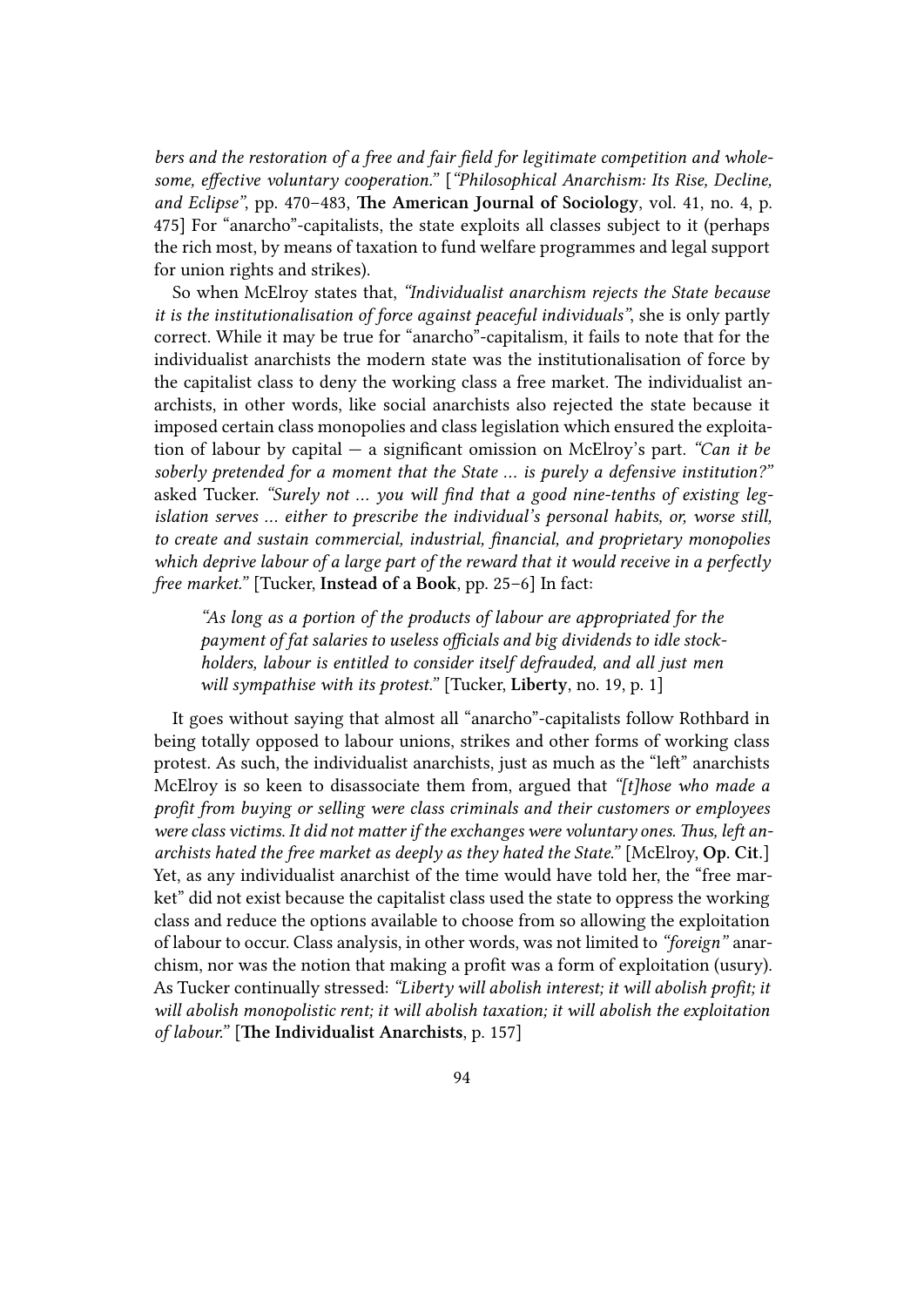It should also be noted that the "left" anarchist opposition to the individualist anarchist "free market" is due to an analysis which argues that it will not, in fact, result in the anarchist aim of ending exploitation nor will it maximise individual freedom (see section G.4). We do not "hate" the free market, rather we love individual liberty and seek the best kind of society to ensure free people. By concentrating on markets being free, "anarcho"-capitalism ensures that it is wilfully blind to the freedom-destroying similarities between capitalist property and the state (as we discussed in section F.1). An analysis which many individualist anarchists recognised, with the likes of Dyer Lum seeing that replacing the authority of the state with that of the boss was no great improvement in terms of freedom and so advocating co-operative workplaces to abolish wage slavery. Equally, in terms of land ownership the individualist anarchists opposed any voluntary exchanges which violated *"occupancy and use"* and so they, so, *"hated the free market as deeply as they hated the State."* Or, more correctly, they recognised that voluntary exchanges can result in concentrations of wealth and so power which made a mockery of individual freedom. In other words, that while the market may be free the individuals within it would not be.

McElroy partly admits this, saying that *"the two schools of anarchism had enough in common to shake hands when they first met. To some degree, they spoke a mutual language. For example, they both reviled the State and denounced capitalism. But, by the latter, individualist anarchists meant 'state-capitalism' the alliance of government and business."* Yet this *"alliance of government and business"* has been the only kind of capitalism that has ever existed. They were well aware that such an alliance made the capitalist system what it was, i.e., a system based on the exploitation of labour. William Bailie, in an article entitled *"The Rule of the Monopolists"* simply repeated the standard socialist analysis of the state when he talked about the *"gigantic monopolies, which control not only our industry, but all the machinery of the State, — legislative, judicial, executive, — together with school, college, press, and pulpit."* Thus the *"preponderance in the number of injunctions against striking, boycotting, and agitating, compared with the number against locking-out, blacklisting, and the employment of armed mercenaries."* The courts could not ensure justice because of the *"subserviency of the judiciary to the capitalist class … and the nature of the reward in store for the accommodating judge."* Government *"is the instrument by means of which the monopolist maintains his supremacy"* as the law-makers *"enact what he desires; the judiciary interprets his will; the executive is his submissive agent; the military arm exists in reality to defend his country, protect his property, and suppress his enemies, the workers on strike."* Ultimately, *"when the producer no longer obeys the State, his economic master will have lost his power."* [**Liberty**, no. 368, p. 4 and p. 5] Little wonder, then, that the individualist anarchists thought that the end of the state and the class monopolies it enforces would produce a radically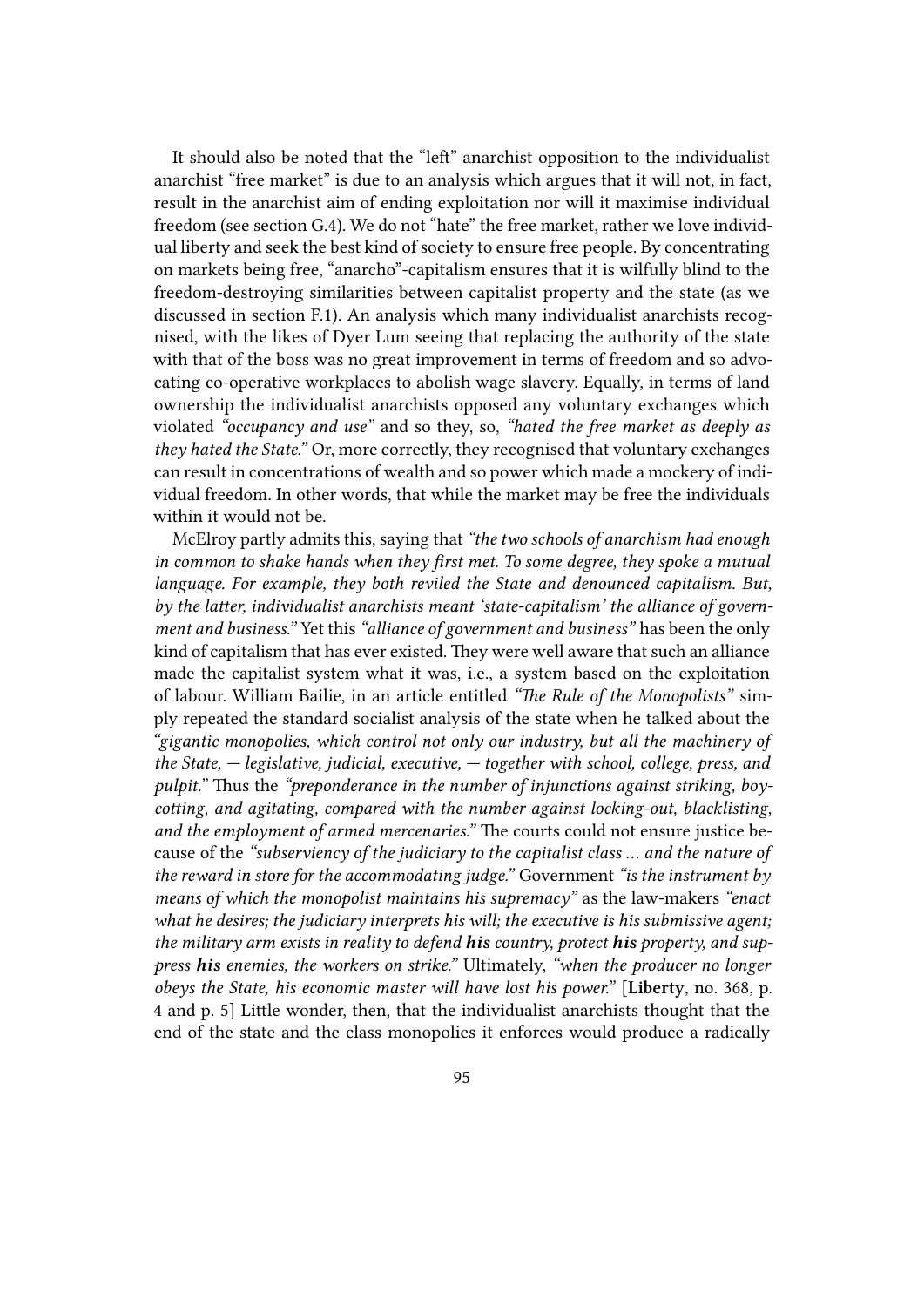different society rather than one essentially similar to the current one but without taxes. Their support for the "free market" implied the end of capitalism and its replacement with a new social system, one which would end the exploitation of labour.

She herself admits, in a roundabout way, that "anarcho"-capitalism is significantly different that individualist anarchism. *"The schism between the two forms of anarchism has deepened with time,"* she asserts. This was *"[l]argely due to the path breaking work of Murray Rothbard"* and so, unlike genuine individualist anarchism, the new *"individualist anarchism"* (i.e., "anarcho"-capitalism) *"is no longer inherently suspicious of profit-making practices, such as charging interest. Indeed, it embraces the free market as the voluntary vehicle of economic exchange"* (does this mean that the old version of it did not, in fact, embrace *"the free market"* after all?) This is because it *"draws increasingly upon the work of Austrian economists such as Mises and Hayek"* and so *"it draws increasingly farther away from left anarchism"* and, she fails to note, the likes of Warren and Tucker. As such, it would be churlish to note that "Austrian" economics was even more of a *"foreign import"* much at odds with American anarchist traditions as communist anarchism, but we will! After all, Rothbard's support of usury (interest, rent and profit) would be unlikely to find much support from someone who looked forward to the development of *"an attitude of hostility to usury, in any form, which will ultimately cause any person who charges more than cost for any product to be regarded very much as we now regard a pickpocket."* [Tucker, **The Individualist Anarchists**, p. 155] Nor, as noted above, would Rothbard's support for an *"Archist"* (capitalist) land ownership system have won him anything but dismissal nor would his judge, jurist and lawyer driven political system have been seen as anything other than rule by the few rather than rule by none.

Ultimately, it is a case of influences and the kind of socio-political analysis and aims it inspires. Unsurprisingly, the main influences in individualist anarchism came from social movements and protests. Thus poverty-stricken farmers and labour unions seeking monetary and land reform to ease their position and subservience to capital all plainly played their part in shaping the theory, as did the Single-Tax ideas of Henry George and the radical critiques of capitalism provided by Proudhon and Marx. In contrast, "anarcho"-capitalism's major (indeed, predominant) influence is "Austrian" economists, an ideology developed (in part) to provide intellectual support against such movements and their proposals for reform. As we will discuss in the next section, this explains the quite fundamental differences between the two systems for all the attempts of "anarcho"-capitalists to appropriate the legacy of the likes of Tucker.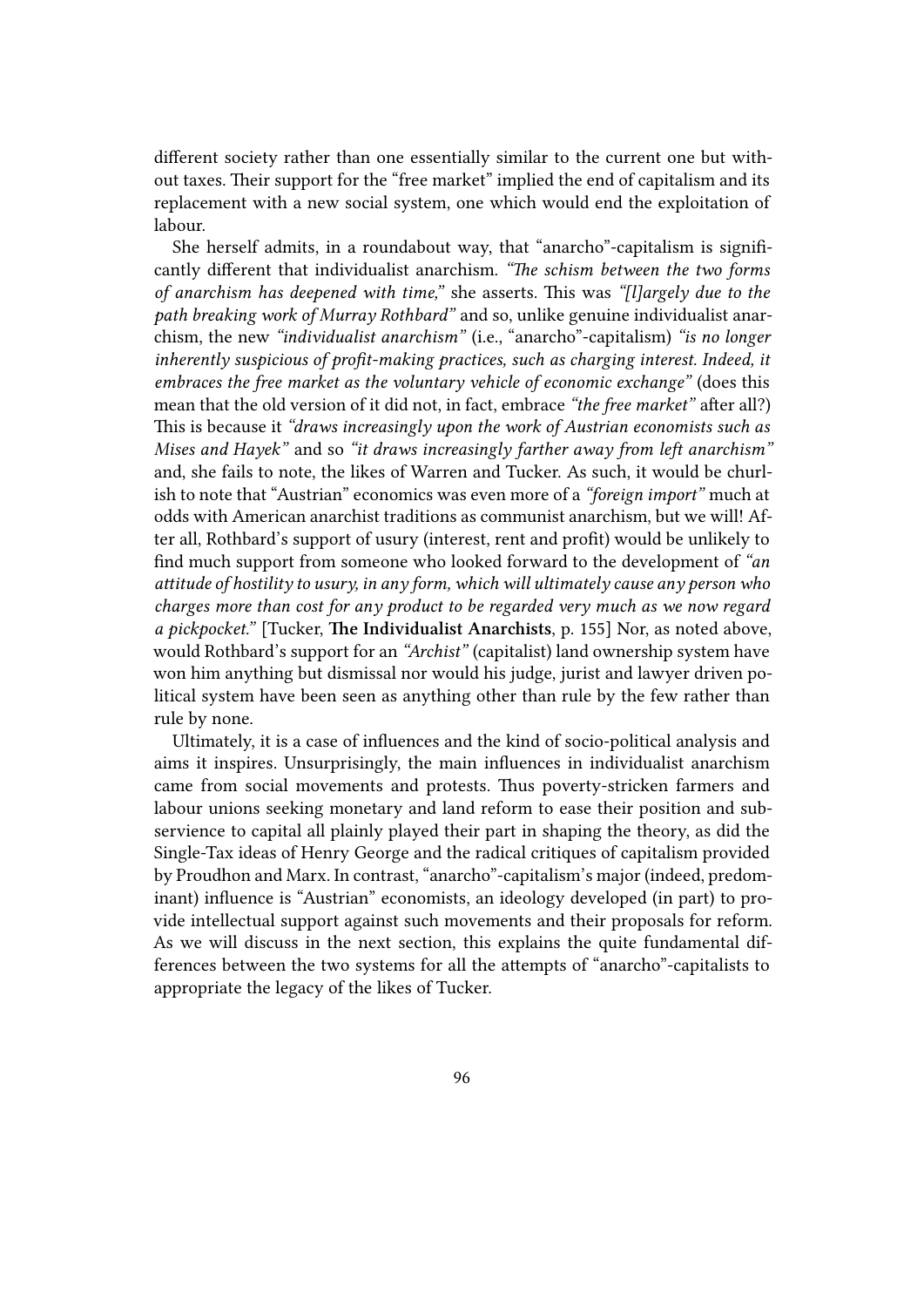## **G.3.2 What are the differences between "anarcho"-capitalism and individualist anarchism?**

The key differences between individualist anarchism and "anarcho"-capitalism derive from the fact the former were socialists while the latter embrace capitalism with unqualified enthusiasm. Unsurprisingly, this leans to radically different analyses, conclusions and strategies. It also expresses itself in the vision of the free society expected from their respective systems. Such differences, we stress, all ultimately flow from fact that the individualist anarchists were/are socialists while the likes of Rothbard are wholeheartedly supporters of capitalism.

As scholar Frank H. Brooks notes, *"the individualist anarchists hoped to achieve socialism by removing the obstacles to individual liberty in the economic realm."* This involved making equality of opportunity a reality rather than mere rhetoric by ending capitalist property rights in land and ensuring access to credit to set-up in business for themselves. So while supporting a market economy *"they were also advocates of socialism and critics of industrial capitalism, positions that make them less useful as ideological tools of a resurgent capitalism."* [**The Individualist Anarchists**, p. 111] Perhaps unsurprisingly, most right-"libertarians" get round this problem by hiding or downplaying this awkward fact. Yet it remains essential for understanding both individualist anarchism and why "anarcho"-capitalism is not a form of anarchism.

Unlike both individualist and social anarchists, "anarcho"-capitalists support capitalism (a "pure" free market type, which has never existed although it has been approximated occasionally as in  $19<sup>th</sup>$  century America). This means that they totally reject the ideas of anarchists with regards to property and economic analysis. For example, like all supporters of capitalists they consider rent, profit and interest as valid incomes. In contrast, all Anarchists consider these as exploitation and agree with the Tucker when he argued that *"[w]hoever contributes to production is alone entitled. What has no rights that who is bound to respect. What is a thing. Who is a person. Things have no claims; they exist only to be claimed. The possession of a right cannot be predicted of dead material, but only a living person."* [quoted by Wm. Gary Kline, **The Individualist Anarchists**, p. 73]

This, we must note, is the fundamental critique of the capitalist theory that capital is productive. In and of themselves, fixed costs do not create value. Rather value is creation depends on how investments are developed and used once in place. Because of this the Individualist Anarchists, like other anarchists, considered nonlabour derived income as usury, unlike "anarcho"-capitalists. Similarly, anarchists reject the notion of capitalist property rights in favour of possession (including the full fruits of one's labour). For example, anarchists reject private ownership of land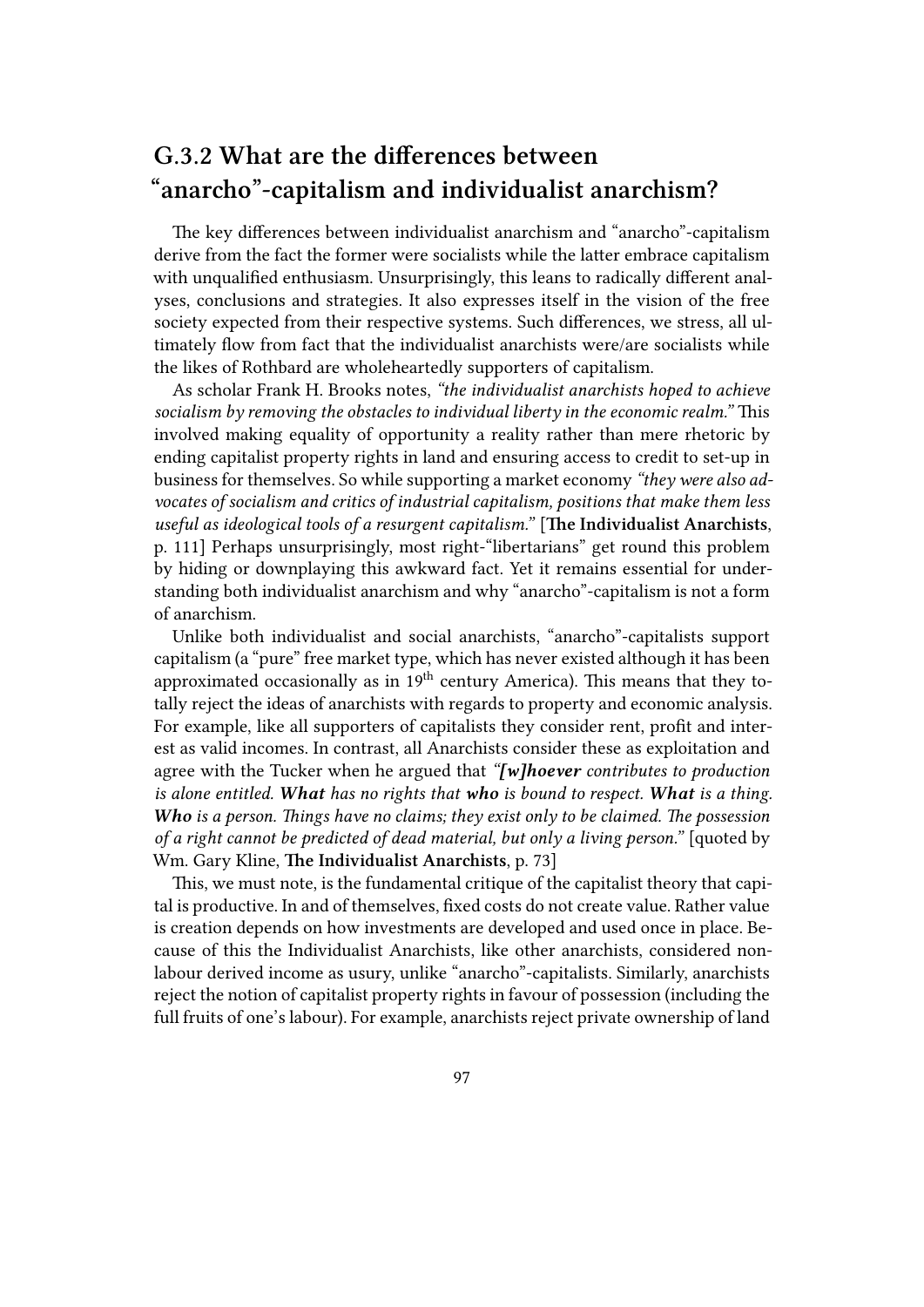in favour of a "occupancy and use" regime. In this we follow Proudhon's **What is Property?** and argue that *"property is theft"* as well as *"despotism"*. Rothbard, as noted in the section F.1, rejected this perspective.

As these ideas are an **essential** part of anarchist politics, they cannot be removed without seriously damaging the rest of the theory. This can be seen from Tucker's comments that *"Liberty insists… [on] the abolition of the State and the abolition of usury; on no more government of man by man, and no more exploitation of man by man."* [quoted by Eunice Schuster, **Native American Anarchism**, p. 140] Tucker indicates here that anarchism has specific economic **and** political ideas, that it opposes capitalism along with the state. Therefore anarchism was never purely a "political" concept, but always combined an opposition to oppression with an opposition to exploitation. The social anarchists made exactly the same point. Which means that when Tucker argued that *"Liberty insists on Socialism… — true Socialism, Anarchistic Socialism: the prevalence on earth of Liberty, Equality, and Solidarity"* he knew exactly what he was saying and meant it wholeheartedly. [**Instead of a Book**, p. 363] So because "anarcho"-capitalists embrace capitalism and reject socialism, they cannot be considered anarchists or part of the anarchist tradition.

There are, of course, overlaps between individualist anarchism and "anarcho" capitalism, just as there are overlaps between it and Marxism (and social anarchism, of course). However, just as a similar analysis of capitalism does not make individualist anarchists Marxists, so apparent similarities between individualist anarchism and "anarcho"-capitalism does not make the former a forerunner of the latter. For example, both schools support the idea of "free markets." Yet the question of markets is fundamentally second to the issue of property rights for what is exchanged on the market is dependent on what is considered legitimate property. In this, as Rothbard noted, individualist anarchists and "anarcho"-capitalists differ and different property rights produce different market structures and dynamics. This means that capitalism is not the only economy with markets and so support for markets cannot be equated with support for capitalism. Equally, opposition to markets is **not** the defining characteristic of socialism. As such, it **is** possible to be a market socialist (and many socialist are) as "markets" and "property" do not equate to capitalism as we proved in sections G.1.1 and G.1.2 respectively.

One apparent area of overlap between individualist anarchism and "anarcho" capitalism is the issue of wage labour. As we noted in section G.1.3, unlike social anarchists, some individualist anarchists were not consistently against it. However, this similarity is more apparent than real as the individualist anarchists were opposed to exploitation and argued (unlike "anarcho"-capitalism) that in their system workers bargaining powers would be raised to such a level that their wages would equal the full product of their labour and so it would not be an exploitative arrangement. Needless to say, social anarchists think this is unlikely to be the case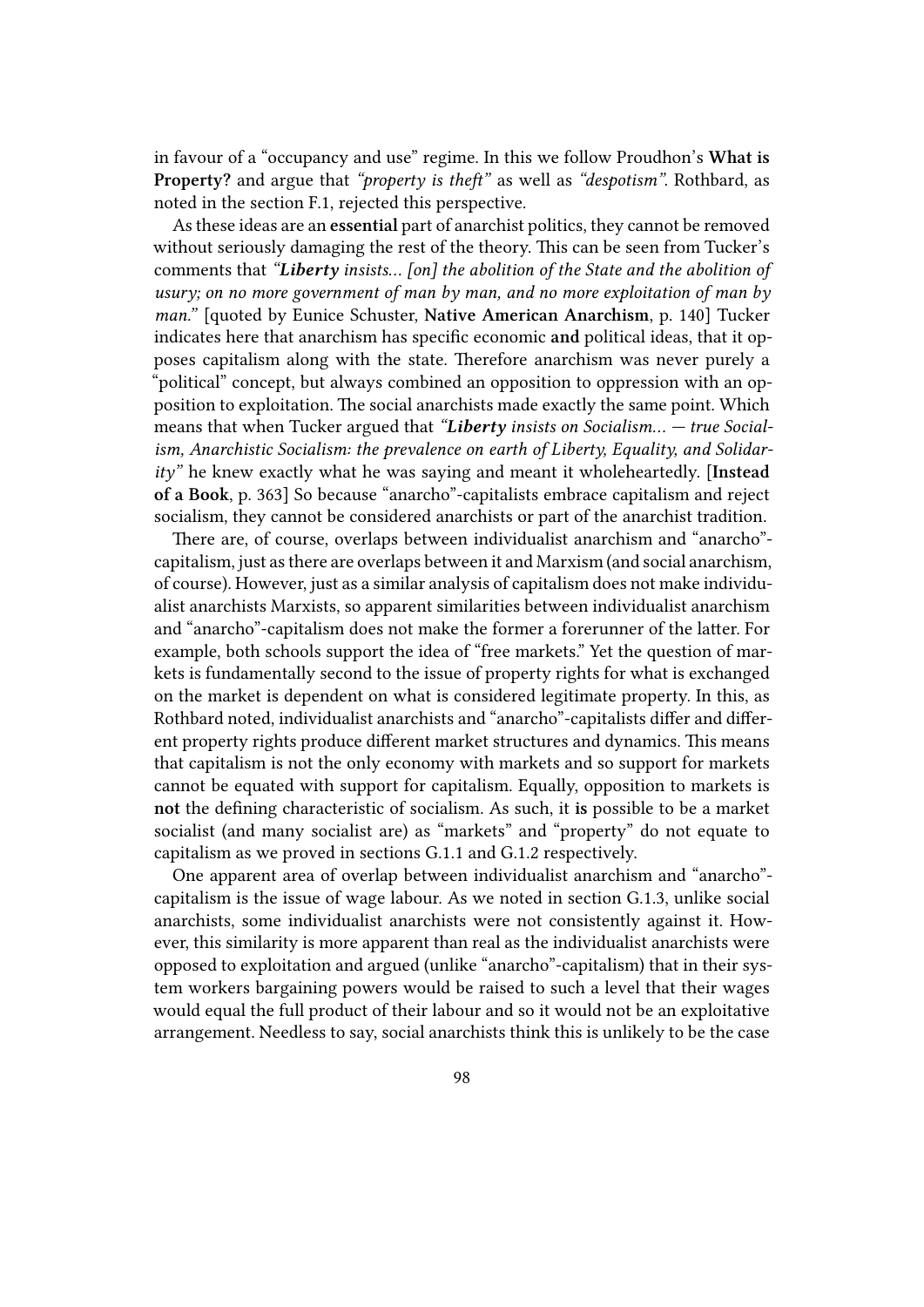and, as we discuss in section G.4.1, individualist anarchist support for wage labour is in contradiction to many of the stated basic principles of the individualist anarchists themselves. In particular, wage labour violates "occupancy and use" as well as having more than a passing similarity to the state.

However, these problems can be solved by consistently applying the principles of individualist anarchism, unlike "anarcho"-capitalism, and that is why it is a real (if inconsistent) school of anarchism. Moreover, the social context these ideas were developed in and would have been applied ensure that these contradictions would have been minimised. If they had been applied, a genuine anarchist society of self-employed workers would, in all likelihood, have been created (at least at first, whether the market would increase inequalities is a moot point between anarchists). Thus we find Tucker criticising Henry George by noting that he was *"enough of an economist to be very well aware that, whether it has land or not, labour which can get no capital — that is, which is oppressed by capital — cannot, without accepting the alternative of starvation, refuse to reproduce capital for the capitalists."* Abolition of the money monopoly will increase wages, so allowing workers to *"steadily lay up money, with which he can buy tools to compete with his employer or to till his bit of land with comfort and advantage. In short, he will be an independent man, receiving what he produces or an equivalent thereof. How to make this the lot of all men is the labour question. Free land will not solve it. Free money, supplemented by free land, will."* [**Liberty**, no. 99 , p. 4 and p. 5] Sadly, Rothbard failed to reach George's level of understanding (at least as regards his beloved capitalism).

Which brings us another source of disagreement, namely on the effects of state intervention and what to do about it. As noted, during the rise of capitalism the bourgeoisie were not shy in urging state intervention against the masses. Unsurprisingly, working class people generally took an anti-state position during this period. The individualist anarchists were part of that tradition, opposing what Marx termed *"primitive accumulation"* in favour of the pre-capitalist forms of property and society it was destroying.

However, when capitalism found its feet and could do without such obvious intervention, the possibility of an "anti-state" capitalism could arise. Such a possibility became a definite once the state started to intervene in ways which, while benefiting the system as a whole, came into conflict with the property and power of individual members of the capitalist and landlord class. Thus social legislation which attempted to restrict the negative effects of unbridled exploitation and oppression on workers and the environment were having on the economy were the source of much outrage in certain bourgeois circles:

*"Quite independently of these tendencies [of individualist anarchism] … the anti-state bourgeoisie (which is also anti-statist, being hostile to any*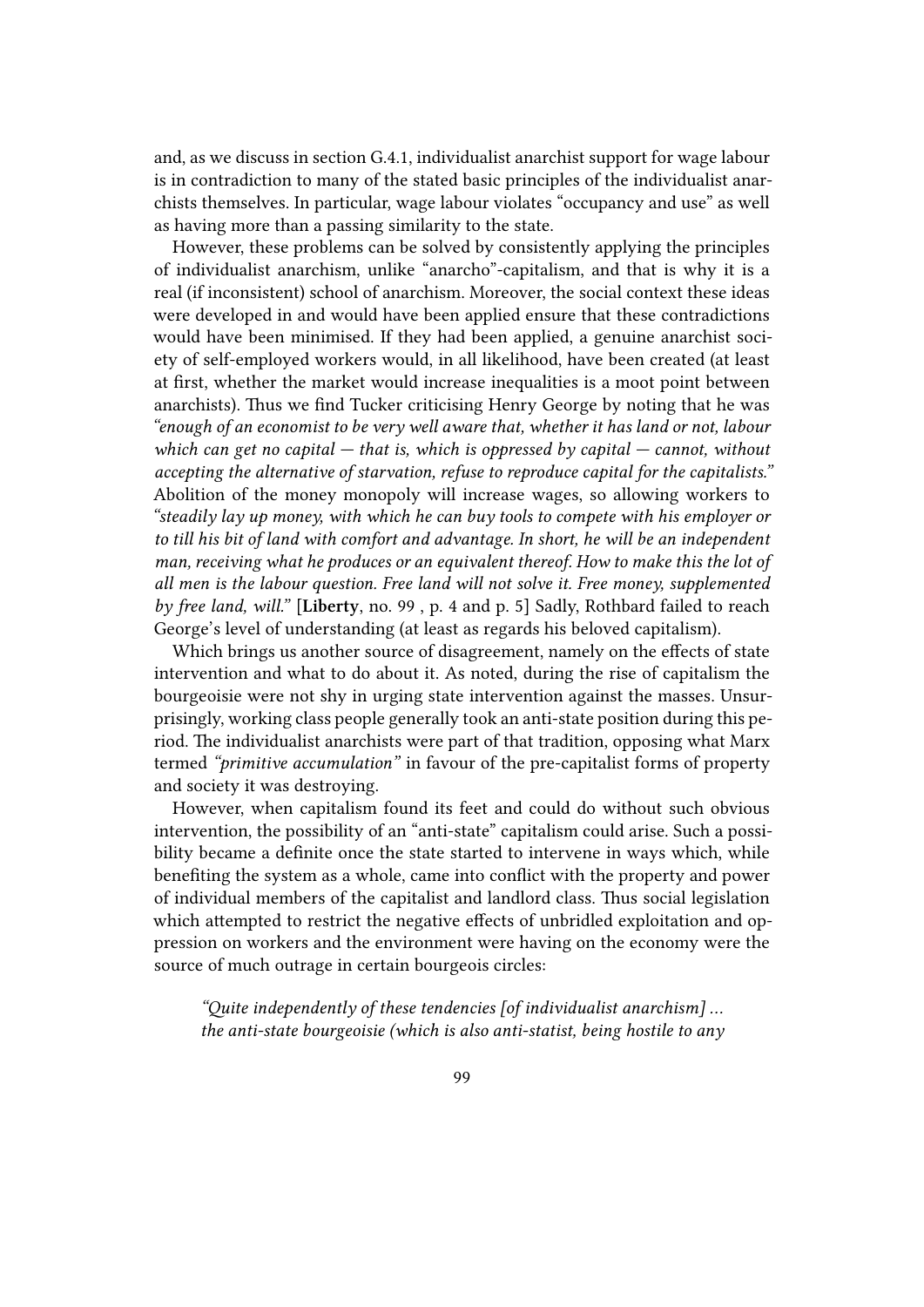*social intervention on the part of the State to protect the victims of exploitation — in the matter of working hours, hygienic working conditions and so on), and the greed of unlimited exploitation, had stirred up in England a certain agitation in favour of pseudo-individualism, an unrestrained exploitation. To this end, they enlisted the services of a mercenary pseudo-literature … which played with doctrinaire and fanatical ideas in order to project a species of 'individualism' that was absolutely sterile, and a species of 'non-interventionism' that would let a man die of hunger rather than offend his dignity."* [Max Nettlau, **A Short History of Anarchism**, p. 39]

This perspective can be seen when Tucker denounced Herbert Spencer as a champion of the capitalistic class for his vocal attacks on social legislation which claimed to benefit working class people but staying strangely silent on the laws passed to benefit (usually indirectly) capital and the rich. "Anarcho"-capitalism is part of that tradition, the tradition associated with a capitalism which no longer needs obvious state intervention as enough wealth as been accumulated to keep workers under control by means of market power.

In other words, there is substantial differences between the victims of a thief trying to stop being robbed and be left alone to enjoy their property and the successful thief doing the same! Individualist Anarchist's were aware of this. For example, Victor Yarros stressed this key difference between individualist anarchism and the proto-"libertarian" capitalists of "voluntaryism":

*"[Auberon Herbert] believes in allowing people to retain all their possessions, no matter how unjustly and basely acquired, while getting them, so to speak, to swear off stealing and usurping and to promise to behave well in the future. We, on the other hand, while insisting on the principle of private property, in wealth honestly obtained under the reign of liberty, do not think it either unjust or unwise to dispossess the landlords who have monopolised natural wealth by force and fraud. We hold that the poor and disinherited toilers would be justified in expropriating, not alone the landlords, who notoriously have no equitable titles to their lands, but all the financial lords and rulers, all the millionaires and very wealthy individuals… Almost all possessors of great wealth enjoy neither what they nor their ancestors rightfully acquired (and if Mr. Herbert wishes to challenge the correctness of this statement, we are ready to go with him into a full discussion of the subject)…*

*"If he holds that the landlords are justly entitled to their lands, let him make a defence of the landlords or an attack on our unjust proposal."*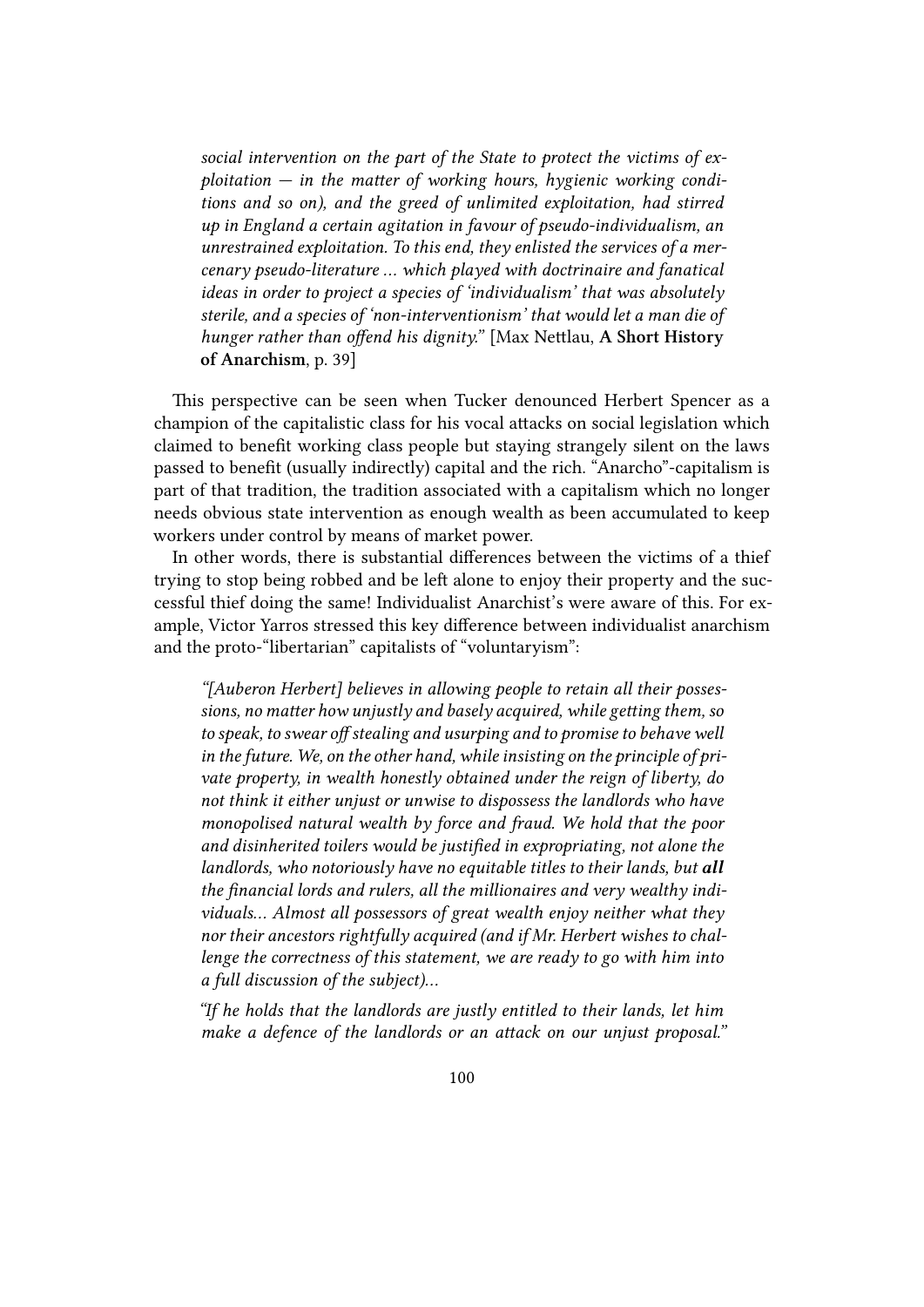[quoted by Carl Watner, *"The English Individualists As They Appear In Liberty,"* pp. 191–211, **Benjamin R. Tucker and the Champions of Liberty**, Coughlin, Hamilton and Sullivan (eds.), pp. 199–200]

It could be argued, in reply, that some "anarcho"-capitalists do argue that stolen property should be returned to its rightful owners and, as a result, do sometimes argue for land reform (namely, the seizing of land by peasants from their feudal landlords). However, this position is, at best, a pale shadow of the individualist anarchist position or, at worse, simply rhetoric. As leading "anarcho"-capitalist Walter Block pointed out:

*"While this aspect of libertarian theory sounds very radical, in practice it is less so. This is because the claimant always needs proof. Possession is nine tenths of the law, and to overcome the presumption that property is now in the hands of its rightful owners required that an evidentiary burden by overcome. The further back in history was the initial act of aggression (not only because written evidence is less likely to be available), the less likely it is that there can be proof of it."* [**Op. Cit.**, pp. 54–5]

Somewhat ironically, Block appears to support land reform in Third World countries in spite of the fact that the native peoples have no evidence to show that they are the rightful owners of the land they work. Nor does he bother himself to wonder about the wider social impact of such theft, namely in the capital that was funded using it. If the land was stolen, then so was its products and so was any capital bought with the profits made from such goods. But, as he says, this aspect of right-"libertarian" ideology *"sounds very radical"* but *"in practice it is less so."* Apparently, theft **is** property! Not to mention that nine tenths of property is currently possessed (i.e., used) not by its "rightful owners" but rather those who by economic necessity have to work for them. This is a situation the law was designed to protect, including (apparently) a so-called "libertarian" one.

This wider impact is key. As we indicated in section F.8, state coercion (particularly in the form of the land monopoly) was essential in the development of capitalism. By restricting access to land, working class people had little option but to seek work from landlords and capitalists. Thus the stolen land ensured that workers were exploited by the landlord and the capitalist and so the exploitation of the land monopoly was spread throughout the economy, with the resulting exploited labour being used to ensure that capital accumulated. For Rothbard, unlike the individualist anarchists, the land monopoly had limited impact and can be considered separately from the rise of capitalism: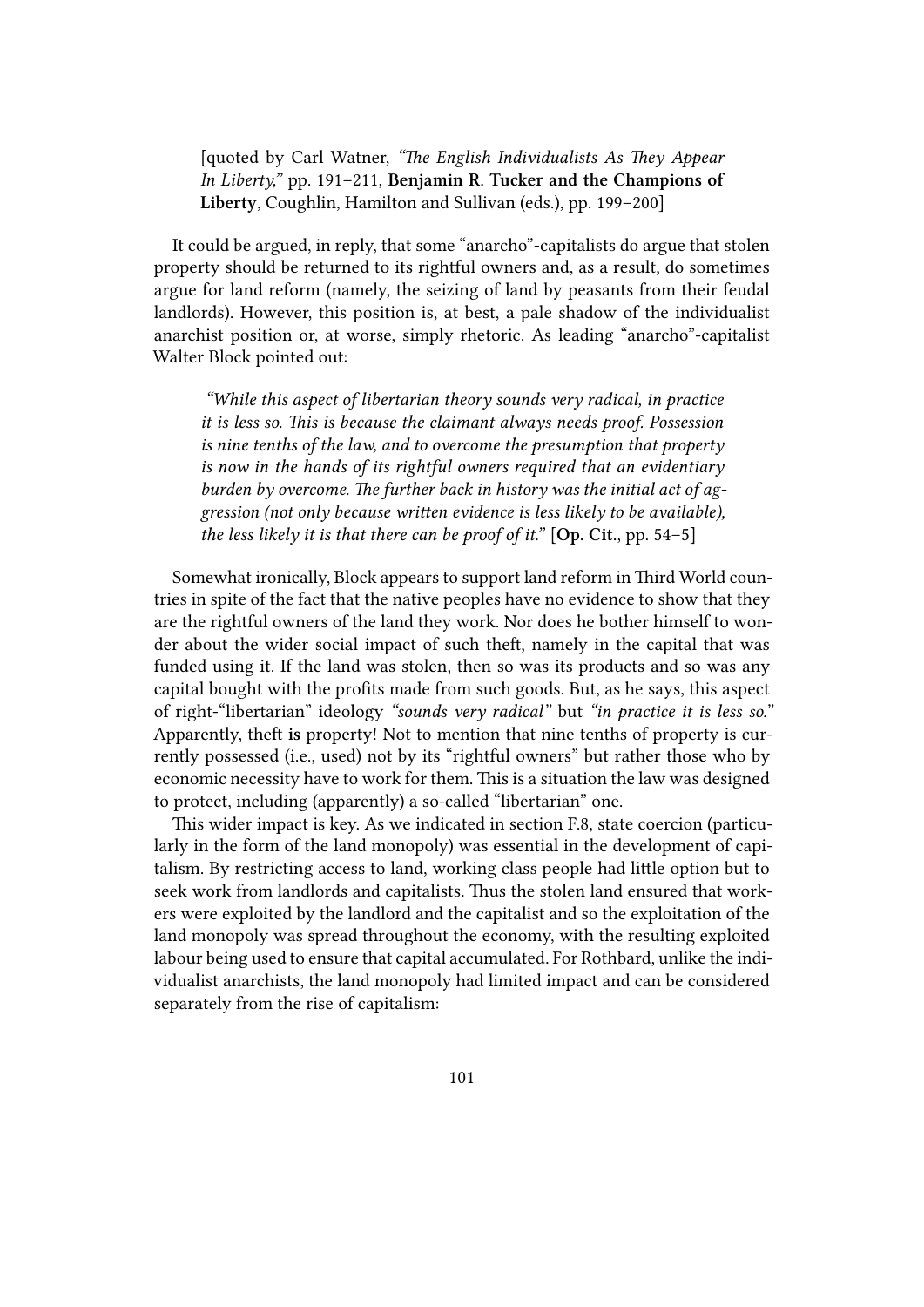*"the emergence of wage-labour was an enormous boon for many thousands of poor workers and saved them from starvation. If there is no wage labour, as there was not in most production before the Industrial Revolution, then each worker must have enough money to purchase his own capital and tools. One of the great things about the emergence of the factory system and wage labour is that poor workers did not have to purchase their own capital equipment; this could be left to the capitalists."* [**Konkin on Libertarian Strategy**]

Except, of course, **before** the industrial revolution almost all workers did, in fact, have their own capital and tools. The rise of capitalism was based on what the exclusion of working people from the land by means of the land monopoly. Farmers were barred, by the state, from utilising the land of the aristocracy while their access to the commons was stripped from them by the imposition of capitalist property rights by the state. Thus Rothbard is right, in a sense. The emergence of wage-labour was based on the fact that workers had to purchase access to the land from those who monopolised it by means of state action  $-$  which was precisely what the individualist anarchists opposed. Wage labour, after all, first developed **on the land** not with the rise of the factory system. Even Rothbard, we hope, would not have been so crass as to say that landlordism was an enormous boon for those poor workers as it saved them from starvation for, after all, one of the great things about landlordism is that poor workers did not have to purchase their own land; that could be left to the landlords.

The landless workers, therefore, had little option but to seek work from those who monopolised the land. Over time, increasing numbers found work in industry where employers happily took advantage of the effects of the land monopoly to extract as much work for as little pay as possible. The profits of both landlord and capitalist exploitation were then used to accumulate capital, reducing the bargaining power of the landless workers even more as it became increasingly difficult to set-up in business due to natural barriers to competition. It should also be stressed that once forced onto the labour market, the proletariat found itself subjected to numerous state laws which prevented their free association (for example, the banning of unions and strikes as conspiracies) as well as their ability to purchase their own capital and tools. Needless to say, the individualist anarchists recognised this and considered the ability of workers to be able to purchase their own capital and tools as an essential reform and, consequently, fought against the money monopoly. They reasoned, quite rightly, that this was a system of class privilege designed to keep workers in a position of dependency on the landlords and capitalists, which (in turn) allowed exploitation to occur. This was also the position of many workers, who rather than consider capitalism a boon, organised to defend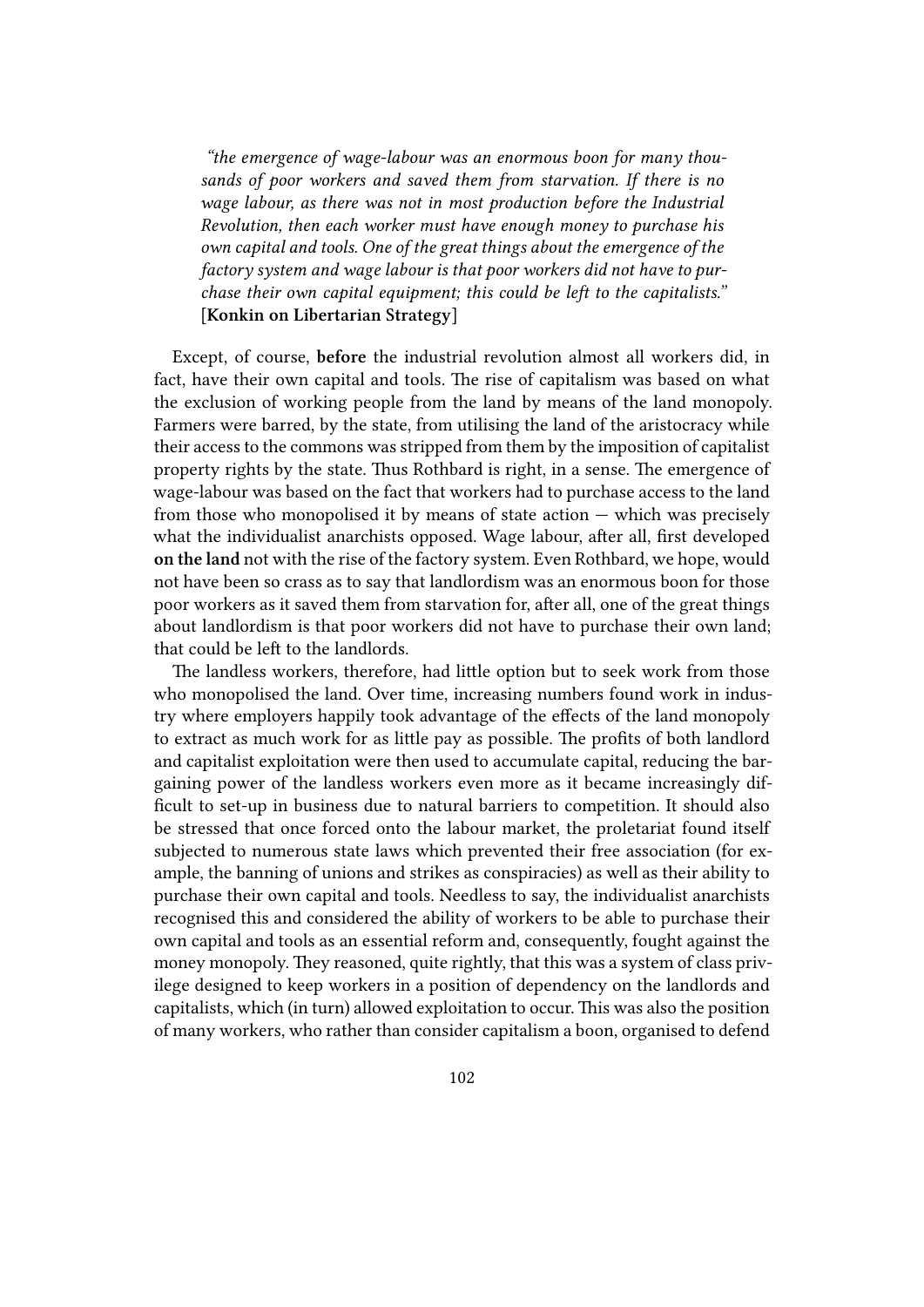their freedom and to resist exploitation  $-$  and the state complied with the wishes of the capitalists and broke that resistance.

Significantly, Tucker and other individualist anarchists saw state intervention has a result of capital manipulating legislation to gain an advantage on the socalled free market which allowed them to exploit labour and, as such, it benefited the **whole** capitalist class (*"If, then, the capitalist, by abolishing the free market, compels other men to procure their tools and advantages of him on less favourable terms than they could get before, while it may be better for them to come to his terms than to go without the capital, does he not deduct from their earnings?"* [Tucker, **Liberty**, no. 109, p. 4]). Rothbard, at best, acknowledges that **some** sections of big business benefit from the current system and so fails to have a comprehensive understanding of the dynamics of capitalism as a **system** (rather as an ideology). This lack of understanding of capitalism as a historic and dynamic system rooted in class rule and economic power is important in evaluating "anarcho"-capitalist claims to anarchism.

Then there is the issue of strategy, with Rothbard insisting on *"political action,"* namely voting for the Libertarian Party (or least non-"libertarian" party). *"I see no other conceivable strategy for the achievement of liberty than political action,"* he stated. Like Marxists, voting was seen as the means of achieving the abolition of the state, as *"a militant and abolitionist [Libertarian Party] in control of Congress could wipe out all the [non-'libertarian'] laws overnight … No other strategy for liberty can work."* [**Op. Cit.**] The individualist anarchists, like other anarchists, rejected such arguments as incompatible with genuine libertarian principles. As Tucker put it, voting could not be libertarian as it would make the voter *"an accomplice in aggression."* [**The Individualist Anarchists**, p. 305]

Rothbard's position indicates an interesting paradox. Rothbard wholeheartedly supported *"political action"* as the only means of achieving the end of the state. Marxists (when not excommunicating anarchism from the socialist movement) often argue that they agree with the anarchists on the ends (abolition of the state) but only differed on the means (i.e., political action over direct action). Obviously, no one calls Marx an anarchist and this is precisely because he aimed to use political action to achieve the abolition of the state. Yet, for some reason, Rothbard's **identical** position on tactics makes some call him an anarchist. So, given Rothbard's argument that the state must be seized first by a political party by means of *"political action"* in order to achieve his end, the question must be raised why he is considered an anarchist at all. Marx and Engels, like Lenin, all made identical arguments against anarchism, namely that political action was essential so that the Socialist Party could seize state power and implement the necessary changes to ensure that the state withered away. No one has ever considered them anarchists in spite of the common aim of ending the state yet many consider Rothbard to be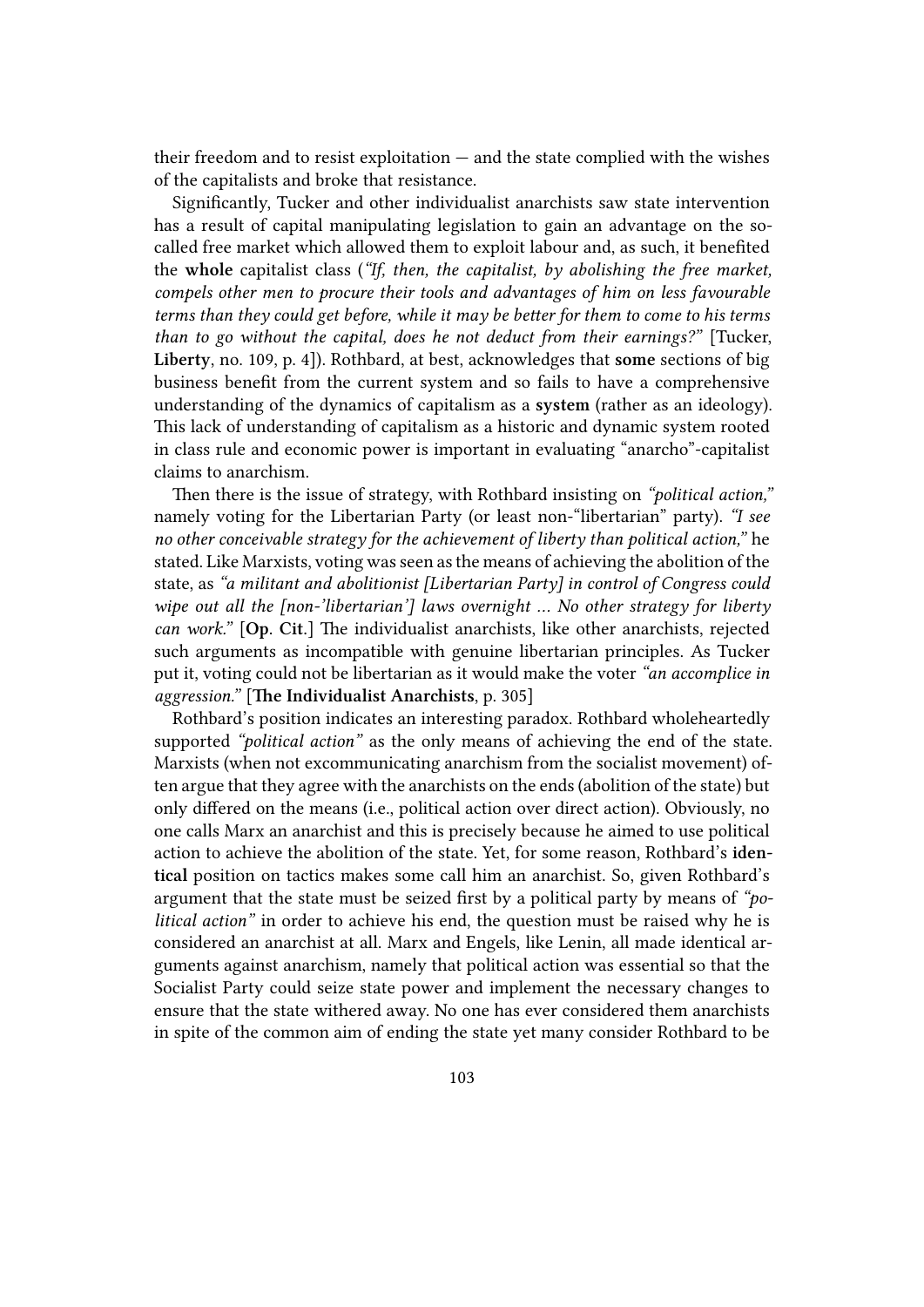an anarchist despite advocating the same methods as the Marxists. As we noted in section F.8, a better term for "anarcho"-capitalism could be "Marxist-capitalism" and Rothbard's argument for "political action" confirms that suggestion.

Needless to say, other strategies favoured by many individualists anarchists were rejected by "anarcho"-capitalists. Unlike Tucker, Lum and others, Rothbard was totally opposed to trade unions and strikes, viewing unions as coercive institutions which could not survive under genuine capitalism (given the powers of property owners and the inequalities of such a society, he may well have been right in thinking workers would be unable to successfully defend their basic freedoms against their masters but that is another issue). The individualist anarchists were far more supportive. Henry Cohen, for example, considered the union as a *"voluntary association formed for the mutual benefit of its members, using the boycott and other passive weapons in its fight against capitalism and the State."* This was *"very near the Anarchist idea."* Some individualists were more critical of unions than others. One, A.H. Simpson, argued that the trade unions *"are as despotic and arbitrary as any other organisation, and no more Anarchistic than the Pullman or Carnegie companies."* In other words, the unions were to be opposed because they were like capitalist corporations! [**The Individualist Anarchists**, p. 285 and p. 288] For Tucker, as we note in section G.5, unions were *"a movement for self-government on the part of the people"* and it was *"in supplanting"* the state *"by an intelligent and self-governing socialism that the trades unions develop their chief significance."* [**Liberty**, no. 22, p. 3]

So the claims that "anarcho"-capitalism is a new form of individualist anarchism can only be done on the basis of completely ignoring the actual history of capitalism as well as ignoring the history, social context, arguments, aims and spirit of individualist anarchism. This is only convincing if the actual ideas and aims of individualist anarchism are unknown or ignored and focus is placed on certain words used (like "markets" and "property") rather than the specific meanings provided to them by its supporters. Sadly, this extremely superficial analysis is all too common — particularly in academic circles and, of course, in right-"libertarian" ones.

Finally, it may be objected that "anarcho"-capitalism is a diverse, if small, collection of individuals and some of them are closer to individualist anarchism than others. Which is, of course, true (just as some Marxists are closer to social anarchism than others). A few of them do reject the notion than hundreds of years of state-capitalist intervention has had little impact on the evolution of the economy and argue that a genuinely free economy would see the end of the current form of property rights and non-labour income as well as the self-employment and co-operatives becoming the dominant form of workplace organisation (the latter depends on the former, of course, for without the necessary social preconditions a preference for self-employment will remain precisely that). As Individualist Anar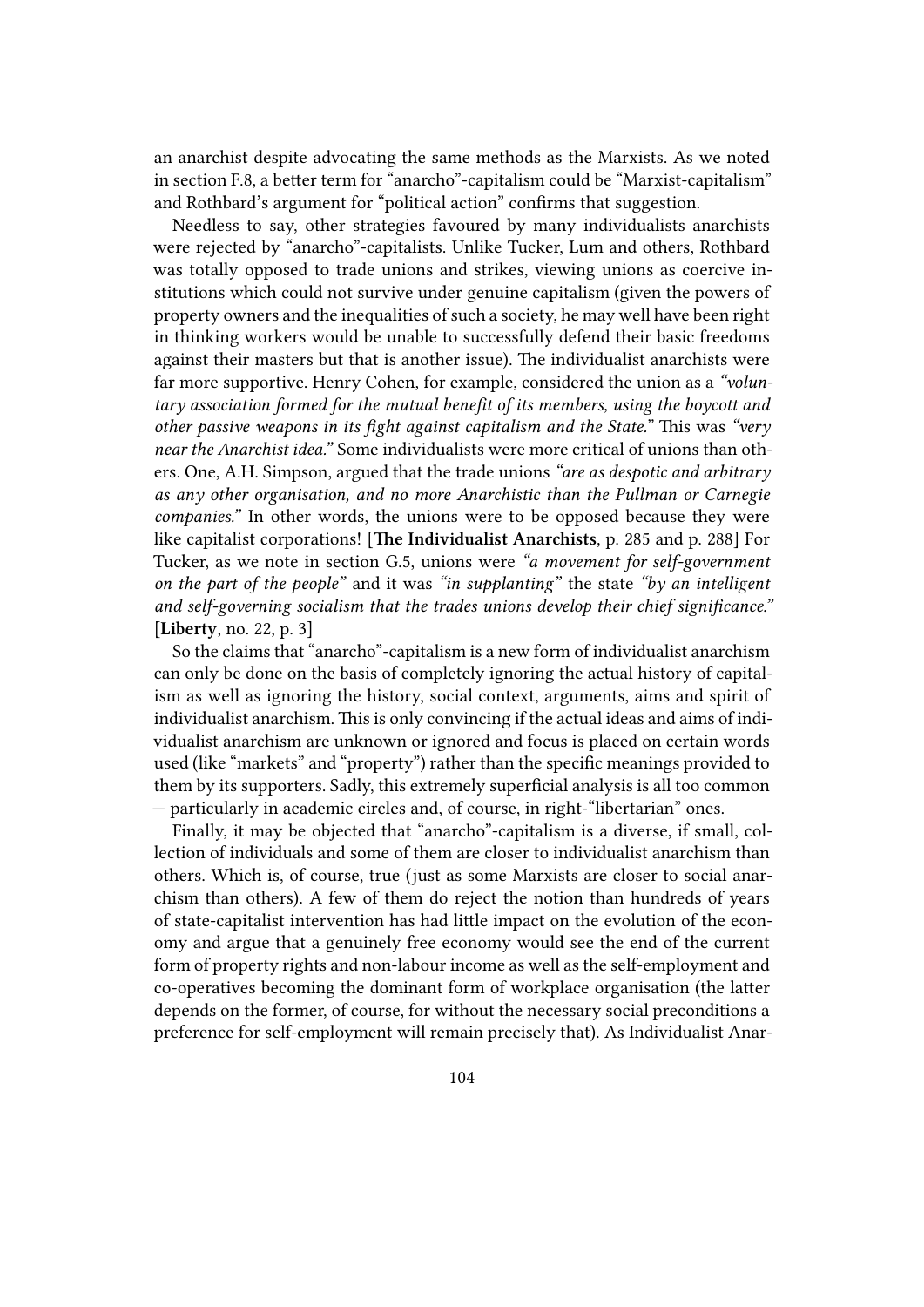chist Shawn Wilbur put, there is a difference between those "anarcho"-capitalists who are ideologues for capitalism first and foremost and the minority who are closer to traditional anarchist aspirations. If the latter manage to jettison the baggage they have inherited from "Austrian" economics as well as the likes of Murray Rothbard and realise that they are, in fact, free market socialists and **not** in favour of capitalism then few anarchists would hold their past against them any more than they would a state socialist or left-liberal who realised the error of their ways. Until they do, though, few anarchists would accept them as anarchists.

## **G.3.3 What about "anarcho"-capitalists' support of "defence associations"?**

It would be fair to say that "anarcho"-capitalist interest in individualist anarchism rests on their argument that, to quote Tucker, *"defense is a service, like any other service"*, and that such a service could and should be provided by private agencies paid for like any other commodity on the market. [**Liberty**, no. 104, p. 4] Therefore:

*"Anarchism means no government, but it does not mean no laws and no coercion. This may seem paradoxical, but the paradox vanishes when the Anarchist definition of government is kept in view. Anarchists oppose government, not because they disbelieve in punishment of crime and resistance to aggression, but because they disbelieve in compulsory protection. Protection and taxation without consent is itself invasion; hence Anarchism favours a system of voluntary taxation and protection."* [**Op. Cit.**, no. 212, p. 2]

While most of the rest of the theory is ignored or dismissed as being the product of "bad" economics, this position is considered the key link between the two schools of thought. However, it is not enough to say that both the individualist anarchists and "anarcho"-capitalists support a market in protection, you need to look at what forms of property are being defended and the kind of society within which it is done. Change the social context, change the kinds of property which are being defended and you change the nature of the society in question. In other words, defending capitalist property rights within an unequal society is radically different in terms of individual liberty than defending socialistic property rights within an equal society  $-$  just as a market economy based on artisan, peasant and co-operative production is fundamentally different to one based on huge corporations and the bulk of the population being wage slaves. Only the most superficial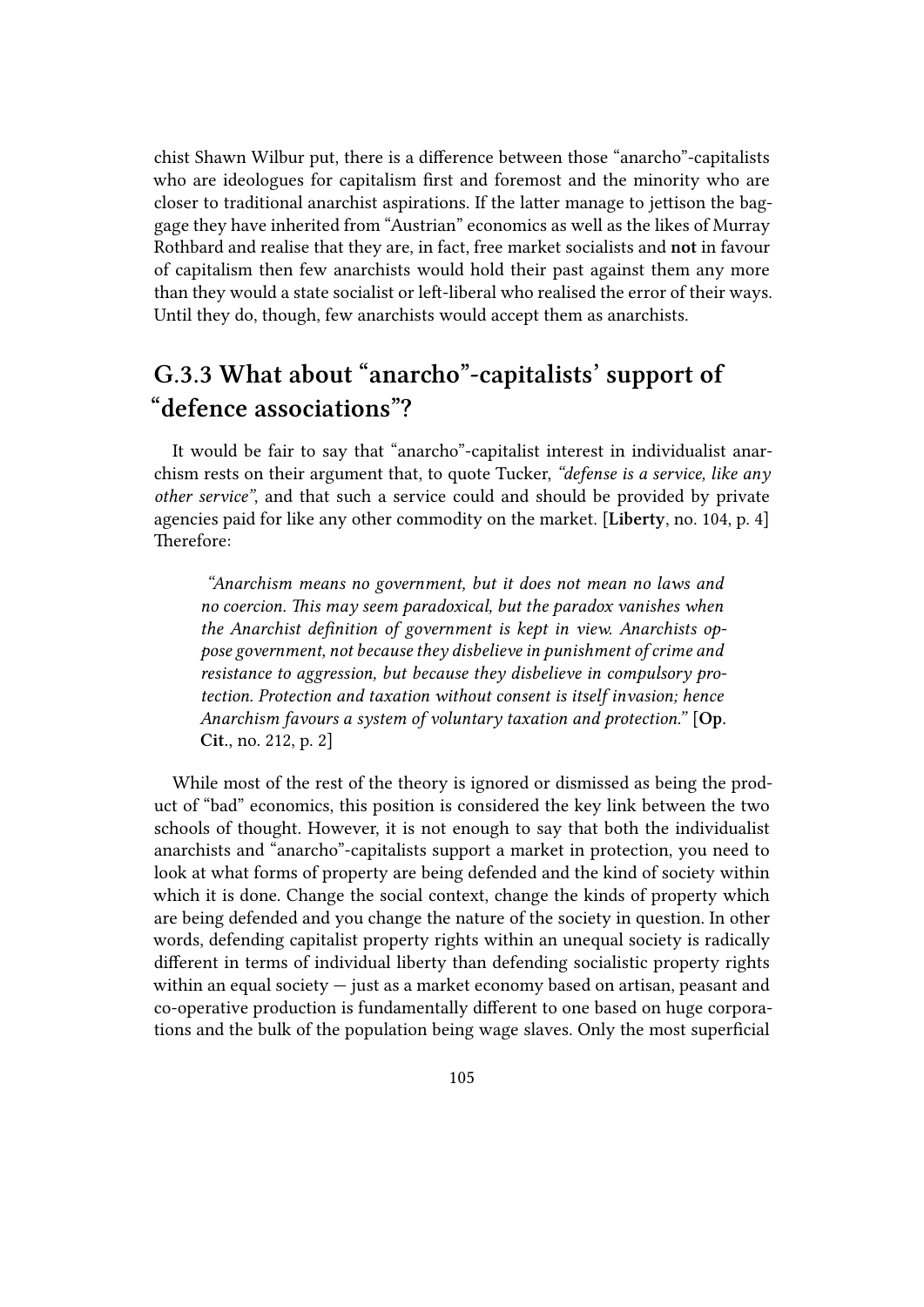analysis would suggest that they are the same and label both as being "capitalist" in nature.

It should, therefore, not be forgotten that the individualist anarchists advocated a system rooted in individual possession of land and tools plus the free exchange of the products of labour between self-employed people or wage workers who receive the full equivalent of their product. This means that they supported the idea of a market in "defence associations" to ensure that the fruits of an individual's labour would not be stolen by others. Again, the social context of individualist anarchism — namely, an egalitarian economy without exploitation of labour (see section G.3.4) — is crucial for understanding these proposals. However, as in their treatment of Tucker's support for contract theory, "anarcho"-capitalists remove the individualist anarchists' ideas about free-market defence associations and courts from the social context in which they were proposed, using those ideas in an attempt to turn the individualists into defenders of capitalism.

As indicated in section G.1.4, the social context in question was one in which an economy of artisans and peasant farmers was being replaced by a state-backed capitalism. This context is crucial for understanding the idea of the "defence associations" that Tucker suggested. For what he proposed was clearly **not** the defence of capitalist property relations. This can be seen, for example, in his comments on land use. Thus:

*"'The land for the people' … means the protection by … voluntary associations for the maintenance of justice … of all people who desire to cultivate land in possession of whatever land they personally cultivate … and the positive refusal of the protecting power to lend its aid to the collection of any rent, whatsoever."* [**Instead of a Book**, p. 299]

There is no mention here of protecting **capitalist** farming, i.e. employing wage labour; rather, there is explicit mention that only land being used for **personal** cultivation — thus **without** employing wage labour — would be defended. In other words, the defence association would defend *"occupancy and use"* (which is a clear break with capitalist property rights) and not the domination of the landlord over society or those who use the land the landlord claims to own. This means that certain contracts were not considered valid within individualist anarchism even if they were voluntarily agreed to by the parties involved and so would not be enforceable by the "defence associations." As Tucker put it:

*"A man cannot be allowed, merely by putting labour, to the limit of his capacity and beyond the limit of his personal use, into material of which there is a limited supply and the use of which is essential to the existence*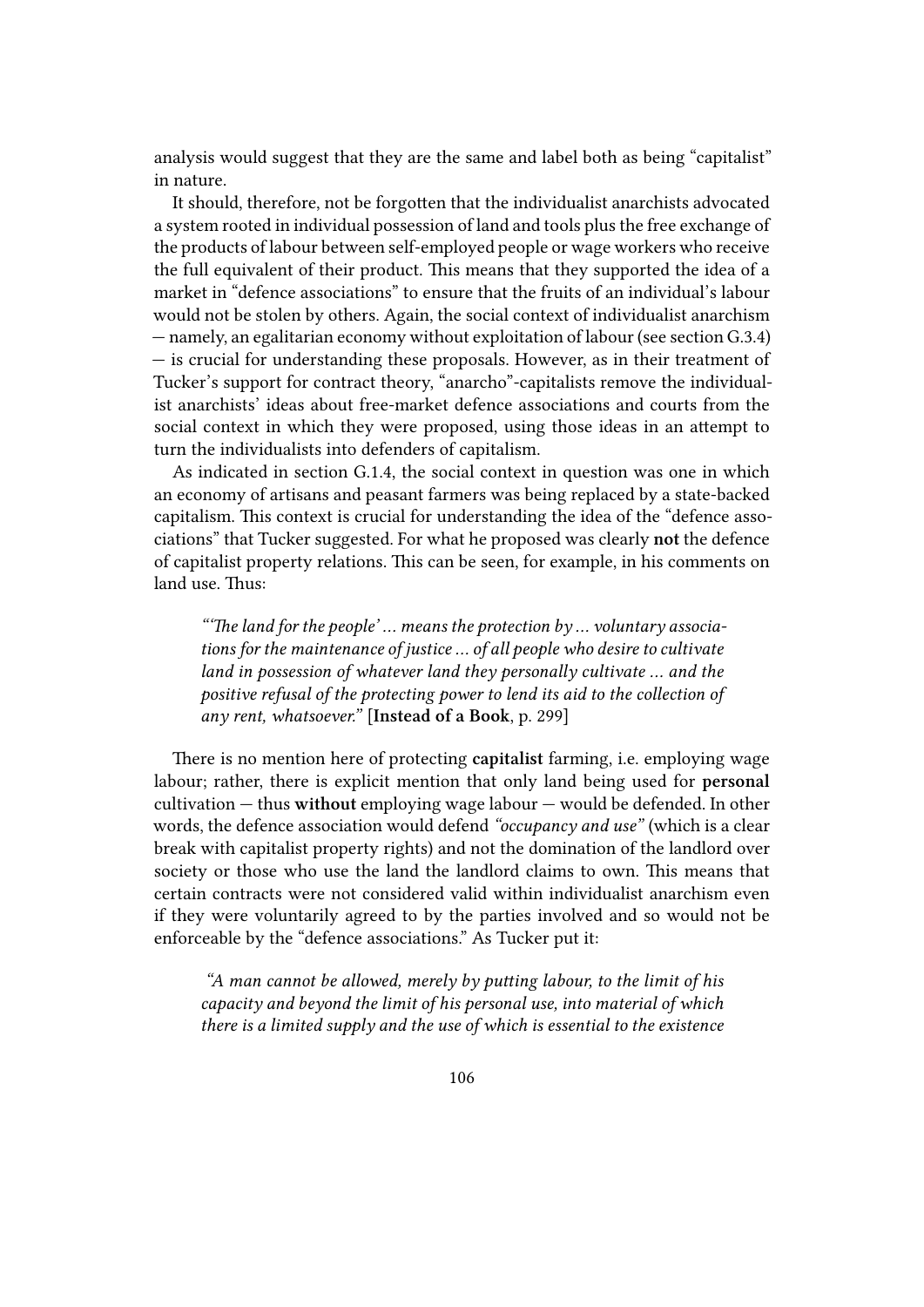*of other men, to withhold that material from other men's use; and any contract based upon or involving such withholding is lacking in sanctity or legitimacy as a contract to deliver stolen goods."* [**Liberty**, No. 321, p. 4]

Refusal to pay rent on land is a key aspect of Tucker's thought, and it is significant that he explicitly rejects the idea that a defence association can be used to collect it. In addition, as a means towards anarchy, Tucker suggests *"inducing the people to steadily refuse the payment of rent and taxes."* [**Instead of a Book**, p. 299] It is hard to imagine that a landowner influenced by Murray Rothbard or David Friedman would support such an arrangement or a "defence association" that supported it. As such, the individualist anarchist system would impose restrictions on the market from an "anarcho"-capitalist perspective. Equally, from an individualist anarchist perspective, "anarcho"-capitalism would be enforcing a key class monopoly by force and so would simply be another kind of state. As Tucker put it in reply to the proto-right-"libertarian" Auberon Herbert:

*"It is true that Anarchists … do, in a sense, propose to get rid of groundrent by force. That is to say, if landlords should try to evict occupants, the Anarchists advice the occupants to combine to maintain their ground by force … But it is also true that the Individualists … propose to get rid of theft by force … The Anarchists justify the use of machinery (local juries, etc.) to adjust the property question involved in rent just as the Individualists justify similar machinery to adjust the property question involved in theft."* [**Op. Cit.**, no. 172, p. 7]

It comes as no surprise to discover that Tucker translated Proudhon's **What is Property?** and subscribed to its conclusion that *"property is robbery"*!

This opposition to the *"land monopoly"* was, like all the various economic proposals made by the individualist anarchists, designed to eliminate the vast differences in wealth accruing from the *"usury"* of industrial capitalists, bankers, and landlords. For example, Josiah Warren *"proposed like Robert Owen an exchange of notes based on labour time … He wanted to establish an 'equitable commerce' in which all goods are exchanged for their cost of production … In this way profit and interest would be eradicated and a highly egalitarian order would emerge."* [Peter Marshall, **Demanding the Impossible**, p. 385] Given that the Warrenites considered that both workers and managers would receive equal payment for equal hours worked (the manager may, in fact earn less if it were concluded that their work was less unpleasant than that done on the shopfloor), the end of a parasitic class of wealthy capitalists was inevitable.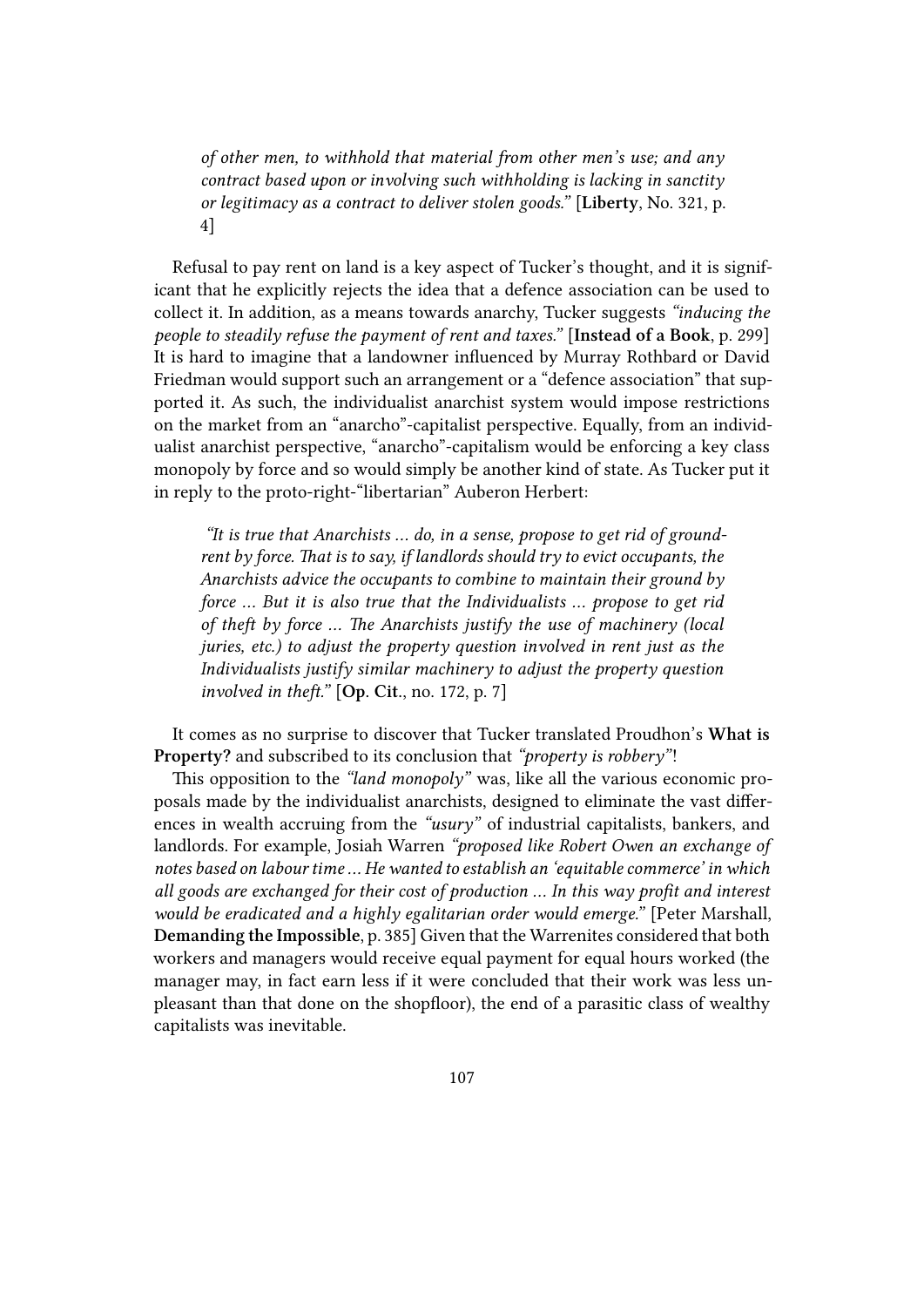In the case of Benjamin Tucker, he was a firm adherent of socialist economic analysis, believing that a free market and interest-free credit would reduce prices to the cost of production and increase demand for labour to the point where workers would receive the full value of their labour. In addition, recognising that gold was a rare commodity, he rejected a gold-backed money supply in favour of a landbacked one, as land with *"permanent improvements on"* it is *"an excellent basis for currency."* [**Instead of a Book**, p. 198] Given that much of the population at the time worked on their own land, such a money system would have ensured easy credit secured by land. Mutualism replaced the gold standard (which, by its very nature would produce an oligarchy of banks) with money backed by other, more available, commodities.

Such a system, the individualist anarchists argued, would be unlikely to reproduce the massive inequalities of wealth associated with capitalism and have a dynamic utterly different to that system. They did not consider the state as some alien body grafted onto capitalism which could be removed and replaced with "defence associations" leaving the rest of society more or less the same. Rather, they saw the state as being an essential aspect of capitalism, defending key class monopolies and restricting freedom for the working class. By abolishing the state, they automatically abolished these class monopolies and so capitalism. In other words, they had political **and** economic goals and ignoring the second cannot help but produce **different** results. As Voltairine de Cleyre put it in her individualist days, Anarchism *"means not only the denial of authority, not only a new economy, but a revision of the principles of morality. It means the development of the individual as well as the assertion of the individual."* [**The Voltairine de Cleyre Reader**, p. 9]

Right-"libertarians" reject all of this, the social context of Tucker's ideas on "defence associations." They do not aim for a *"new economy"*, but simply the existing one without a public state. They have no critique of capitalist property rights nor any understanding of how such rights can produce economic power and limit individual freedom. In fact, they attack what they consider the "bad economics" of the individualists without realising it is **precisely** these "bad" (i.e. anti-capitalist) economics which will minimise, if not totally eliminate, any potential threat to freedom associated with "defence associations." Without the accumulations of wealth inevitable when workers' do not receive the full product of their labour, it is unlikely that a "defence association" would act like the private police forces American capitalists utilised to break unions and strikes both in Tucker's time and now. Unless this social context exists, any defence associations will soon become ministates, serving to enrich the elite few by protecting the usury they gain from, and their power and control (i.e. government) over, those who toil. In other words, the "defence associations" of Tucker and Spooner would not be private states, enforcing the power of capitalists and landlords upon wage workers. Instead, they would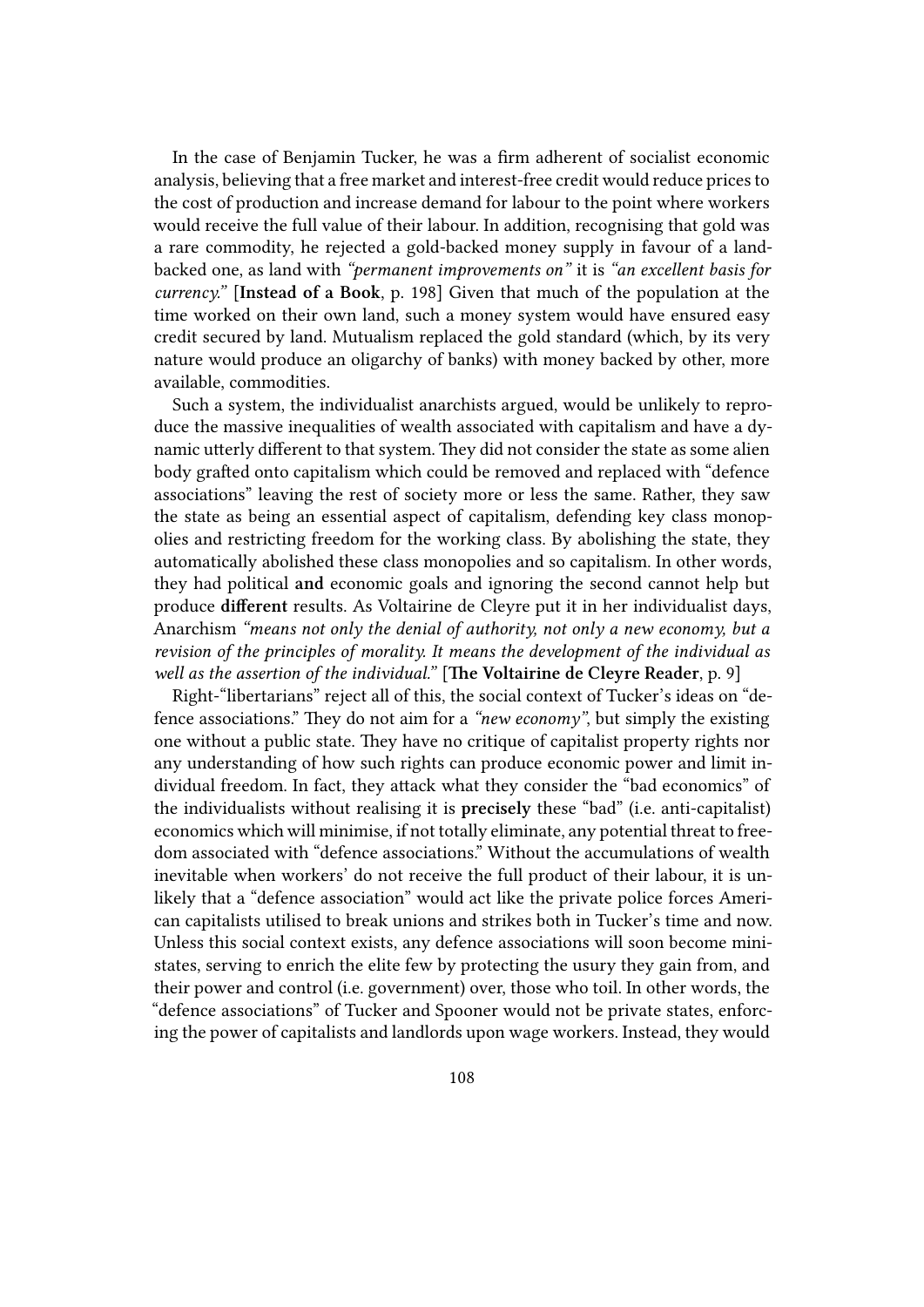be like insurance companies, protecting possessions against theft (as opposed to protecting capitalist theft from the dispossessed as would be the case in "anarcho" capitalism — an important difference lost on the private staters). Where social anarchists disagree with individualist anarchists is on whether a market system will actually produce such equality, particularly one without workers' self-management replacing the authority inherent in the capitalist-labourer social relationship. As we discuss in section G.4, without the equality and the egalitarian relationships of co-operative and artisan production there would be a tendency for capitalism and private statism to erode anarchy.

In addition, the emphasis given by Tucker and Lysander Spooner to the place of juries in a free society is equally important for understanding how their ideas about defence associations fit into a non-capitalist scheme. For by emphasising the importance of trial by jury, they knock an important leg from under the private statism associated with "anarcho"-capitalism. Unlike a wealthy judge, a jury made up mainly of fellow workers would be more inclined to give verdicts in favour of workers struggling against bosses or of peasants being forced off their land by immoral, but legal, means. As Lysander Spooner argued in 1852, *"[i]f a jury have not the right to judge between the government and those who disobey its laws, and resist its oppressions, the government is absolute, and the people, legally speaking, are slaves. Like many other slaves they may have sufficient courage and strength to keep their masters somewhat in check; but they are nevertheless known to the law only as slaves."* [**Trial by Jury**] It is hardly surprising that Rothbard rejects this in favour of a legal system determined and interpreted by lawyers, judges and jurists. Indeed, as we noted in section F.6.1, Rothbard explicitly rejected the idea that juries should be able to judge the law as well as the facts of a case under his system. Spooner would have had no problem recognising that replacing government imposed laws with those made by judges, jurists and lawyers would hardly change the situation much. Nor would he have been too surprised at the results of a free market in laws in a society with substantial inequalities in income and wealth.

Individualist Anarchist Laurance Labadie, the son of Tucker associate Joseph Labadie, argued in response to Rothbard as follows:

*"Mere common sense would suggest that any court would be influenced by experience; and any free-market court or judge would in the very nature of things have some precedents guiding them in their instructions to a jury. But since no case is exactly the same, a jury would have considerable say about the heinousness of the offence in each case, realising that circumstances alter cases, and prescribing penalty accordingly. This appeared to Spooner and Tucker to be a more flexible and equitable ad-*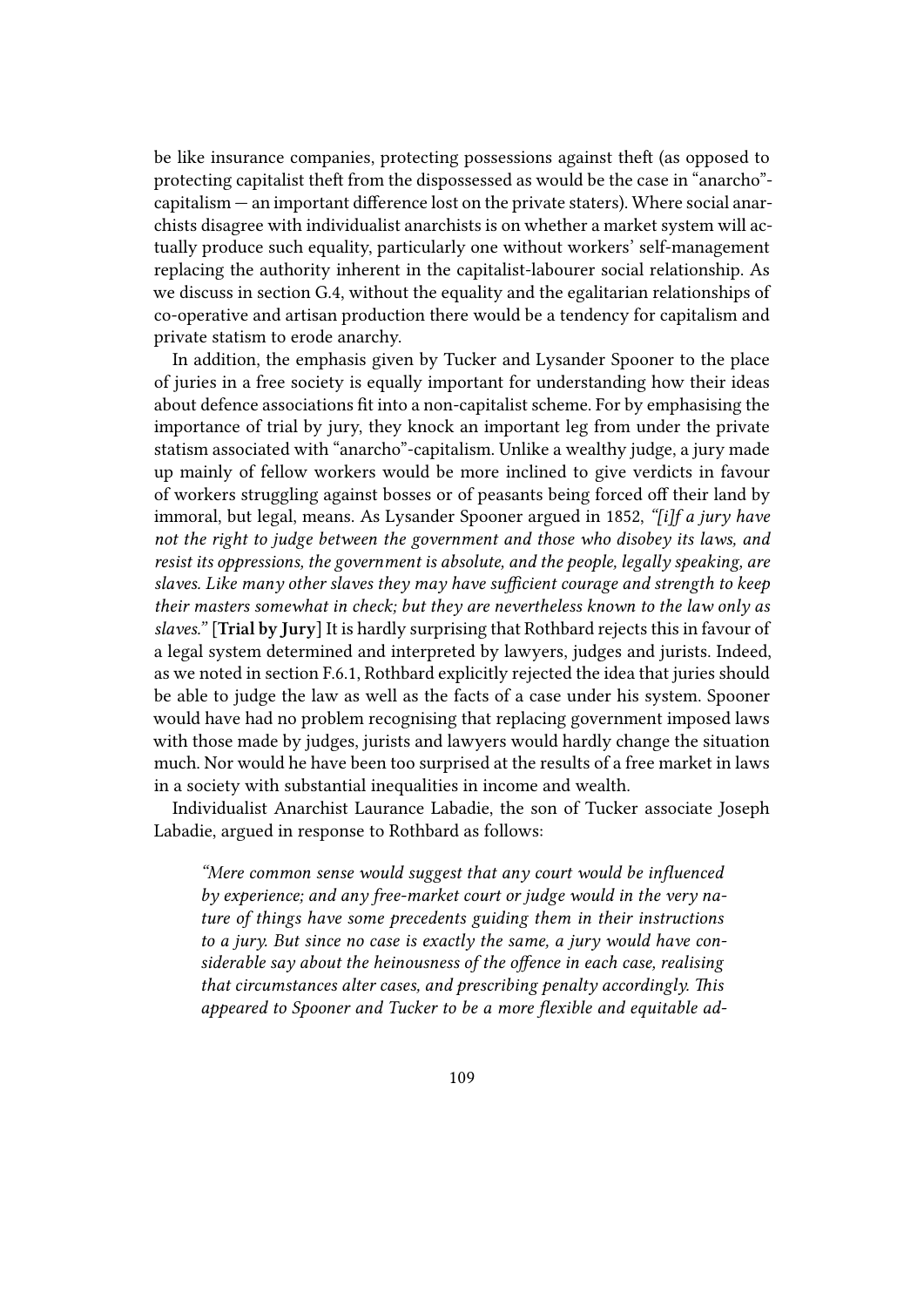*ministration of justice possible or feasible, human beings being what they are …*

*"But when Mr. Rothbard quibbles about the jurisprudential ideas of Spooner and Tucker, and at the same time upholds presumably in his courts the very economic evils which are at bottom the very reason for human contention and conflict, he would seem to be a man who chokes at a gnat while swallowing a camel."* [quoted by Mildred J. Loomis and Mark A. Sullivan, *"Laurance Labadie: Keeper Of The Flame"*, pp. 116–30, **Benjamin R. Tucker and the Champions of Liberty**, Coughlin, Hamilton and Sullivan (eds.), p. 124]

As we argued in detail in section F.6, a market for "defence associations" within an unequal system based on extensive wage labour would simply be a system of private states, enforcing the authority of the property owner over those who use but do not own their property. Such an outcome can only be avoided within an egalitarian society where wage-labour is minimised, if not abolished totally, in favour of self-employment (whether individually or co-operatively). In other words, the kind of social context which the individualist anarchists explicitly or implicitly assumed and aimed for. By focusing selectively on a few individualist proposals taken out of their social context, Rothbard and other "anarcho"-capitalists have turned the libertarianism of the individualist anarchists into yet another ideological weapon in the hands of (private) statism and capitalism.

When faced with the actual visions of a good society proposed by such people as Tucker and Spooner, "anarcho"-capitalists tend to dismiss them as irrelevant. They argue that it does not matter what Tucker or Spooner thought would emerge from the application of their system, it is the fact they advocated the "free market", "private property" and "defence associations" that counts. In response anarchists note three things. Firstly, individualist anarchists generally held radically different concepts of what a "free market" and "private property" would be in their system and so the tasks of any "defence association" would be radically different. As such, anarchists argue that "anarcho"-capitalists simply look at the words people use rather than what they meant by them and the social context in which they are used. Secondly, it seems a strange form of support to rubbish the desired goals of people you claim to follow. If someone claimed to be a Marxist while, at the same time, arguing that Marx was wrong about socialism people would be justified in questioning their use of that label. Thirdly, and most importantly, no one advocates a means which would not result in their desired ends. If Tucker and Spooner did not think their system would result in their goals they would have either changed their goals or changed their method. As noted in section G.1.1, Tucker explicitly argued that concentrations of wealth under capitalism had reached such levels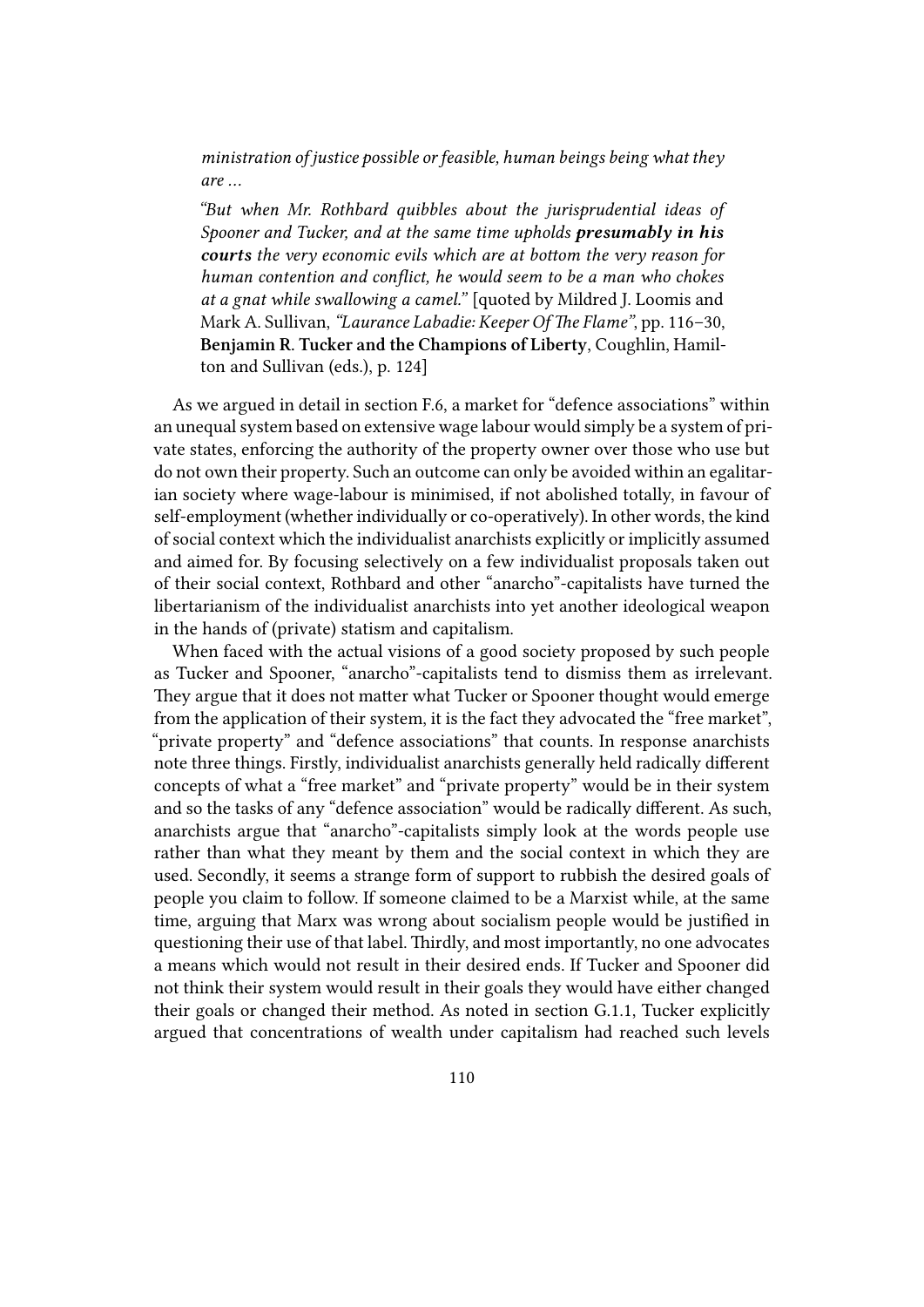that his system of free competition would not end it. Clearly, then, outcomes were important to individualist anarchists.

The lack of commonality can also be seen from the right-"libertarian" response to Kevin Carson's excellent **Studies in Mutualist Political Economy**, an impressive modern restatement of the ideas of Tucker and other individualist anarchists. Leading "anarcho"-capitalist Walter Block dismissed *"Marxists like Carson"* and labelled him *"a supposed anarchist"* who on many issues *"is out there, way, way out there in some sort of Marxist never-never land."* [*"Kevin Carson as Dr. Jeryll and Mr. Hyde"*, pp. 35–46, **Journal of Libertarian Studies**, vol. 20, no. 1, p. 40, p. 43 and p. 45] Another right-"libertarian", George Reisman, concurred stated that for the most part *"Carson is a Marxist"*, while arguing that *"the 'individualist' anarchist shows himself to be quite the collectivist, attributing to the average person qualities of independent thought and judgement that are found only in exceptional individuals."* Carson's *"views on the nature of ownership give full support to the conception of anarchy … as being nothing but chaos."* Overall, *"Carson is essentially a Marxist and his book filled with ignorant Marxist diatribes against capitalism."* [*"Freedom is Slavery: Laissez-Faire capitalism is government intervention"*, **Op. Cit.**, pp. 47–86, p. 47, p. 55, p. 61 and p. 84] Needless to say, all the issues which Block and Geisman take umbridge at can be found in the works of individualist anarchists like Tucker (Carson's excellent dissection of these remarkably ignorant diatribes is well worth reading [*"Carson's Rejoinders"*, pp. 97–136, **Op. Cit.**]).

So the notion that a joint support for a market in "defence services" can allow the social and theoretical differences between "anarcho"-capitalism and individualist anarchism to be ignored is just nonsense. This can best be seen from the fate of any individualist anarchist defence association within "anarcho"-capitalism. As it would not subscribe to Rothbard's preferred system of property rights it would be in violation of the *"general libertarian law code"* drawn up and implemented by right-"libertarian" jurists, judges and lawyers. This would, by definition, make such an association *"outlaw"* when it defended tenants against attempts to extract rents from them or to evict them from the land or buildings they used but did not own. As it is a judge-run system, no jury would be able to judge the law as well as the crime, so isolating the capitalist and landlord class from popular opposition. Thus the ironic situation arises that the *"Benjamin Tucker defence association"* would be declared an outlaw organisation under "anarcho"-capitalism and driven out of business (i.e., destroyed) as it broke the land monopoly which the law monopoly enforces. Even more ironically, such an organisation would survive in an communist anarchist society (assuming it could find enough demand to make it worthwhile).

If the world had had the misfortune of having "anarcho"-capitalism imposed on it in the nineteenth century, individualist anarchists like Warren, Tucker, Labadie,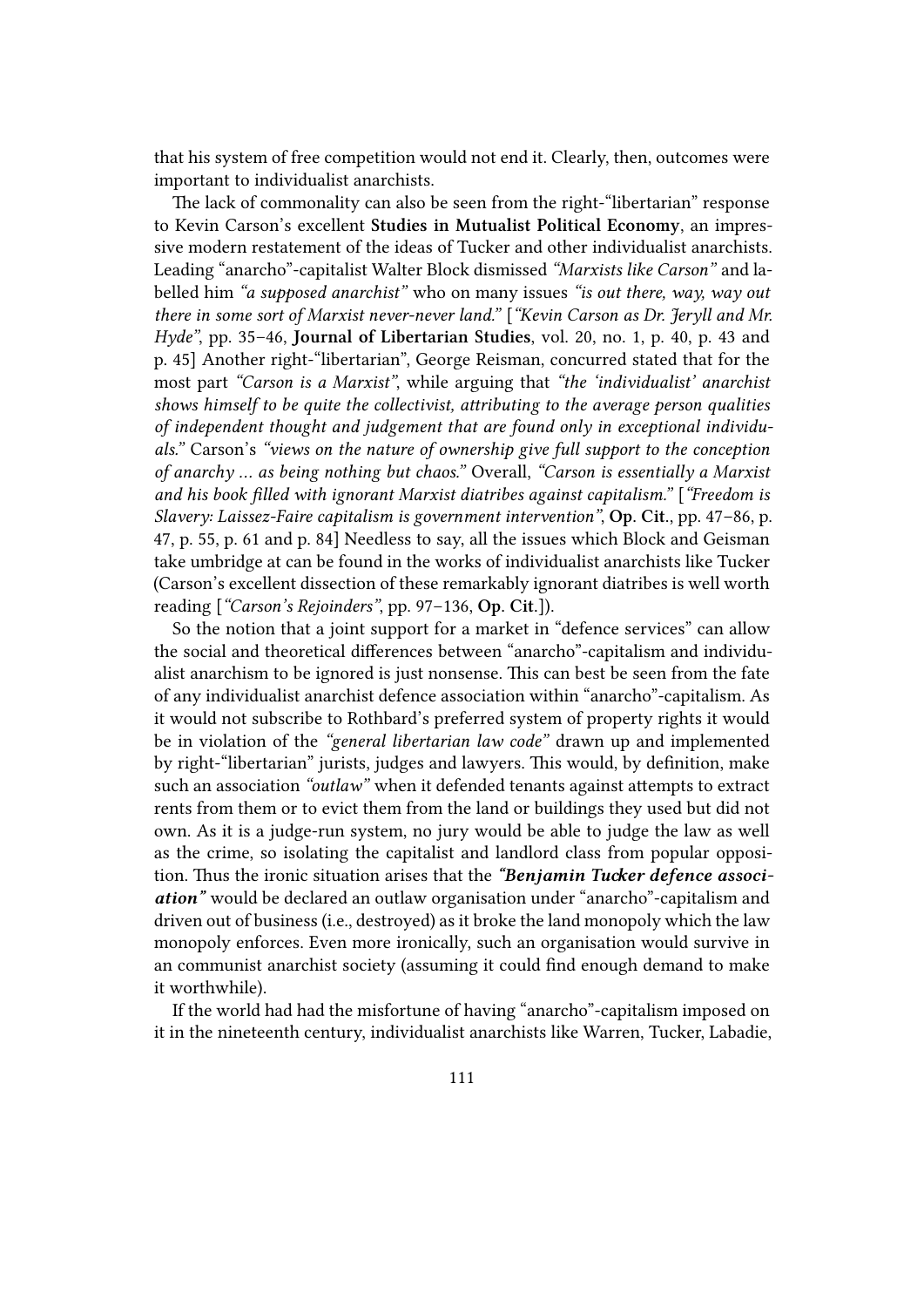Ingalls and Lum would have joined Proudhon, Bakunin, Kropotkin, Parsons and Goldman in prison for practising *"occupancy and use"* in direct violation of the *"general libertarian law code."* That it was private police, private courts and private prisons which were enforcing such a regime would not have been considered that much of an improvement.

Unsurprisingly, Victor Yarros explicitly distanced himself from those *"want liberty to still further crush and oppress the people; liberty to enjoy their plunder without fear of the State's interfering with them … liberty to summarily deal with impudent tenants who refuse to pay tribute for the privilege of living and working on the soil."* [**Liberty**, no. 102, p. 4] He would have had little problem recognising "anarcho" capitalism as being a supporter of *"that particular kind of freedom which the bourgeoisie favours, and which is championed by the bourgeoisie's loyal servants, [but] will never prove fascinating to the disinherited and oppressed."* [**Op. Cit.**, no. 93, p. 4]

## **G.3.4 Why is individualist anarchist support for equality important?**

Another another key difference between genuine individualist anarchism and "anarcho"-capitalism is the former's support for equality and the latter's a lack of concern for it.

In stark contrast to anarchists of all schools, inequality is not seen to be a problem with "anarcho"-capitalists (see section F.3). However, it is a truism that not all "traders" are equally subject to the market (i.e., have the same market power). In many cases, a few have sufficient control of resources to influence or determine price and in such cases, all others must submit to those terms or not buy the commodity. When the commodity is labour power, even this option is lacking — workers have to accept a job in order to live. As we argued in section C.9, workers are usually at a disadvantage on the labour market when compared to capitalists, and this forces them to sell their liberty in return for making profits for others. These profits increase inequality in society as the property owners receive the surplus value their workers produce. This increases inequality further, consolidating market power and so weakens the bargaining position of workers further, ensuring that even the freest competition possible could not eliminate class power and society (something Tucker eventually recognised as occurring with the development of trusts within capitalism  $-$  see section G.1.1).

By removing the underlying commitment to abolish non-labour income, any "anarchist" capitalist society would have vast differences in wealth and so power. Instead of a government imposed monopolies in land, money and so on, the eco-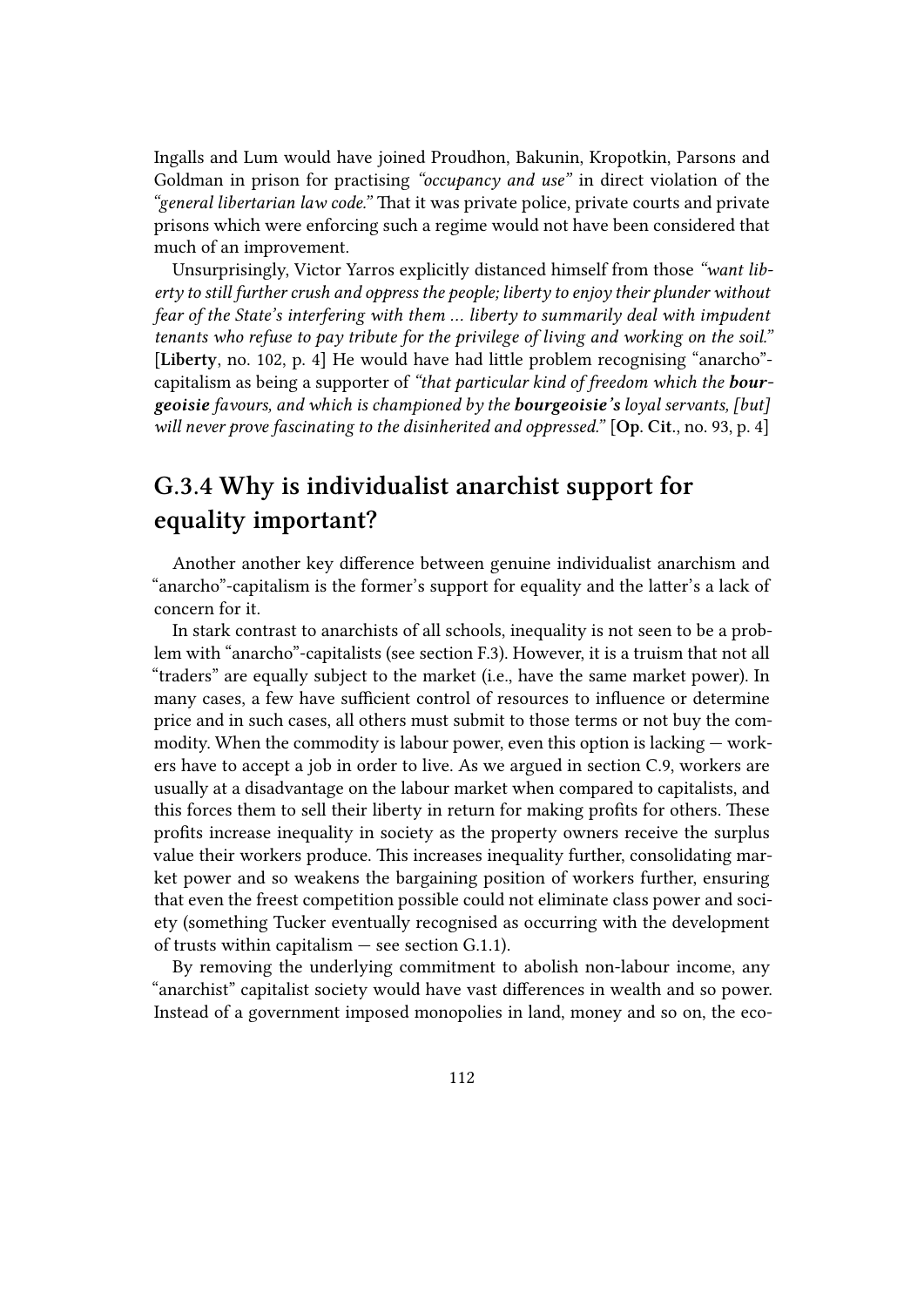nomic power flowing from private property and capital would ensure that the majority remained in (to use Spooner's words) *"the condition of servants"* (see sections F.2 and F.3.1 for more on this). The Individualist Anarchists were aware of this danger and so supported economic ideas that opposed usury (i.e. rent, profit and interest) and ensured the worker the full value of her labour. While not all of them called these ideas "socialist" it is clear that these ideas **are** socialist in nature and in aim (similarly, not all the Individualist Anarchists called themselves anarchists but their ideas are clearly anarchist in nature and in aim). This combination of the political and economic is essential as they mutually reinforce each other. Without the economic ideas, the political ideas would be meaningless as inequality would make a mockery of them. As Spooner argued, inequality lead to many social evils:

*"Extremes of difference, in their pecuniary circumstances, divide society into castes; set up barriers to personal acquaintance; prevent or suppress sympathy; give to different individuals a widely different experience, and thus become the fertile source of alienation, contempt, envy, hatred, and wrong. But give to each man all the fruits of his own labour, and a comparative equality with others in his pecuniary condition, and caste is broken down; education is given more equally to all; and the object is promoted of placing each on a social level with all: of introducing each to the acquaintance of all; and of giving to each the greatest amount of that experience, which, being common to all, enables him to sympathise with all, and insures to himself the sympathy of all. And thus the social virtues of mankind would be greatly increased."* [**Poverty: Its Illegal Causes and Legal Cure**, pp. 46–7]

Because of the evil effects of inequality on freedom, both social and individualist anarchists desire to create an environment in which circumstances would not drive people to sell their liberty to others at a disadvantage. In other words, they desired an equalisation of market power by opposing interest, rent and profit and capitalist definitions of private property. Kline summarises this by saying *"the American [individualist] anarchists exposed the tension existing in liberal thought between private property and the ideal of equal access. The Individual Anarchists were, at least, aware that existing conditions were far from ideal, that the system itself working against the majority of individuals in their efforts to attain its promises. Lack of capital, the means to creation and accumulation of wealth, usually doomed a labourer to a life of exploitation. This the anarchists knew and they abhorred such a system."* [**The Individualist Anarchists: A critique of liberalism**, p. 102]

And this desire for bargaining equality is reflected in their economic ideas and by removing these underlying economic ideas of the individualist anarchists,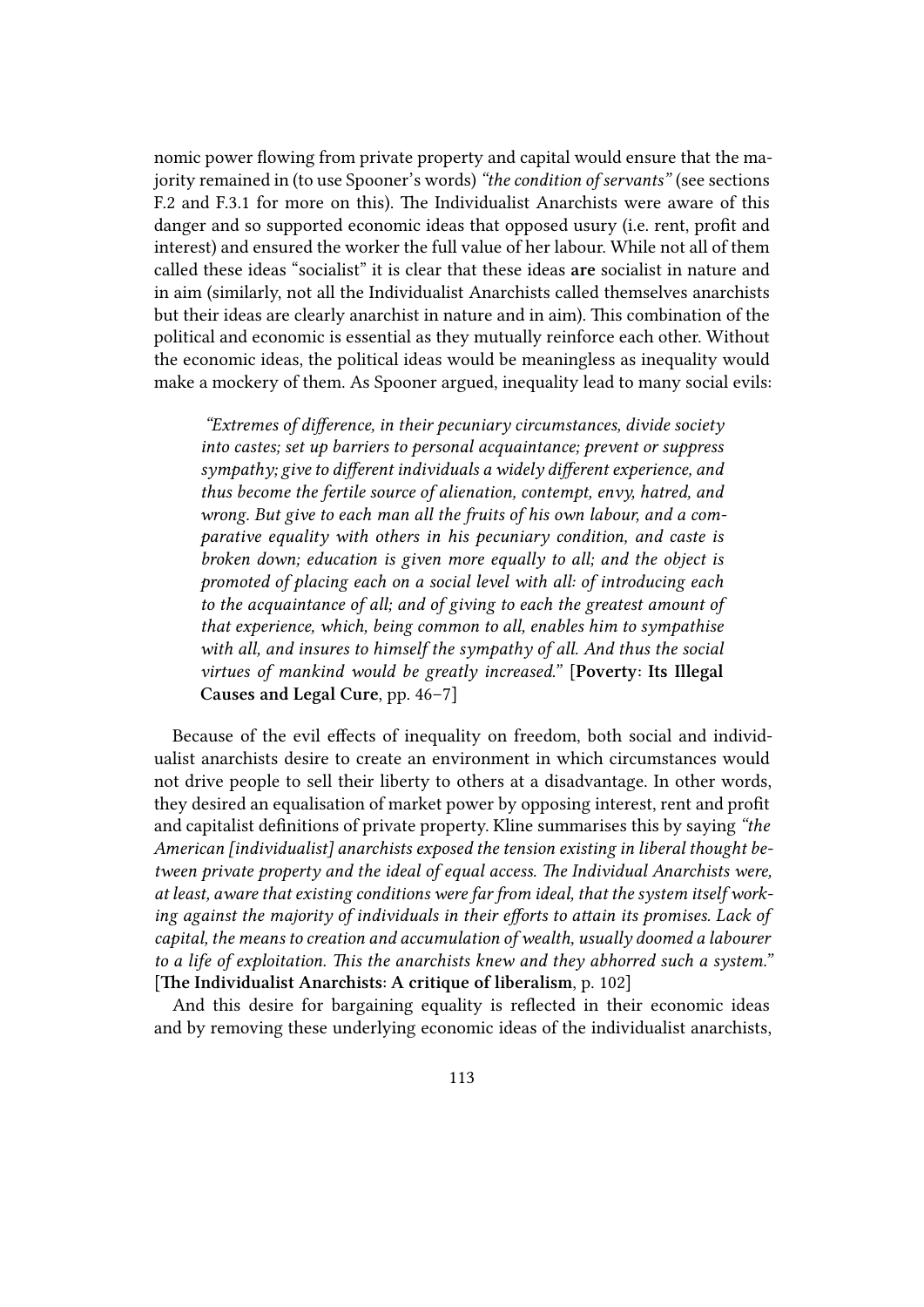"anarcho"-capitalism makes a mockery of any ideas they do appropriate. Essentially, the Individualist Anarchists agreed with Rousseau that in order to prevent extreme inequality of fortunes you deprive people of the means to accumulate in the first place and **not** take away wealth from the rich. An important point which "anarcho"-capitalism fails to understand or appreciate.

The Individualist Anarchists assumed that exploitation of labour would be nonexistent in their system, so a general equality would prevail and so economic power would not undermine liberty. Remove this underlying assumption, assume that profits could be made and capital accumulated, assume that land can be monopolised by landlords (as the "anarcho"-capitalists do) and a radically different society is produced. One in which economic power means that the vast majority have to sell themselves to get access to the means of life and are exploited by those who own them in the process. A condition of "free markets" may exist, but as Tucker argued in 1911, it would not be anarchism. The *deus ex machina* of invisible hands takes a beating in the age of monopolies.

So we must stress that the social situation is important as it shows how apparently superficially similar arguments can have radically different aims and results depending on who suggests them and in what circumstances. Hence the importance of individualist anarchist support for equality. Without it, genuine freedom would not exist for the many and "anarchy" would simply be private statism enforcing rule by the rich.

## **G.3.5 Would individualist anarchists have accepted "Austrian" economics?**

One of the great myths perpetrated by "anarcho"-capitalists is the notion that "anarcho"-capitalism is simply individualist anarchism plus "Austrian" economics. Nothing could be further from the truth, as is clear once the individualist anarchist positions on capitalist property rights, exploitation and equality are understood. Combine this with their vision of a free society as well as the social and political environment they were part of and the ridiculous nature of such claims become obvious.

At its most basic, Individualist anarchism was rooted in socialist economic analysis as would be expected of a self-proclaimed socialist theory and movement. The "anarcho"-capitalists, in a roundabout way, recognise this with Rothbard dismissing the economic fallacies of individualist anarchism in favour of "Austrian" economics. *"There is,"* he stated, *"in the body of thought known as 'Austrian economics,' a scientific [sic!] explanation of the workings of the free market … which individualist*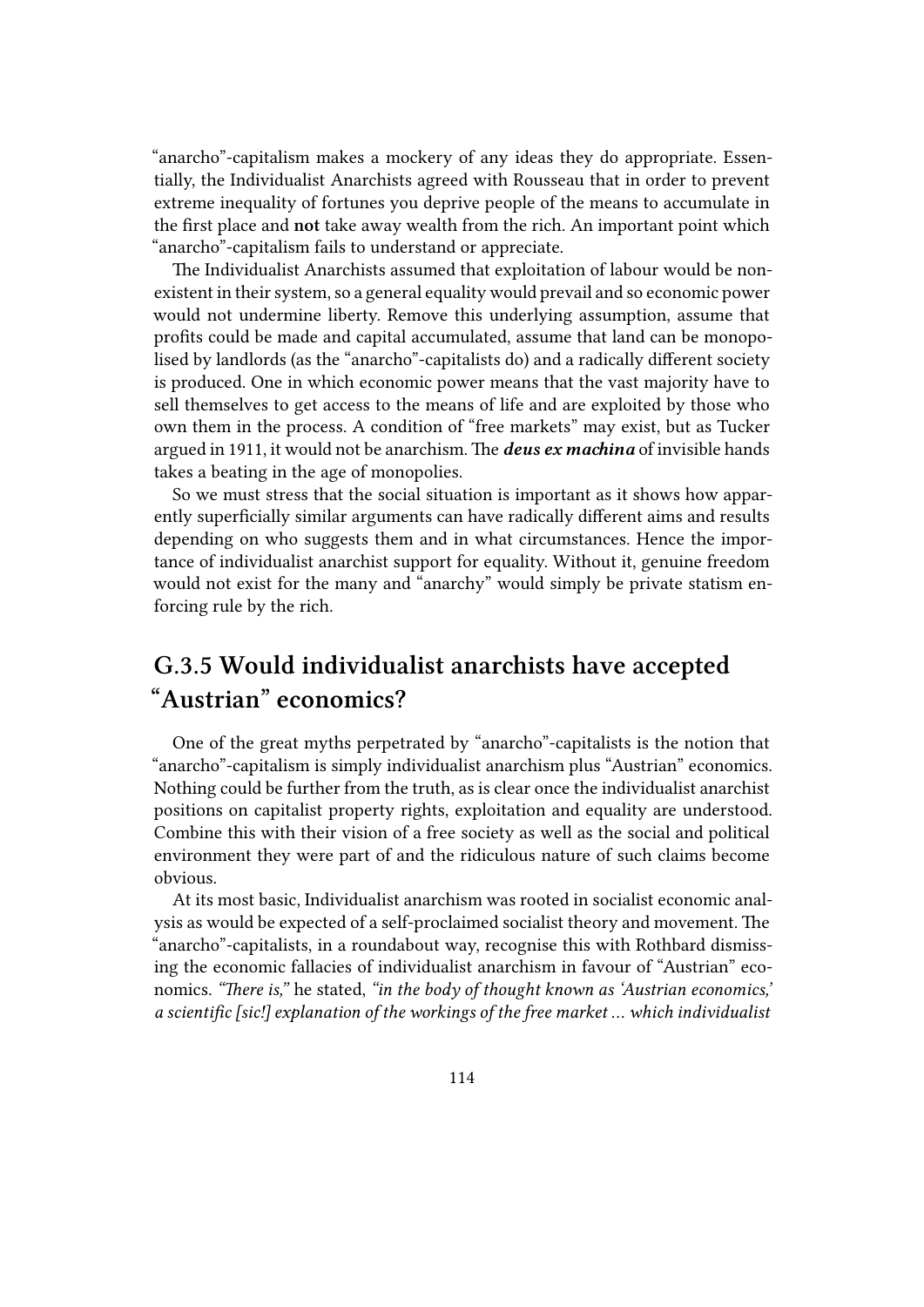*anarchists could easily incorporate into their so political and social Weltanshauung. But to do this, they must throw out the worthless excess baggage of money-crankism and reconsider the nature and justification of the economic categories of interest, rent and profit."* Yet Rothbard's assertion is nonsense, given that the individualist anarchists were well aware of various justifications for exploitation expounded by the defenders of capitalism and rejected everyone. He himself noted that the *"individualist anarchists were exposed to critiques of their economic fallacies; but, unfortunately, the lesson, despite the weakness of Tucker's replies, did not take."* [*"The Spooner-Tucker Doctrine: An Economist's View"*, **Op. Cit.**, p. 14] As such, it seems like extremely wishful thinking that the likes of Tucker would have rushed to embrace an economic ideology whose basic aim has always been to refute the claims of socialism and defend capitalism from attacks on it.

Nor can it be suggested that the individualist anarchists were ignorant of the developments within bourgeois economics which the "Austrian" school was part of. Both Tucker and Yarros, for example, attacked marginal productivity theory as advocated by John B. Clark. [**Liberty**, no. 305] Tucker critiqued another anarchist for once being an *"Anarchistic socialist, standing squarely upon the principles of Liberty and Equity"* but then *"abandon[ing] Equity by repudiating the Socialistic theory of value and adopting one which differs but little, if any, from that held by the ordinary economist."* [**Op. Cit.**, no. 80, p. 4] So the likes of Tucker were well aware of the so-called marginalist revolution and rejected it.

Somewhat ironically, a key founders of "Austrian" economics was quoted favourably in **Liberty** but only with regards to his devastating critique of existing theories of interest and profit. Hugo Bilgram asked a defender of interest whether he had *"ever read Volume 1 of Böhm-Bawerk's 'Capital and Interest'"* for in this volume *"the fructification theory is … completely refuted."* Bilgram, needless to say, did not support Böhm-Bawerk's defence of usury, instead arguing that restrictions in the amount of money forced people to pay for its use and *"[t]his, and nothing else, [causes] the interest accruing to capital, regarding which the modern economists are doing their utmost to find a theory that will not expose the system of industrial piracy of today."* He did not exclude Böhm-Bawerk's theory from his conclusion that *"since every one of these pet theories is based on some fallacy, [economists] cannot agree upon any one."* The abolition of the money monopoly will *"abolish the power of capital to appropriate a net profit."* [**Op. Cit.**, no. 282, p. 11] Tucker himself noted that Böhm-Bawerk *"has refuted all these ancient apologies for interest — productivity of capital, abstinence, etc."* [**Op. Cit.**, no. 287, p. 5] **Liberty** also published a synopsis of Francis Tandy's **Voluntary Socialism**, whose chapter 6 was *"devoted to an analysis of value according to the marginal utility value of Böhm-Bawerk. It also deals with the Marxian theory of surplus value, showing that all our economic ills are due to the existence of that surplus value."* [**Op. Cit.**, no. 334, p. 5] Clearly,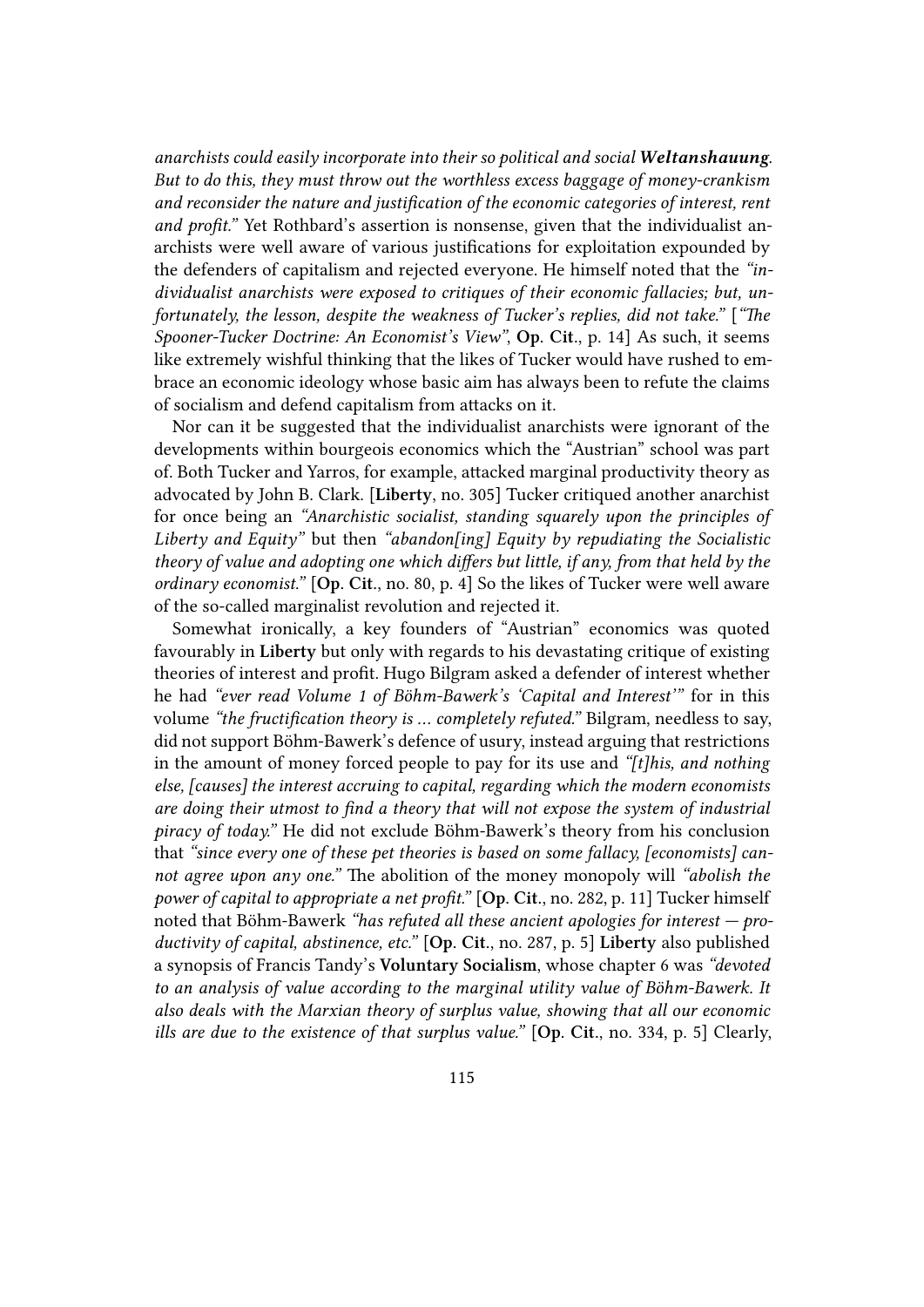then, the individualist anarchists were aware of the "Austrian" tradition and only embraced its critique of previous defences of non-labour incomes.

We have already critiqued the "time preference" justification for interest in section C.2.7 so will not go into it in much detail here. Rothbard argued that it *"should be remembered by radicals that, if they wanted to, all workers could refuse to work for wages and instead form their own producers' co-operatives and wait for years for their pay until the producers are sold to the consumers; the fact that they do not do so, shows the enormous advantage of the capital investment, wage-paying system as a means of allowing workers to earn money far in advance of the sale of their products."* And how, Professor Rothbard, are these workers to live during the years they wait until their products are sold? The reason why workers do not work for themselves has nothing to do with "time preference" but their lack of resources, their **class** position. Showing how capitalist ideology clouds the mind, Rothbard asserted that interest (*"in the shape of 'long-run' profit"*) would still exist in a *"world in which everyone invested his own money and nobody loaned or borrowed."* [**Op. Cit.**, p. 12] Presumably, this means that the self-employed worker who invests her own money into her own farm pays herself interest payments just as her labour income is, presumably, the "profits" from which this "interest" payment is deducted along with the "rent" for access to the land she owns!

So it seems extremely unlikely that the individualist anarchists would have considered "Austrian" economics as anything other than an attempt to justify exploitation and capitalism, like the other theories they spent so much time refuting. They would quickly have noted that "time preference", like the "waiting"/"abstinence" justifications for interest, is based on taking the current class system for granted and ignoring the economic pressures which shape individual decisions. In Tucker's words (when he critiqued Henry George's argument that interest is related to time) *"increase which is purely the work of time bears a price only because of monopoly."* The notion that "time" produced profit or interest was one Tucker was well aware of, and refuted on many occasions. He argued that it was class monopoly, restrictions on banking, which caused interest and *"where there is no monopoly there will be little or no interest."* If someone *"is to be rewarded for his mere time, what will reward him save [another]'s labour? There is no escape from this dilemma. The proposition that the man who for time spent in idleness receives the product of time employed in labour is a parasite upon the body industrial is one which … [its supporters] can never successfully dispute with men who understand the rudiments of political economy."* [**Liberty**, no. 109, p. 4 and p. 5] For Joshua King Ingalls, *"abstinence"* (or the ability to *"wait,"* as it was renamed in the late nineteenth century) was *"a term with which our cowardly moral scientists and political economists attempt to conjure up a spirit that will justify the greed of our land and money systems; by a casuistry similar to that which once would have justified human slavery."* [*"Labor, Wages, And*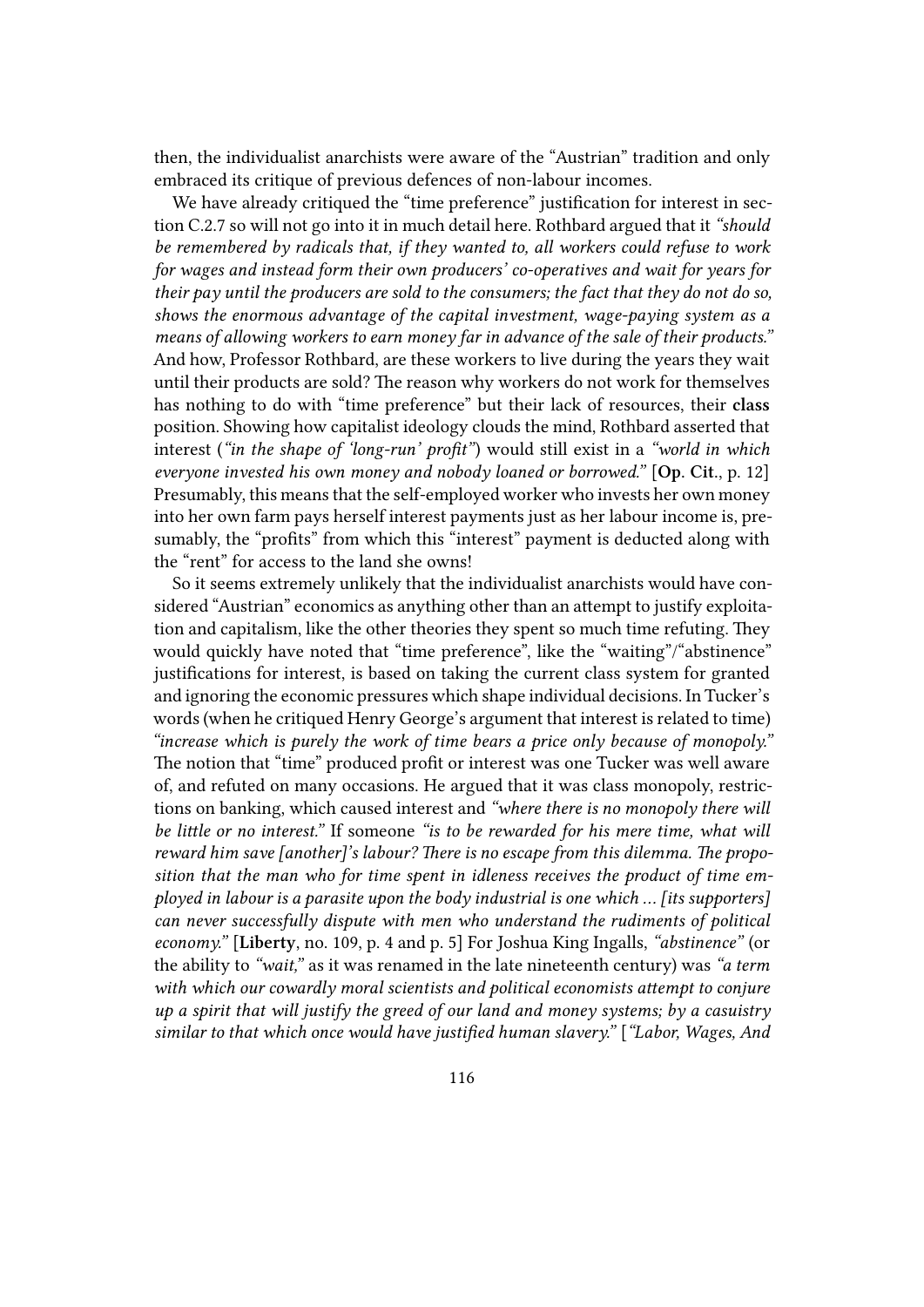*Capital. Division Of Profits Scientifically Considered,"* **Brittan's Quarterly Journal**, I (1873), pp. 66–79]

What of the economic justification for that other great evil for individualist anarchists, rent? Rothbard attacked Adam Smith comment that landlords were monopolists who demanded rent for nature's produce and like to reap where they never sowed. As he put it, Smith showed *"no hint of recognition here that the landlord performs the vital function of allocating the land to its most productive use."* [**An Austrian Perspective on the History of Economic Thought**, vol. 1, p. 456] Yet, as Smith was well aware, it is the farmer who has to feed himself and pay rent who decides how best to use the land, not the landlord. All the landlord does is decide whether to throw the farmer off the land when a more profitable business opportunity arrives (as in, say, during the Highland clearances) or that it is more "productive" to export food while local people starve (as in, say, the great Irish famine). It was precisely this kind of arbitrary power which the individualist anarchists opposed. As John Beverley Robinson put it, the *"land owner gives nothing whatever, but permission to you to live and work on his land. He does not give his product in exchange for yours. He did not produce the land. He obtained a title at law to it; that is, a privilege to keep everybody off his land until they paid him his price. He is well called the lord of the land — the landlord!"* [**Patterns of Anarchy**, p. 271]

Significantly, while Rothbard attacked Henry George's scheme for land nationalisation as being a tax on property owners and stopping rent playing the role "Austrian" economic theory assigns it, the individualist anarchists opposed it because, at best, it would not end landlordism or, at worse, turn the state into the only landlord. In an unequal society, leasing land from the state *"would greatly enhance the power of capitalism to engross the control of the land, since it would relieve it of the necessity of applying large amounts in purchasing land which it could secure the same control of by lease … It would greatly augment and promote the reign of the capitalism and displace the independent worker who now cultivates his own acres, but who would be then unable to compete with organised capital … and would be compelled to give up his holding and sink into the ranks of the proletariat."* [Joshua King Ingalls, Bowman N. Hall, *"Joshua K. Ingalls, American Individualist: Land Reformer, Opponent of Henry George and Advocate of Land Leasing, Now an Established Mode"*, pp. 383–96, **American Journal of Economics and Sociology**, Vol. 39, No. 4, p. 394]

Given Tucker's opposition to rent, interest and profit is should go without saying that he rejected the neo-classical and "Austrian" notion that a workers' wages equalled the "marginal product," i.e. its contribution to the production process (see section C.2 for a critique of this position). Basing himself on the socialist critique of classical economics developed by Proudhon and Marx, he argued that non-labour income was usury and would be driven to zero in a genuinely free market. As such, any notion that Tucker thought that workers in a "free market" are paid accord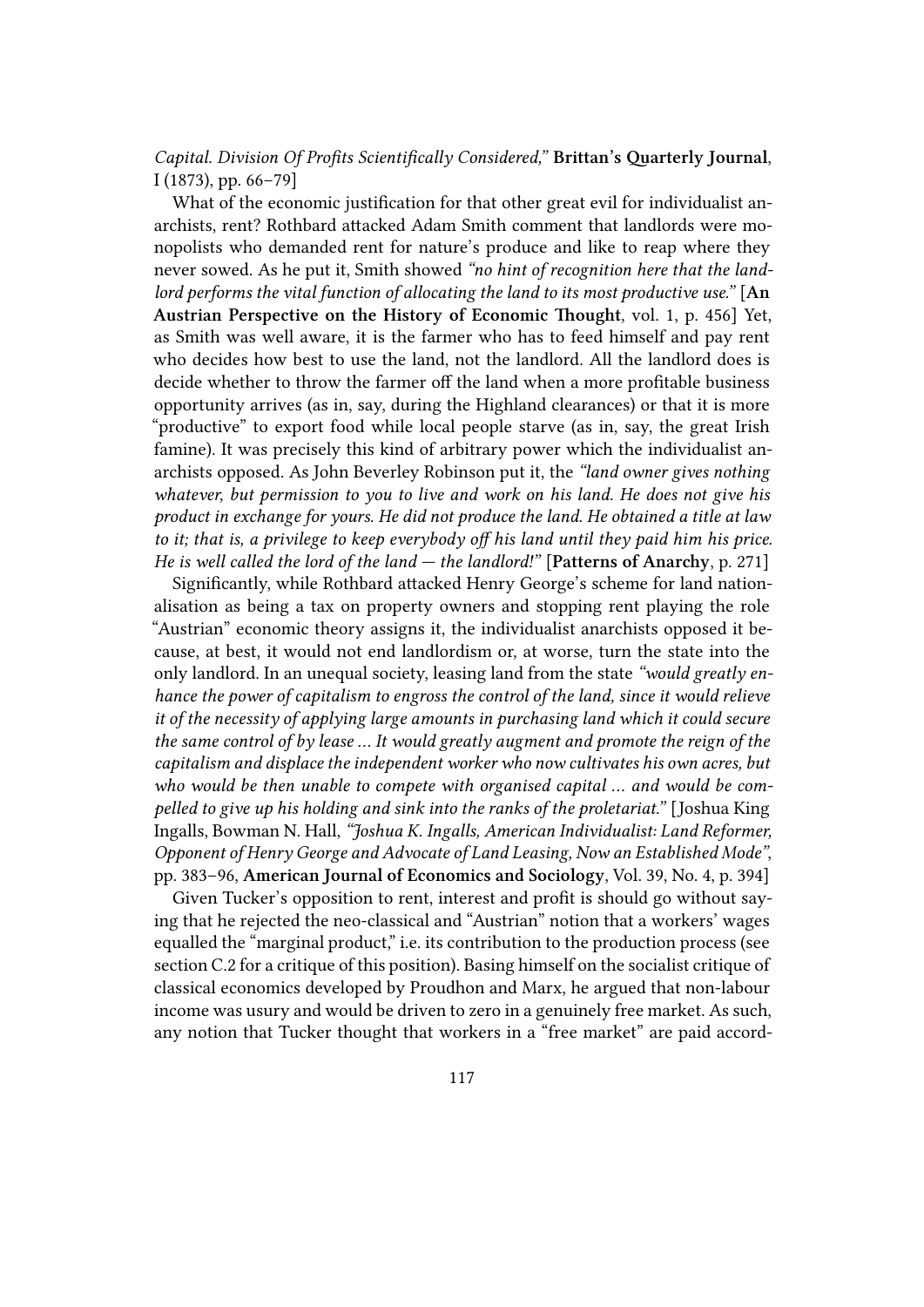ing to their marginal product is simply wrong and any claim otherwise shows a utter ignorance of the subject matter. Individualist anarchists like Tucker strongly believed that a truly free (i.e. non-capitalist) market would ensure that the worker would receive the *"full product"* of his or her labour. Nevertheless, in order to claim Tucker as a proto-"anarcho"-capitalist, "anarcho"-capitalists may argue that capitalism pays the "market price" of labour power, and that this price **does** reflect the *"full product"* (or value) of the worker's labour. As Tucker was a socialist, we doubt that he would have agreed with the "anarcho"-capitalist argument that market price of labour reflected the value it produced. He, like the other individualist anarchists, was well aware that labour produces the "surplus value" which was appropriated in the name of interest, rent and profit. In other words, he very forcibly rejected the idea that the market price of labour reflects the value of that labour, considering *"the natural wage of labour is its product"* and *"that this wage, or product, is the only just source of income."* [**Instead of a Book**, p. 6]

**Liberty** also favourably quoted a supporter of the silver coinage, General Francis A. Walker, and his arguments in favour of ending the gold standard. It praised his argument as *"far more sound and rational than that of the supercilios, narrow, bigoted monomentallists."* Walker attacked those *"economists of the a priori school, who treat all things industrial as if they were in a state of flux, ready to be poured indifferently into any kind of mould or pattern."* These economists*"are always on hand with the answer that industrial society will 'readjust' itself to the new conditions"* and *"it would not matter if wages were at any time unduly depressed by combinations of employers, inasmuch as the excess of profits resulting would infallibly become capital, and as such, constitute an additional demand for labour … It has been the teaching of the economists of this sort which has so deeply discredited political economy with the labouring men on the one hand, and with practical business men on the other."* The *"greatest part of the evil of a diminishing money supply is wrought through the discouragement of enterprise."* [**Liberty**, no. 287, p. 11] Given that the "Austrian" school takes the **a priori** methodology to ridiculous extremes and is always on hand to defend *"excess of profits"*, *"combinations of employers"* and the gold standard we can surmise Tucker's reaction to Rothbard's pet economic ideology.

Somewhat ironically, give Rothbard's attempts to inflict bourgeois economics along with lots of other capitalist ideology onto individualist anarchism, Kropotkin noted that supporters of *"individualist anarchism … soon realise that the individualisation they so highly praise is not attainable by individual efforts, and … [some] abandon the ranks of the anarchists, and are driven into the liberal individualism of the classical economists."* [**Anarchism**, p. 297] "Anarcho"-capitalists confuse the ending place of **ex**-anarchists with their starting point. As can be seen from their attempt to co-opt the likes of Spooner and Tucker, this confusion only appears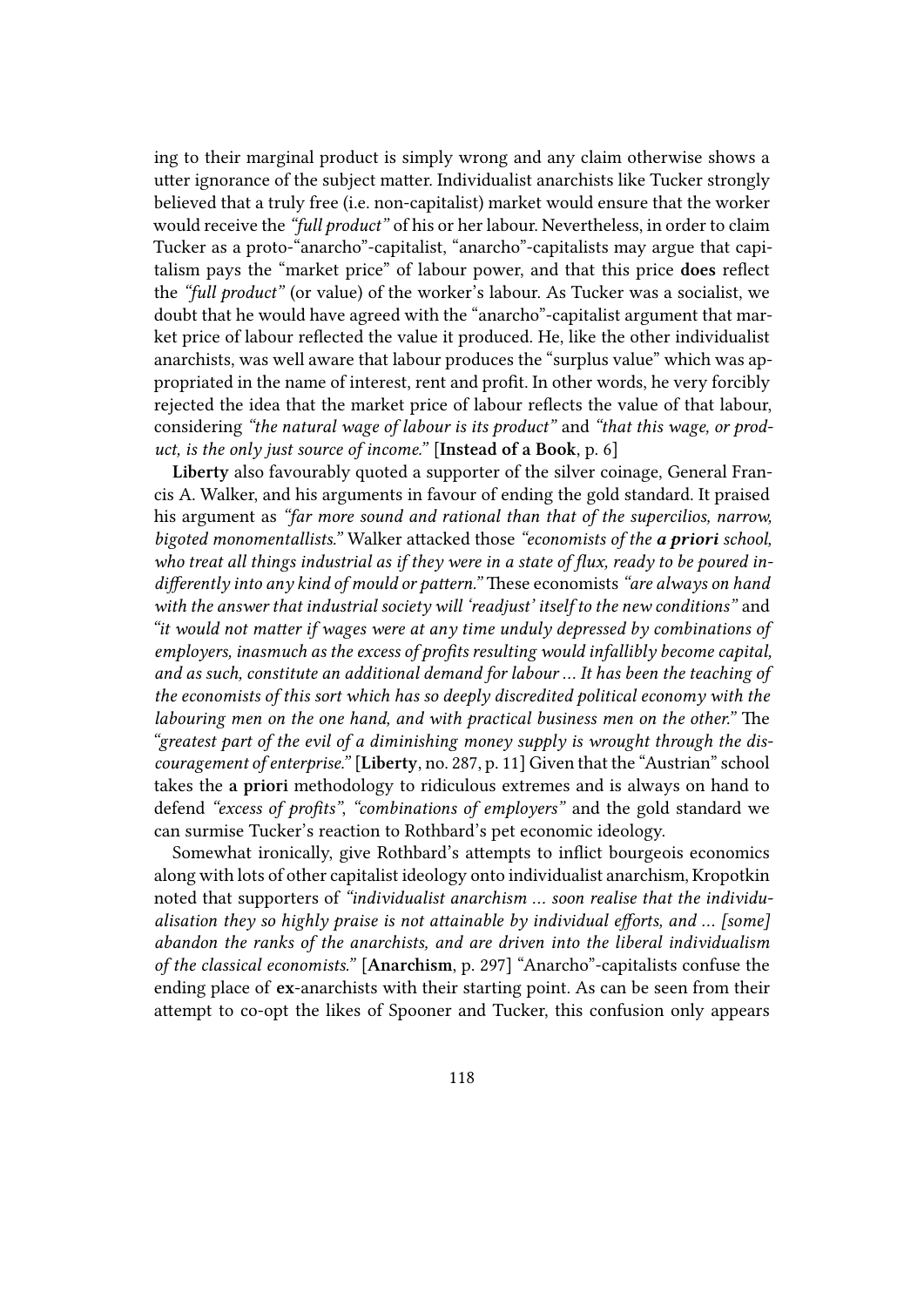persuasive by ignoring the bulk of their ideas as well as rewriting the history of anarchism.

So it can, we think, be save to assume that Tucker and other individualist anarchists would have little problem in refuting Rothbard's economic fallacies as well as his goldbug notions (which seem to be a form of the money monopoly in another form) and support for the land monopoly. Significantly, modern individualist anarchists like Kevin Carson have felt no need to embrace "Austrian" economics and retain their socialist analysis while, at the same time, making telling criticisms of Rothbard's favourite economic ideology and the apologetics for "actually existing" capitalism its supporters too often indulge in (Carson calls this *"vulgar libertarianism"*, wherein right-"libertarians" forget that the current economuy is far from their stated ideal when it is a case of defending corporations or the wealthy).

## **G.3.6 Would mutual banking simply cause inflation?**

One of the arguments against Individualist and mutualist anarchism, and mutual banking in general, is that it would just produce accelerating inflation. The argument is that by providing credit without interest, more and more money would be pumped into the economy. This would lead to more and more money chasing a given set of goods, so leading to price rises and inflation.

Rothbard, for example, dismissed individualist anarchist ideas on mutual banking as being *"totally fallacious monetary views."* He based his critique on "Austrian" economics and its notion of *"time preference"* (see section C.2.7 for a critique of this position). Mutual banking would artificially lower the interest rate by generating credit, Rothbard argued, with the new money only benefiting those who initially get it. This process "exploits" those further down the line in the form accelerating inflation. As more and more money was be pumped into the economy, it would lead to more and more money chasing a given set of goods, so leading to price rises and inflation. To prove this, Rothbard repeated Hume's argument that*"if everybody magically woke up one morning with the quantity of money in his possession doubled"* then prices would simply doubled. [*"The Spooner-Tucker Doctrine: An Economist's View"*, **Journal of Libertarian Studies**, vol. 20, no. 1, p. 14 and p. 10]

However, Rothbard is assuming that the amount of goods and services are fixed. This is just wrong and shows a real lack of understanding of how money works in a real economy. This is shown by the lack of agency in his example, the money just "appears" by magic (perhaps by means of a laissez-fairy?). Milton Friedman made the same mistake, although he used the more up to date example of government helicopters dropping bank notes. As post-Keynesian economist Nicholas Kaldor pointed out with regards to Friedman's position, the *"transmission mechanism from*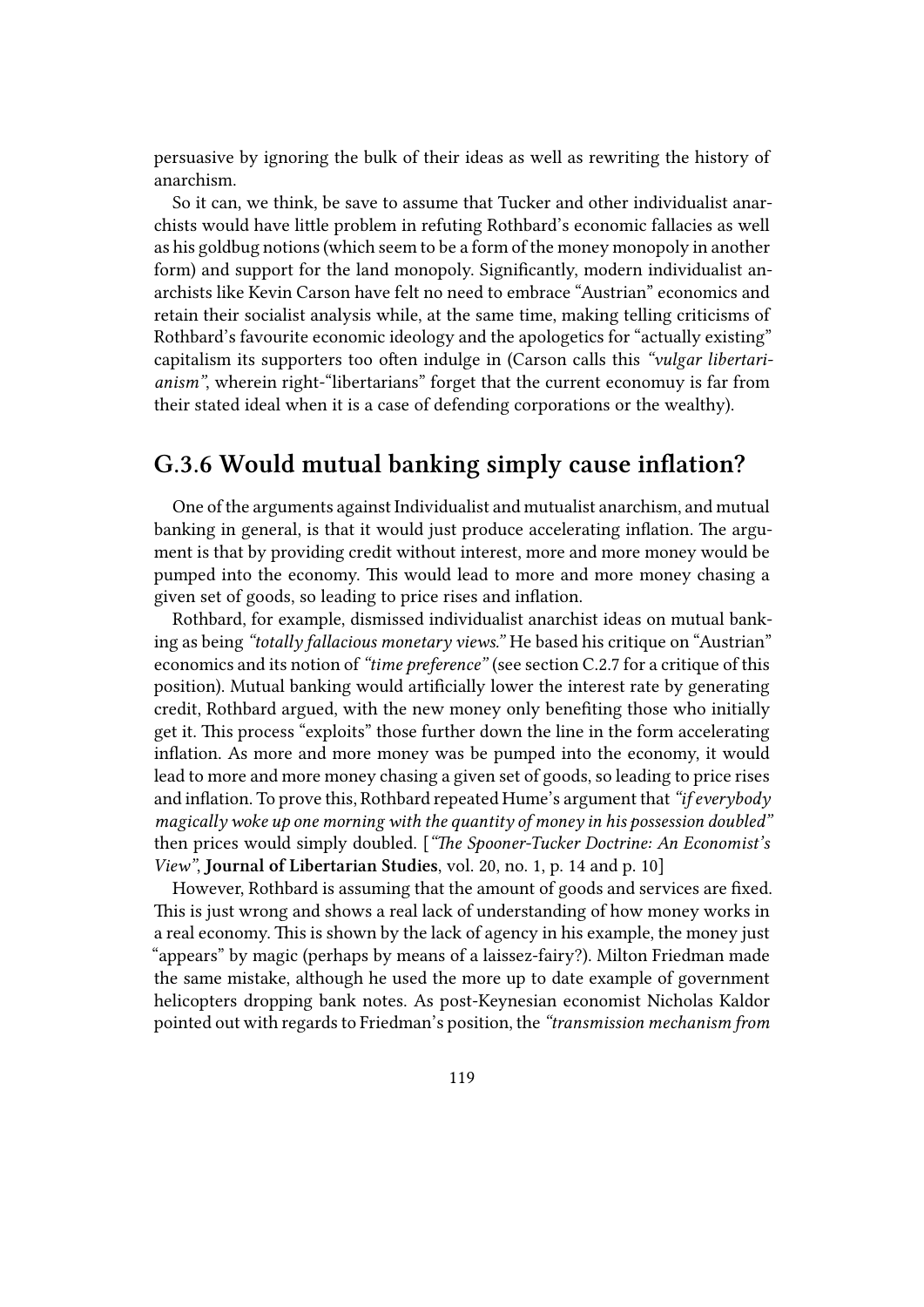*money to income remained a 'black box' — he could not explain it, and he did not attempt to explain it either. When it came to the question of how the authorities increase the supply of bank notes in circulation he answered that they are scattered over populated areas by means of a helicopter — though he did not go into the ultimate consequences of such an aerial Santa Claus."* [**The Scourge of Monetarism**, p. 28]

Friedman's and Rothbard's analysis betrays a lack of understanding of economics and money. This is unsurprising as it comes to us via neo-classical economics. In neo-classical economics inflation is always a monetary phenomena too much money chasing too few goods. Milton Friedman's Monetarism was the logical conclusion of this perspective and although "Austrian" economics is extremely critical of Monetarism it does, however, share many of the same assumptions and fallacies (as Hayek's one-time follower Nicholas Kaldor noted, key parts of Friedman's doctrine are *"closely reminiscent of the Austrian school of the twenties and the early thirties"* although it *"misses some of the subtleties of the Hayekian transmission mechanism and of the money-induced distortions in the 'structure of production.'"* [**The Essential Kaldor**, pp. 476–7]). We can reject this argument on numerous points.

Firstly, the claim that inflation is always and everywhere a monetary phenomena has been empirically refuted — often using Friedman's own data and attempts to apply his dogma in real life. As we noted in section C.8.3, the growth of the money supply and inflation have no fixed relationship, with money supply increasing while inflation falling. As such, *"the claim that inflation is always and everywhere caused by increases in the money supply, and that the rate of inflation bears a stable, predictable relationship to increases in the money supply is ridiculous."* [Paul Ormerod, **The Death of Economics**, p. 96] This means that the assumption that increasing the money supply by generating credit will always simply result in inflation cannot be supported by the empirical evidence we have. As Kaldor stressed, the *"the 'first-round effects' of the helicopter operation could be anything, depending on where the scatter occurred … there is no reason to suppose that the ultimate effect on the amount of money in circulation or on incomes would bear any close relation to the initial injections."* [**The Scourge of Monetarism**, p. 29]

Secondly, even if we ignore the empirical record (as "Austrian" economics tends to do when faced with inconvenient facts) the "logical" argument used to explain the theory that increases in money will increase prices is flawed. Defenders of this argument usually present mental exercises to prove their case (as in Hume and Friedman). Needless to say, such an argument is spurious in the extreme simply because money does not enter the economy in this fashion. It is generated to meet specific demands for money and is so, generally, used productively. In other words, money creation is a function of the demand for credit, which is a function of the needs of the economy (i.e. it is endogenous) and **not** determined by the central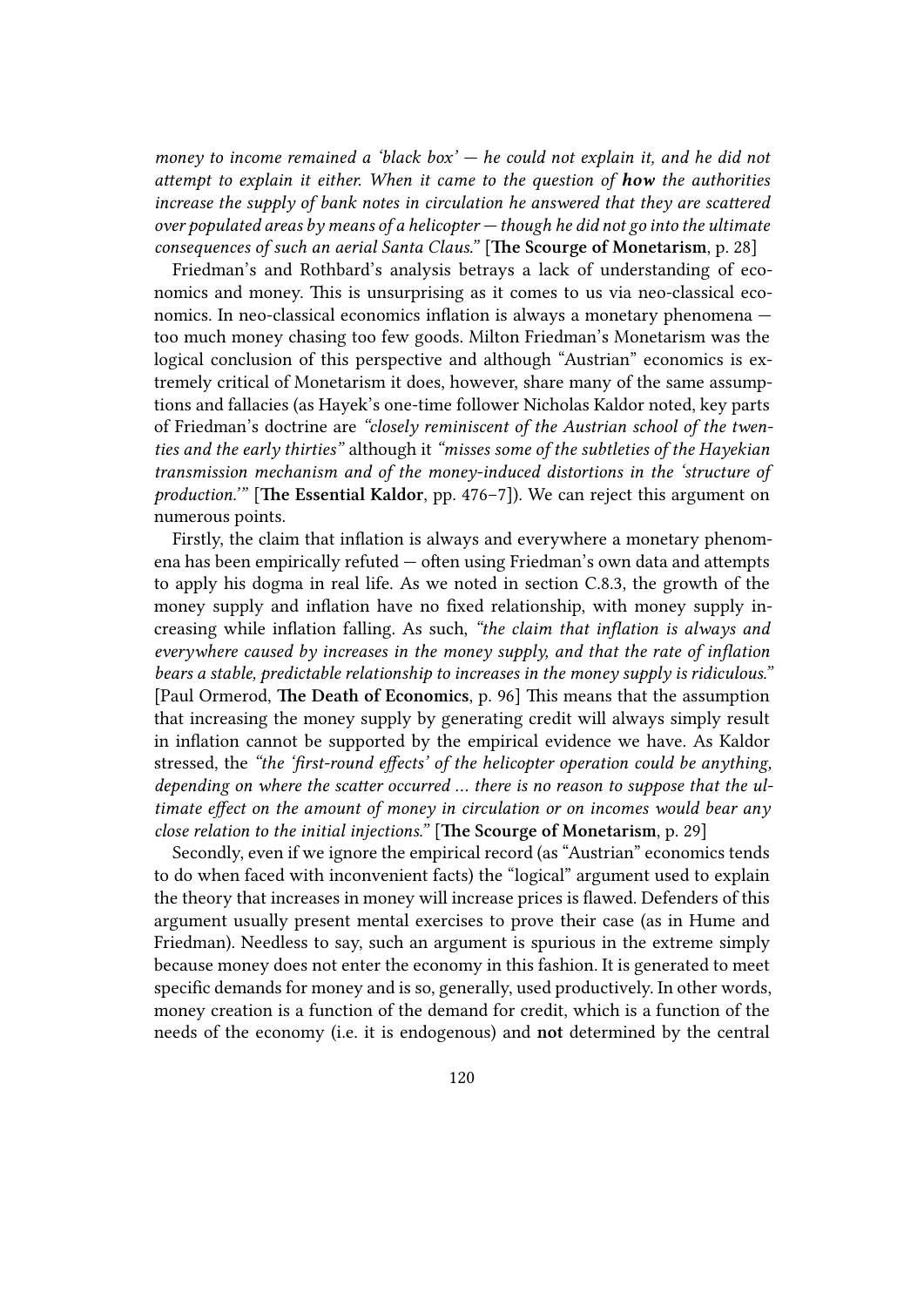bank injecting it into the system (i.e. it is **not** exogenous). And this indicates why the argument that mutual banking would produce inflation is flawed. It does not take into account the fact that money will be used to generate *new* goods and services.

As leading Post-Keynesian economist Paul Davidson argued, the notion that *"inflation is always and everywhere a monetary phenomenon"* (to use Friedman's expression) is *"ultimately based on the old homily that inflation is merely 'too many dollars chasing too few goods.'"* Davidson notes that*"[t]his 'too many dollars cliché is usually illustrated by employing a two-island parable. Imagine a hypothetical island where the only available goods are 10 apples and the money supply consists of, say, 10 \$1 bills. If all the dollars are used to purchase the apples, the price per apple will be \$1. For comparison, assume that on a second island there are 20 \$1 bills and only 10 apples. All other things being equal, the price will be \$2 per apple. Ergo, inflation occurs whenever the money supply is excessive relative to the available goods."* The similarities with Rothbard's argument are clear. So are its flaws as*"no explanation is given as to why the money supply was greater on the second island. Nor is it admitted that, if the increase in the money supply is associated with entrepreneurs borrowing 'real bills' from banks to finance an increase in payrolls necessary to harvest, say, 30 additional apples so that the \$20 chases 40 apples, then the price will be only \$0.50 per apple. If a case of 'real bills' finance occurs, then an increase in the money supply is not associated with higher prices but with greater output."* [**Controversies in Post Keynesian Economics**, p. 100] Davidson is unknowingly echoing Tucker (*"It is the especial claim of free banking that it will increase production … If free banking were only a picayanish attempt to distribute more equitably the small amount of wealth now produced, I would not waste a moment's energy on it."* [**Liberty**, no. 193, p. 3]).

This, in reply to the claims of neo-classical economics, indicates why mutual banking would not increase inflation. Like the neo-classical position, Rothbard's viewpoint is static in nature and does not understand how a real economy works. Needless to say, he (like Friedman) did not discuss how the new money gets into circulation. Perhaps, like Hume, it was a case of the money fairy (laissez-fairy?) placing the money into people's wallets. Maybe it was a case, like Friedman, of government (black?) helicopters dropping it from the skies. Rothbard did not expound on the mechanism by which money would be created or placed into circulation, rather it just appears one day out of the blue and starts chasing a given amount of goods. However, the individualist anarchists and mutualists did not think in such bizarre (typically, economist) ways. Rather than think that mutual banks would hand out cash willy-nilly to passing strangers, they realistically considered the role of the banks to be one of evaluating useful investment opportunities (i.e., ones which would be likely to succeed). As such, the role of credit would be to **increase** the number of goods and services in circulation along with money, so ensuring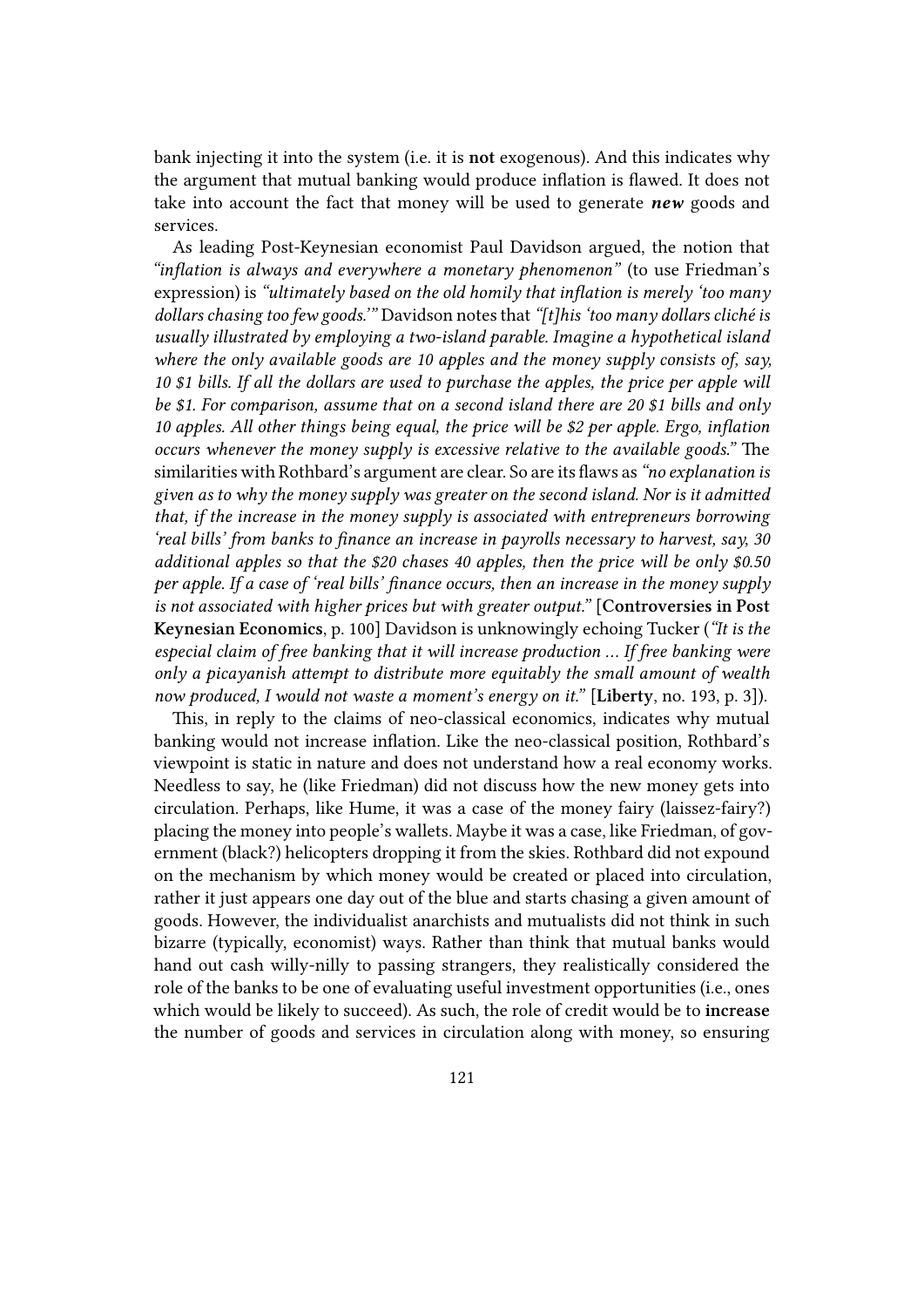that inflation is not generated (assuming that it is caused by the money supply, of course). As one Individualist Anarchist put it, *"[i]n the absence of such restrictions [on money and credit], imagine the rapid growth of wealth, and the equity in its distribution, that would result."* [John Beverley Robinson, **The Individualist Anarchists**, p. 144] Thus Tucker:

*"A is a farmer owning a farm. He mortgages his farm to a bank for \$1,000, giving the bank a mortgage note for that sum and receiving in exchange the bank's notes for the same sum, which are secured by the mortgage. With the bank-notes A buys farming tools of B. The next day B uses the notes to buy of C the materials used in the manufacture of tools. The day after, C in turn pays them to D in exchange for something he needs. At the end of a year, after a constant succession of exchanges, the notes are in the hands of Z, a dealer in farm produce. He pays them to A, who gives in return \$1,000 worth of farm products which he has raised during the year. Then A carries the notes to the bank, receives in exchange for them his mortgage note, and the bank cancels the mortgage. Now, in this whole circle of transactions, has there been any lending of capital? If so, who was the lender? If not, who is entitled to interest?"* [**Instead of a Book**, p. 198]

Obviously, in a real economy, as Rothbard admits *"inflation of the money supply takes place a step at a time and that the first beneficiaries, the people who get the new money first, gain at the expense of the people unfortunate enough to come last in line."* This process is *"plunder and exploitation"* as the *"prices of things they [those last in line] have to buy shooting up before the new injection [of money] filters down to them."* [**Op. Cit.**, p. 11] Yet this expansion of the initial example, again, assumes that there is no increase in goods and services in the economy, that the *"first beneficiaries"* do nothing with the money bar simply buying more of the existing goods and services. It further assumes that this existing supply of goods and services is unchangeable, that firms do not have inventories of goods and sufficient slack to meet unexpected increases in demand. In reality, of course, a mutual bank would be funding productive investments and any firm will respond to increasing demand by increasing production as their inventories start to decline. In effect, Rothbard's analysis is just as static and unrealistic as the notion of money suddenly appearing overnight in people's wallets. Perhaps unsurprisingly Rothbard compared the credit generation of banks to the act of counterfeiters so showing his utter lack of awareness of how banks work in a credit-money (i.e., real) economy.

The "Austrian" theory of the business cycle is rooted in the notion that banks artificially lower the rate of interest by providing more credit than their savings and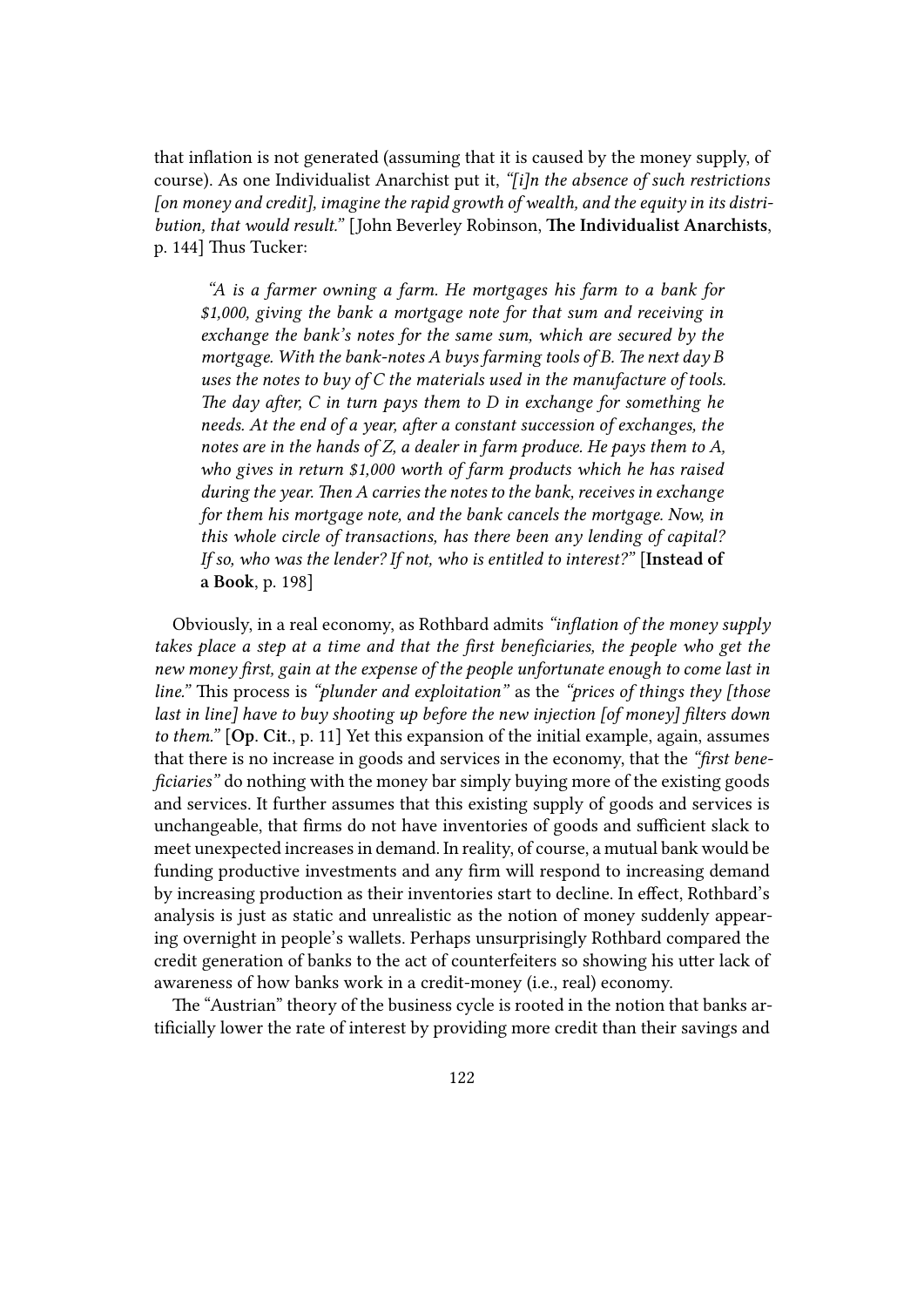specie reverses warrant. Even in terms of pure logic, such an analysis is flawed as it cannot reasonably be asserted that all "malinvestment" is caused by credit expansion as capitalists and investors make unwise decisions all the time, irrespective of the supply of credit. Thus it is simply false to assert, as Rothbard did, that the *"process of inflation, as carried out in the real [sic!] world"* is based on *"new money"* entered the market by means of *"the loan market"* but *"this fall is strictly temporary, and the market soon restores the rate to its proper level."* A crash, according to Rothbard, is the process of restoring the rate of interest to its *"proper"* level yet a crash can occur even if the interest rate is at that rate, assuming that the banks can discover this equilibrium rate and have an incentive to do so (as we discussed in section C.8 both are unlikely). Ultimately, credit expansion fails under capitalism because it runs into the contradictions within the capitalist economy, the need for capitalists, financiers and landlords to make profits via exploiting labour. As interest rates increase, capitalists have to service their rising debts putting pressure on their profit margins and so raising the number of bankruptcies. In an economy without non-labour income, the individualist anarchists argued, this process is undercut if not eliminated.

So expanding this from the world of fictional government helicopters and money fairies, we can see why Rothbard is wrong. Mutual banks operate on the basis of providing loans to people to set up or expand business, either as individuals or as co-operatives. When they provide a loan, in other words, they **increase** the amount of goods and services in the economy. Similarly, they do not simply increase the money supply to reduce interest rates. Rather, they reduce interest rates to increase the demand for money in order to increase the productive activity in an economy. By producing new goods and services, inflation is kept at bay. Would increased demand for goods by the new firms create inflation? Only if every firm was operating at maximum output, which would be a highly unlikely occurrence in reality (unlike in economic textbooks).

So what, then does case inflation? Inflation, rather than being the result of monetary factors, is, in fact, a result of profit levels and the dynamic of the class struggle. In this most anarchists agree with post-Keynesian economics which views inflation as*"a symptom of an on-going struggle over income distribution by the exertion of market power."* [Paul Davidson, **Op. Cit.**, p. 102] As workers' market power increases via fuller employment, their organisation, militancy and solidarity increases so eroding profits as workers keep more of the value they produce. Capitalists try and maintain their profits by rising prices, thus generating inflation (i.e. general price rises). Rather than accept the judgement of market forces in the form of lower profits, capitalists use their control over industry and market power of their firms to maintain their profit levels at the expense of the consumer (i.e., the workers and their families).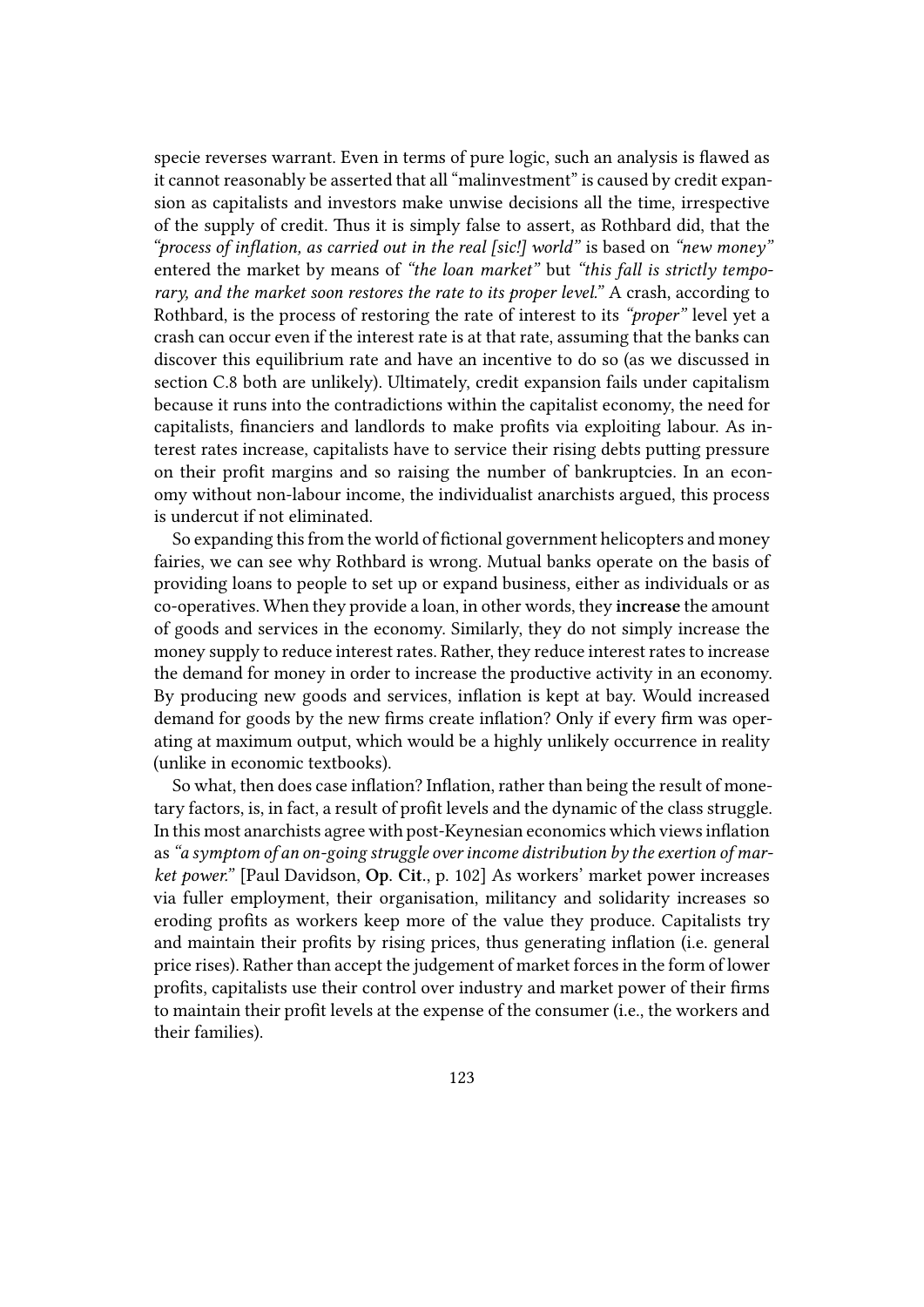In this sense, mutual banks **could** contribute to inflation  $-$  by reducing unemployment by providing the credit needed for workers to start their own businesses and co-operatives, workers' power would increase and so reduce the power of managers to extract more work for a given wage and give workers a better economic environment to ask for better wages and conditions. This was, it should be stressed, a key reason why the individualist anarchists supported mutual banking:

*"people who are now deterred from going into business by the ruinously high rates which they must pay for capital with which to start and carry on business will find their difficulties removed … This facility of acquiring capital will give an unheard of impetus to business, and consequently create an unprecedented demand for labour — a demand which will always be in excess of the supply, directly to the contrary of the present condition of the labour market … Labour will then be in a position to dictate its wages."* [Tucker, **The Individualist Anarchists**, pp. 84–5]

And, it must also be stressed, this was a key reason why the capitalist class turned against Keynesian full employment policies in the 1970s (see section C.8.3). Lower interest rates and demand management by the state lead precisely to the outcome predicted by the likes of Tucker, namely an increase in working class power in the labour market as a result of a lowering of unemployment to unprecedented levels. This, however, lead to rising prices as capitalists tried to maintain their profits by passing on wage increases rather than take the cut in profits indicated by economic forces. This could also occur if mutual banking took off and, in this sense, mutual banking could produce inflation. However, such an argument against the scheme requires the neo-classical and "Austrian" economist to acknowledge that capitalism cannot produce full employment and that the labour market must always be skewed in favour of the capitalist to keep it working, to maintain the inequality of bargaining power between worker and capitalist. In other words, that capitalism needs unemployment to exist and so cannot produce an efficient and humane allocation of resources.

By supplying working people with money which is used to create productive cooperatives and demand for their products, mutual banks increase the amount of goods and services in circulation as it increases the money supply. Combined with the elimination of profit, rent and interest, inflationary pressures are effectively undercut (it makes much more sense to talk of a interest/rent/profits-prices spiral rather than a wages-prices spiral when discussing inflation). Only in the context of the ridiculous examples presented by neo-classical and "Austrian" economics does increasing the money supply result in rising inflation. Indeed, the "sound economic" view, in which if the various money-substitutes are in a fixed and constant proportion to "real money" (i.e. gold or silver) then inflation would not exist,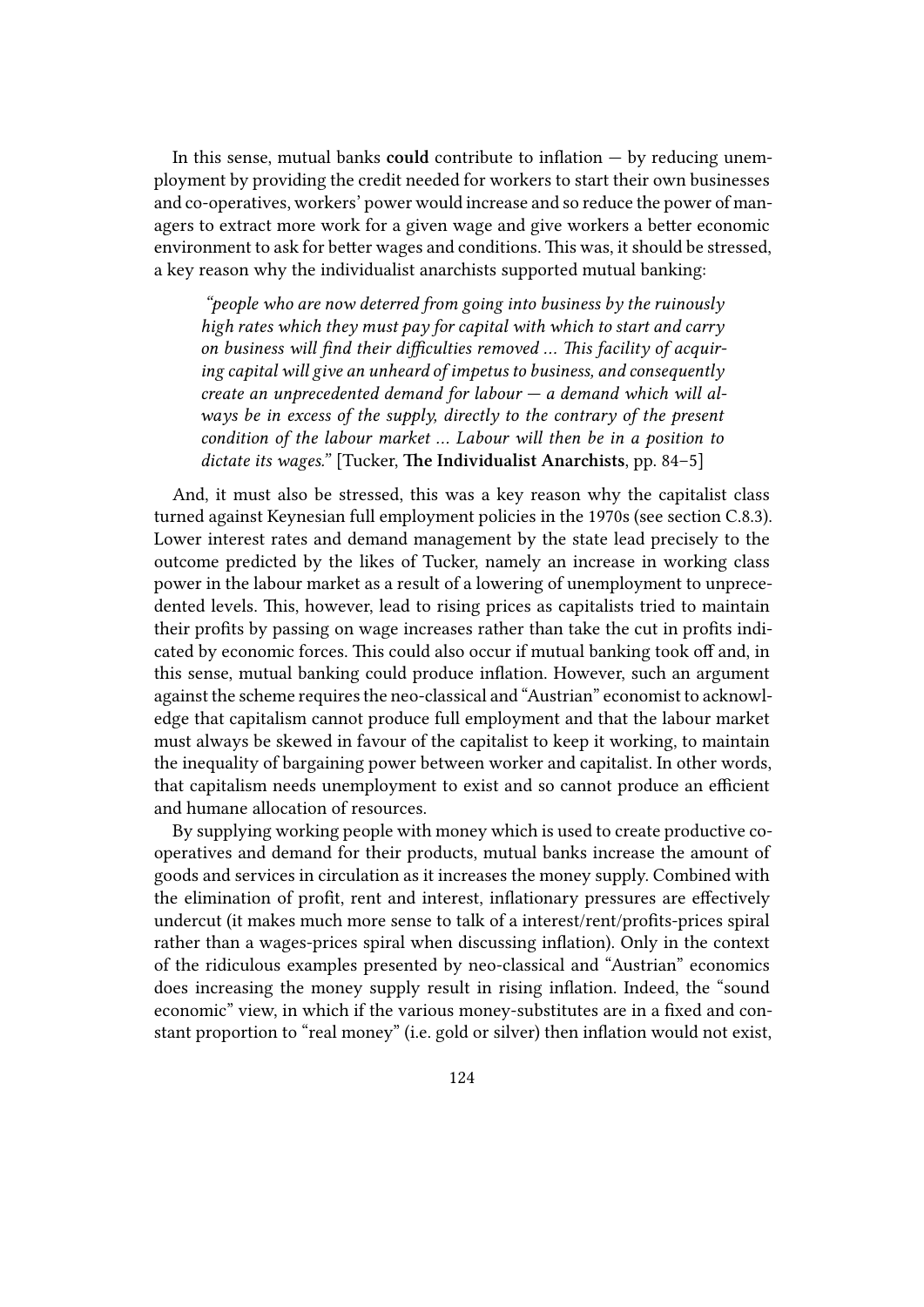ignores the history of money and the nature of the banking system. It overlooks the fact that the emergence of bank notes, fractional reserve banking and credit was a spontaneous process, not planned or imposed by the state, but rather came from the profit needs of capitalist banks which, in turn, reflected the real needs of the economy (*"The truth is that, as the exchanges of the world increased, and the time came when there was not enough gold and silver to effect these exchanges, so … people had to resort to paper promises."* [John Beverley Robinson, **Op. Cit.**, p. 139]). What **was** imposed by the state, however, was the imposition of legal tender, the use of specie and a money monopoly (*"attempt after attempt has been made to introduce credit money outside of government and national bank channels, and the promptness of the suppression has always been proportional to the success of the attempt."* [Tucker, **Liberty**, no. 193, p. 3]).

Given that the money supply is endogenous in nature, any attempt to control the money supply will fail. Rather than control the money supply, which would be impossible, the state would have to use interest rates. To reduce the demand for money, interest rates would be raised higher and higher, causing a deep recession as business cannot maintain their debt payments and go bankrupt. This would cause unemployment to rise, weakening workers' bargaining power and skewing the economy back towards the bosses and profits  $-$  so making working people pay for capitalism's crisis. Which, essentially, is what the Thatcher and Reagan governments did in the early 1980s. Finding it impossible to control the money supply, they raised interest rates to dampen down the demand for credit, which provoked a deep recession. Faced with massive unemployment, workers' market power decreased and their bosses increased, causing a shift in power and income towards capital.

So, obviously, in a capitalist economy the increasing of credit is a source of instability. While not causing the business cycle, it does increase its magnitude. As the boom gathers strength, banks want to make money and increase credit by lowering interest rates below what they should be to match savings. Capitalists rush to invest, so soaking up some of the unemployment which always marks capitalism. The lack of unemployment as a disciplinary tool is why the boom turns to bust, not the increased investment. Given that in a mutualist system, profits, interest and rent do not exist then erosion of profits which marks the top of a boom would not be applicable. If prices drop, then labour income drops. Thus a mutualist society need not fear inflation. As Kaldor argued with regard to the current system, *"under a 'credit-money' system … unwanted or excess amounts of money could never come into existence; it is the increase in the value of transactions … which calls forth an increase in the 'money supply' (whether in the form of bank balances or notes in circulation) as a result of the net increase in the value of working capital at the various stages of production and distribution."* [**Op. Cit.**, p. 46] The gold standard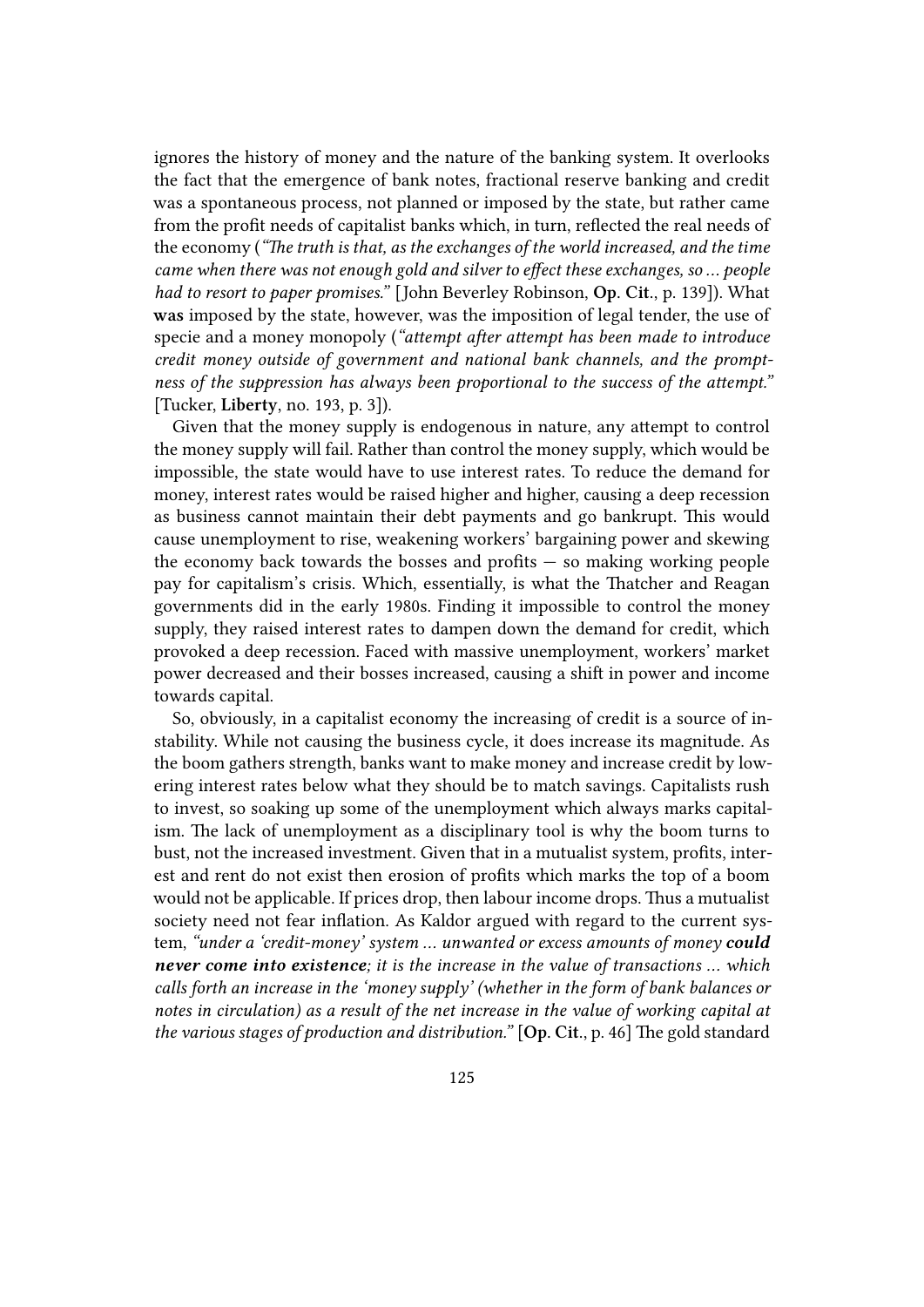cannot do what a well-run credit-currency can do, namely tailor the money supply to the economy's demand for money. The problem in the nineteenth century was that a capitalist credit-money economy was built upon a commodity-money base, with predictably bad results.

Would this be any different under Rothbard's system? Probably not. For Rothbard, each bank would have 100% reserve of gold with a law passed that defined fractional reserve banking as fraud. How would this affect mutual banks? Rothbard argued that attempts to create mutual banks or other non-gold based banking systems would be allowed under his system. Yet, how does this fit into his repeated call for a 100% gold standard for banks? Why would a mutual bank be excluded from a law on banking? Is there a difference between a mutual bank issuing credit on the basis of a secured loan rather than gold and a normal bank doing so? Needless to say, Rothbard never did address the fact that the customers of the banks **know** that they practised fractional reserve banking and still did business with them. Nor did he wonder why no enterprising banker exploited a market niche by advertising a 100% reserve policy. He simply assumed that the general public subscribed to his gold-bug prejudices and so would not frequent mutual banks. As for other banks, the full might of the law would be used to stop them practising the same policies and freedoms he allowed for mutual ones. So rather than give people the freedom to choose whether to save with a fractional reserve bank or not, Rothbard simply outlawed that option. Would a regime inspired by Rothbard's goldbug dogmas really allow mutual banks to operate when it refuses other banks the freedom to issue credit and money on the same basis? It seems illogical for that to be the case and so would such a regime not, in fact, simply be a new form of the money monopoly Tucker and his colleagues spent so much time combating? One thing is sure, though, even a 100% gold standard will not stop credit expansion as firms and banks would find ways around the law and it is doubtful that private defence firms would be in a position to enforce it.

Once we understand the absurd examples used to refute mutual banking plus the real reasons for inflation (i.e., *"a symptom of a struggle over the distribution of income."* [Davidson, **Op. Cit.**, p. 89]) and how credit-money actually works, it becomes clear that the case against mutual banking is far from clear. Somewhat ironically, the post-Keynesian school of economics provides a firm understanding of how a real credit system works compared to Rothbard's logical deductions from imaginary events based on propositions which are, at root, identical with Walrasian general equilibrium theory (an analysis "Austrians" tend to dismiss). It may be ironic, but not unsurprising as Keynes praised Proudhon's follower Silvio Gesell in **The General Theory** (also see Dudley Dillard's essay *"Keynes and Proudhon"* [**The Journal of Economic History**, vol. 2, No. 1, pp. 63–76]). Libertarian Marxist Paul Mattick noted Keynes debt to Proudhon, and although Keynes did not sub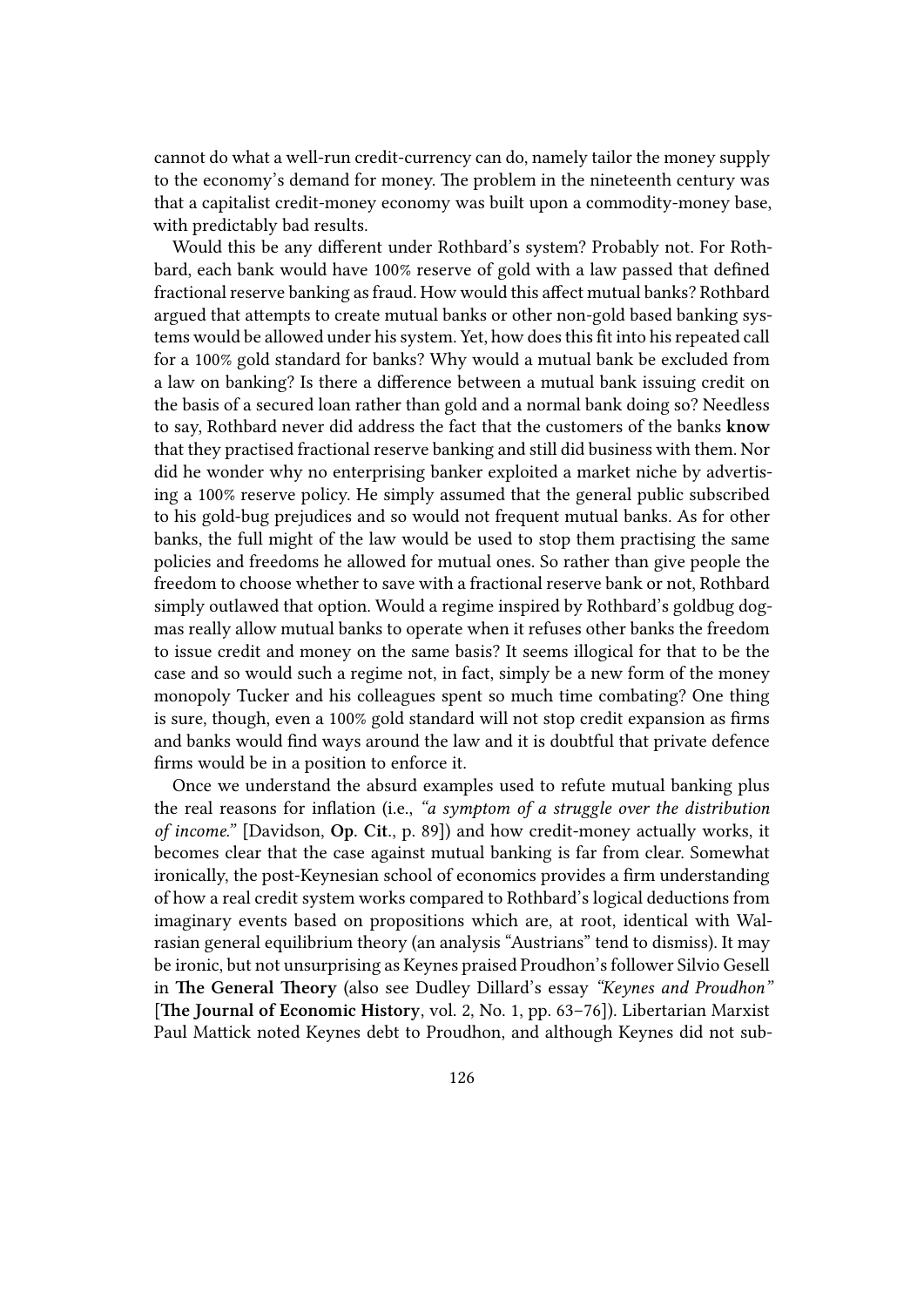scribe to Proudhon's desire to use free credit to fund *"independent producers and workers' syndicates"* as a means create an economic system *"without exploitation"* he did share the Frenchman's *"attack upon the payment of interest"* and wish to see the end of the rentier. [**Marx and Keynes**, p. 5 and p. 6]

Undoubtedly, given the "Austrian" hatred of Keynes and his economics (inspired, in part, by the defeat inflicted on Hayek's business cycle theory in the 1930s by the Keynesians) this will simply confirm their opinion that the Individualist Anarchists did not have a sound economic analysis! As Rothbard noted, the individualist anarchist position was *"simply pushing to its logical conclusion a fallacy adopted widely by preclassical and by current Keynesian writers."* [**Op. Cit.**, p. 10] However, Keynes was trying to analyse the economy as it is rather than deducing logically desired conclusions from the appropriate assumptions needed to confirm the prejudices of the assumer (like Rothbard). In this, he did share the same method if not exactly the same conclusions as the Individualist Anarchists and Mutualists.

Needless to say, social anarchists do not agree that mutual banking can reform capitalism away. As we discuss in section G.4, this is due to many factors, including the nature barriers to competition capital accumulation creates. However, this critique is based on the real economy and does not reflect Rothbard's abstract theorising based on pre-scientific methodology. While other anarchists may reject certain aspects of Tucker's ideas on money, we are well aware, as one commentator noted, that his *"position regarding the State and money monopoly derived from his Socialist convictions"* where socialism *"referred to an intent to fundamentally reorganise the societal systems so as to return the full product of labour to the labourers."* [Don Werkheiser,*"Benjamin R. Tucker: Champion of Free Money"*, pp. 212–221, **Benjamin R. Tucker and the Champions of Liberty**, Coughlin, Hamilton and Sullivan (eds.), p. 212]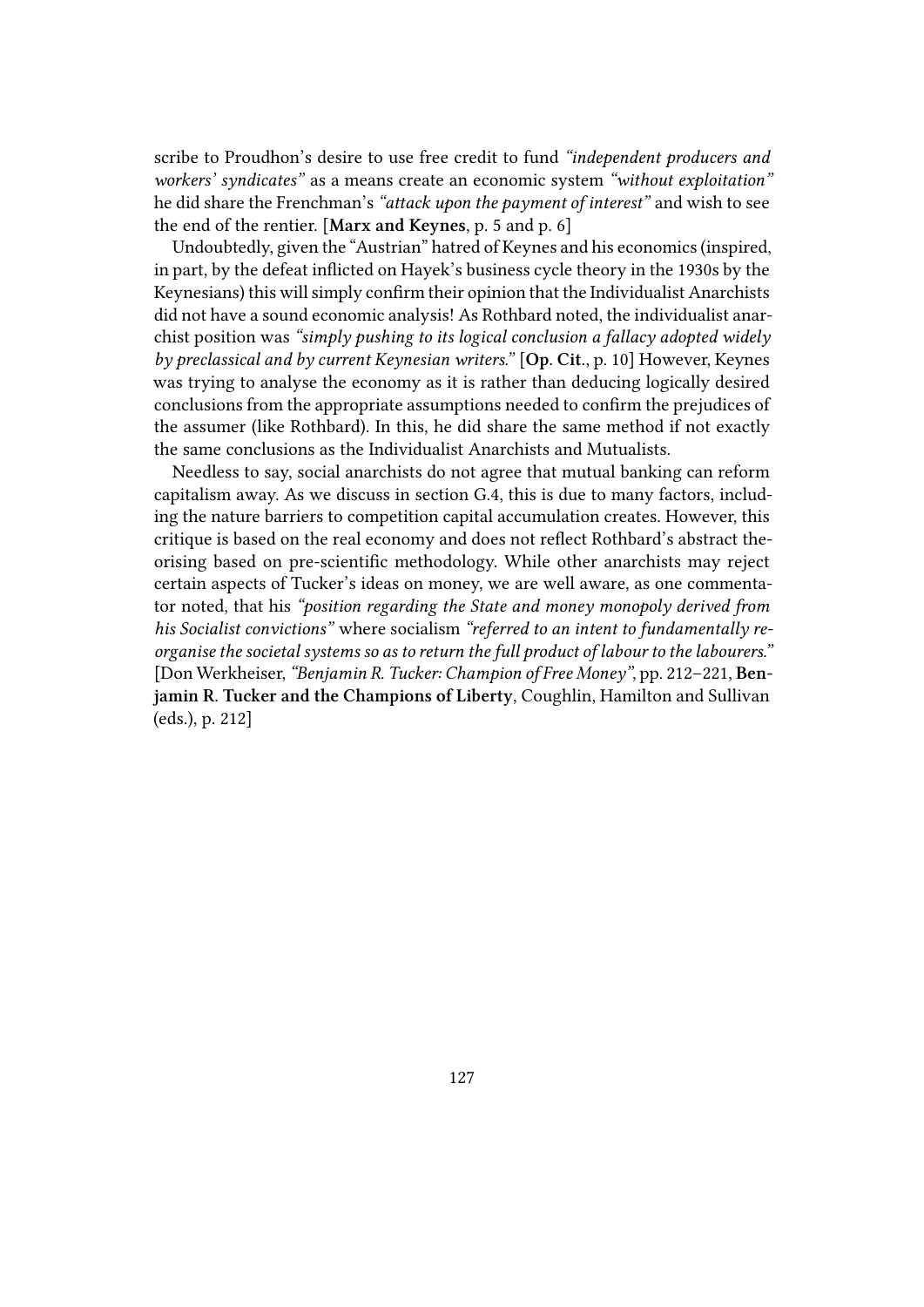## **G.4 Why do social anarchists reject individualist anarchism?**

As James J. Martin notes, *"paralleling"* European social anarchism *"chronologically was a kindred but nearly unconnected phenomenon in America, seeking the same ends through individualistic rather than collectivistic dynamics."* [**Men Against the State**, p. ix]

When the two movements meet in American in the 1880s, the similarities and differences of both came into sharp relief. While both social and individualist anarchists reject capitalism as well as the state and seek an end to the exploitation of labour by capital (i.e. to usury in all its forms), both schools of anarchism rejected each others solutions to the social problem. The vision of the social anarchists was more communally based, urging social ownership of the means of life. In contrast, reflecting the pre-dominantly pre-capitalist nature of post-revolution US society, the Individualist Anarchists urged possession of the means of life and mutual banking to end profit, interest and rent and ensure every worker access to the capital they needed to work for themselves (if they so desired). While social anarchists placed co-operatives (i.e., workers' self-management) at the centre of their vision of a free society, many individualist anarchists did not as they thought that mutual banking would end exploitation by ensuring that workers received the full product of their labour.

Thus their vision of a free society and the means to achieve it were somewhat different (although, we stress, **not** mutually exclusive as communist anarchists supported artisan possession of the means of possession for those who rejected communism and the Individualist Anarchists supported voluntary communism). Tucker argued that a communist could not be an anarchist and the communistanarchists argued that Individualist Anarchism could not end the exploitation of capital by labour. Here we indicate why social anarchists reject individualist anarchism (see section G.2 for a summary of why Individualist Anarchists reject social anarchism).

Malatesta summarises the essential points of difference as well as the source of much of the misunderstandings: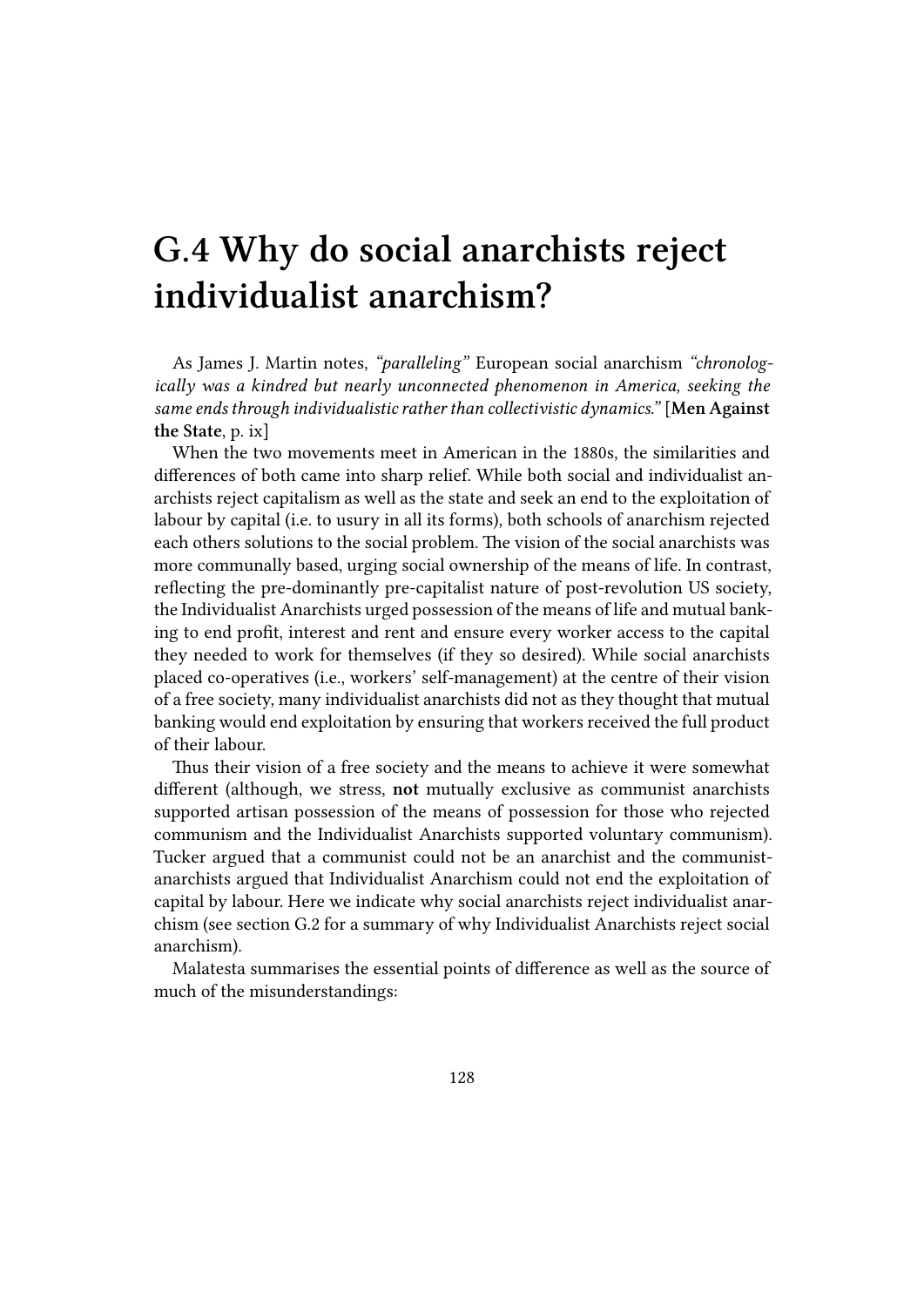*"The individualists assume, or speak as if they assumed, that the (anarchist) communists wish to impose communism, which of course would put them right outside the ranks of anarchism.*

*"The communists assume, or speak as if they assumed, that the (anarchist) individualists reject every idea of association, want the struggle between men, the domination of the strongest — and this would put them not only outside the anarchist movement but outside humanity.*

*"In reality those who are communists are such because they see in communism freely accepted the realisation of brotherhood, and the best guarantee for individual freedom. And individualists, those who are really anarchists, are anti-communist because they fear that communism would subject individuals nominally to the tyranny of the collectivity and in fact to that of the party or caste which, with the excuse of administering things, would succeed in taking possession of the power to dispose of material things and thus of the people who need them. Therefore they want each individual, or each group, to be in a position to enjoy freely the product of their labour in conditions of equality with other individuals and groups, with whom they would maintain relations of justice and equity.*

*"In which case it is clear that there is no basic difference between us. But, according to the communists, justice and equity are, under natural conditions impossible of attainment in an individualistic society, and thus freedom too would not be attained.*

*"If climatic conditions throughout the world were the same, if the land were everywhere equally fertile, if raw materials were evenly distributed and within reach of all who needed them, if social development were the same everywhere in the world … then one could conceive of everyone … finding the land, tools and raw materials needed to work and produce independently, without exploiting or being exploited. But natural and historical conditions being what they are, how is it possible to establish equality and justice between he who by chance finds himself with a piece of arid land which demands much labour for small returns with him who has a piece of fertile and well sited land?" Of between the inhabitant of a village lost in the mountains or in the middle of a marshy area, with the inhabitants of a city which hundreds of generations of man have enriched with all the skill of human genius and labour?* [**Errico Malatesta: His Life and Ideas**, pp. 31–2]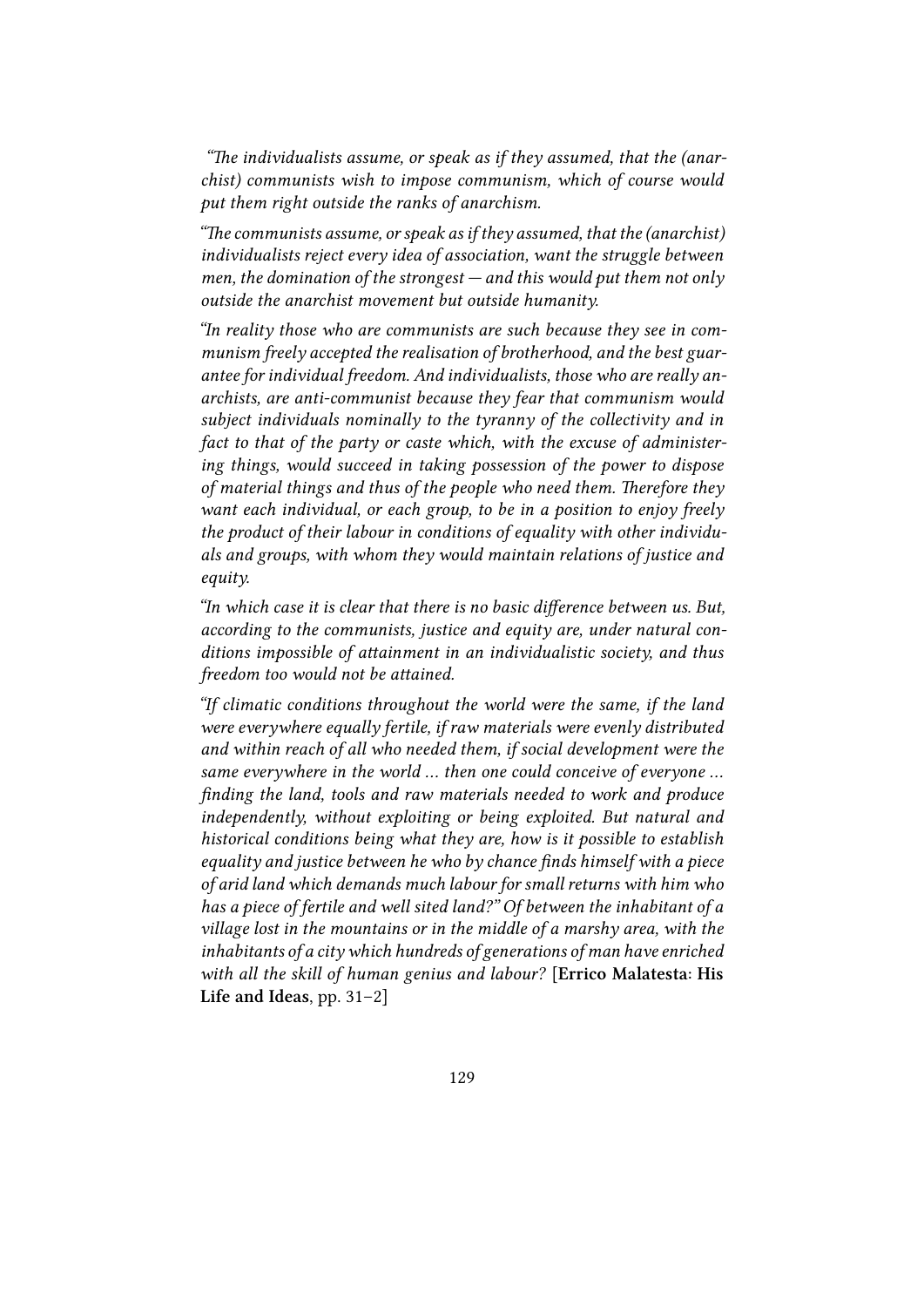The social anarchist opposition to individualist anarchism, therefore, resolves around the issues of inequality, the limitations and negative impact of markets and whether wage-labour is consistent with anarchist principles (both in general and in terms of individualist anarchism itself). We discuss the issue of wage labour and anarchist principles in the next section and argue in section G.4.2 that Tucker's support for wage-labour, like any authoritarian social relationship, ensures that this is an inconsistent form of anarchism. Here we concentration on issues of inequality and markets.

First, we must stress that individualist anarchism plays an important role in reminding all socialists that capitalism does **not** equal the market. Markets have existed before capitalism and may, if we believe market socialists like David Schweickart and free market socialists like Benjamin Tucker and Kevin Carson, even survive it. While some socialists (particularly Leninists echoing, ironically, supporters of capitalism) equate capitalism with the market, this is not the case. Capitalism is a specific form of market economy based on certain kinds of property rights which result in generalised wage labour and non-labour incomes (exploitation). This means that the libertarian communist critique of capitalism is to a large degree independent of its critique of markets and their negative impact. Equally, the libertarian communist critique of markets, while applicable to capitalism, applies to other kinds of economy. It is fair to say, though, that capitalism tends to intensify and worsen the negative effects of markets.

Second, we must also note that social anarchists are a diverse grouping and include the mutualism of Proudhon, Bakunin's collectivism and Kropotkin's communism. All share a common hostility to wage labour and recognise, to varying degrees, that markets tend to have negative aspects which can undermine the libertarian nature of a society. While Proudhon was the social anarchist most in favour of competition, he was well aware of the need for self-managed workplaces to federate together to protect themselves from its negative aspects — aspects he discussed at length. His*"agro-industrial federation"* was seen as a means of socialising the market, of ensuring that competition would not reach such levels as to undermine the freedom and equality of those within it. Individualist anarchists, in contrast, tended not to discuss the negative effects of markets in any great depth (if at all), presumably because they thought that most of the negative effects would disappear along with capitalism and the state. Other anarchists are not so optimistic.

So, two key issues between social and individualist anarchism are the related subjects of property and competition. As Voltairine de Cleyre put it when she was an individualist anarchist:

*"She and I hold many differing views on both Economy and Morals … Miss Goldmann [sic!] is a communist; I am an individualist. She wishes*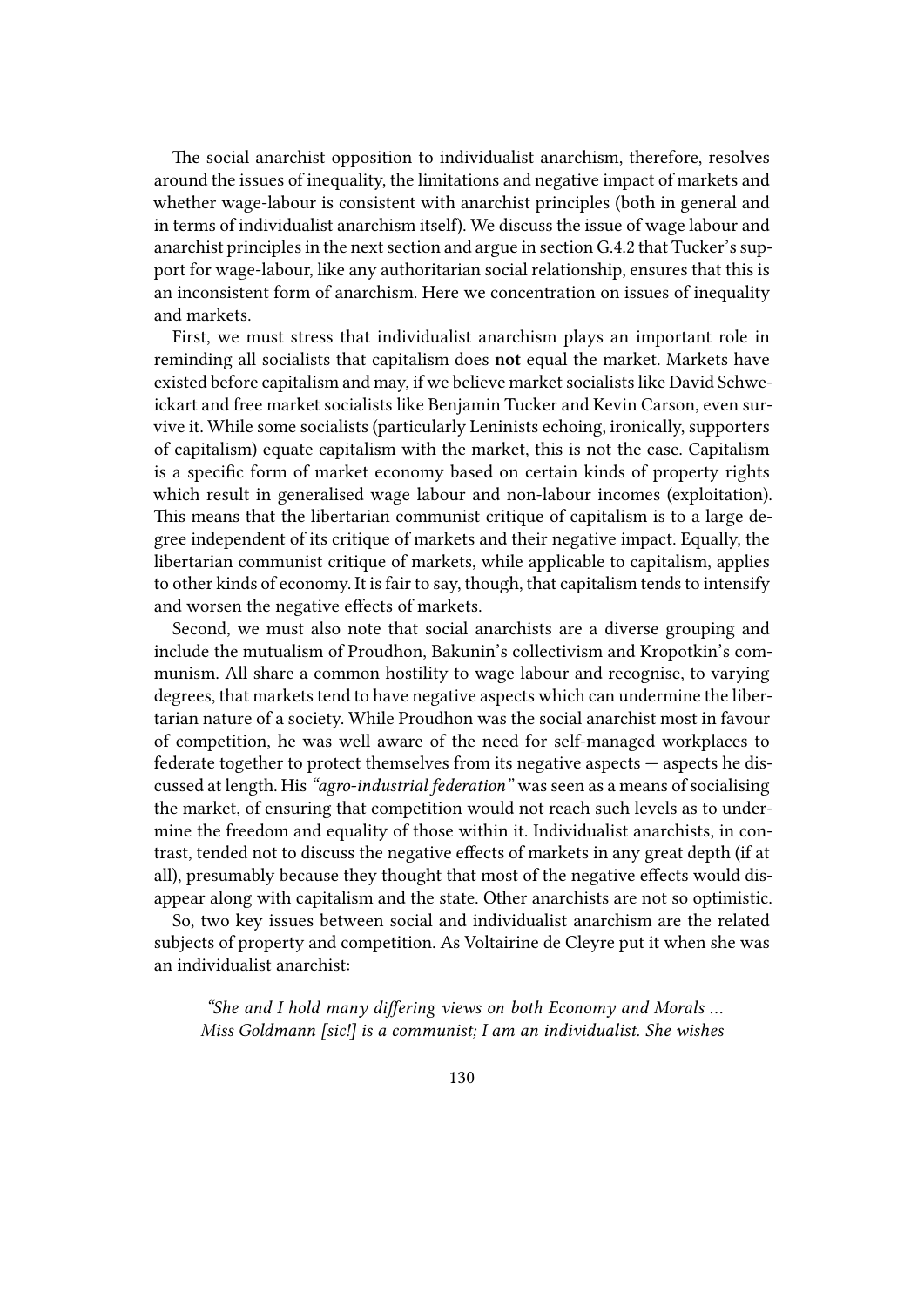*to destroy the right of property, I wish to assert it. I make my war upon privilege and authority, whereby the right of property, the true right in that which is proper to the individual, is annihilated. She believes that cooperation would entirely supplant competition; I hold that competition in one form or another will always exist, and that it is highly desirable it should."* [**The Voltairine de Cleyre Reader**, p. 9]

The question of "property" is subject to much confusion and distortion. It should be stressed that both social and individualist anarchists argue that the only true property is that produced by labour (mental and physical) and capitalism results in some of that being diverted to property owners in the form of interest, rent and profits. Where they disagree is whether it is possible and desirable to calculate an individual's contribution to social production, particularly within a situation of joint labour. For Tucker, it was a case of creating *"the economic law by which every man may get the equivalent of his product."* [quoted by George Woodcock and Ivan Avakumovic, **The Anarchist Prince**, p. 279] Social anarchists, particularly communist ones, question whether it is possible in reality to discover such a thing in any society based on joint labour (*"which it would be difficult to imagine could exist in any society where there is the least complexity of production."* [George Woodcock and Ivan Avakumovic, **Op. Cit.**, p. 280]).

This was the crux of Kropotkin's critique of the various schemes of "labour money" and "labour vouchers" raised by other schools of socialism (like mutualism, collectivism and various state socialist systems). They may abolish wage labour (or, at worse, create state capitalism) but they did not abolish the wages system, i.e., payment according to work done. This meant that a system of individualist distribution was forced upon a fundamentally co-operative system of production and so was illogical and unjust (see Kropotkin's *"The Collectivist Wage System"* in **The Conquest of Bread**). Thus Daniel Guérin:

*"This method of remuneration, derived from modified individualism, is in contradiction to collective ownership of the means of production, and cannot bring about a profound revolutionary change in man. It is incompatible with anarchism; a new form of ownership requires a new form of remuneration. Service to the community cannot be measured in units of money. Needs will have to be given precedence over services, and all the products of the labour of all must belong to all, each to take his share of them freely. To each according to his need should be the motto of libertarian communism."* [**Anarchism**, p. 50]

Simply put, wages rarely reflect the actual contribution of a specific person to social well-being and production nor do they reflect their actual needs. To try and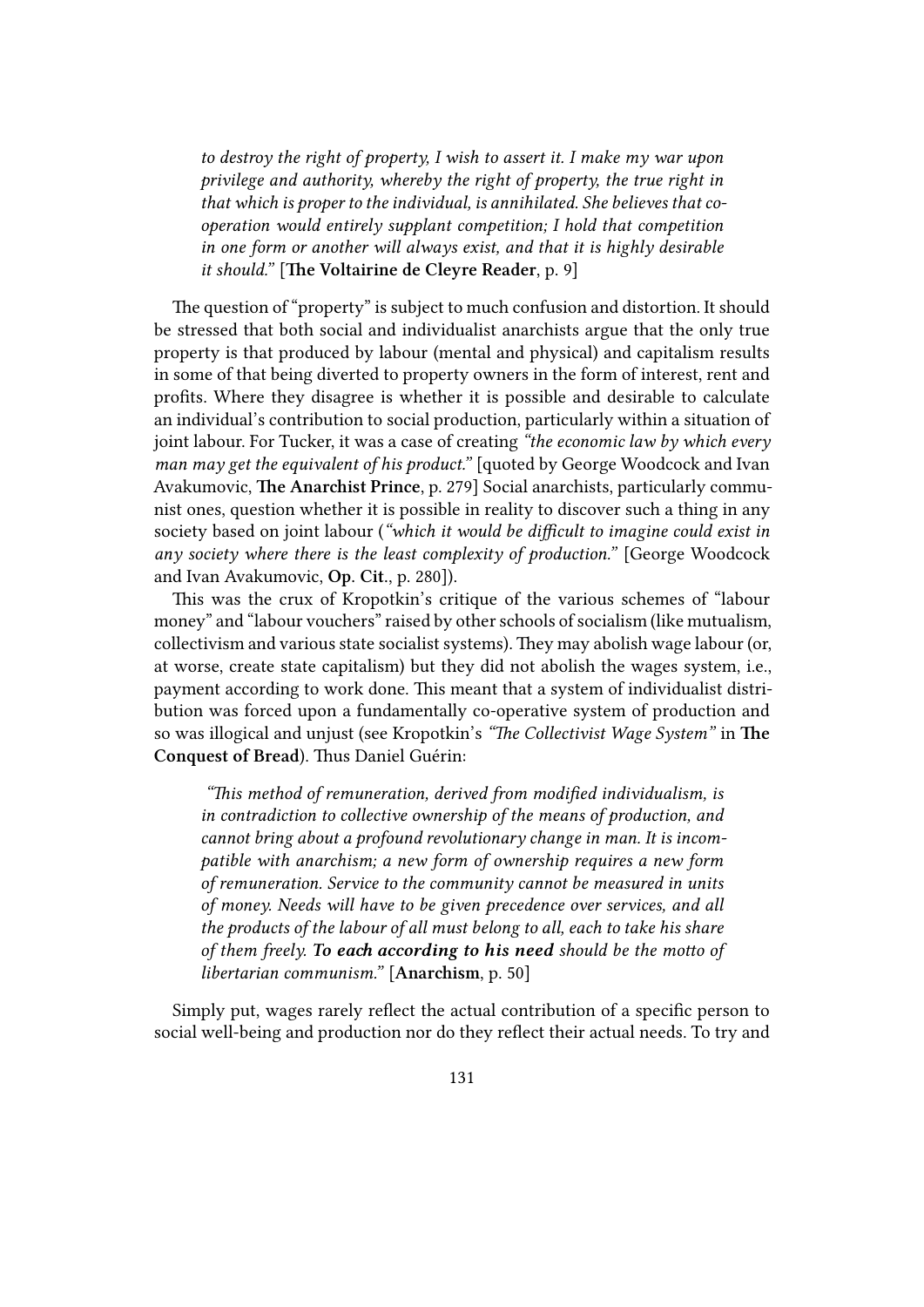get actual labour income to reflect the actual contribution to society would be, communist-anarchists argued, immensely difficult. How much of a product's price was the result of better land or more machinery, luck, the willingness to externalise costs, and so on? Voltairine de Cleyre summarised this problem and the obvious solution:

*"I concluded that as to the question of exchange and money, it was so exceedingly bewildering, so impossible of settlement among the professors themselves, as to the nature of value, and the representation of value, and the unit of value, and the numberless multiplications and divisions of the subject, that the best thing ordinary workingmen or women could do was to organise their industry so as to get rid of money altogether. I figured it this way: I'm not any more a fool than the rest of ordinary humanity; I've figured and figured away on this thing for years, and directly I thought myself middling straight, there came another money reformer and showed me the hole in that scheme, till, at last , it appears that between 'bills of credit,' and 'labour notes' and 'time checks,' and 'mutual bank issues,' and 'the invariable unit of value,' none of them have any sense. How many thousands of years is it going to get this sort of thing into people's heads by mere preaching of theories. Let it be this way: Let there be an end of the special monopoly on securities for money issues. Let every community go ahead and try some member's money scheme if it wants; — let every individual try it if he pleases. But better for the working people let them all go. Let them produce together, cooperatively rather than as employer and employed; let them fraternise group by group, let each use what he needs of his own product, and deposit the rest in the storage-houses, and let those others who need goods have them as occasion arises."* [**Exquisite Rebel**, p. 62]

And, obviously, it must be stressed that "property" in the sense of personal possessions would still exist in communist-anarchism. As the co-founder of **Freedom** put it:

*"Does Anarchism, then, it may be asked, acknowledge no Meum or Tuum, no personal property? In a society in which every man is free to take what he requires, it is hardly conceivable that personal necessaries and conveniences will not be appropriated, and difficult to imagine why they should not … When property is protected by no legal enactments, backed by armed force, and is unable to buy personal service, it resuscitation on such a scale as to be dangerous to society is little to be dreaded.*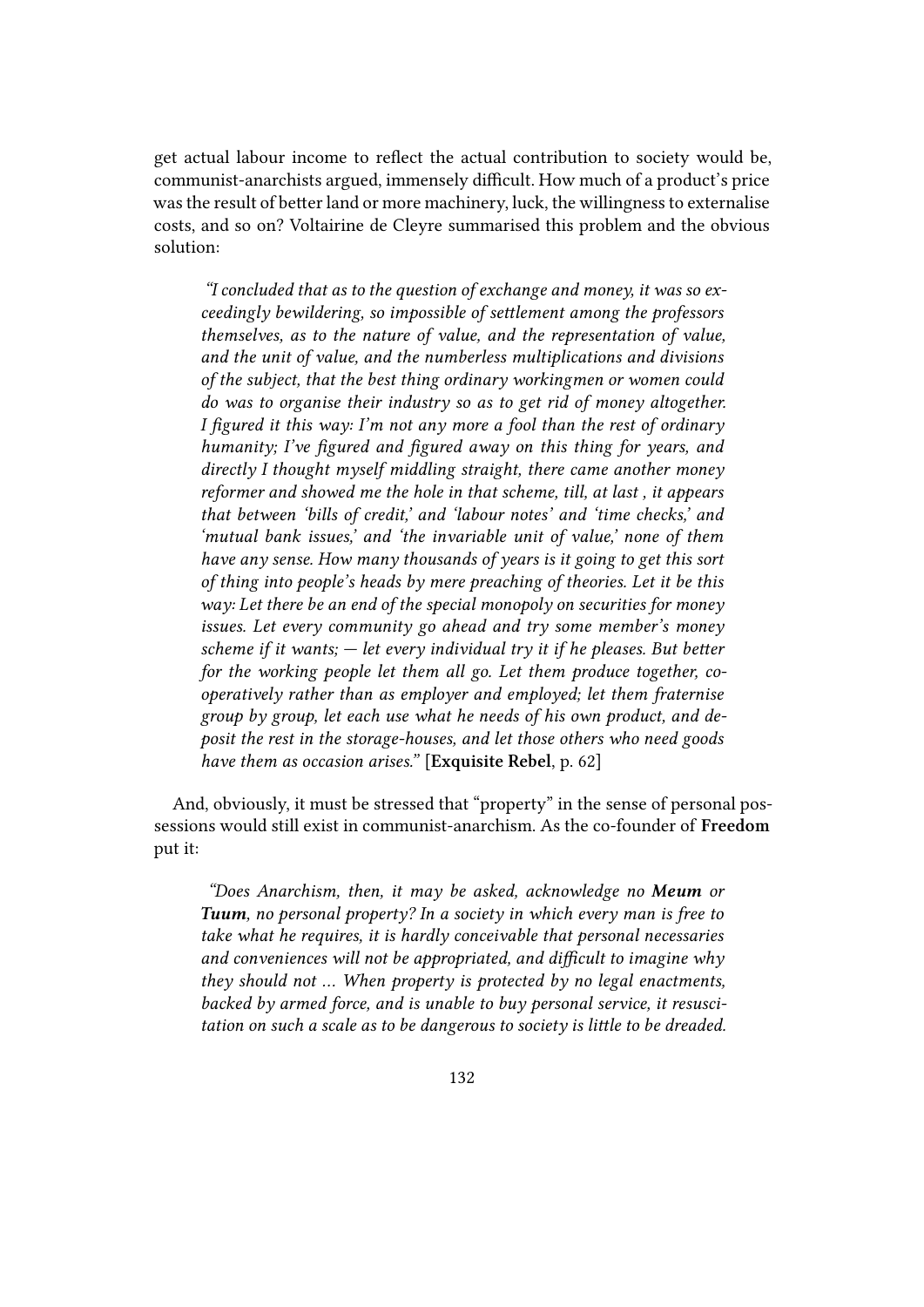*The amount appropriated by each individual, and the manner of his appropriation, must be left to his own conscience, and the pressure exercised upon him by the moral sense and distinct interests of his neighbours."* [Charlotte Wilson, **Anarchist Essays**, p. 24]

To use an appropriate example, public libraries are open to all local residents and they are free to borrow books from the stock available. When the book is borrowed, others cannot come along and take the books from a person's home. Similarly, an individual in a communist society can take what they like from the common stocks and use it as they see fit. They do not need permission from others to do so, just as people freely go to public parks without requiring a vote by the local community on whether to allow access or not. Communism, in other words, does not imply community control of personal consumption nor the denial of individuals to appropriate and use the common stock of available goods. Socialised consumption does **not** mean "society" telling people what to consume but rather ensuring that all individuals have free access to the goods produced by all. As such, the issue is not about "property" in the sense of personal property but rather "property" in the sense of access to the means of life by those who use them. Will owner occupiers be able to exclude others from, say, their land and workplaces unless they agree to be their servants?

Which brings us to a key issue between certain forms of individualist anarchism and social anarchism, namely the issue of wage labour. As capitalism has progressed, the size of workplaces and firms have increased. This has lead to a situation were ownership and use has divorced, with property being used by a group of individuals distinct from the few who are legally proclaimed to be its owners. The key problem arises in the case of workplaces and how do non-possessors gain access to them. Under social anarchism, any new members of the collective automatically become part of it, with the same rights and ability to participate in decision making as the existing ones. In other words, socialised production does **not** mean that "society" will allocate individuals work tasks but rather it ensures that all individuals have free access to the means of life. Under individualist anarchism, however, the situation is not as clear with some (like Tucker) supporting wage labour. This suggests that the holders of workplaces can exclude others from the means of life they possess and only allow them access only under conditions which create hierarchical social relationships between them. Thus we could have a situation in which the owners who actually manage their own workplaces are, in effect, working capitalists who hire others to do specific tasks in return for a wage.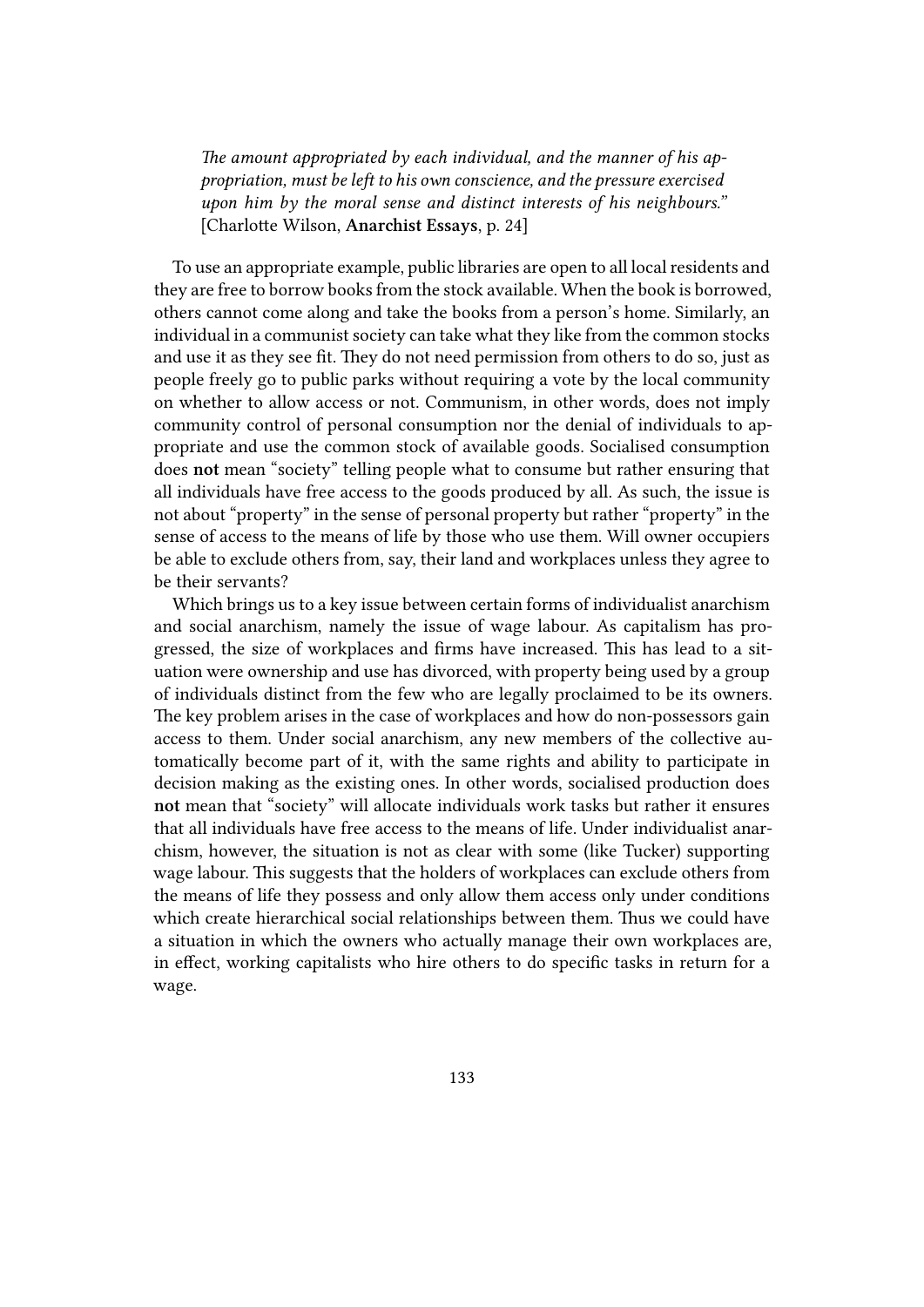The problem is highlighted in Tucker's description of what would replace the current system of statism (and note he calls it *"scientific socialism"* thus squarely placing his ideas in the anti-capitalist camp):

*"we have something very tangible to offer , . . We offer non-compulsive organisation. We offer associative combination. We offer every possible method of voluntary social union by which men and women may act together for the furtherance of well-being. In short, we offer voluntary scientific socialism in place of the present compulsory, unscientific organisation which characterises the State and all of its ramifications."* [quoted by Martin, **Op. Cit.**, p. 218]

Yet it is more than possible for voluntary social unions to be authoritarian and exploitative (we see this every day under capitalism). In other words, not every form of non-compulsive organisation is consistent with libertarian principles. Given Tucker's egoism, it is not hard to conclude that those in stronger positions on the market will seek to maximise their advantages and exploit those who are subject to their will. As he put it, *"[s]o far as inherent right is concerned, might is the only measure. Any man … and any set of men … have the right, if they have the power, to kill or coerce other men and to make the entire world subservient to their ends. Society's right to enslave the individual and the individual's right to enslave society are only unequal because their powers are unequal."* In the market, all contracts are based ownership of resources which exist before any specific contracts is made. If one side of the contract has more economic power than the other (say, because of their ownership of capital) then it staggers belief that egoists will not seek to maximise said advantage and so the market will tend to increase inequalities over time rather than reduce them. If, as Tucker argued, *"Anarchic associations would recognise the right of individual occupants to combine their holdings and work them under any system they might agree upon, the arrangement being always terminable at will, with reversion to original rights"* then we have the unfortunate situation where inequalities will undermine anarchism and defence associations arising which will defend them against attempts by those subject to them to use direct action to rectify the situation. [**The Individualist Anarchists**, p. 25 and p. 162]

Kropotkin saw the danger, arguing that such an idea *"runs against the feelings of equality of most of us"* and *"brings the would-be 'Individualists' dangerously near to those who imagine themselves to represent a 'superior breed' — those to whom we owe the State … and all other forms of oppression."* [**Evolution and Environment**, p. 84] As we discuss in the next section, it is clear that wage labour (like any hierarchical organisation) is not consistent with general anarchist principles and, furthermore, in direct contradiction to individualist anarchist principles of "occupancy and use."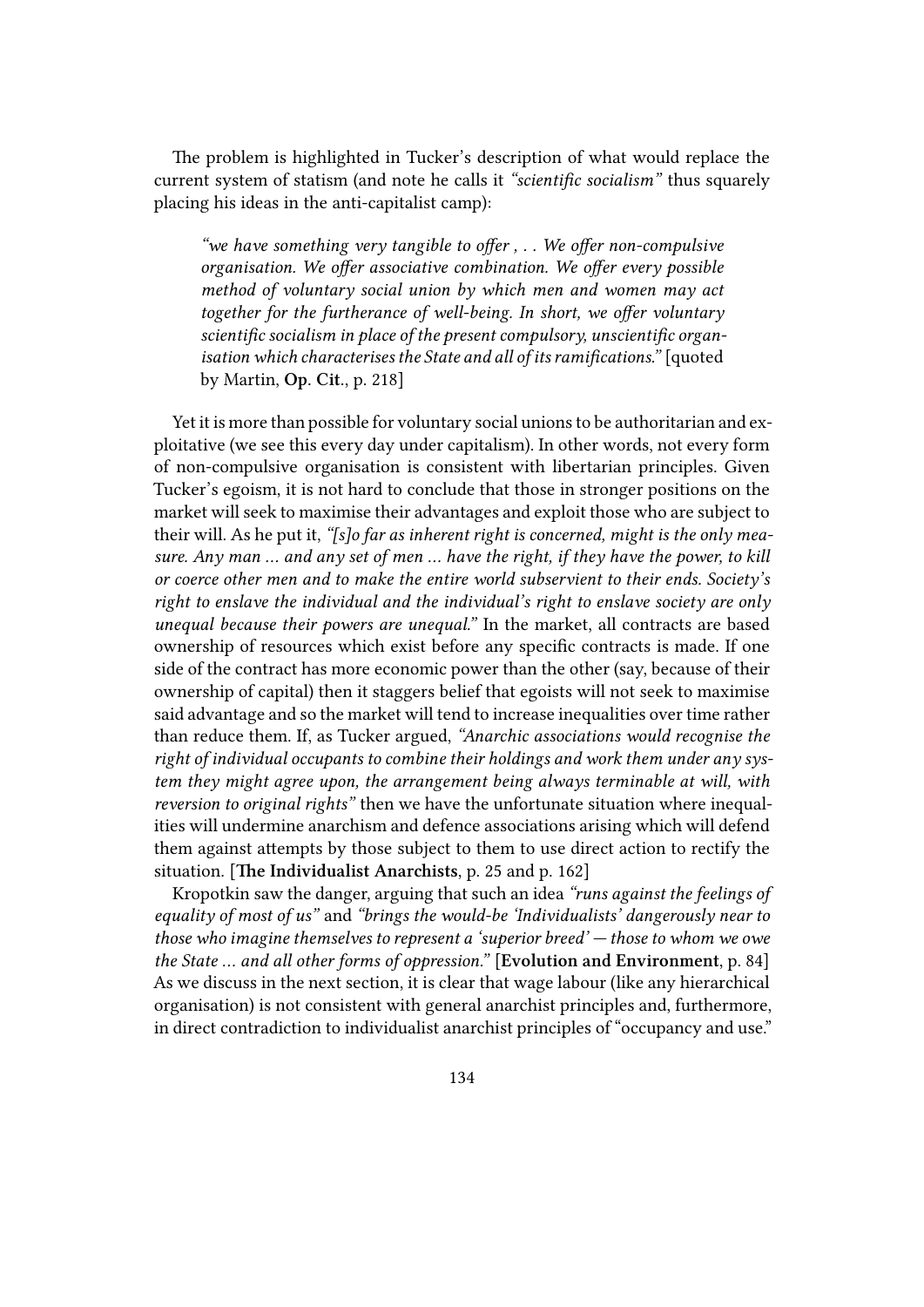Only if "occupancy and use" is consistently applied and so wage labour replaced by workers associations can the inequalities associated with market exchanges not become so great as to destroy the equal freedom of all required for anarchism to work.

Individualist anarchists reply to this criticism by arguing that this is derived from a narrow reading of Stirner's ideas and that they are in favour of universal egoism. This universal egoism and the increase in competition made possible by mutual banking will ensure that workers will have the upper-hand in the market, with the possibility of setting up in business themselves always available. In this way the ability of bosses to become autocrats is limited, as is their power to exploit their workers as a result. Social anarchists argue, in response, that the individualists tend to underestimate the problems associated with natural barriers to entry in an industry. This could help generate generalised wage labour (and so a new class of exploiters) as workers face the unpleasant choice of working for a successful firm, being unemployed or working for low wages in an industry with lower barriers to entry. This process can be seen under capitalism when co-operatives hire wage workers and not include them as members of the association (i.e. they exercise their ownership rights to exclude others). As Proudhon argued:

*"I have shown the contractor, at the birth of industry, negotiating on equal terms with his comrades, who have since become his workmen. It is plain, in fact, that this original equality was bound to disappear through the advantageous position of the master and the dependent position of the wage-workers. In vain does the law assure the right of each to enterprise … When an establishment has had leisure to develop itself, enlarge its foundations, ballast itself with capital, and assure itself a body of patrons, what can a workman do against a power so superior?"* [**System of Economical Contradictions**, p. 202]

Voltairine de Cleyre also came to this conclusion. Discussing the limitations of the Single Tax land reform, she noted that*"the stubborn fact always came up that no man would employ another to work for him unless he could get more for his product than he had to pay for it, and that being the case, the inevitable course of exchange and re-exchange would be that the man having received less than the full amount, could buy back less than the full amount, so that eventually the unsold products must again accumulate in the capitalist's hands; and again the period of non-employment arrives."* This obviously applied to individualist anarchism. In response to objections like this, individualists tend to argue that competition for labour would force wages to equal output. Yet this ignores natural barriers to competition: *"it is well enough to talk of his buying hand tools, or small machinery which can be moved*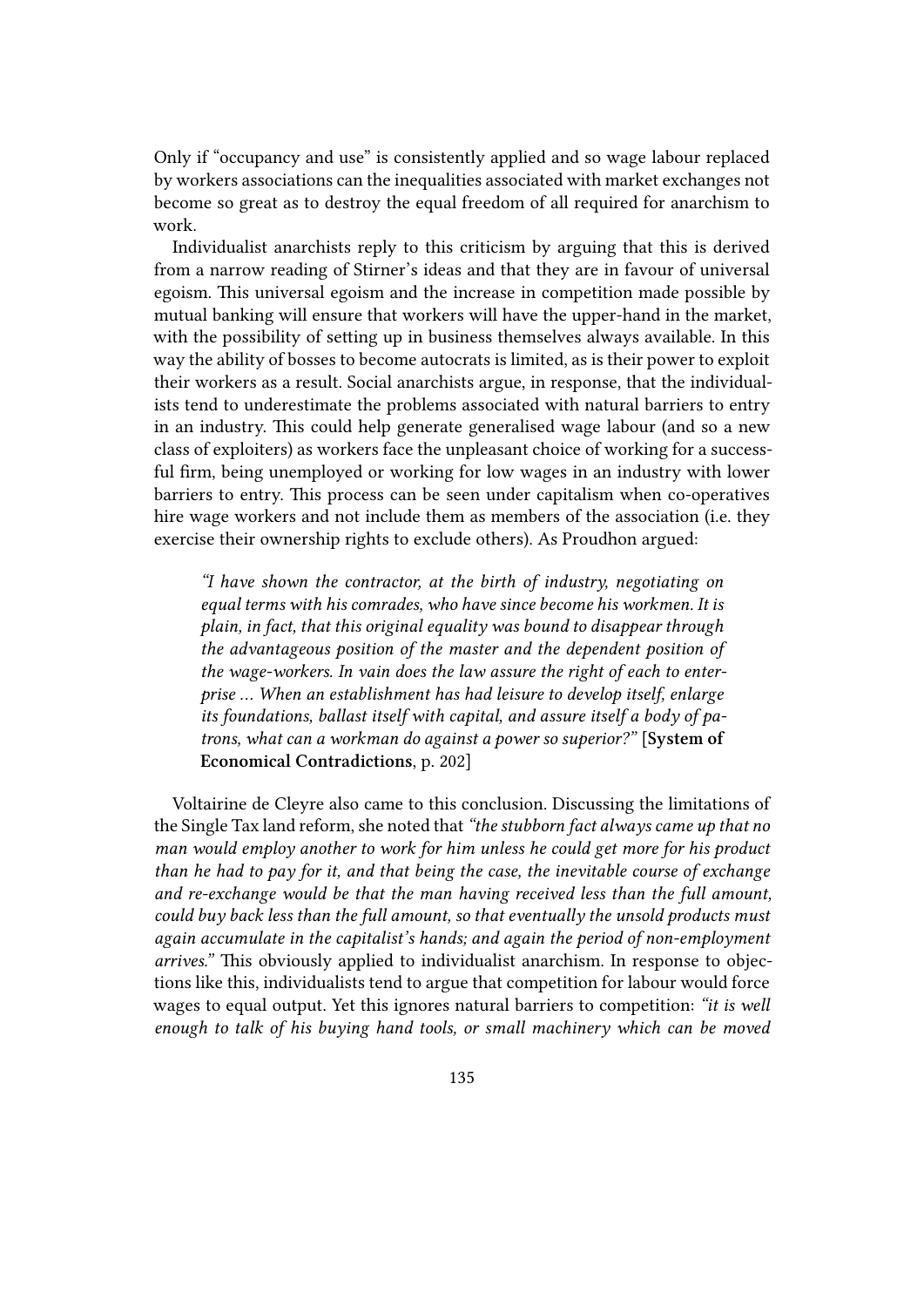*about; but what about the gigantic machinery necessary to the operation of a mine, or a mill? It requires many to work it. If one owns it, will he not make the others pay tribute for using it?"* [**Op. Cit.**, p. 60 and p. 61]

As such, a free market based on wage labour would be extremely unlikely to produce a non-exploitative society and, consequently, it would not be socialist and so not anarchist. Moreover, the successful business person would seek to secure his or her property and power and so employ police to do so. *"I confess that I am not in love with all these little states,"* proclaimed de Cleyre, *"and it is … the thought of the anarchist policeman that has driven me out of the individualist's camp, wherein I for some time resided."* [quoted by Eugenia C. Delamotte, **Gates of Freedom**, p. 25] This outcome can only be avoided by consistently applying "occupancy and use" in such as way as to eliminate wage labour totally. Only this can achieve a society based on freedom **of** association as well as freedom **within** association.

As we noted in section G.2, one of the worries of individualist anarchists is that social anarchism would subject individuals to group pressures and concerns, violating individual autonomy in the name of collective interests. Thus, it is argued, the individual will become of slave of the group in practice if not in theory under social anarchism. However, an inherent part of our humanity is that we associate with others, that we form groups and communities. To suggest that there are no group issues within anarchism seems at odds with reality. Taken literally, of course, this implies that such a version of "anarchy" there would be no forms of association at all. No groups, no families, no clubs: nothing bar the isolated individual. It implies no economic activity beyond the level of peasant farming and one-person artisan workplaces. Why? Simply because any form of organisation implies "group issues." Two people deciding to live together or one hundred people working together becomes a group, twenty people forming a football club becomes a group. And these people have joint interests and so group issues. In other words, to deny group issues is implying a social situation that has never existed nor ever will. Thus Kropotkin:

*"to reason in this way is to pay … too large a tribute to metaphysical dialectics, and to ignore the facts of life. It is impossible to conceive a society in which the affairs of any one of its members would not concern many other members, if not all; still less a society in which a continual contact between its members would not have established an interest of every one towards all others, which would render it impossible to act without thinking of the effects which our actions may have on others."* [**Evolution and Environment**, p. 85]

Once the reality of "group issues" is acknowledged, as most individualist anarchists do, then the issue of collective decision making automatically arises. There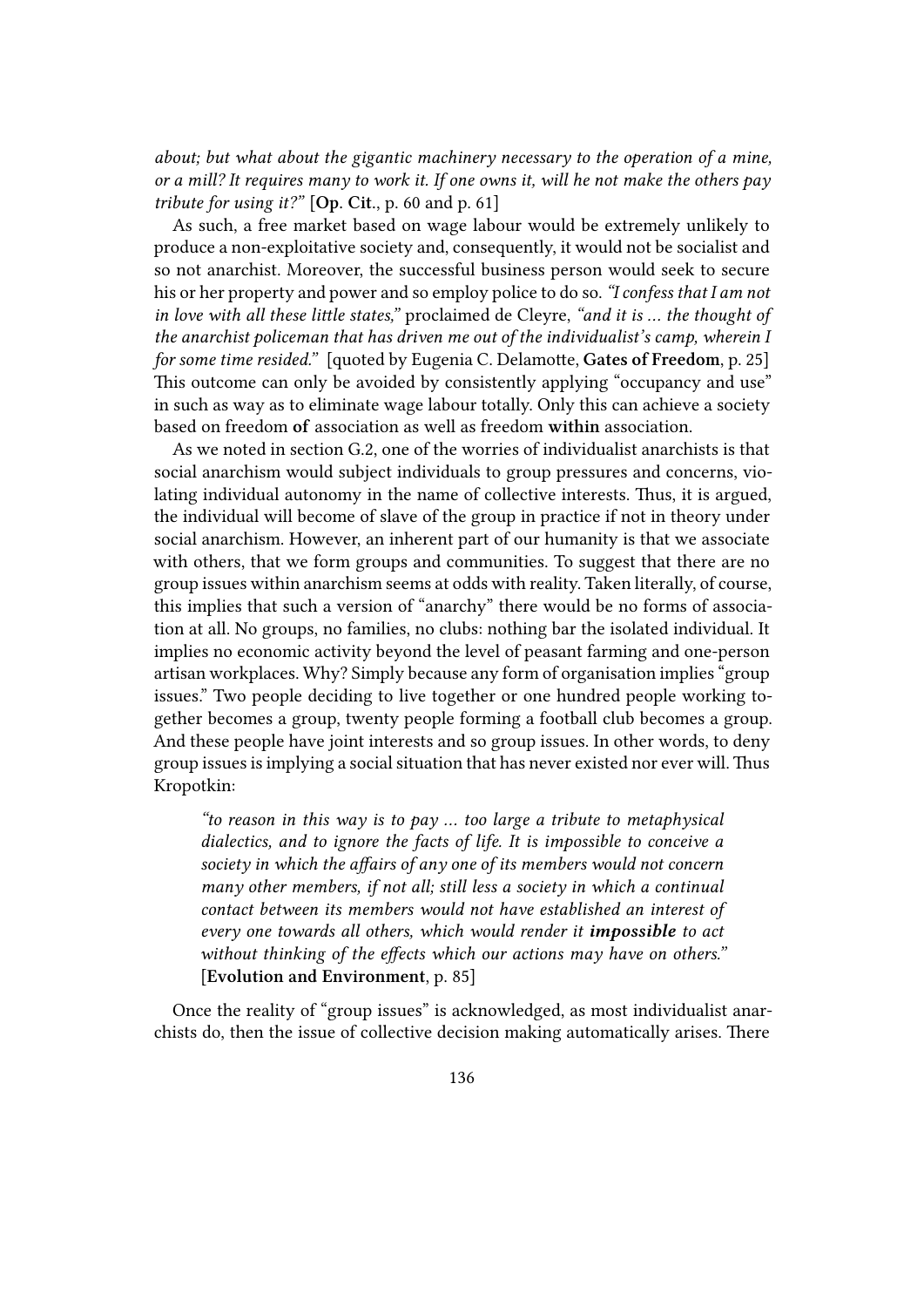are two ways of having a group. You can be an association of equals, governing yourselves collectively as regards collective issues. Or you can have capitalists and wage slaves, bosses and servants, government and governed. Only the first, for obvious reasons, is compatible with anarchist principles. Freedom, in other words, is a product of how we interact with each other, not of isolation. Simply put, anarchism is based on self-management of group issues, not in their denial. Free association is, in this perspective, a necessary but not sufficient to guarantee freedom. Therefore, social anarchists reject the individualists' conception of anarchy, simply because it can, unfortunately, allow hierarchy (i.e. government) back into a free society in the name of "liberty" and "free contracts." Freedom is fundamentally a social product, created in and by community. It is a fragile flower and does not fare well when bought and sold on the market.

Moreover, without communal institutions, social anarchists argue, it would be impossible to specify or supply group or public goods. In addition, occupancy and use would, on the face of it, preclude such amenities which are utilised by members of a community such as parks, roads or bridges — anything which is used but not occupied continually. In terms of roads and bridges, who actually occupies and uses them? The drivers? Those who maintain it? The occupiers of the houses which it passes? Those who funded it construction? If the last, then why does this not apply to housing and other buildings left on land? And how are the owners to collect a return on their investment unless by employing police to bar access to non-payers? And would such absentee owners not also seek to extend their appropriations to other forms of property? Would it not be far easier to simply communalise such forms of commonly used "property" rather than seek to burden individuals and society with the costs of policing and restricting access to them?

After all, social anarchists note, for Proudhon there was a series of industries and services that he had no qualms about calling *"public works"* and which he considered best handled by communes and their federations. Thus *"the control undertaking such works will belong to the municipalities, and to districts within their jurisdiction"* while *"the control of carrying them out will rest with the workmen's associations."* This was due to both their nature and libertarian values and so the *"direct, sovereign initiative of localities, in arranging for public works that belong to them, is a consequence of the democratic principle and the free contract: their subordination to the State is … a return to feudalism."* Workers' self-management of such public workers was, again, a matter of libertarian principles for *"it becomes necessary for the workers to form themselves into democratic societies, with equal conditions for all members, on pain of a relapse into feudalism."* [**The General Idea of the Revolution**, p. 276 and p. 277]

In the case of a park, either it is open to all or it is fenced off and police used to bar access. Taking "occupancy and use" as our starting point then it becomes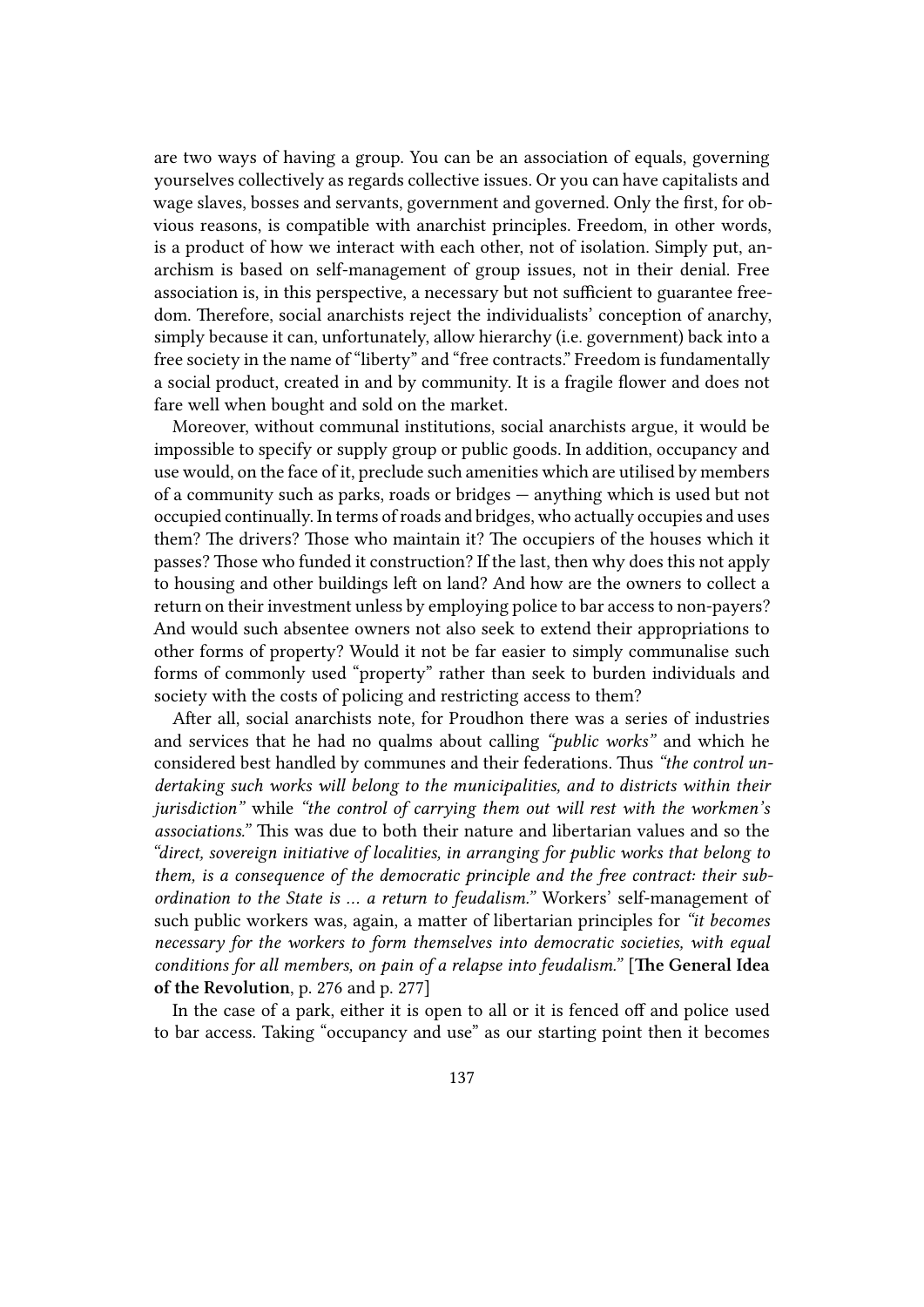clear that, over time, either the community organises itself communally or a park becomes private property. If a group of people frequent a common area then they will have to discuss how to maintain it  $-$  for example, arrange for labour to be done on it, whether to have a play-ground for children or to have a duck pond, whether to increase the numbers and types of trees, and so forth. That implies the development of communal structures. In the case of new people using the amenity, either they are excluded from it (and have to pay for access) or they automatically join the users group and so the park is, in effect, common property and socialised. In such circumstances, it would be far easier simply to ignore the issue of individual contributions and base access on need (i.e., communistic principles). However, as already indicated in section G.2.1, social anarchists reject attempts to coerce other workers into joining a co-operative or commune. Freedom cannot be given, it must be taken and social anarchism, like all forms of anarchy, cannot be imposed. How those who reject social anarchism will gain access to common property will depend, undoubtedly, on specific circumstances and who exactly is involved and how they wish to utilise it. As such, it will be difficult to generalise as each commune will determine what is best and reach the appropriate contracts with any individualist anarchists in their midst or vicinity.

It should also be pointed out (and this may seem ironic), wage labour does have the advantage that people can move to new locations and work without having to sell their old means of living. Often moving somewhere can be a hassle if one has to sell a shop or home. Many people prefer not to be tied down to one place. This is a problem in a system based on "occupancy and use" as permanently leaving a property means that it automatically becomes abandoned and so its users may be forced to stay in one location until they find a buyer for it. This is not an issue in social anarchism as access to the means of life is guaranteed to all members of the free society.

Most social anarchists also are critical of the means which individualists anarchists support to achieve anarchy, namely to abolish capitalism by the creation of mutual banks which would compete exploitation and oppression away. While mutual banks could aid the position of working class people under capitalism (which is why Bakunin and other social anarchists recommended them), they cannot undermine or eliminate it. This is because capitalism, due to its need to accumulate, creates **natural** barriers to entry into a market (see section C.4). Thus the physical size of the large corporation would make it immune to the influence of mutual banking and so usury could not be abolished. Even if we look at the claimed indirect impact of mutual banking, namely an increase in the demand of labour and so wages, the problem arises that if this happens then capitalism would soon go into a slump (with obvious negative effects on small firms and co-operatives). In such circumstances, the number of labourers seeking work would rise and so wages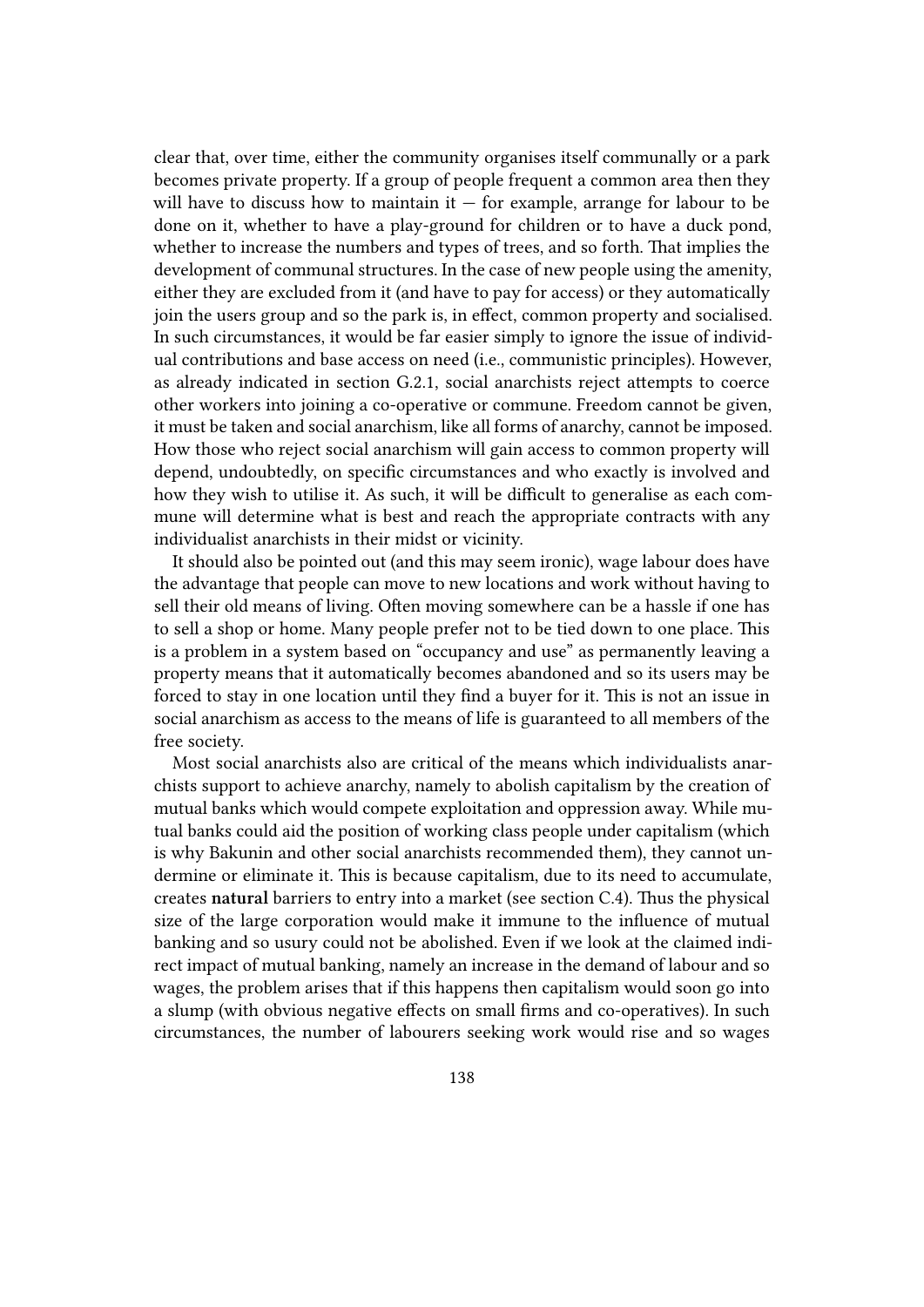would fall and profits rise. Then it is a case of whether the workers would simply tolerate the slump and let capitalism continue or whether they would seize their workplaces and practice the kind of expropriation individualist anarchists tended to oppose.

This problem was recognised by many individualist anarchists themselves and it played a significant role in its decline as a movement. By 1911 Tucker had come to the same conclusions as communist-anarchists on whether capitalism could be reformed away. As we noted in section G.1.1, he *"had come to believe that free banking and similar measures, even if inaugurated, were no longer adequate to break the monopoly of capitalism or weaken the authority of the state."* [Paul Avrich,**Anarchist Voices**, p. 6] While admitted that political or revolutionary action was required to destroy the concentrations of capital which made anarchy impossible even with free competition, he rejected the suggestion that individualist anarchists should join in such activity. Voltairine de Cleyre came to similar conclusions earlier and started working with Emma Goldman before becoming a communist-anarchist sometime in 1908. Perhaps unsurprisingly, one historian argues that as the *"native American variety of anarchism dissolved in the face of increasing State repression and industrialisation, rationalisation, and concentration of capital, American anarchists were forced either to acquiesce or to seek a more militant stain of anarchism: this latter presented itself in the form of Communist Anarchism … Faith in peaceful evolution toward an anarchist society seemed archaic and gradually faded."* [Kline, **The Individualist Anarchists**, p. 83]

So while state action may increase the degree of monopoly in an industry, the natural tendency for any market is to place barriers (natural ones) to new entries in terms of set-up costs and so on. This applies just as much to co-operatives as it does to companies based on wage-labour. It means that if the relation between capital and labour was abolished **within** the workplace (by their transformation into co-operatives) but they remained the property of their workers, it would only be a matter of time before the separation of the producers from their means of production reproduced itself. This is because, within any market system, some firms fail and others succeed. Those which fail will create a pool of unemployed workers who will need a job. The successful co-operatives, safe behind their natural barriers to entry, would be in a stronger position than the unemployed workers and so may hire them as wage labourers — in effect, the co-operative workers would become "collective capitalists" hiring other workers. This would end workers' selfmanagement (as not all workers are involved in the decision making process) as well as workers' ownership, i.e. *"occupancy and use,"* (as not all workers' would own the means of production they used). The individual workers involved may "consent" to becoming wage slaves, but that is because it is the best option avail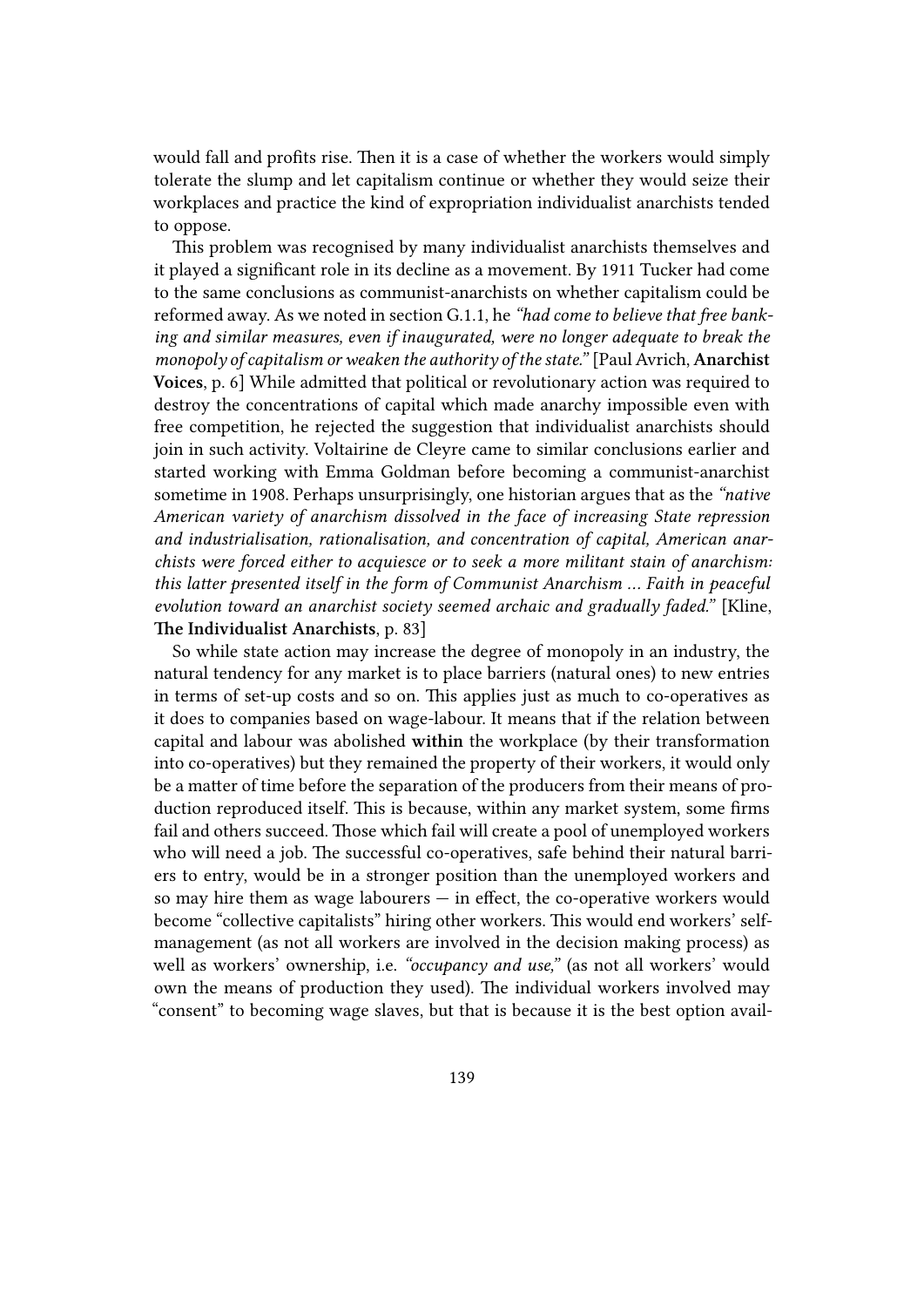able rather than what they really want. Which, of course, is the same as under capitalism.

This was why Proudhon argued that *"every worker employed in the association"* must have *"an undivided share in the property of the company"* in order to ensure workers' self-management. [**Op. Cit.**, p. 222] Only this could ensure *"occupancy and use"* and so self-management in a free society (i.e. keep that society free). Thus in anarchism, as de Cleyre summarised, it is *"a settled thing that to be free one must have liberty of access to the sources and means of production"* Without socialisation of the means of life, liberty of access could be denied. Little wonder she argued that she had become *"convinced that a number of the fundamental propositions of individualistic economy would result in the destruction of equal liberty."* The only logical anarchist position is *"that some settlement of the whole labour question was needed which would not split up the people again into land possessors and employed wage-earners."* Hence her movement from individualism towards, first, mutualism and then communism  $-$  it was the only logical position to take in a rapidly industrialising America which had made certain concepts of individualism obsolete. It was her love of freedom which made her sensitive to the possibility of any degeneration back into capitalism: *"the instinct of liberty naturally revolted not only at economic servitude, but at the outcome of it, class-lines."* [**Op. Cit.**, p. 58, p. 105, p. 61 and p. 55] As we argue in section G.4.2 such a possibility can be avoided only by a consistent application of "occupancy and use" which, in practice, would be nearly identical to the communalisation or socialisation of the means of life.

This issue is related to the question of inequality within a market economy and whether free exchanges tend to reduce or increase any initial inequalities. While Individualist Anarchists argue for the *"cost principle"* (i.e. cost being the limit of price) the cost of creating the same commodity in different areas or by different people is not equal. Thus the market price of a good **cannot** really equal the multitude of costs within it (and so price can only equal a workers' labour in those few cases where that labour was applied in average circumstances). This issue was recognised by Tucker, who argued that *"economic rent … is one of nature's inequalities. It will probably remain with us always. Complete liberty will every much lessen it; of that I have no doubt."* [*"Why I am an Anarchist"*, pp. 132–6, **Man!**, M. Graham (ed.), pp. 135–6] However, argue social anarchists, the logic of market exchange produces a situation where the stronger party to a contract seeks to maximise their advantage. Given this, free exchange will tend to **increase** differences in wealth and income over time, not eliminate them. As Daniel Guérin summarised:

*"Competition and the so-called market economy inevitably produce inequality and exploitation, and would do so even if one started from complete equality. They could not be combined with workers' self-*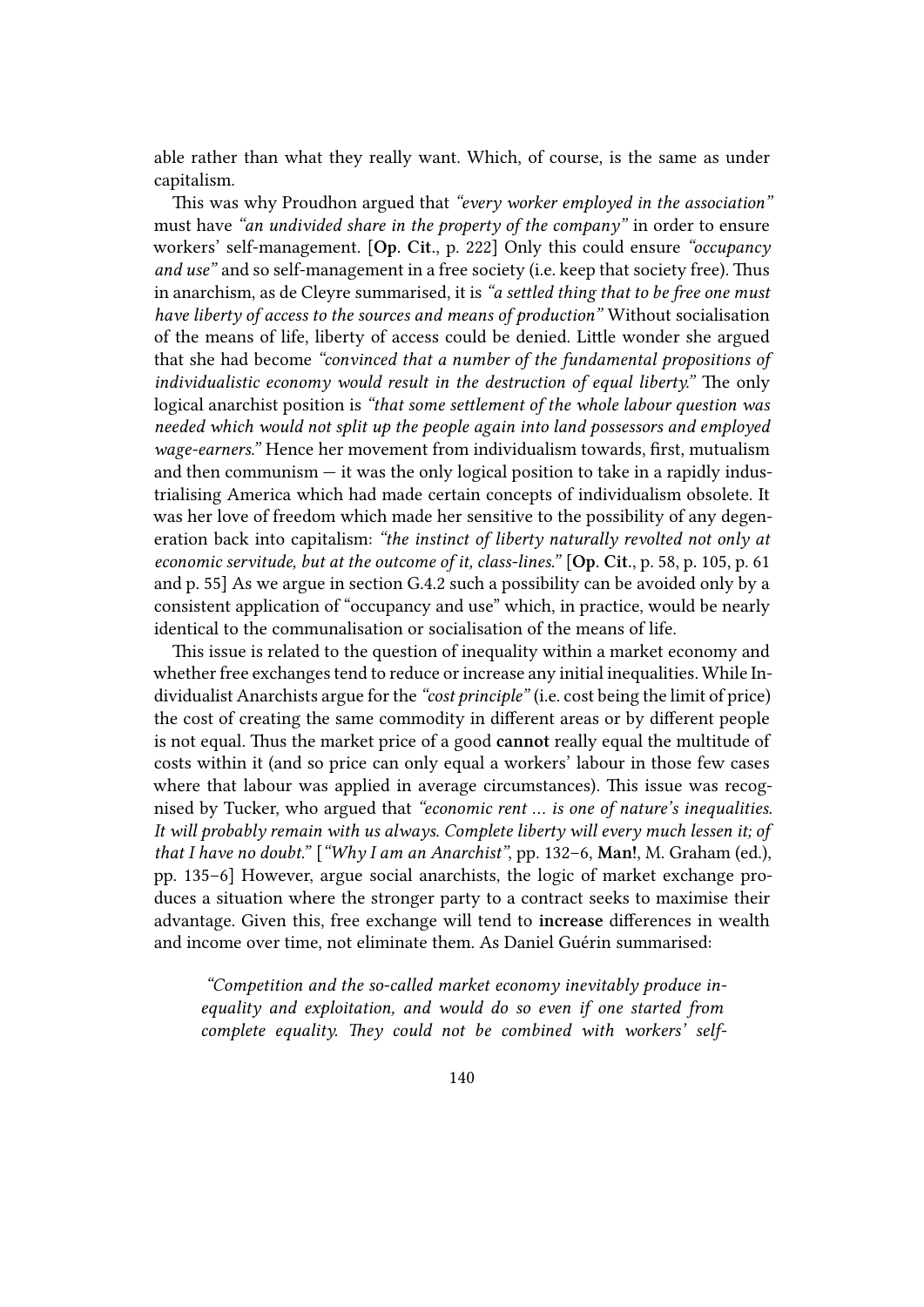*management unless it were on a temporary basis, as a necessary evil, until (1) a psychology of 'honest exchange' had developed among the workers; (2) most important, society as a whole had passed from conditions of shortage to the stage of abundance, when competition would lose its purpose … The libertarian communist would condemn Proudhon's version of a collective economy as being based on a principle of conflict; competitors would be in a position of equality at the start, only to be hurled into a struggle which would inevitably produce victors and vanquished, and where goods would end up by being exchanged according to the principles of supply and demand."* [**Op. Cit.**, pp. 53–4]

Thus, even a non-capitalist market could evolve towards inequality and away from fair exchange. It was for this reason that Proudhon argued that a portion of income from agricultural produce be paid into a central fund which would be used to make equalisation payments to compensate farmers with less favourably situated or less fertile land. As he put it, economic rent *"in agriculture has no other cause than the inequality in the quality of land … if anyone has a claim on account of this inequality … [it is] the other land workers who hold inferior land. That is why in our scheme for liquidation [of capitalism] we stipulated that every variety of cultivation should pay a proportional contribution, destined to accomplish a balancing of returns among farm workers and an assurance of products."* [**Op. Cit.**, p. 209] His advocacy of federations of workers' associations was, likewise, seen as a means of abolishing inequalities.

Unlike Proudhon, however, individualist anarchists did not propose any scheme to equalise income. Perhaps Tucker was correct and the differences would be slight, but in a market situation exchanges tend to magnify differences, **not** reduce them as the actions of self-interested individuals in unequal positions will tend to exacerbate differences. Over time these slight differences would become larger and larger, subjecting the weaker party to relatively increasingly worse contracts. Without equality, individualist anarchism would quickly become hierarchical and non-anarchist. As the communist-anarchist paper **Freedom** argued in the 1880s:

*"Are not the scandalous inequalities in the distribution of wealth today merely the culminate effect of the principle that every man is justified in securing to himself everything that his chances and capacities enable him to lay hands on?*

*"If the social revolution which we are living means anything, it means the destruction of this detestable economic principle, which delivers over the more social members of the community to the domination of the most unsocial and self-interested."* [**Freedom**, vol. 2, no. 19]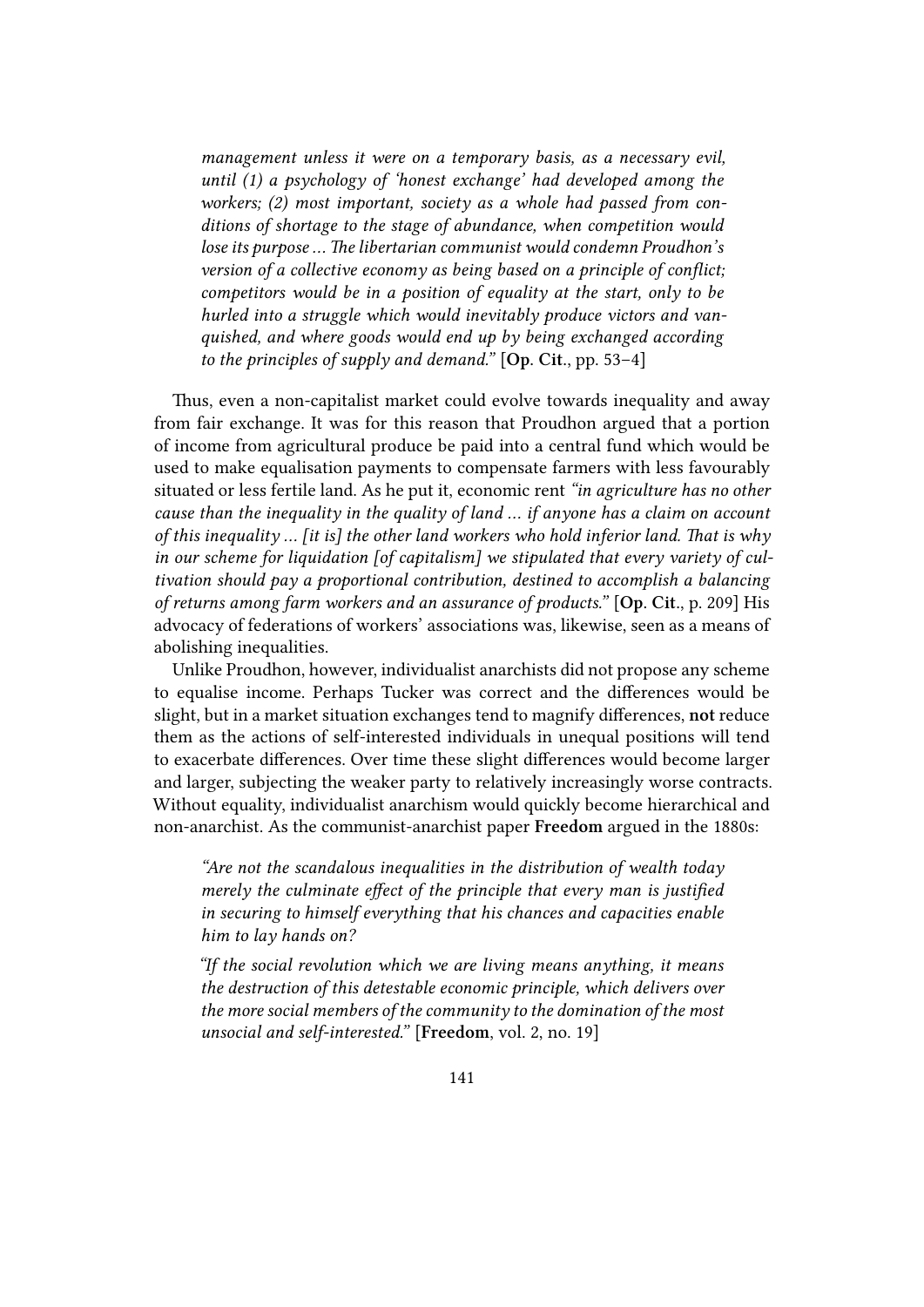**Freedom**, it should be noted, is slightly misrepresenting the position of individualist anarchists. They did **not** argue that every person could appropriate all the property he or she could. Most obviously, in terms of land they were consistently opposed to a person owning more of it than they actually used. They also tended to apply this to what was on the land as well, arguing that any buildings on it were abandoned when the owner no longer used them. Given this, individualist anarchists have stressed that such a system would be unlikely to produce the inequalities associated with capitalism (as Kropotkin noted, equality was essential and was implicitly acknowledged by individualists themselves who argued that their system *"would offer no danger, because the rights of each individual would have been limited by the equal rights of all others."* [**Evolution and Environment**, p. 85]). Thus contemporary individualist anarchist Joe Peacott:

*"Although individualists envision a society based on private property, we oppose the economic relationships of capitalism, whose supporters misuse words like private enterprise and free markets to justify a system of monopoly ownership in land and the means of production which allows some to skim off part or even most of the wealth produced by the labour of others. Such a system exists only because it is protected by the armed power of government, which secures title to unjustly acquired and held land, monopolises the supply of credit and money, and criminalises attempts by workers to take full ownership of the means of production they use to create wealth. This state intervention in economic transactions makes it impossible for most workers to become truly independent of the predation of capitalists, banks, and landlords. Individualists argue that without the state to enforce the rules of the capitalist economy, workers would not allow themselves to be exploited by these thieves and capitalism would not be able to exist …*

*"One of the criticisms of individualist economic proposals raised by other anarchists is that a system based on private ownership would result in some level of difference among people in regard to the quality or quantity of possessions they have. In a society where people are able to realise the full value of their labour, one who works harder or better than another will possess or have the ability to acquire more things than someone who works less or is less skilled at a particular occupation …*

*"The differences in wealth that arise in an individualist community would likely be relatively small. Without the ability to profit from the labour of others, generate interest from providing credit, or extort rent from letting out land or property, individuals would not be capable of generating the*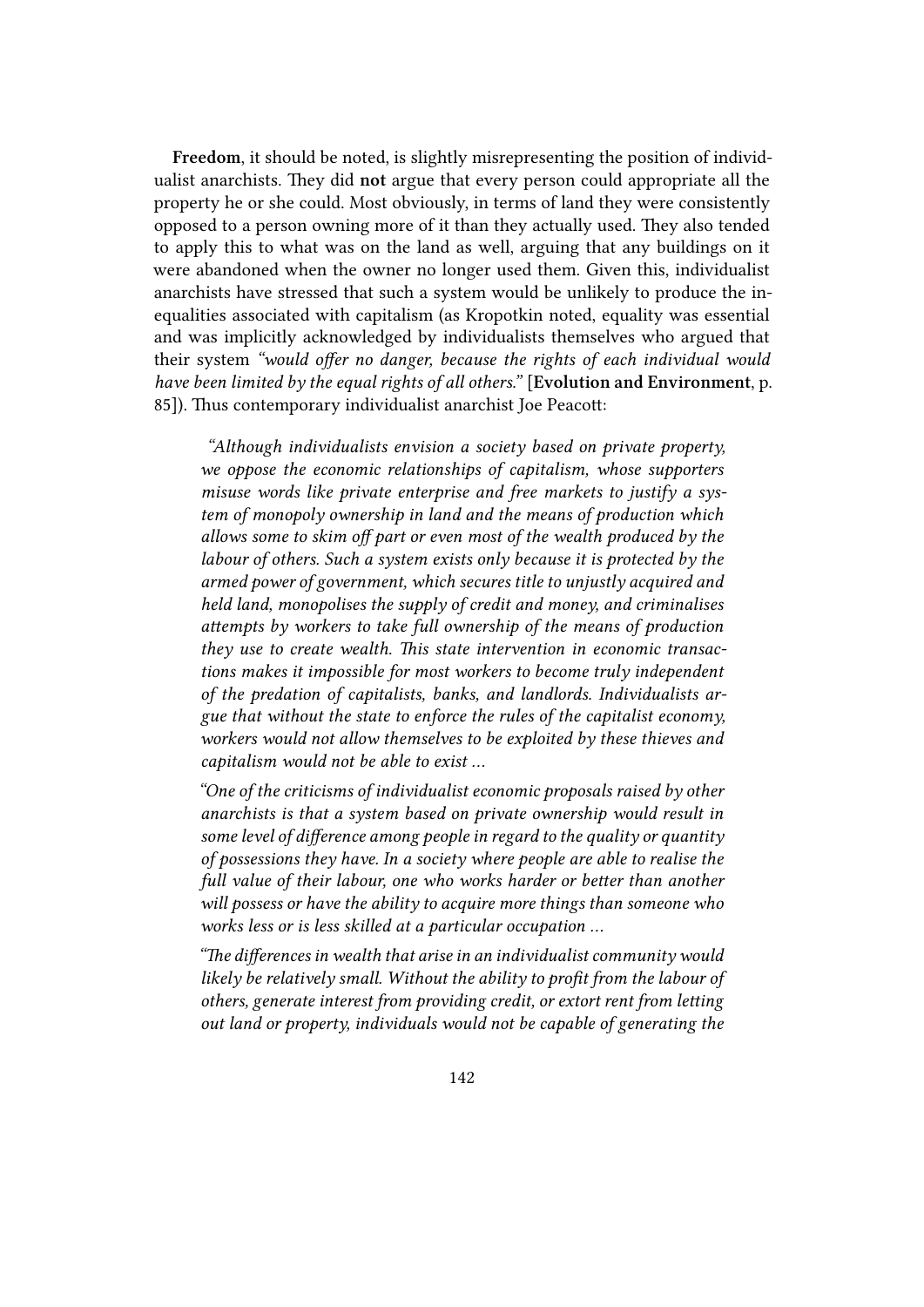*huge quantities of assets that people can in a capitalist system. Furthermore, the anarchist with more things does not have them at the expense of another, since they are the result of the owner's own effort. If someone with less wealth wishes to have more, they can work more, harder, or better. There is no injustice in one person working 12 hours a day and six days a week in order to buy a boat, while another chooses to work three eight hour days a week and is content with a less extravagant lifestyle. If one can generate income only by hard work, there is an upper limit to the number and kind of things one can buy and own."* [**Individualism and Inequality**]

However, argue social anarchists, market forces may make such an ideal impossible to achieve or maintain. Most would agree with Peter Marshall's point that *"[u]ndoubtedly real difficulties exist with the economic position of the individualists. If occupiers became owners overnight as Benjamin Tucker recommended, it would mean in practice that those with good land or houses would merely become better off than those with bad. Tucker's advocacy of 'competition everywhere and always' among occupying owners, subject to the only moral law of minding your own business might will encourage individual greed rather than fair play for all."* [**Demanding the Impossible**, p. 653]

Few social anarchists are convinced that all the problems associated with markets and competition are purely the result of state intervention. They argue that it is impossible to have most of the underlying pre-conditions of a competitive economy without the logical consequences of them. It is fair to say that individualist anarchists tend to ignore or downplay the negative effects of markets while stressing their positive ones.

While we discuss the limitations of markets in section I.1.3, suffice to say here that competition results in economic forces developing which those within the market have to adjust to. In other words, the market may be free but those within it are not. To survive on the market, firms would seek to reduce costs and so implement a host of dehumanising working practices in order to compete successfully on the market, things which they would resist if bosses did it. Work hours could get longer and longer, for example, in order to secure and maintain market position. This, in turn, affects our quality of life and our relationship with our partners, children, parents, friends, neighbours and so on. That the profits do not go to the executives and owners of businesses may be a benefit, it matters little if people are working longer and harder in order to invest in machinery to ensure market survival. Hence **survival,** not **living,** would be the norm within such a society, just as it is, unfortunately, in capitalism.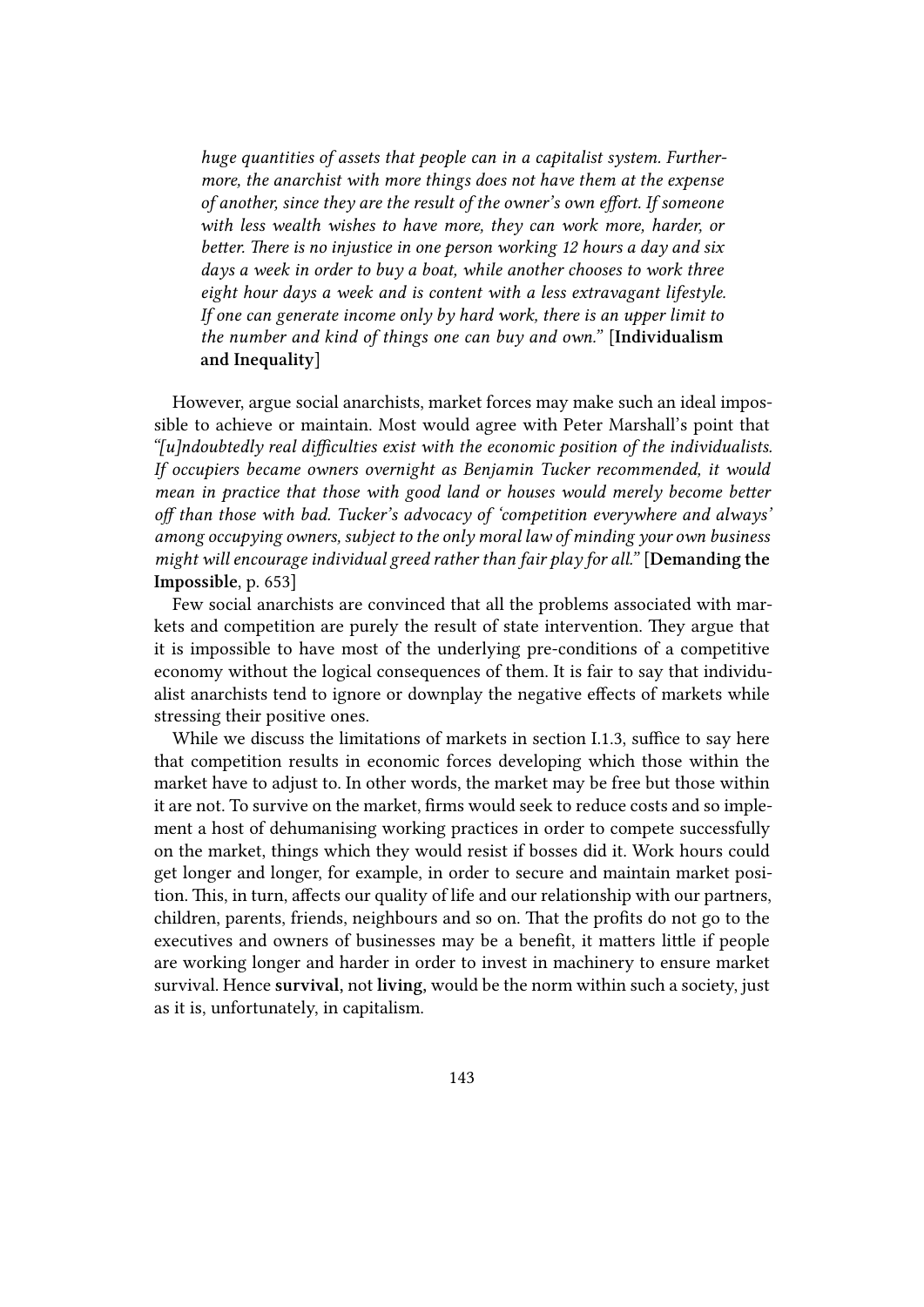Ultimately, Individualist Anarchists lose sight of the fact that success and competition are not the same thing. One can set and reach goals without competing. That we may loose more by competing than by co-operating is an insight which social anarchists base their ideas on. In the end, a person can become a success in terms of business but lose sight of their humanity and individuality in the process. In contrast, social anarchists stress community and co-operation in order to develop us as fully rounded individuals. As Kropotkin put it, *"the individualisation they so highly praise is not attainable by individual efforts."* [**Anarchism**, p. 297]

As we noted in section D.1, the capitalist state intervenes into the economy and society to counteract the negative impact of market forces on social life and the environment as well as, of course, protecting and enhancing the position of itself and the capitalist class. As individualist anarchism is based on markets (to some degree), it seems likely that market forces would have similar negative impacts (albeit to a lesser degree due to the reduced levels of inequality implied by the elimination of non-labour incomes). Without communal institutions, social anarchists argue, individualist anarchism has no means of counteracting the impact of such forces except, perhaps, by means of continual court cases and juries. Thus social issues would not be discussed by all affected but rather by small sub-groups retroactively addressing individual cases.

Moreover, while state action may have given the modern capitalist an initial advantage on the market, it does not follow that a truly free market will not create similar advantages naturally over time. And if it did, then surely a similar system would develop? As such, it does not follow that a non-capitalist market system would remain such. In other words, it is true that extensive state intervention was required to **create** capitalism but after a time economic forces can usually be relied upon to allow wage workers to be exploited. The key factor is that while markets have existed long before capitalism, that system has placed them at the centre of economic activity. In the past, artisans and farmers produced for local consumers, with the former taking their surplus to markets. In contrast, capitalism has produced a system where producers are primarily geared to exchanging **all** goods they create on an extensive market rather simply a surplus locally. This implies that the dynamics of a predominantly market system may be different from those in the past in which the market played a much smaller role and where self-sufficiency was always a possibility. It is difficult to see how, for example, car workers or IT programmers could produce for their own consumption using their own tools.

So in a market economy with a well developed division of labour it is possible for a separation of workers from their means of production to occur. This is particularly the case when the predominant economic activity is not farming. Thus the net effect of market transactions could be to re-introduce class society simply by their negative long-term consequences. That such a system developed without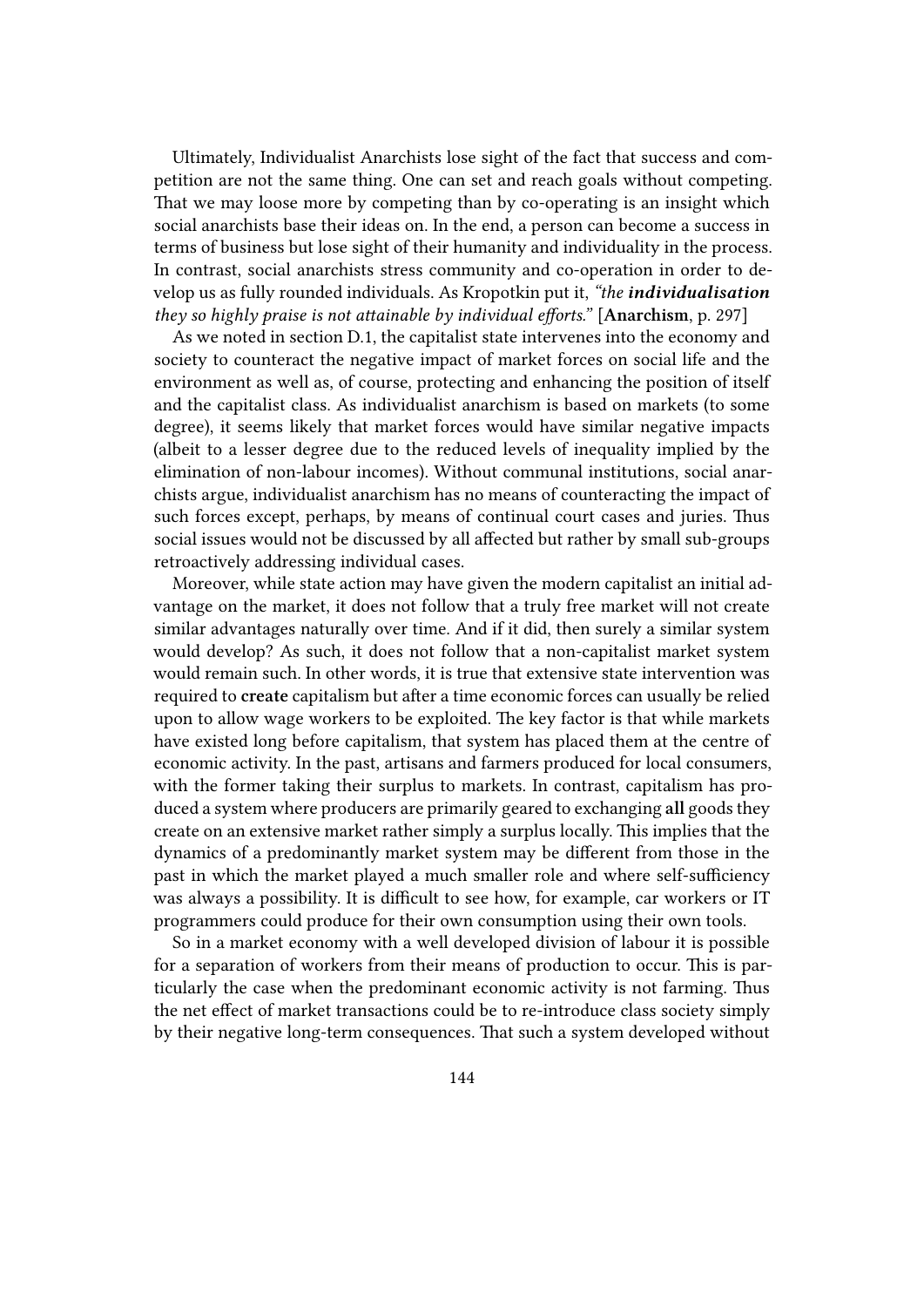state aid would make it no less unfree and unjust. It is of little use to point out that such a situation is **not** what the Individualist Anarchists desired for it is a question of whether their ideas would actually result in what they wanted. Social anarchists have fears that it will not. Significantly, as we noted in section G.3, Tucker was sensible enough to argue that those subject to such developments should rebel against it.

In response, individualist anarchists could argue that the alternative to markets would be authoritarian (i.e., some form of central planning) and/or inefficient as without markets to reward effort most people would not bother to work well and provide for the consumer. So while markets do have problems with them, the alternatives are worse. Moreover, when social anarchists note that there is a remarkable correlation between competitiveness in a society and the presence of clearly defined "have" and "have-not" groups individualist anarchists would answer that the causation flows not from competitiveness to inequality but from inequality to competitiveness. In a more equal society people would be less inclined to compete as ruthlessly as under capitalism and so the market would not generate as many problems as it does today. Moreover, eliminating the artificial barriers erected by the state would allow a universal competition to develop rather than the one sided form associated with capitalism. With a balance of market power, competition would no longer take the form it currently does.

Yet, as noted above, this position ignores natural barriers to competition The accumulation needs of a competitive market economy do not disappear just because capitalism has been replaced by co-operatives and mutual credit banks. In any market economy, firms will try to improve their market position by investing in new machinery, reducing prices by improving productivity and so on. This creates barriers to new competitors who have to expend more money in order to match the advantages of existing firms. Such amounts of money may not be forthcoming from even the biggest mutual bank and so certain firms would enjoy a privileged position on the market. Given that Tucker defined a monopolist as *"any person, corporation, or institution whose right to engage in any given pursuit of life is secured, either wholly or partially, by any agency whatsoever — whether the nature of things or the force of events or the decree of arbitrary power — against the influence of competition"* we may suggest that due to **natural** barriers, an individualist anarchist society would not be free of monopolists and so of usury. [quoted by James J. Martin, **Men Against the State**, p. 210]

For this reason, even in a mutualist market certain companies would receive a bigger slice of profits than (and at the expense of) others. This means that exploitation would still exist as larger companies could charge more than cost for their products. It could be argued that the ethos of an anarchist society would prevent such developments happening but, as Kropotkin noted, this has problems, firstly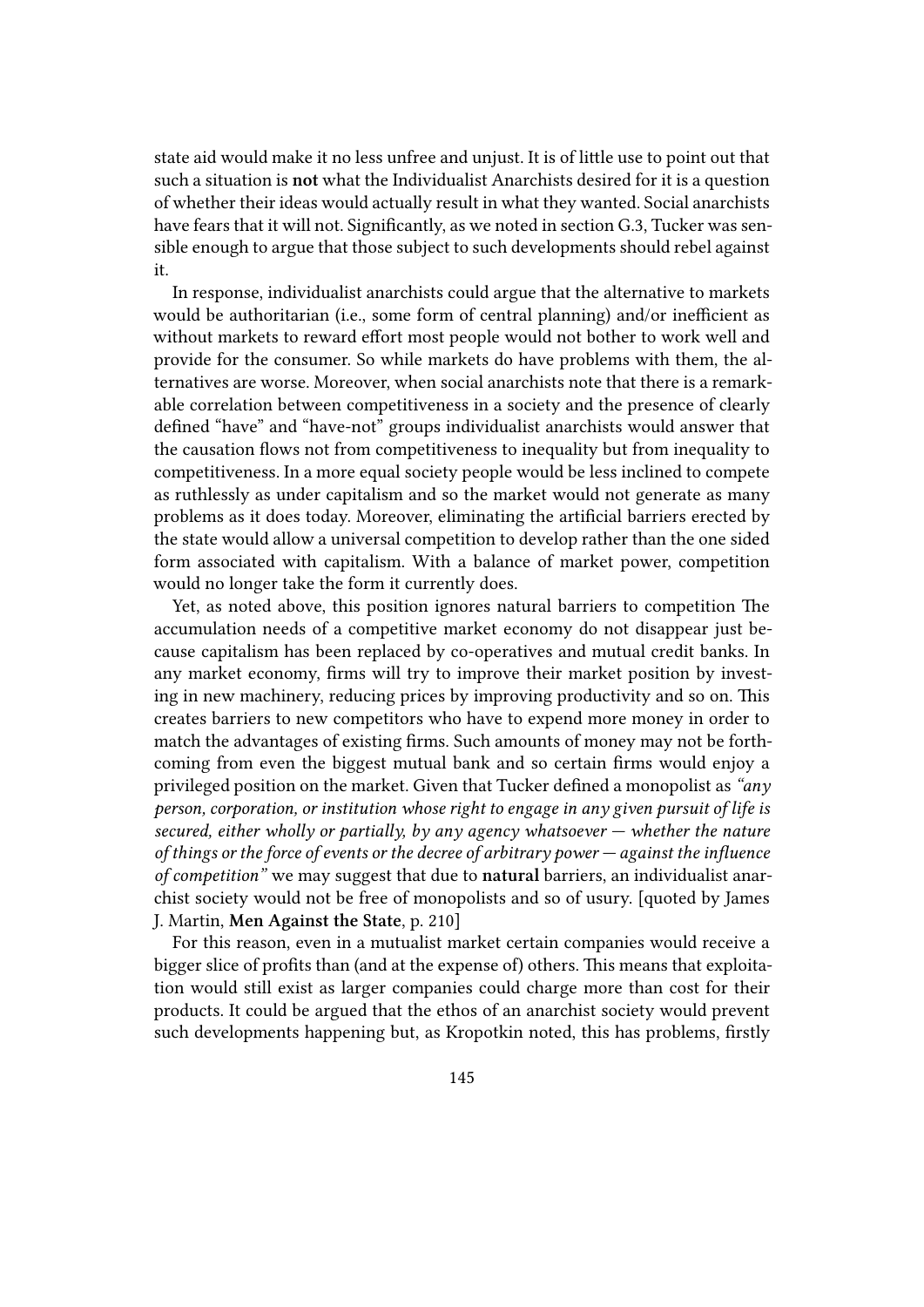because of *"the difficulty if estimating the market value"* of a product based on *"average time"* or cost necessary to produce it and, secondly, if that could be done then to get people *"to agree upon such an estimation of their work would already require a deep penetration of the Communist principles into their ideas."* [**Environment and Evolution**, p. 84] In addition, the free market in banking would also result in **its** market being dominated by a few big banks, with similar results. As such, it is all fine and well to argue that with rising interest rates more competitors would be drawn into the market and so the increased competition would automatically reduce them but that is only possible if there are no serious natural barriers to entry.

This obviously impacts on how we get from capitalism to anarchism. Natural barriers to competition limit the ability to compete exploitation away. So as to its means of activism, individualist anarchism exaggerates the potential of mutual banks to fund co-operatives. While the creation of community-owned and -managed mutual credit banks would help in the struggle for a free society, such banks are not enough in themselves. Unless created as part of the social struggle against capitalism and the state, and unless combined with community and strike assemblies, mutual banks would quickly die, because the necessary social support required to nurture them would not exist. Mutual banks must be part of a network of other new socio-economic and political structures and cannot be sustained in isolation from them. This is simply to repeat our earlier point that, for most social anarchists, capitalism cannot be reformed away. As such, social anarchists would tend to agree with the summary provided by this historian:

*"If [individualist anarchists] rejected private ownership of property, they destroyed their individualism and 'levelled' mankind. If they accepted it, they had the problem of offering a solution whereby the inequalities [of wealth] would not amount to a tyranny over the individual. They meet the same dilemma in 'method.' If they were consistent libertarian individualists they could not force from 'those who had' what they had acquired justly or unjustly, but if they did not force it from them, they perpetuated inequalities. They met a stone wall."* [Eunice Minette Schuster, **Native American Anarchism**, p. 158]

So while Tucker believed in direct action, he opposed the "forceful" expropriation of social capital by the working class, instead favouring the creation of a mutualist banking system to replace capitalism with a non-exploitative system. Tucker was therefore fundamentally a **reformist,** thinking that anarchy would evolve from capitalism as mutual banks spread across society, increasing the bargaining power of labour. And reforming capitalism over time, by implication, always means tolerating boss's control during that time. So, at its worse, this is a reformist position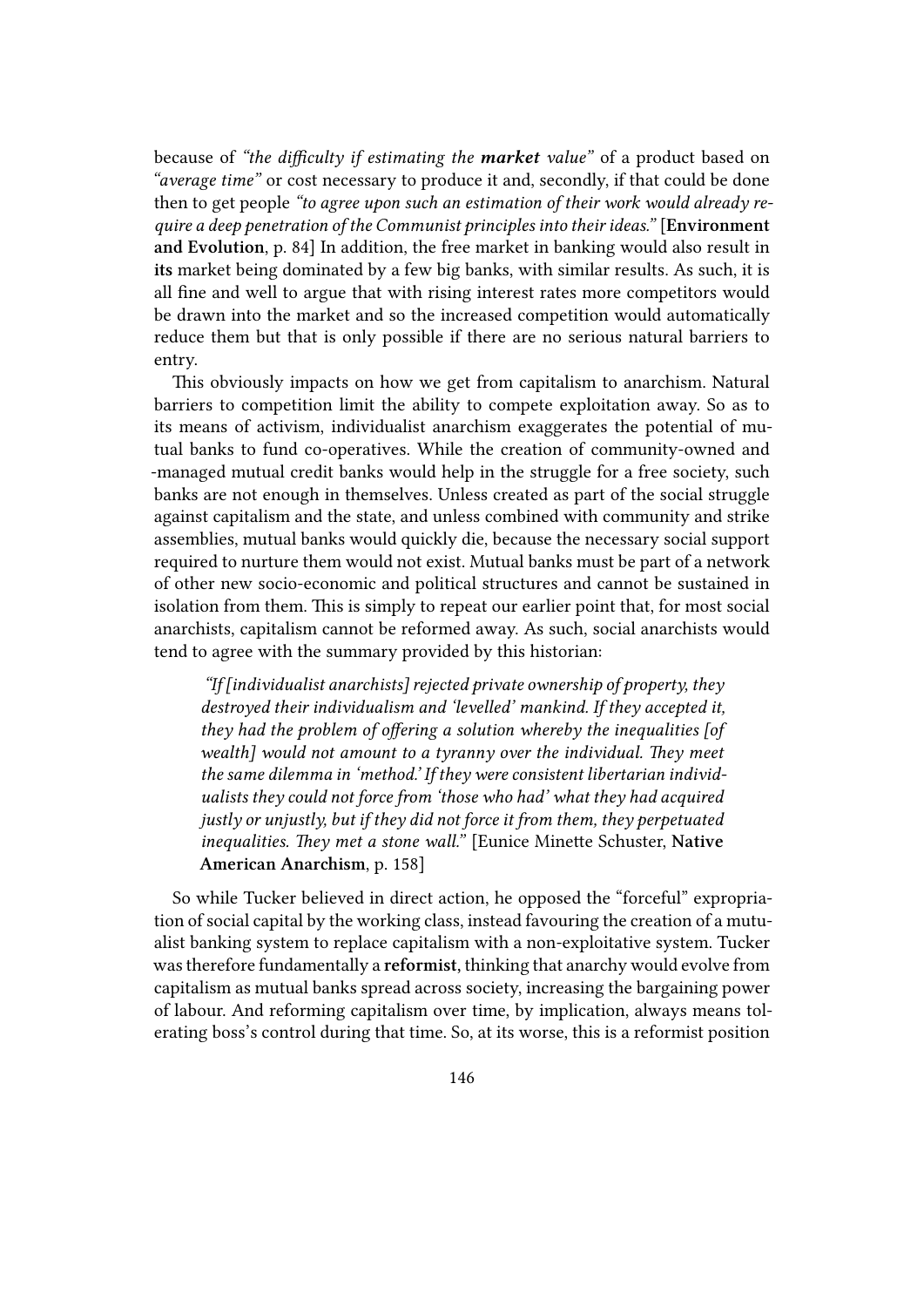which becomes little more than an excuse for tolerating landlord and capitalist domination.

Also, we may note, in the slow transition towards anarchism, we would see the rise of pro-capitalist "defence associations" which **would** collect rent from land, break strikes, attempt to crush unions and so on. Tucker seemed to have assumed that the anarchist vision of *"occupancy-and-use"* would become universal. Unfortunately, landlords and capitalists would resist it and so, ultimately, an Individualist Anarchist society would have to either force the minority to accept the majority wishes on land use (hence his comments on there being *"no legal power to collect rent*") or the majority are dictated to by the minority who are in favour of collecting rent and hire "defence associations" to enforce those wishes. With the head start big business and the wealthy have in terms of resources, conflicts between pro- and anti-capitalist "defence associations" would usually work against the anticapitalist ones (as trade unions often find out). In other words, reforming capitalism would not be as non-violent or as simple as Tucker maintained. The vested powers which the state defends will find other means to protect themselves when required (for example, when capitalists and landlords backed fascism and fascist squads in Italy after workers "occupied and used" their workplaces and land workers and peasants "occupied and used" the land in 1920). We are sure that economists will then rush to argue that the resulting law system that defended the collection of rent and capitalist property against "occupancy and use" was the most "economically efficient" result for "society."

In addition, even if individualist mutualism **did** result in an increase in wages by developing artisan and co-operative ventures that decreased the supply of labour in relation to its demand, this would not eliminate the subjective and objective pressures on profits that produce the business cycle within capitalism (see section C.7). In fact, it was increase the subjective pressures considerably as was the case under the social Keynesian of the post-war period. Unsurprisingly, business interests sought the necessary "reforms" and ruthlessly fought the subsequent strikes and protests to achieve a labour market more to their liking (see section C.8.2 for more on this). This means that an increase in the bargaining power of labour would soon see capital moving to non-anarchist areas and so deepening any recession caused by a lowering of profits and other non-labour income. This could mean that during an economic slump, when workers' savings and bargaining position were weak, the gains associated with mutualism could be lost as co-operative firms go bust and mutual banks find it hard to survive in a hostile environment.

Mutual banks would not, therefore, undermine modern capitalism, as recognised by social anarchists from Bakunin onward. They placed their hopes in a social revolution organised by workplace and community organisations, arguing that the ruling class would be as unlikely to tolerate being competed away as they would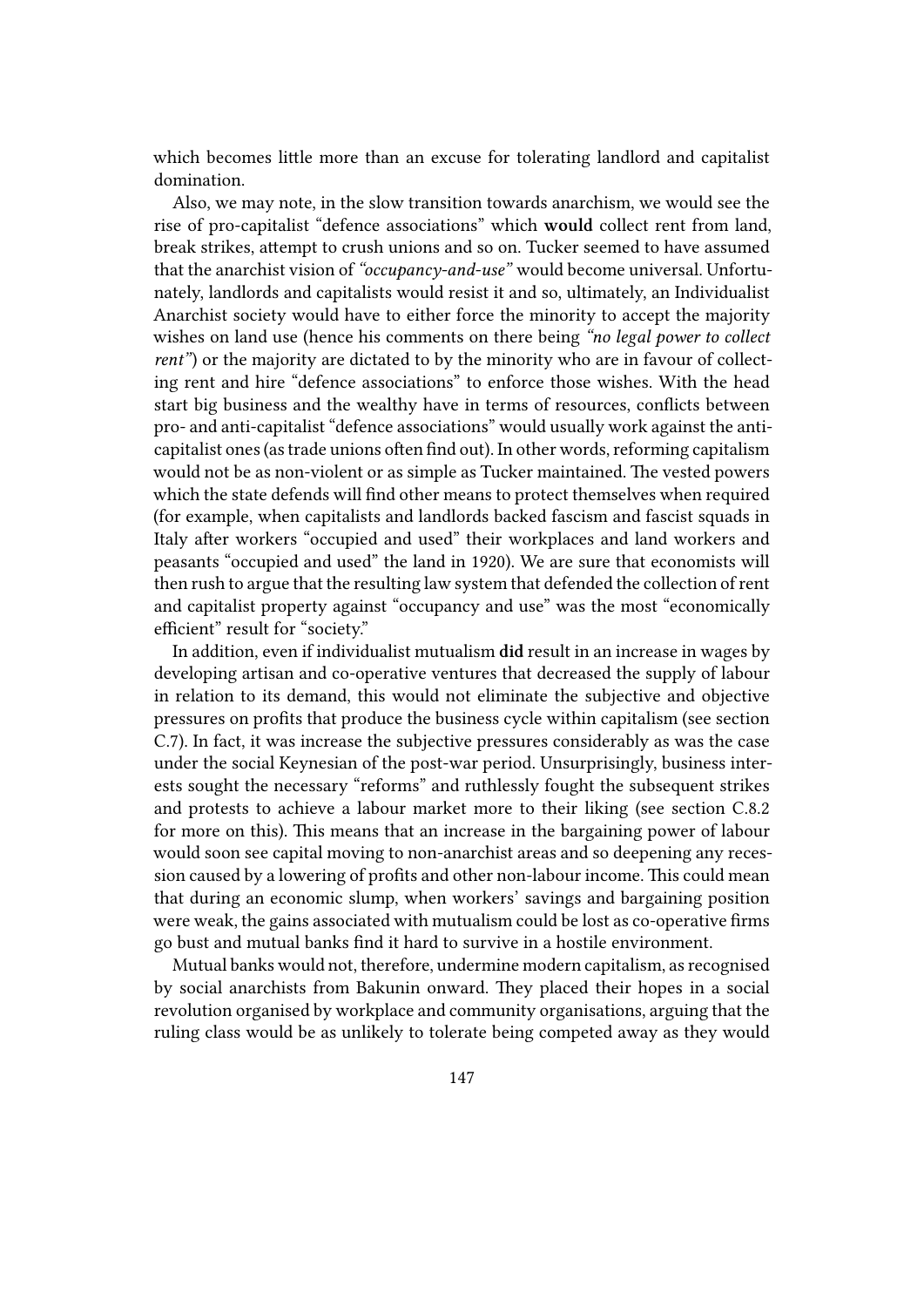be voted away. The collapse of social Keynesianism into neo-liberalism shows that even a moderately reformed capitalism which increased working class power will not be tolerated for too long. In other words, there was a need for social revolution which mutual banks do not, and could not, eliminate.

However, while social anarchists disagree with the proposals of individualist anarchists, we do still consider them to be a form of anarchism — one with many flaws and one perhaps more suited to an earlier age when capitalism was less developed and its impact upon society far less than it is now (see section G.1.4). Individualist and social anarchism could co-exist happily in a free society and neither believes in forcing the other to subscribe to their system. As Paul Nursey-Bray notes *"linking all of these approaches … is not just the belief in individual liberty and its corollary, the opposition to central or state authority, but also a belief in community, and an equality of community members."* The *"discussion over forms of property … should not be allowed to obscure the commonality of the idea of the free community of self-regulating individuals."* And so *"there are meeting points in the crucial ideas of individual autonomy and community that suggest, at least, a basis for the discussion of equality and property relations."* [**Anarchist Thinkers and Thought**, p. xvi]

## **G.4.1 Is wage labour consistent with anarchist principles?**

No, it is not. This can be seen from social anarchism, where opposition to wage labour as hierarchical and exploitative is taken as an obvious and logical aspect of anarchist principles. However, ironically, this conclusion must also be drawn from the principles expounded by individualist anarchism. However, as noted in section G.1.3, while many individualist anarchists opposed wage labour and sought it end not all did. Benjamin Tucker was one of the latter. To requote him:

*"Wages is not slavery. Wages is a form of voluntary exchange, and voluntary exchange is a form of Liberty."* [**Liberty**, no. 3, p. 1]

The question of wage labour was one of the key differences between Tucker and communist-anarchist Johann Most. For Most, it signified that Tucker supported the exploitation of labour. For Tucker, Most's opposition to it signified that he was not a real anarchist, seeking to end freedom by imposing communism onto all. In response to Most highlighting the fact that Tucker supported wage labour, Tucker argued as followed: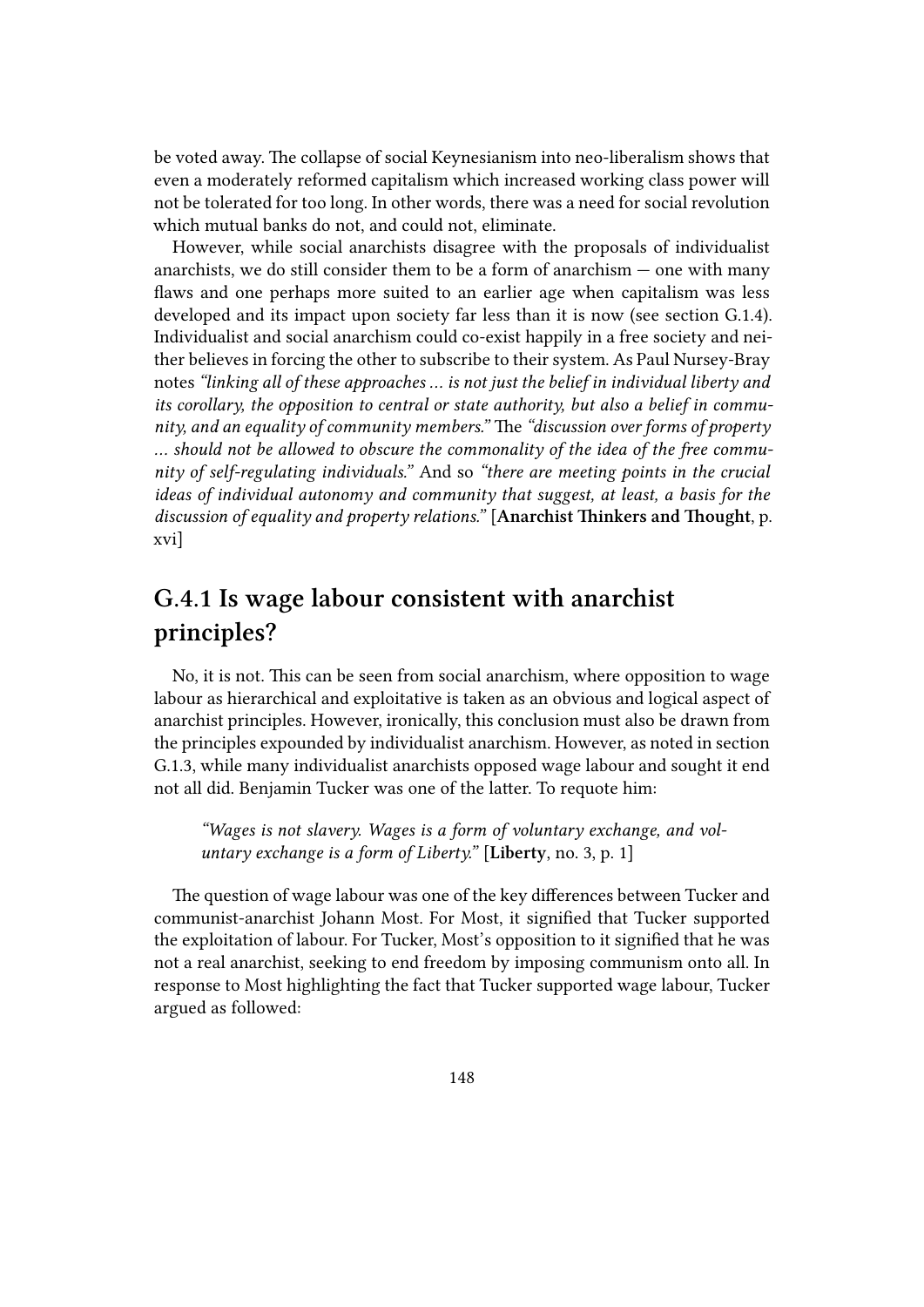*"If the men who oppose wages — that is, the purchase and sale of labour — were capable of analysing their thought and feelings, they would see that what really excites their anger is not the fact that labour is bought and sold, but the fact that one class of men are dependent for their living upon the sale of their labour, while another class of men are relieved of the necessity of labour by being legally privileged to sell something that is not labour, and that, but for the privilege, would be enjoyed by all gratuitously. And to such a state of things I am as much opposed as any one. But the minute you remove privilege, the class that now enjoy it will be forced to sell their labour, and then, when there will be nothing but labour with which to buy labour, the distinction between wage-payers and wage-receivers will be wiped out, and every man will be a labourer exchanging with fellow-labourers. Not to abolish wages, but to make every man dependent upon wages and secure to every man his whole wages is the aim of Anarchistic Socialism. What Anarchistic Socialism aims to abolish is usury. It does not want to deprive labour of its reward; it wants to deprive capital of its reward. It does not hold that labour should not be sold; it holds that capital should not be hired at usury."* [**Liberty**, no. 123, p. 4]

Social anarchists, in reply, would argue that Tucker is missing the point. The reason why almost all anarchists are against wage labour is because it generates social relationships based on authority and, as such, it sets the necessary conditions for the exploitation of labour to occur. If we take the creation of employer-employee relationships within an anarchy, we see the danger of private statism arising (as in "anarcho"-capitalism) and so the end of anarchy. Such a development can be seen when Tucker argued that if, in an anarchy, *"any labourers shall interfere with the rights of their employers, or shall use force upon inoffensive 'scabs,' or shall attack their employers' watchmen … I pledge myself that, as an Anarchist and in consequence of my Anarchistic faith, I will be among the first to volunteer as a member of a force to repress these disturbers of order, and, if necessary, sweep them from the earth."* [**Op. Cit.**, p. 455] Tucker's comments were provoked by the Homestead strike of 1892, where the striking steelworkers fought with, and defeated, their employer's Pinkerton thugs sent to break the strike (Tucker, it should be stressed supported the strikers but not their methods and considered the capitalist class as responsible for the strike by denying workers a free market).

In such a situation, these defence associations would be indeed "private states" and here Tucker's ideas unfortunately do parallel those of the "anarcho"-capitalists (although, as Tucker thought that the employees would not be exploited by the employer, this does not suggest that Tucker can be considered a forefather of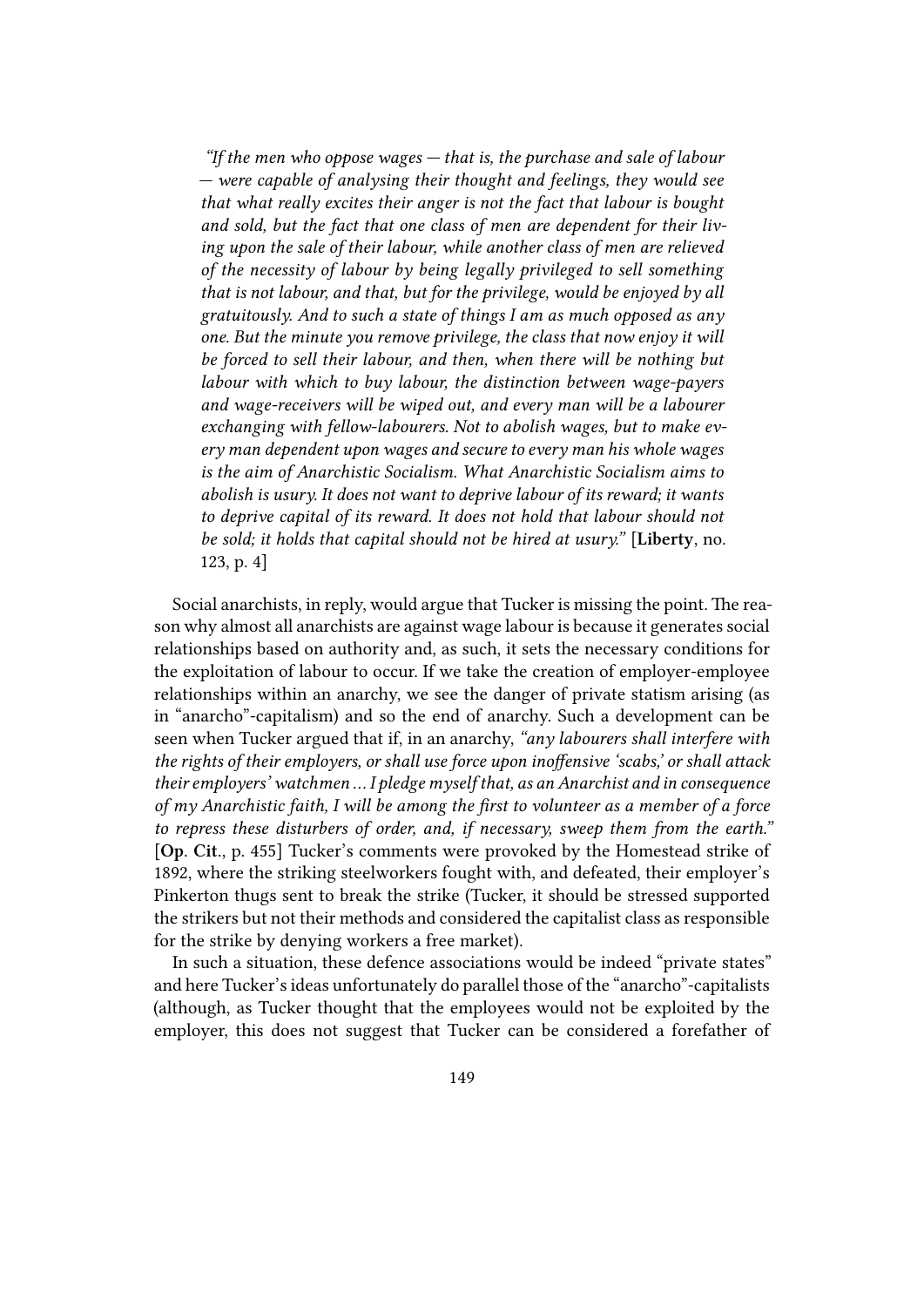"anarcho"-capitalism). As Kropotkin warned, *"[f]or their self-defence, both the citizen and group have a right to any violence [within individualist anarchy] … Violence is also justified for enforcing the duty of keeping an agreement. Tucker … opens … the way for reconstructing under the heading of the 'defence' all the functions of the State."* [**Anarchism**, p. 297]

Such an outcome is easy to avoid, however, by simply consistently applying individualist anarchist principles and analysis to wage labour. To see why, it is necessary simply to compare private property with Tucker's definition of the state.

How did Tucker define the state? All states have two common elements, *"aggression"* and *"the assumption of sole authority over a given area and all within it, exercised generally for the double purpose of more complete oppression of its subjects and extension of its boundaries."* This monopoly of authority is important, as *"I am not aware that any State has ever tolerated a rival State within its borders."* So the state, Tucker stated, is *"the embodiment of the principle of invasion in an individual, or a band of individuals, assuming to act as representatives or masters of the entire people within a given area."* The *"essence of government is control, or the attempt to control. He who attempts to control another is a governor, an aggressor, an invader … he who resists another's attempt to control is not an aggressor, an invader, a governor, but simply a defender, a protector."* In short, *"the Anarchistic definition of government: the subjection of the non-invasive individual to an external will."* [**The Individualist Anarchists**, p. 24]

The similarities with capitalist property (i.e., one based on wage labour) is obvious. The employer assumes and exercises *"sole authority over a given area and all within it,"* they are the boss after all and so capitalists are the *"masters of the entire people within a given area."* That authority is used to control the employees in order to maximise the difference between what they produce and what they get paid (i.e., to ensure exploitation). As August Spies, one of the Haymarket Martyrs, noted:

*"I was amazed and was shocked when I became acquainted with the condition of the wage-workers in the New World.*

*"The factory: the ignominious regulations, the surveillance, the spy system, the servility and lack of manhood among the workers and the arrogant arbitrary behaviour of the boss and his associates — all this made an impression upon me that I have never been able to divest myself of. At first I could not understand why the workers, among them many old men with bent backs, silently and without a sign of protest bore every insult the caprice of the foreman or boss would heap upon them. I was not then aware of the fact that the opportunity to work was a privilege, a favour,*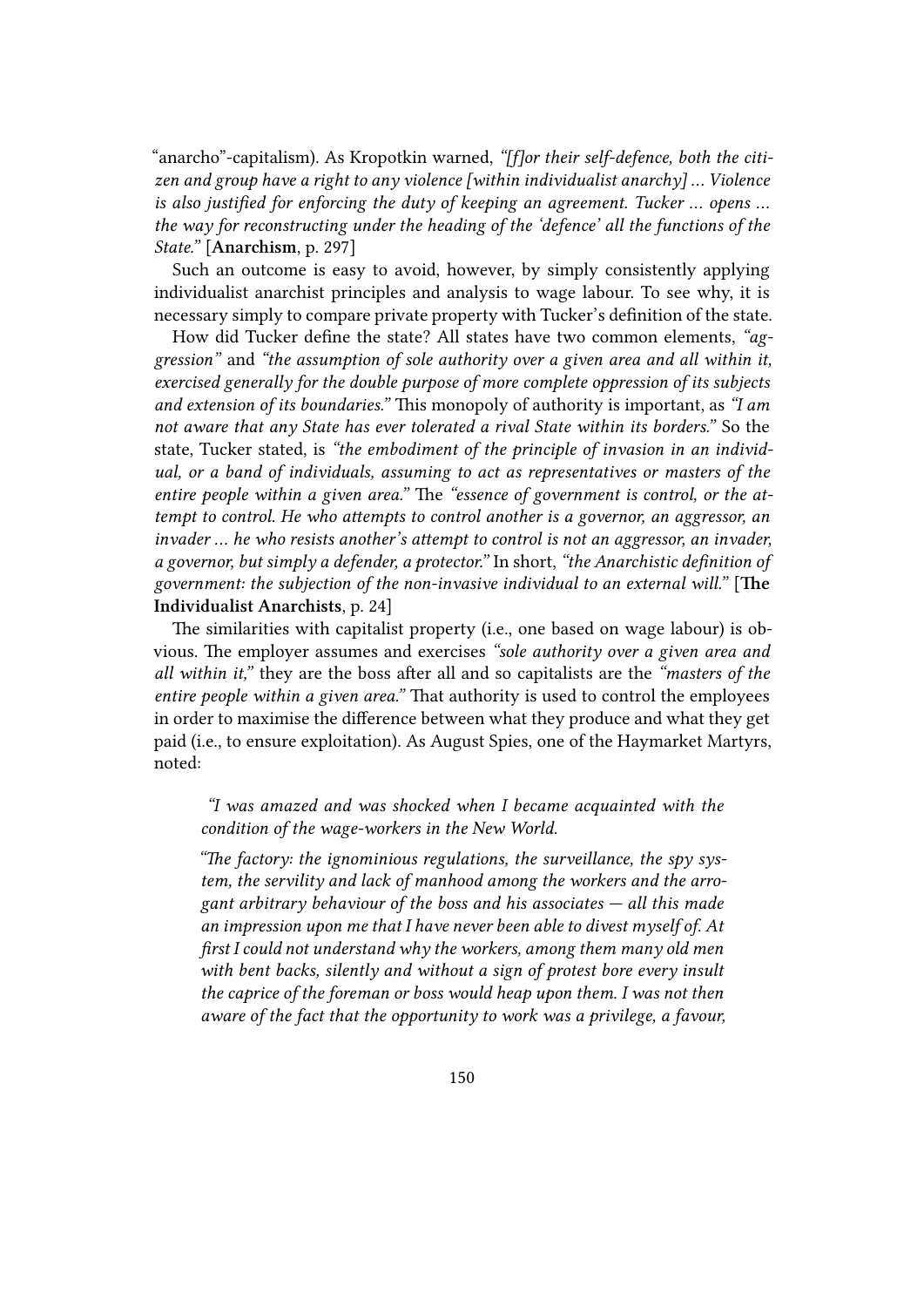*and that it was in the power of those who were in the possession of the factories and instruments of labour to deny or grant this privilege. I did not then understand how difficult it was to find a purchaser for ones labour, I did not know then that there were thousands and thousands of idle human bodies in the market, ready to hire out upon most any conditions, actually begging for employment. I became conscious of this, very soon, however, and I knew then why these people were so servile, whey suffered the humiliating dictates and capricious whims of their employers."* [**The Autobiographies of the Haymarket Martyrs**, pp. 66–7]

That this is a kind of state-like authority becomes clear when we consider company towns. As Ward Churchill notes, the *"extent of company power over workers included outright ownership of the towns in which they lived, a matter enabling employers to garner additional profits by imposing exorbitant rates of rent, prices for subsistence commodities, tools, and such health care as was available. Conditions in these 'company towns' were such that, by 1915, the Commission on Industrial Relations was led to observe that they displayed 'every aspect of feudalism except the recognition of special duties on the part of the employer.' The job of the Pinkertons first for the railroads, then more generally — was to prevent workers from organising in a manner that might enable them to improve their own circumstances, thus reducing corporate profits."* [*"From the Pinkertons to the PATRIOT Act: The Trajectory of Political Policing in the United States, 1870 to the Present"*, pp. 1–72, **CR: The New Centennial Review**, vol. 4, No. 1, pp. 11–2] In the words of one historian of the Pinkerton Agency *"[b]y the mid-1850s a few businessmen saw the need for greater control over their employees; their solution was to sponsor a private detective system. In February 1855, Allan Pinkerton, after consulting with six midwestern railroads, created such an agency in Chicago."* [Frank Morn, quoted by Churchill, **Op. Cit.**, p. 4] As we have noted in section F.7.1, such regimes remained into the 1930s, with corporations having their own well armed private police to enforce the propertarian hierarchy (see also section F.6.2).

So, in terms of monopoly of authority over a given area the capitalist company and the state share a common feature. The reason why wage labour violates Individualist Anarchist principles is clear. If the workers who use a workplace do not own it, then someone else will (i.e. the owner, the boss). This in turn means that the owner can tell those who use the resource what to do, how to do it and when. That is, they are the sole authority over the workplace and those who use it. However, according to Tucker, the state can be defined (in part) as *"the assumption of sole authority over a given area and all within it."* Tucker considered this element as *"common to all States"* and so opposition to the state logically implies support for workers' self-management for only in this case can people govern themselves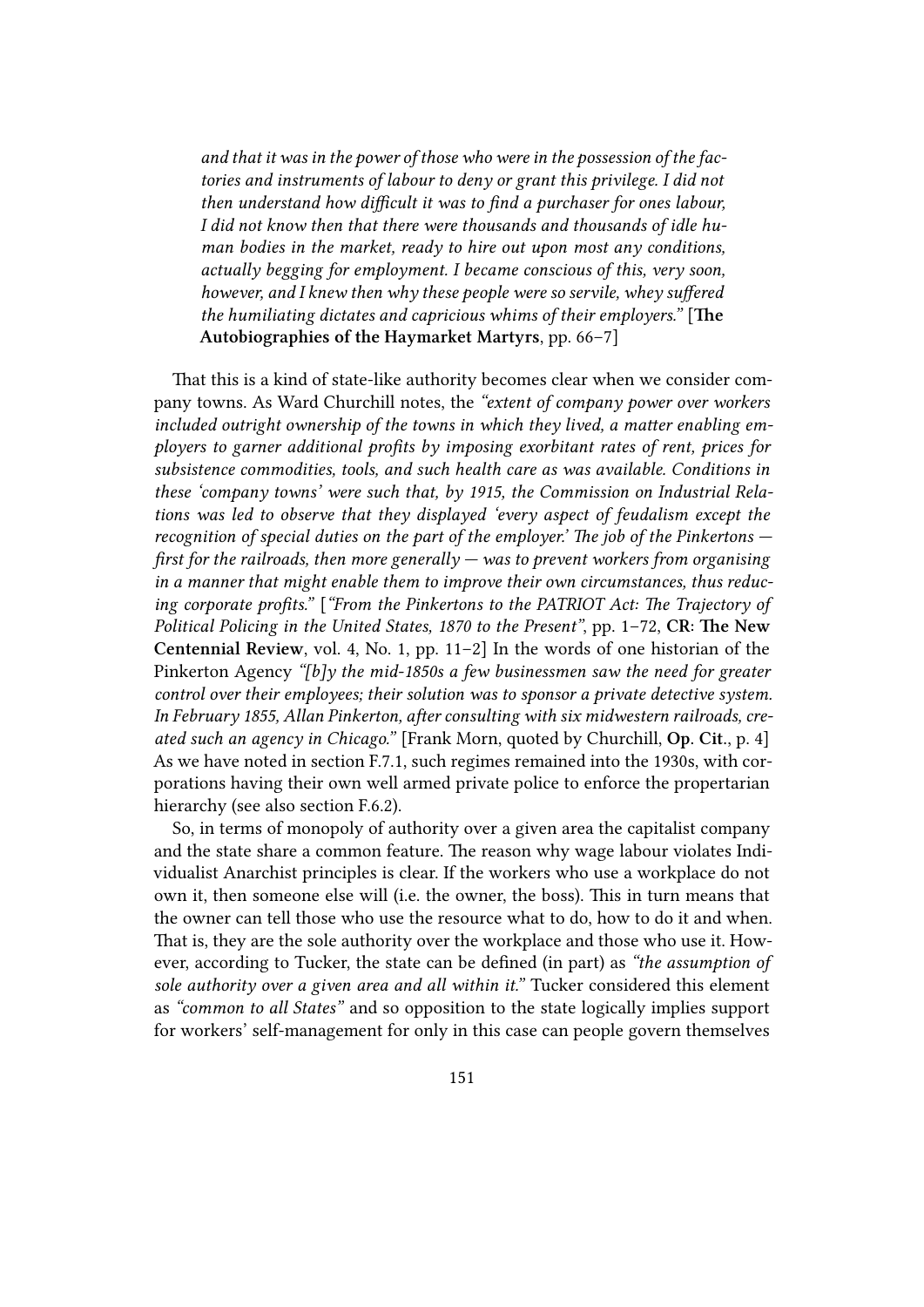during the working day (see section B.4 for more discussion). Even with Tucker's other aspect, *"aggression"*, there are issues. Competition is inherently aggressive, with companies seeking to expand their market share, go into new markets, drive their competitors out of business, and so forth. Within the firm itself, bosses always seek to make workers do more work for less, threatening them with the sack if they object.

Tucker's comments on strikers brings to light an interesting contradiction in his ideas. After all, he favoured a system of "property" generally defined by use and occupancy, that is whoever uses and possesses is to be consider the owner. As we indicated in section G.1.2, this applied to both the land and what was on it. In particular, Tucker pointed to the example of housing and argued that rent would not be collected from tenants nor would they be evicted for not paying it. Why should this position change when it is a workplace rather than a house? Both are products of labour, so that cannot be the criteria. Nor can it be because one is used for work as Tucker explicitly includes the possibility that a house could be used as a workplace.

Thus we have a massive contradiction between Tucker's "occupancy and use" perspective on land use and his support for wage labour. One letter to **Liberty** (by "Egoist") pointed out this contradiction. As the letter put it, *"if production is carried on in groups, as it now is, who is the legal occupier of the land? The employer, the manager, or the ensemble of those engaged in the co-operative work? The latter appearing the only rational answer."* [**Op. Cit.**, no. 143, p. 4] Sadly, Tucker's reply did not address this particular question and so we are left with an unresolved contradiction.

Looking at the Homestead strike which provoked Tucker's rant against strikers, the similarities between wage labour and statism become even clearer. The 3,800 workers locked out by Carnegie at Homestead in 1892 definitely occupied and used the works from which they were barred entry by the owners. The owners, obviously, did not use the workplace themselves — they hired **others** to occupy and use it **for** them. Now, why should *"occupancy and use"* be acceptable for land and housing but not for workplaces? There is no reason and so wage labour, logically, violates *"occupancy and use"* — for under wage labour, those who occupy and use a workplace do not own or control it. Hence *"occupancy and use"* logically implies workers' control and ownership.

The Homestead lockout of 1892, ironically enough, occurred when the owners of the steel mill provoked the union in order to break its influence in the works. In other words, the property owners practised *"aggression"* to ensure their *"sole authority over a given area and all within it"* (to use Tucker's words). As such, the actions of the capitalist property owners meets Tucker's definition of the state exactly. According to the Carnegie Steel Company, it had *"a legal right to the en-*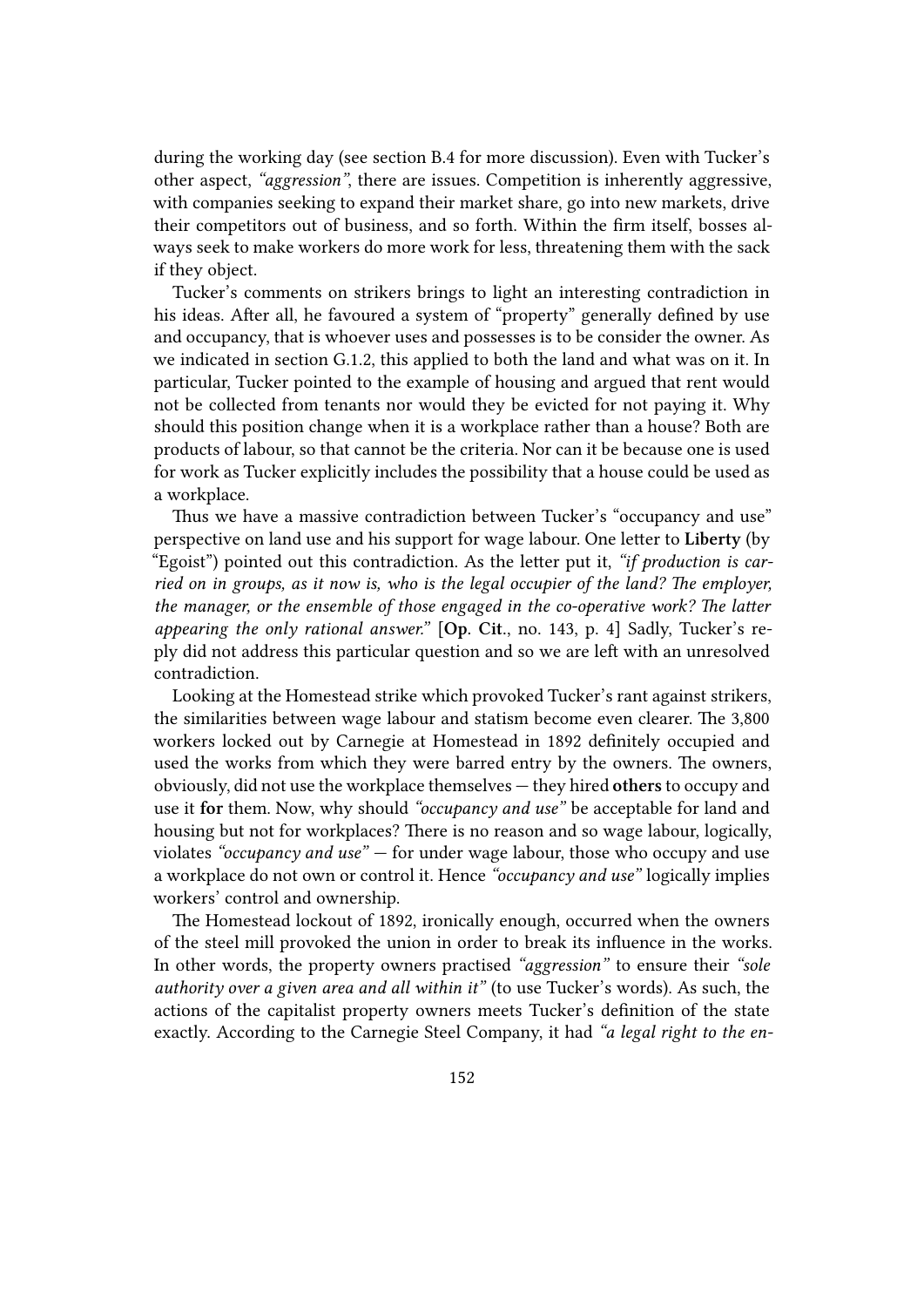*joyment of our property, and to operate it as we please … But for years our works have been managed … by men who do not own a dollar in them. This will stop right here. The Carnegie Steel Company will hereafter control their works in the employment of labour."* Secretary Lovejoy of the corporation was clear on this, and its wider impact, arguing that *"[t]his outbreak will settle one matter forever, and that is that the Homestead mill hereafter will be run non-union … other mills heretofore union [will] become non-union and thus free their owners from the arbitrary dictation of labour unions."* [quoted by Peter Krause, **The Battle for Homestead 1880–1892**, p. 12 and pp. 39–40]

In other words, the workers will henceforth be submit to the arbitrary dictation of the owners, who would be free to exercise their authority without hindrance of those subject to it. Unsurprisingly, for the workers, the strike was over their freedom and independence, of their ability to control their own labour. As one historian notes, the *"lockout crushed the largest trade union in America … the victory at Homestead gave Carnegie and his fellow steelmasters carte blanche in the administration of their works. The lockout put 'the employers in the saddle' — precisely where they would remain, without union interference, for four decades."* The Pinkerton agents *"were preparing to enforce the authority putatively designated to them by Henry Clay Frick"* (although Frick *"had been counting on the ultimate authority of the state from the outset."*). [Peter Krause, **Op. Cit.**, p. 13, p. 14 and p. 25]

Nor was the 1892 lockout an isolated event. There had been a long history of labour disputes at Homestead. In 1882, for example, a strike occurred over the *"question of complete and absolute submission on the part of manufacturers to the demands of their men,"* in the words of one ironmaster. [quoted by Krause, **Op. Cit.**, p. 178] It was a question of power, whether bosses would have sole and total authority over a given area and all within it. The workers won that strike, considering it *"a fight for freedom."* As such, the 1892 lockout was the end result of years of management attempts to break the union and so *"in creating and fortifying the system that had, over the years, produced the conditions for this violence, Carnegie's role cannot be denied. What provoked the apparently 'barbaric' and 'thankless' workers of Homestead was not, as an account limited to that day might indicate, the sudden intrusion of Pinkerton agents into their dispute but the slow and steady erosion of their rights and their power, over which Carnegie and his associates in steel and politics had presided for years, invisibly but no less violently."* [Krause, **Op. Cit.**, p. 181 and p. 43]

The conflict at Homestead was thus directly related to the issue of ensuring that the *"sole authority over a given area and all within it"* rested in the hands of the capitalists. This required smashing the union for, as Tucker noted, no state *"has ever tolerated a rival State within its borders."* The union was a democratic organisation, whose *"basic organisation … was the lodge, which elected its own president and*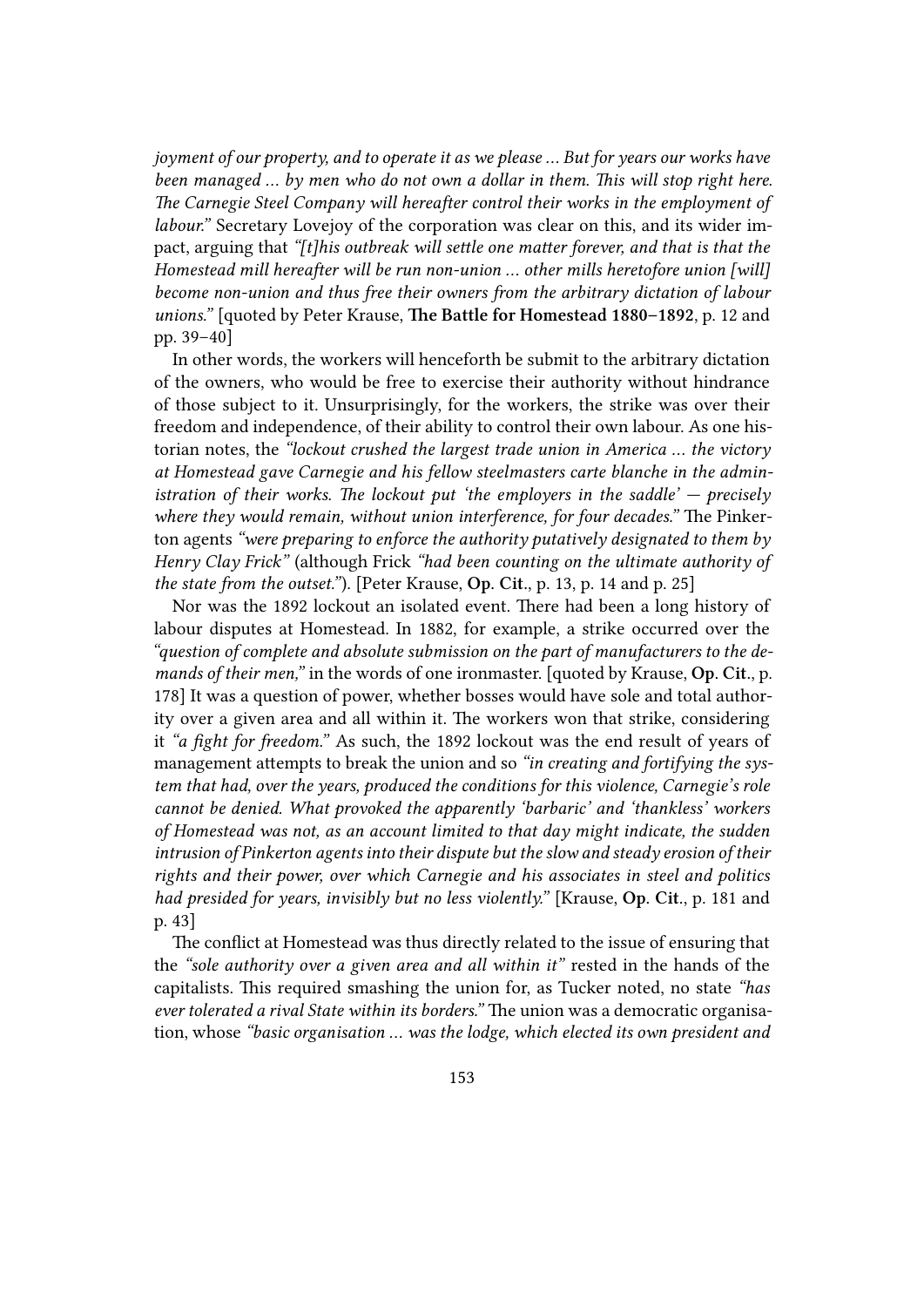*also appointed a mill committee to enforce union rules within a given department of the steelworks. The union maintained a joint committee of the entire works."* Elected union officials who *"act[ed] without the committee's authorisation"* were *"replaced. Over and above the Advisory Committee stood the mass meeting"* which was *"often open to all workers,"* not just union members. This union democracy was the key to the strike, as Carnegie and his associates *"were deeply troubled by its effects in the workplace. So troubled, in fact, that beyond the issue of wages or any issues related to it, it was unionism itself that was the primary target of Carnegie's concern."* [Krause, **Op. Cit.**, p. 293]

Instead of a relatively libertarian regime, in which those who did the work managed it, the lockout resulted in the imposition of a totalitarian regime for the *"purpose of more complete oppression of its subjects"* and by its competitive advantage on the market, the *"extension of its boundaries"* (to use Tucker's description of the state). *"Without the encumbrance of the union,"* notes Krause, *"Carnegie was able to slash wages, impose twelve-hour workdays, eliminate five hundred jobs, and suitably assuage his republican conscience with the endowment of a library."* And so *"the labour difficulties that precipitated the Homestead Lockout had less to do with quantifiable matter such as wages and wage scales than with the politics of the workers' claim to a franchise within the mill — that is, the legitimacy, authority, and power of the union."* [**Op. Cit.**, p. 361 and p. 294]

The contradictions in wage labour become clear when Secretary Lovejoy stated that with the lockout the owners had declared that *"we have decided to run our Homestead Mill ourselves."* [quoted by Krause, **Op. Cit.**, p. 294] Except, of course, they did no such thing. The workers who occupied and used the steel mills still did the work, but without even the smallest say in their labour. A clearer example of why wage labour violates the individualist anarchist principle of "occupancy and use" would be harder to find. As labour historian David Montgomery put it, the Homestead lockout was a *"crisp and firm declaration that workers' control was illegal — that the group discipline in the workplace and community by which workers enforced their code of mutualism in opposition to the authority and power of the mill owners was tantamount to insurrection against the republic — clearly illuminated the ideological and political dimensions of workplace struggles."* [**The Fall of the House of Labour**, p. 39] This defeat of America's most powerful trade union was achieved by means of a private police, supported by the State militia.

Thus we have numerous contradictions in Tucker's position. On the one hand, occupancy and use precludes landlords renting land and housing but includes capitalists hiring workers to "occupancy and use" their land and workplaces; the state is attacked for being a monopoly of power over a given area while the boss can have the same authority; opposing voluntary wage labour shows that you are an authoritarian, but opposing voluntary landlordism is libertarian. Yet, there is no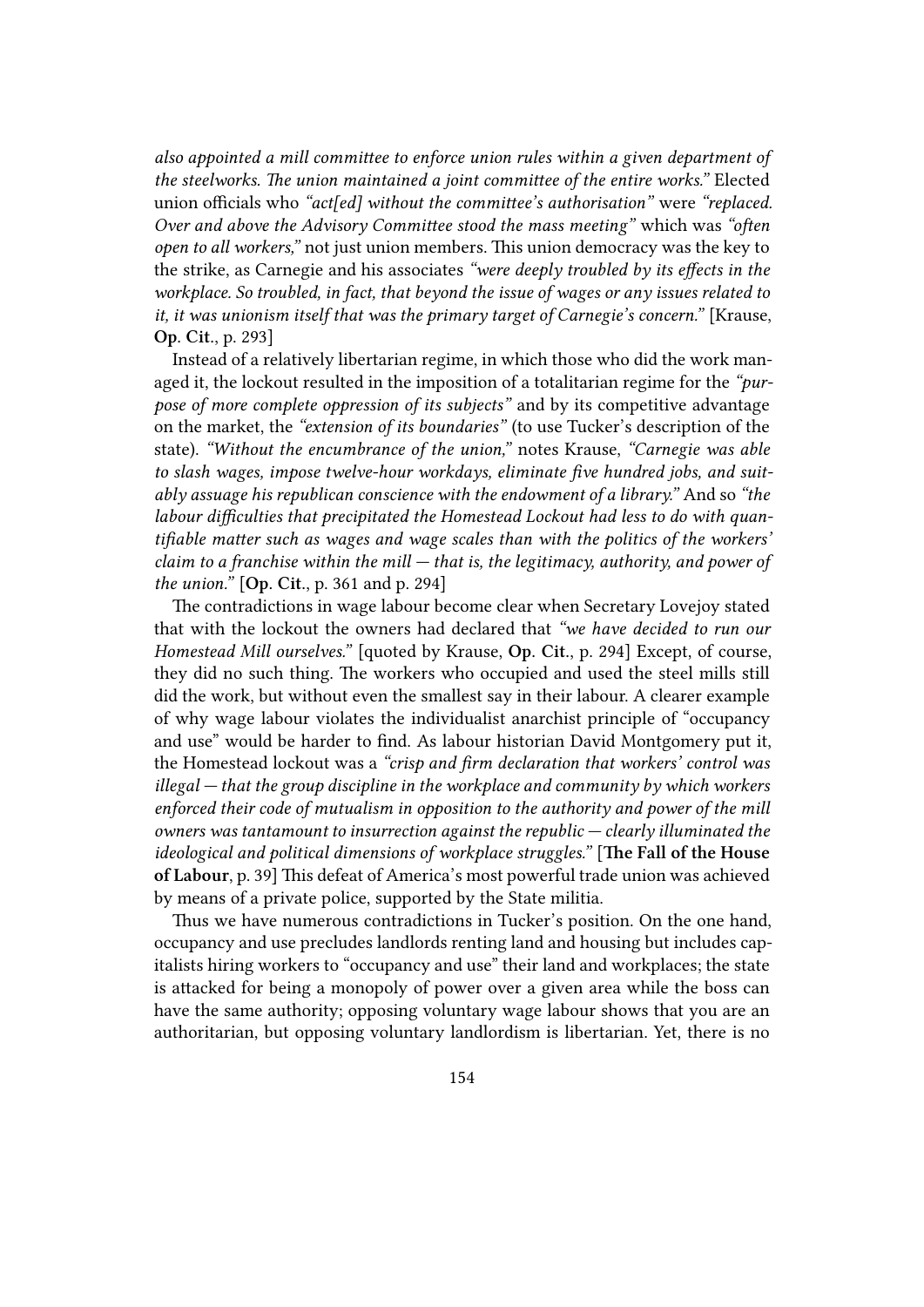logical reason for workplaces to be excluded from "occupancy and use." As Tucker put it:

*"Occupancy and use is the only title to land in which we will protect you; if you attempt to use land which another is occupying and using, we will protect him against you; if another attempts to use land to which you lay claim, but which you are not occupying and using, we will not interfere with him; but of such land as you occupy and use you are the sole master, and we will not ourselves take from you, or allow anyone else to take from you, whatever you may get out of such land."* [**Liberty**, no. 252, p. 3]

Needless to say, neither Carnegie nor Frick were occupying and using the Homestead steel-mills nor were any of the other shareholders. It was precisely the autocratic authority of the owners which their private army and the state militia sought to impose on those who used, but did not own, the steel-mills (as the commander of the state troops noted, others *"can hardly believe the actual communism of these people. They believe the works are theirs quite as much as Carnegie's."* [quoted by Jeremy Brecher, **Strike!**, p. 60] As we discuss in the next section, this is precisely why most anarchists have opposed wage labour as being incompatible with general anarchist principles. In other words, a consistent anarchism precludes all forms of authoritarian social relationships.

There is another reason why wage labour is at odds with anarchist principles. This is to do with our opposition to exploitation and usury. Simply put, there are the problems in determining what are the "whole wages" of the employer and the employee. The employer, of course, does not simply get his "share" of the collectively produced output, they get the whole amount. This would mean that the employer's "wages" are simply the difference between the cost of inputs and the price the goods were sold on the market. This would imply that the market wage of the labour has to be considered as equalling the workers' *"whole wage"* and any profits equalling the bosses *"whole wage"* (some early defences of profit did argue precisely this, although the rise of shareholding made such arguments obviously false). The problem arises in that the employer's income is not determined independently of their ownership of capital and their monopoly of power in the workplace. This means that the boss can appropriate for themselves all the advantages of co-operation and self-activity within the workplace simply because they owned it. Thus, "profits" do not reflect the labour ("wages") of the employer.

It was this aspect of ownership which made Proudhon such a firm supporter of workers associations. As he put it, a *"hundred men, uniting or combining their forces, produce, in certain cases, not a hundred times, but two hundred, three hundred, a thousand times as much. This is what I have called collective force. I even drew from this*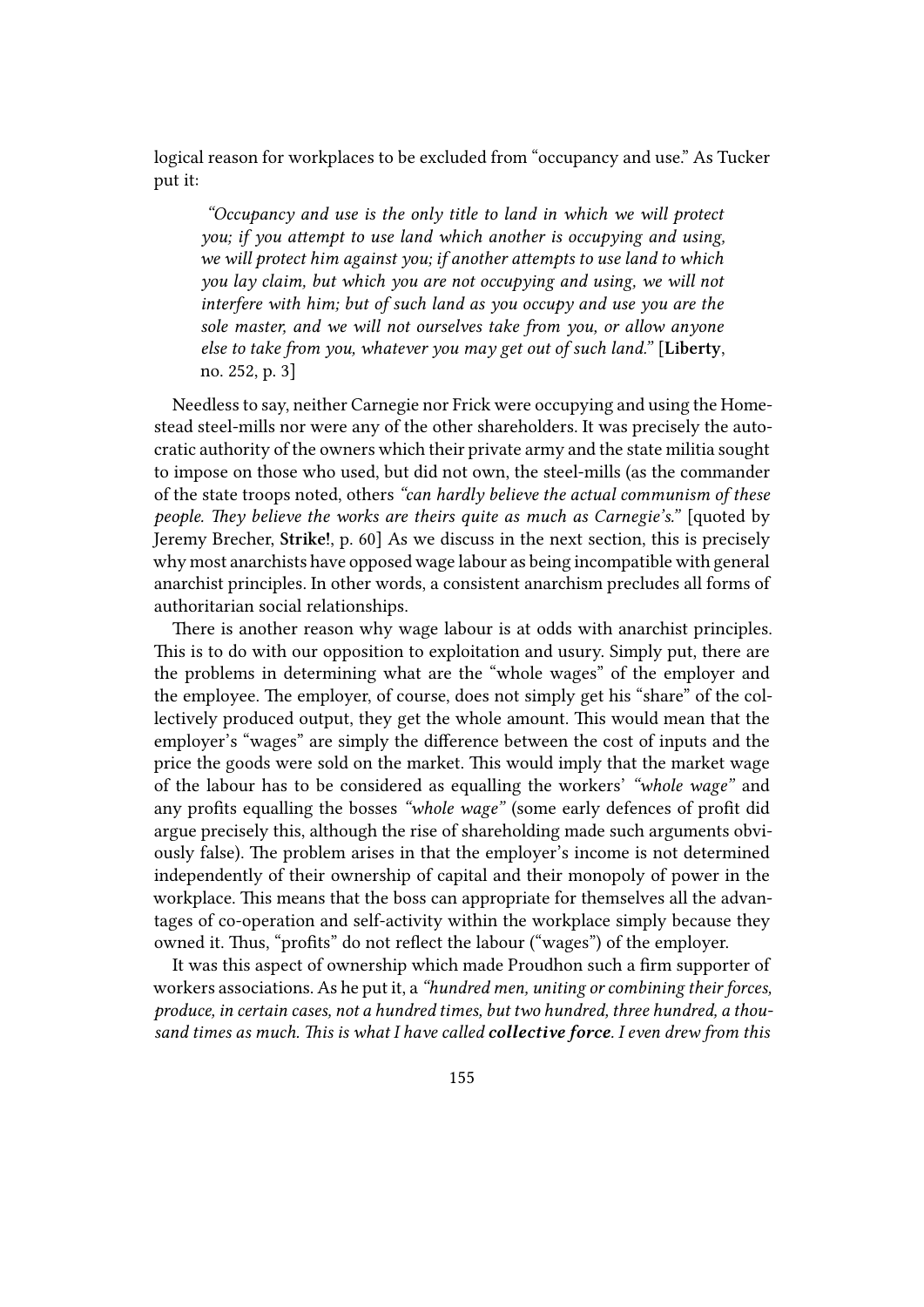*an argument, which, like so many others, remains unanswered, against certain forms of appropriation: that it is not sufficient to pay merely the wages of a given number of workmen, in order to acquire their product legitimately; that they must be paid twice, thrice or ten times their wages, or an equivalent service rendered to each one of them."* Thus, *"all workers must associate, inasmuch as collective force and division of labour exist everywhere, to however slight a degree."* Industrial democracy, in which *"all positions are elective, and the by-laws subject to the approval of the members*, would ensure that *"the collective force, which is a product of the community, ceases to be a source of profit to a small number of managers"* and becomes *"the property of all the workers."* [**The General Idea of the Revolution**, pp. 81–2, p. 217, p. 222 and p. 223]

Proudhon had first expounded this analysis in **What is Property?** in 1840 and, as K. Steven Vincent notes, this was *"[o]one of the reasons Proudhon gave for rejecting 'property' [and] was to become an important motif of subsequent socialist thought."* Thus *"collective endeavours produced an additional value"* which was *"unjustly appropriated by the proprietaire."* [**Pierre-Joseph Proudhon the Rise of French Republican Socialism** p. 64 and p. 65] Marx, it should be noted, concurred. Without mentioning Proudhon, he stressed how a capitalist buys the labour-power of 100 men and *"can set the 100 men to work. He pays them the value of 100 independent labour-powers, but does not pay them for the combined labour power of the 100."* [**Capital**, Vol. 1, p. 451] Only co-operative workplaces can ensure that the benefits of co-operative labour are not monopolised by the few who happen to own, and so control, the means of production.

If this is not done, then it becomes a case of simply renaming "profits" to "wages" and saying that they are the result of the employers work rather than their ownership of capital. However, this is not the case as some part of the "wages" of the employer is derived purely from their owning capital (and is usury, charging to allow use) while, for the workers, it is unlikely to equal their product in the short run. Given that the major rationale for the Homestead strike of 1892 **was** to secure the despotism of the property owner, the results of breaking the union should be obvious. According to David Brody in his work **The Steel Workers**, after the union was broken *"the steel workers output doubled in exchange for an income rise of one-fifth … The accomplishment was possible only with a labour force powerless to oppose the decisions of the steel men."* [quoted by Jeremy Brecher, **Op. Cit.**, p. 62] At Homestead, between 1892 and 1907 the daily earnings of highly-skilled plate-mill workers fell by a fifth while their hours increased from eight to twelve. [Brecher, **Op. Cit.**, p. 63] Who would dare claim that the profits this increased exploitation created somehow reflected the labour of the managers rather than their total monopoly of authority within the workplace?

The logic is simple — which boss would employ a worker unless they expected to get more out of their labour than they pay in wages? And why does the capi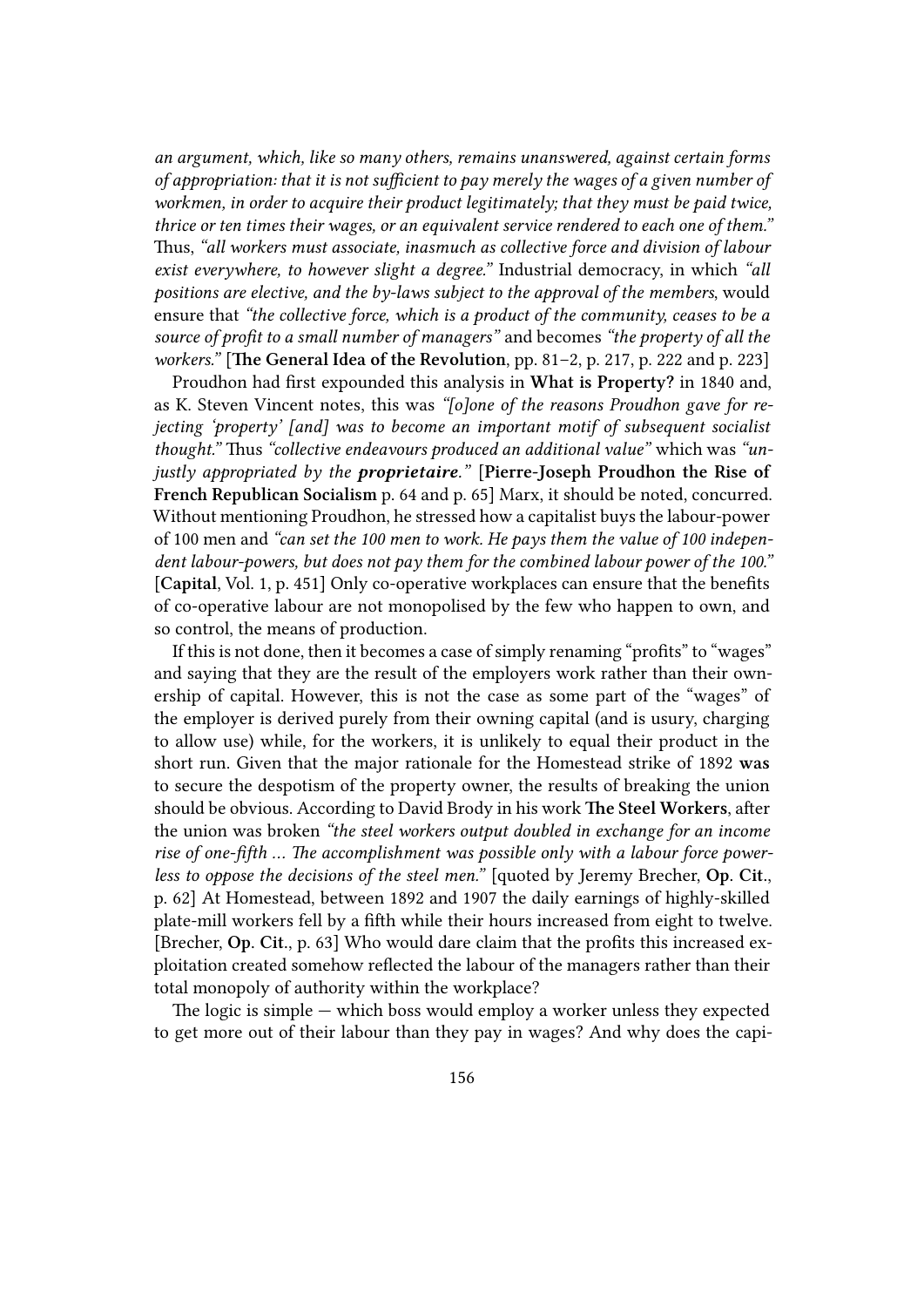talist get this reward? They own "capital" and, consequently, their "labour" partly involves excluding others from using it and ordering about those whom they do allow in  $-$  in exchange for keeping the product of their labour. As Marx put it, *"the worker works under the control of the capitalist to whom his labour belongs"* and *"the product is the property of the capitalist and not that of the worker, its immediate producer."* And so *"[f]rom the instant he steps into the workshop, the use-value of his labour-power and therefore its use, which is labour, belongs to the capitalist."* [**Op. Cit.**, p. 291 and p. 292] This suggests that exploitation takes place within production and so a contract for wages made beforehand simply cannot be expected to anticipate the use-value extracted by the boss from the workers subjected to his authority. Thus wage labour and exploitation would go hand-in-hand — and so Most's horror at Tucker's support for it.

As best, it could be argued that such "wages" would be minimal as workers would be able to swap jobs to get higher wages and, possibly, set up co-operatives in competition. However, this amounts to saying that, in the long run, labour gets its full product and to say that is to admit in the short term that labour **is** exploited. Yet nowhere did Tucker argue that labour would get its full product **eventually** in a free society, rather he stressed that liberty would result in the end of exploitation. Nor should we be blind to the fact that a market economy is a dynamic one, making the long run unlikely to ever appear (*"in the long run we are all dead"* as Keynes memorably put it). Combine this with the natural barriers to competition we indicated in section G.4 and we are left with problems of usury/exploitation in an individualist anarchist system.

The obvious solution to these problems is to be found in Proudhon, namely the use of co-operatives for any workplace which cannot be operated by an individual. This was the also the position of the Haymarket anarchists, with August Spies (for example) arguing that *"large factories and mines, and the machinery of exchange and transportation … have become too vast for private control. Individuals can no longer monopolise them."* [contained in Albert Parsons, **Anarchism: Its Philosophy and Scientific Basis**, pp. 60–1] Proudhon denounced property as *"despotism"*, for Albert Parsons the *"wage system of labour is a despotism."* [**Op. Cit.**, p. 21]

As Frank H. Brooks notes, *"producer and consumer co-operatives were a staple of American labour reform (and of Proudhonian anarchism)."* This was because they *"promised the full reward of labour to the producer, and commodities at cost to the consumer."* [**The Individualist Anarchists**, p. 110] This was the position of Voltairine de Cleyre (during her individualist phase) as well as her mentor Dyer Lum:

*"Lum drew from the French anarchist Proudhon … a radical critique of classical political economy and … a set of positive reforms in land tenure and banking … Proudhon paralleled the native labour reform tradition in*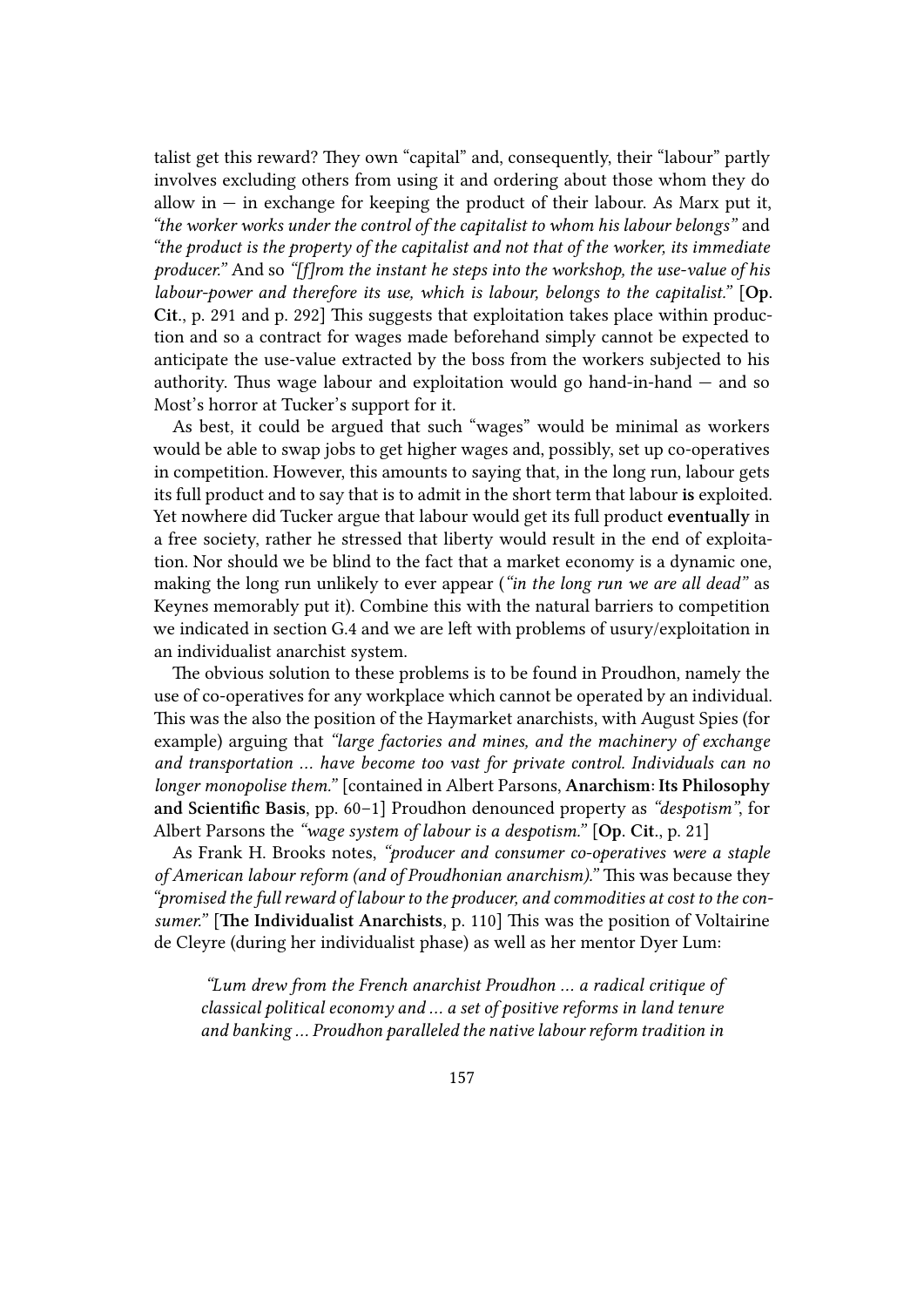*several ways. Besides suggesting reforms in land and money, Proudhon urged producer co-operation."* [Frank H. Brooks,*"Ideology, Strategy, and Organization: Dyer Lum and the American Anarchist Movement"*, pp. 57–83, **Labor History**, Vol. 34, No. 1, p. 72]

So, somewhat ironically given his love of Proudhon, it was, in fact, Most who was closer to the French anarchist's position on this issue than Tucker. Kropotkin echoed Proudhon's analysis when he noted that*"the only guarantee not to be robbed of the fruits of your labour is to possess the instruments of labour."* [**The Conquest of Bread**, p. 145] In other words, for a self-proclaimed follower of Proudhon, Tucker ignored the French anarchist's libertarian arguments against wage labour. The key difference between the communist-anarchists and Proudhon was on the desirability of making the product of labour communal or not (although both recognised the right of people to share as they desired). However, it must be stressed that Proudhon's analysis was not an alien one to the individualist anarchist tradition. Joshua King Ingalls, for example, presented a similar analysis to Proudhon on the issue of joint production as well as its solution in the form of co-operatives (see section G.1.3 for details) and Dyer Lum was a firm advocator of the abolition of wage labour. So integrating the insights of social anarchism on this issue with individualist anarchism would not be difficult and would build upon existing tendencies within it.

In summary, social anarchists argue that individualist anarchism does not solve the social question. If it did, then they would be individualists. They argue that in spite of Tucker's claims, workers would still be exploited in any form of individualist anarchism which retained significant amounts of wage labour as well as being a predominantly hierarchical, rather than libertarian, society. As we argue in the next section, this is why most anarchists consider individualist anarchism as being an inconsistent form of anarchism.

## **G.4.2 Why do social anarchists think individualism is inconsistent anarchism?**

From our discussion of wage labour in the last section, some may consider that Tucker's support for wage labour would place him outside the ranks of anarchism. After all, this is one of the key reasons why most anarchists reject "anarcho" capitalism as a form of anarchism. Surely, it could be argued, if Murray Rothbard is not an anarchist, then why is Tucker?

That is not the case and the reason is obvious — Tucker's support for wage labour is inconsistent with his ideas on "occupancy and use" while Rothbard's are in line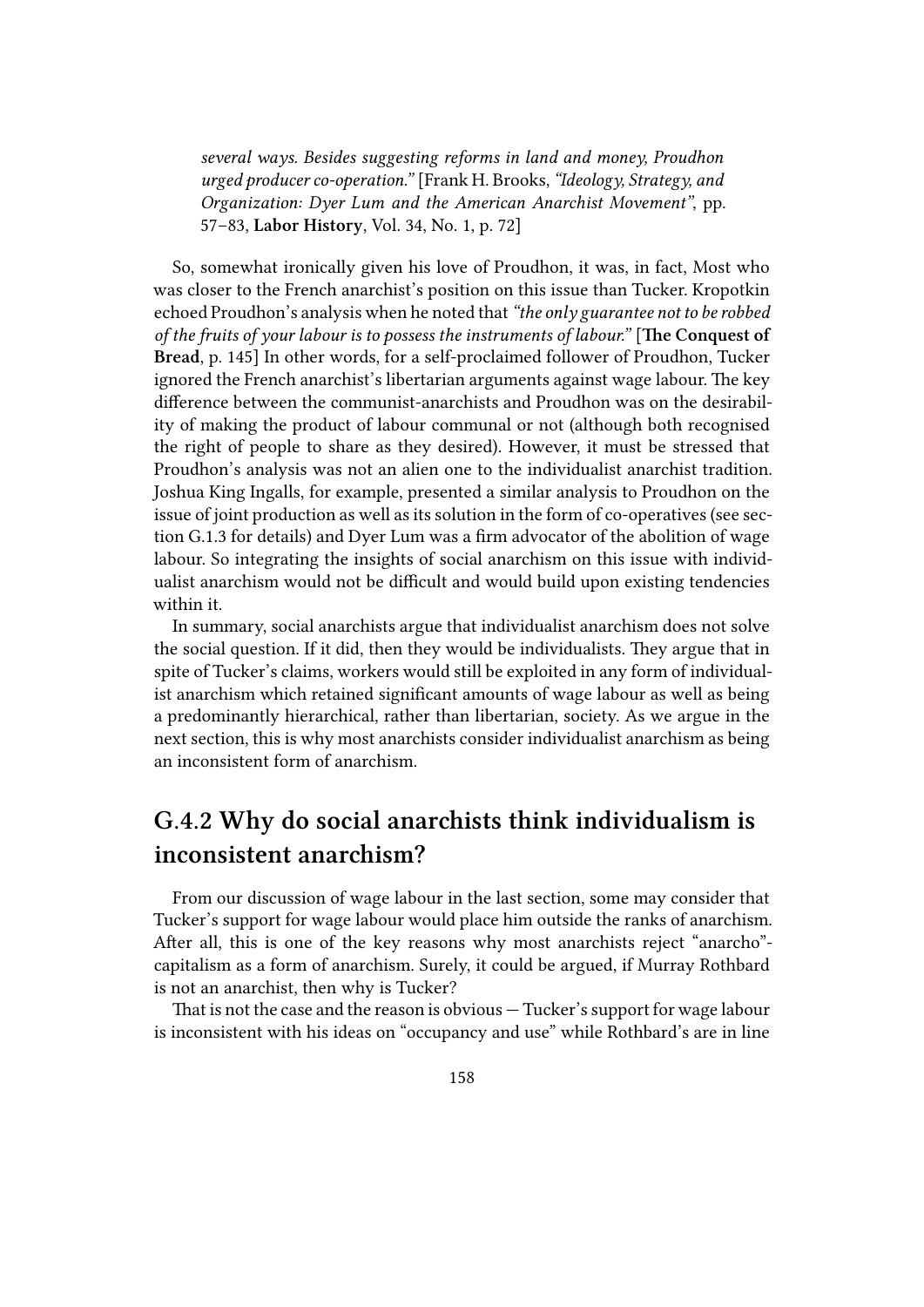with his capitalist property rights. Given the key place self-management holds in almost all anarchist thought, unsurprisingly we find Chomsky summarising the anarchist position thusly:

*"A consistent anarchist must oppose private ownership of the means of production and the wage slavery which is a component of this system, as incompatible with the principle that labour must be freely undertaken and under the control of the producer … A consistent anarchist must oppose not only alienated labour but also the stupefying specialisation of labour that takes place when the means for developing production."* [*"Notes on Anarchism"*, **Chomsky on Anarchism**, p. 123]

Thus the *"consistent anarchist, then, will be a socialist, but a socialist of a particular sort."* [**Op. Cit.**, p. 125] Which suggests that Tucker's position is one of inconsistent anarchism. While a socialist, he did not take his libertarian positions to their logical conclusions — the abolition of wage labour. There is, of course, a certain irony in this. In response to Johann Most calling his ideas *"Manchesterism"*, Tucker wrote *"what better can a man who professes Anarchism want than that? For the principle of Manchesterism is liberty, and consistent Manchesterism is consistent adherence to liberty. The only inconsistency of the Manchester men lies in their infidelity to liberty in some of its phases. And these infidelity to liberty in some of its phases is precisely the fatal inconsistency of the 'Freiheit' school … Yes, genuine A narchism is consistent Manchesterism, and Communistic or pseudo-Anarchism is inconsistent Manchesterism."* [**Liberty**, no. 123, p. 4]

In other words, if individualist anarchism is, as Tucker claimed, *"consistent Manchesterism"* then, argue social anarchists, individualist anarchism is "inconsistent" anarchism. This means that some of Tucker's arguments contradict some of his own fundamental principles, most obviously his indifference to wage labour. This, as argued, violates "occupancy and use", his opposition to exploitation and, as it is a form of hierarchy, his anarchism.

To see what we mean we must point out that certain individualist anarchists are not the only "inconsistent" ones that have existed. The most obvious example is Proudhon, whose sexism is well known, utterly disgraceful and is in direct contradiction to his other ideas and principles. While Proudhon attacked hierarchy in politics and economics, he fully supported patriarchy in the home. This support for a form of archy does not refute claims that Proudhon was an anarchist, it just means that certain of his ideas were inconsistent with his key principles. As one French anarcha-feminist critic of Proudhon put it in 1869: *"These so-called lovers of liberty, if they are unable to take part in the direction of the state, at least they will be able to have a little monarchy for their personal use, each in his own home … Order*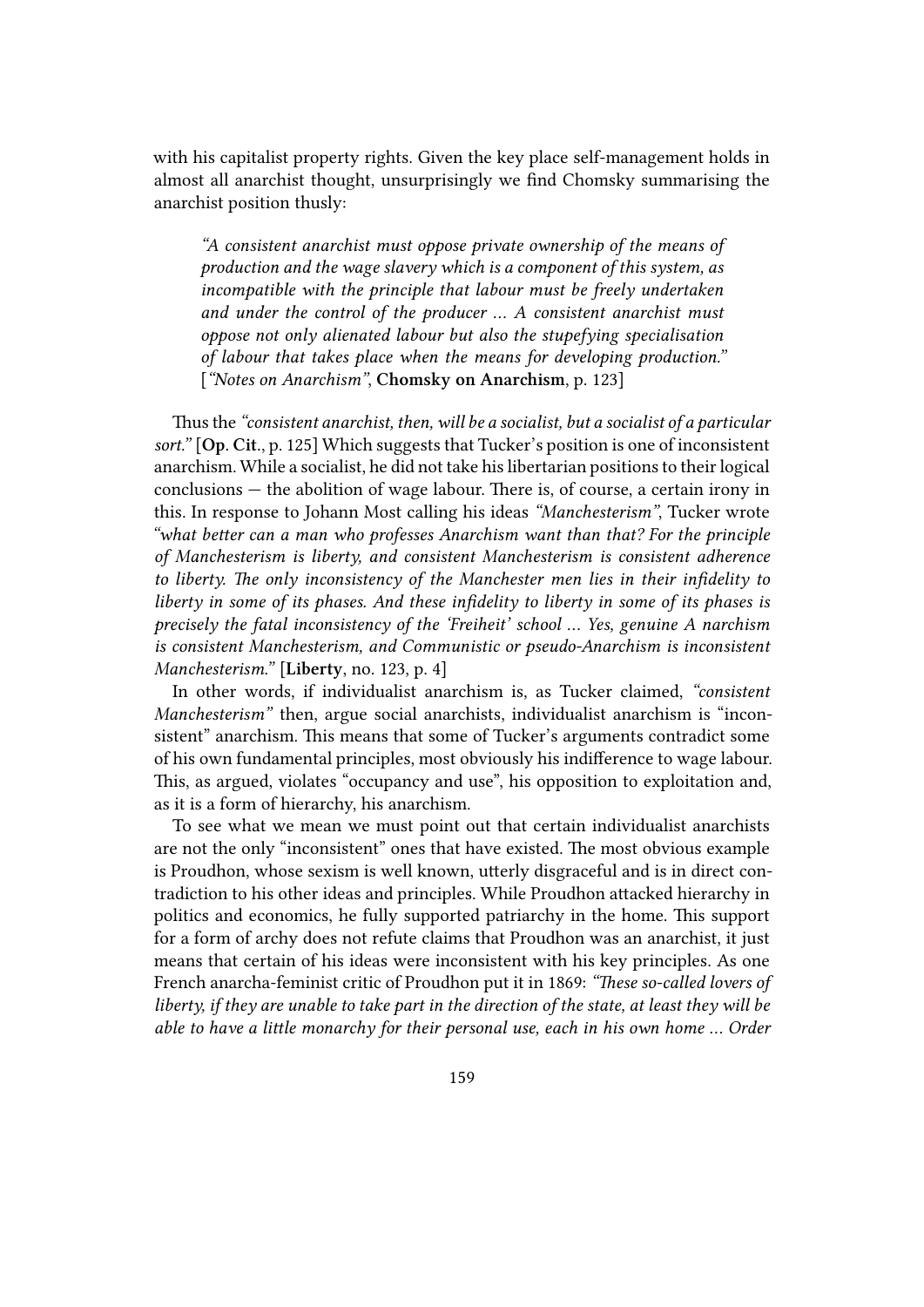*in the family seems impossible to them — well then, what about in the state?"* [André Léo, quoted by Carolyn J. Eichner, *"'Vive La Commune!' Feminism, Socialism, and Revolutionary Revival in the Aftermath of the 1871 Paris Commune,"*, pp. 68–98, **Journal of Women's History**, Vol. 15, No.2, p. 75] Rejecting monarchy and hierarchy on the state level and within the workplace while supporting it  $-$  in the form of rule by the father — on the family level was simply illogical and inconsistent. Subsequent anarchists (from Bakunin onwards) solved this obvious contradiction by consistently applying anarchist principles and opposing sexism and patriarchy. In other words, by critiquing Proudhon's sexism by means of the very principles he himself used to critique the state and capitalism.

Much the same applies to individualist anarchists. The key issue is that, given their own principles, individualist anarchism can easily become **consistent** anarchism. That is why it is a school of anarchism, unlike "anarcho"-capitalism. All that is required is to consistently apply "occupancy and use" to workplaces (as Proudhon advocated). By consistently applying this principle they can finally end exploitation along with hierarchy, so bringing all their ideas into line.

Tucker's position is also in direct opposition to Proudhon's arguments, which is somewhat ironic since Tucker stressed being inspired by and following the French anarchist and his ideas (Tucker referred to Proudhon as being both *"the father of the Anarchistic school of socialism"* as well as *"being the Anarchist par excellence"* [Tucker, **Instead of a Book**, p. 391]). Tucker is distinctly at odds with Proudhon who consistently opposed wage-labour and so, presumably, was also an advocate of *"pseudo-Anarchism"* alongside Kropotkin and Most. For Proudhon, the worker has *"sold and surrendered his liberty"* to the proprietor, with the proprietor being *"a man, who, having absolute control of an instrument of production, claims the right to enjoy the product of the instrument without using it himself."* This leads to exploitation and if *"the labourer is proprietor of the value which he creates, it follows"* that *"all production being necessarily collective, the labourer is entitled to a share of the products and profits commensurate with his labour"* and that, *"all accumulated capital being social property, no one can be its exclusive proprietor."* [**What is Property?**, p. 130, p. 293 and p. 130] With *"machinery and the workshop, divine right that is, the principle of authority — makes its entrance into political economy. Capital … Property … are, in economic language, the various names of … Power, Authority."* Thus, under capitalism, the workplace has a *"hierarchical organisation."* There are three alternatives, capitalism (*"that is, monopoly and what follows"*), state socialism (*"exploitation by the State"*) *"or else … a solution based on equality, — in other words, the organisation of labour, which involves the negation of political economy and the end of property."* [**System of Economical Contradictions**, pp. 203–4 and p. 253]

For Proudhon, employees are *"subordinated, exploited"* and their*"permanent condition is one of obedience."* The wage worker is, therefore, a *"slave."* Indeed, capi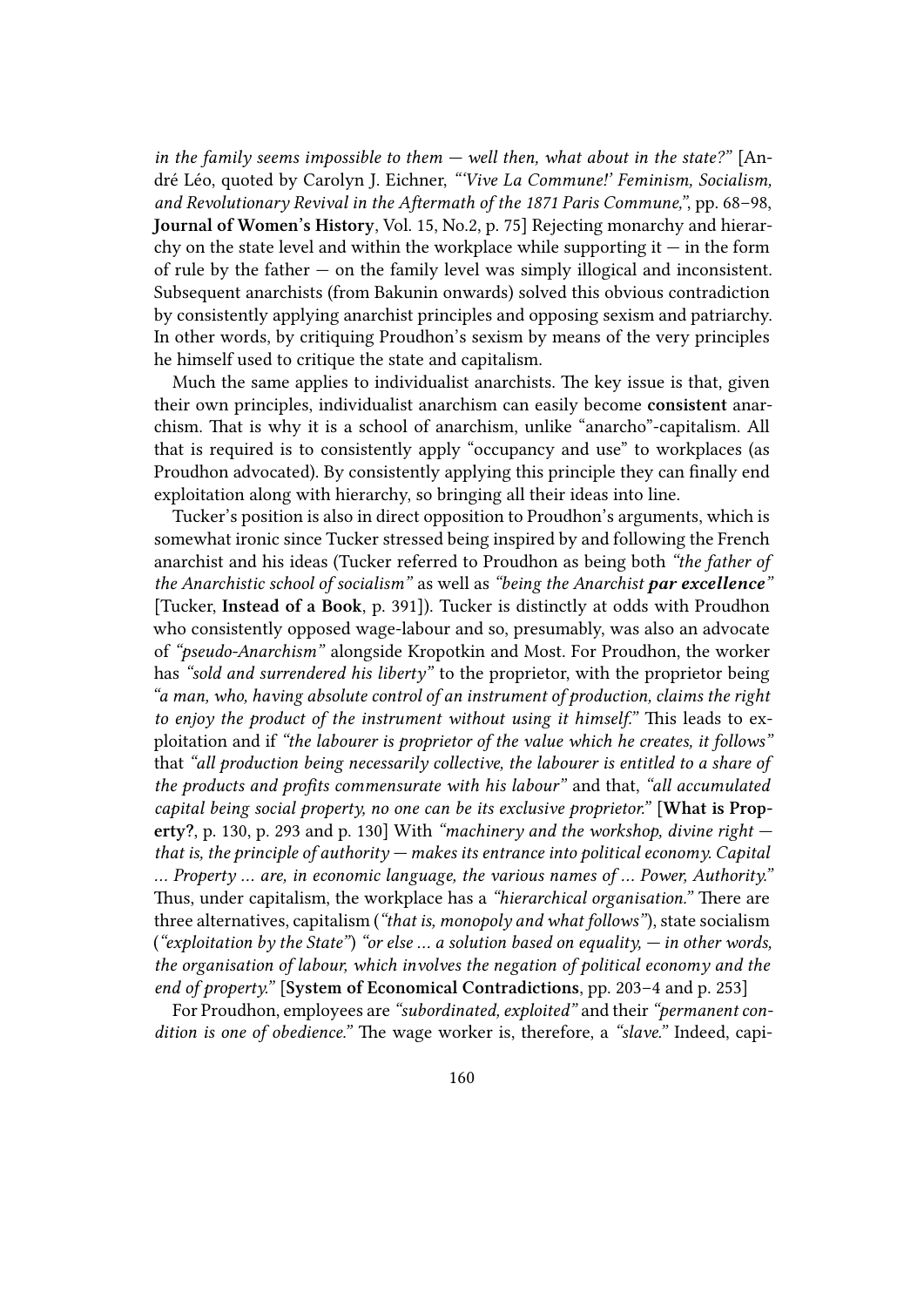talist companies *"plunder the bodies and souls of wage workers"* and they are *"an outrage upon human dignity and personality."* However, in a co-operative the situation changes and the worker is an *"associate"* and *"forms a part of the producing organisation"* and *"forms a part of the sovereign power, of which he was before but the subject."* Without co-operation and association, *"the workers … would remain related as subordinates and superiors, and there would ensue two industrial castes of masters and wage-workers, which is repugnant to a free and democratic society."* [**The General Idea of the Revolution in the Nineteenth Century**, p. 216, p. 219 and p. 216] As Robert Graham notes, *"Proudhon's market socialism is indissolubly linked to his notions of industry democracy and workers' self-management."* [*"Introduction"*, **Op. Cit.,**, p. xxxii]

This analysis lead Proudhon to call for co-operatives to end wage labour. This was most consistently advocated in his **The General Idea of the Revolution** but appears repeatedly in his work. Thus we find him arguing in 1851 that socialism is *"the elimination of misery, the abolition of capitalism and of wage-labour, the transformation of property, … the effective and direct sovereignty of the workers, … the substitution of the contractual regime for the legal regime."* [quoted by John Ehrenberg, **Proudhon and his Age**, p. 111] Fourteen years later, he argued the same, with the aim of his mutualist ideas being *"the complete emancipation of the workers … the abolition of the wage worker."* Thus a key idea of Proudhon's politics is the abolition of wage labour: *"Industrial Democracy must… succeed Industrial Feudalism."* [quoted by K. Steven Vincent, **Pierre-Joseph Proudhon and the Rise of French Republican Socialism** p. 222 and p. 167] *"In democratising us,"* Proudhon argued, *"revolution has launched us on the path of industrial democracy."* [**Selected Writings of Pierre-Joseph Proudhon**, p. 63]

(As an aside, it is deeply significant how different Proudhon's analysis of hierarchy and wage-labour is to Murray Rothbard's. For Rothbard, both *"hierarchy"* and *"wage-work"* were part of *"a whole slew of institutions necessary to the triumph of liberty"* (others included *"granting of funds by libertarian millionaires, and a libertarian political party"*). He strenuously objected to those *"indicting"* such institutions *"as non-libertarian or non-market"*. [**Konkin on Libertarian Strategy**] For Proudhon — as well as Bakunin, Kropotkin, and others — both wage-labour and hierarchy were anti-libertarian by their very nature. How could hier-archy be *"necessary"* for the triumph of an-archy? Logically, it makes no sense. An-**archy**, by definition, means no-archy rather than wholehearted support for a specific form of **archy**, namely hier-**archy**! At best, Rothbard was a "voluntary archist" not an anarchist.)

As Charles A. Dana put it (in a work published by Tucker and described by him as *"a really intelligent, forceful, and sympathetic exposition of mutual banking"*), *"[b]y introducing mutualism into exchanges and credit we introduce it everywhere,*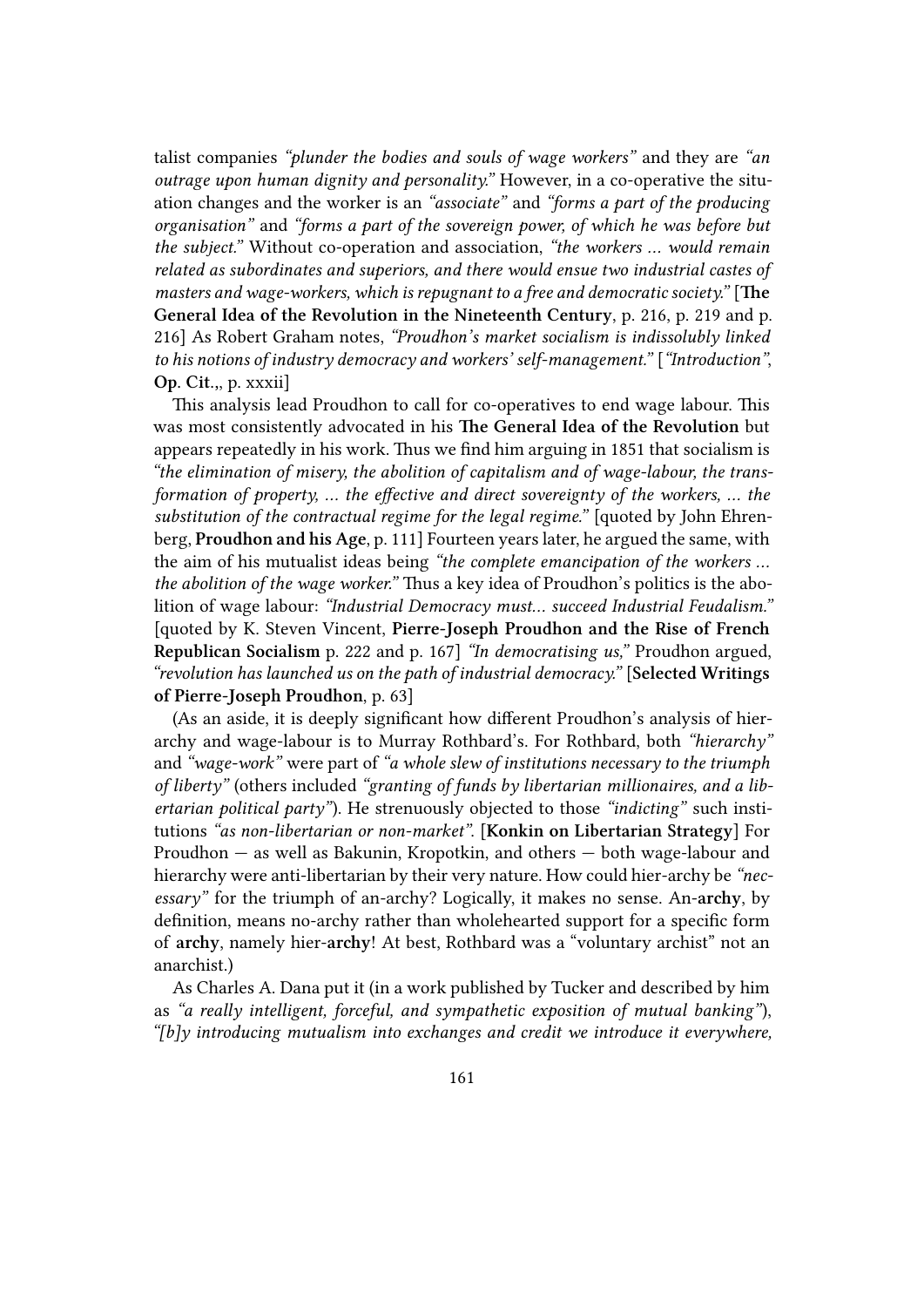*and labour will assume a new aspect and become truly democratic."* Labour *"must be reformed by means of association as well as banking"* for *"if labour be not organised, the labourers will be made to toil for others to receive the fruit thereof as heretofore."* These co-operatives*"to a great extent abolish the exploitation of the employed worker by the employing capitalist, and make the worker his own employer; but, in order to completely gain that end, the associations must be associated, united in one body for mutual aid."* This is *"the Syndicate of Production."* [**Proudhon and His** *"Bank of the People"*, p. 45, p. 50 and p. 54] Tucker, however, asserted that Proudhon included the syndicate of production *"to humour those of his associated who placed stress on these features. He did not consider them of any value."* [**Op. Cit.**, pp. 51– 2] However, he was simply incorrect. Industrial democracy was a key aspect of Proudhon's ideas, as was the creation of an *"agro-industrial federation"* based on these self-managed associations. This can be seen from Tucker's own comparison of Marx and Proudhon made on the formers death:

*"For Karl Marx, the 'egalitaire', we feel the profoundest respect; as for Karl Marx, the 'authoritaire', we must consider him an enemy… Proudhon was years before Marx [in discussing the struggle of the classes and the privileges and monopolies of capital]… The vital difference between Proudhon and Marx [was] to be found in their respective remedies which they proposed. Man would nationalise the productive and distributive forces; Proudhon would individualise and associate them. Marx would make the labourers political masters; Proudhon would abolish political mastership entirely … Man believed in compulsory majority rule; Proudhon believed in the voluntary principle. In short, Marx was an 'authoritaire'; Proudhon was a champion of Liberty."* [**Liberty**, no. 35, p. 2]

Ironically, therefore, by Tucker placing so much stress in opposing capitalist **exploitation,** instead of capitalist **oppression,** he was actually closer to the *"authoritaire"* Marx than Proudhon and, like Marx, opened the door to various kinds of domination and restrictions on individual self-government within anarchism. Again we see a support for contract theory creating authoritarian, not libertarian, relationships between people. Simply out, the social relationships produced by wage labour shares far too much in common with those created by the state **not** to be of concern to any genuine libertarian. Arguing that it is based on consent is as unconvincing as those who defend the state in similar terms.

And we must add that John Stuart Mill (who agreed with the Warrenite slogan *"Individual Sovereignty"*) faced with the same problem that wage labour made a mockery of individual liberty came to the same conclusion as Proudhon. He thought that if *"mankind is to continue to improve"* (and it can only improve within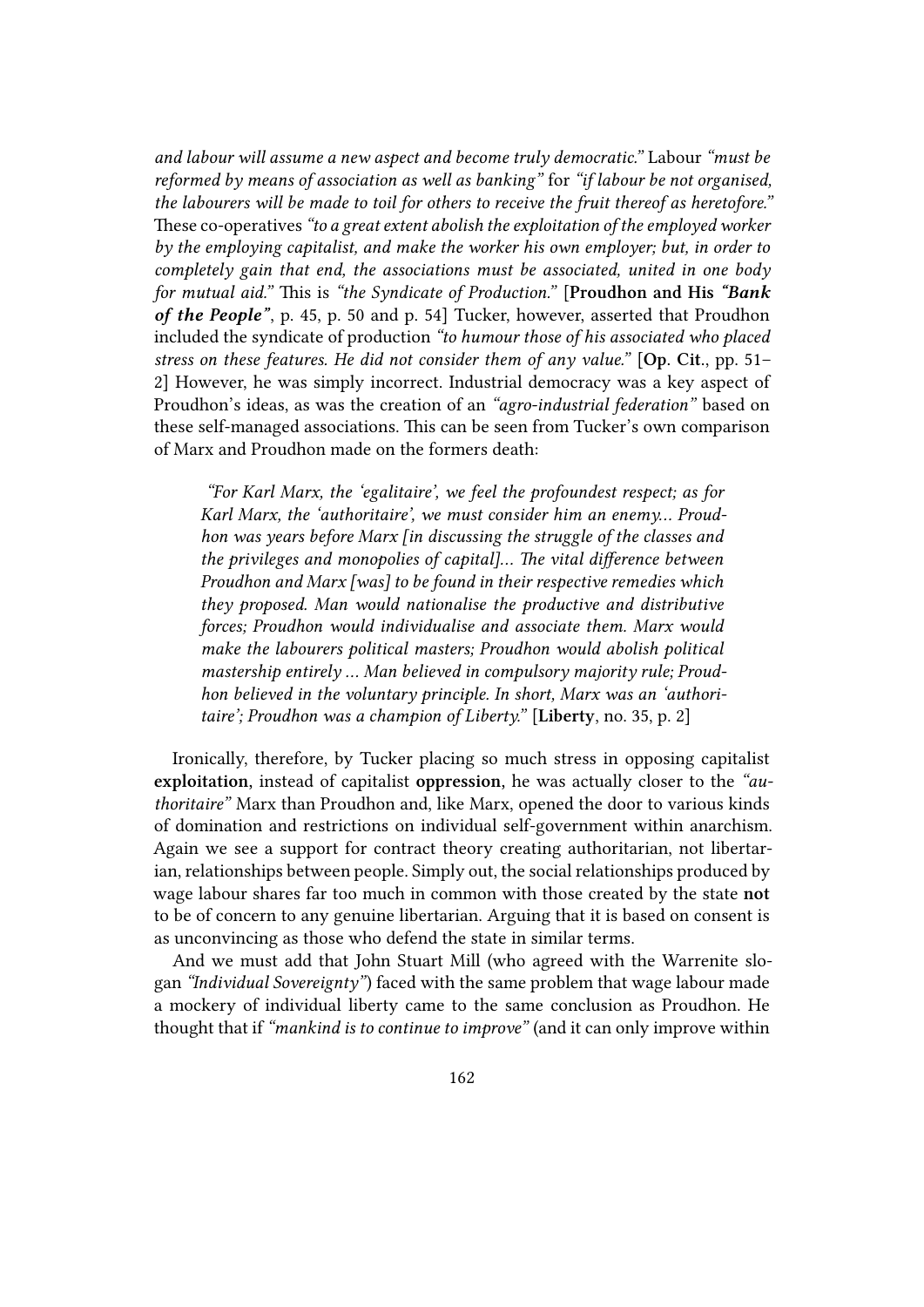liberty, we must add) then in the end one form of association will predominate,*"not that which can exist between a capitalist as chief, and workpeople without a voice in management, but the association of the labourers themselves on terms of equality, collectively owning the capital with which they carry on their operations, and working under managers elected and removable by themselves."* [quoted by Carole Pateman, **Participation and Democratic Theory**, p. 34]

Tucker himself pointed out that *"the essence of government is control… He who attempts to control another is a governor, an aggressor, an invader."* [**Instead of a Book**, p. 23] So when Tucker suggests that (non-exploitative, and so non-capitalist) wage labour could exist in individualist anarchy there is a distinct contradiction. Unlike wage labour under capitalism, workers would employ other workers and all would (in theory) receive the full product of their labour. Be that as it may, such relationships are not libertarian and so contradict Tucker's own theories on individual liberty (as Proudhon and Mill recognised with their own, similar, positions). Wage labour is based on the control of the worker by the employer; hence Tucker's contract theory can lead to a form of "voluntary" and "private" government within the workplace. This means that, while outside of a contract an individual is free, within it he or she is governed. This violates Tucker's concept of *"equality of liberty,"* since the boss has obviously more liberty than the worker during working hours.

Therefore, logically, individualist anarchism must follow Proudhon and support co-operatives and self-employment in order to ensure the maximum individual self-government and labour's*"natural wage."* So Tucker's comments about strikers and wage labour show a basic inconsistency in his basic ideas. This conclusion is not surprising. As Malatesta argued:

*"The individualists give the greatest importance to an abstract concept of freedom and fail to take into account, or dwell on the fact, that real, concrete freedom is the outcome of solidarity and voluntary co-operation … They certainly believe that to work in isolation is fruitless and that an individual, to ensure a living as a human being and to materially and morally enjoy all the benefits of civilisation, must either exploit directly or indirectly — the labour of others … or associate with his [or her] fellows and share their pains and the joys of life. And since, being anarchists, they cannot allow the exploitation of one by another, they must necessarily agree that to be free and live as human beings they have to accept some degree and form of voluntary communism."* [**The Anarchist Revolution**, p. 16]

Occupancy and use, therefore, implies the collective ownership of resources used by groups which, in turn, implies associative labour and self-management.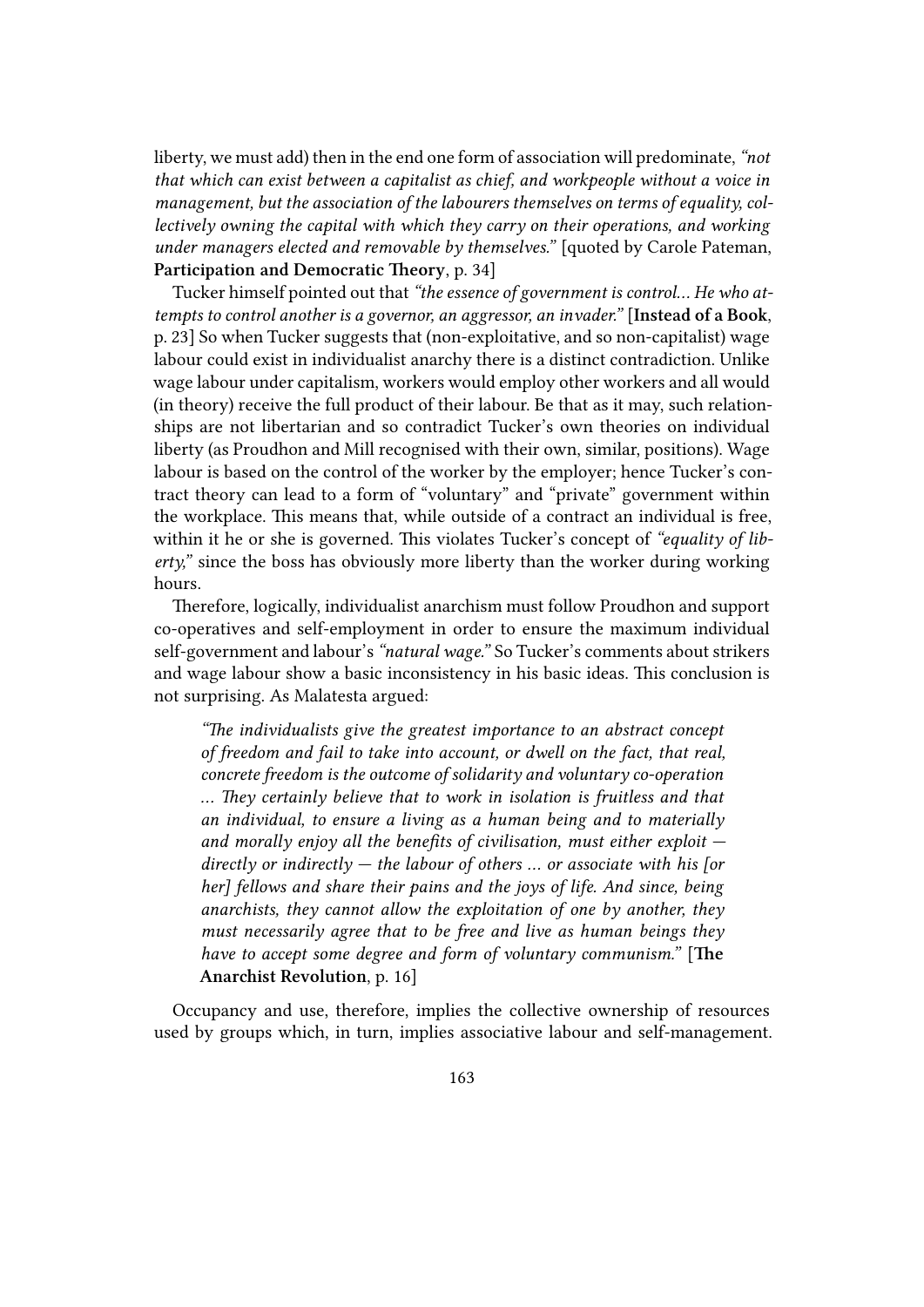In other words, *"some degree and form of voluntary communism."* Ultimately, as John P. Clark summarised, opposition to authority which is limited to just the state hardly makes much sense from a libertarian perspective:

*"Neither … is there any reason to consider such a position a very consistent or convincing form of anarchism … A view of anarchism which seeks to eliminate coercion and the state, but which overlooks other ways in which people dominate other people, is very incomplete and quite contradictory type of anarchism. The most thorough-going and perceptive anarchist theories have shown that all types of domination are interrelated, all are destructive, and all must be eliminated … Anarchism may begin as a revolt against political authority, but if followed to its logical conclusion it becomes an all-encompassing critique of the will to dominate and all its manifestations."* [**Max Stirner's Egoism**, pp. 92–3]

Certain individualist anarchists were keenly aware of the fact that even free association need not be based on freedom for both parties. Take, for example, marriage. Marriage, correctly argued John Beverley Robinson, is based on *"the promise to obey"* and this results in *"a very real subordination."* As part of *"the general progress toward freedom in all things,"* marriage will *"become the union of those who are both equal and both free."* [**Liberty**, no. 287, p. 2] Why should property associated subordination be any better than patriarchal subordination? Does the fact that one only lasts 8 or 12 hours rather than 24 hours a day really make one consistent with libertarian principles and the other not?

Thus Tucker's comments on wage labour indicates a distinct contradiction in his ideas. It violates his support for *"occupancy and use"* as well as his opposition to the state and usury. It could, of course, be argued that the contradiction is resolved because the worker consents to the authority of the boss by taking the job. However, it can be replied that, by this logic, the citizen consents to the authority of the state as a democratic state allows people to leave its borders and join another one — that the citizen does not leave indicates they consent to the state (this flows from Locke). When it came to the state, anarchists are well aware of the limited nature of this argument (as one individualist anarchist put it: *"As well say that the government of New York or even of the United States is voluntary, and, if you don't like New York Sunday laws, etc., you can secede and go to — South Carolina."* [A. H. Simpson, **The Individualist Anarchists**, p. 287]). In other words, consent of and by itself does not justify hierarchy for if it did, the current state system would be anarchistic. This indicates the weakness of contract theory as a means of guaranteeing liberty and its potential to generate, and justify, authoritarian social relationships rather than libertarian and liberty enhancing ones.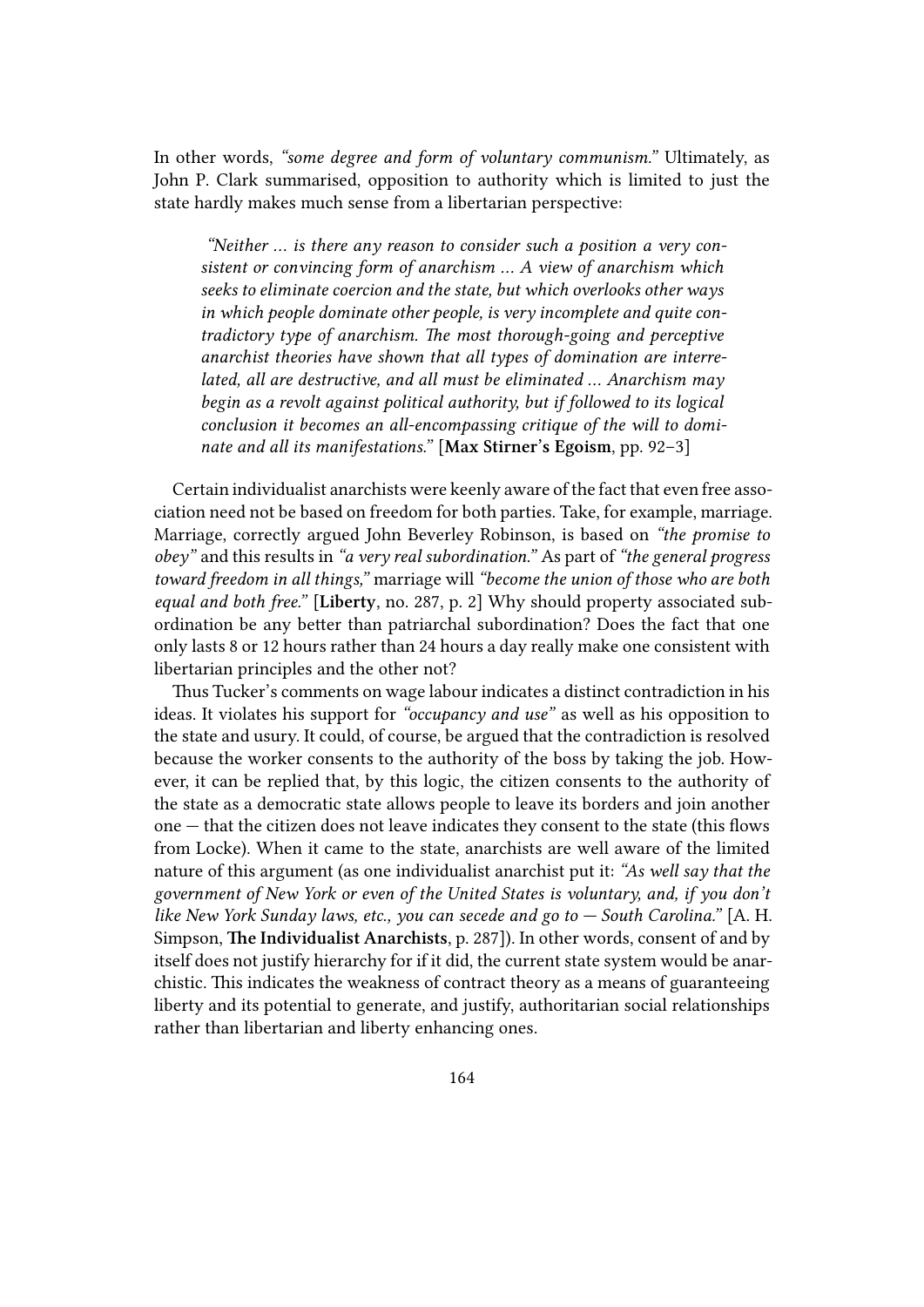This explains anarchist opposition to wage labour, it undermines liberty and, as a result, allows exploitation to happen. Albert Parsons put it well. Under capitalism labour *"is a commodity and wages is the price paid for it. The owner of this commodity — of labour — sells it, that is himself, to the owner of capital in order to live … The reward of the wage labourer's activity is not the product of his labour — far from it."* This implies exploitation and so class struggle as there is a *"irreconcilable conflict between wage labourers and capitalists, between those who buy labour or sell its products, and the wage worker who sells labour (himself) in order to live."* This is because the boss will seek to use their authority over the worker to make them produce more for the agreed wage. Given this, during a social revolution the workers *"first act will, of necessity, be the application of communistic principles. They will expropriate all wealth; they will take possession of all foundries, workshops, factories, mines, etc., for in no other way could they be able to continue to produce what they require on a basis of equality, and be, at the same time, independent of any authority."* [**Anarchism: Its Philosophy and Scientific Basis**, p. 99, p. 104 and p. 166] Hence Kropotkin's comment that *"anarchism … refuses all hierarchical organisation and preaches free agreement."* [**Anarchism**, p. 137] To do otherwise is to contradict the basic ideas of anarchism.

Peter Kropotkin recognised the statist implications of some aspects of anarchist individualism which Tucker's strike example highlights. Tucker's anarchism, due to its uncritical support for contract theory, could result in a few people dominating economic life, because *"no force"* would result in the perpetuation of authority structures, with freedom simply becoming the *"right to full development"* of *"privileged minorities."* But, Kropotkin argued, *"as such monopolies cannot be maintained otherwise than under the protection of a monopolist legislation and an organised coercion by the State, the claims of these individualists necessarily end up in a return to the State idea and to that same coercion which they so fiercely attack themselves. Their position is thus the same as that of Spencer and of the so-called 'Manchester school' of economists, who also begin by a severe criticism of the State and end up in its full recognition in order to maintain the property monopolies, of which the State is the necessary stronghold."* [**Op. Cit.**, p. 162]

Such would be the possible (perhaps probable) result of the individualists' contract theory of freedom without a social background of communal selfmanagement and ownership. As can be seen from capitalism, a society based on the abstract individualism associated with contract theory would, in practice, produce social relationships based on power and authority (and so force — which would be needed to back up that authority), **not** liberty. As we argued in section A.2.14, voluntarism is **not** enough in itself to preserve freedom. This result, as noted in section A.3, could **only** be avoided by workers' control, which is in fact the logical implication of Tucker's and other individualists' proposals. This is hardly a sur-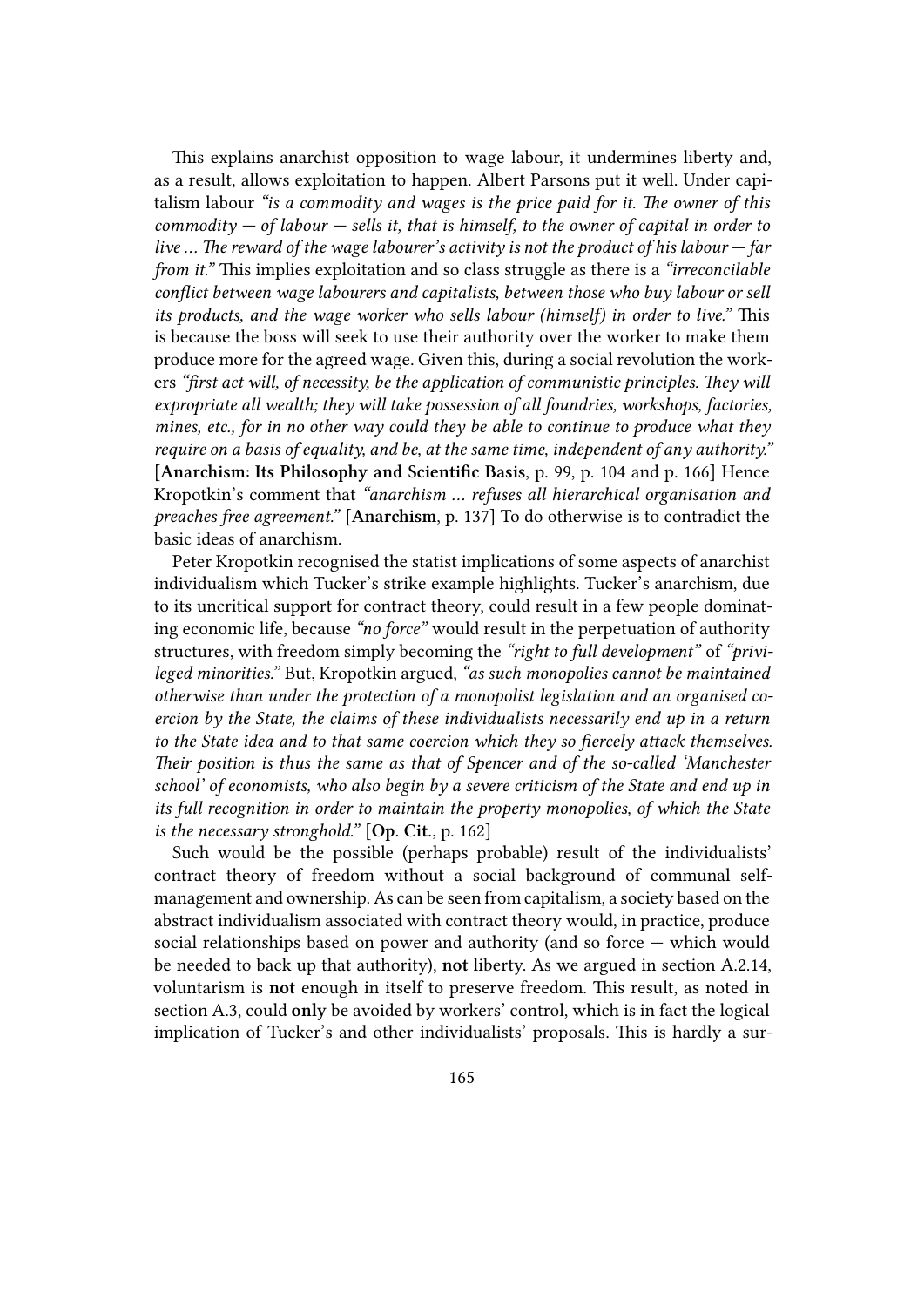prising implication, since as we've seen, artisan production was commonplace in 19<sup>th</sup>-century America and its benefits were extolled by many individualists. Without workers' control, individualist anarchism would soon become a form of capitalism and so statism  $-$  a highly unlikely intention of individualists like Tucker, who hated both.

Therefore, given the assumptions of individualist anarchism in both their economic and political aspects, it is forced along the path of co-operative, not wage, labour. In other words, individualist anarchism is a form of socialism as workers receive the full product of their labour (i.e. there is no non-labour income) and this, in turn, logically implies a society in which self-managed firms compete against each other on the free market, with workers selling the product of their labour and not the labour itself. As this unites workers with the means of production they use, it is **not** capitalism and instead a form of socialism based upon worker ownership and control of the places they work.

For individualist anarchists not to support co-operatives results in a contradiction, namely that the individualist anarchism which aims to secure the worker's *"natural wage"* cannot in fact do so, while dividing society into a class of order givers and order takers which violates individual self-government. It is this contradiction within Tucker's thought which the self-styled "anarcho"-capitalists take advantage of in order to maintain that individualist anarchism in fact implies capitalism (and so private-statism), not workers' control. In order to reach this implausible conclusion, a few individualist anarchist ideas are ripped from their social context and applied in a way that makes a mockery of them.

Given this analysis, it becomes clear why few social anarchists exclude individualist anarchism from the anarchist tradition while almost all do so for "anarcho" capitalism. The reason is simple and lies in the analysis that any individualist anarchism which supports wage labour is **inconsistent** anarchism. It **can** easily be made **consistent** anarchism by applying its own principles consistently. In contrast, "anarcho"-capitalism rejects so many of the basic, underlying, principles of anarchism and has consistently followed the logical conclusions of such a rejection into private statism and support for hierarchical authority associated with private property that it cannot be made consistent with the ideals of anarchism. In constrast, given its **own** principles, individualist anarchism can easily become **consistent** anarchism. That is why it is a school of anarchism, unlike "anarcho" capitalism. All that is required is to consistently apply "occupancy and use" to workplaces (as Proudhon advocated as did many individualist anarchists). By consistently applying this principle it finally ends exploitation along with hierarchy, so bringing all its ideals into line.

As Malatesta argued, *"anarchy, as understood by the anarchists and as only they can interpret it, is based on socialism. Indeed were it not for those schools of social-*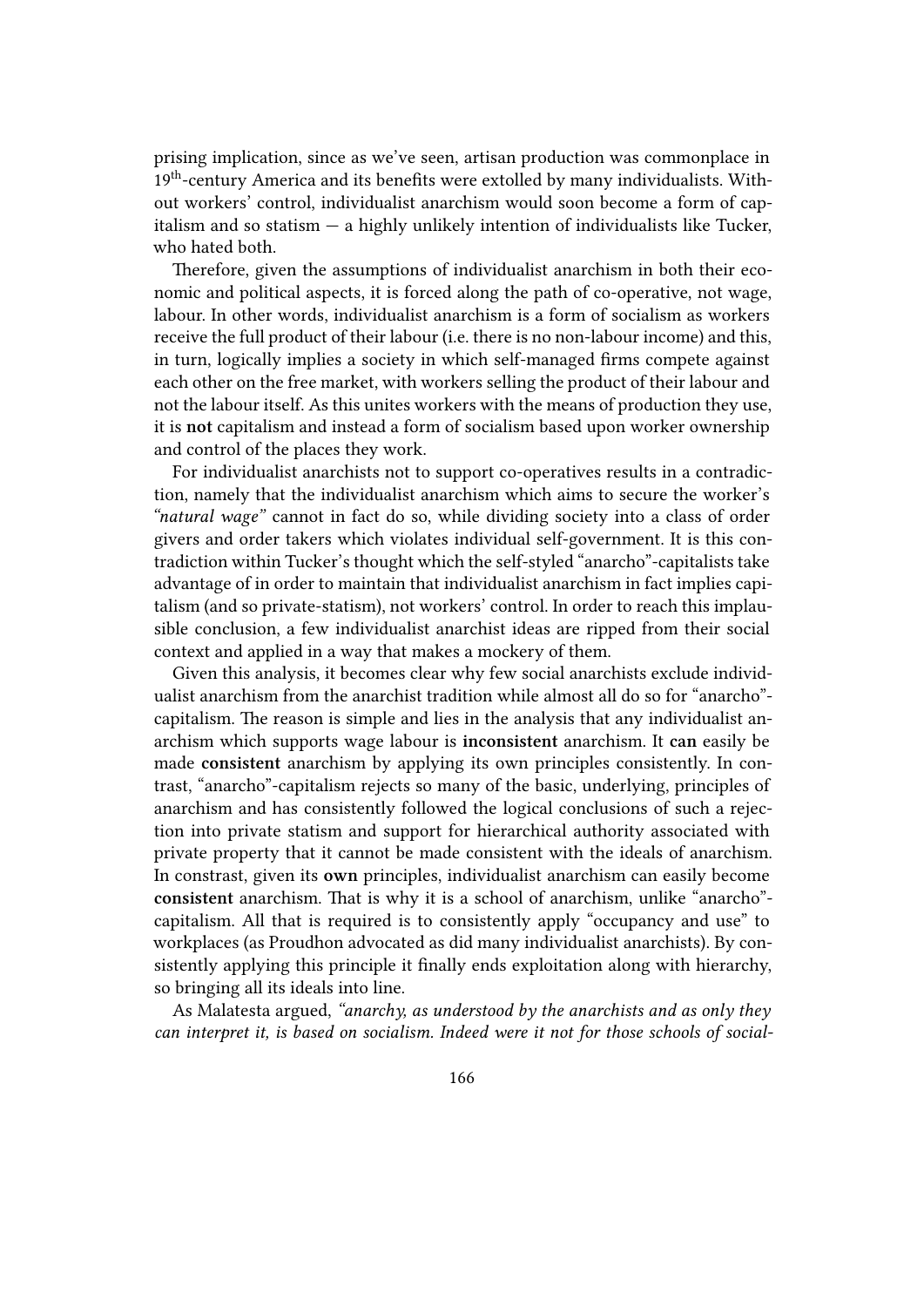*ism which artificially divide the natural unity of the social question, and consider some aspects out of context … we could say straight out that anarchy is synonymous with socialism, for both stand for the abolition of the domination and exploitation of man by man, whether exercised at bayonet point or by a monopoly of the means of life."* Without socialism, liberty is purely *"liberty … for the strong and the property owners to oppress and exploit the weak, those who have nothing … [so] lead[ing] to exploitation and domination, in other words, to authority … for freedom is not possible without equality, and real anarchy cannot exist without solidarity, without socialism."* [**Anarchy**, p. 48 and p. 47]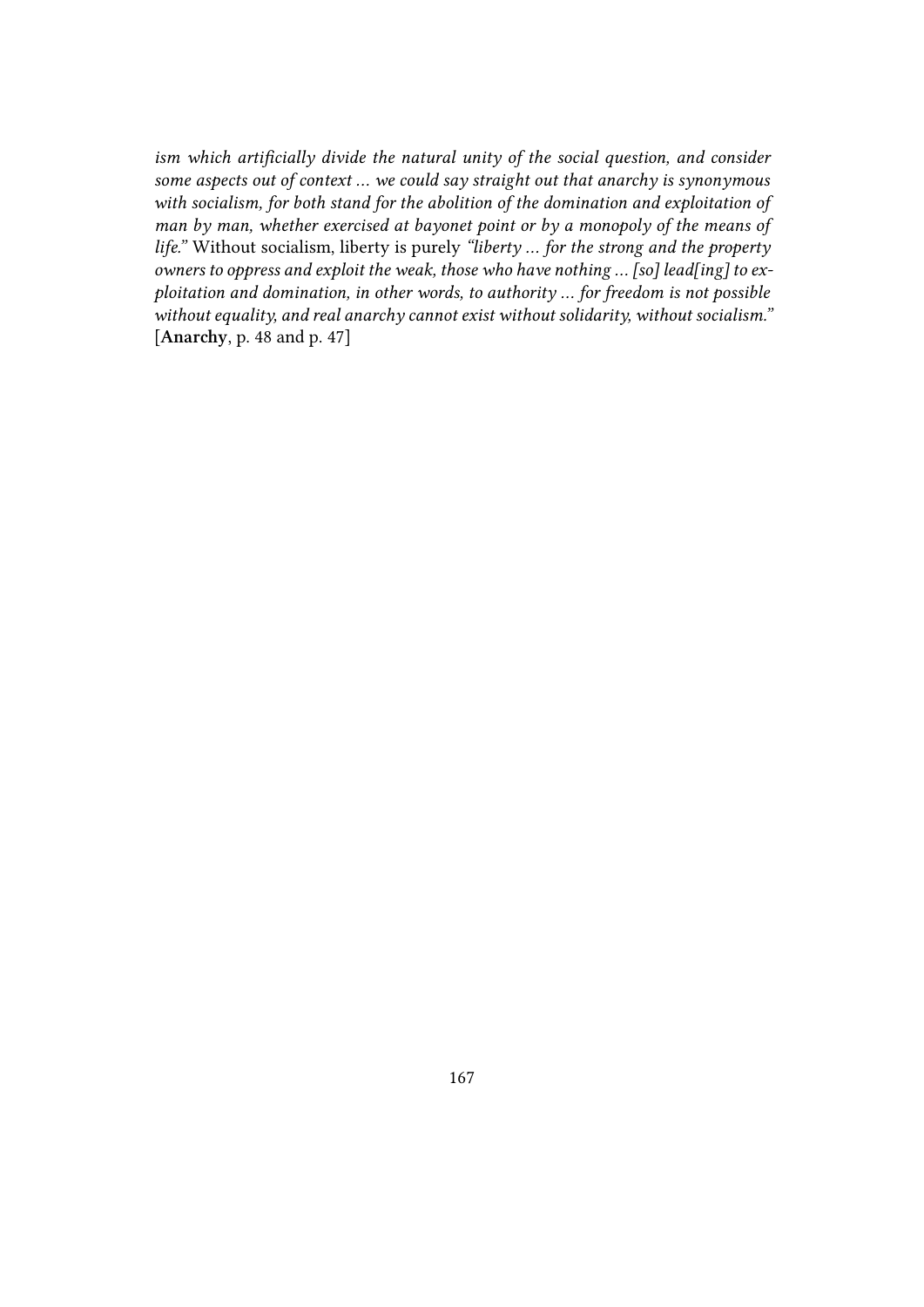## **G.5 Benjamin Tucker: Capitalist or Anarchist?**

Benjamin Tucker, like all genuine anarchists, was against both the state and capitalism, against both oppression and exploitation. While not against the market and property he was firmly against capitalism as it was, in his eyes, a state-supported monopoly of social capital (tools, machinery, etc.) which allows owners to exploit their employees, i.e., to avoid paying workers the full value of their labour. He thought that the *"labouring classes are deprived of their earnings by usury in its three forms, interest, rent and profit."* [quoted by James J. Martin, **Men Against the State**, p. 210f] Therefore *"Liberty will abolish interest; it will abolish profit; it will abolish monopolistic rent; it will abolish taxation; it will abolish the exploitation of labour; it will abolish all means whereby any labourer can be deprived of any of his product."* [**The Individualist Anarchists**, p. 157]

This stance puts him squarely in the libertarian socialist tradition and, unsurprisingly, Tucker referred to himself many times as a socialist and considered his philosophy to be *"Anarchistic socialism."* For Tucker, capitalist society was exploitative and stopped the full development of all and so had to be replaced:

*"[This] society is fundamentally anti-social. The whole so-called social fabric rests on privilege and power, and is disordered and strained in every direction by the inequalities that necessarily result therefrom. The welfare of each, instead of contributing to that of all, as it naturally should and would, almost invariably detracts from that of all. Wealth is made by legal privilege a hook with which to filch from labour's pockets. Every man who gets rich thereby makes his neighbours poor. The better off one is, the worse the rest are … Labour's Deficit is precisely equal to the Capitalist's Efficit.*

*"Now, Socialism wants to change all this. Socialism says … that no man shall be able to add to his riches except by labour; that is adding to his riches by his labour alone no man makes another man poorer; that on the contrary every man this adding to his riches makes every other man richer; … that every increase in capital in the hands of the labourer tends, in the absence of legal monopoly, to put more products, better products,*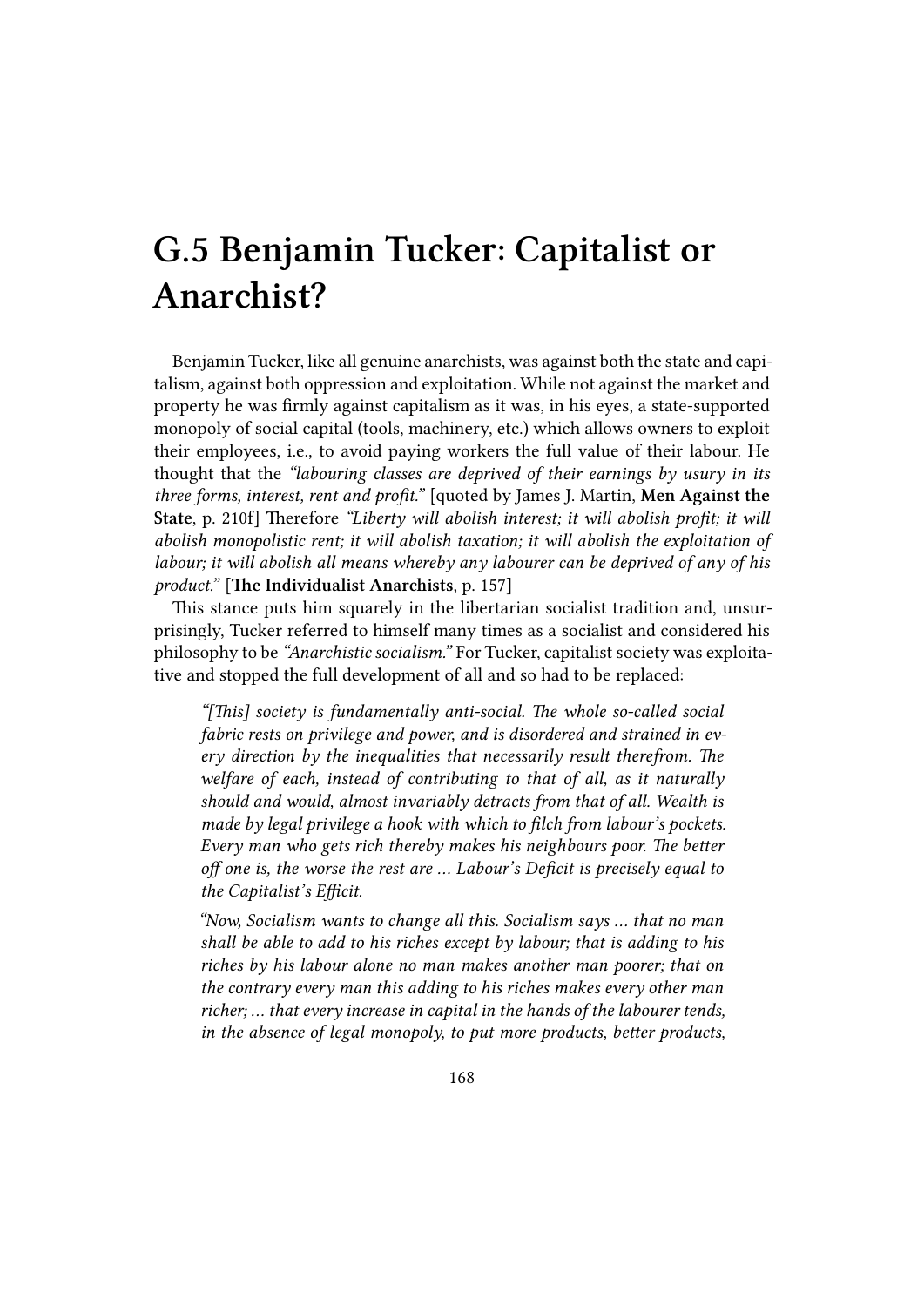*cheaper products, and a greater variety of products within the reach of every man who works; and that this fact means the physical, mental, and moral perfecting of mankind, and the realisation of human fraternity."* [**Instead of a Book**, pp. 361–2]

It is true that he also sometimes railed against "socialism," but in those cases it is clear that he was referring to **state** socialism. Like many anarchists (including Proudhon, Bakunin and Kropotkin), he argued that there are two kinds of socialism based upon two different principles:

*"The two principles referred to are Authority and Liberty, and the names of the two schools of Socialistic thought which fully and unreservedly represent one or the other of them are, respectively, State Socialism and Anarchism. Whoso knows what these two schools want and how they propose to get it understands the Socialistic movement. For, just as it has been said that there is no half-way house between Rome and Reason, so it may be said that there is no half-way house between State Socialism and Anarchism."* [**The Anarchist Reader**, p. 150]

Like other socialists, Tucker argued that profits *"to a few mean robbery of others, — monopoly. Andrews and Warren, realising this, make individual sovereignty and the cost principle the essential conditions of a true civilisation."* [**Liberty**, no. 94, p. 1] Like Proudhon, he argued that *"property, in the sense of individual possession, is liberty."* [**Op. Cit.**, no. 122, p. 4] However, unlike state socialists and communistanarchists, Tucker saw a key role for a market system under socialism. In this he followed Proudhon who also argued that competition was required to ensure that prices reflected the labour costs involved in producing it and so interest, rent and profit were opposed because they did not reflect actual costs but simply usury paid to the wealthy for being allowed to use part of their wealth, a part the rich could comfortably lend out to others as they were not using it. Once capitalism was abolished, the market would be able to reach its full promise and become a means of enriching all rather than the few:

*"Liberty's aim — universal happiness — is that of all Socialists, in contrast with that of the Manchester men — luxury fed by misery. But its principle — individual sovereignty — is that of the Manchester men, in contrast with that of the Socialists — individual subordination. But individual sovereignty, when logically carried out, leads, not to luxury fed by misery, but to comfort for all industrious persons and death for all idle ones."* [**Liberty**, no. 89, p. 1]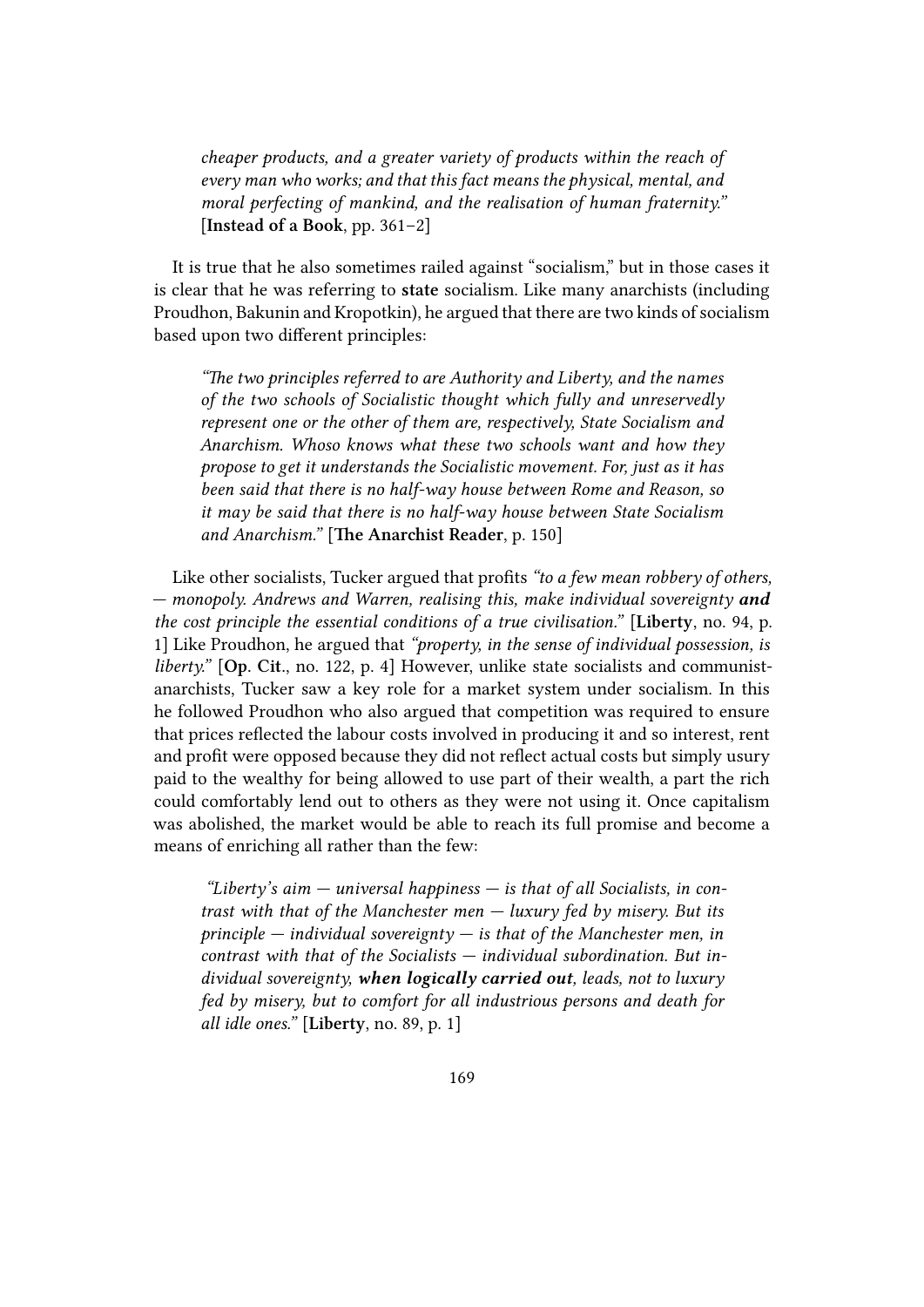As other anarchists have also argued, likewise for Tucker — the state is the *"protector"* of the exploiter. *"Usury is the serpent gnawing at labour's vitals, and only liberty can detach and kill it. Give labourers their liberty and they will keep their wealth."* [**The Individualist Anarchists**, p. 89] From this it is clear that he considered laissez-faire capitalism to be opposed to genuine individual sovereignty. This was because it was based on the state interfering in the market by enforcing certain restrictions on competition in favour of the capitalist class and certain types of private property. Thus his opposition to the state reflected his opposition to capitalist property rights and the abolition of the state automatically meant their abolition as well.

Tucker spent considerable time making it clear that he was against capitalist private property rights, most notably in land and what was on it. He supported Proudhon's argument that*"property is theft,"* even translating many of Proudhon's works including the classic *"What is Property?"* where that phrase originated. Tucker advocated **possession** (or *"occupancy and use,"* to use his preferred expression for the concept) but not private property, believing that empty land, houses, and so on should be squatted by those who could use them, as labour (i.e. use) would be the only title to "property" (Tucker opposed all non-labour income as usury). For Tucker, the true *"Anarchistic doctrine"* was *"occupancy and use as the basis and limit of land ownership."* Supporting the current property rights regime meant *"departing from Anarchistic ground."* It was *"Archism"* and *"all Anarchists agree in viewing [it] as a denial of equal liberty"* and *"utterly inconsistent with the Anarchistic doctrine of occupancy and use as the limit of property in land."* [**Liberty**, no. 180, p. 4 and p. 6] He looked forward to the day when *"the Anarchistic view that occupancy and use should condition and limit landholding becomes the prevailing view."* [**Op. Cit.**, no. 162, p. 5]

This was because Tucker did not believe in a *"natural right"* to property nor did he approve of unlimited holdings of scarce goods and *"in the case of land, or of any other material the supply of which is so limited that all cannot hold it in unlimited quantities, Anarchism undertakes to protect no titles except such as are based on actual occupancy and use."* [**Instead of a Book**, p. 61] He clearly recognised that allowing "absolute" rights to private property in land would result in the liberty of non-owners being diminished and so *"I put the right of occupancy and use above the right of contract … principally by my interest in the right of contract. Without such a preference the theory of occupancy and use is utterly untenable; without it … it would be possible for an individual to acquire, and hold simultaneously, virtual titles to innumerable parcels of land, by the merest show of labour performed thereon.* This would lead to *"the virtual ownership of the entire world by a small fraction of its inhabitants"* which would result in *"the right of contract, if not destroyed absolutely, would surely be impaired in an intolerable degree."* [**Liberty**, no. 350, p. 4]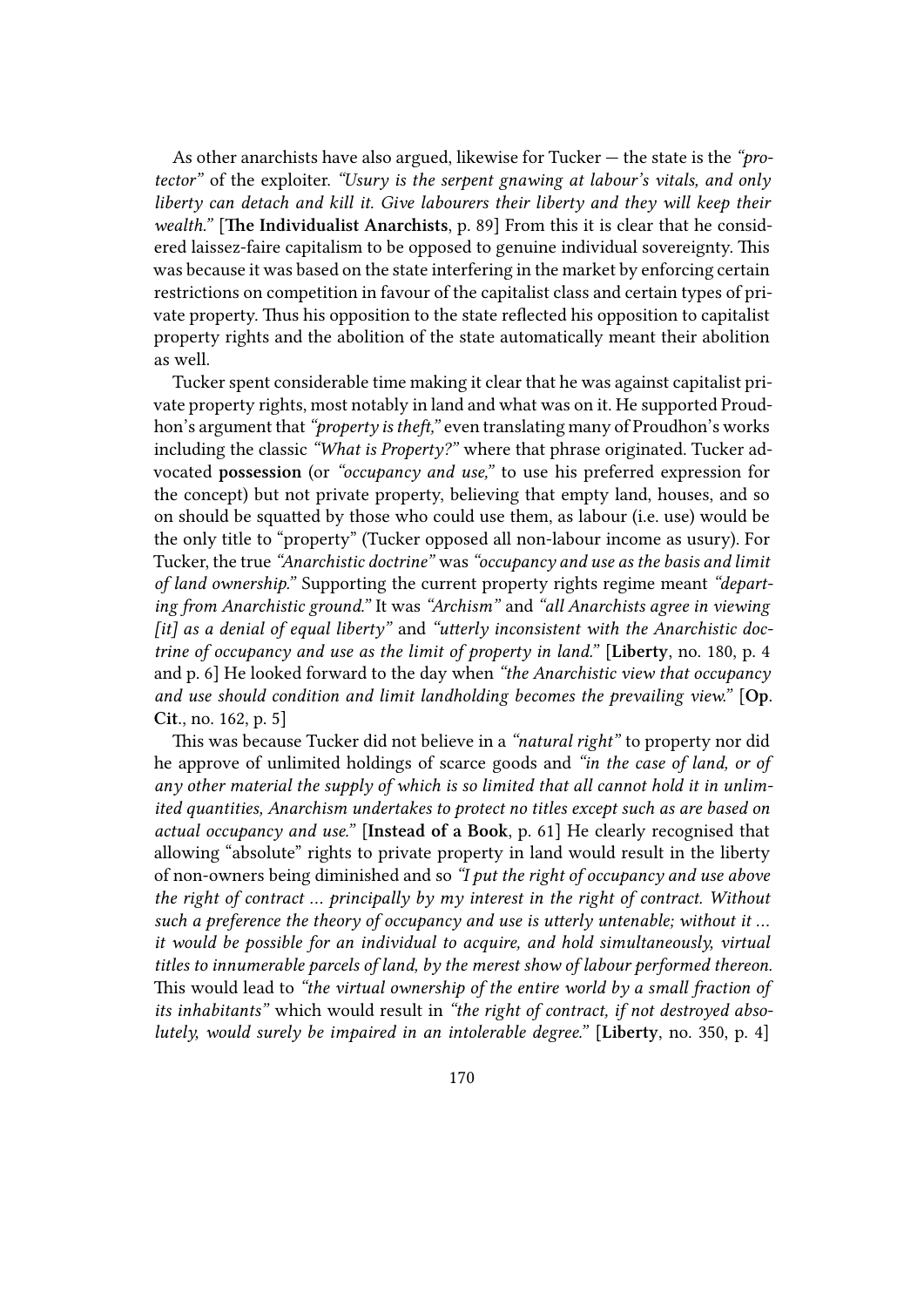Thus *"[i]t is true … that Anarchism does not recognise the principle of human rights. But it recognises human equality as a necessity of stable society."* [**Instead of a Book**, p. 64]

So Tucker considered private property in land use (which he called the *"land monopoly"*) as one of the four great evils of capitalism. According to Tucker, *"the land monopoly … consists in the enforcement by government of land titles which do not rest upon personal occupancy and cultivation … the individual should no longer be protected by their fellows in anything but personal occupation and cultivation of land." "Rent"*, he argued, *"is due to the denial of liberty which takes the shape of the land monopoly, vesting titles to land in individuals and associations which do not use it, and thereby compelling the non-owning users to pay tribute to the non-using owners as a condition of admission to the competitive market."* the land *"should be free to all, and no one would control more than he [or she] used."* [**The Individualist Anarchists**, p. 85, p. 130 and p. 114] Ending this monopoly would, he thought, reduce the evils of capitalism and increase liberty (particularly in predominantly agricultural societies such as the America of his era). For those who own no property have no room for the soles of their feet unless they have the permission of those who do own property, hardly a situation that would increase, never mind protect, freedom for all. Significantly, Tucker extended this principle to what was on the land, and so Tucker would *"accord the actual occupant and user of land the right to that which is upon the land, who left it there when abandoning the land."* [**Liberty**, no. 350, p. 4] The freedom to squat empty land and buildings would, in the absence of a state to protect titles, further contribute to the elimination of rent:

*"Ground rent exists only because the State stands by to collect it and to protect land titles rooted in force or fraud. Otherwise land would be free to all, and no one could control more than he used."* [quoted by James J. Martin, **Op. Cit.**, p. 210]

This would lead to *"the abolition of landlordism and the annihilation of rent."* [**Instead of a Book**, p. 300] Significantly, Tucker considered the **Irish Land League** (an organisation which used non-payment of rent to secure reforms against the British state) as *"the nearest approach, on a large scale, to perfect Anarchistic organisation that the world has yet seen. An immense number of local groups … each group autonomous, each free … each obeying its own judgement … all co-ordinated and federated."* [**The Individualist Anarchists**, p. 263]

The other capitalist monopolies were based on credit, tariffs and patents and all were reflected in (and supported by) the law. As far as tariffs went, this was seen as a statist means of *"fostering production at high prices"* which the workers paid for. Its abolition *"would result in a great reduction in the prices of all articles*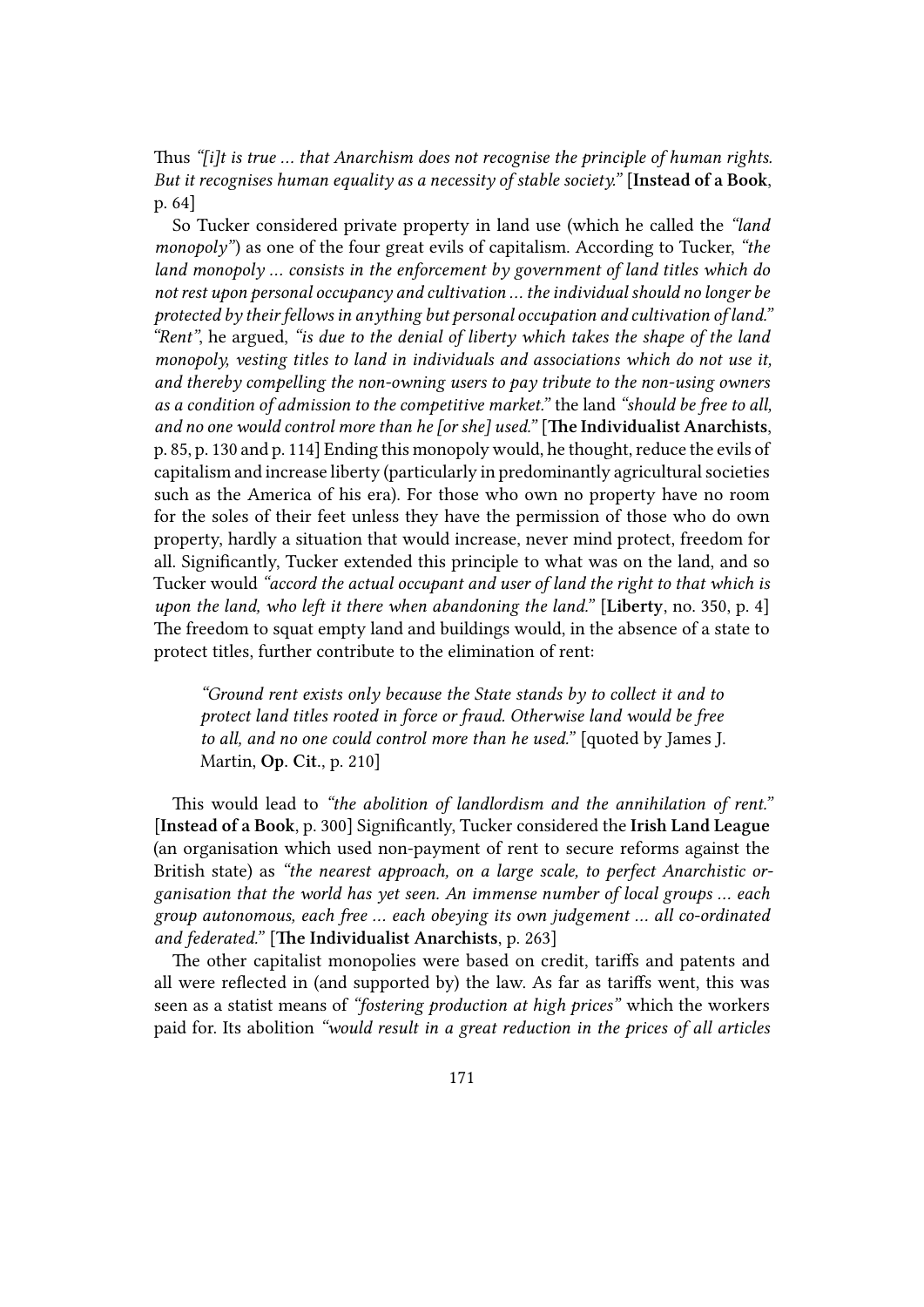*taxed.* [**Op. Cit.**, p. 85 and p. 86] With capitalists in the protected industries being unable to reap high profits, they would be unable to accumulate capital to the same degree and so the market would also become more equal. As for patents, Tucker considered that there was *"no more justification for the claim of the discoverer of an idea to exclusive use of it than there would have been for a claim on the part of the man who first 'struck oil' to ownership of the entire oil region or petroleum product … The central injustice of copyright and patent law is that it compels the race to pay an individual through a long term of years a monopoly price for knowledge that he has discovered today, although some other man or men might, and in many cases very probably would, have discovered it tomorrow."* [**Liberty**, no. 173, p. 4] The state, therefore, protects the inventors (or, these days, the company the inventors work for) *"against competition for a period long enough to enable them to extort from the people a reward enormously in excess of the labour measure of their services — in other words, in giving certain people a right of property for a term of years in laws and facts of Nature, and the power to extract tribute from others for the use of this natural wealth, which should be open to all."* [**The Individualist Anarchists**, p. 86]

However, the key monopoly was the credit monopoly. Tucker believed that bankers monopoly of the power to create credit and currency was the linchpin of capitalism. Although he thought that all forms of monopoly are detrimental to society, he maintained that the banking monopoly is the worst, since it is the root from which both the industrial-capitalist and landlordist monopolies grow and without which they would wither and die. For, if credit were not monopolised, its price (i.e. interest rates) would be much lower, which in turn would drastically lower the price of capital goods and buildings — expensive items that generally cannot be purchased without access to credit. This would mean that the people currently *"deterred from going into business by the ruinously high rates they must pay for capital with which to start and carry on business will find their difficulties removed"* (they would simply *"pay for the labour of running the banks"*). This *"facility of acquiring capital will give an unheard of impetus to business, and consequently create an unprecedented demand for labour — a demand which will always be in excess of the supply, directly to the contrary of the present condition of the labour market … Labour will then be in a position to dictate its wages."* [**Op. Cit.**, p. 84 and p. 85]

Following Proudhon, Tucker argued that if any group of people could legally form a "mutual bank" and issue credit based on any form of collateral they saw fit to accept, the price of credit would fall to the labour cost of the paperwork involved in running the bank. He claimed that banking statistics show this cost to be less than one percent of principal, and hence, that a one-time service fee which covers this cost and no more is the only **non-usurious** charge a bank can make for extending credit. This charge should not be called "interest" since, as it represented the labour-cost in providing, it is non-exploitative. This would ensure that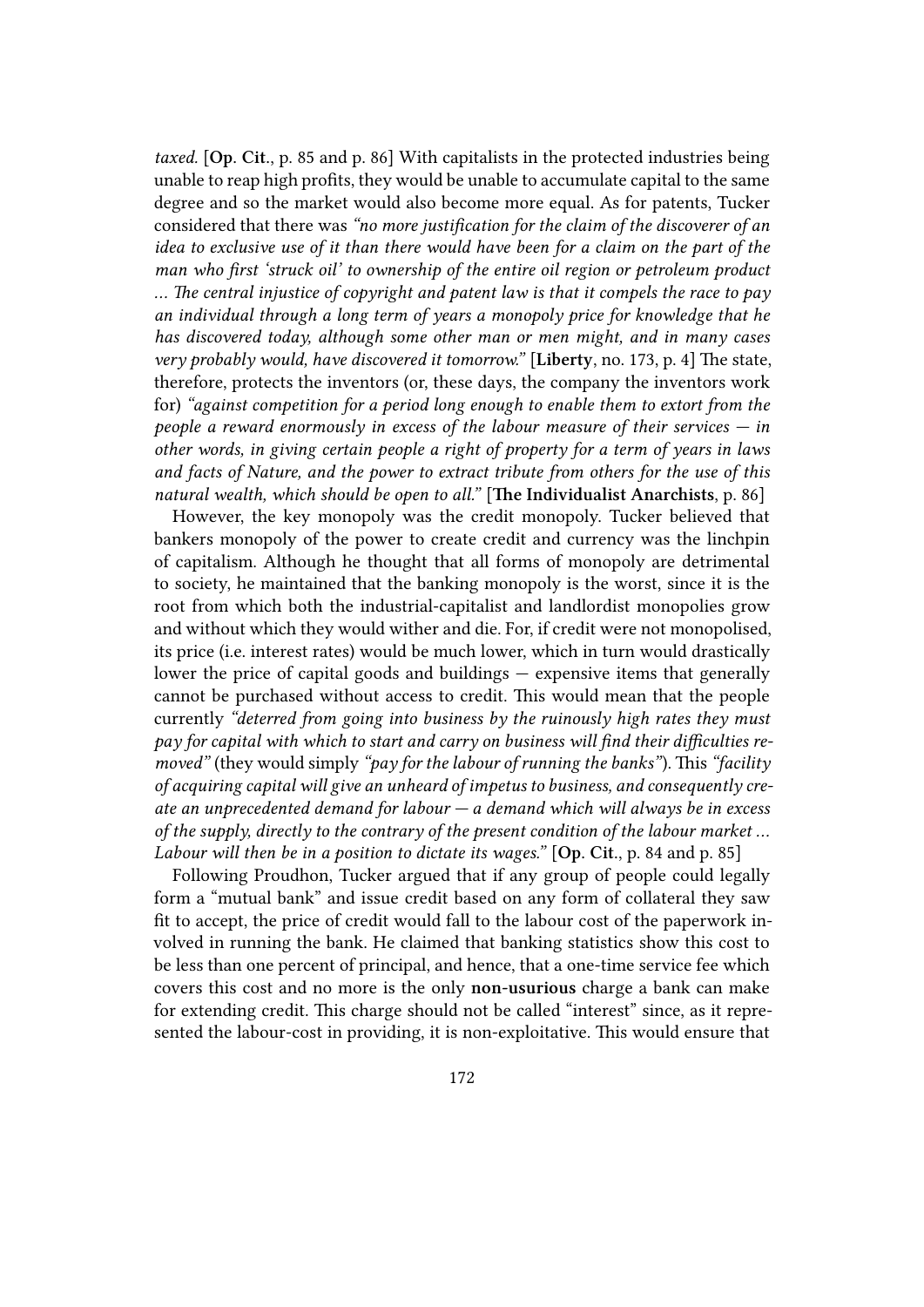workers could gain free access to the means of production (and so, in effect, be the individualist equivalent of the communist-anarchist argument for socialisation).

Tucker believed that under mutual banking, capitalists' ability to extract surplus value from workers in return for the use of tools, machinery, etc. would be eliminated because workers would be able to obtain zero-interest credit and use it to buy their own instruments of production instead of "renting" them, as it were, from capitalists. *"Make capital free by organising credit on a mutual plan,"* stressed Tucker, *"and then these vacant lands will come into use … operatives will be able to buy axes and rakes and hoes, and then they will be independent of their employers, and then the labour problem will solved."* [**Instead of a Book**, p. 321] Easy access to mutual credit would result in a huge increase in the purchase of capital goods, creating a high demand for labour, which in turn would greatly increase workers' bargaining power and thus raise their wages toward equivalence with the value their labour produces.

For Tucker, reforms had to be applied at the heart of the system and so he rejected the notion of setting up intentional communities based on anarchist principles in the countryside or in other countries. *"Government makes itself felt alike in city and in country,"* he argued, *"capital has its usurious grip on the farm as surely as on the workshop, and the oppression and exactions of neither government nor capital can be avoided by migration. The State is the enemy, and the best means of fighting it can be found in communities already existing."* He stressed that *"I care nothing for any reform that cannot be effected right here in Boston among the every day people whom I meet in the streets."* [quoted by Martin, **Op. Cit.**, p. 249 and p. 248]

It should be noted that while his social and political vision remained mostly the same over his lifetime, Tucker's rationale for his system changed significantly. Originally, like the rest of the American individualist anarchist tradition he subscribed to a system of natural rights. Thus he advocated "occupancy and use" based on a person's right to have access to the means of life as well as its positive effects on individual liberty. However, under the influence of Max Stirner's book **The Ego and Its Own**, Tucker along with many of his comrades, became egoists (see next section for a discussion of Stirner). This resulted in Tucker arguing that while previously *"it was my habit to talk glibly of the right of man to land"* this was *"a bad habit, and I long ago sloughed it off."* Now a person's *"only right over the land is his might over it."* [**Instead of a Book**, p. 350] Contracts were seen as the means of securing the peaceful preservation of the ego's personality as it would be against a person's self-interest to aggress against others (backed-up, of course, by means of freely joined defence associations). It should be noted that the issue of egoism split the individualist anarchist movement and lead to its further decline.

Tucker's ideal society was one of small entrepreneurs, farmers, artisans, independent contractors and co-operative associations based around a network of mu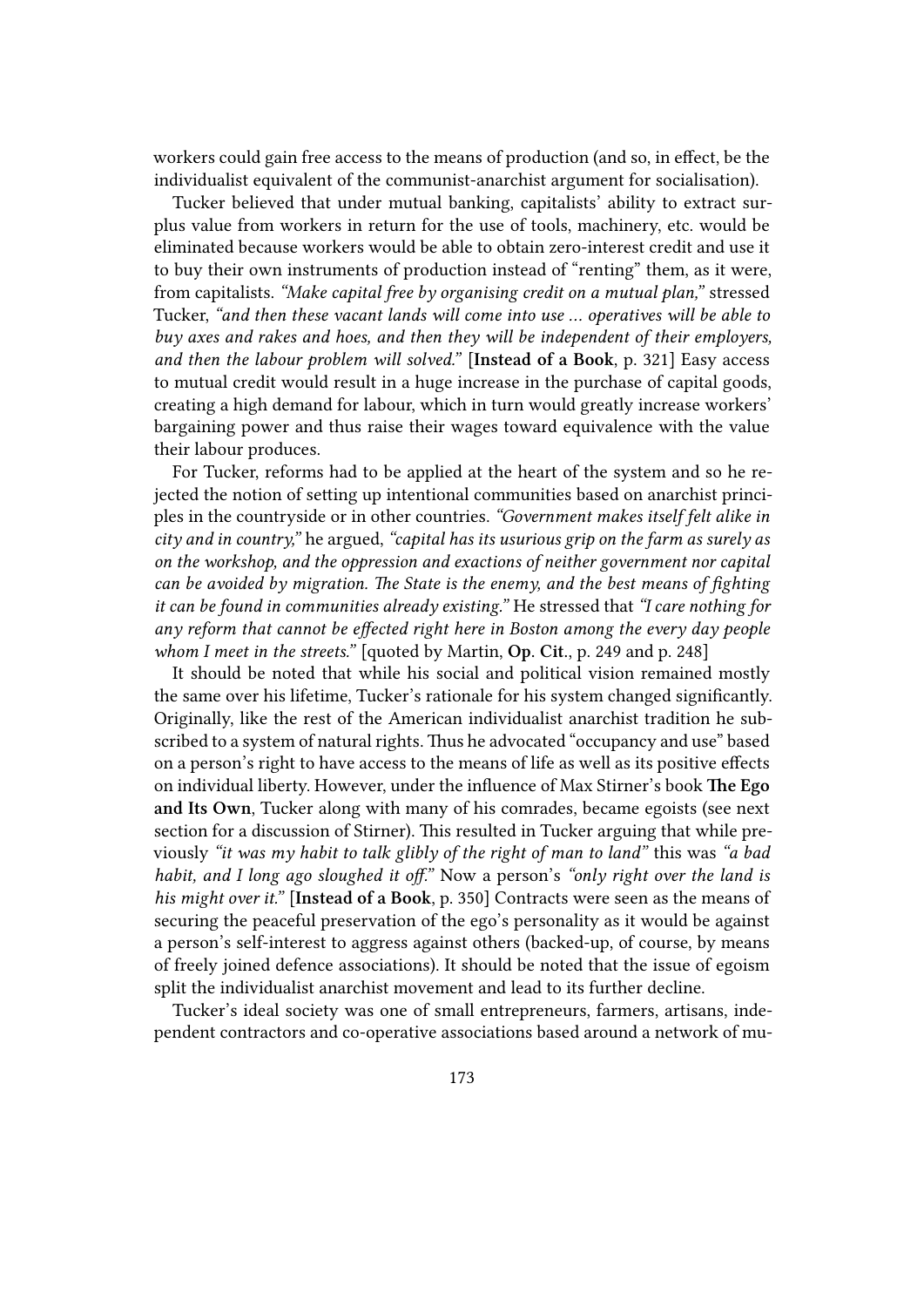tual banks. He looked to alternative institutions such as co-operative banks and firms, schools and trade unions, combined with civil disobedience in the form of strikes, general strikes, tax and rent strikes and boycotts to bring anarchism closer. He was firm supporter of the labour movement and *"strikes, whenever and wherever inaugurated, deserve encouragement from all the friends of labour … They show that people are beginning to know their rights, and knowing, dare to maintain them."* Echoing Bakunin's thoughts on the subject, Tucker maintained that strikes should be supported and encouraged because *"as an awakening agent, as an agitating force, the beneficent influence of a strike is immeasurable … with our present economic system almost every strike is just. For what is justice in production and distribution? That labour, which creates all, shall have all."* [**Liberty**, no. 19, p. 7] While critical of certain aspects of trade unionism, Tucker was keen to stress that *"it is not to be denied for a moment that workingmen are obliged to unite and act together in order, not to successfully contend with, but to defend themselves at least to some extent from, the all-powerful possessors of natural wealth and capital."* [**Op. Cit.**, no. 158, p. 1]

Like the anarcho-syndicalists and many other social anarchists, Tucker considered Labour unions as a positive development, being a *"crude step in the direction of supplanting the State"* and involved a *"movement for self-government on the part of the people, the logical outcome of which is ultimate revolt against those usurping political conspiracies which manifest themselves in courts and legislatures. Just as the [Irish] Land League has become a formidable rival of the British State, so the amalgamated trades unions may yet become a power sufficiently strong to defy the legislatures and overthrow them."* Thus unions were *"a potent sign of emancipation."* Indeed, he called the rise of the unions*"trades-union socialism,"* saw in it a means of *"supplanting"* the state by *"an intelligent and self-governing socialism"* and indicated that *"imperfect as they are, they are the beginnings of a revolt against the authority of the political State. They promise the coming substitution of industrial socialism for usurping legislative mobism."* [**The Individualist Anarchists**, pp. 283–284] Hence we see the co-operative nature of the voluntary organisations supported by Tucker and a vision of socialism being based on self-governing associations of working people.

In this way working people would reform capitalism away by non-violent social protest combined with an increase in workers' bargaining power by alternative voluntary institutions and free credit. Exploitation would be eliminated and workers would gain economic liberty. His ideal society would be classless, with *"each man reaping the fruit of his labour and no man able to live in idleness on an income from capital"* and society *"would become a great hive of Anarchistic workers, prosperous and free individuals."* While, like all anarchists, he rejected *"abolute equality"* he did envision an egalitarian society whose small differences in wealth were rooted in labour, not property, and so liberty, while abolishing exploitation, would *"not*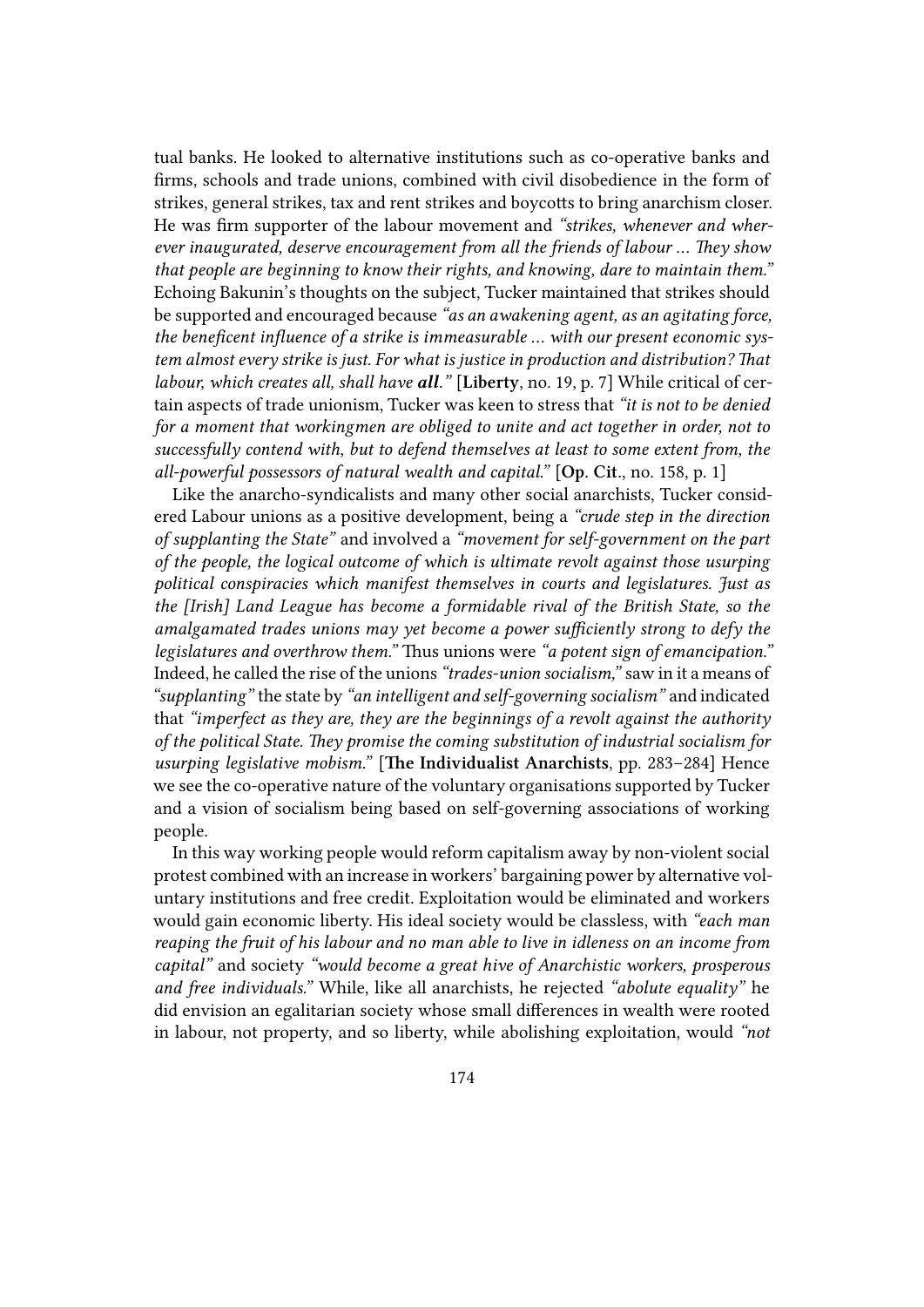*abolish the limited inequality between one labourer's product and another's … Liberty will ultimately make all men rich; it will not make all men equally rich."* [**The Individualist Anarchists**, p. 276, p. 156 and p. 157] He firmly believed that the *"most perfect Socialism is possible only on the condition of the most perfect individualism."* [quoted by Peter Marshall, **Demanding the Impossible**, p. 390]

As we noted in section G.1.3, there is one apparent area of disagreement between Tucker and most other socialists, namely the issue of wage labour. For almost all anarchists the employer/employee social relationship does not fit in well with Tucker's statement that *"if the individual has the right to govern himself, all external government is tyranny."* [**The Individualist Anarchists**, p. 86] However, even here the differences are not impossible to overcome. It is important to note that because of Tucker's proposal to increase the bargaining power of workers through access to mutual credit, his individualist anarchism is not only compatible with workers' control but would in fact **promote** it (as well as logically requiring it see section G.4.1).

For if access to mutual credit were to increase the bargaining power of workers to the extent that Tucker claimed it would, they would then be able to: (1) demand and get workplace democracy; and (2) pool their credit to buy and own companies collectively. This would eliminate the top-down structure of the firm and the ability of owners to pay themselves unfairly large salaries as well as reducing capitalist profits to zero by ensuring that workers received the full value of their labour. Tucker himself pointed this out when he argued that Proudhon (like himself) *"would individualise and associate"* workplaces by mutualism, which would *"place the means of production within the reach of all."* [quoted by Martin, **Op. Cit.**, p. 228] Proudhon used the word *"associate"* to denote co-operative (i.e. directly democratic) workplaces (and given Proudhon's comments — quoted in section  $G.4.2$  – on capitalist firms we can dismiss any attempt to suggest that the term *"individualise"* indicates support for capitalist rather than artisan/peasant production, which is the classic example of individualised production). For as Proudhon recognised, only a system without wage slavery (and so exploitation) would ensure the goal of all anarchists: *"the greatest amount of liberty compatible with equality of liberty."* [Tucker, **Instead of a Book**, p. 131]

Thus the logical consequence of Tucker's proposals would be a system equivalent in most important respects to the kind of system advocated by other left libertarians. In terms of aspirations, Tucker's ideas reflected those of social anarchists — a form of socialism rooted in individual liberty. His fire was directed against the same targets, exploitation and oppression and so state and capital. He aimed for a society without inequalities of wealth where it would be impossible to exploit another's labour and where free access to the means of life were secured by mutual banking and "occupancy and use" applied to land and what was on it.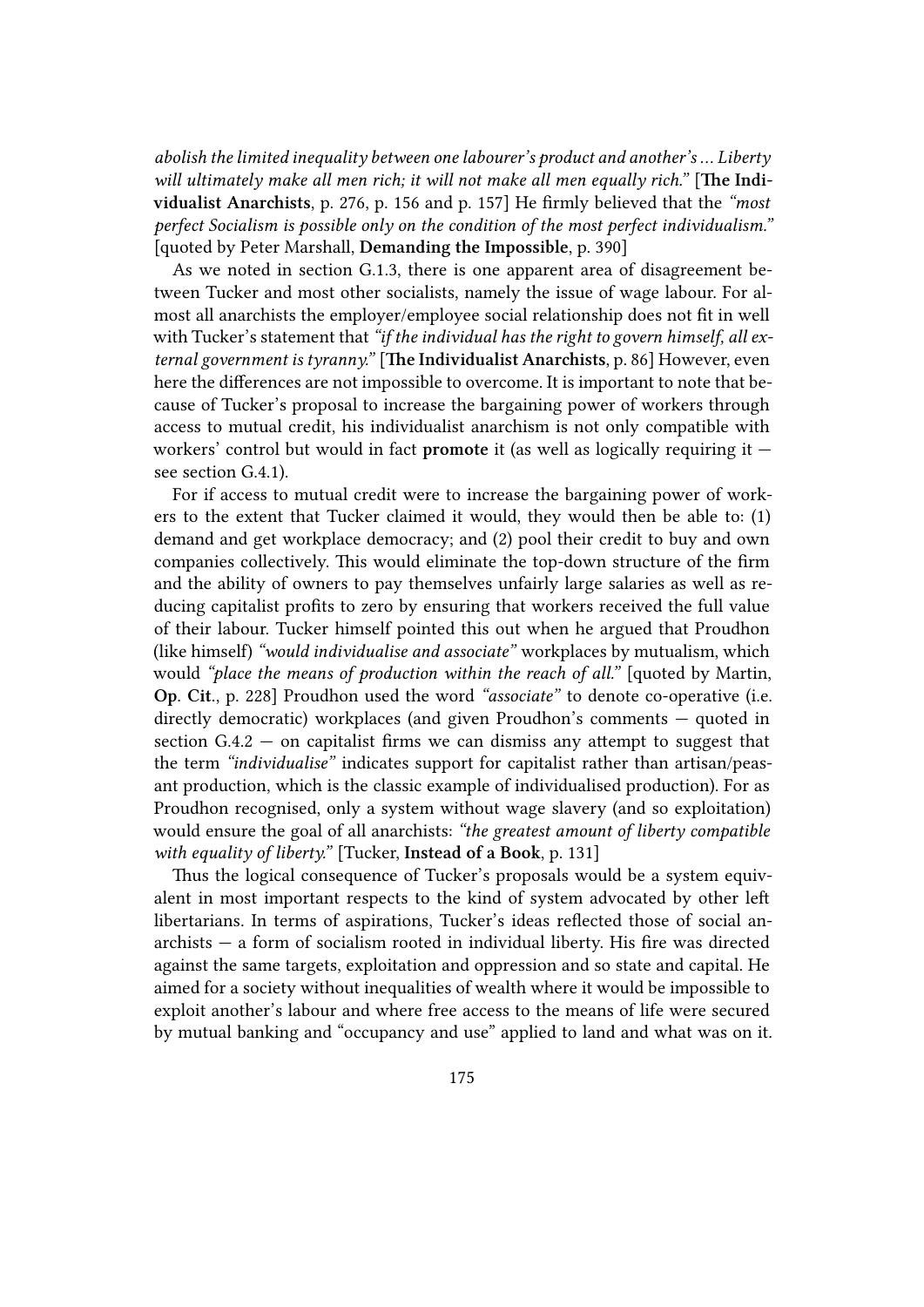He considered laissez-faire capitalism to be a system of state-supported privilege rather than as an ideal to be aimed for. He argued extensively that getting rid of the state would mean getting rid of capitalist property rights and so, like other anarchists, he did not artificially divide economic and political issues. In other words, like social anarchists, he was against the state because it protected specific kinds of private property, kinds which allowed its owners to extract tribute from labour.

In summary, then, Tucker *"remained a left rather than a right-wing libertarian."* [Marshall, **Op. Cit.**, p. 391] When he called himself a socialist he knew well what it meant and systematically fought those (usually, as today, Marxists and capitalists) who sought to equate it with state ownership. John Quail, in his history of British Anarchism, puts his finger on the contextual implications and limitations of Tucker's ideas when he wrote:

*"Tucker was a Proudhonist and thus fundamentally committed to a society based on small proprietorship. In the American context, however, where the small landowner was often locked in battle with large capitalist interests, this did not represent the reactionary position it often did later where it could easily degenerate into an 'Anarchism for small business-men.' Tucker had a keen sense of the right of the oppressed to struggle against oppression."* [**The Slow Burning Fuse**, p. 19]

As we stressed in section G.1.4, many of Tucker's arguments can only be fully understood in the context of the society in which he developed them, namely the transformation of America from a pre-capitalist into a capitalist one by means of state intervention (the process of *"primitive accumulation"* to use Marx's phrase see section F.8.5). At that time, it was possible to argue that access to credit would allow workers to set-up business and undermine big business. However, eventually Tucker had come to argue that this possibility had effectively ended and even the freest market would not be able to break-up the economic power of corporations and trusts (see section G.1.1).

In this, ironically, Tucker came to the same conclusion as his old enemy Johann Most had done three decades previously. In the 1880s, Tucker had argued that wage labour would be non-exploitative under individualist anarchy. This was part of the reason why Most had excommunicated Tucker from anarchism, for he thought that Tucker's system could not, by definition, end exploitation due to its tolerance of wage labour, an argument Tucker disputed but did not disprove (see section G.4.1 for more discussion on this issue). In 1888 Tucker had speculated that *"the question whether large concentrations of capital for production on the large scale confronts us with the disagreeable alternative of either abolishing private property or continuing to hold labour under the capitalistic yoke."* [**Liberty**, no. 122, p. 4] By 1911, he had come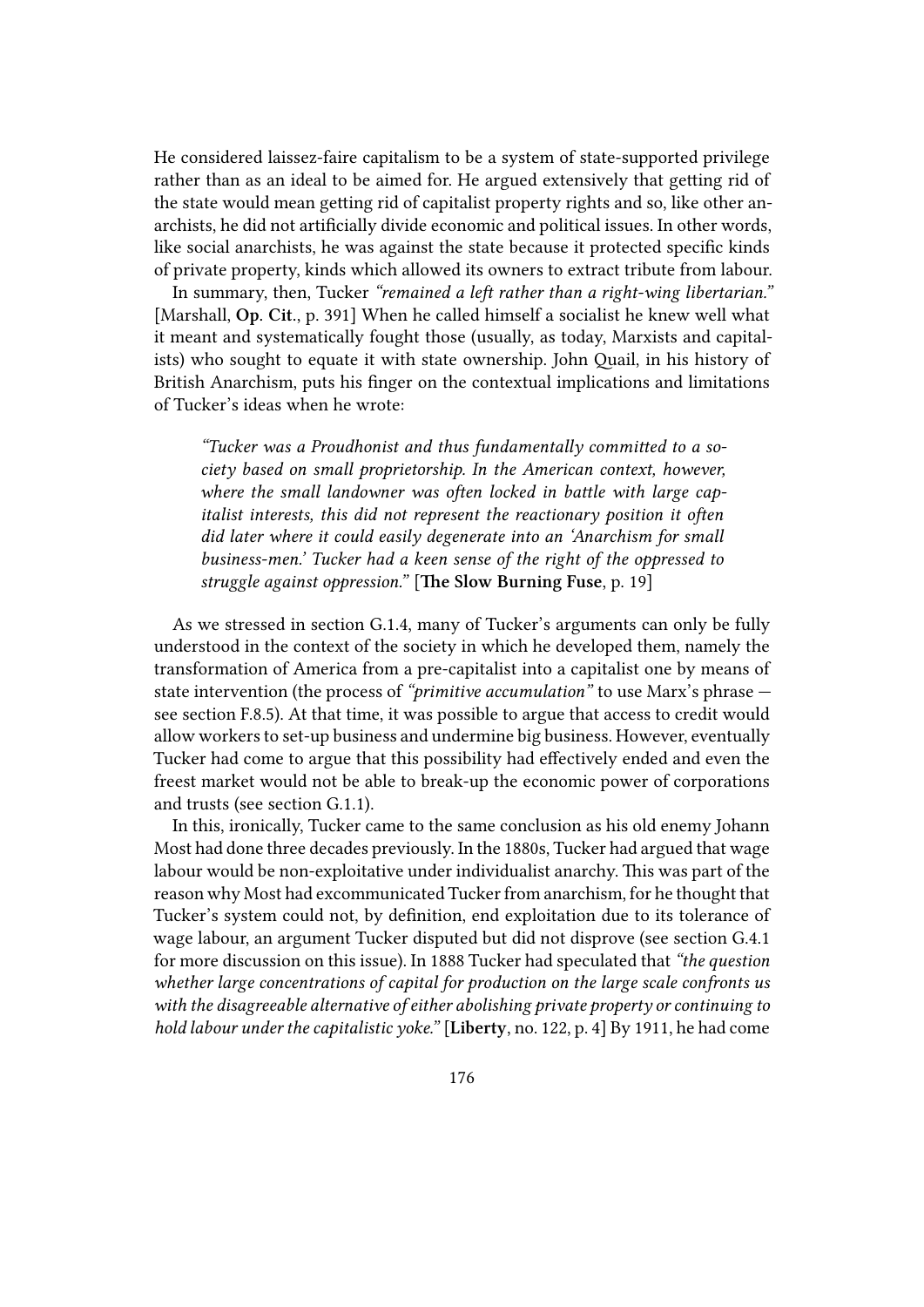to the conclusion that the latter had come to pass and considered revolutionary or political action as the only means of breaking up such concentrations of wealth (although he was against individualists anarchists participating in either strategy). [Martin, **Op. Cit.**, pp. 273–4] In other words, Tucker recognised that economic power existed and, as a consequence, free markets were not enough to secure free people in conditions of economic inequality.

There are, of course, many differences between the anarchism of, say, Bakunin and Kropotkin and that of Tucker. Tucker's system, for example, does retain some features usually associated with capitalism, such as competition between firms in a free market. However, the fundamental socialist objection to capitalism is not that it involves markets or "private property" but that it results in exploitation. Most socialists oppose private property and markets because they result in exploitation and have other negative consequences rather than an opposition to them as such. Tucker's system was intended to eliminate exploitation and involves a radical change in property rights, which is why he called himself a socialist and why most other anarchists concurred. This is why we find Kropotkin discussing Tucker in his general accounts of anarchism, accounts which note that the anarchists *"constitute the left wing"* of the socialists and which make no comment that Tucker's ideas were any different in this respect. [**Anarchism**, p. 285] A position, needless to say, Tucker also held as he considered his ideas as part of the wider socialist movement.

This fact is overlooked by "anarcho"-capitalists who, in seeking to make Tucker one of their "founding fathers," point to the fact that he spoke of the advantages of owning "property." But it is apparent that by "property" he was referring to simple "possession" of land, tools, etc. by independent artisans, farmers, and co-operating workers (he used the word property *"as denoting the labourer's individual possession of his product or his share of the joint product of himself and others."* [Tucker, **Instead of a Book**, p. 394]. For, since Tucker saw his system as eliminating the ability of capitalists to maintain exploitative monopolies over the means of production, it is therefore true **by definition** that he advocated the elimination of "private property" in the capitalist sense.

So while it is true that Tucker placed "property" and markets at the heart of his vision of anarchy, this does not make he a supporter of capitalism (see sections G.1.1 and G.1.2). Unlike supporters of capitalism, the individualist anarchists identified "property" with simple "possession," or *"occupancy and use"* and considered profit, rent and interest as exploitation. Indeed, Tucker explicitly stated that *"all property rests on a labour title, and no other property do I favour."* [**Instead of a Book**, p. 400] Because of their critique of capitalist property rights and their explicit opposition to usury (profits, rent and interest) individualist anarchists like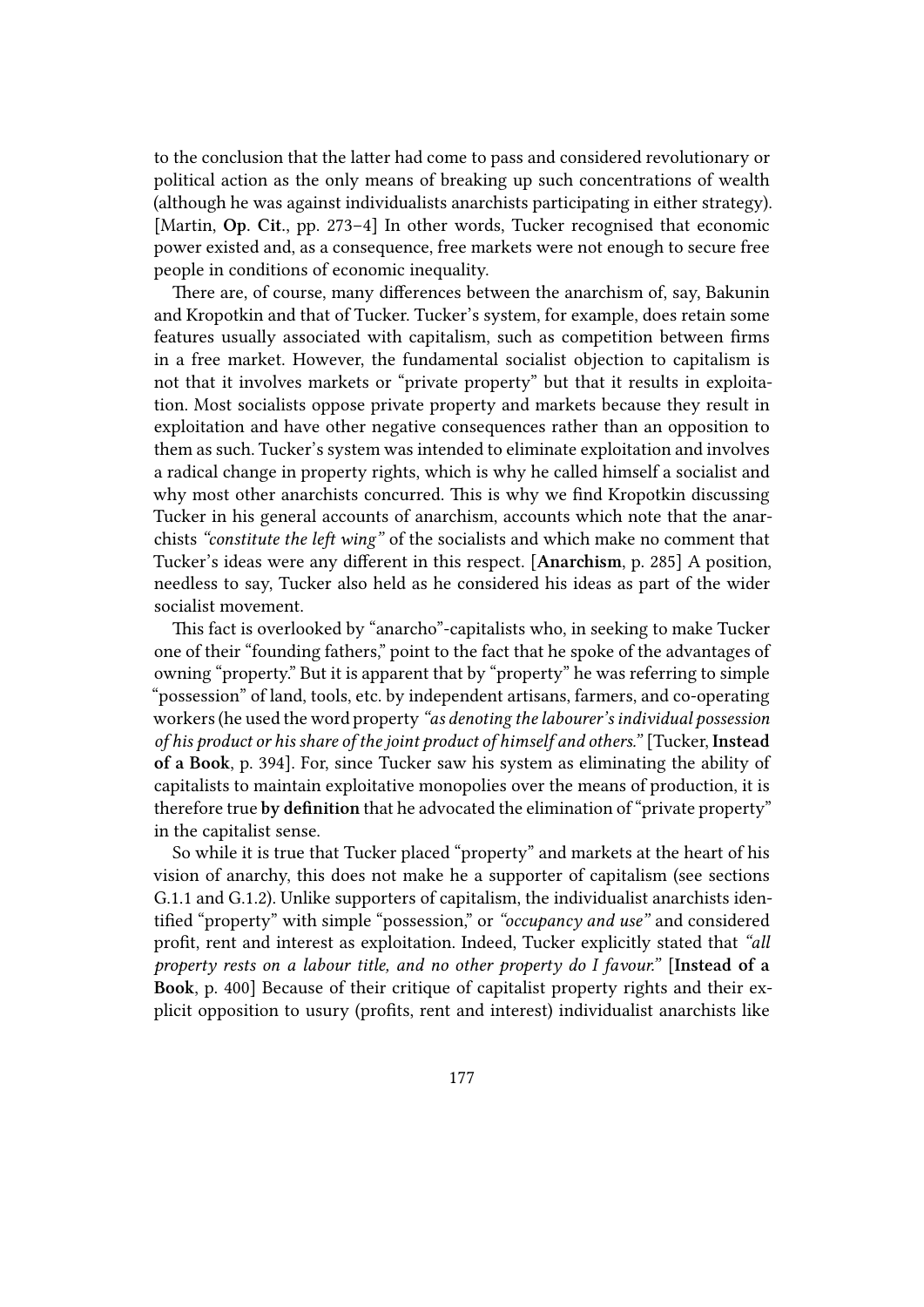Tucker could and did consider themselves as part of the wider socialist movement, the libertarian wing as opposed to the statist/Marxist wing.

Thus, Tucker is clearly a left libertarian rather than a forefather of right-wing "libertarianism". In this he comes close to what today would be called a market socialist, albeit a non-statist variety. As can be seen, his views are directly opposed to those of right "libertarians" like Murray Rothbard on a number of key issues. Most fundamentally, he rejected "absolute" property rights in land which are protected by laws enforced either by private security forces or a "night watchman state." He also recognised that workers were exploited by capitalists, who use the state to ensure that the market was skewed in their favour, and so urged working people to organise themselves to resist such exploitation and, as a consequence, supported unions and strikes. He recognised that while formal freedom may exist in an unequal society, it could not be an anarchy due to the existence of economic power and the exploitation and limitations in freedom it produced. His aim was a society of equals, one in which wealth was equally distributed and any differences would be minor and rooted in actual work done rather than by owning capital or land and making others produce it for them. This clearly indicates that Rothbard's claim to have somehow modernised Tucker's thought is **false** — "ignored" or "changed beyond recognition" would be more appropriate.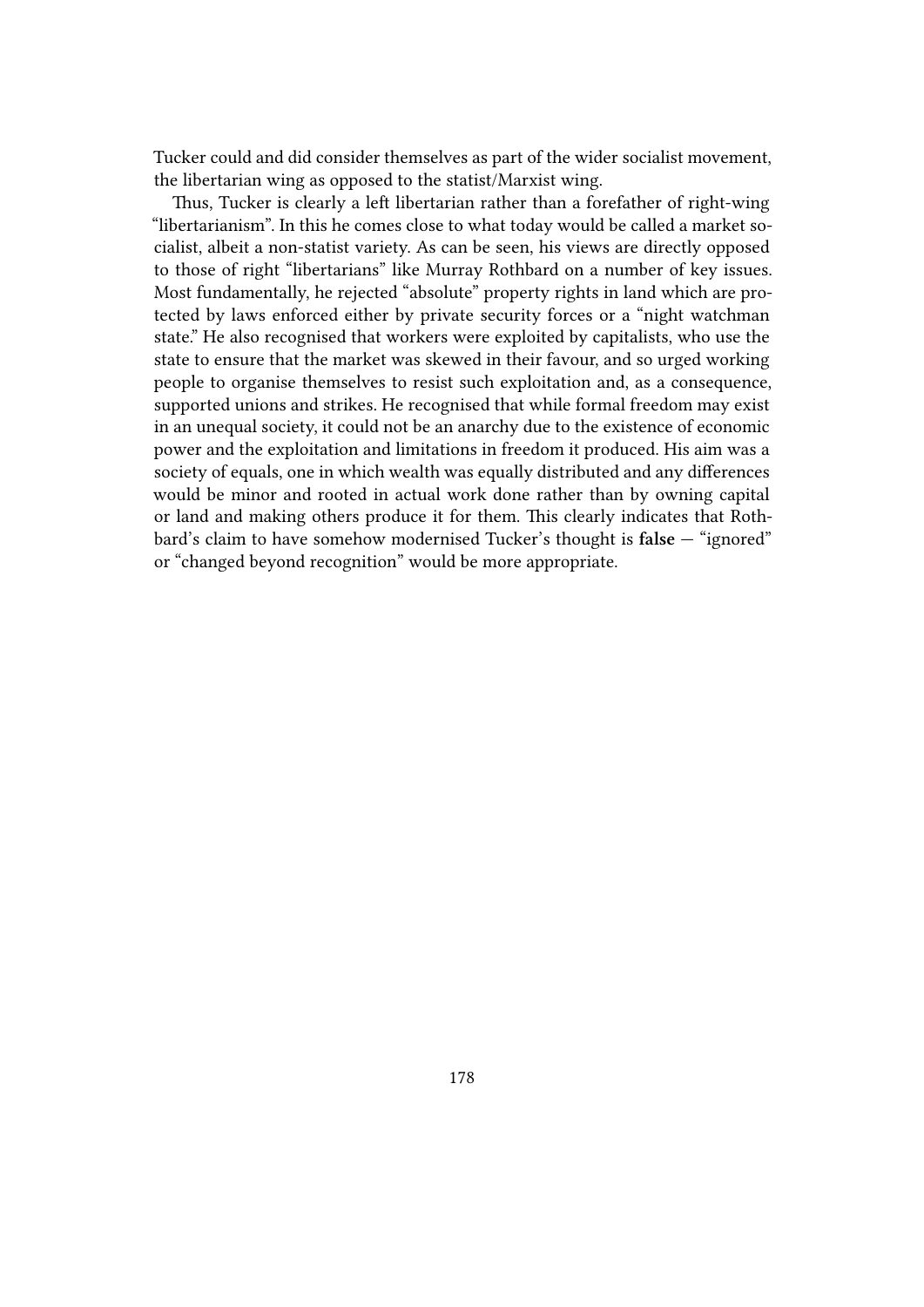## **G.6 What are the ideas of Max Stirner?**

To some extent, Stirner's work **The Ego and Its Own** is like a Rorschach test. Depending on the reader's psychology, he or she can interpret it in drastically different ways. Hence, a few have tried to use Stirner's ideas to defend capitalism while others have used them to argue for anarcho-syndicalism. For example, many in the anarchist movement in Glasgow, Scotland, took Stirner's *"Union of Egoists"* literally as the basis for their anarcho-syndicalist organising in the 1940s and beyond. Similarly, we discover the noted anarchist historian Max Nettlau stating that *"[o]n reading Stirner, I maintain that he cannot be interpreted except in a socialist sense."* [**A Short History of Anarchism**, p. 55] In this section of the FAQ, we will indicate why, in our view, the latter, syndicalistic, interpretation of egoism is far more appropriate than the capitalistic one.

It should be noted, before continuing, that Stirner's work has had a bigger impact on individualist anarchism than social anarchism. Benjamin Tucker and many of his comrades embraced egoism when they became aware of **The Ego and Its Own** (a development which provoked a split in individualist circles which, undoubtedly, contributed to its decline). However, his influence was not limited to individualist anarchism. As John P. Clark notes, Stirner *"has also been seen as a significant figure by figures who are more in the mainstream of the anarchist tradition. Emma Goldman, for example, combines an acceptance of many of the principles of anarcho-syndicalism and anarcho-communism with a strong emphasis on individuality and personal uniqueness. The inspiration for this latter part of her outlook comes from thinkers like … Stirner. Herbert Read has commented on the value of Stirner's defence of individuality."* [**Max Stirner's Egoism**, p. 90] Daniel Guérin's classic introduction to anarchism gives significant space to the German egoist, arguing he *"rehabilitated the individual at a time when the philosophical field was dominated by Hegelian anti-individualism and most reformers in the social field had been led by the misdeeds of bourgeois egotism to stress its opposite"* and pointed to *"the boldness and scope of his thought."* [**Anarchism**, p. 27] From meeting anarchists in Glasgow during the Second World War, long-time anarchist activist and artist Donald Rooum likewise combined Stirner and anarcho-communism. In America, the short-lived Situationist influenced group *"For Ourselves"* produced the inspired **The Right to**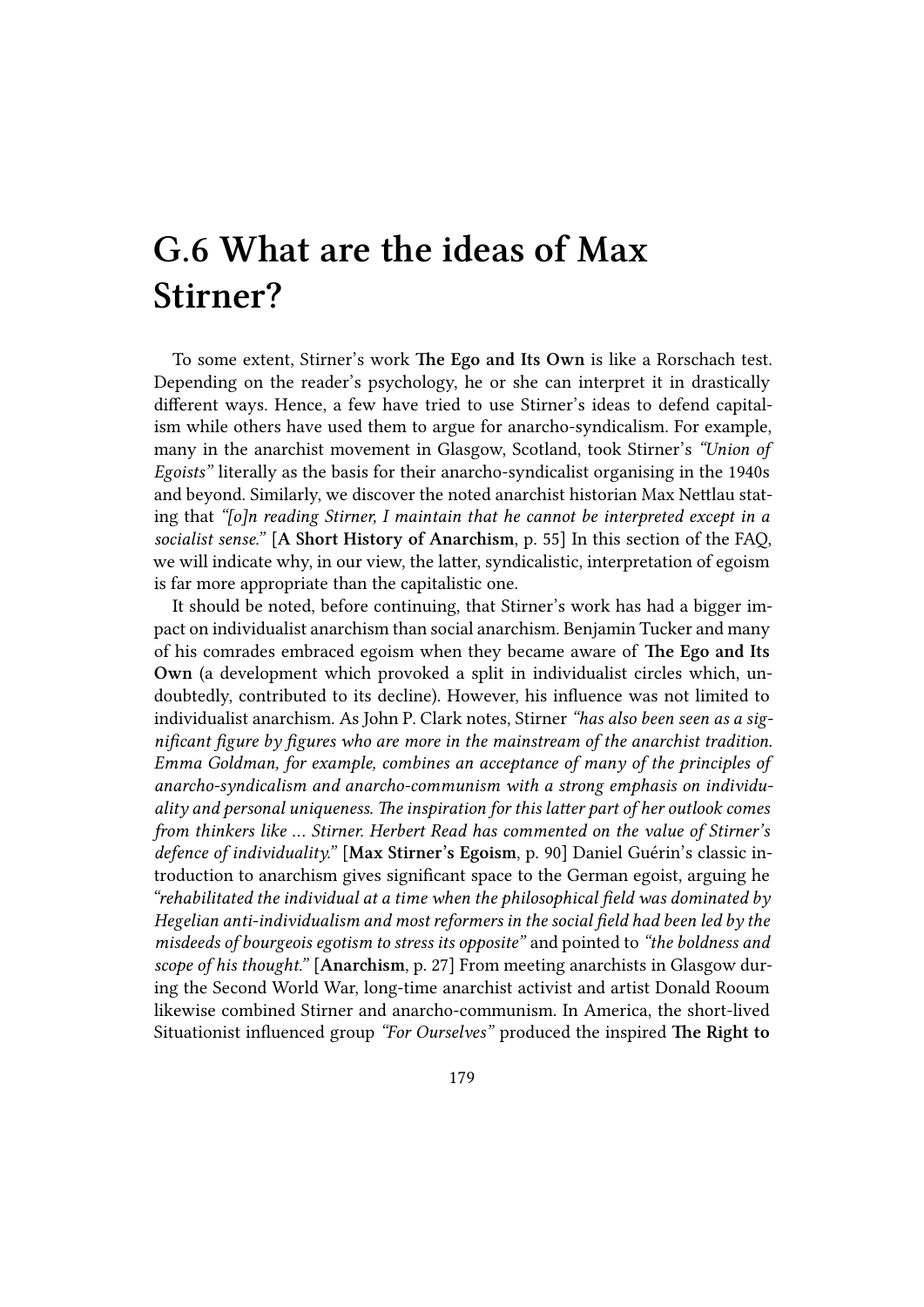**Be Greedy: Theses on the Practical Necessity of Demanding Everything**, a fusion of Marx and Stirner which proclaimed a *"communist egoism"* based on the awareness that greed *"in its fullest sense is the only possible basis of communist society."*

It is not hard to see why so many people are influenced by Stirner's work. It is a classic, full of ideas and a sense of fun which is lacking in many political writers. For many, it is only known through the criticism Marx and Engels subjected it too in their book **The German Ideology**. As with their later attacks on Proudhon and Bakunin, the two Germans did not accurately reflect the ideas they were attacking and, in the case of Stirner, they made it their task to make them appear ridiculous and preposterous. That they took so much time and energy to do so suggests that Stirner's work is far more important and difficult to refute than their notoriously misleading diatribe suggests. That in itself should prompt interest in his work.

As will become clear from our discussion, social anarchists have much to gain from understanding Stirner's ideas and applying what is useful in them. While some may object to our attempt to place egoism and communism together, pointing out that Stirner rejected "communism". Quite! Stirner did not subscribe to libertarian communism, because it did not exist when he was writing and so he was directing his critique against the various forms of **state** communism which did. Moreover, this does not mean that anarcho-communists and others may not find his work of use to them. And Stirner would have approved, for nothing could be more foreign to his ideas than to limit what an individual considers to be in their best interest. Unlike the narrow and self-defeating "egoism" of, say, Ayn Rand, Stirner did not prescribe what was and was not in a person's self-interest. He did not say you should act in certain ways because he preferred it, he did not redefine selfishness to allow most of bourgeois morality to remain intact. Rather he urged the individual to think for themselves and seek their own path. Not for Stirner the grim "egoism" of "selfishly" living a life determined by some guru and which only that authority figure would approve of. True egoism is not parroting what Stirner wrote and agreeing with everything he expounded. Nothing could be more foreign to Stirner's work than to invent "Stirnerism." As Donald Rooum put it:

*"I am happy to be called a Stirnerite anarchist, provided 'Stirnerite' means one who agrees with Stirner's general drift, not one who agrees with Stirner's every word. Please judge my arguments on their merits, not on the merits of Stirner's arguments, and not by the test of whether I conform to Stirner."* [*"Anarchism and Selfishness"*, pp. 251–9, **The Raven**, no. 3, p. 259fn]

With that in mind, we will summarise Stirner's main arguments and indicate why social anarchists have been, and should be, interested in his ideas. Saying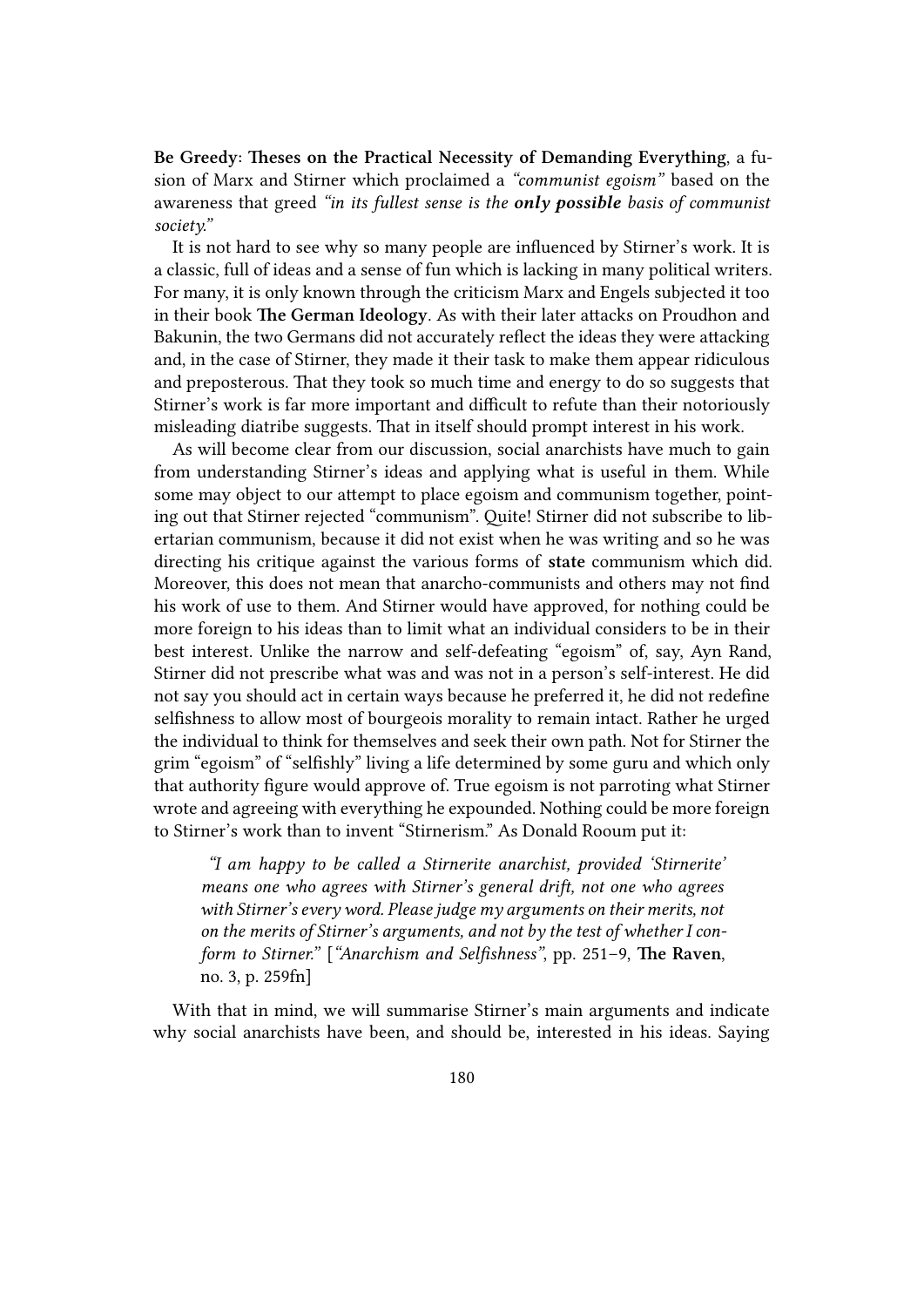that, John P. Clark presents a sympathetic and useful social anarchist critique of his work in **Max Stirner's Egoism**. Unless otherwise indicated all quotes are from Stirner's **The Ego and Its Own**.

So what is Stirner all about? Simply put, he is an Egoist, which means that he considers self-interest to be the root cause of an individual's every action, even when he or she is apparently doing "altruistic" actions. Thus: *"I am everything to myself and I do everything on my account."* Even love is an example of selfishness, *"because love makes me happy, I love because loving is natural to me, because it pleases me."* He urges others to follow him and *"take courage now to really make yourselves the central point and the main thing altogether."* As for other people, he sees them purely as a means for self-enjoyment, a self-enjoyment which is mutual: *"For me you are nothing but my food, even as I am fed upon and turned to use by you. We have only one relation to each other, that of usableness, of utility, of use."* [p. 162, p. 291 and pp. 296–7]

For Stirner, all individuals are unique (*"My flesh is not their flesh, my mind is not their mind*,") and should reject any attempts to restrict or deny their uniqueness: *"To be looked upon as a mere part, part of society, the individual cannot bear because he is more; his uniqueness puts from it this limited conception."* Individuals, in order to maximise their uniqueness, must become aware of the **real** reasons for their actions. In other words they must become conscious, not unconscious, egoists. An unconscious, or involuntary, egoist is one *"who is always looking after his own and yet does not count himself as the highest being, who serves only himself and at the same time always thinks he is serving a higher being, who knows nothing higher than himself and yet is infatuated about something higher."* [p. 138, p. 265 and p. 36] In contrast, egoists are aware that they act purely out of self-interest, and if they support a "higher being," it is not because it is a noble thought but because it will benefit them.

Stirner himself, however, has no truck with "higher beings." Indeed, with the aim of concerning himself purely with his own interests, he attacks all "higher beings," regarding them as a variety of what he calls *"spooks,"* or ideas to which individuals sacrifice themselves and by which they are dominated. First amongst these is the abstraction *"Man"*, into which all unique individuals are submerged and lost. As he put it, *"liberalism is a religion because it separates my essence from me and sets it above me, because it exalts 'Man' to the same extent as any other religion does to God … it sets me beneath Man."* Indeed, he *"who is infatuated with Man leaves persons out of account so far as that infatuation extends, and floats in an ideal, sacred interest. Man, you see, is not a person, but an ideal, a spook."* [p. 176 and p.79] Among the many *"spooks"* Stirner attacks are such notable aspects of capitalist life as private property, the division of labour, the state, religion, and (at times) society itself. We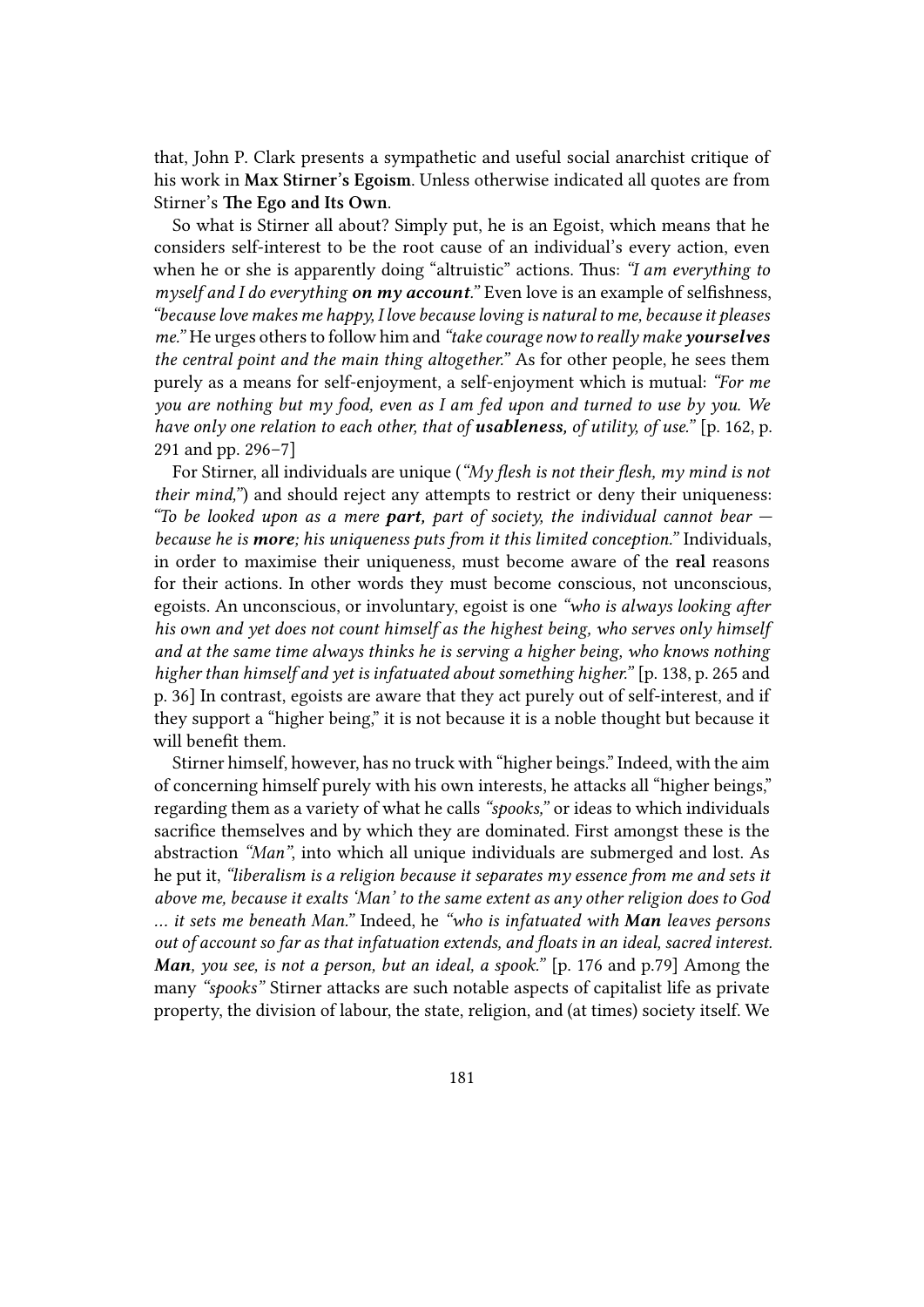will discuss Stirner's critique of capitalism before moving onto his vision of an egoist society and how it relates to social anarchism.

For the egoist, private property is a spook which *"lives by the grace of law"* and it *"becomes 'mine' only by effect of the law"*. In other words, private property exists purely *"through the protection of the State, through the State's grace."* Recognising its need for state protection, Stirner is also aware that *"[i]t need not make any difference to the 'good citizens' who protects them and their principles, whether an absolute King or a constitutional one, a republic, if only they are protected. And what is their principle, whose protector they always 'love'? Not that of labour"*, rather it is *"interesting-bearing possession … labouring capital, therefore … labour certainly, yet little or none at all of one's own, but labour of capital and of the — subject labourers."* [p. 251, p. 114, p. 113 and p. 114]

As can be seen from capitalist support for fascism, Stirner was correct — as long as a regime supports capitalist interests, the 'good citizens' (including many on the so-called "libertarian" right)) will support it. Stirner sees that not only does private property require state protection, it also leads to exploitation and oppression. As noted in section D.10, like subsequent anarchists like Kropotkin, Stirner attacked the division of labour resulting from private property for its deadening effects on the ego and individuality of the worker:

*"When everyone is to cultivate himself into man, condemning a man to machine-like labour amounts to the same thing as slavery … Every labour is to have the intent that the man be satisfied. Therefore he must become a master in it too, be able to perform it as a totality. He who in a pin-factory only puts on heads, only draws the wire, works, as it were mechanically, like a machine; he remains half-trained, does not become a master: his labour cannot satisfy him, it can only fatigue him. His labour is nothing by itself, has no object in itself, is nothing complete in itself; he labours only into another's hands, and is used (exploited) by this other."* [p. 121]

Stirner had nothing but contempt for those who defended property in terms of "natural rights" and opposed theft and taxation with a passion because it violates said rights. *"Rightful, or legitimate property of another,"* he stated, *"will by only that which you are content to recognise as such. If your content ceases, then this property has lost legitimacy for you, and you will laugh at absolute right to it."* After all, *"what well-founded objection could be made against theft"* [p. 278 and p. 251] He was well aware that inequality was only possible as long as the masses were convinced of the sacredness of property. In this way, the majority end up without property: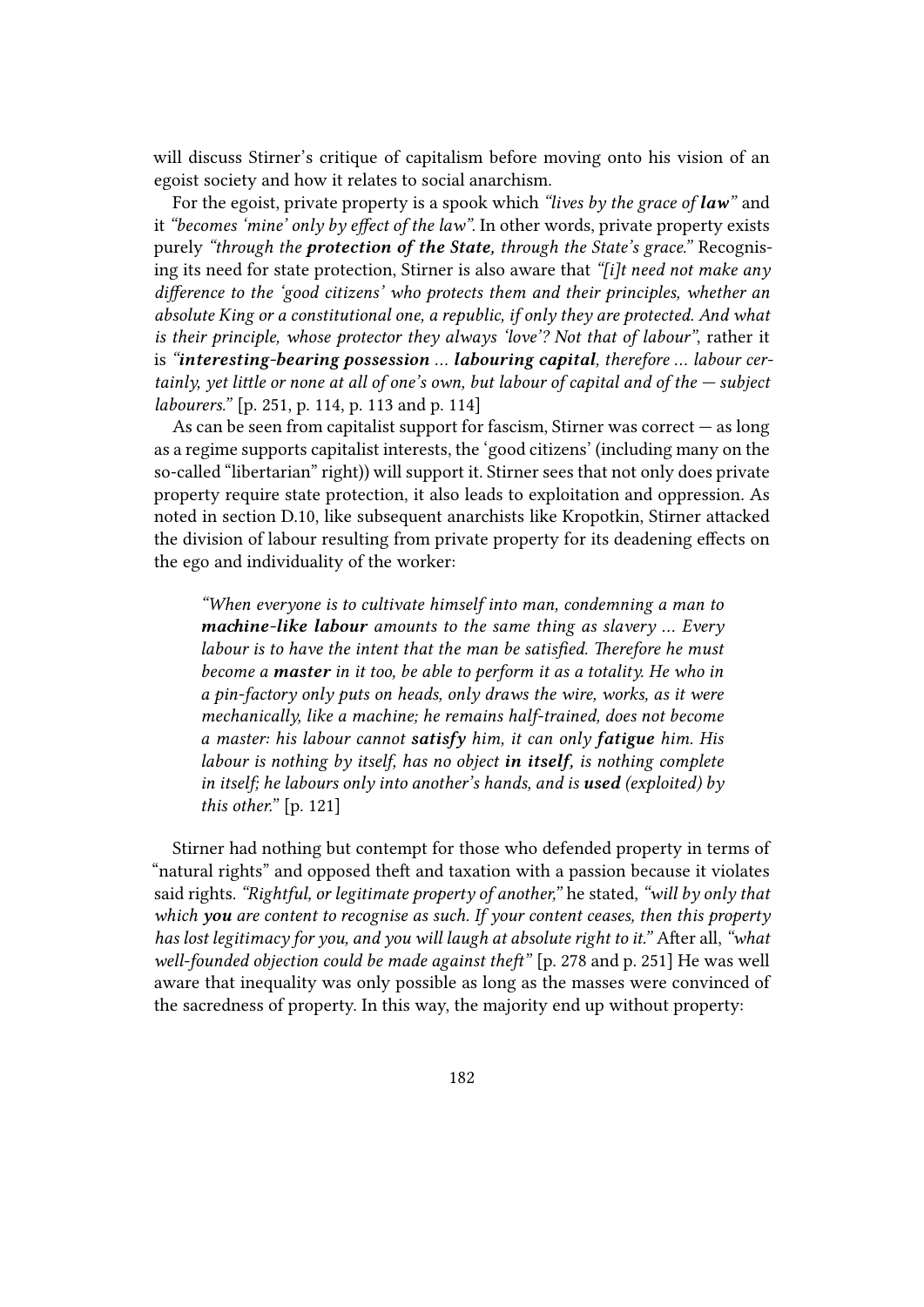*"Property in the civic sense means sacred property, such that I must respect your property … Be it ever so little, if one only has somewhat of his own — to wit, a respected property: The more such owners … the more 'free people and good patriots' has the State.*

*"Political liberalism, like everything religious, counts on respect, humaneness, the virtues of love … For in practice people respect nothing, and everyday the small possessions are bought up again by greater proprietors, and the 'free people' change into day labourers."* [p. 248]

Thus free competition *"is not 'free,' because I lack the things for competition."* Due to this basic inequality of wealth (of "things"), *"[u]nder the regime of the commonality the labourers always fall into the hands of the possessors … of the capitalists, therefore. The labourer cannot realise on his labour to the extent of the value that it has for the customer."* [p. 262 and p. 115] In other words, the working class is exploited by the capitalists and landlords.

Moreover, it is the exploitation of labour which is the basis of the state, for the state *"rests on the slavery of labour. If labour becomes free, the State is lost."* Without surplus value to feed off, a state could not exist. For Stirner, the state is the greatest threat to his individuality: *"I am free in no State."* This is because the state claims to be sovereign over a given area, while, for Stirner, only the ego can be sovereign over itself and that which it uses (its *"property"*): *"I am my own only when I am master of myself."* Thus the state *"is not thinkable without lordship and servitude (subjection); for the State must will to be the lord of all that it embraces."* Stirner also warned against the illusion in thinking that political liberty means that the state need not be a cause of concern for *"[p]olitical liberty means that the polis, the State, is free; … not, therefore, that I am free of the State… It does not mean my liberty, but the liberty of a power that rules and subjugates me; it means that one of my despots … is free."* [p. 116, p. 226, p. 169, p. 195 and p. 107]

Therefore Stirner urges insurrection against all forms of authority and **dis**respect for property. For *"[i]f man reaches the point of losing respect for property, everyone will have property, as all slaves become free men as soon as they no longer respect the master as master."* And in order for labour to become free, all must have *"property." "The poor become free and proprietors only when they rise."* Thus, *"[i]f we want no longer to leave the land to the landed proprietors, but to appropriate it to ourselves, we unite ourselves to this end, form a union, a société, that makes itself proprietor … we can drive them out of many another property yet, in order to make it our property, the property of the — conquerors."* Thus property *"deserves the attacks of the Communists and Proudhon: it is untenable, because the civic proprietor is in truth nothing but a propertyless man, one who is everywhere shut out. Instead*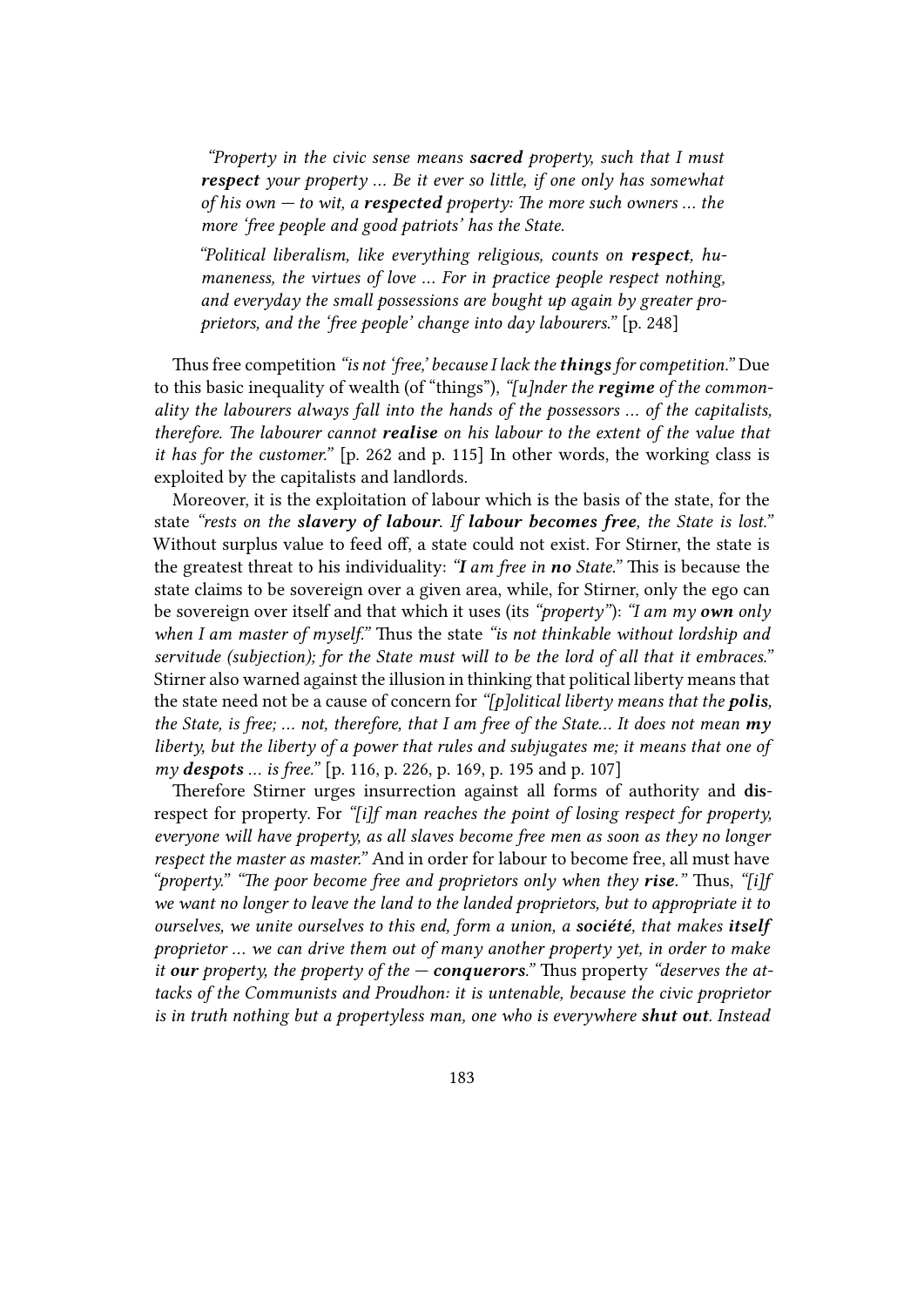*of owning the world, as he might, he does not own even the paltry point on which he turns around."* [p. 258, p. 260, p. 249 and pp. 248–9]

Stirner recognises the importance of self-liberation and the way that authority often exists purely through its acceptance by the governed. As he argues, *"no thing is sacred of itself, but my declaring it sacred, by my declaration, my judgement, my bending the knee; in short, by my conscience.*" It is from this worship of what society deems *"sacred"* that individuals must liberate themselves in order to discover their true selves. And, significantly, part of this process of liberation involves the destruction of **hierarchy.** For Stirner, *"Hierarchy is domination of thoughts, domination of mind!,"* and this means that we are *"kept down by those who are supported by thoughts."* [p. 72 and p. 74] That is, by our own willingness to not question authority and the sources of that authority, such as private property and the state:

*"Proudhon calls property 'robbery' (le vol) But alien property — and he is talking of this alone — is not less existent by renunciation, cession, and humility; it is a present. Who so sentimentally call for compassion as a poor victim of robbery, when one is just a foolish, cowardly giver of presents? Why here again put the fault on others as if they were robbing us, while we ourselves do bear the fault in leaving the others unrobbed? The poor are to blame for there being rich men."* [p. 315]

For those, like modern-day "libertarian" capitalists, who regard "profit" as the key to "selfishness," Stirner has nothing but contempt. Because "greed" is just one part of the ego, and to spend one's life pursuing only that part is to deny all other parts. Stirner called such pursuit*"self-sacrificing,"* or a *"one-sided, unopened, narrow egoism,"* which leads to the ego being possessed by one aspect of itself. For *"he who ventures everything else for one thing, one object, one will, one passion … is ruled by a passion to which he brings the rest as sacrifices."* [p. 76]

For the true egoist, capitalists are *"self-sacrificing"* in this sense, because they are driven only by profit. In the end, their behaviour is just another form of self-denial, as the worship of money leads them to slight other aspects of themselves such as empathy and critical thought (the bank balance becomes the rule book). A society based on such "egoism" ends up undermining the egos which inhabit it, deadening one's own and other people's individuality and so reducing the vast potential "utility" of others to oneself. In addition, the drive for profit is not even based on self-interest, it is forced upon the individual by the workings of the market (an alien authority) and results in labour *"claim[ing] all our time and toil,"* leaving no time for the individual *"to take comfort in himself as the unique."* [pp. 268–9]

Stirner also turns his analysis to "socialism" and "communism," and his critique is as powerful as the one he directs against capitalism. This attack, for some, gives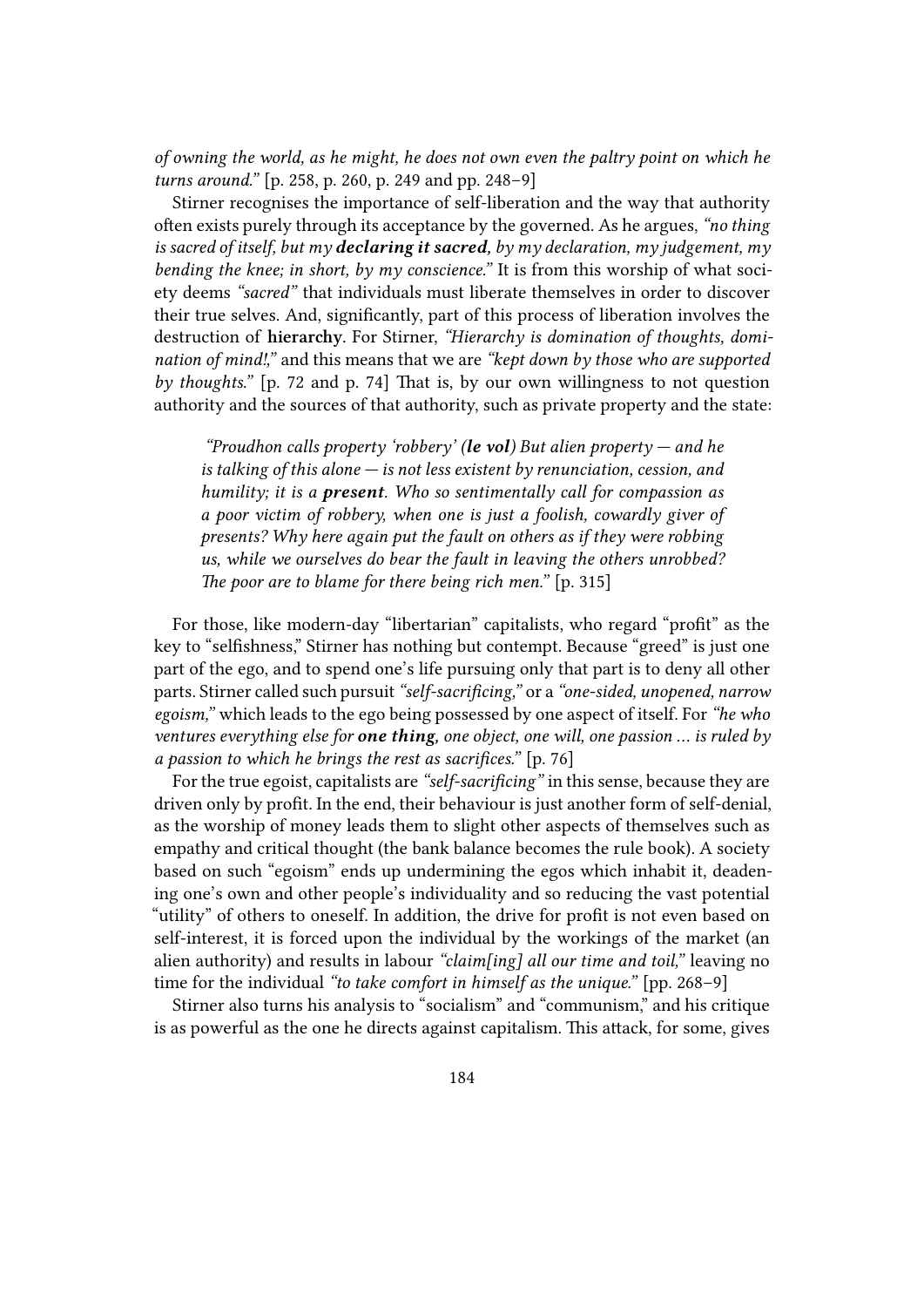his work an appearance of being pro-capitalist, while, as indicated above, it is not. Stirner did attack socialism, but he (rightly) attacked **state** socialism, not libertarian socialism, which did not really exist at that time (the only well known anarchist work at the time was Proudhon's **What is Property?**, published in 1840 and this work obviously could not fully reflect the developments within anarchism that were to come). He also indicated why moralistic (or altruistic) socialism is doomed to failure, and laid the foundations of the theory that socialism will work only on the basis of egoism (communist-egoism, as it is sometimes called). Stirner correctly pointed out that much of what is called socialism was nothing but warmed up liberalism, and as such ignores the individual: *"Whom does the liberal look upon as his equal? Man! …, In other words, he sees in you, not you, but the species."* A socialism that ignores the individual consigns itself to being state capitalism, nothing more. "Socialists" of this school forget that "society" is made up of individuals and that it is individuals who work, think, love, play and enjoy themselves. Thus: *"That society is no ego at all, which could give, bestow, or grant, but an instrument or means, from which we may derive benefit … of this the socialists do not think, because they — as liberals — are imprisoned in the religious principle and zealously aspire after a sacred society, such as the State was hitherto."* [p. 123]

Of course, for the egoist libertarian communism can be just as much an option as any other socio-political regime. As Stirner stressed, egoism *"is not hostile to the tenderest of cordiality … nor of socialism: in short, it is not inimical to any interest: it excludes no interest. It simply runs counter to un-interest and to the uninteresting: it is not against love but against sacred love … not against socialists, but against the sacred socialists."* [**No Gods, No Masters**, vol. 1, p. 23] After all, if it aids the individual then Stirner had no more problems with libertarian communism that, say, rulers or exploitation. Yet this position does not imply that egoism tolerates the latter. Stirner's argument is, of course, that those who are subject to either have an interest in ending both and should unite with those in the same position to end it rather than appealing to the good will of those in power. As such, it goes without saying that those who find in egoism fascistic tendencies are fundamentally wrong. Fascism, like any class system, aims for the elite to rule and provides various spooks for the masses to ensure this (the nation, tradition, property, and so on). Stirner, on the other hand, urges an universal egoism rather than one limited to just a few. In other words, he would wish those subjected to fascistic domination to reject such spooks and to unite and rise against those oppressing them:

*"Well, who says that every one can do everything? What are you there for, pray, you who do not need to put up with everything? Defend yourself, and no one will do anything to you! He who would break your will has to do with you, and is your enemy. Deal with him as such. If there*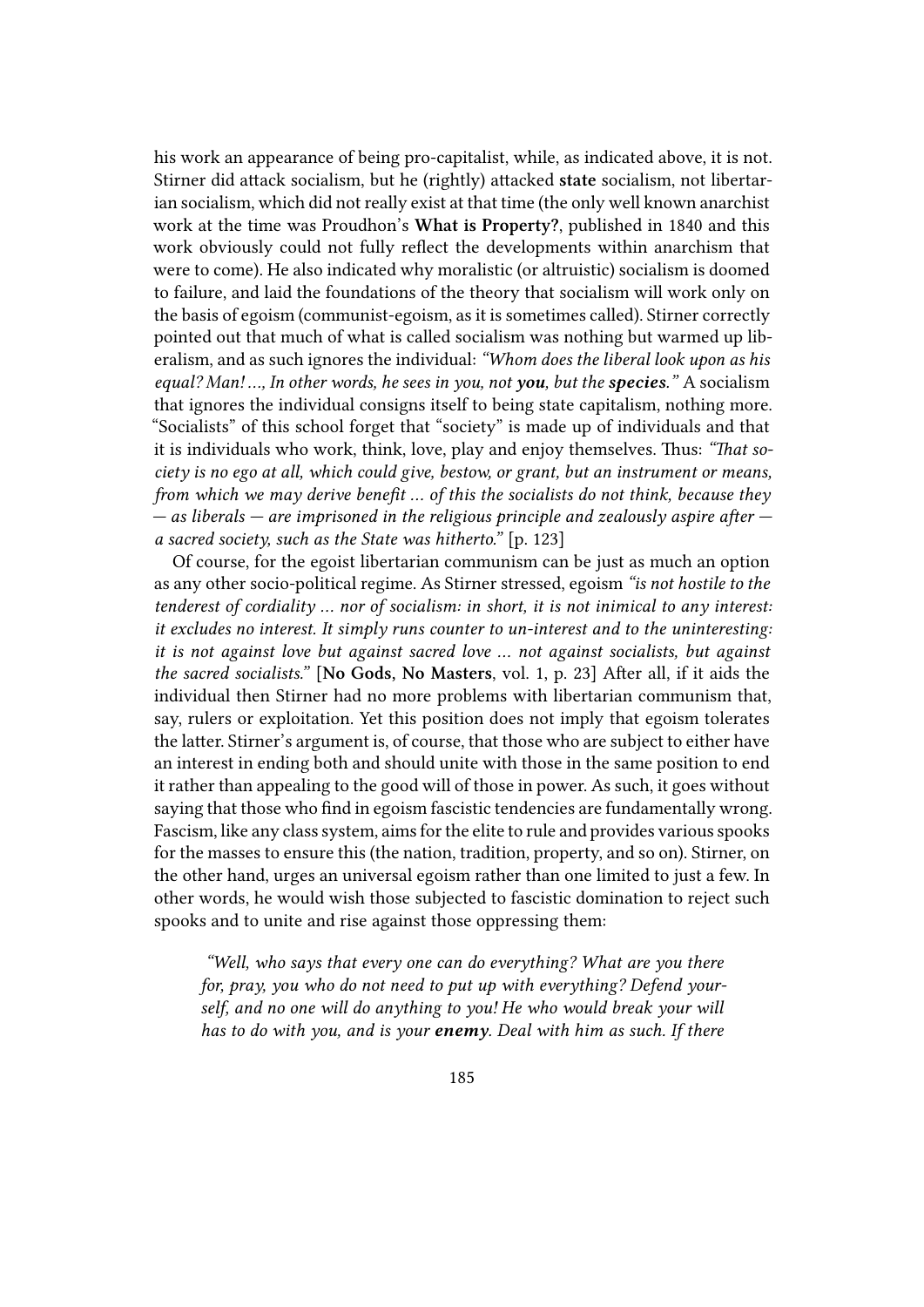*stand behind you for your protection some millions more, then you are an imposing power and will have an easy victory."* [p. 197]

That Stirner's desire for individual autonomy becomes transferred into support for rulership for the few and subjection for the many by many of his critics simply reflects the fact we are conditioned by class society to accept such rule as normal — and hope that our masters will be kind and subscribe to the same spooks they inflict on their subjects. It is true, of course, that a narrow "egoism" would accept and seek such relationships of domination but such a perspective is not Stirner's. This can be seen from how Stirner's egoist vision could fit with social anarchist ideas.

The key to understanding the connection lies in Stirner's idea of the *"union of egoists,"* his proposed alternative mode of organising society. Stirner believed that as more and more people become egoists, conflict in society will decrease as each individual recognises the uniqueness of others, thus ensuring a suitable environment within which they can co-operate (or find *"truces"* in the *"war of all against all"*). These *"truces"* Stirner termed *"Unions of Egoists."* They are the means by which egoists could, firstly, *"annihilate"* the state, and secondly, destroy its creature, private property, since they would *"multiply the individual's means and secure his assailed property."* [p. 258]

The unions Stirner desires would be based on free agreement, being spontaneous and voluntary associations drawn together out of the mutual interests of those involved, who would *"care best for their welfare if they unite with others."* [p. 309] The unions, unlike the state, exist to ensure what Stirner calls *"intercourse,"* or *"union"* between individuals. To better understand the nature of these associations, which will replace the state, Stirner lists the relationships between friends, lovers, and children at play as examples. [**No Gods, No Masters**, vol. 1, p. 25] These illustrate the kinds of relationships that maximise an individual's self-enjoyment, pleasure, freedom, and individuality, as well as ensuring that those involved sacrifice nothing while belonging to them. Such associations are based on mutuality and a free and spontaneous co-operation between equals. As Stirner puts it, *"intercourse is mutuality, it is the action, the commercium, of individuals."* [p. 218] Its aim is *"pleasure"* and *"self-enjoyment."* Thus Stirner sought a broad egoism, one which appreciated others and their uniqueness, and so criticised the narrow egoism of people who forgot the wealth others are:

*"But that would be a man who does not know and cannot appreciate any of the delights emanating from an interest taken in others, from the consideration shown to others. That would be a man bereft of innumerable pleasures, a wretched character … would he not be a wretched egoist,*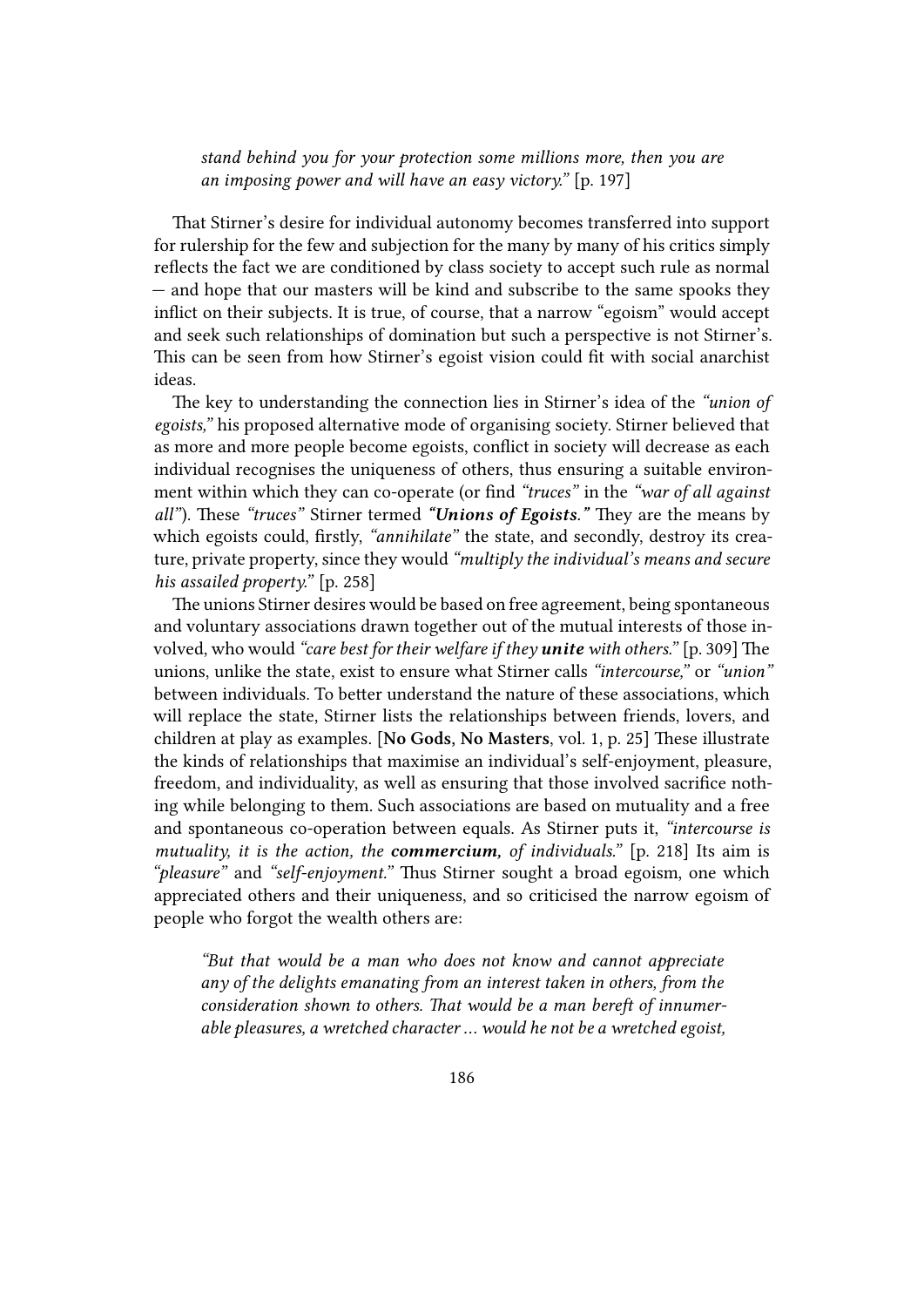*rather than a genuine Egoist? … The person who loves a human being is, by virtue of that love, a wealthier man that someone else who loves no one."* [**No Gods, No Masters**, vol. 1, p. 23]

In order to ensure that those involved do not sacrifice any of their uniqueness and freedom, the contracting parties have to have roughly the same bargaining power and the association created must be based on self-management (i.e. equality of power). Only under self-management can all participate in the affairs of the union and express their individuality. Otherwise, we have to assume that some of the egoists involved will stop being egoists and will allow themselves to be dominated by another, which is unlikely. As Stirner himself argued:

*"But is an association, wherein most members allow themselves to be lulled as regards their most natural and most obvious interests, actually an Egoist's association? Can they really be 'Egoists' who have banded together when one is a slave or a serf of the other?…*

*"Societies wherein the needs of some are satisfied at the expense of the rest, where, say, some may satisfy their need for rest thanks to the fact that the rest must work to the point of exhaustion, and can lead a life of ease because others live in misery and perish of hunger, or indeed who live a life of dissipation because others are foolish enough to live in indigence, etc., such societies … [are] more of a religious society, a communion held as sacrosanct by right, by law and by all the pomp and circumstance of the courts."* [**Op. Cit.**, p. 24]

Therefore, egoism's revolt against all hierarchies that restrict the ego logically leads to the end of authoritarian social relationships, particularly those associated with private property and the state. Given that capitalism is marked by extensive differences in bargaining power outside its "associations" (i.e. firms) and power within these "associations" (i.e. the worker/boss hierarchy), from an egoist point of view it is in the self-interest of those subjected to such relationships to get rid of them and replace them with unions based on mutuality, free association, and self-management. Ultimately, Stirner stresses that it is in the workers' **selfinterest** to free themselves from both state and capitalist oppression. Sounding like an anarcho-syndicalist, Stirner recognised the potential for strike action as a means of self-liberation:

*"The labourers have the most enormous power in their hands, and, if they once become thoroughly conscious of it and used it, nothing could withstand them; they would only have to stop labour, regard the product of*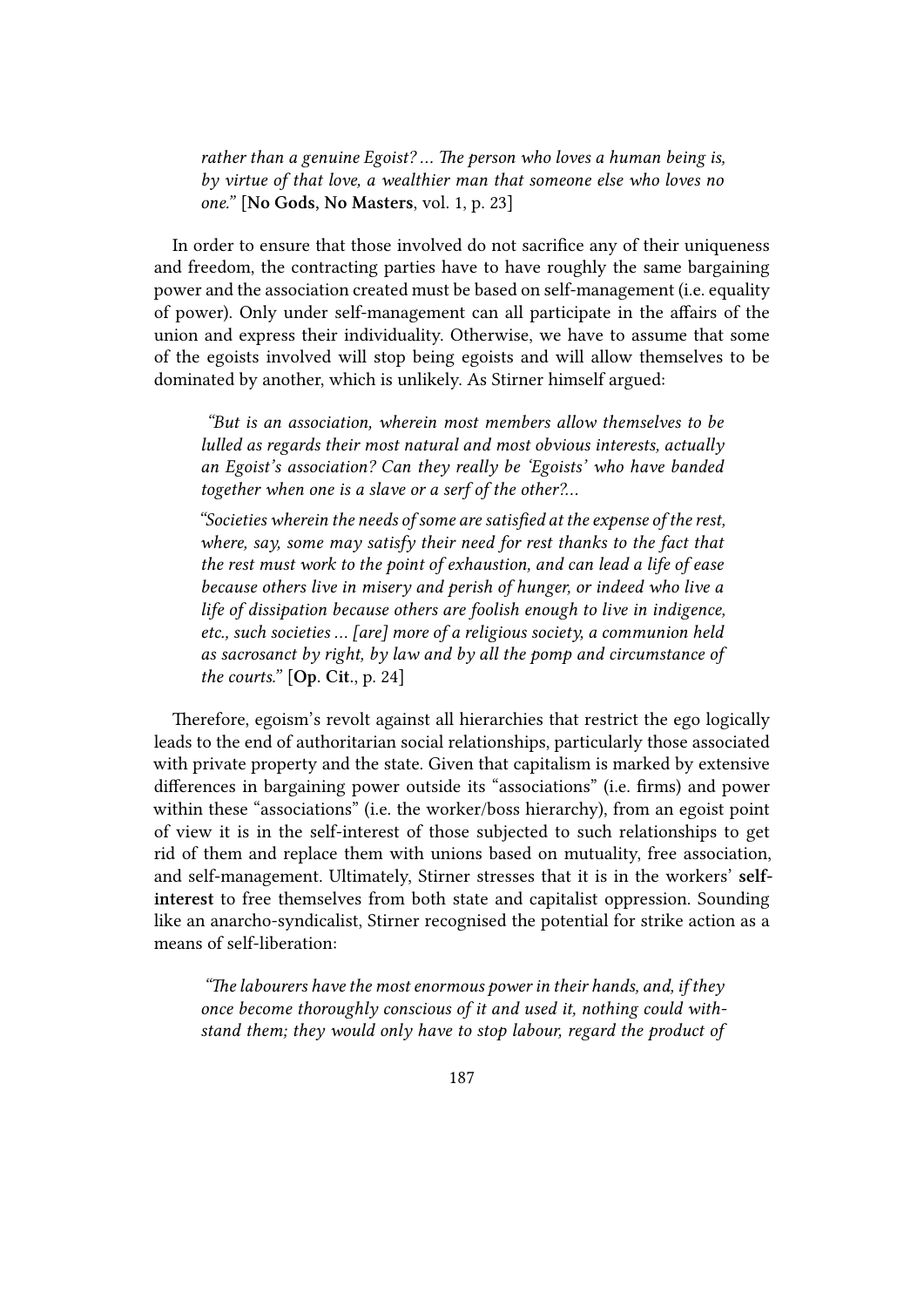*labour as theirs, and enjoy it. This is the sense of the labour disturbances which show themselves here and there."* [p. 116]

Given the holistic and egalitarian nature of the union of egoists, it can be seen that it shares little with the so-called free agreements of capitalism (in particular wage labour). The hierarchical structure of capitalist firms hardly produces associations in which the individual's experiences can be compared to those involved in friendship or play, nor do they involve equality. An essential aspect of the *"union of egoists"* for Stirner was such groups should be "owned" by their members, not the members by the group. That points to a **libertarian** form of organisation within these "unions" (i.e. one based on equality and participation), **not** a hierarchical one. If you have no say in how a group functions (as in wage slavery, where workers have the "option" of "love it or leave it") then you can hardly be said to own it, can you? Indeed, Stirner argues, for *"[o]nly in the union can you assert yourself as unique, because the union does not possess you, but you possess it or make it of use to you."* [p. 312]

Thus, Stirner's *"union of egoists"* cannot be compared to the employer-employee contract as the employees cannot be said to "own" the organisation resulting from the contract (nor do they own themselves during work time, having sold their labour/liberty to the boss in return for wages — see section B.4). Only within a participatory association can you *"assert"* yourself freely and subject your maxims, and association, to your *"ongoing criticism"* — in capitalist contracts you can do both only with your bosses' permission.

And by the same token, capitalist contracts do not involve "leaving each other alone" (a la "anarcho"-capitalism). No boss will "leave alone" the workers in his factory, nor will a landowner "leave alone" a squatter on land he owns but does not use. Stirner rejects the narrow concept of "property" as private property and recognises the **social** nature of "property," whose use often affects far more people than those who claim to "own" it: *"I do not step shyly back from your property, but look upon it always as my property, in which I 'respect' nothing. Pray do the like with what you call my property!"* [p. 248] This view logically leads to the idea of both workers' self-management and grassroots community control (as will be discussed more fully in section I) as those affected by an activity will take a direct interest in it and not let "respect" for "private" property allow them to be oppressed by others.

Moreover, egoism (self-interest) must lead to self-management and mutual aid (solidarity), for by coming to agreements based on mutual respect and social equality, we ensure non-hierarchical relationships. If I dominate someone, then in all likelihood I will be dominated in turn. By removing hierarchy and domination, the ego is free to experience and utilise the full potential of others. As Kropotkin argued in **Mutual Aid**, individual freedom and social co-operation are not only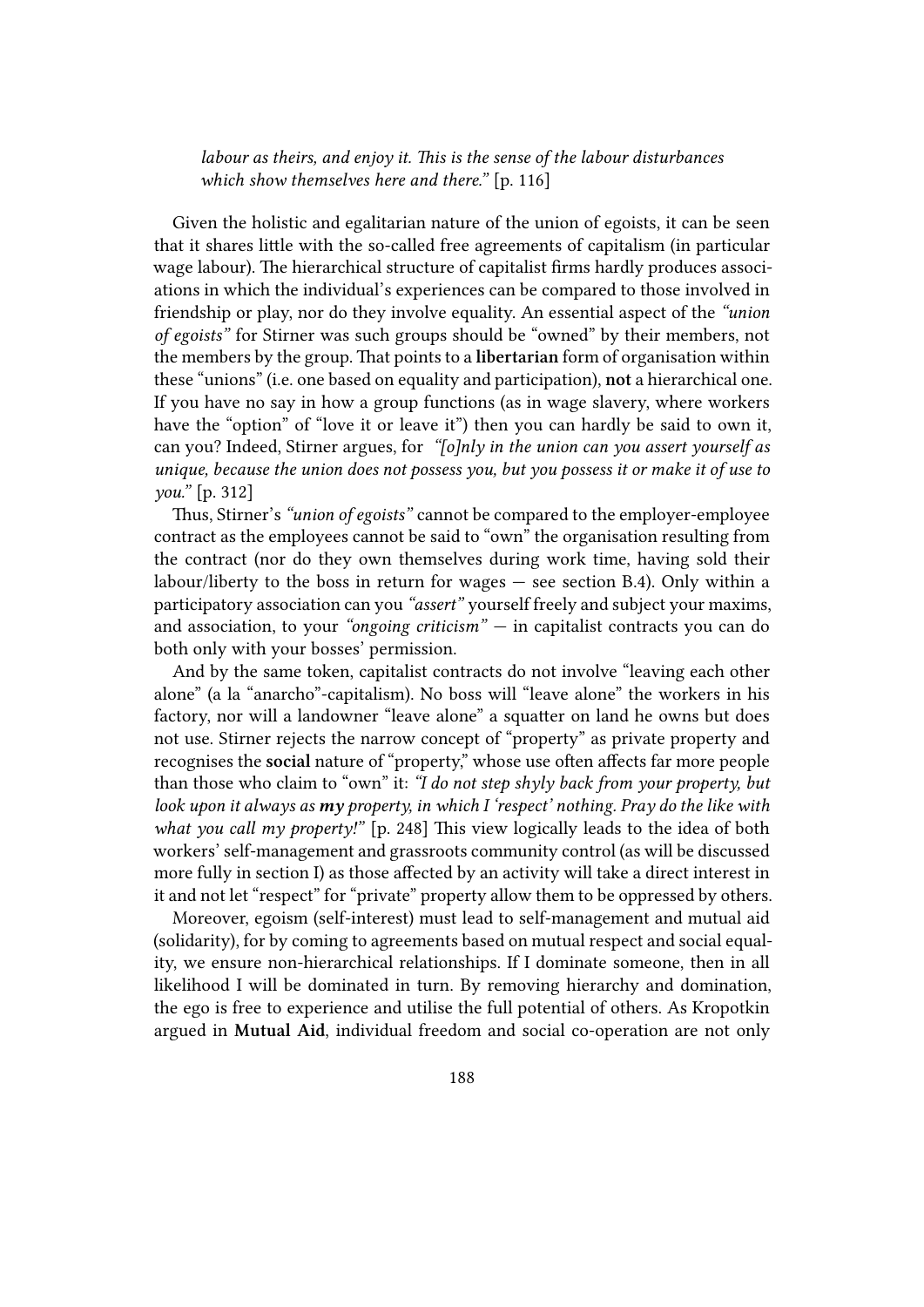compatible but, when united, create the most productive conditions for all individuals within society.

Stirner reminds the social anarchist that communism and collectivism are not sought for their own sake but to ensure individual freedom and enjoyment. As he argued: *"But should competition some day disappear, because concerted effort will have been acknowledged as more beneficial than isolation, then will not every single individual inside the associations be equally egoistic and out for his own interests?"* [**Op. Cit.**, p. 22] This is because competition has its drawbacks, for *"[r]estless acquisition does not let us take breath, take a calm enjoyment. We do not get the comfort of our possessions… Hence it is at any rate helpful that we come to an agreement about human labours that they may not, as under competition, claim all our time and toil.*" [p. 268] In other words, in the market only the market is free not those subject to its pressures and necessities — an important truism which defenders of capitalism always ignore.

Forgetting about the individual was, for Stirner, the key problem with the forms of communism he was familiar with and so this*"organisation of labour touches only such labours as others can do for us … the rest remain egoistic, because no one can in your stead elaborate your musical compositions, carry out your projects of painting, etc.; nobody can replace Raphael's labours. The latter are labours of a unique person, which only he is competent to achieve."* He went on to ask *"for whom is time to be gained [by association]? For what does man require more time than is necessary to refresh his wearied powers of labour? Here Communism is silent."* Unlike egoism, which answers: *"To take comfort in himself as unique, after he has done his part as man!"* In other words, competition *"has a continued existence"* because *"all do not attend to their affair and come to an understanding with each other about it."* [p. 269 and p. 275] As can be seen from Chapter 8 of Kropotkin's **Conquest of Bread** (*"The Need for Luxury"*), communist-anarchism builds upon this insight, arguing that communism is required to ensure that all individuals have the time and energy to pursue their own unique interests and dreams (see section I.4).

Stirner notes that socialising property need not result in genuine freedom if it is not rooted in individual use and control. He states *"the lord is proprietor. Choose then whether you want to be lord, or whether society shall be!"* He notes that many communists of his time attacked alienated property but did not stress that the aim was to ensure access for all individuals. *"Instead of transforming the alien into own,"* Stirner noted, *"they play impartial and ask only that all property be left to a third party, such as human society. They revindicate the alien not in their own name, but in a third party's"* Ultimately, of course, under libertarian communism it is not "society" which uses the means of life but individuals and associations of individuals. As Stirner stressed: *"Neither God nor Man ('human society') is proprietor, but the individual."* [p. 313, p. 315 and p. 251] This is why social anarchists have al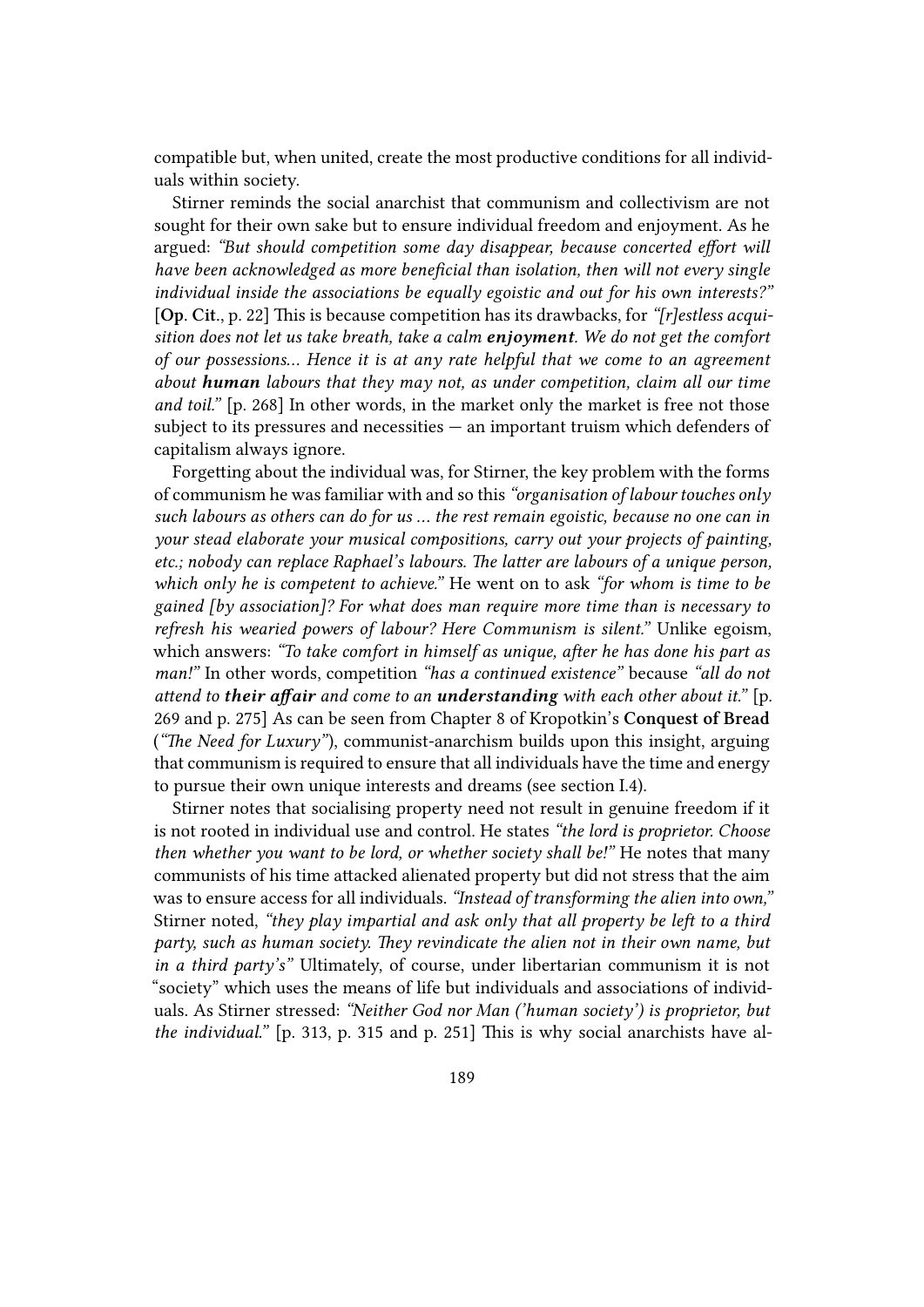ways stressed self-management — only that can bring collectivised property into the hands of those who utilise it. Stirner places the focus on decision making back where it belongs — in the individuals who make up a given community rather than abstractions like "society."

Therefore Stirner's union of egoists has strong connections with social anarchism's desire for a society based on freely federated individuals, co-operating as equals. His central idea of "property"  $-$  that which is used by the ego  $-$  is an important concept for social anarchism because it stresses that hierarchy develops when we let ideas and organisations own us rather than vice versa. A participatory anarchist community will be made up of individuals who must ensure that it remains their "property" and be under their control; hence the importance of decentralised, confederal organisations which ensure that control. A free society must be organised in such a way to ensure the free and full development of individuality and maximise the pleasure to be gained from individual interaction and activity. Lastly, Stirner indicates that mutual aid and equality are based not upon an abstract morality but upon self-interest, both for defence against hierarchy and for the pleasure of co-operative intercourse between unique individuals.

Stirner demonstrates brilliantly how abstractions and fixed ideas (*"spooks"*) influence the very way we think, see ourselves, and act. He shows how hierarchy has its roots within our own minds, in how we view the world. He offers a powerful defence of individuality in an authoritarian and alienated world, and places subjectivity at the centre of any revolutionary project, where it belongs. Finally, he reminds us that a free society must exist in the interests of all, and must be based upon the self-fulfilment, liberation and enjoyment of the individual.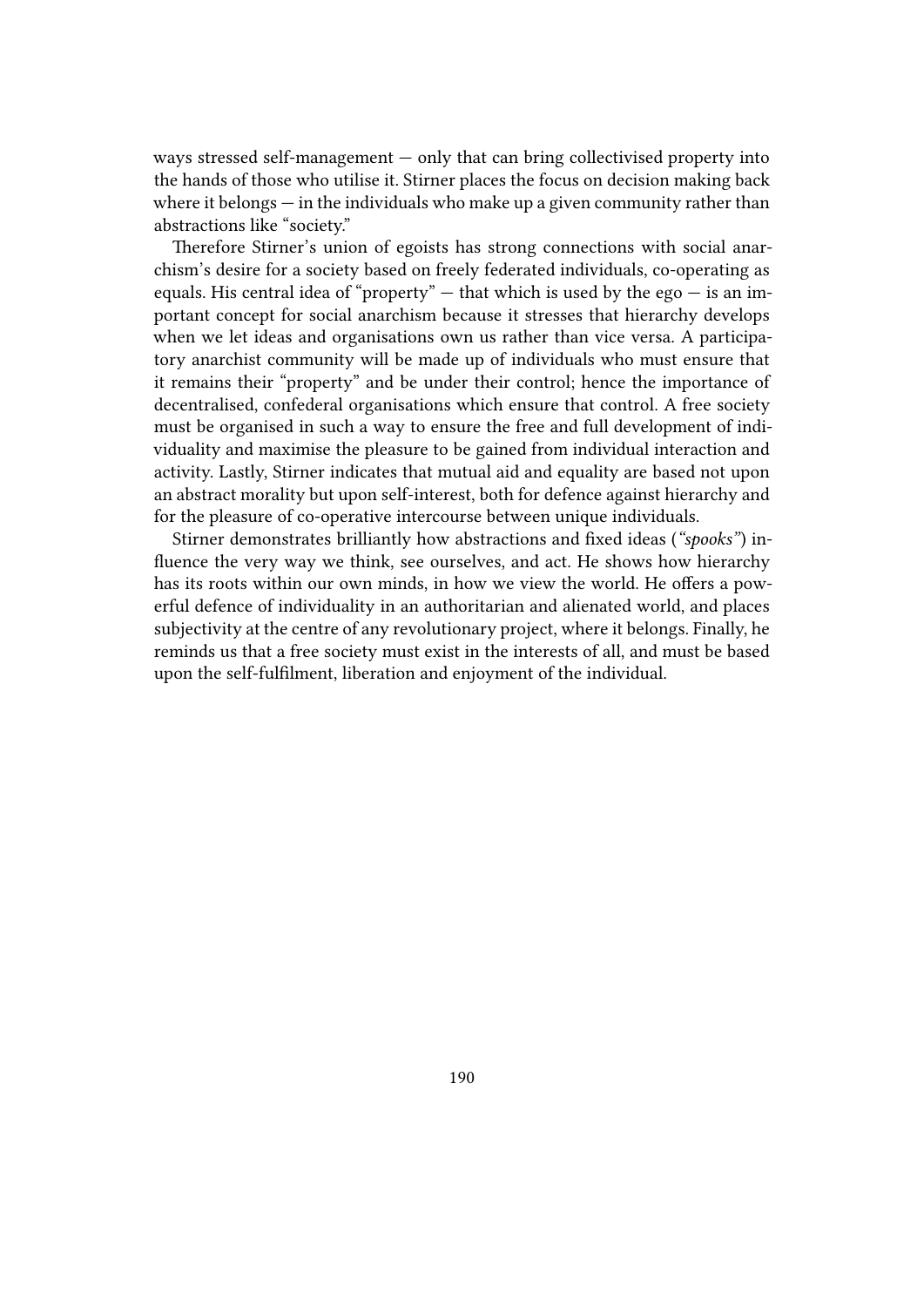## **G.7 Lysander Spooner: right-"libertarian" or libertarian socialist?**

Murray Rothbard and others on the "libertarian" right have argued that Lysander Spooner is another individualist anarchist whose ideas support "anarcho"-capitalism's claim to be part of the anarchist tradition. It is fair to say that Spooner's critique of the state, rooted in *"natural rights"* doctrine, was quoted favourably by Rothbard on many occasions, making Spooner the 19<sup>th</sup> century anarchist most likely to be referenced by him. This is understandable as Spooner was undoubtedly the closest to liberalism of the individualist anarchists, making him more amenable to appropriation than the others (particularly those, like Tucker, who called themselves socialists).

As will be shown below, however, any claim that Spooner provides retroactive support for "anarcho"-capitalist claims of being a form of anarchism is untrue. This is because, regardless of his closeness to liberalism, Spooner's vision of a free society was fundamentally anti-capitalist. It is clear that Spooner was a left-libertarian who was firmly opposed to capitalism. The ignoring (at best) or outright dismissal (at worse) of Spooner's economic ideas and vision of a free society by right-"libertarians" should be more than enough to show that Spooner cannot be easily appropriated by the right regardless of his (from an anarchist position) unique, even idiosyncratic, perspective on property rights.

That Spooner was against capitalism can be seen in his opposition to wage labour, which he wished to eliminate by turning capital over to those who work it. Like other anarchists, he wanted to create a society of associated producers — selfemployed farmers, artisans and co-operating workers — rather than wage-slaves and capitalists. For example, Spooner writes:

*"every man, woman, and child… could … go into business for himself, or herself — either singly, or in partnerships — and be under no necessity to act as a servant, or sell his or her labour to others. All the great establishments, of every kind, now in the hands of a few proprietors, but employing a great number of wage labourers, would be broken up; for few,*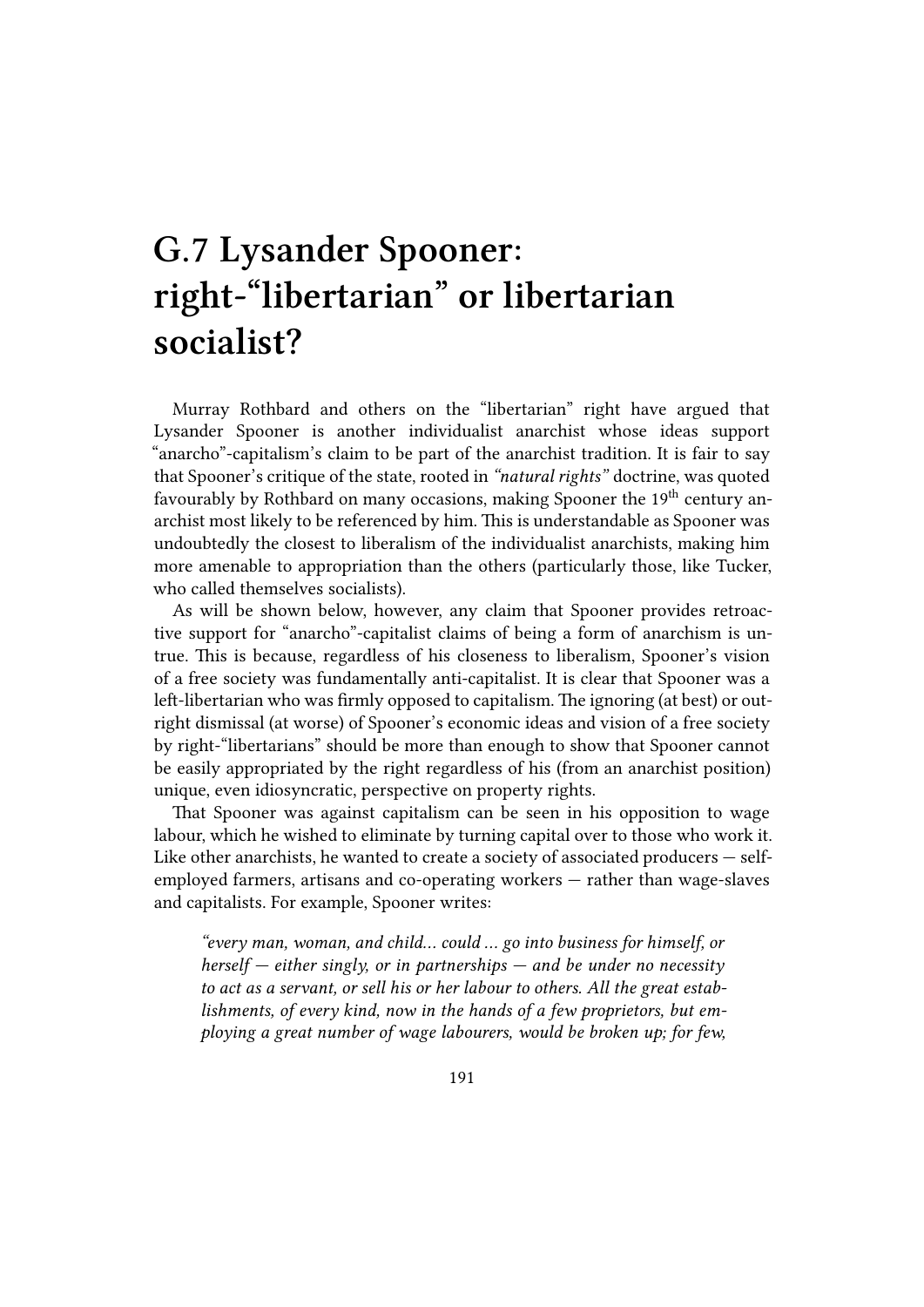*or no persons, who could hire capital, and do business for themselves, would consent to labour for wages for another."* [**A Letter to Grover Cleveland**, p. 41]

Wage-labour, Spooner argued, meant that workers did not labour for their own benefit *"but only for the benefit of their employers."* The workers are *"mere tools and machines in the hands of their employers."* [**Op. Cit.**, p. 50] Thus he considered that *"it was necessary that every man be his own employer or work for himself in a direct way, since working for another resulted in a portion being diverted to the employer. To be one's own employer, it was necessary for one to have access to one's own capital."* [James J. Martin, **Men Against the State**, p. 172] This was because wage labour resulted in exploitation:

*"When a man knows that he is to have all the fruits of his labour, he labours with more zeal, skill, and physical energy, than when he knows — as in the case of one labouring for wages — that a portion of the fruits of his labour are going to another… In order that each man may have the fruits of his own labour, it is important, as a general rule, that each man should be his own employer, or work directly for himself, and not for another for wages; because, in the latter case, a part of the fruits of his labour go to his employer, instead of coming to himself … That each man may be his own employer, it is necessary that he have materials, or capital, upon which to bestow his labour."* [**Poverty: Its Illegal Causes and Legal Cure**, p. 8]

This preference for a system based on simple commodity production in which capitalists and wage slaves are replaced by self-employed and co-operating workers puts Spooner squarely in the **anti-capitalist** camp with other anarchists. And, we may add, the egalitarianism he expected to result from his system indicates the left-libertarian nature of his ideas, turning the present *"wheel of fortune"* into *"an extended surface, varied somewhat by inequalities, but still exhibiting a general level, affording a safe position for all, and creating no necessity, for either force or fraud, on the part of anyone, to enable him to secure his standing."* [quoted by Peter Marshall, **Demanding the Impossible**, pp. 388–9] Thus:

*"That the principle of allowing each man to have, (so far as it is consistent with the principles of natural law that he can have,) all the fruits of his own labour, would conduce to a more just and equal distribution of wealth than now exists, is a proposition too self-evident almost to need illustration. It is an obvious principle of natural justice, that each man*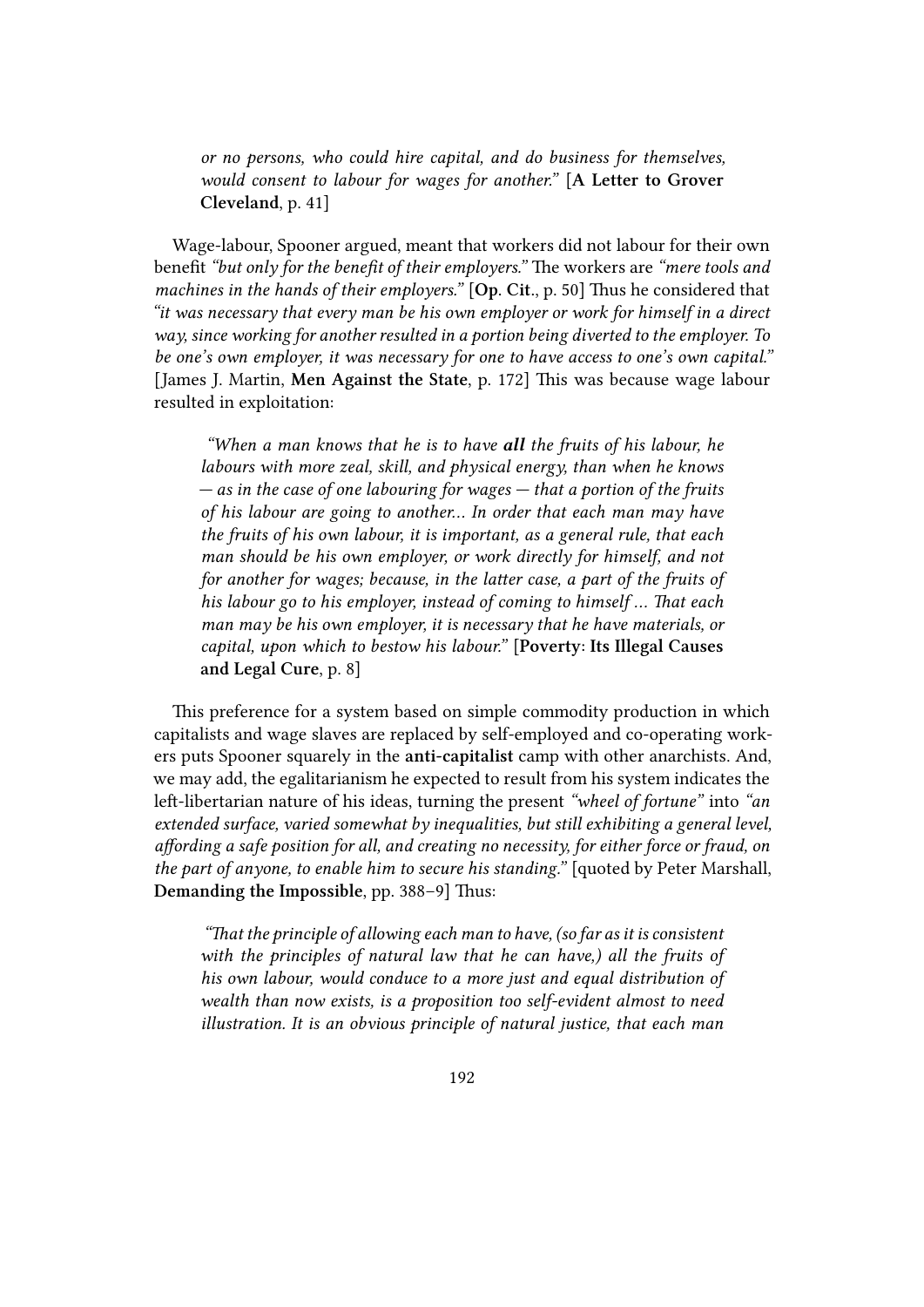*should have the fruits of his own labour … It is also an obvious fact, that the property produced by society, is now distributed in very unequal proportions among those whose labour produced it, and with very little regard to the actual value of each one's labour in producing it."* [**Poverty: Its Illegal Causes and Legal Cure**, p. 7]

For Spooner, as with other left-libertarians, equality was seen as the necessary basis for liberty. As he put it, the *"practice of each man's labouring for himself, instead of labouring for another for wages"* would *"be greatly promoted by a greater equality of wealth."* Not only that, it *"would also contribute to the increase of laboursaving inventions — because when a man is labouring for himself, and is to have all the proceeds of his labour, he applies his mind, with his hands, much more than when he is labouring for another."* [**Op. Cit.**, p. 42] As he stressed equality will have many positive outcomes beyond the abolition of wage labour and increased productiveness:

*"Extremes of difference, in their pecuniary circumstances, divide society into castes; set up barriers to personal acquaintance; prevent or suppress sympathy; give to different individuals a widely different experience, and thus become the fertile source of alienation, contempt, envy, hatred, and wrong. But give to each man all the fruits of his own labour, and a comparative equality with others in his pecuniary condition, and caste is broken down; education is given more equally to all; and the object is promoted of placing each on a social level with all: of introducing each to the acquaintance of all; and of giving to each the greatest amount of that experience, wealth, being common to all, enables him to sympathise with all, and insures to himself the sympathy of all. And thus the social virtues of mankind would be greatly increased."* [**Op. Cit.**, pp. 46–7]

Independence in producing would lead to independence in all aspects of life, for it was a case of the *"higher self-respect also, which a man feels, and the higher social position he enjoys, when he is master of his own industry, than when he labours for another.*" [Op. Cit., p. 35] It is quite apparent, then, that Spooner was against wage labour and, therefore, was no supporter of capitalism. Perhaps unsurprisingly, Spooner (like William Greene) had been a member of the **First International**. [George Woodcock, **Anarchism**, p. 393]

Whether Spooner's ideas are relevant now, given the vast amount of capital needed to start companies in established sectors of the economy, is another question. Equally, it seems unlikely that a reversion to pre-industrial forms of economy is feasible even if we assume that Spooner's claims about the virtues of a free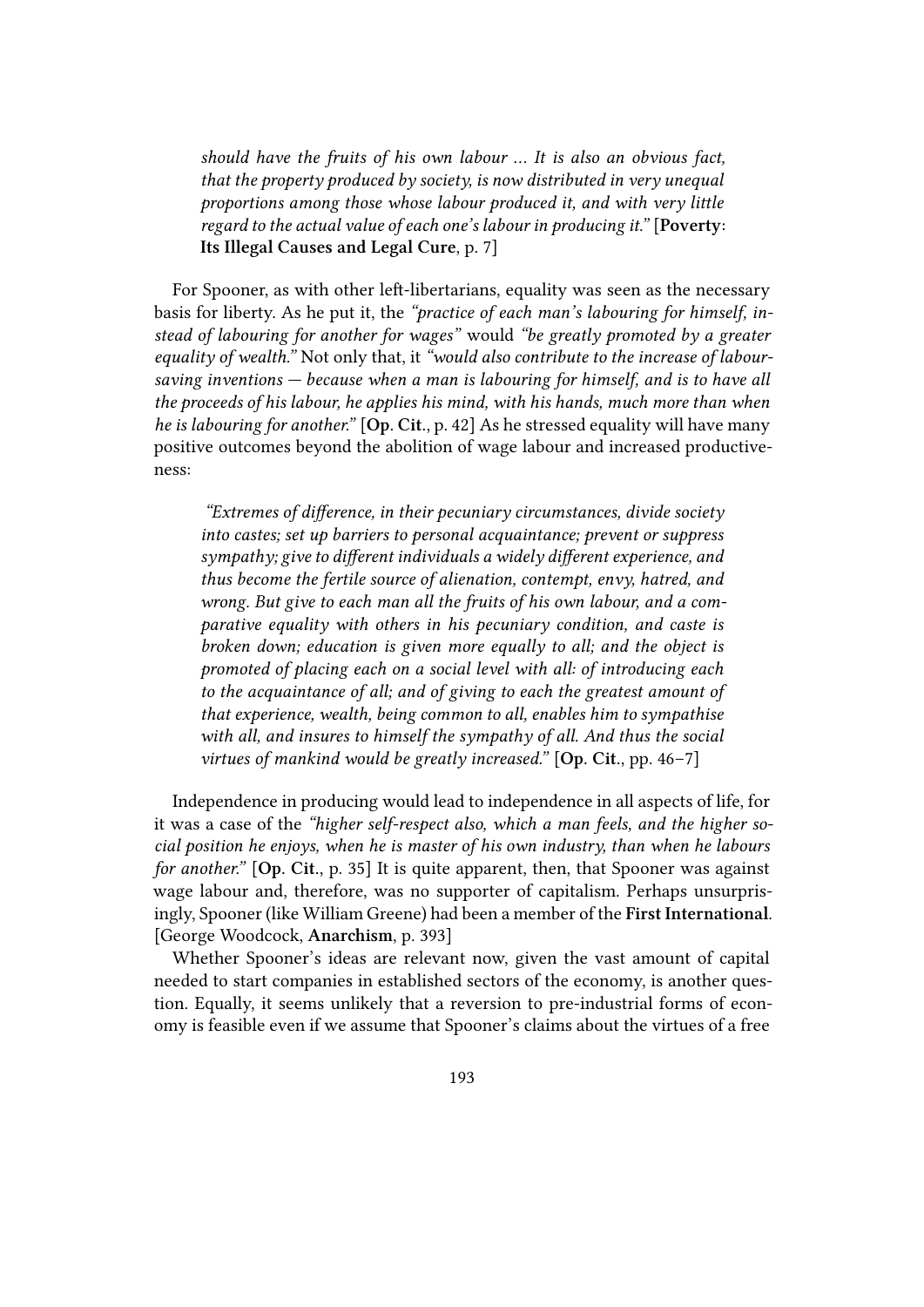market in credit are correct. But one thing is clear: Spooner was opposed to the way America was developing in the  $19<sup>th</sup>$  century. He had no illusions about tariffs, for example, seeing them as a means of accumulating capital as they *"enable[d] the home producers … to make fortunes by robbing everybody else in the prices of their goods."* Such protectionism *"originated with the employers"* as the workers *"could not have had no hope of carrying through such a scheme, if they alone were to profit; because they could have had no such influence with governments."* [**A Letter to Grover Cleveland** p. 20 and p. 44] He had no illusions that the state was anything else than a machine run by and for the wealthy.

Spooner viewed the rise of capitalism with disgust and suggested a way for non-exploitative and non-oppressive economic relationships to become the norm again in US society, a way based on eliminating a root feature of capitalism — wagelabour — through a system of easy credit, which he believed would enable artisans and farmers to obtain their own means of production and work for themselves. As we stressed in section G.1.2 capitalism is based not on property as such but rather property which is not owned by those who use it (i.e., Proudhon's distinction between property and possession which was echoed by, among others, Marx). Like more obvious socialists like Proudhon and Marx, Spooner was well aware that wage labour resulted in exploitation and, as a result, urged its abolition to secure the worker the full produce of their labour.

As such, Spooner's analysis of capitalism was close to that of social anarchists and Marxists. This is confirmed by an analysis of his famous works **Natural Law** (unless otherwise indicated, all subsequent quotes are from this work).

Spooner's support of "Natural Law" has also been taken as "evidence" that Spooner was a proto-right-"libertarian." Most obviously, this ignores the fact that support for "Natural Law" is not limited to right-"libertarians" and has been used to justify, among other things, feudalism, slavery, theocracy, liberty, fascism as well as communism. As such, "natural rights" justification for property need not imply a support for capitalism or suggest that those who hold similar views on them will subscribe to the same vision of a good society. Of course, most anarchists do not find theories of "natural law," be they those of right-"libertarians", fascists or whatever, to be particularly compelling. Certainly the ideas of "Natural Law" and "Natural Rights," as existing independently of human beings in the sense of the ideal Platonic Forms, are difficult for most anarchists to accept **per se**, because such ideas are inherently authoritarian as they suggest a duty to perform certain actions for no other reason than obedience to some higher authority regardless of their impact on individuals and personal goals. Most anarchists would agree with Tucker when he called such concepts *"religious"* (Robert Anton Wilson's **Natural Law: or don't put a rubber on your willy** is an excellent discussion of the flaws of such concepts).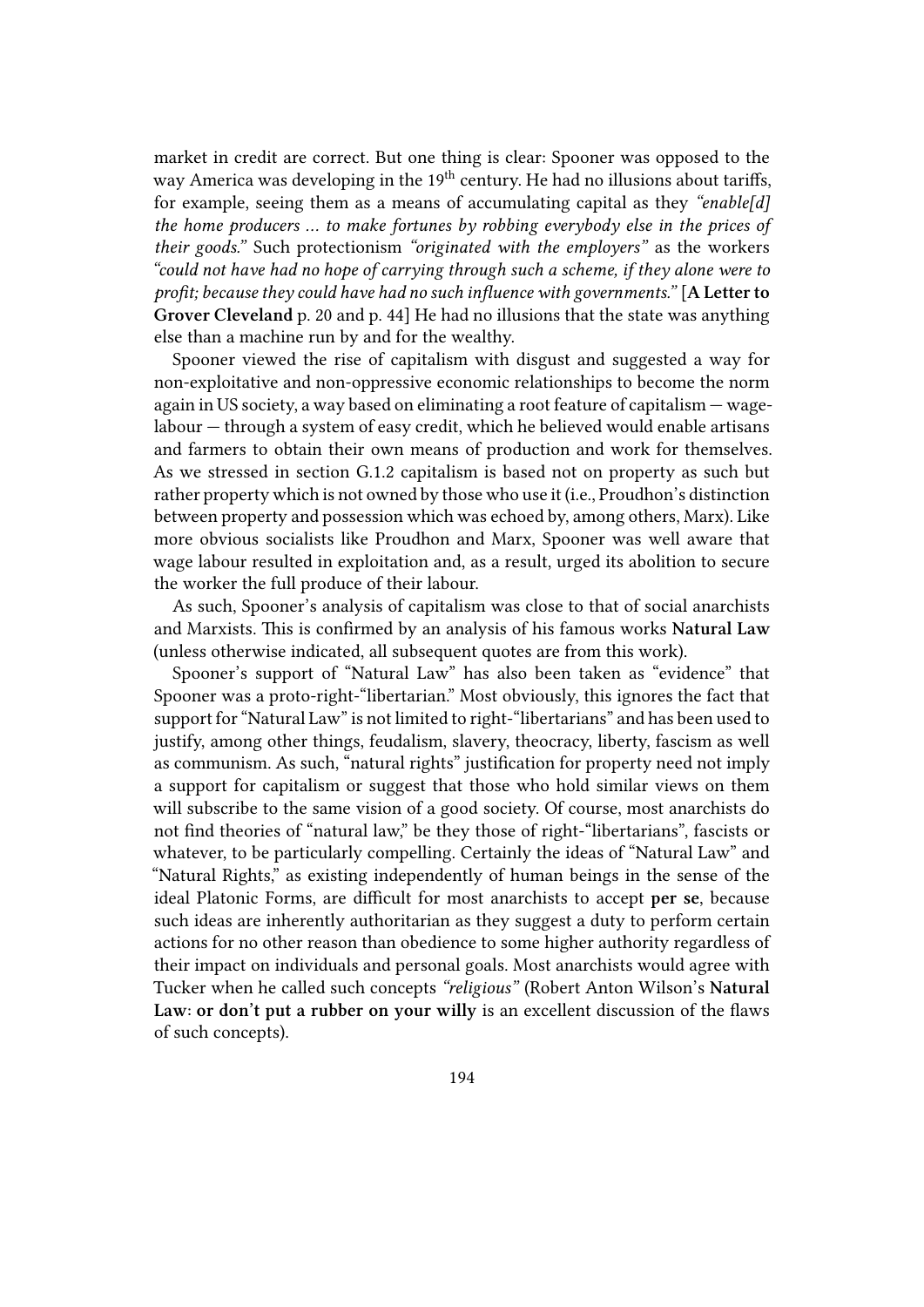Spooner, unfortunately, did subscribe to the cult of *"immutable and universal"* Natural Laws. If we look at his "defence" of Natural Law we can see how weak (and indeed silly) it is. Replacing the word *"rights"* with the word *"clothes"* in the following passage shows the inherent weakness of his argument:

*"if there be no such principle as justice, or natural law, then every human being came into the world utterly destitute of rights; and coming so into the world destitute of rights, he must forever remain so. For if no one brings any rights with him into the world, clearly no one can ever have any rights of his own, or give any to another. And the consequence would be that mankind could never have any rights; and for them to talk of any such things as their rights, would be to talk of things that had, never will, and never can have any existence."*

And, we add, unlike the "Natural Laws" of *"gravitation, … of light, the principles of mathematics"* to which Spooner compares them, he is perfectly aware that his "Natural Law" can be *"trampled upon"* by other humans. However, unlike gravity (which does not need enforcing) it is obvious that Spooner's "Natural Law" has to be enforced by human beings as it is within human nature to steal. In other words, it is a moral code, **not** a "Natural Law" like gravity. Appeals to make this specific moral code to be considered the universal one required by nature are unconvincing, particularly as such absolutist schemes generally end up treating the rights in question (usually property related ones) as more important than actual people. Hence we find, for example, supporters of "natural rights" to property (like Murray Rothbard) willing to deny economic power, the restrictions of liberty it creates and its similarity to the state in the social relations it creates simply because property is sacred (see section F.1).

Interestingly, Spooner did come close to a **rational,** non-metaphysical source for rights when he pointed out that *"Men living in contact with each other, and having intercourse together, cannot avoid learning natural law."* This indicates the **social** nature of rights, of our sense of right and wrong, and so rights and ethics can exist without believing in religious concepts as "Natural Law." In addition, we can say that his support for juries indicates an unconscious recognition of the **social** nature (and so evolution) of any concepts of human rights. In other words, by arguing strongly for juries to judge human conflict, he implicitly recognises that the concepts of right and wrong in society are **not** indelibly inscribed in law tomes as the "true law," but instead change and develop as society does (as reflected in the decisions of the juries). In addition, he states that *"[h]onesty, justice, natural law, is usually a very plain and simple matter,"* which is *"made up of a few simple elementary principles, of the truth and justice of which every ordinary mind has an*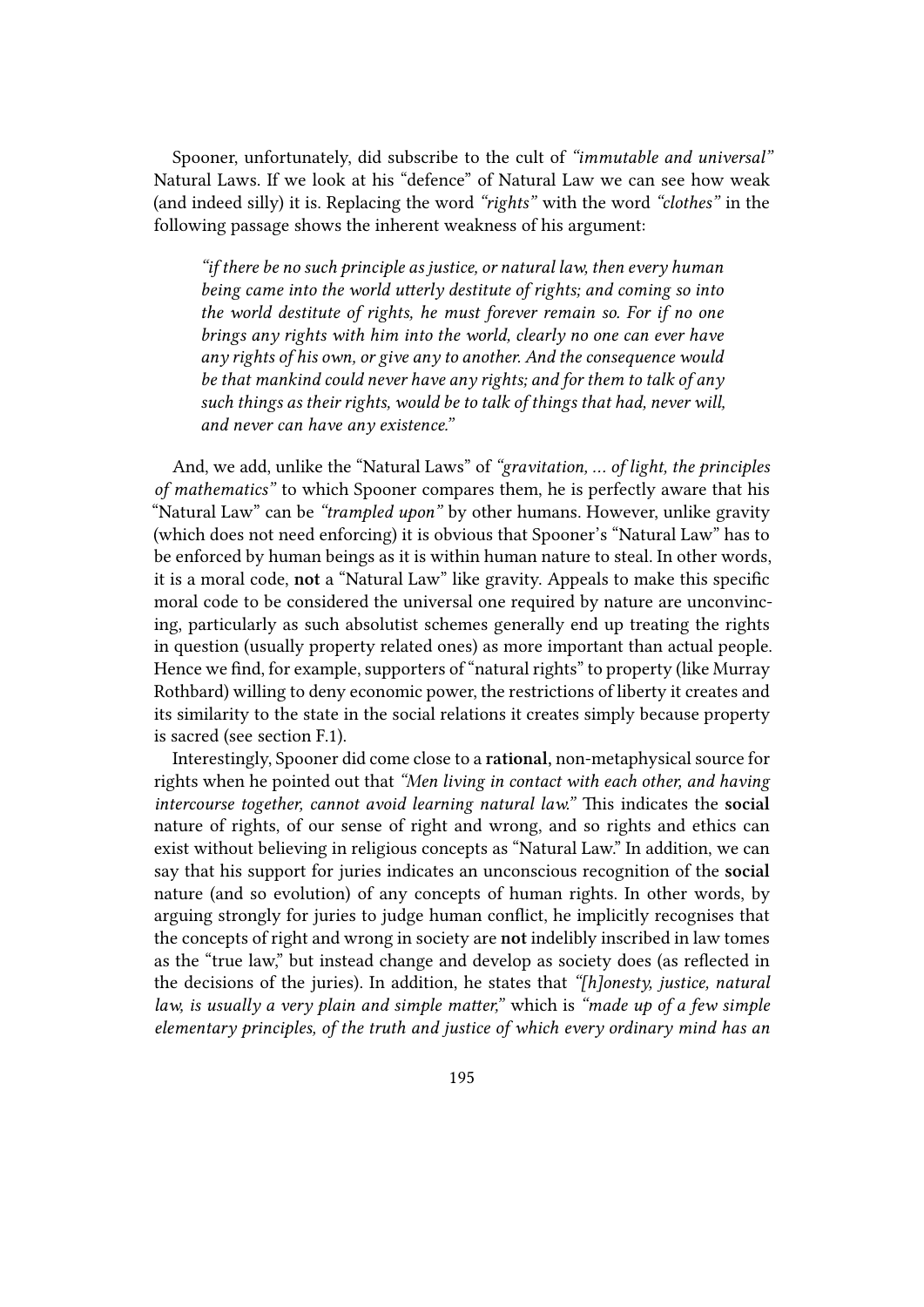*almost intuitive perception,"* thus indicating that what is right and wrong exists in "ordinary people" and not in "prosperous judges" or any other small group claiming to speak on behalf of "truth."

As can be seen, Spooner's account of how "natural law" will be administered is radically different from, say, Murray Rothbard's and indicates a strong egalitarian context foreign to right-libertarianism. As we noted in section G.3, Rothbard explicitly rejected Spooner's ideas on the importance of jury driven law (for Spooner, *"the jurors were to judge the law, and the justice of the law."* [**Trial by Jury**, p. 134]). As far as "anarcho"-capitalism goes, one wonders how Spooner would regard the "anarcho"-capitalist "protection firm," given his comment that *"[a]ny number of scoundrels, having money enough to start with, can establish themselves as a 'government'; because, with money, they can hire soldiers, and with soldiers extort more money; and also compel general obedience to their will."* [**No Treason**, p. 22] This is the use of private police to break strikes and unions in a nutshell. Compare this to Spooner's description of his voluntary justice associations:

*"it is evidently desirable that men should associate, so far as they freely and voluntarily can do so, for the maintenance of justice among themselves, and for mutual protection against other wrong-doers. It is also in the highest degree desirable that they should agree upon some plan or system of judicial proceedings"*

At first glance, one may be tempted to interpret Spooner's justice organisations as a subscription to "anarcho"-capitalist style protection firms. A more careful reading suggests that Spooner's actual conception is more based on the concept of mutual aid, whereby people provide such services for themselves and for others rather than buying them on a fee-per-service basis. A very different concept. As he put it elsewhere, *"[a]ll legitimate government is a mutual insurance company"* in which *"insured persons are shareholders of a company."* It is likely that this would be a co-operative as the *"free administration of justice … must necessarily be a part of every system of government which is not designed to be an engine in the hands of the rich for the oppression of the poor."* It seems unlikely that Spooner would have supported unequal voting rights based on wealth particularly as *"all questions as to the rights of the corporation itself, must be determined by members of the corporation itself … by the unanimous verdict of a tribunal fairly representing the whole people"* such as a jury [**Trial by Jury**, p. 223, p. 172 and p. 214]

These comments are particularly important when we consider Spooner's criticisms of finance capitalists, like the Rothschilds. Here he departs even more strikingly from right-"libertarian" positions. For he believes that sheer wealth has intrinsic power, even to the extent of allowing the wealthy to coerce the government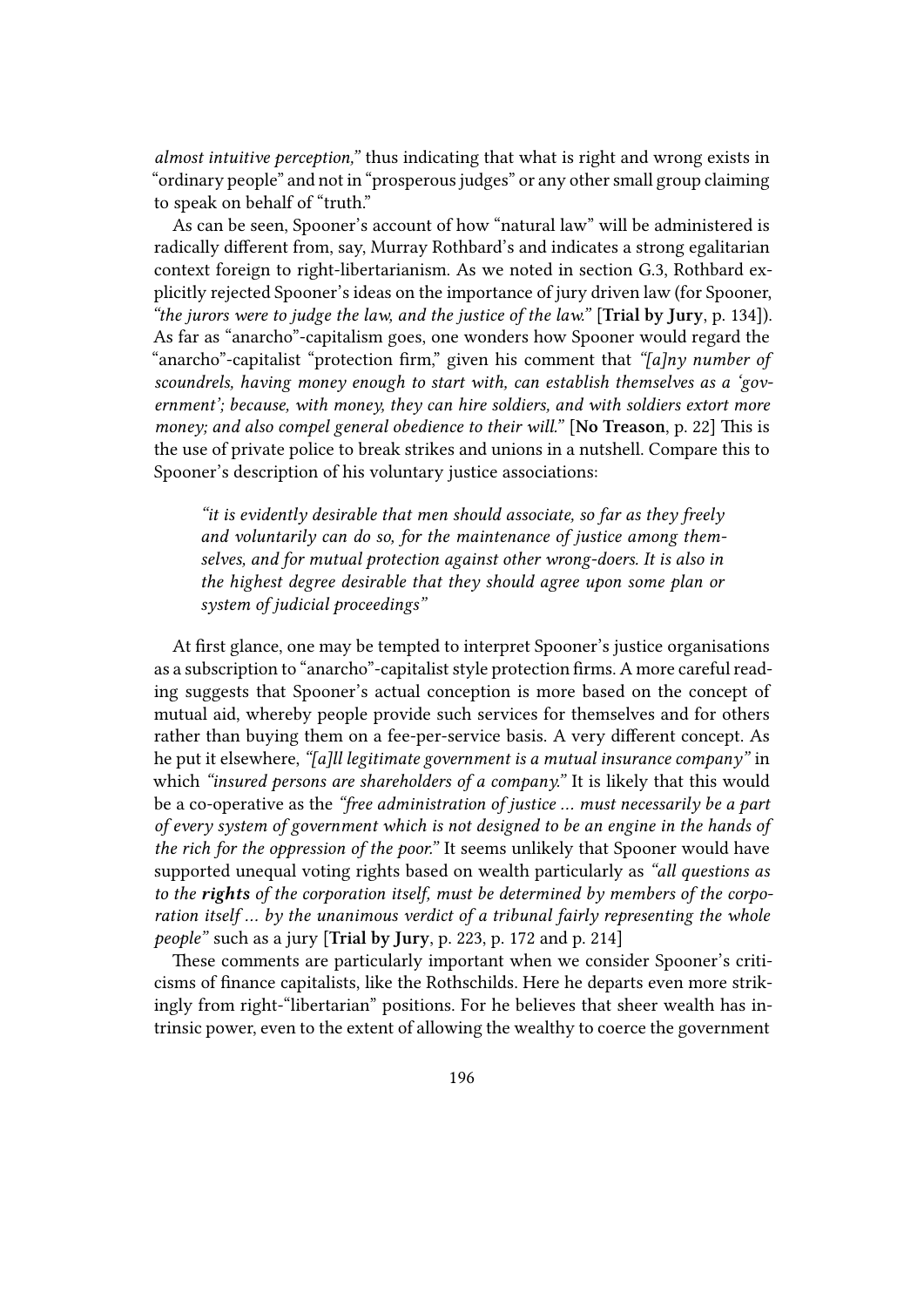into behaving at their behest. For Spooner, governments are *"the merest hangers on, the servile, obsequious, fawning dependants and tools of these blood-money loanmongers, on whom they rely for the means to carry on their crimes."* Thus the wealthy can *"make [governments] and use them"* as well as being able to *"unmake them … the moment they refuse to commit any crime we require of them, or to pay over to us such share of the proceeds of their robberies as we see fit to demand."* Indeed, Spooner considers *"these soulless blood-money loan-mongers"* as *"the real rulers,"* not the government (who are simply their agents). Thus governments are *"little or nothing else than mere tools, employed by the wealthy to rob, enslave, and (if need be) murder those who have less wealth, or none at all."* [**No Treason**, p. 50, p. 51, p. 52 and p. 47] This is an extremely class conscious analysis of the state, one which mirrors the standard socialist one closely.

If one grants that highly concentrated wealth has intrinsic power and may be used in such a Machiavellian manner as Spooner claims, then simple opposition to the state is not sufficient. Logically, any political theory claiming to promote liberty should also seek to limit or abolish the institutions that facilitate large concentrations of wealth. As shown above, Spooner regarded wage labour under capitalism as one of these institutions, because without it *"large fortunes could rarely be made at all by one individual."* Hence for Spooner, as for social anarchists, to be anti-statist also necessitates being anti-capitalist.

This can be clearly seen for his analysis of history, when he asks: *"Why is it that [Natural Law] has not, ages ago, been established throughout the world as the one only law that any man, or all men, could rightfully be compelled to obey?"* Spooner's answer is given in his interpretation of how the State evolved, where he postulates that it was formed through the initial ascendancy of a land-holding, slave-holding class by military conquest and oppressive enslavement of the peasantry:

*"These tyrants, living solely on plunder, and on the labour of their slaves, and applying all their energies to the seizure of still more plunder, and the enslavement of still other defenceless persons; increasing, too, their numbers, perfecting their organisations, and multiplying their weapons of war, they extend their conquests until, in order to hold what they have already got, it becomes necessary for them to act systematically, and co-operate with each other in holding their slaves in subjection.*

*"But all this they can do only by establishing what they call a government, and making what they call laws … Thus substantially all the legislation of the world has had its origin in the desires of one class of persons to plunder and enslave others, and hold them as property."*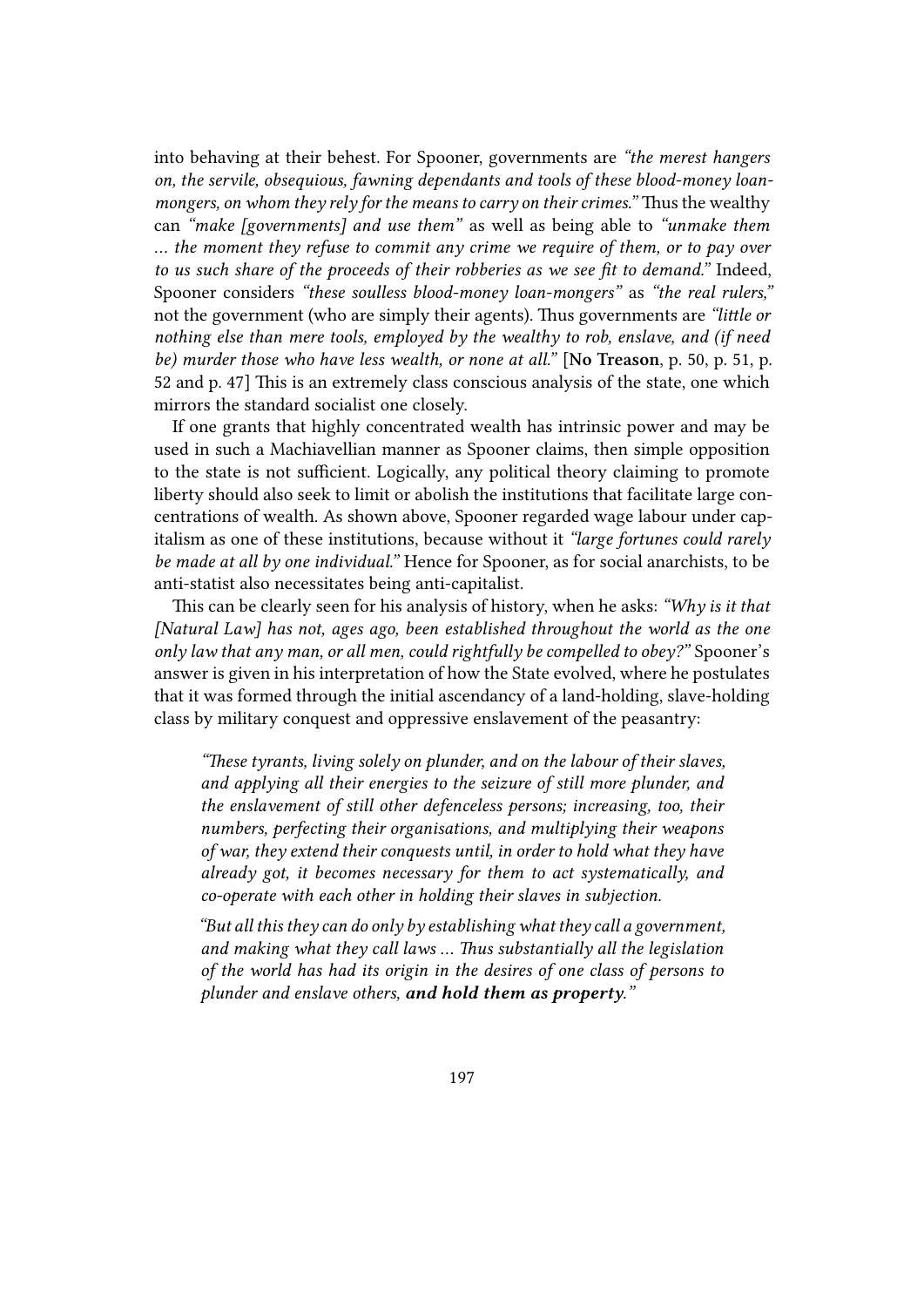Nothing too provocative here, simply Spooner's view of government as a tool of the wealth-holding, slave-owning class. What is more interesting is Spooner's view of the subsequent development of (post-slavery) socio-economic systems:

*"In process of time, the robber, or slaveholding, class — who had seized all the lands, and held all the means of creating wealth — began to discover that the easiest mode of managing their slaves, and making them profitable, was not for each slaveholder to hold his specified number of slaves, as he had done before, and as he would hold so many cattle, but to give them so much liberty as would throw upon themselves (the slaves) the responsibility of their own subsistence, and yet compel them to sell their labour to the land-holding class — their former owners — for just what the latter might choose to give them."*

Here Spooner echoes the standard anarchist critique of capitalism. Note that he is no longer talking about slavery but rather about economic relations between a wealth-holding class and a 'freed' class of workers and tenant farmers. Clearly he does **not** view this relation — wage labour — as a voluntary association, because the former slaves have little option but to be employed by members of the wealthowning class. As he put it elsewhere, their wealth ensures that they have *"control of those great armies of servants — the wage labourers — from whom all their wealth is derived, and whom they can now coerce by the alternative of starvation, to labour for them."* [**A Letter to Grover Cleveland**, p. 48] Thus we have the standard socialist analysis that economic power, wealth itself, is a source of coercion.

Spooner points out that by monopolising the means of wealth creation while at the same time requiring the newly 'liberated' slaves to provide for themselves, the robber class thus continues to receive the benefits of the labour of the former slaves while accepting none of the responsibility for their welfare. *"Of course,"* Spooner continued *"these liberated slaves, as some have erroneously called them, having no lands, or other property, and no means of obtaining an independent subsistence, had no alternative — to save themselves from starvation — but to sell their labour to the landholders, in exchange only for the coarsest necessaries of life; not always for so much even as that.*" Thus while technically "free," the apparently liberated working class lack the ability to provide for their own needs and hence remain dependent on the wealth-owning class. This echoes not right-"libertarian" analysis of capitalism, but left-libertarian and other socialist viewpoints:

*"These liberated slaves, as they were called, were now scarcely less slaves than they were before. Their means of subsistence were perhaps even more precarious than when each had his own owner, who had an interest to preserve his life."*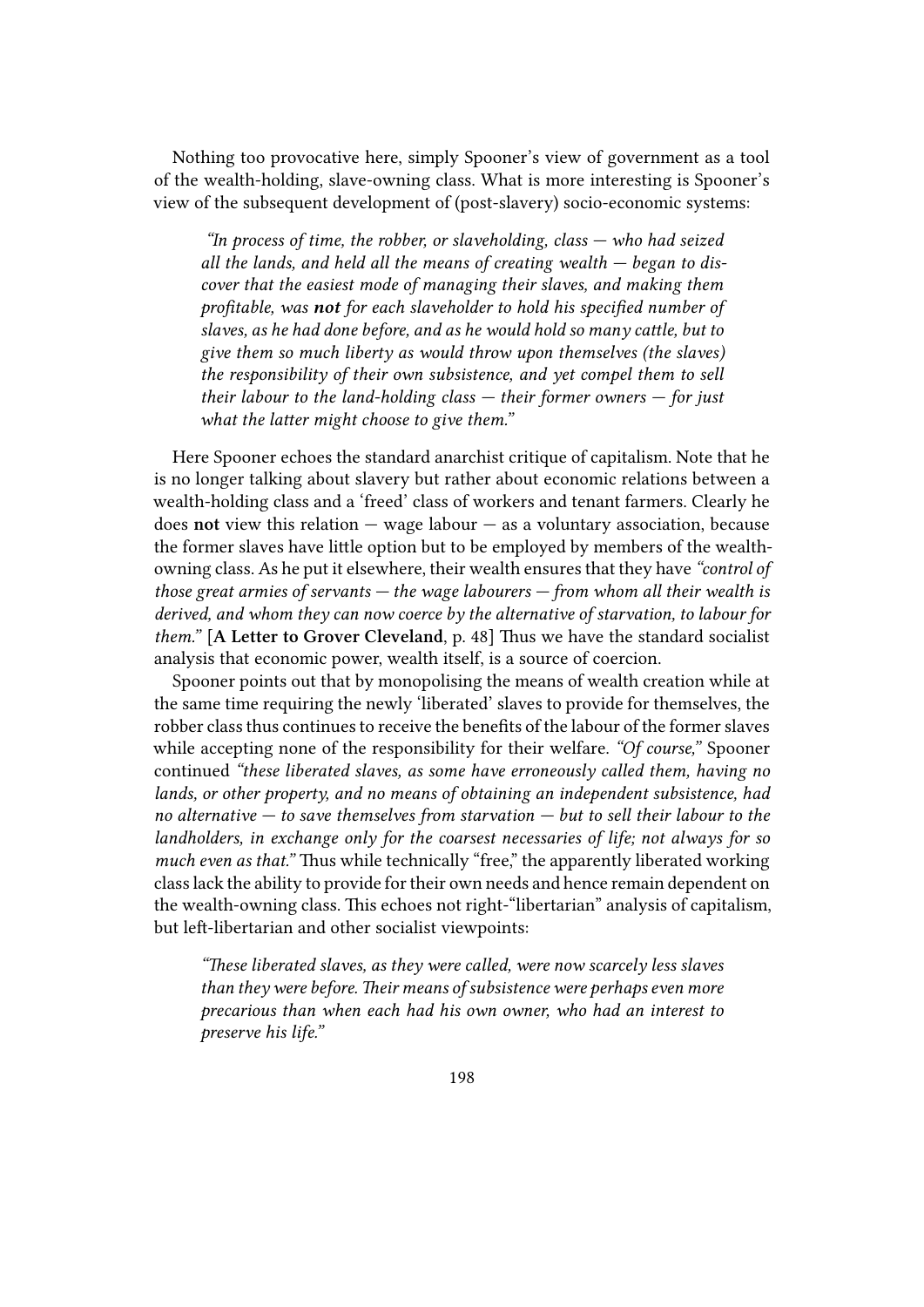This is an interesting comment. Spooner suggests that the liberated slave class were perhaps **better off as slaves.** Most anarchists would not go so far, although we would agree that employees are subject to the power of those who employ them and so are no long self-governing individuals — in other words, that capitalist social relationships deny self-ownership and freedom. Spooner denounced the power of the economically dominant class, noting that the workers *"were liable, at the caprice or interest of the landholders, to be thrown out of home, employment, and the opportunity of even earning a subsistence by their labour."* Lest the reader doubt that Spooner is actually discussing employment here (and not slavery), he explicitly includes being made unemployed as an example of the arbitrary nature of wage labour and indicates that this is a source of class conflict and danger for the ruling class: *"They were, therefore, in large numbers, driven to the necessity of begging, stealing, or starving; and became, of course, dangerous to the property and quiet of their late masters."* And so the *"consequence was, that these late owners found it necessary, for their own safety and the safety of their property, to organise themselves more perfectly as a government and make laws for keeping these dangerous people in subjection."*

In other words, the robber class creates legislation which will protect its power, namely its property, against the dispossessed. Hence we see the creation of "law code" by the wealthy which serves to protect their interests while effectively making attempts to change the status quo illegal. This process is in effect similar to the right-"libertarian" concept of a judge interpreted and developed "general libertarian law code" which exercises a monopoly over a given area and which exists to defend the "rights" of property against "initiation of force," i.e. attempts to change the system into a new one. Spooner goes on:

*"The purpose and effect of these laws have been to maintain, in the hands of robber, or slave holding class, a monopoly of all lands, and, as far as possible, of all other means of creating wealth; and thus to keep the great body of labourers in such a state of poverty and dependence, as would compel them to sell their labour to their tyrants for the lowest prices at which life could be sustained."*

Thus Spooner identified the underlying basis for legislation (as well as the source of much misery, exploitation and oppression throughout history) as the result of the monopolisation of the means of wealth creation by an elite class. We doubt he would have considered that calling these laws "libertarian" would in any change their oppressive and class-based nature.The state was an instrument of the wealthy few, not some neutral machine which furthered its own interests, and so *"the whole business of legislation, which has now grown to such gigantic proportions, had its*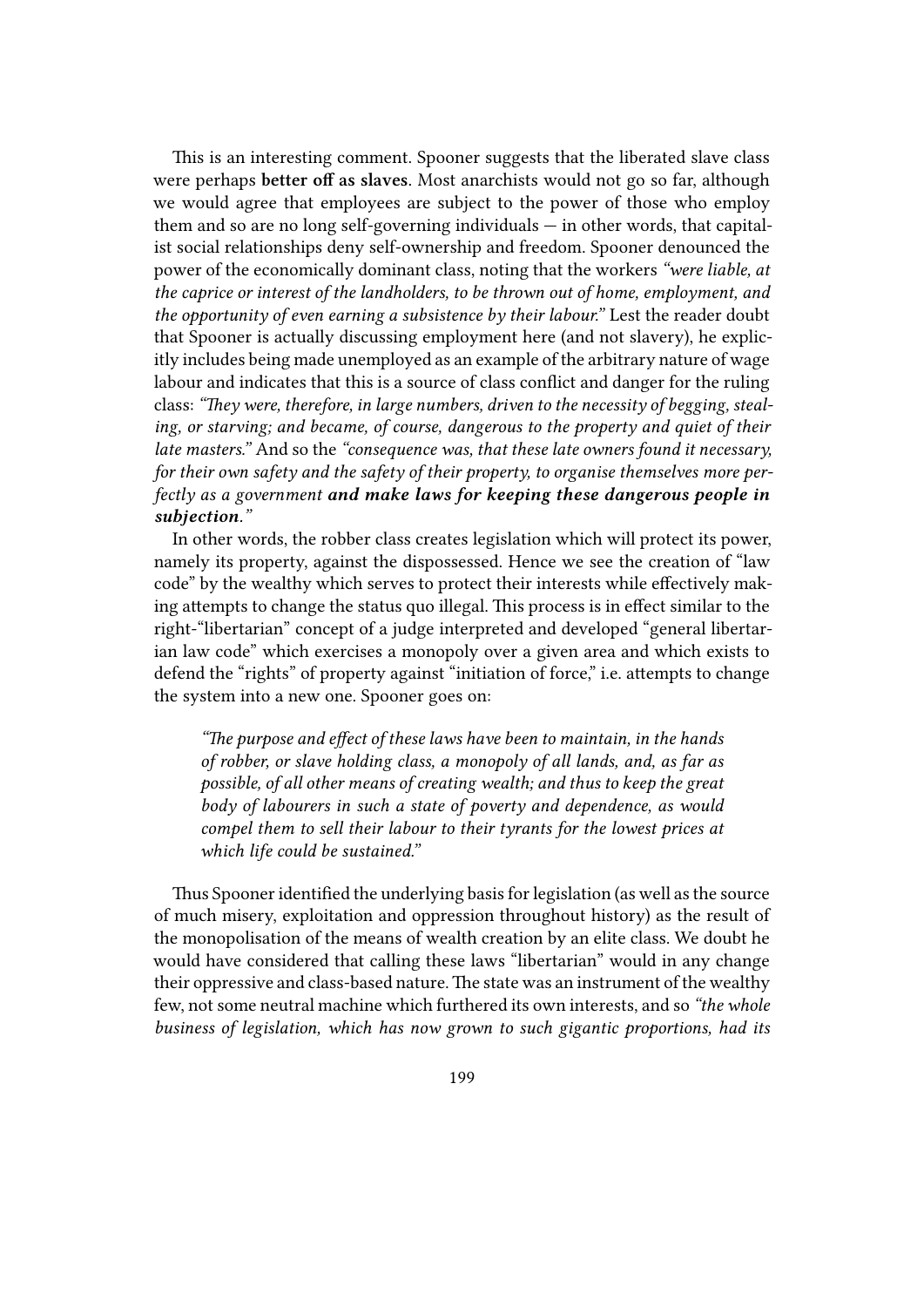*origin in the conspiracies, which have always existed among the few, for the purpose of holding the many in subjection, and extorting from them their labour, and all the profits of their labour."* Characterising employment as extortion may seem rather extreme, but it makes sense given the exploitative nature of profit under capitalism, as left libertarians have long recognised (see section C.2).

Perhaps unsurprisingly, given Spooner's rhetorical denunciation of the state as being a gang of murderers and thieves employed by the wealthy few to oppress and exploit the many, he was not shy in similarly extreme rhetoric in advocating revolution. In this (as in many other things) Spooner was a very atypical individualist anarchist and his language could be, at times, as extreme as Johann Most. Thus we find Spooner in 1880 *"advocat[ing] that the Irish rise up and kill their British landlords since be believed that when a person's life, liberty, and property — his natural rights — are denied, that person has a natural right to kill those who would deny these rights. Spooner called for a class war."* [Wm. Gary Kline, **The Individualist Anarchists**, p. 41] Elsewhere he thundered:

*"Who compose the real governing power in the country? … How shall we find these men? How shall we know them from others? … Who, of our neighbours, are members of this secret band of robbers and murderers? How can we know which are their houses, that we may burn or demolish them? Which their property, that we may destroy it? Which their persons, that we may kill them, and rid the world and ourselves of such tyrants and monsters?"* [**No Treason**, p. 46]

It should be noted that this fierce and militant rhetoric is never mentioned by those who seek to associate social anarchism with violence.

Spooner's analysis of the root causes of social problems grew more radical and consistent over time. Initially, he argued that there was a *"class of employers, who now stand between the capitalist and labourer, and, by means of usury laws, sponge money from the former, and labour from the latter, and put the plunder into their own pockets."* These usury laws *"are the contrivances, not of the retired rich men, who have capital to loan … but of those few 'enterprising' 'business men,' as they are called, who, in and out of legislatures, are more influential than either the rich or the poor; who control the legislation of the country, and who, by means of usury laws, can sponge money from those who are richer, and labour from those who are poorer than themselves — and thus make fortunes… And they are almost the only men who do make fortunes … large fortunes could rarely be made at all by one individual, except by his sponging capital and labour from others."* If *"free competition in banking were allowed, the rate of interest would be brought very low, and bank loans would be within the reach of everybody."* [**Poverty: Its Illegal Causes and Legal Cure**, p. 35, p. 11 and p. 15]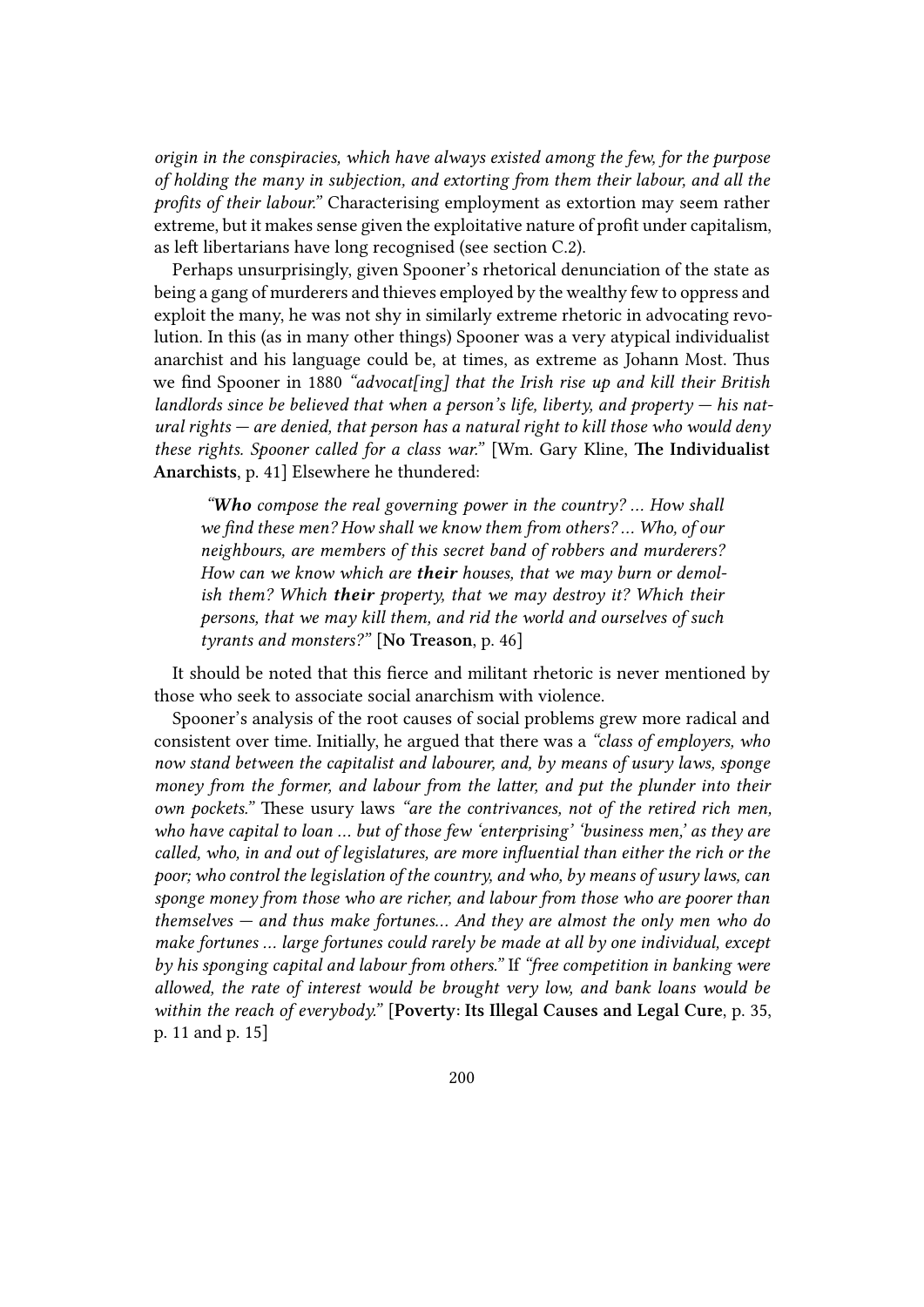This is a wonderfully self-contradictory analysis, with Spooner suggesting that industrial capitalists are both the only wealthy people around and, at the same time, sponge money off the rich who have more money than them! Equally, he seemed to believe that allowing interest rates to rise without legal limit will, first, produce more people willing to take out loans and then, when it fell below the legal limit, would produce more rich people willing to loan their cash. And as the aim of these reforms was to promote equality, how would paying interest payments to the already very wealthy help achieve that goal? As can be seen, his early work was directed at industrial capital only and he sought *"the establishment of a sort of partnership relation between the capitalist and labourer, or lender and borrower — the former furnishing capital, the latter labour."* However, he opposed the idea that debtors should pay their debts in case of failure, stating *"the capitalist is made to risk his capital on the final success of the enterprise, without any claim upon the debtor in case of failure"* and this *"is the true relation between capital and labour, (or, what is the same thing, between the lender and borrower.)"* [**Op. Cit.**, pp. 29–30] It is doubtful that rich lenders would concur with Spooner on that!

However, by the 1880s Spooner had lost his illusions that finance capital was fundamentally different from industrial capital. Now it was a case, like the wider individualist anarchist movement he had become aware of and joined, of attacking the money monopoly. His mature analysis recognised that *"the employers of wage labour"* were *"also the monopolists of money"* and so both wings of the capitalist class aimed to *"reduce [the public] to the condition of servants; and to subject them to all the extortions as their employers — the holders of privileged money — may choose to practice upon them." "The holders of this monopoly now rule and rob this nation; and the government, in all its branches, is simply their tool."* [**A Letter to Grover Cleveland**, p. 48, p. 39, p. 48] Thus Spooner came to see, like other socialists that both finance and industrial capital share a common goal in oppressing and exploiting the working class and that the state is simply an organ of (minority) class rule. In this, his politics became more in line with other individualist anarchists. This analysis is, needless to say, a left-libertarian one rather than right-"libertarian."

Of course, it may be objected that Spooner was a right-Libertarian" because he supported the market and private property. However, as we argued in section G.1.1 support for the market does not equate to support for capitalism (no matter how often the ideologues of capitalism proclaim it so). As noted, markets are not the defining feature of capitalism as there were markets long before capitalism existed. So the fact that Spooner retained the concept of markets does not necessarily make him a supporter of capitalism. As for "property", this question is more complex as Spooner is the only individualist anarchist to apparently reject the idea of "occupancy and use." Somewhat ironically, he termed the doctrine that *"which holds that a man has a right to lay his hands on any thing, which has no other man's hands*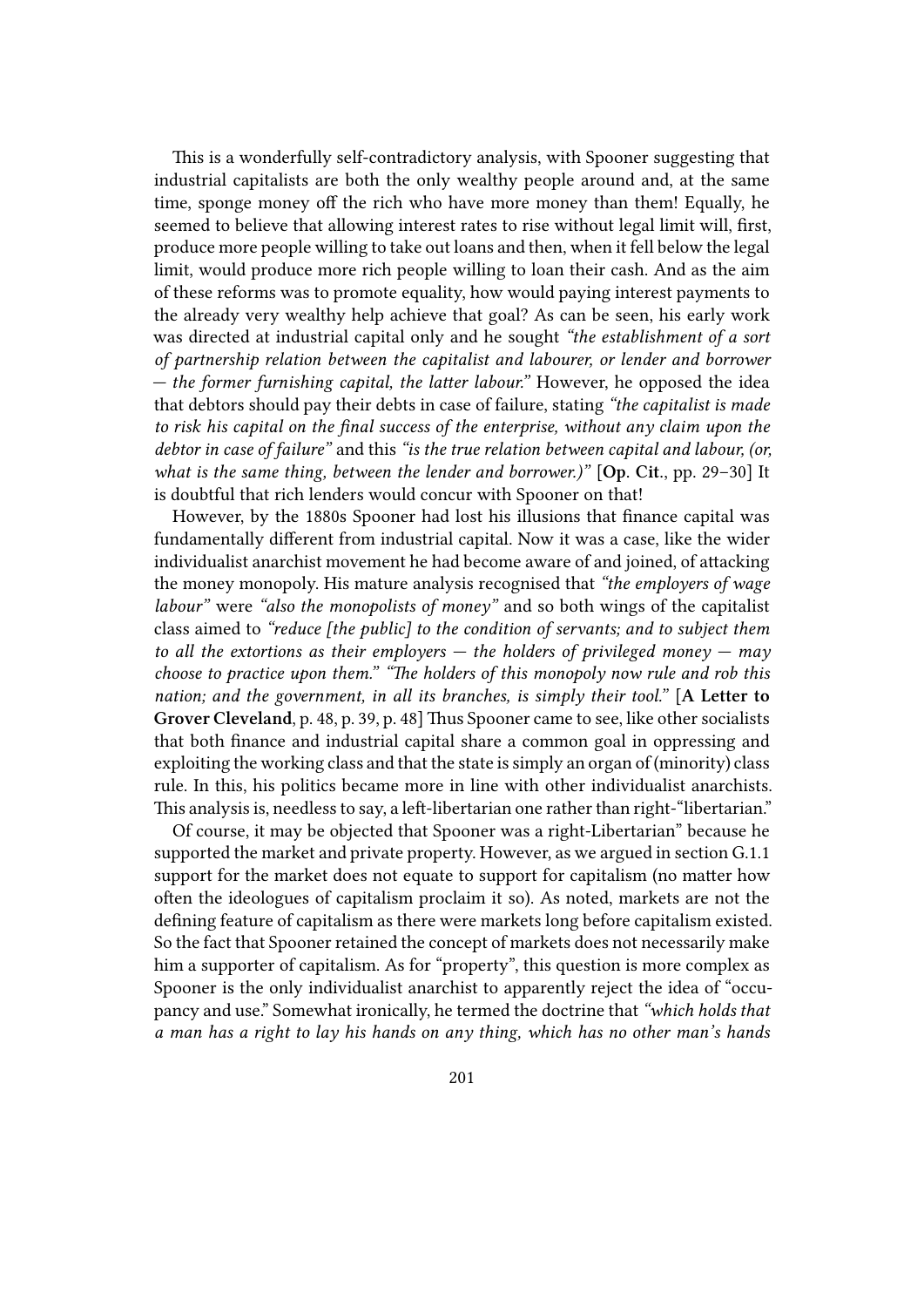*upon it, no matter who may have been the producer"* as *"absolute communism"* and contrasted this with *"individual property … which says that each man has an absolute dominion, as against all other men, over the products and acquisitions of his own labour, whether he retains them in his actual possession or not."* This Spooner subscribed to Locke's theory and argued that the *"natural wealth of the world belongs to those who first take possession of it … There is no limit, fixed by the law of nature, to the amount of property one may acquire, simply by taking possession of natural wealth, not already possessed, except the limit fixed by power or ability to take such possession, without doing violence to the person or property of others."* [**The Law of Intellectual Property**, p. 88 and pp. 21–2] From this position he argued that the inventor should have intellectual property rights forever, a position in direct contradiction to the opinions of other anarchists (and even capitalist law and right-"libertarians" like Murray Rothbard).

Unsurprisingly, Tucker called Spooner's work on Intellectual Property *"positively foolish because it is fundamentally foolish, — because, that is to say, its discussion of the acquisition of the right of property starts with a basic proposition that must be looked upon by all consistent Anarchists as obvious nonsense."* This was because it *"defines taking possession of a thing as the bestowing of valuable labour upon it, such, for instance, in the case of land, as cutting down the trees or building a fence around it. What follows from this? Evidently that a man may go to a piece of vacant land and fence it off; that he may then go to a second piece and fence that off; then to a third, and fence that off; then to a fourth, a fifth, a hundredth, a thousandth, fencing them all off; that, unable to fence off himself as many as he wishes, he may hire other men to do the fencing for him; and that then he may stand back and bar all other men from using these lands, or admit them as tenants at such rental as he may choose to extract.* According to Tucker, Spooner *"bases his opposition to … landlords on the sole ground that they or their ancestors took their lands by the sword from the original holders … I then asked him whether if"* a landlord *"had found unoccupied the very lands that he now holds, and had fenced them off, he would have any objection to raise against [his] title to and leasing of these lands. He declared emphatically that he would not. Whereupon I protested that his pamphlet, powerful as it was within its scope, did not go to the bottom of the land question."* [**Liberty**, no. 182, p. 6] For Tucker, the implications of Spooner's argument were such that he stressed that it was not, in fact, anarchist at all (he called it *"Archist"*) and, as a result, rejected them.

Thus we have a contradiction. Spooner attacked the government for it *"denies the natural right of human beings to live on this planet. This it does by denying their natural right to those things that are indispensable to the maintenance of life."* [**A Letter to Grover Cleveland**, p. 33] Yet what happens if, by market forces, all the land and capital becomes owned by a few people? The socio-economic situation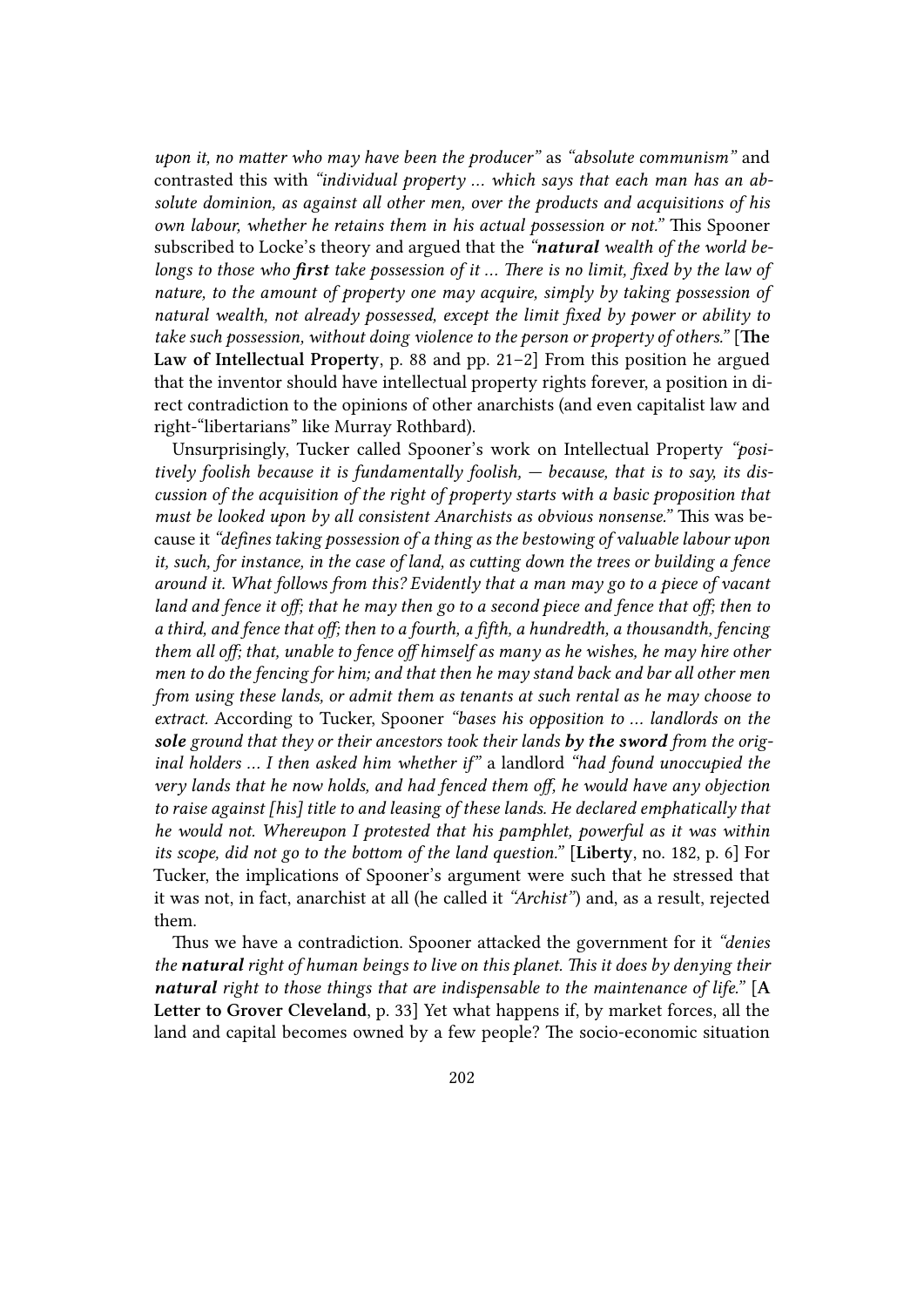of the mass of the population is in exactly the same situation as under a system founded by stealing the land by the few. Equally, having to pay for access to the land results in just as much a deduction from the product of work as wage labour. If property is a "natural right" then they must be universal and so must be extended to everyone — like all rights — and this implies an end to absolute property rights (*"Because the right to live and to develop oneself fully is equal for all,"* Proudhon argued, *"and because inequality of conditions is an obstacle to the exercise of this right."* [quoted by John Enrenberg, **Proudhon and his Age**, pp. 48–9]). However, saying that it is fair to suggest, given his arguments in favour of universal self-employment, that Spooner did not think that his system of property rights would be abused to produce a landlord class and, as such, did not see the need to resolve the obvious contradictions in his ideology. Whether he was correct in that assumption is another matter.

Which indicates why Spooner must be considered an anarchist regardless of his unique position on property rights within the movement. As we argued in section A.3.1, only a system where the users of land or a workplace own it can it be consistent with anarchist principles. Otherwise, if there are bosses and landlords, then that society would be inherently hierarchical and so *Archist*. Spooner's vision of a free society, rooted as it is in self-employment, meets the criteria of being genuinely libertarian in spite of the property rights used to justify it. Certain "anarcho"-capitalists may subscribe to a similar theory of property but they use it to justify an economy rooted in wage labour and so hierarchy.

Somewhat ironically, then, while certain of Spooner's ideas were closer to Rothbard's than other individualist anarchists (most notably, a "natural rights" defence of property) in terms of actual outcomes of applying his ideas, his vision is the exact opposition of that of the "anarcho"-capitalist guru. For Spooner, rather than being a revolt against nature, equality and liberty were seen to be mutually self-enforcing; rather than a necessary and essential aspect of a (so-called) free economy, wage labour was condemned as producing inequality, servitude and a servile mentality. Moreover, the argument that capitalists deny workers*"all the fruits"* of their labour is identical to the general **socialist** position that capitalism is exploitative. All of which undoubtedly explains why Rothbard only selectively quoted from Spooner's critique of the state rather and ignored the socio-economic principles which underlay his political analysis and hopes for a free society. Yet without those aspects of his ideas, Spooner's political analysis is pressed into service of an ideology it is doubtful he would have agreed with.

As such, we must agree with Peter Marshall, who notes that Spooner *"recommends that every man should be his own employer, and he depicts an ideal society of independent farmers and entrepreneurs who have access to easy credit. If every person received the fruits of his own labour, the just and equal distribution of wealth would*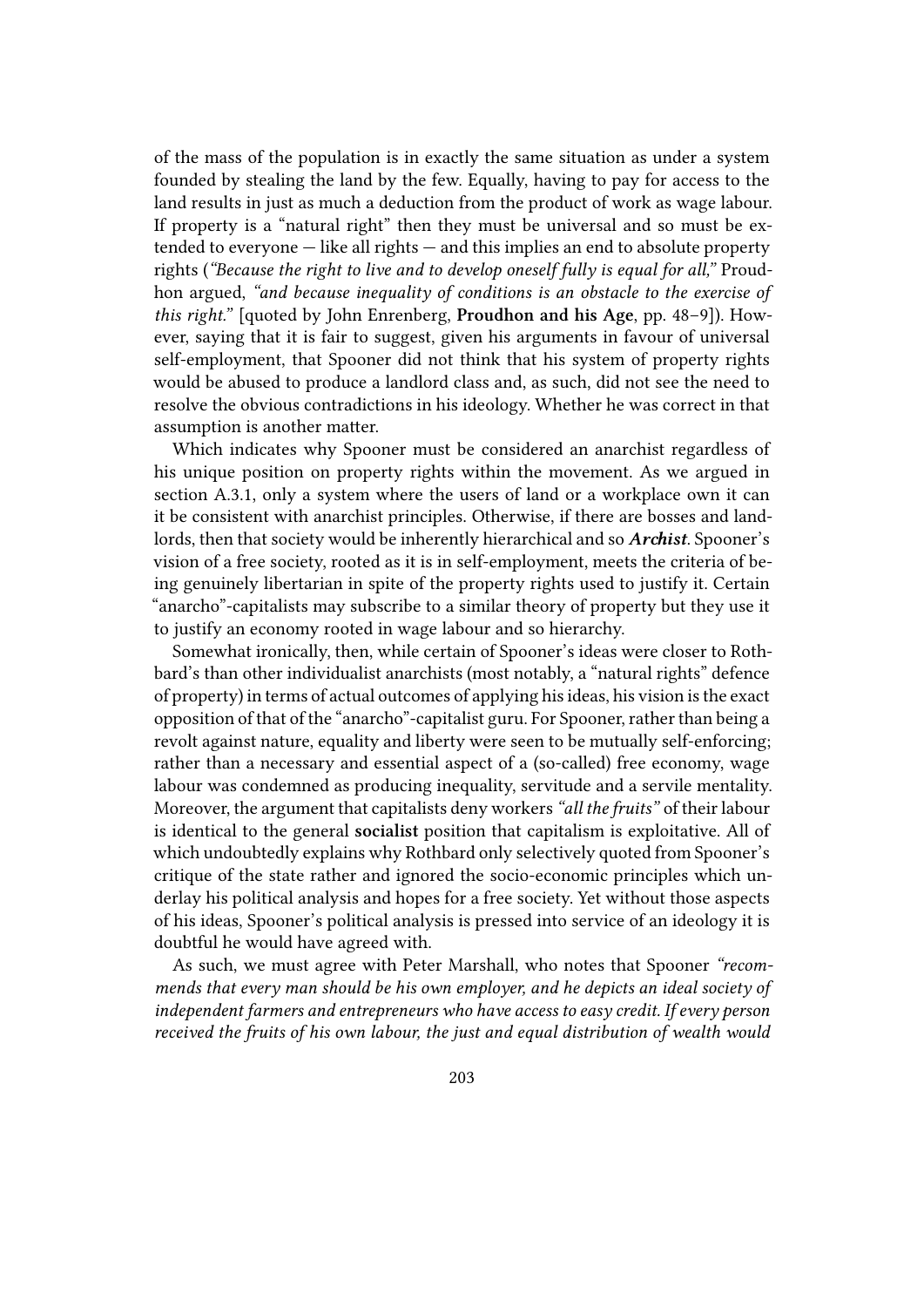*result."* Because of this, he classifies Spooner as a **left** libertarian as *"his concern with equality as well as liberty makes him a left-wing individualist anarchist. Indeed, while his starting-point is the individual, Spooner goes beyond classical liberalism in his search for a form of rough equality and a community of interests.* [**Op. Cit.**, p. 389] This is also noted by Stephan L. Newman, who writes that while right-"libertarians" are generally *"sympathic to Spooner's individualist anarchism, they fail to notice or conveniently overlook its egalitarian implications … They accept inequality as the price of freedom"* and *"habour no reservations about the social consequences of capitalism."* Spooner *"insist[s] that inequality corrupts freedom. [His] anarchism is directed as much against inequality as against tyranny."* Spooner *"attempt[s] to realise th[e] promise of social harmony by recreating [a] rough equality of condition"* and so joins the *"critics of modern capitalism and champions of the Jeffersonian idea of the autonomous individual — independent yeoman and the self-employed mechanic."* **Liberalism at Wit's End**, p. 76, p. 74 and p. 91]

In summary, as can be seen, as with other individualist anarchists, there is a great deal of commonality between Spooner's ideas and those of social anarchists. Spooner perceives the same sources of exploitation and oppression inherent in monopolistic control of the means of production by a wealth-owning class as do social anarchists. His solutions may differ, but he observes exactly the same problems. In other words, Spooner is a left libertarian, and his individualist anarchism is just as anti-capitalist as the ideas of, say, Bakunin, Kropotkin or Chomsky. Spooner, in spite of his closeness to classical liberalism, was no more a capitalist than Rothbard was an anarchist.